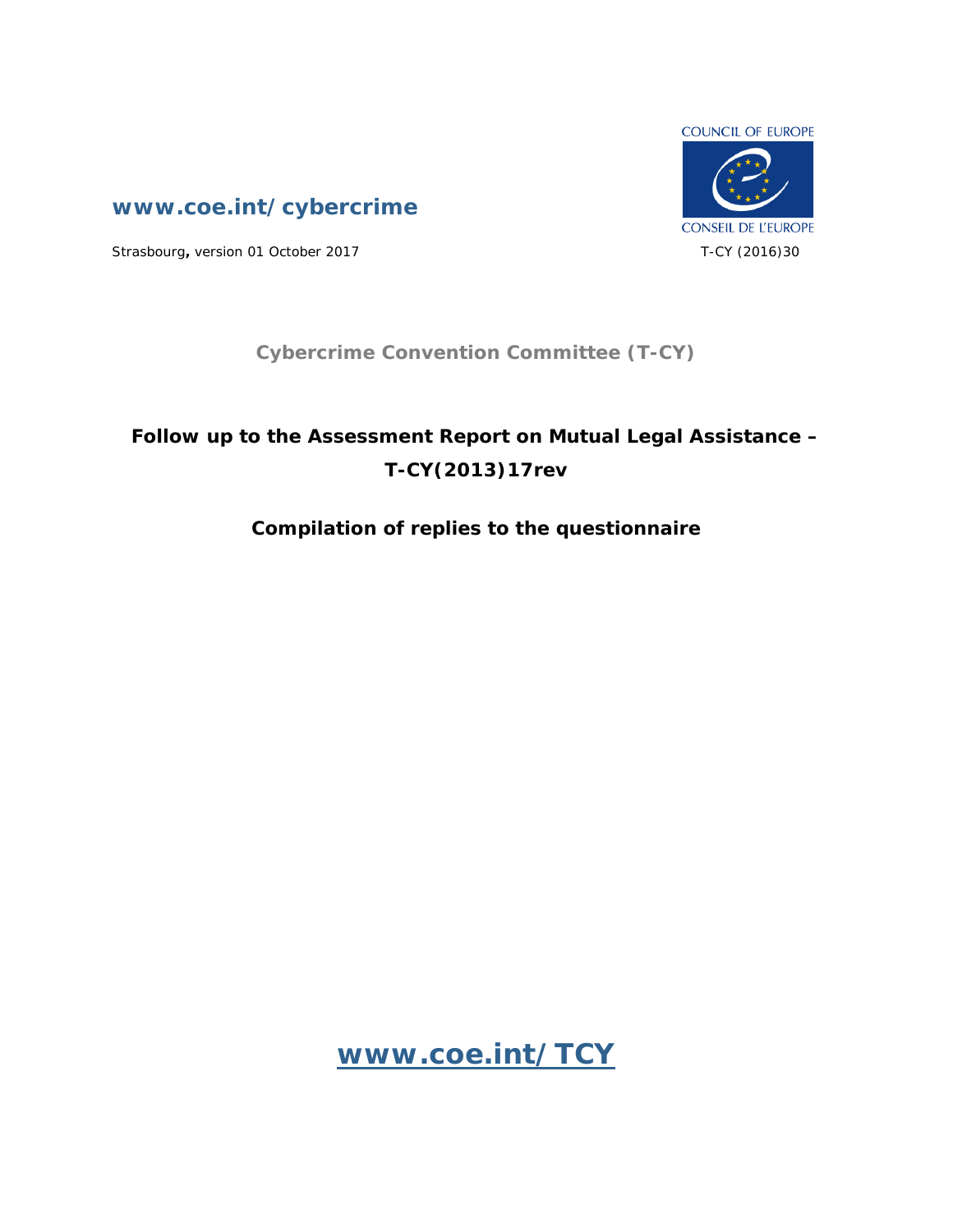## **Background**

The Cybercrime Convention Committee (T-CY), in its 12th Plenary Session (2-3 December 2014) decided to adopt the report on mutual legal assistance regarding accessing to stored computer data<sup>1</sup>. Paragraph 5.2.1 of this report comprises some reccomendations falling primarily under the responsibility of domestic authorities. The part dedicated to follow up measures mentions that:

Parties are invited to follow up on recommendations falling under the responsibility of domestic authorities and to report back to the T-CY no later than 18 months from adoption of *this report on measures taken to permit the T-CY, in line with the Rules of Procedure (Article 2.1.g), to review progress made.*

*The Council of Europe Secretariat is requested to follow up on recommendations falling under its responsibility and to report back to the T-CY within 18 months of adoption of the report.*

*The T-CY is to assess the feasibility of taking up recommendation representing "protocol material" in an additional protocol to the Budapest convention.*

T-CY 15 (May 2016) decided:

*"To invite the Bureau to develop and the Secretariat to circulate a request for information on follow up given to Recommendations 1-7 and 9-15 of the MLA Assessment Report, as well as on Recommendation 16 on time periods for data preservation periods;"*

On 16th September 2016, the T-CY Secretariat sent the questionnaire prepared by the T-CY Bureau, with deadline for replies 21 October 2016, to all T-CY representatives.

T-CY 16 (November 2016) decided:

*"To welcome the replies to the questionnaire on follow up given by 18 Parties; and to invite the remaining Parties and Observer States to provide their replies no later than 15 December 2016".*

T-CY 17 (June 2017) decided:

*"To encourage additional Parties and Observers to send replies to the questionnaire by 15 July 2017."*

By 01 October 2017, 41 Parties and 1 Observer State replied the questionnaire.

The present document represents a compilation of the replies received.

1

[https://rm.coe.int/CoERMPublicCommonSearchServices/DisplayDCTMContent?documentId=](https://rm.coe.int/CoERMPublicCommonSearchServices/DisplayDCTMContent?documentId=09000016802e726c) [09000016802e726c](https://rm.coe.int/CoERMPublicCommonSearchServices/DisplayDCTMContent?documentId=09000016802e726c)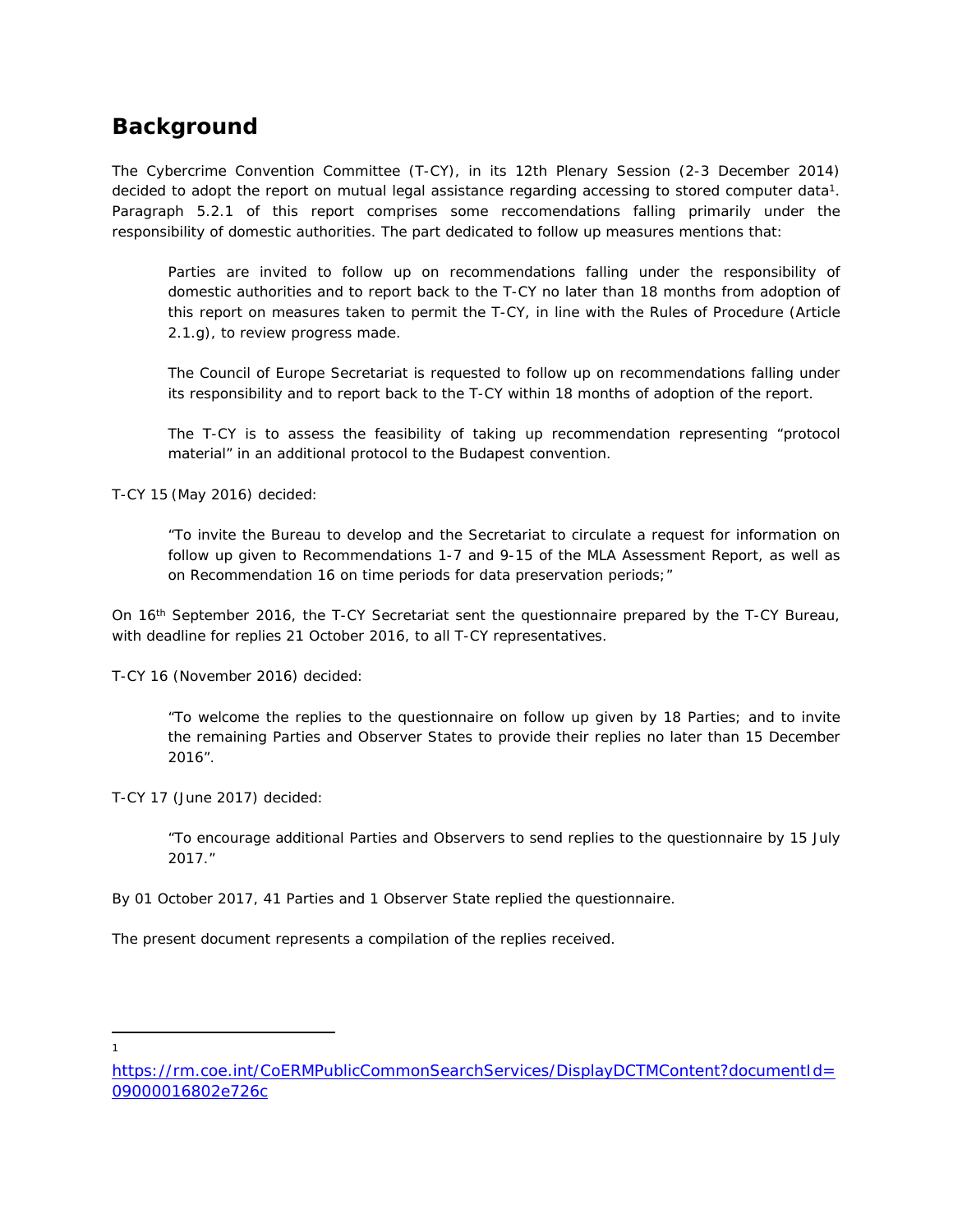## Table of contents

| 1 |      |  |
|---|------|--|
|   | 1.1  |  |
|   | 1.2  |  |
|   | 1.3  |  |
|   | 1.4  |  |
|   | 1.5  |  |
|   | 1.6  |  |
|   | 1.7  |  |
|   | 1.8  |  |
|   | 1.9  |  |
|   | 1.10 |  |
|   | 1.11 |  |
|   | 1.12 |  |
|   | 1.13 |  |
|   | 1.14 |  |
|   | 1.15 |  |
|   | 1.16 |  |
|   | 1.17 |  |
|   | 1.18 |  |
|   | 1.19 |  |
|   | 1.20 |  |
|   | 1.21 |  |
|   | 1.22 |  |
|   | 1.23 |  |
|   | 1.24 |  |
|   | 1.25 |  |
|   | 1.26 |  |
|   | 1.27 |  |
|   | 1.28 |  |
|   | 1.29 |  |
|   | 1.30 |  |
|   | 1.31 |  |
|   | 1.32 |  |
|   | 1.33 |  |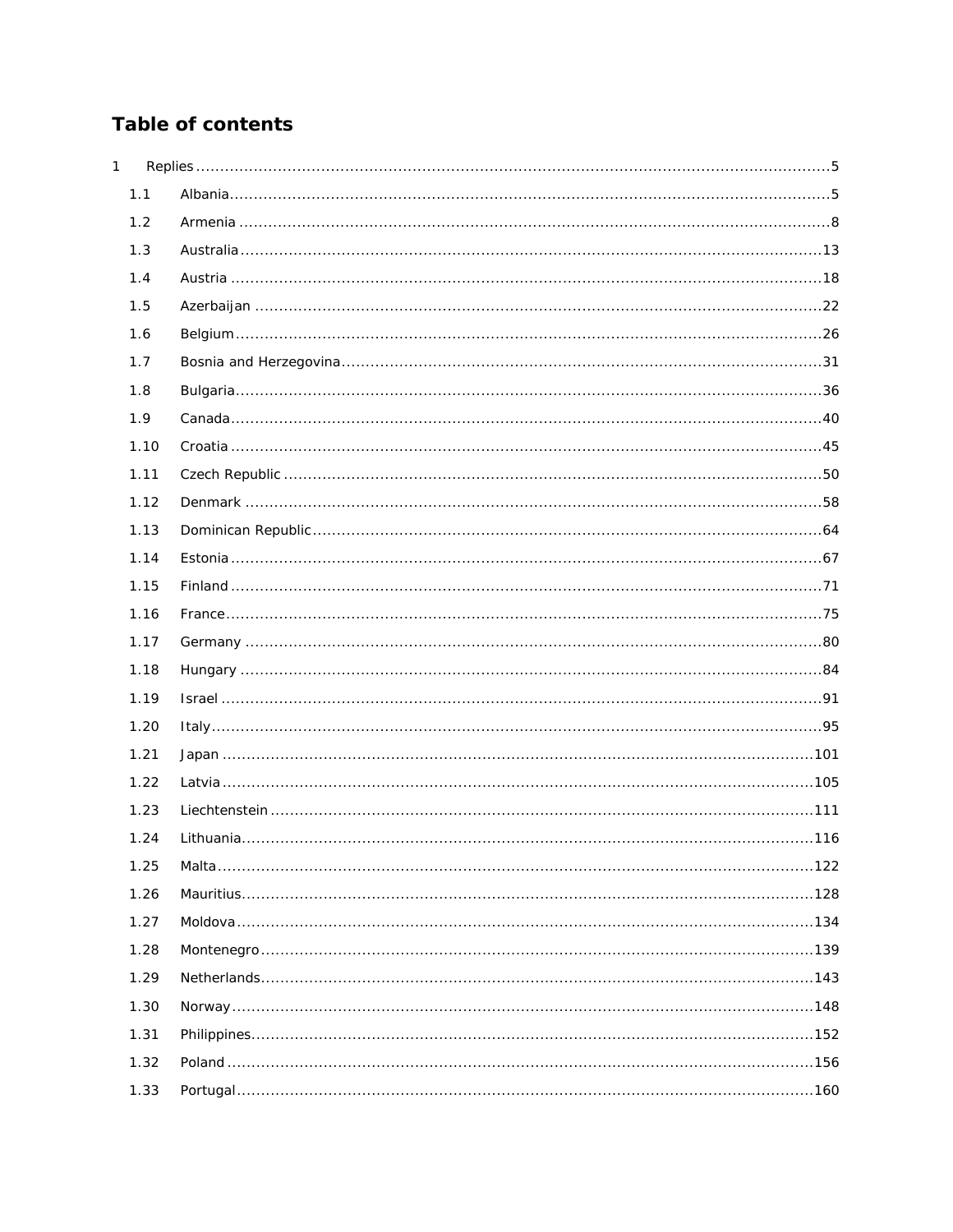| 1.34 |  |
|------|--|
| 1.35 |  |
| 1.36 |  |
| 1.37 |  |
| 1.38 |  |
| 1.39 |  |
| 1.40 |  |
| 1.41 |  |
| 1.42 |  |
| 2    |  |
| 2.1  |  |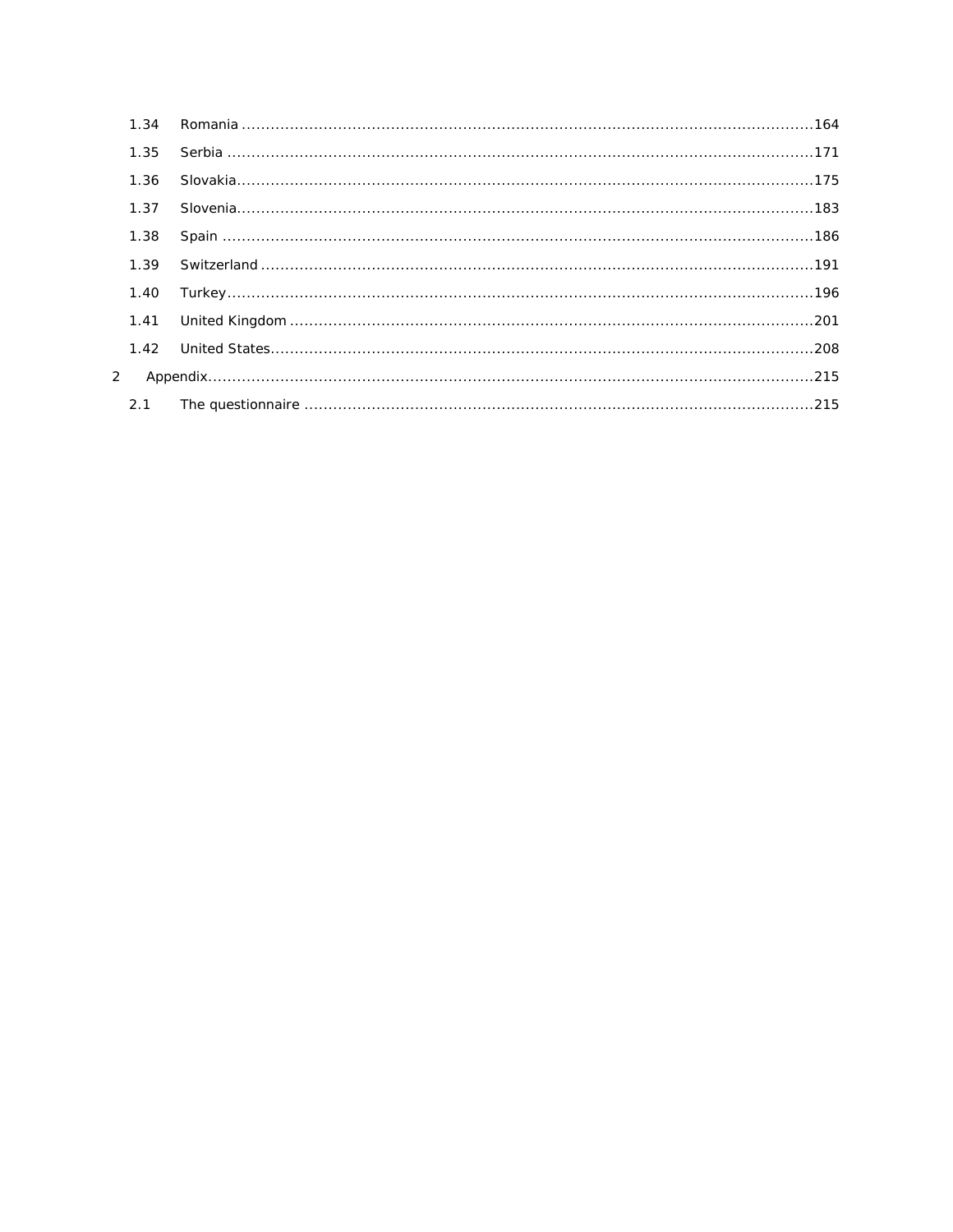## <span id="page-4-0"></span>**1 Replies**

## <span id="page-4-1"></span>**1.1 Albania**

**Question 1: Please provide information on measures taken or on relevant developments with respect to each of the following Recommendations. Please attach additional information as appropriate.**

Rec 1 Parties should fully implement and apply the provisions of the Budapest Convention on Cybercrime, including preservation powers (follow up to T-CY Assessment Report 2012). Measures taken/relevant developments: No further developments Rec 2 Parties should consider maintaining statistics or establish other mechanisms to monitor the efficiency of the mutual legal assistance process related to cybercrime and electronic evidence. Measures taken/relevant developments: It is set up a document and case management system at the International Judicial Cooperation Unit at MOJ. Starting from January 2017, the communication between the National/International Institutions and all related information will be registered electronically. Rec 3 Parties should consider allocating more and more technology-literate staff for mutual legal assistance not only at central levels but also at the level of institutions responsible for executing requests (such as local prosecution offices). Measures taken/relevant developments: It is not taken any further measure yet in terms of technology. The appointed prosecutors for cybercrimes are responsible for the MLA requests. Rec 4 Parties should consider providing for better training to enhance mutual legal assistance, policeto-police and other forms of international cooperation on cybercrime and electronic evidence. Training and experience exchange should in particular target prosecutors and judges and encourage direct cooperation between judicial authorities. Such training should be supported by the capacity building programmes of the Council of Europe and other organisations.

Measures taken/relevant developments:

School of Magistrate is in process of upgrading the curricula in terms of MLA in cybercrime

Rec 5 Parties and the Council of Europe should work toward strengthening the role of 24/7 points of contact in line with Article 35 Budapest Convention, including through:

- a. Ensuring, pursuant to article 35.3 Budapest Convention that trained and equipped personnel is available to facilitate the operative work and conduct or support mutual legal assistance (MLA) activities
- b. Encouraging contact points to pro-actively promote their role among domestic and foreign counterpart authorities;

c. Conducting regular meetings and training of the 24/7 network among the Parties;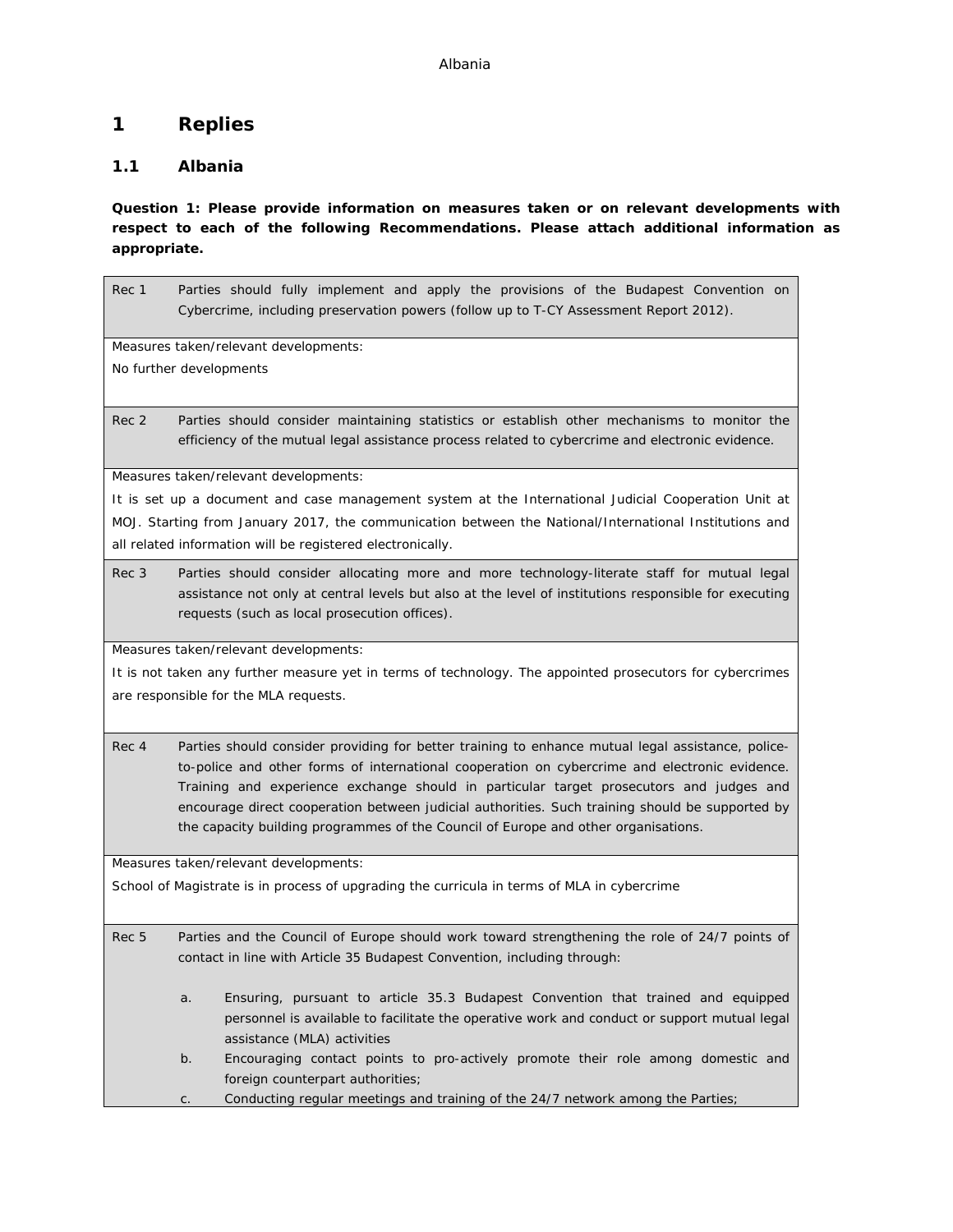|                            | d.         | Encouraging competent authorities and 24/7 points of contact to consider procedures to<br>follow up to and provide feedback to the requesting State on Article 31 requests;                                                |
|----------------------------|------------|----------------------------------------------------------------------------------------------------------------------------------------------------------------------------------------------------------------------------|
|                            | е.         | Considering to establish, where feasible, contact points in prosecution offices to permit a<br>more direct role in mutual legal assistance and a quicker response to requests;                                             |
|                            | f.         | Facilitating 24/7 points of contact to play a supportive role in "Article 31" requests.                                                                                                                                    |
|                            |            | Measures taken/relevant developments:                                                                                                                                                                                      |
|                            |            | The appointed prosecutors for cybercrime are encharged as contact points in terms of MLA and the 24/7 is                                                                                                                   |
| the Albanian State Police. |            |                                                                                                                                                                                                                            |
| Rec 6                      |            | Parties should consider streamlining the procedures and reduce the number of steps required for<br>mutual assistance requests at the domestic level. Parties should share good practices in this<br>respect with the T-CY. |
|                            |            | Measures taken/relevant developments:                                                                                                                                                                                      |
| No further developments    |            |                                                                                                                                                                                                                            |
| Rec 7                      |            | Parties should make use of all available channels for international cooperation. This may include                                                                                                                          |
|                            |            | formal mutual legal assistance, police to police cooperation and others.                                                                                                                                                   |
|                            |            | Measures taken/relevant developments:                                                                                                                                                                                      |
| No further developments    |            |                                                                                                                                                                                                                            |
| Rec 8                      |            | Parties are encouraged to establish emergency procedures for requests related to risks of life                                                                                                                             |
|                            | providers. | and similar exigent circumstances. The T-CY should document practices by Parties and                                                                                                                                       |
|                            |            | Measures taken/relevant developments:                                                                                                                                                                                      |
| No further developments    |            |                                                                                                                                                                                                                            |
|                            |            |                                                                                                                                                                                                                            |
| Rec 9                      | taken.     | Parties should confirm receipt of requests systematically and give, upon request, notice of action                                                                                                                         |
|                            |            | Measures taken/relevant developments:                                                                                                                                                                                      |
| No further developments    |            |                                                                                                                                                                                                                            |
| <b>Rec 10</b>              |            | Parties may consider the opening of domestic investigation upon a foreign request or<br>spontaneous information to facilitate the sharing of information or accelerate MLA.                                                |
|                            |            | Measures taken/relevant developments:                                                                                                                                                                                      |
|                            |            | There is a good practice for filing case from prosecutors upon request prior official MLA request.                                                                                                                         |
|                            |            |                                                                                                                                                                                                                            |

Rec 11 Parties should make use of electronic transmission of requests in line with Article 25.3 Budapest Convention on expedited means of communication.

Measures taken/relevant developments:

### Albania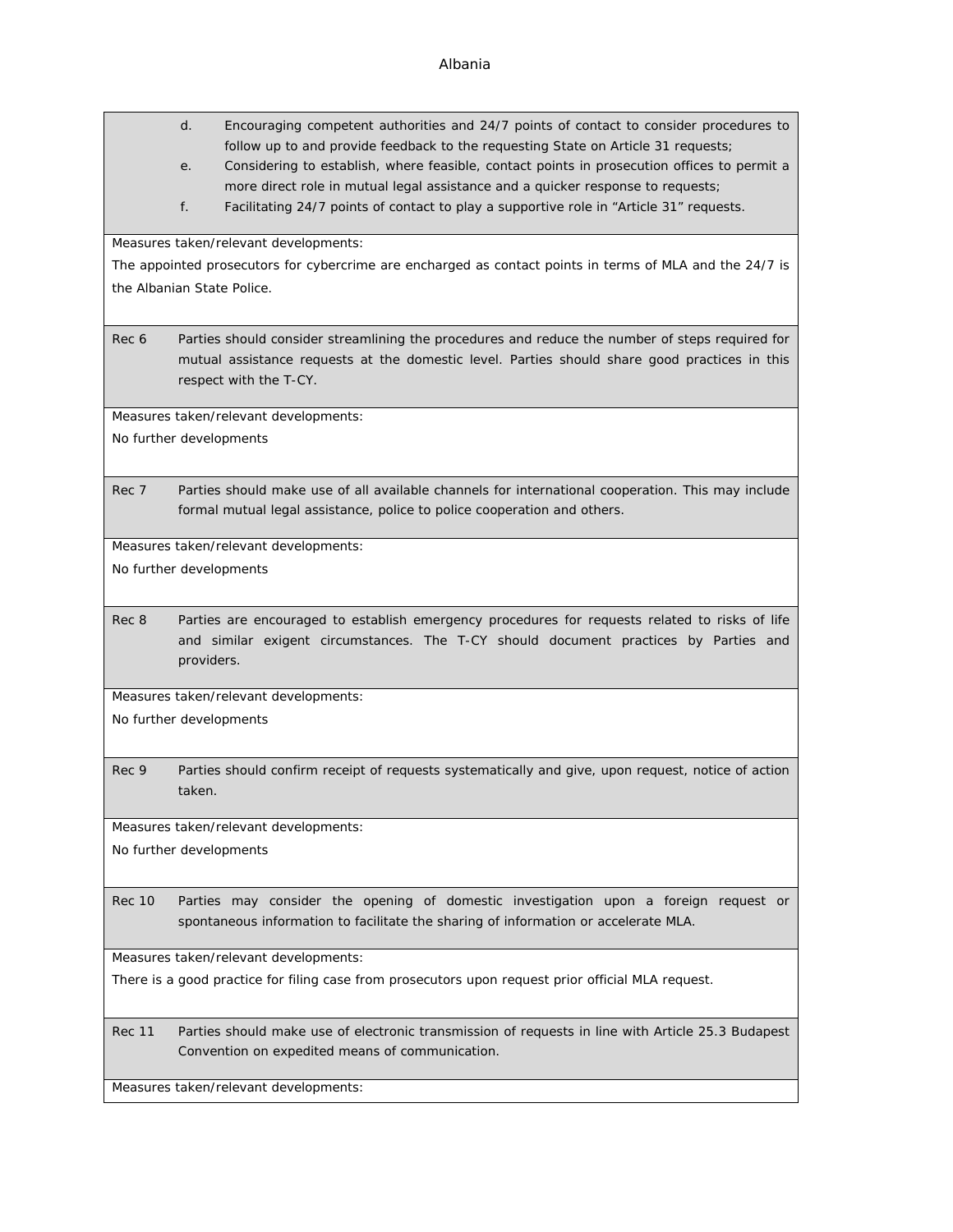It is already used as mean of communication

Rec 12 Parties should ensure that requests are specific and complete with all necessary information.

Measures taken/relevant developments:

All procedure is taken fully in line with convention and domestic legislation

Rec 13 Pursuant to Article 25.5 Budapest Convention and Paragraph 259 Explanatory Report, Parties are reminded to apply the dual criminality standard in a flexible manner that will facilitate the granting of assistance.

Measures taken/relevant developments:

There is no any case yet, but we are open to consider such requests

Rec 14 Parties are encouraged to consult with authorities of requested Party prior to sending requests, when necessary.

Measures taken/relevant developments:

It is a good practice communication with requested parties prior sending the request to fully guarantee the timing and execution of the request GPO & MoJ

Rec 15 Parties should consider ensuring transparency regarding requirements for mutual assistance requests, and reasons for refusal, including thresholds for minor cases, on the websites of central authorities.

Measures taken/relevant developments:

The websites of central authorities are not used yet for information on cases.

**Question 2: Please provide information on time periods for preservation requests under Article 29 Budapest Convention in your country.**

Rec 16 The T-CY should facilitate greater transparency regarding the time period for data preservation upon a foreign preservation request in line with Article 29 Budapest Convention. The T-CY should document time periods.

Time periods for preservation of data following a foreign request:

The period for data preservation will be document in any MLA request.

Conditions and periods to extend or renew the preservation of specified data:

The Criminal Procedure Code set forth the renew of period with the same length of 90 days.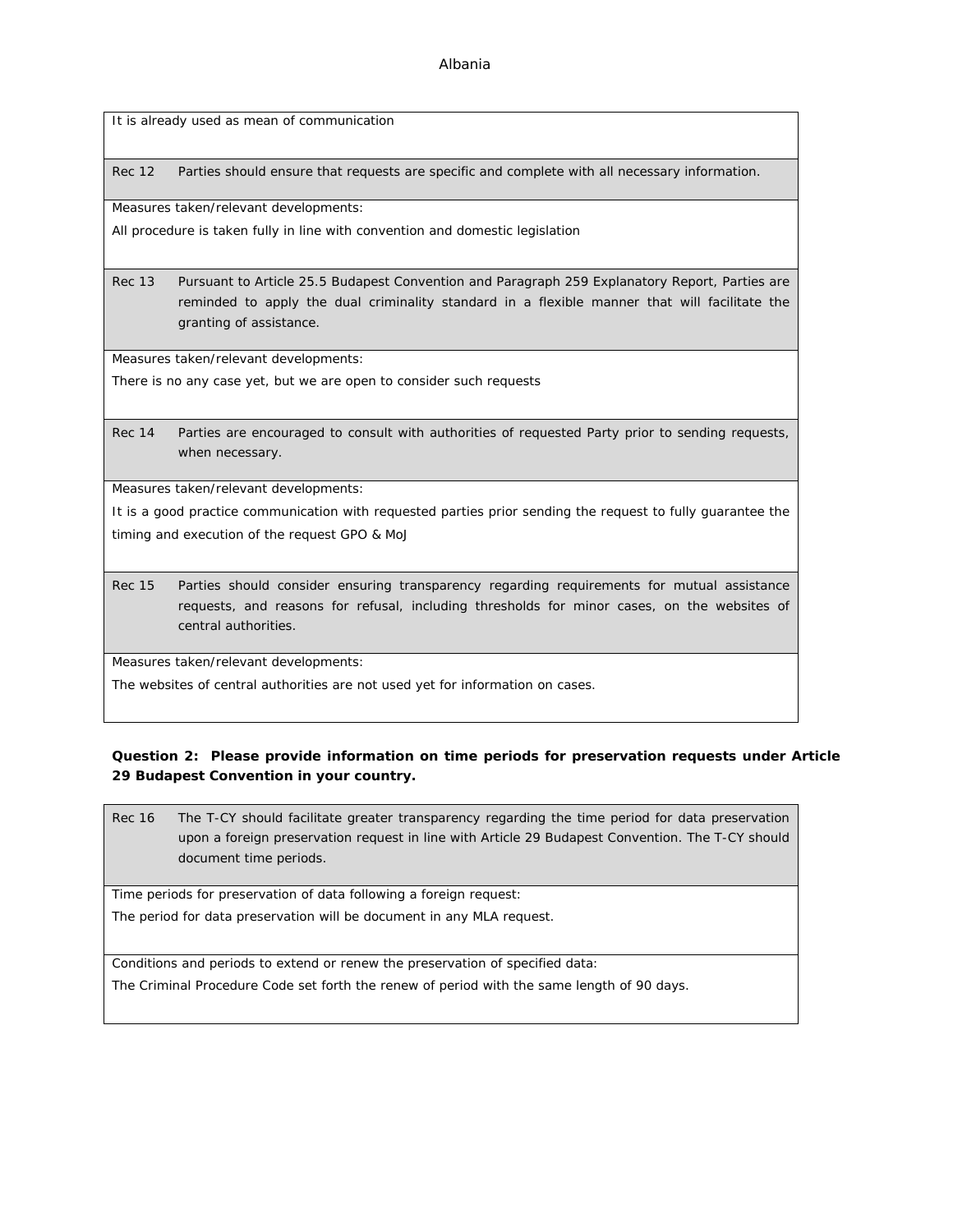### <span id="page-7-0"></span>**1.2 Armenia**

**Question 1: Please provide information on measures taken or on relevant developments with respect to each of the following Recommendations. Please attach additional information as appropriate.**

Rec 1 Parties should fully implement and apply the provisions of the Budapest Convention on Cybercrime, including preservation powers (follow up to T-CY Assessment Report 2012).

Measures taken/relevant developments:

Answer as for implementation of Budapest Convention on Cybercrime

Republic of Armenia has signed the Convention on 23/11/2001 and ratified on 12/10/2006. On 01/02/2007, the convention came into force for Armenia with reservation made on 16/07/2008. Becoming a part of Armenian legislation the Convention is applied in due process.

Rec 2 Parties should consider maintaining statistics or establish other mechanisms to monitor the efficiency of the mutual legal assistance process related to cybercrime and electronic evidence.

Measures taken/relevant developments:

Statistics in the Prosecutor General's Office is not being classified by types of crime, so it is not possible to present cybercrime-related statistics.

The Ministry of Justice of Armenia is classified the information and provide statistics by types of crime in mutual assistance in criminal matters only when the case is in trial stage. Taking into account that the mutual legal assistance on cybercrime cases are mostly in pre-trial stage, so there is no information on mutual legal assistance requests on this type of cases in trial stage for the period of 2015-2016.

Rec 3 Parties should consider allocating more and more technology-literate staff for mutual legal assistance not only at central levels but also at the level of institutions responsible for executing requests (such as local prosecution offices).

Measures taken/relevant developments:

Prosecutor General's Office of the Republic of Armenia is the authority designated to receive, respond and to proceed with assistance and cooperation in frames of the MLA requests made for the cases which are in pre-trial stage of investigation. The MLA request are being executed by the relevant investigation /lawenforcement body of Armenia/.

Rec 4 Parties should consider providing for better training to enhance mutual legal assistance, policeto-police and other forms of international cooperation on cybercrime and electronic evidence. Training and experience exchange should in particular target prosecutors and judges and encourage direct cooperation between judicial authorities. Such training should be supported by the capacity building programmes of the Council of Europe and other organisations.

Measures taken/relevant developments:

In order to enhance mutual legal assistance Prosecutor General's Office of the Republic of Armenia is actively cooperating with the Council of Europe in the scope of the projects "CyberCrime@EAP II" and "CyberCrime@EAP III".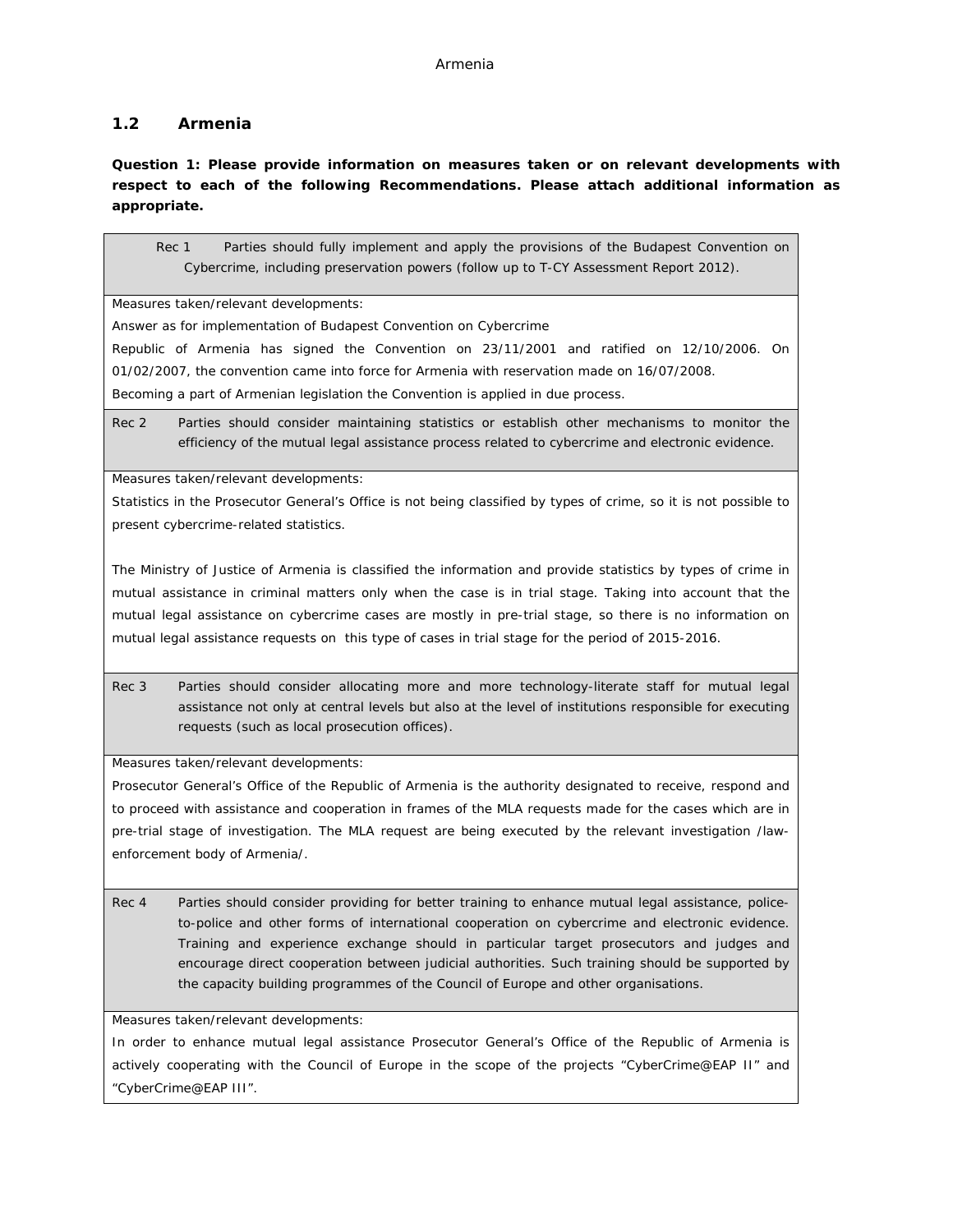#### Armenia

In order to enhance mutual legal assistance and improve the activities of competent authorities of Armenia, the Ministry of Justice involved in the "Program for 2017 of the Government on Prevailing Legal Acts", the drafting of the specific Law on Mutual Legal Assistance in Criminal Matters, which planned to be drafted and represented to the Government of Armenia in May 2017.

- Rec 5 Parties and the Council of Europe should work toward strengthening the role of 24/7 points of contact in line with Article 35 Budapest Convention, including through:
- a. Ensuring, pursuant to article 35.3 Budapest Convention that trained and equipped personnel is available to facilitate the operative work and conduct or support mutual legal assistance (MLA) activities
	- b. Encouraging contact points to pro-actively promote their role among domestic and foreign counterpart authorities;
	- c. Conducting regular meetings and training of the 24/7 network among the Parties;
	- d. Encouraging competent authorities and 24/7 points of contact to consider procedures to follow up to and provide feedback to the requesting State on Article 31 requests;
	- e. Considering to establish, where feasible, contact points in prosecution offices to permit a more direct role in mutual legal assistance and a quicker response to requests;
	- f. Facilitating 24/7 points of contact to play a supportive role in "Article 31" requests.

Measures taken/relevant developments:

Providing police-to-police cooperation under the Budapest Convention and the network of high-tech crime units under the G7

Processing only operative and intelligence information (not evidence in criminal proceedings)

Does not receive and process mutual legal assistance requests

Information received through the 24/7 point of contact is forwarded to competent investigative authorities;

if the specific investigative action is required, referral is done through the Prosecutor's Office

Technical assistance and support/advice can provided by the 24/7

Rec 6 Parties should consider streamlining the procedures and reduce the number of steps required for mutual assistance requests at the domestic level. Parties should share good practices in this respect with the T-CY.

Measures taken/relevant developments:

Received MLA requests are subject for consideration and implementation according to the requirements of criminal procedural actions prescribed by the domestic legislation.

e.g: in case of request for subscriber information or content data

In case of the treaty basis: the party should provide the MLA request in compliance with the provisions of the relevant treaty. In addition, corresponding/relevant court decision of the requesting state is necessary, as this is a requirement for issuing the domestic court order for obtaining stored computer data. Otherwise, confirmation that evidence could be obtained in the requesting state without court decision and legal provisions, should be provided.

In case of reciprocity: requesting state should follow (as a guidance) Article 14 of European Convention on the Mutual Legal Assistance in Criminal Matters or the Article 18, p. 15 of the UN Convention on Transnational Organized Crime. In addition, corresponding/relevant court decision of the requesting state is necessary, as this is a requirement for issuing the domestic court order for obtaining stored computer data.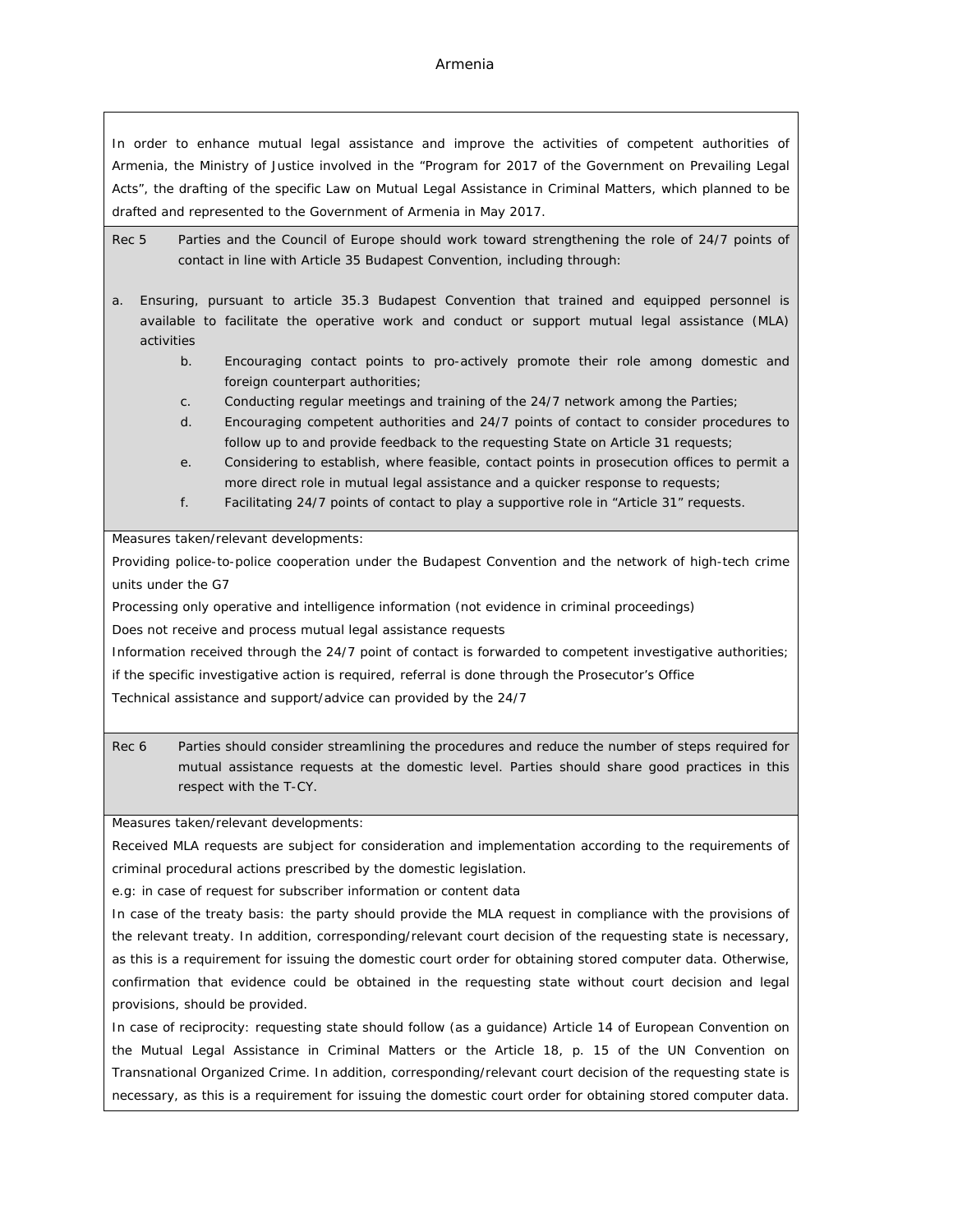#### Armenia

Otherwise, confirmation that evidence could be obtained in the requesting state without court decision and legal provisions should be provided. In case of absence of treaty written confirmation from requesting state – as a reciprocity prerequisite – is necessary:

e.g: in case of request for access to banking information

Where access to banking information is sought and the request refers to a specific person, a document that recognizes the person as charged with an offence and information that connects this person or information to Armenian jurisdiction (summary of facts) is necessary.

Rec 7 Parties should make use of all available channels for international cooperation. This may include formal mutual legal assistance, police to police cooperation and others.

Measures taken/relevant developments:

Legal basis to provide Mutual Legal Assistance or seek assistance

Budapest Convention on Cybercrime and its Additional Protocol

European Convention on Mutual Assistance in Criminal Matters and Additional Protocols

UN Convention against Transnational Organized Crime

Minsk and Chisinau Conventions on Legl Assistance and Legal Relations in Civil, Family and Criminal Matters (in frames of CIS)

Bilateral agreements

Rec 8 Parties are encouraged to establish emergency procedures for requests related to risks of life and similar exigent circumstances. The T-CY should document practices by Parties and providers.

Measures taken/relevant developments:

Usually a note of urgency or risk of of life included in the request is preferable. However, if it is seen from the context that the request is time-sensitive or it is related to risk of life, or otherwise urgent, the request will be dealt with immediately.

If any of the below criteria are applied, the requesting country advised to refer to them in the request: "Urgency"; "Person in custody"; "Seriousness of the offence"; "Risk of life".

In general, (in ordinary cases) the MLARs are implemented by Armenian law-enforcements in 2-month period.

Rec 9 Parties should confirm receipt of requests systematically and give, upon request, notice of action taken.

Measures taken/relevant developments:

In materials of implemented MLAR are subject for forwarding to the initiating (Requesting) party immediately. Confirmation of receipt can be made as well.

Rec 10 Parties may consider the opening of domestic investigation upon a foreign request or spontaneous information to facilitate the sharing of information or accelerate MLA.

Measures taken/relevant developments:

According to the Criminal Procedure Code of the Republic of Armenia (art. 176) law enforcement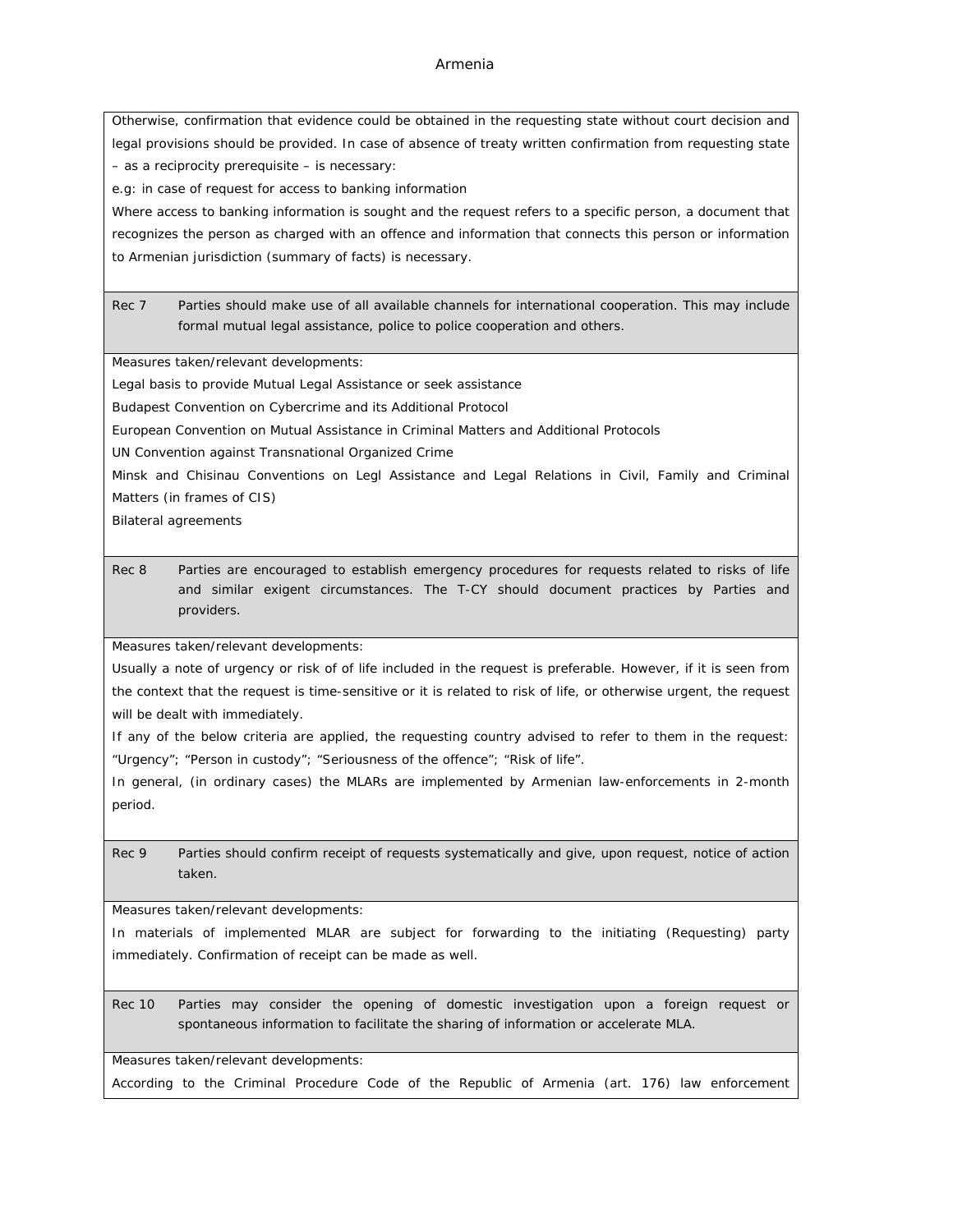authorities can open the investigation upon a foreign request or spontaneous information.

As for sharing of information mentioned in the MLAR:

According to the Criminal Procedure Code of the Republic of Armenia (art. 201), investigation is confidential for the domestic cases. So similar approach can be provided to the MLA requests if the Requesting Party provides a note of confidentiality in the request. Sharing of information mentioned in the MLAR can be made if there is no confidentiality in the request, either by Requesting State or the agreement on legal assistance, or by receiving the consent of the Requesting state.

Rec 11 Parties should make use of electronic transmission of requests in line with Article 25.3 Budapest Convention on expedited means of communication.

Measures taken/relevant developments:

There is no made reservation by Armenia to the article 25.3 of the Convention, so electronic transition of the request, with formal confirmation to follow, can be ensured.

Rec 12 Parties should ensure that requests are specific and complete with all necessary information.

Measures taken/relevant developments:

Please refer ro the Recs 6 and 7.

Rec 13 Pursuant to Article 25.5 Budapest Convention and Paragraph 259 Explanatory Report, Parties are reminded to apply the dual criminality standard in a flexible manner that will facilitate the granting of assistance.

Measures taken/relevant developments:

Dual criminality requirement is considered due to the Budapest Convention Article 25.5 and other MLAregulating relevant Conventions.

Rec 14 Parties are encouraged to consult with authorities of requested Party prior to sending requests, when necessary.

Measures taken/relevant developments:

The preliminary consultations can be provided, and email communications are preferred.

Rec 15 Parties should consider ensuring transparency regarding requirements for mutual assistance requests, and reasons for refusal, including thresholds for minor cases, on the websites of central authorities.

Measures taken/relevant developments:

The grounds for refusal for MLARs are prescribed by the Convention in issue and by the article 477 of the Armenian CPC.

**Question 2: Please provide information on time periods for preservation requests under Article 29 Budapest Convention in your country.**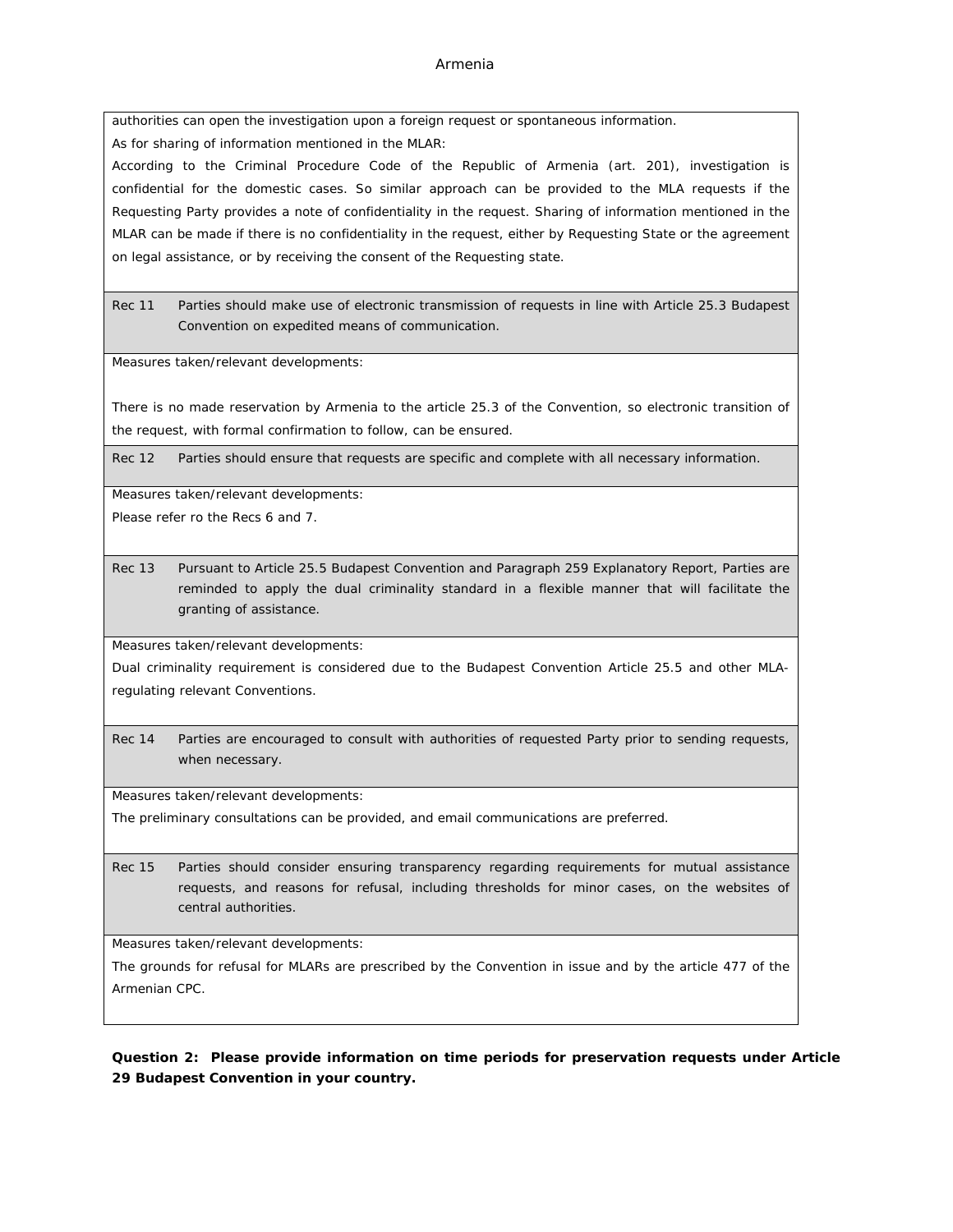Rec 16 The T-CY should facilitate greater transparency regarding the time period for data preservation upon a foreign preservation request in line with Article 29 Budapest Convention. The T-CY should document time periods.

Time periods for preservation of data following a foreign request:

There are no regulatory framework and thus no specific time limits for either retention or preservation of data under Armenian legislation.

Conditions and periods to extend or renew the preservation of specified data: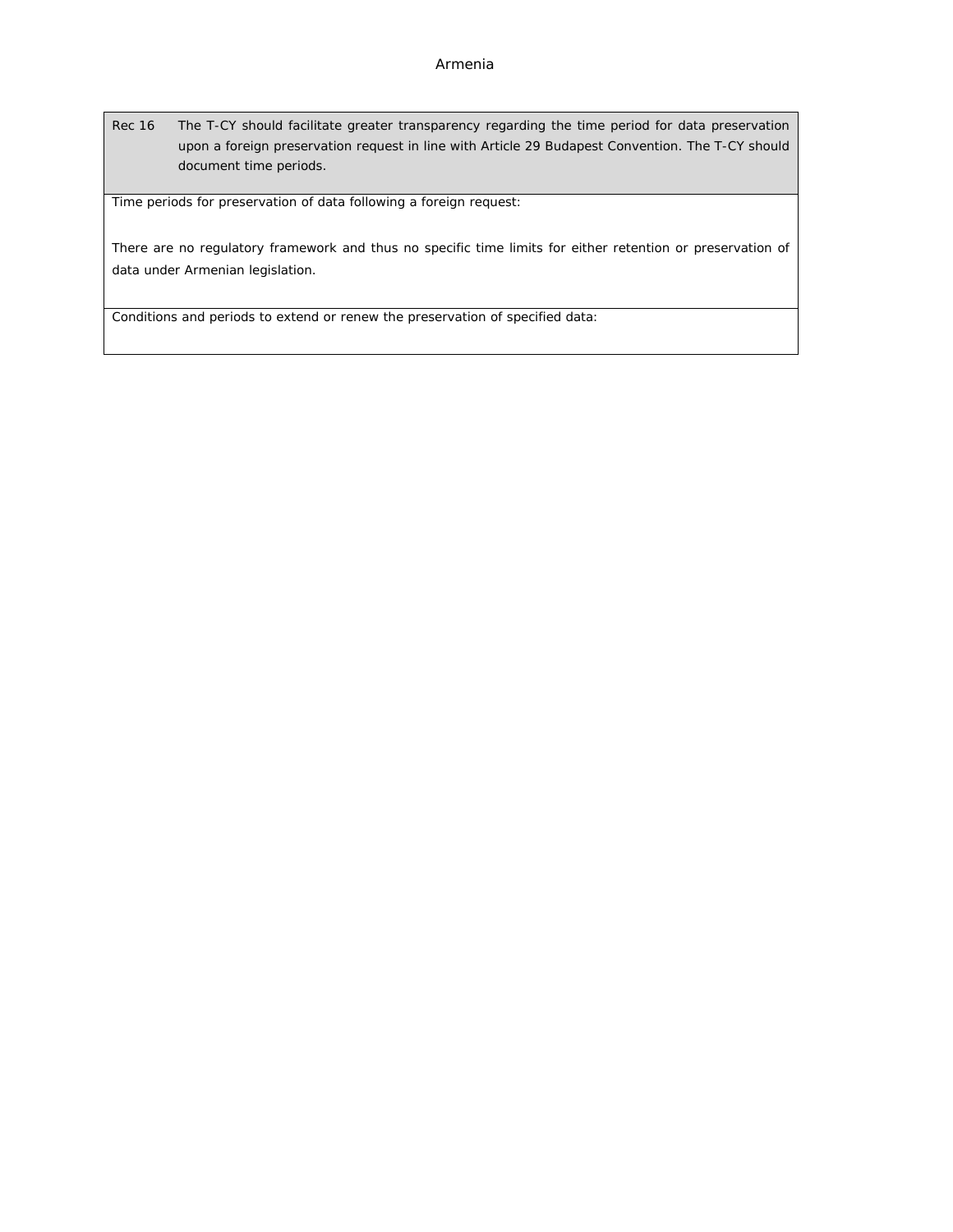#### <span id="page-12-0"></span>**1.3 Australia**

**Question 1: Please provide information on measures taken or on relevant developments with respect to each of the following Recommendations. Please attach additional information as appropriate.**

Rec 1 Parties should fully implement and apply the provisions of the Budapest Convention on Cybercrime, including preservation powers (follow up to T-CY Assessment Report 2012).

Measures taken/relevant developments:

The Cybercrime Legislation Amendment Act 2012 was passed to ensure that Australian legislation meets all the Convention's requirements, subject to certain reservations. Preservation powers were introduced in this legislation.

Rec 2 Parties should consider maintaining statistics or establish other mechanisms to monitor the efficiency of the mutual legal assistance process related to cybercrime and electronic evidence.

Measures taken/relevant developments:

The Central Authority maintains a database of all mutual assistance cases, including those relating to cybercrime and electronic evidence. The database enables the Central Authority to produce statistics about the number of cases in particular categories (including by country of origin, offence type and assistance type). The Central Authority is currently reviewing its casework management requirements with a view to developing a new database that provides greater operability and flexibility. The Central Authority continually monitors and reviews casework practices for responsiveness and efficiency.

Rec 3 Parties should consider allocating more and more technology-literate staff for mutual legal assistance not only at central levels but also at the level of institutions responsible for executing requests (such as local prosecution offices).

Measures taken/relevant developments:

The Central Authority provides induction and ongoing training to case officers in an attempt to keep abreast of developing technologies, both in relation to the use of those technologies by criminal elements (as impacts how we make and action mutual assistance requests) and in how new and emerging technologies can assist us to respond to requests for mutual legal assistance.

Rec 4 Parties should consider providing for better training to enhance mutual legal assistance, policeto-police and other forms of international cooperation on cybercrime and electronic evidence. Training and experience exchange should in particular target prosecutors and judges and encourage direct cooperation between judicial authorities. Such training should be supported by the capacity building programmes of the Council of Europe and other organisations.

Measures taken/relevant developments:

The Central Authority engages with domestic and international partners to share knowledge and expertise and build capacity in all forms of international cooperation. The Central Authority welcomes opportunities to engage in and be supported by available mechanisms for training and cooperation with our partners.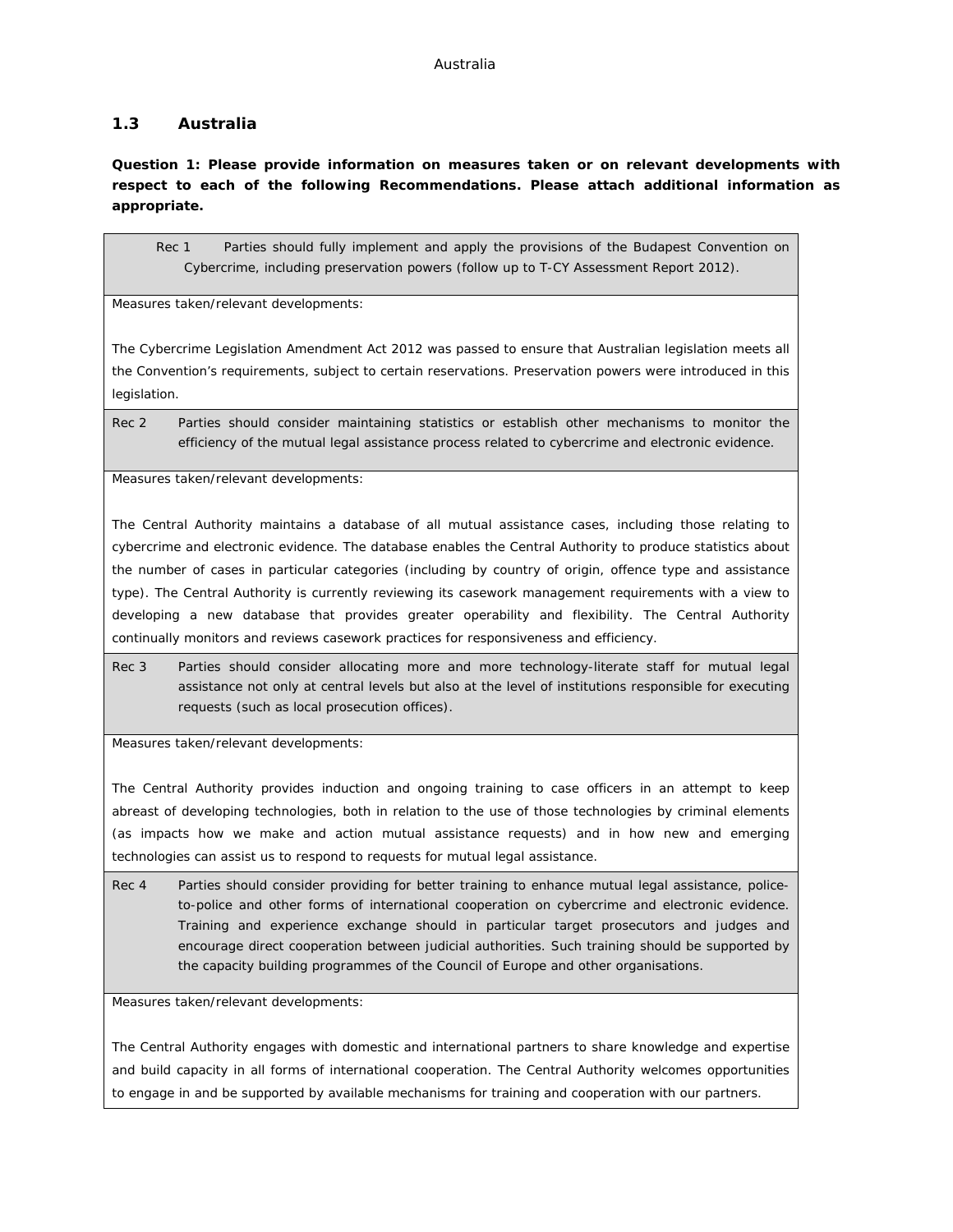- Rec 5 Parties and the Council of Europe should work toward strengthening the role of 24/7 points of contact in line with Article 35 Budapest Convention, including through:
- a. Ensuring, pursuant to article 35.3 Budapest Convention that trained and equipped personnel is available to facilitate the operative work and conduct or support mutual legal assistance (MLA) activities
	- b. Encouraging contact points to pro-actively promote their role among domestic and foreign counterpart authorities;
	- c. Conducting regular meetings and training of the 24/7 network among the Parties;
	- d. Encouraging competent authorities and 24/7 points of contact to consider procedures to follow up to and provide feedback to the requesting State on Article 31 requests;
	- e. Considering to establish, where feasible, contact points in prosecution offices to permit a more direct role in mutual legal assistance and a quicker response to requests;
	- f. Facilitating 24/7 points of contact to play a supportive role in "Article 31" requests.

Measures taken/relevant developments:

The Central Authority supports law enforcement and other 24/7 agencies to facilitate mutual legal assistance matters. The Central Authority provides on-call details to our operational partners to support these activities.

Rec 6 Parties should consider streamlining the procedures and reduce the number of steps required for mutual assistance requests at the domestic level. Parties should share good practices in this respect with the T-CY.

Measures taken/relevant developments:

The Central Authority continually critically assesses its processes with a view to streamlining procedures and the steps required to action mutual assistance requests, while still complying with domestic and international obligations for the lawful provision of assistance. For example, in the past year, the Central Authority has successfully implemented changes to enable certain delegations under the *Mutual Assistance in Criminal Matters Act* (the legislation that governs much of Australia's mutual assistance processes) to be exercised by decision-makers within the Central Authority. This has reduced the volume of briefing, the number of steps, and timeframes related to executing incoming mutual assistance requests. Efficiencies have also been found in processing outgoing mutual assistance requests as a result.

Rec 7 Parties should make use of all available channels for international cooperation. This may include formal mutual legal assistance, police to police cooperation and others.

Measures taken/relevant developments:

Where the laws of Australia and the relevant foreign country allow, the Central Authority encourages alternative avenues for international cooperation including police-to-police and agency-to-agency cooperation, particularly in the early stages of investigations.

Rec 8 Parties are encouraged to establish emergency procedures for requests related to risks of life and similar exigent circumstances. The T-CY should document practices by Parties and providers.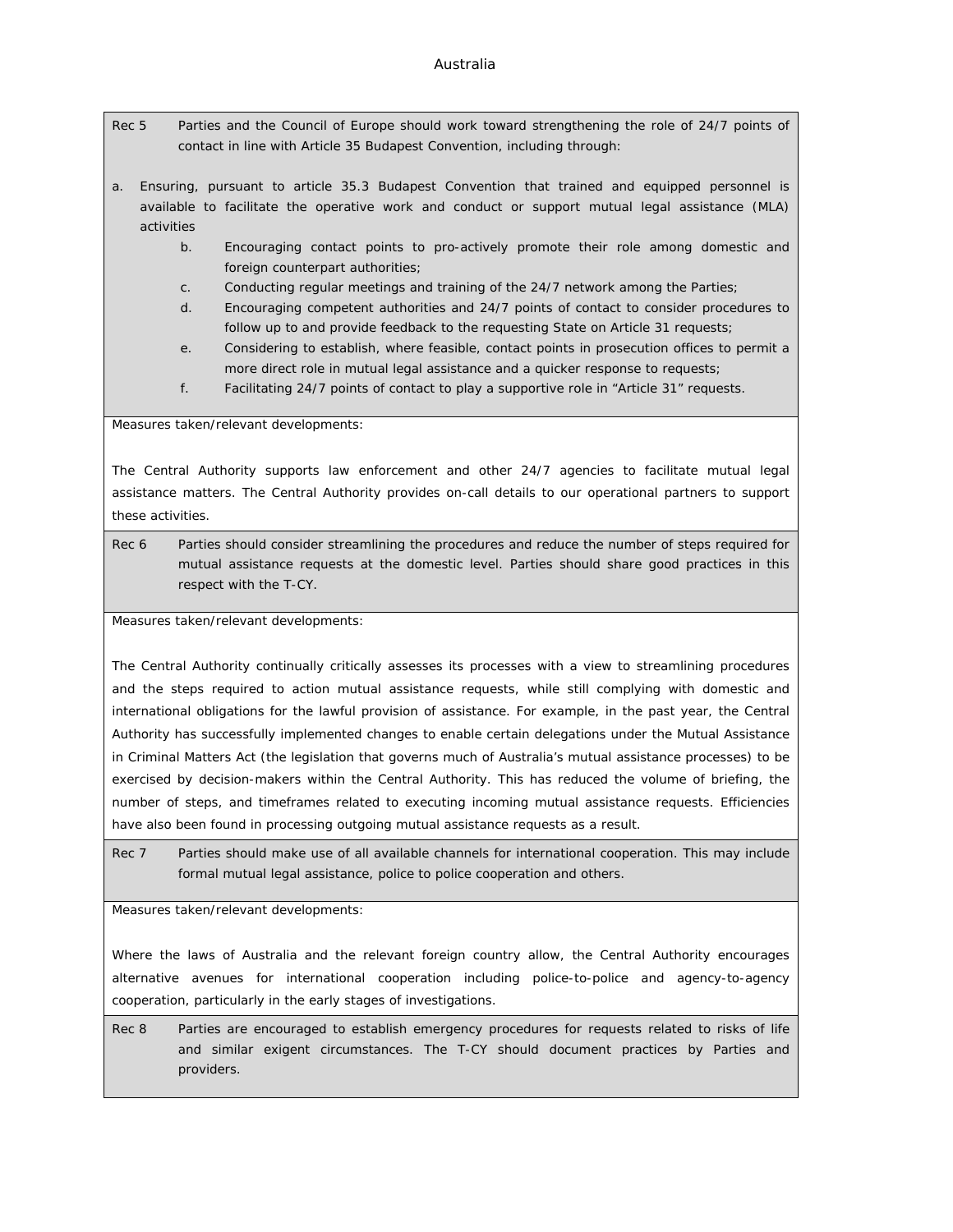Measures taken/relevant developments:

Australia has previously provided a response regarding emergency procedures under Australian law. This response is available in T – CY (2016) 13.

Rec 9 Parties should confirm receipt of requests systematically and give, upon request, notice of action taken.

Measures taken/relevant developments:

The Central Authority has established a process whereby new requests (incoming and outgoing) are assigned a file reference and acknowledged in writing (preferably email) within 2-5 business days of receipt. Once a request is assigned to a case officer in the Central Authority for action, the case officer provides direct contact details to relevant stakeholders (foreign and domestic) facilitate updates.

Rec 10 Parties may consider the opening of domestic investigation upon a foreign request or spontaneous information to facilitate the sharing of information or accelerate MLA.

Measures taken/relevant developments:

Where appropriate, the Central Authority refers information to the Australian Federal Police to consider whether to commence a domestic investigation or to facilitate information sharing between operational agencies.

Rec 11 Parties should make use of electronic transmission of requests in line with Article 25.3 Budapest Convention on expedited means of communication.

Measures taken/relevant developments:

The Central Authority is able to receive mutual assistance requests from foreign authorities in electronic form.

The Central Authority prepares Australian mutual assistance requests based on the electronic submission of material by domestic agencies, and where possible provides advance copies by email to foreign authorities. The Central Authority welcomes advice from our partners about preferences for submission of mutual assistance requests.

Rec 12 Parties should ensure that requests are specific and complete with all necessary information.

Measures taken/relevant developments:

The Central Authority uses a standard format for all Australian requests, which includes specific categories of information required by our partners. The Central Authority endeavours to make requests that are targeted, specific and complete with respect to information required by requested countries and in setting out Australia's requirements for response. The Central Authority welcomes feedback from our foreign partners about specific requirements for inclusion in Australia's requests to facilitate international cooperation.

Rec 13 Pursuant to Article 25.5 Budapest Convention and Paragraph 259 Explanatory Report, Parties are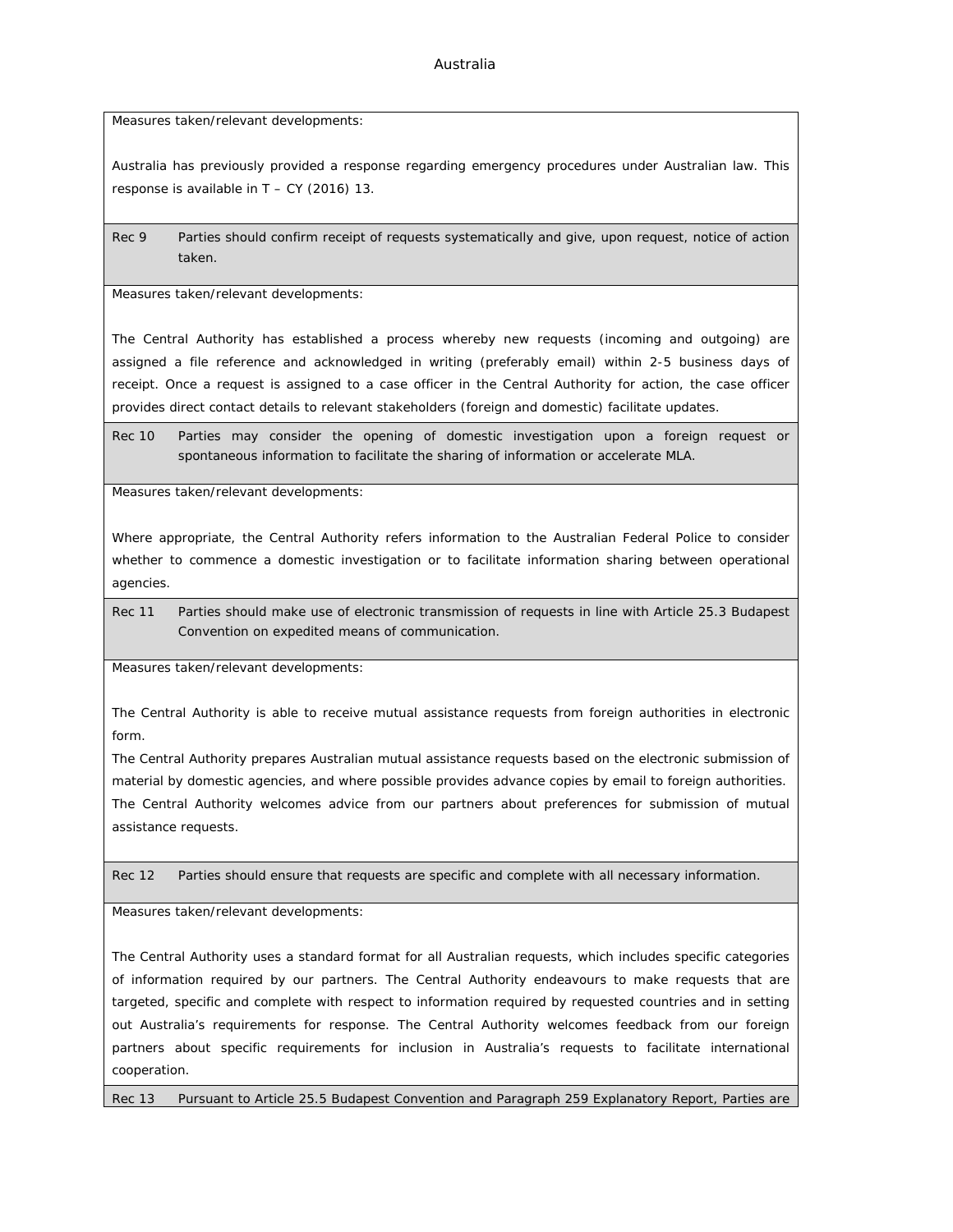reminded to apply the dual criminality standard in a flexible manner that will facilitate the granting of assistance.

Measures taken/relevant developments:

The Central Authority takes a conduct-based approach to dual criminality. A clear description of the conduct alleged should therefore be included in all mutual assistance requests to assist Australia to flexibly apply domestic offences.

Rec 14 Parties are encouraged to consult with authorities of requested Party prior to sending requests, when necessary.

Measures taken/relevant developments:

The Central Authority maintains direct lines of communication with our foreign partners wherever possible and consults on requests that may be unique, particularly sensitive or time critical, or on questions of procedure.

Rec 15 Parties should consider ensuring transparency regarding requirements for mutual assistance requests, and reasons for refusal, including thresholds for minor cases, on the websites of central authorities.

Measures taken/relevant developments:

The *Mutual Assistance in Criminal Matters Act* sets out requirements, including grounds for refusal and minimum thresholds in certain matters, for Australia's conduct of mutual assistance requests. The Act is available online from a number of sources. Australia's conduct of mutual assistance requests may also be set out in bilateral treaties, which are also available online via the Australian Department of Foreign Affairs and Trade treaties database. Where a decision is made to refuse a request, reasons are provided in writing to the requesting authority and opportunities given for further clarification or information to be provided if it may assist Australia to reconsider the request.

**Question 2: Please provide information on time periods for preservation requests under Article 29 Budapest Convention in your country.**

Rec 16 The T-CY should facilitate greater transparency regarding the time period for data preservation upon a foreign preservation request in line with Article 29 Budapest Convention. The T-CY should document time periods.

Time periods for preservation of data following a foreign request:

Division 3 of Part 3-1A of the Telecommunications (Interception and Access) Act 1979 specifies that a carrier must preserve communications held on the day a foreign preservation notice is served until they receive notice from the Australian Federal Police that the preservation notice

has been revoked. The Australian Federal Police must revoke a preservation notice if a foreign country did not make a request to the Attorney-General for data for a period of 180 days.

Conditions and periods to extend or renew the preservation of specified data: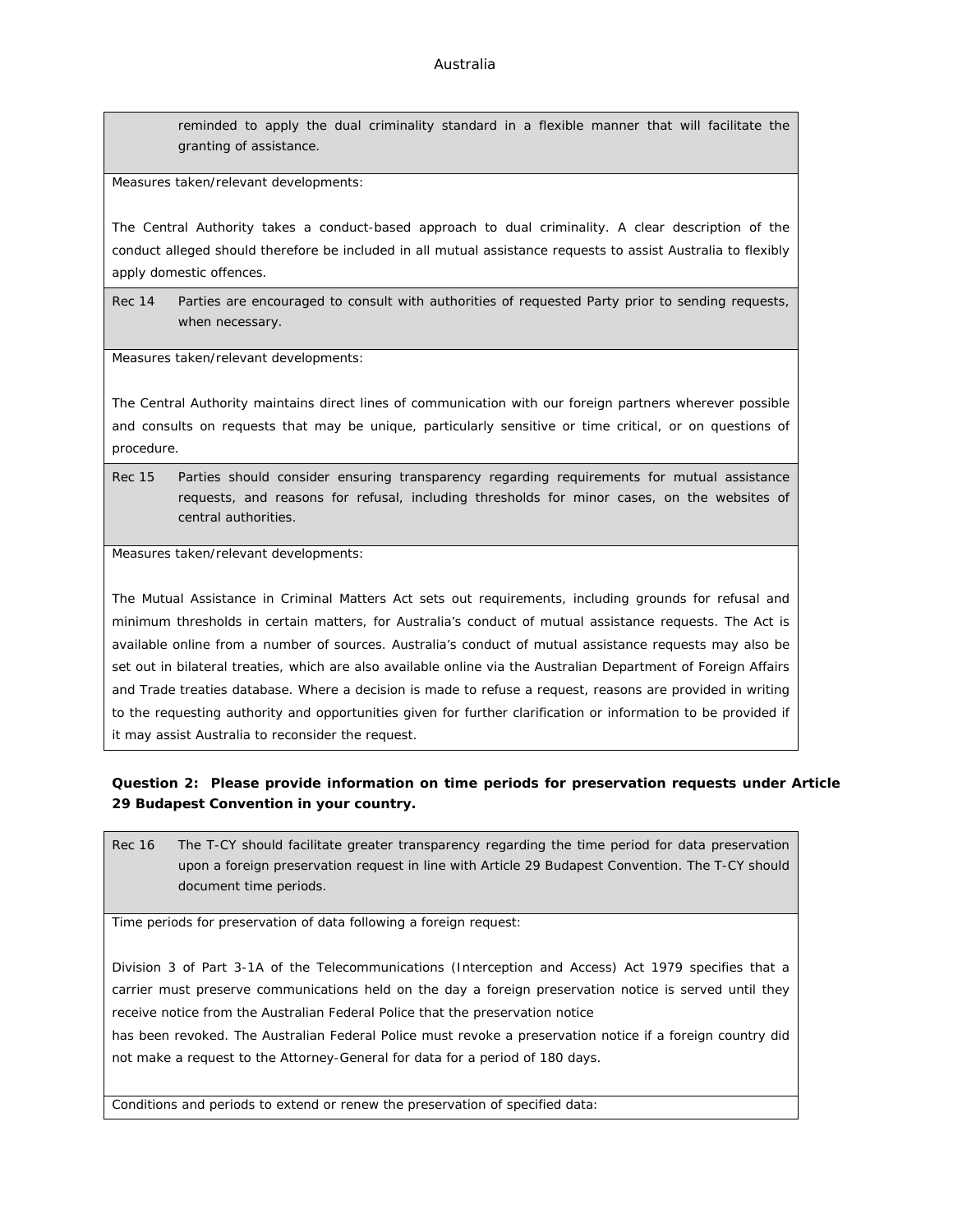No mechanism exists to extend or renew the preservation of specified data. The requesting country needs to complete a new preservation request. The effective preservation period of 180 days exceeds the minimum 60 days stipulated in Article 29.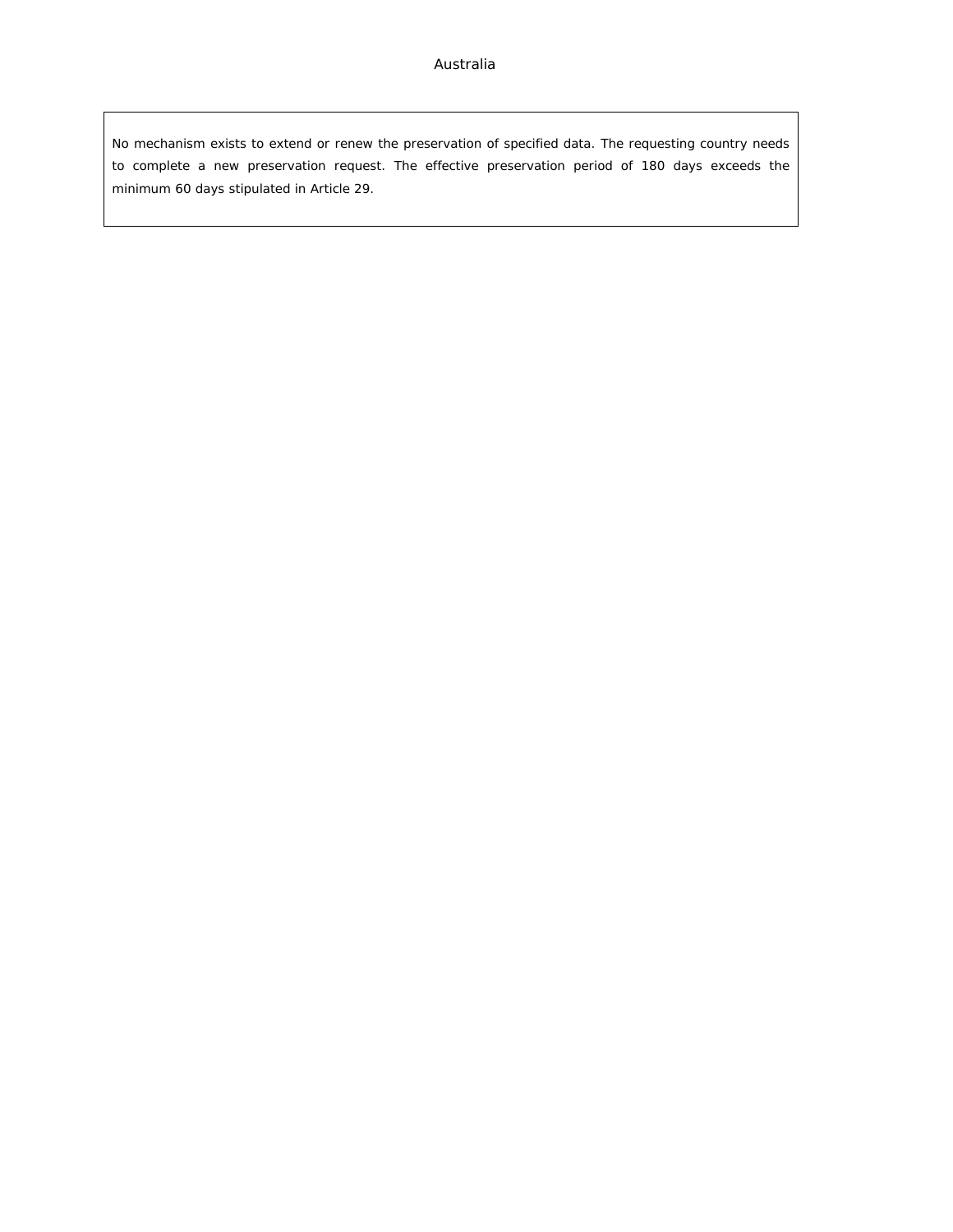### <span id="page-17-0"></span>**1.4 Austria**

**Question 1: Please provide information on measures taken or on relevant developments with respect to each of the following Recommendations. Please attach additional information as appropriate.**

Rec 1 Parties should fully implement and apply the provisions of the Budapest Convention on Cybercrime, including preservation powers (follow up to T-CY Assessment Report 2012).

Measures taken/relevant developments:

Austria has ratified the Budapest Convention on June 13th 2012, but not yet the Additional Protocol on Xenophobia and Racism.

Rec 2 Parties should consider maintaining statistics or establish other mechanisms to monitor the efficiency of the mutual legal assistance process related to cybercrime and electronic evidence.

Measures taken/relevant developments:

No statistics available.

Rec 3 Parties should consider allocating more and more technology-literate staff for mutual legal assistance not only at central levels but also at the level of institutions responsible for executing requests (such as local prosecution offices).

Measures taken/relevant developments:

In Austria the cooperation between the prosecution offices and the computer experts in the central police office is fast, flexible and efficient. Furthermore each Regional Court and each Prosecution Office has technical staff able to give support.

Rec 4 Parties should consider providing for better training to enhance mutual legal assistance, policeto-police and other forms of international cooperation on cybercrime and electronic evidence. Training and experience exchange should in particular target prosecutors and judges and encourage direct cooperation between judicial authorities. Such training should be supported by the capacity building programmes of the Council of Europe and other organisations.

Measures taken/relevant developments:

The Ministry of Justice and the Senior Prosecution Offices which are in charge of education have increased the number of relevant training events the last years, not only for Trainee Judges, but also for Judges and Prosecutors on national level. In addition to that the Ministry of Justice publishes all relevant international trainings on international level on the intranet and encourages judges and prosecutors to take part therein.

Rec 5 Parties and the Council of Europe should work toward strengthening the role of 24/7 points of contact in line with Article 35 Budapest Convention, including through: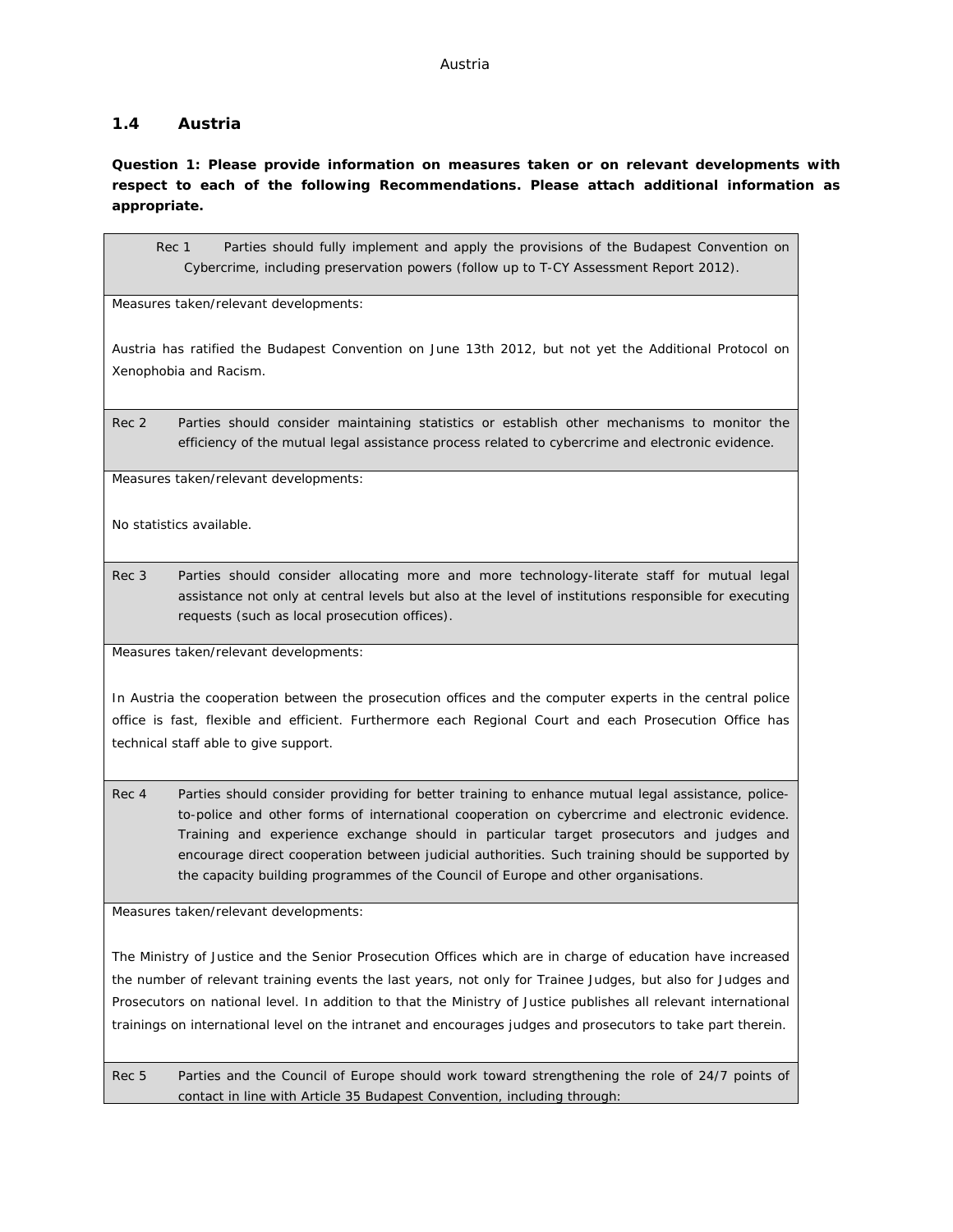#### Austria

- a. Ensuring, pursuant to article 35.3 Budapest Convention that trained and equipped personnel is available to facilitate the operative work and conduct or support mutual legal assistance (MLA) activities
	- b. Encouraging contact points to pro-actively promote their role among domestic and foreign counterpart authorities;
	- c. Conducting regular meetings and training of the 24/7 network among the Parties;
	- d. Encouraging competent authorities and 24/7 points of contact to consider procedures to follow up to and provide feedback to the requesting State on Article 31 requests;
	- e. Considering to establish, where feasible, contact points in prosecution offices to permit a more direct role in mutual legal assistance and a quicker response to requests;
	- f. Facilitating 24/7 points of contact to play a supportive role in "Article 31" requests.

Measures taken/relevant developments:

The presentation in the last T-CY Plenary has shown, that the 24/7 contact points work very well in Austria.

Rec 6 Parties should consider streamlining the procedures and reduce the number of steps required for mutual assistance requests at the domestic level. Parties should share good practices in this respect with the T-CY.

Measures taken/relevant developments:

The Ministry of Justice has developed a "best-practice-information" sorted by country on its intranet.

Rec 7 Parties should make use of all available channels for international cooperation. This may include formal mutual legal assistance, police to police cooperation and others.

Measures taken/relevant developments:

The Ministry of Justice, prosecutors, judges and police use all available channels which are suitable in the concrete case.

Rec 8 Parties are encouraged to establish emergency procedures for requests related to risks of life and similar exigent circumstances. The T-CY should document practices by Parties and providers.

Measures taken/relevant developments:

Information has already been provided.

Rec 9 Parties should confirm receipt of requests systematically and give, upon request, notice of action taken.

Measures taken/relevant developments: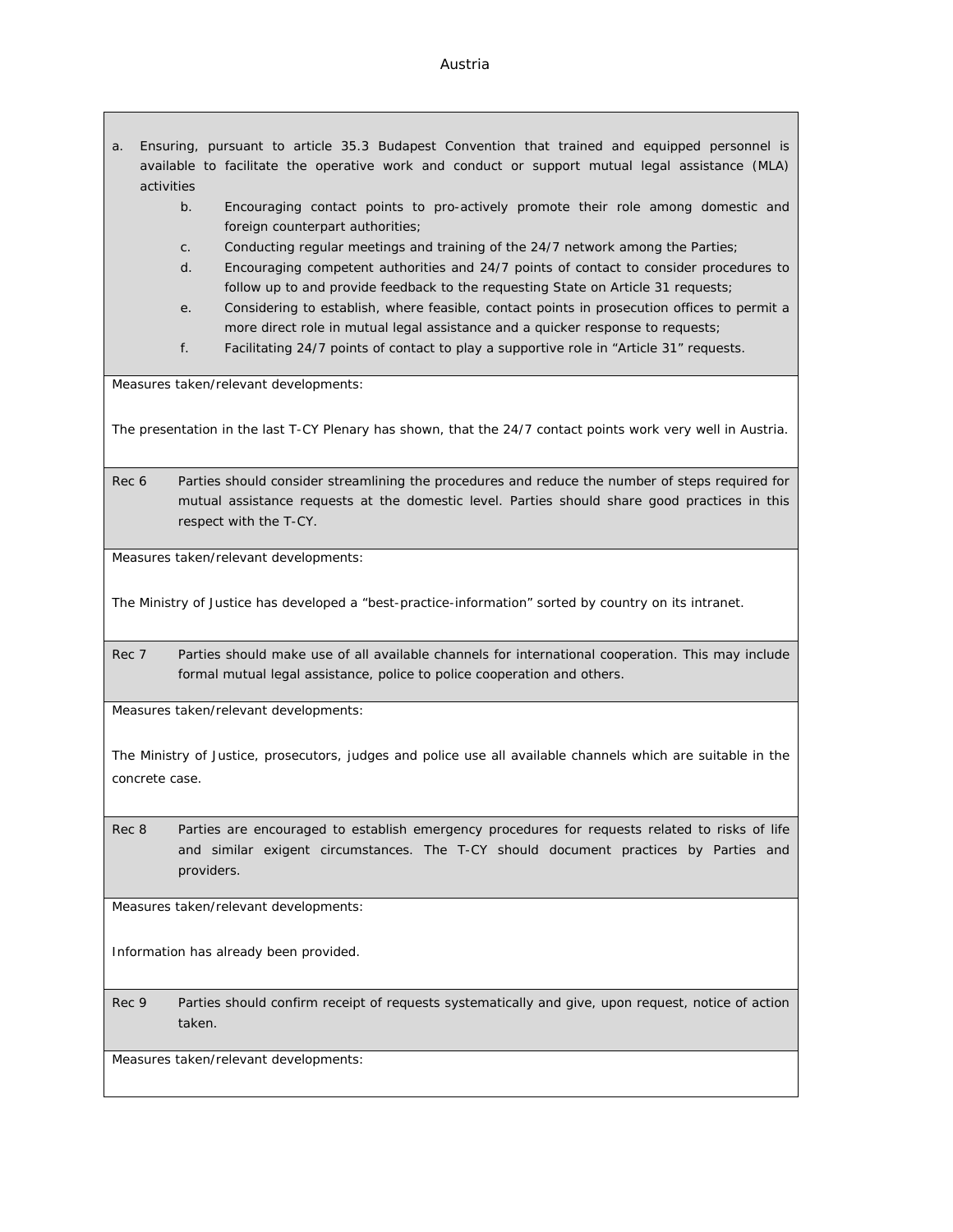#### Austria

The Ministry of Justice confirms receipt of request, if the other party so wishes. The Ministry of Justice has no information if the prosecution offices confirm in general but they certainly do it on demand of the requesting authority. Both the Ministry of Justice and the Prosecution offices inform about the action taken in short time.

Rec 10 Parties may consider the opening of domestic investigation upon a foreign request or spontaneous information to facilitate the sharing of information or accelerate MLA.

Measures taken/relevant developments:

Domestic investigations are often opened upon a foreign request.

Rec 11 Parties should make use of electronic transmission of requests in line with Article 25.3 Budapest Convention on expedited means of communication.

Measures taken/relevant developments:

Electronic transmission is often used.

Rec 12 Parties should ensure that requests are specific and complete with all necessary information.

Measures taken/relevant developments:

No problems known insofar.

Rec 13 Pursuant to Article 25.5 Budapest Convention and Paragraph 259 Explanatory Report, Parties are reminded to apply the dual criminality standard in a flexible manner that will facilitate the granting of assistance.

Measures taken/relevant developments:

No problems known insofar.

Rec 14 Parties are encouraged to consult with authorities of requested Party prior to sending requests, when necessary.

Measures taken/relevant developments:

This happens, whenever it seems to be necessary.

Rec 15 Parties should consider ensuring transparency regarding requirements for mutual assistance requests, and reasons for refusal, including thresholds for minor cases, on the websites of central authorities.

Measures taken/relevant developments: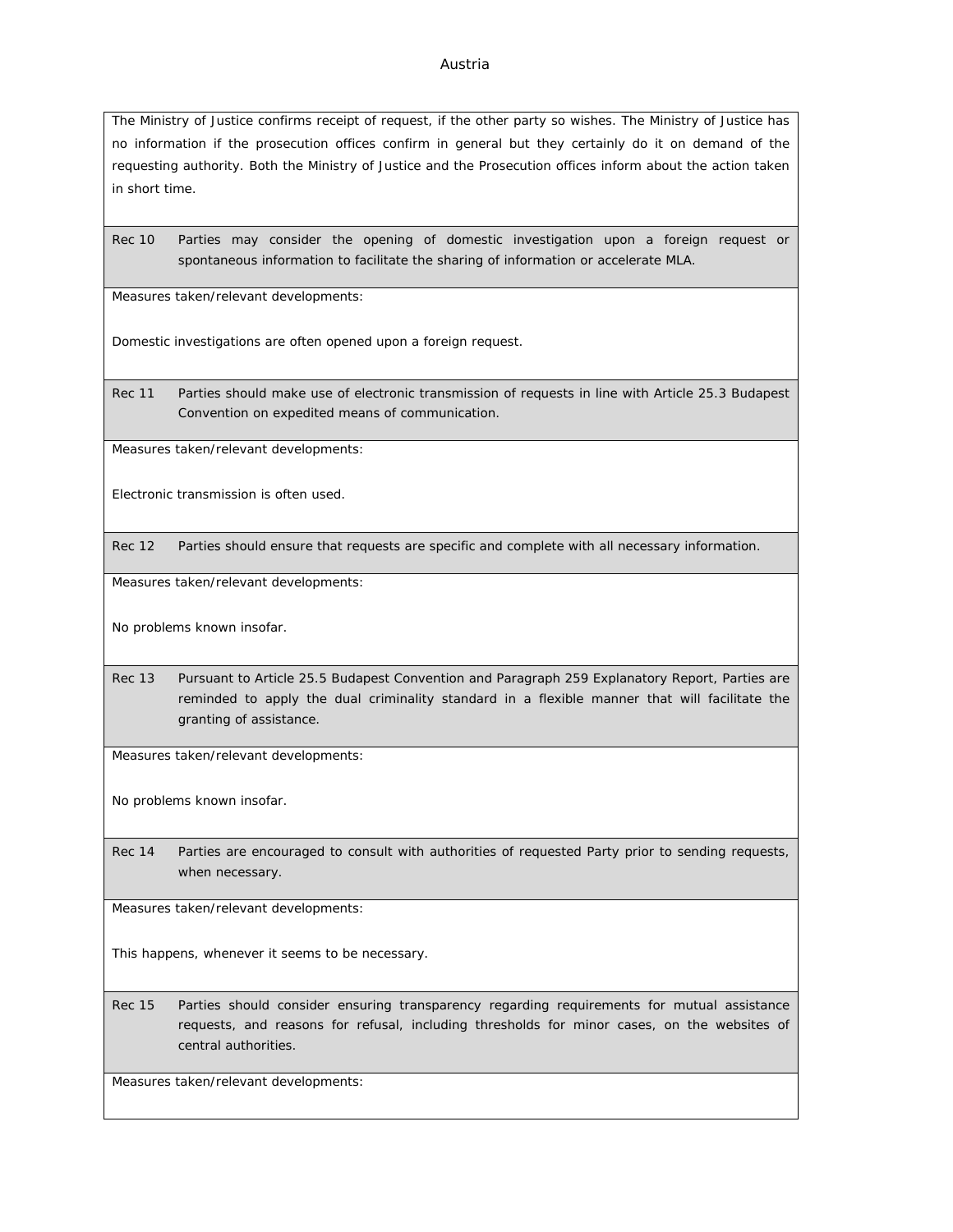See above - Rec 6

**Question 2: Please provide information on time periods for preservation requests under Article 29 Budapest Convention in your country.**

Rec 16 The T-CY should facilitate greater transparency regarding the time period for data preservation upon a foreign preservation request in line with Article 29 Budapest Convention. The T-CY should document time periods.

Time periods for preservation of data following a foreign request:

Preservation of data is not limited by any time limit.

Conditions and periods to extend or renew the preservation of specified data:

An extension or renewal is possible subject to the receipt of a request of the requesting state and the proportionality of the continued preservation. Time limits or periods are not foreseen.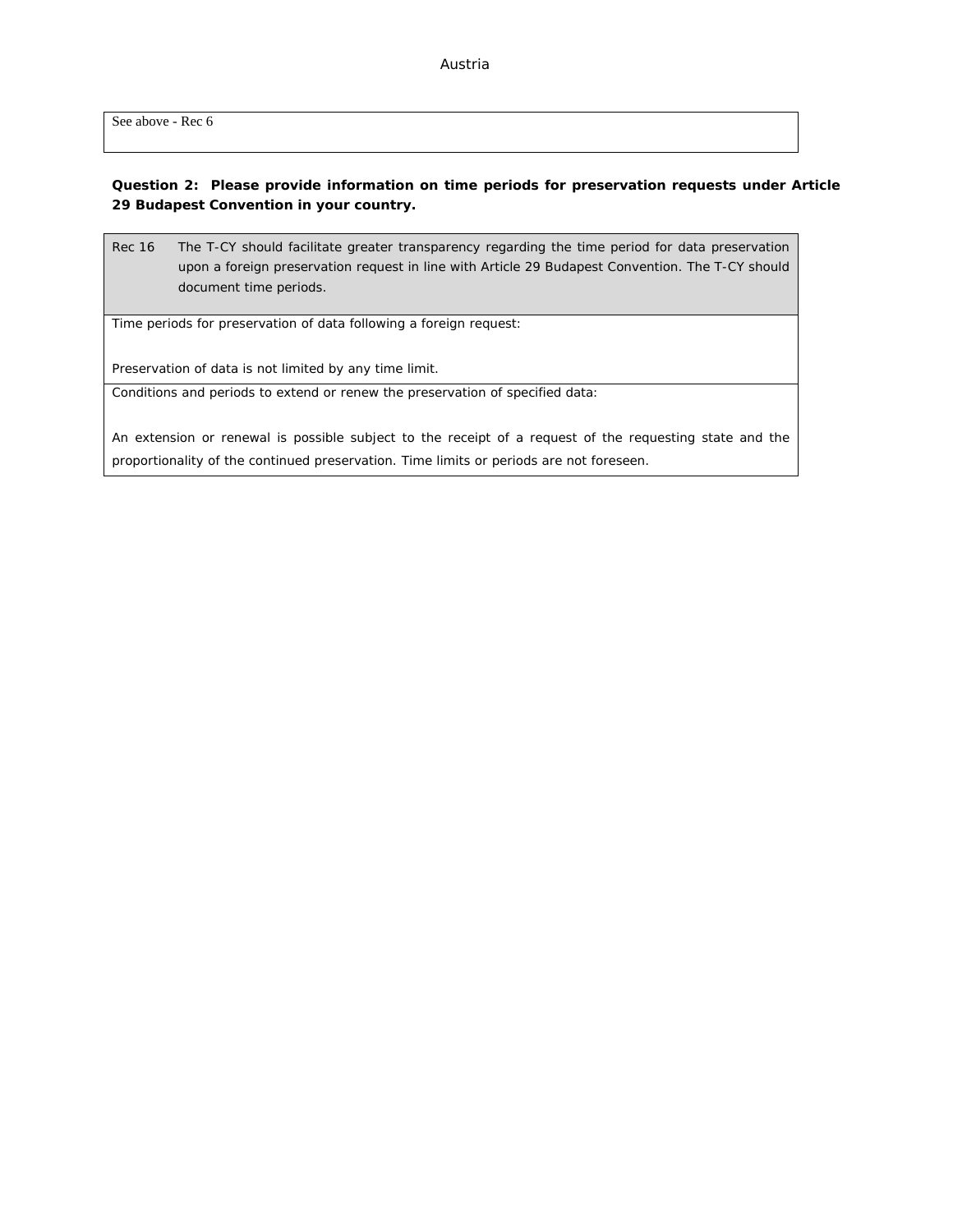### <span id="page-21-0"></span>**1.5 Azerbaijan**

**Question 1: Please provide information on measures taken or on relevant developments with respect to each of the following Recommendations. Please attach additional information as appropriate.**

Rec 1 Parties should fully implement and apply the provisions of the Budapest Convention on Cybercrime, including preservation powers (follow up to T-CY Assessment Report 2012).

Measures taken/relevant developments:

Some provisions of the budapest convention are incoroporated into the Criminal Code of the Republic of Azerbaijan (271-273.2 Articles); however, the preservation powers have not yet been determinedin the legislation of the Republic of Azerbaijan (see: legal country profile information). The development is still underway.

Rec 2 Parties should consider maintaining statistics or establish other mechanisms to monitor the efficiency of the mutual legal assistance process related to cybercrime and electronic evidence.

Measures taken/relevant developments:

The General Prosecutor's Office and the Ministery of Justice maintain general statistics of the requests of the mutual legal assisstance, including the requests related to cybercrime.

Rec 3 Parties should consider allocating more and more technology-literate staff for mutual legal assistance not only at central levels but also at the level of institutions responsible for executing requests (such as local prosecution offices).

Measures taken/relevant developments:

The relevant agencies of the Republic of Azerbaijan allocate technology-litterate staff for mutual legal assisstance both at central levels and at the level of institutions responsible for executing requests.

Rec 4 Parties should consider providing for better training to enhance mutual legal assistance, policeto-police and other forms of international cooperation on cybercrime and electronic evidence. Training and experience exchange should in particular target prosecutors and judges and encourage direct cooperation between judicial authorities. Such training should be supported by the capacity building programmes of the Council of Europe and other organisations.

Measures taken/relevant developments:

Training and experience sharing in this field are carried out with the European Union and Council of europe Programmatic Cooperation Framework in the eastern Partnership region. Moreover, the Academy of the Ministery of justice and the Academy of the State Security Service conduct substantive trainings on a variety of topics in the field of cybrecrimefor the officials of relevant government agencies in cooperation with international experts.

Rec 5 Parties and the Council of Europe should work toward strengthening the role of 24/7 points of contact in line with Article 35 Budapest Convention, including through: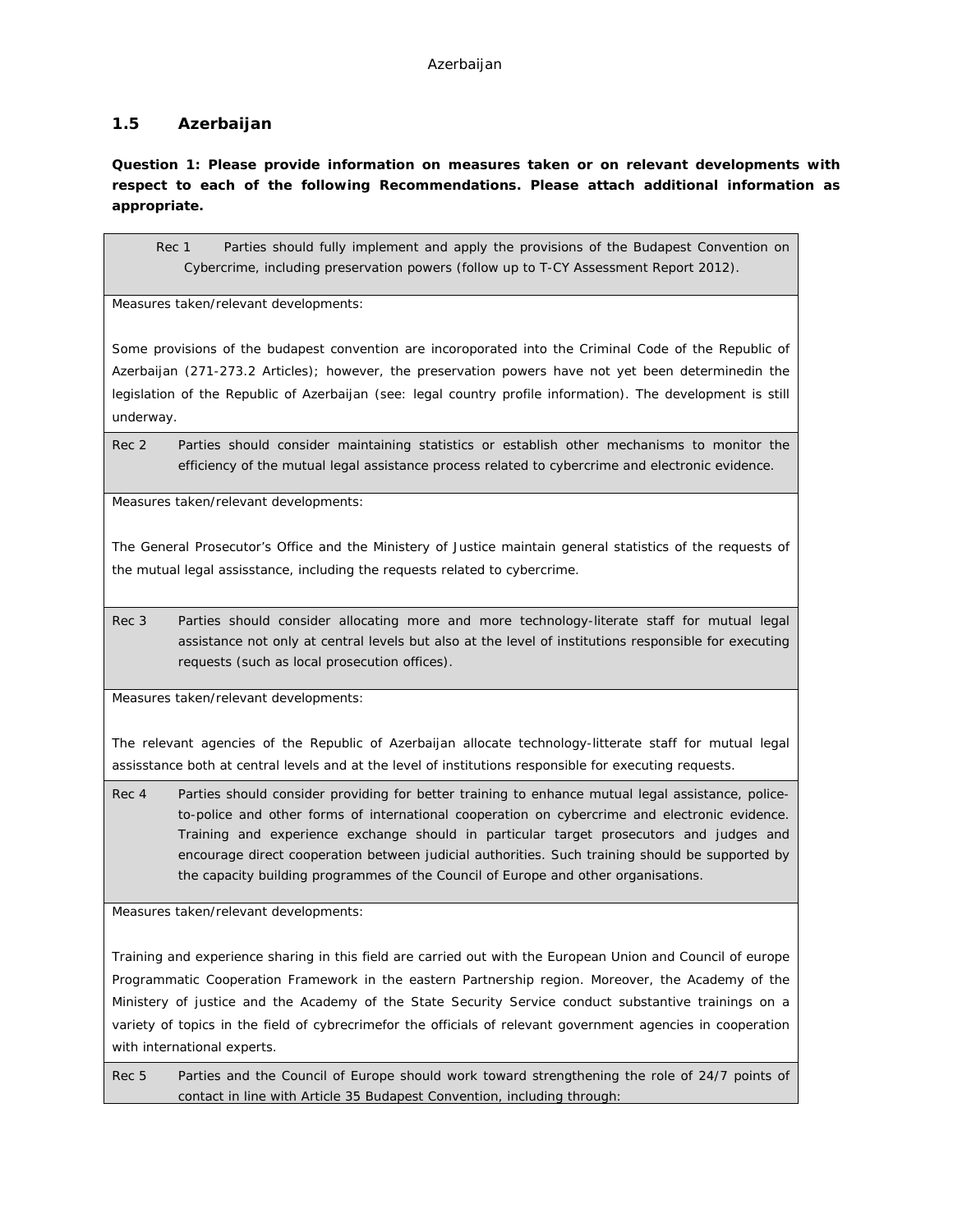#### Azerbaijan

- a. Ensuring, pursuant to article 35.3 Budapest Convention that trained and equipped personnel is available to facilitate the operative work and conduct or support mutual legal assistance (MLA) activities
	- b. Encouraging contact points to pro-actively promote their role among domestic and foreign counterpart authorities;
	- c. Conducting regular meetings and training of the 24/7 network among the Parties;
	- d. Encouraging competent authorities and 24/7 points of contact to consider procedures to follow up to and provide feedback to the requesting State on Article 31 requests;
	- e. Considering to establish, where feasible, contact points in prosecution offices to permit a more direct role in mutual legal assistance and a quicker response to requests;
	- f. Facilitating 24/7 points of contact to play a supportive role in "Article 31" requests.

Measures taken/relevant developments:

Two employes of the State Security service are 24/7 contact point of contacts and this network plays a supportive role in the activities of mutual legal assistance.

Rec 6 Parties should consider streamlining the procedures and reduce the number of steps required for mutual assistance requests at the domestic level. Parties should share good practices in this respect with the T-CY.

Measures taken/relevant developments:

The general prosecutor's Office has recently changed the internal regulation of the International relations department and according to these changes, urgent and important MLA requests will be executed by the prosecutors of the Department.

Rec 7 Parties should make use of all available channels for international cooperation. This may include formal mutual legal assistance, police to police cooperation and others.

Measures taken/relevant developments:

Relevant agencies make use of all available channels for international cooperation. It includes both formal and informal channels for communication related to risk of life and similar exigent circumstances.

Rec 8 Parties are encouraged to establish emergency procedures for requests related to risks of life and similar exigent circumstances. The T-CY should document practices by Parties and providers.

Measures taken/relevant developments:

The legislation of the Republic of Azerbaijan does not define emergency procedures for requests related to risk of life and similar exigent circumstances.

Rec 9 Parties should confirm receipt of requests systematically and give, upon request, notice of action taken.

Measures taken/relevant developments: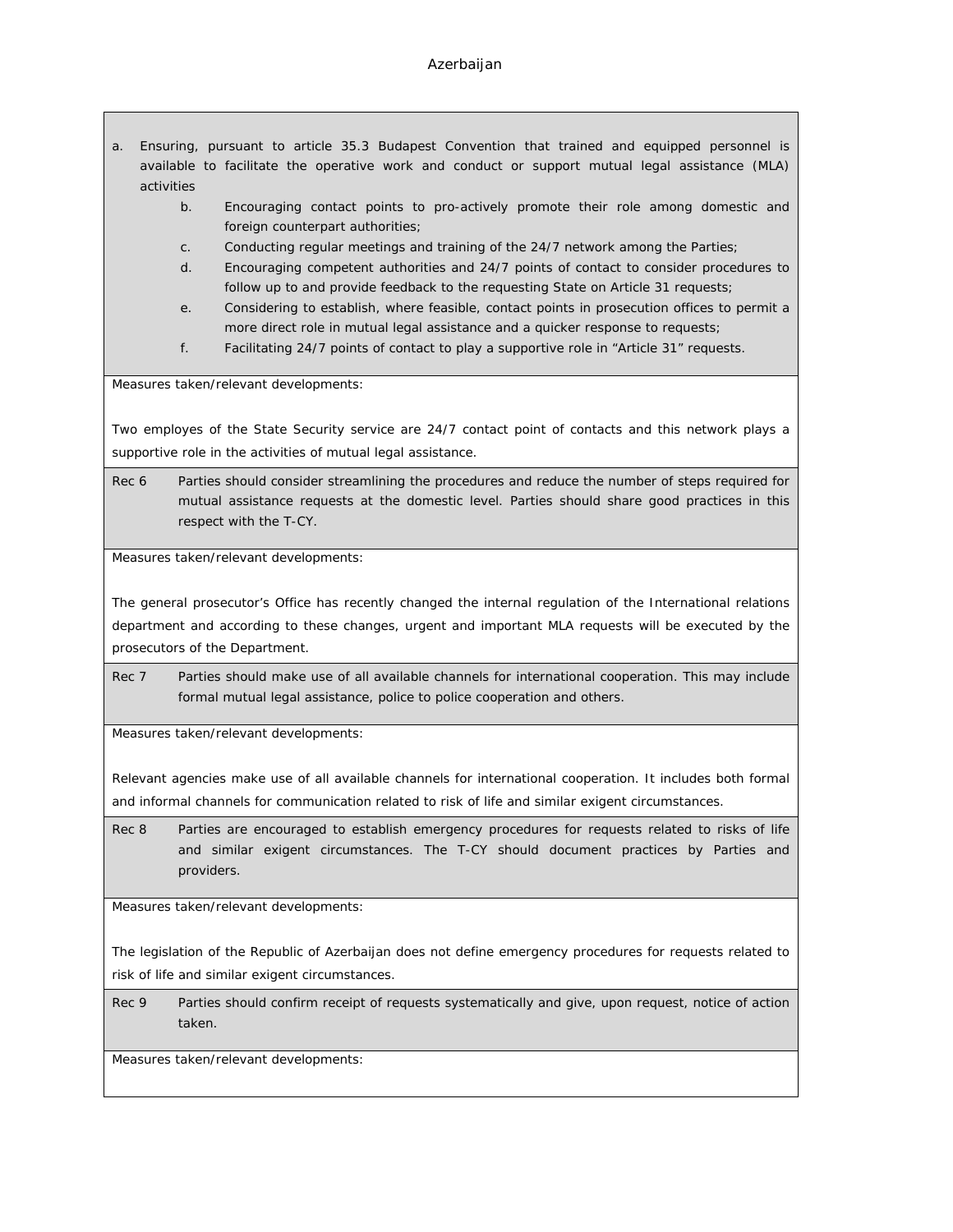24/7 contact point confirms the receipt of requests immediately and gives, upon request, notice of actions taken.

Rec 10 Parties may consider the opening of domestic investigation upon a foreign request or spontaneous information to facilitate the sharing of information or accelerate MLA.

Measures taken/relevant developments:

The General Prosecutor's office has not yet forwarded spontaneous information to another state; however, the office received this kind of informationseveral times and considers this useful. This is regulated by the Law of the Republic of Azerbaijan "On legal assisstance in criminal matters" dated 29 june 2001.

Rec 11 Parties should make use of electronic transmission of requests in line with Article 25.3 Budapest Convention on expedited means of communication.

Measures taken/relevant developments:

The relevant agencies of the Republic of Azerbaijan make use of electronic transmission of requests in urgent cases or upon request of state.

Rec 12 Parties should ensure that requests are specific and complete with all necessary information.

Measures taken/relevant developments:

The relevant agencies of the republic of Azerbaijan make sure that requests on mutual legal assisstance are specific and complete with all necessary information.

Rec 13 Pursuant to Article 25.5 Budapest Convention and Paragraph 259 Explanatory Report, Parties are reminded to apply the dual criminality standard in a flexible manner that will facilitate the granting of assistance.

Measures taken/relevant developments:

The General prosecutor's Office applies the dual criminality standard in flexible manner in cases of executing MLA requests.

Rec 14 Parties are encouraged to consult with authorities of requested Party prior to sending requests, when necessary.

Measures taken/relevant developments:

The relevant agencies of Azerbaijan consult with authorities of requested party prior to sending requests.

Rec 15 Parties should consider ensuring transparency regarding requirements for mutual assistance requests, and reasons for refusal, including thresholds for minor cases, on the websites of central authorities.

Measures taken/relevant developments:

The relevant agencies inform either officially or at the working level the other part in case od refusal.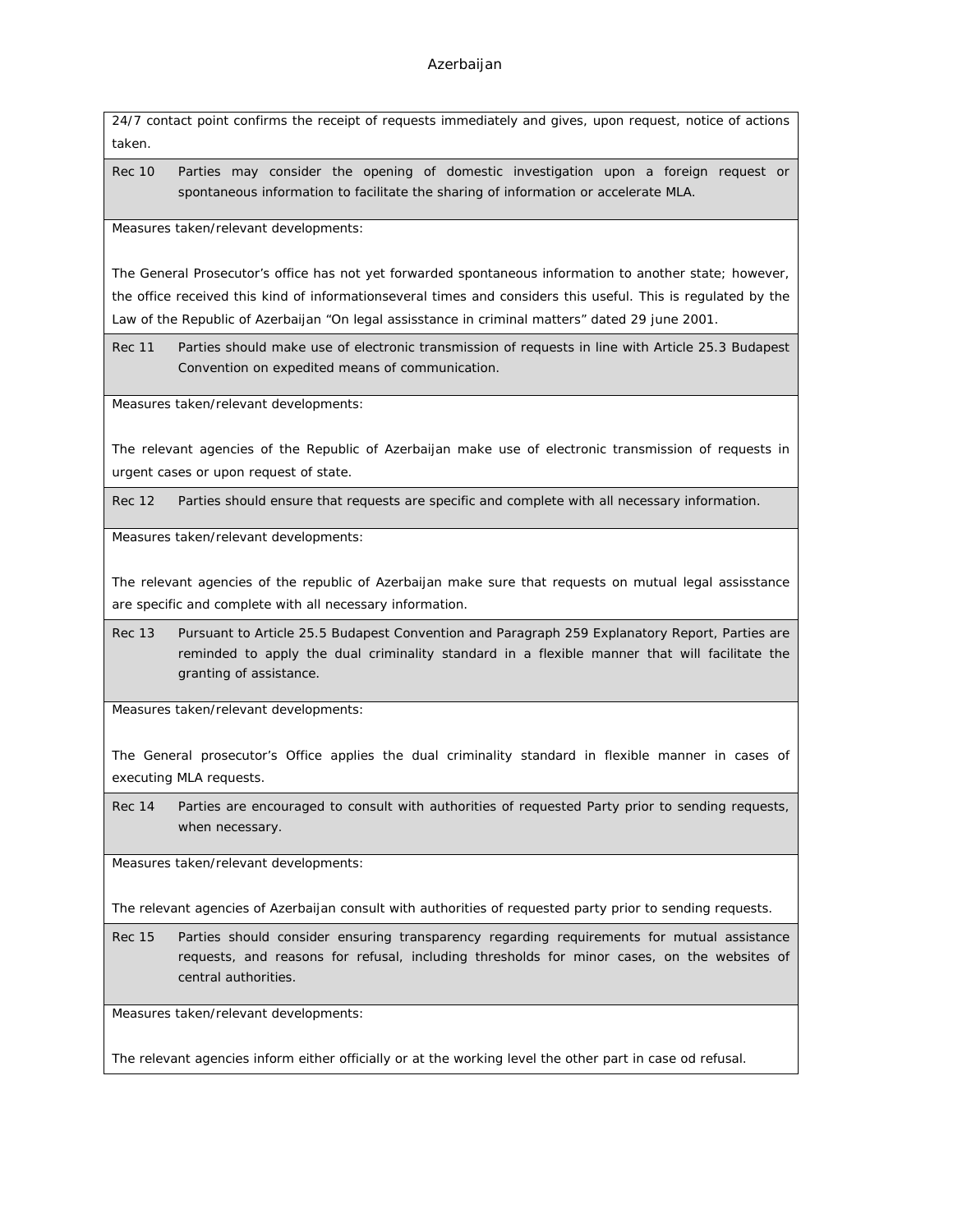**Question 2: Please provide information on time periods for preservation requests under Article 29 Budapest Convention in your country.**

Rec 16 The T-CY should facilitate greater transparency regarding the time period for data preservation upon a foreign preservation request in line with Article 29 Budapest Convention. The T-CY should document time periods.

Time periods for preservation of data following a foreign request:

Conditions and periods to extend or renew the preservation of specified data: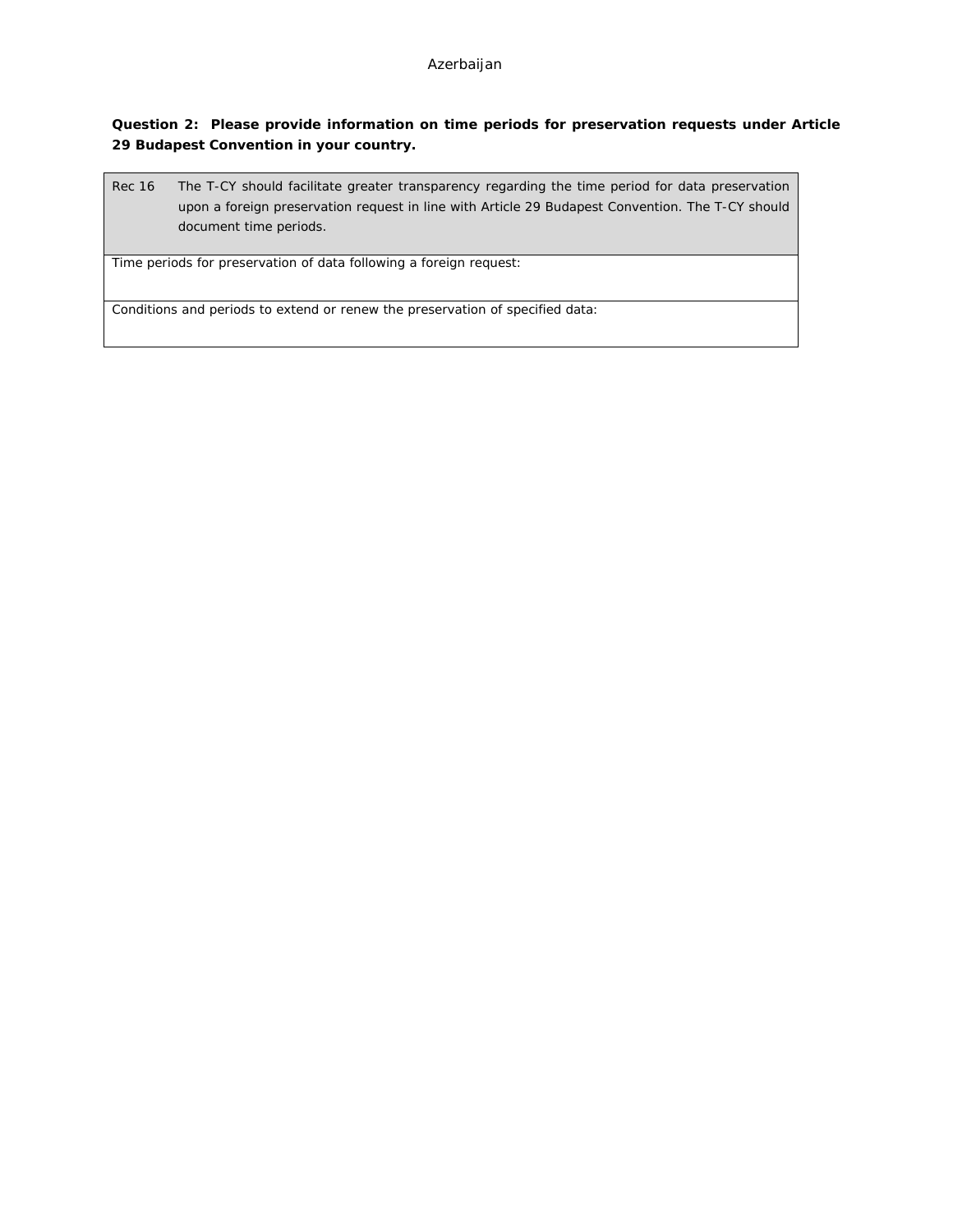### <span id="page-25-0"></span>**1.6 Belgium**

**Question 1: Please provide information on measures taken or on relevant developments with respect to each of the following Recommendations. Please attach additional information as appropriate.**

Rec 1 Parties should fully implement and apply the provisions of the Budapest Convention on Cybercrime, including preservation powers (follow up to T-CY Assessment Report 2012).

Measures taken/relevant developments:

The convention is ratified and implemented.

Rec 2 Parties should consider maintaining statistics or establish other mechanisms to monitor the efficiency of the mutual legal assistance process related to cybercrime and electronic evidence.

Measures taken/relevant developments:

The central authorities database is amended in order to include the relevant offences for each type of international cooperation in criminal matters, "cybercrime offences" are part of the list of offences.

Rec 3 Parties should consider allocating more and more technology-literate staff for mutual legal assistance not only at central levels but also at the level of institutions responsible for executing requests (such as local prosecution offices).

Measures taken/relevant developments:

As to the training of judicial staff (prosecutors, judges and administrative staff of both the prosecutor's offices and the courts): see Rec 4.

Rec 4 Parties should consider providing for better training to enhance mutual legal assistance, policeto-police and other forms of international cooperation on cybercrime and electronic evidence. Training and experience exchange should in particular target prosecutors and judges and encourage direct cooperation between judicial authorities. Such training should be supported by the capacity building programmes of the Council of Europe and other organisations.

Measures taken/relevant developments:

There is twofold dedicated cybercrime training, including international cooperation aspects is organised twice every year: a basic course and an advanced course. The trainers include prosecutors, specialized police officers and the central authority.

Each year, all trainee magistrates (obligatory) and other magistrates receive a 3-day course on international police and judicial cooperation. The MLA-session also comprises cooperation in cybercrime / electronic evidence matters.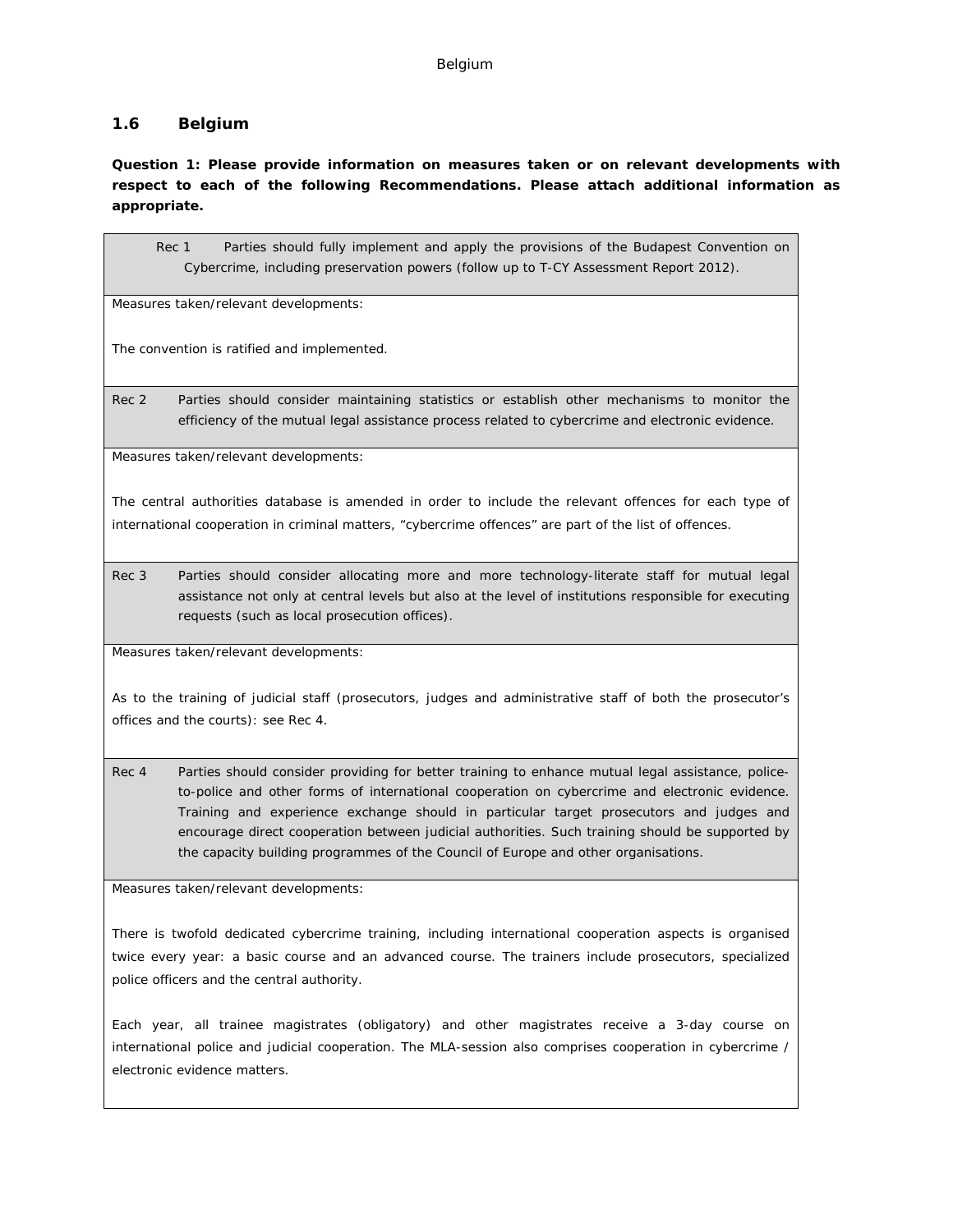- Rec 5 Parties and the Council of Europe should work toward strengthening the role of 24/7 points of contact in line with Article 35 Budapest Convention, including through:
- a. Ensuring, pursuant to article 35.3 Budapest Convention that trained and equipped personnel is available to facilitate the operative work and conduct or support mutual legal assistance (MLA) activities
	- b. Encouraging contact points to pro-actively promote their role among domestic and foreign counterpart authorities;
	- c. Conducting regular meetings and training of the 24/7 network among the Parties;
	- d. Encouraging competent authorities and 24/7 points of contact to consider procedures to follow up to and provide feedback to the requesting State on Article 31 requests;
	- e. Considering to establish, where feasible, contact points in prosecution offices to permit a more direct role in mutual legal assistance and a quicker response to requests;
	- f. Facilitating 24/7 points of contact to play a supportive role in "Article 31" requests.

Measures taken/relevant developments:

At the EU (including Eurojust and EJN), the CoE and the UN as well as bilateral levels, contact point-sheets and additional dedicated MLA and Extradition fact sheets have been prepared and updated (yearly).

Contact points have regular meetings, esp. at the EJN level and at the CoE level (P-TY and PC-OC, apart from dedicate meetings in other domains that involve international cooperation, at least potentially re. electronic evidence) regular meetings involving the central authorities in general and / or dedicated contact points in particular aare held.

Training on general aspects re. international cooperation in criminal matters and on cybercrime in particular are provided for prosecutors and judges on a yearly basis.

International cooperation is pooled in dedicate , specialized prosecutor's offices, i.e. one or two (maximum) per province following the general reshaping of the judicial landscape. In other fields of expertise, similar pools of dedicated prosecuting offices were established.

Rec 6 Parties should consider streamlining the procedures and reduce the number of steps required for mutual assistance requests at the domestic level. Parties should share good practices in this respect with the T-CY.

Measures taken/relevant developments:

The requirement for a double (before executing incoming MLA-requests and afterwards for the transmission of seized evidence) authorization for house searches and seizures will be abolished as early as during the first half of 2017.

Rec 7 Parties should make use of all available channels for international cooperation. This may include formal mutual legal assistance, police to police cooperation and others.

Measures taken/relevant developments: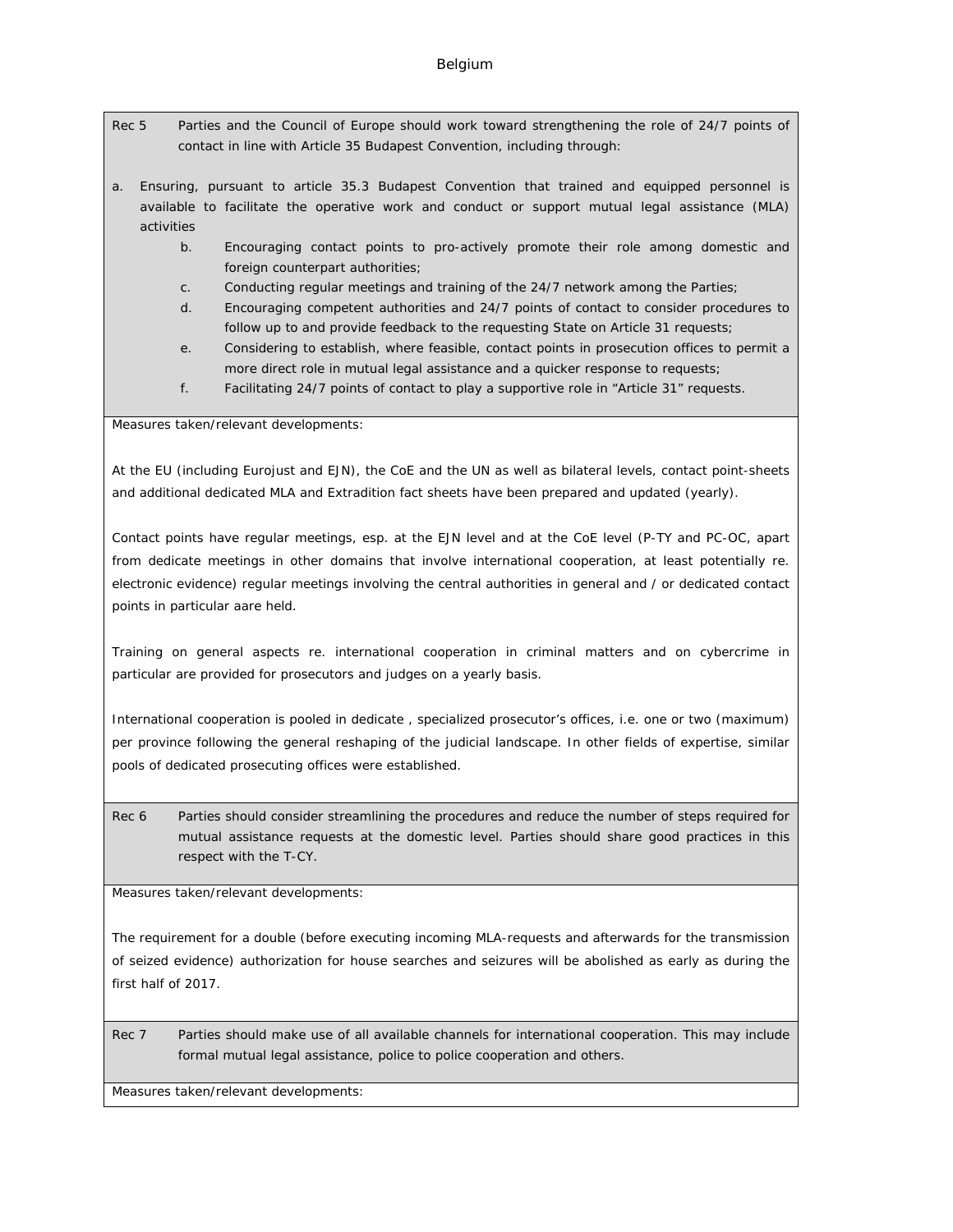#### Belgium

Direct transmission between the relevant judicial authorities is common practise at the UE-level – since the 29 May 2000 MLA Convention and at the CoE-level since the entering into force of the 2001 2<sup>nd</sup> Additional Protocol and even before in urgent matters since the entering into force of the 1959 MLA Convention.

Police transmission channels are commonly used, esp. for the preparation of MLA requests seeking electronic data and evidence abroad (mainly in the United States).

Rec 8 Parties are encouraged to establish emergency procedures for requests related to risks of life and similar exigent circumstances. The T-CY should document practices by Parties and providers.

Measures taken/relevant developments:

Emergency (very urgent) requests when risk of life is apparent are applied. In those cases police channels are used as well as direct communication via liaison officers both located in Belgium and abroad.

Requests for freezing of data and to the widest extent possible, requests for registry data are transmitted directly to the providers in accordance with the providers' compliance policy.

Rec 9 Parties should confirm receipt of requests systematically and give, upon request, notice of action taken.

Measures taken/relevant developments:

Conformation of receipt is not automatically provided, at least as the judicial and the executive (Ministry of Justice) level is concerned. Insofar the requested Party explicitly requests to confirm the receipt as well as in high profile / important and / or urgent matters, the receipt is confirmed, usually via the most efficient channel of communication available (e-mail).

Rec 10 Parties may consider the opening of domestic investigation upon a foreign request or spontaneous information to facilitate the sharing of information or accelerate MLA.

Measures taken/relevant developments:

Spontaneous information is upon evaluation by the proper prosecuting authorities, transmitted to the police services. At that point the information becomes police information and part of the police database. The information is perfectly exploitable for the purpose of either a new or an existing investigation. Insofar the information should be used as judicial evidence, either authorization is sought from the Party that has initially furnished the information or – after consultations – via a proper mutual legal assistance request.

Rec 11 Parties should make use of electronic transmission of requests in line with Article 25.3 Budapest Convention on expedited means of communication.

Measures taken/relevant developments: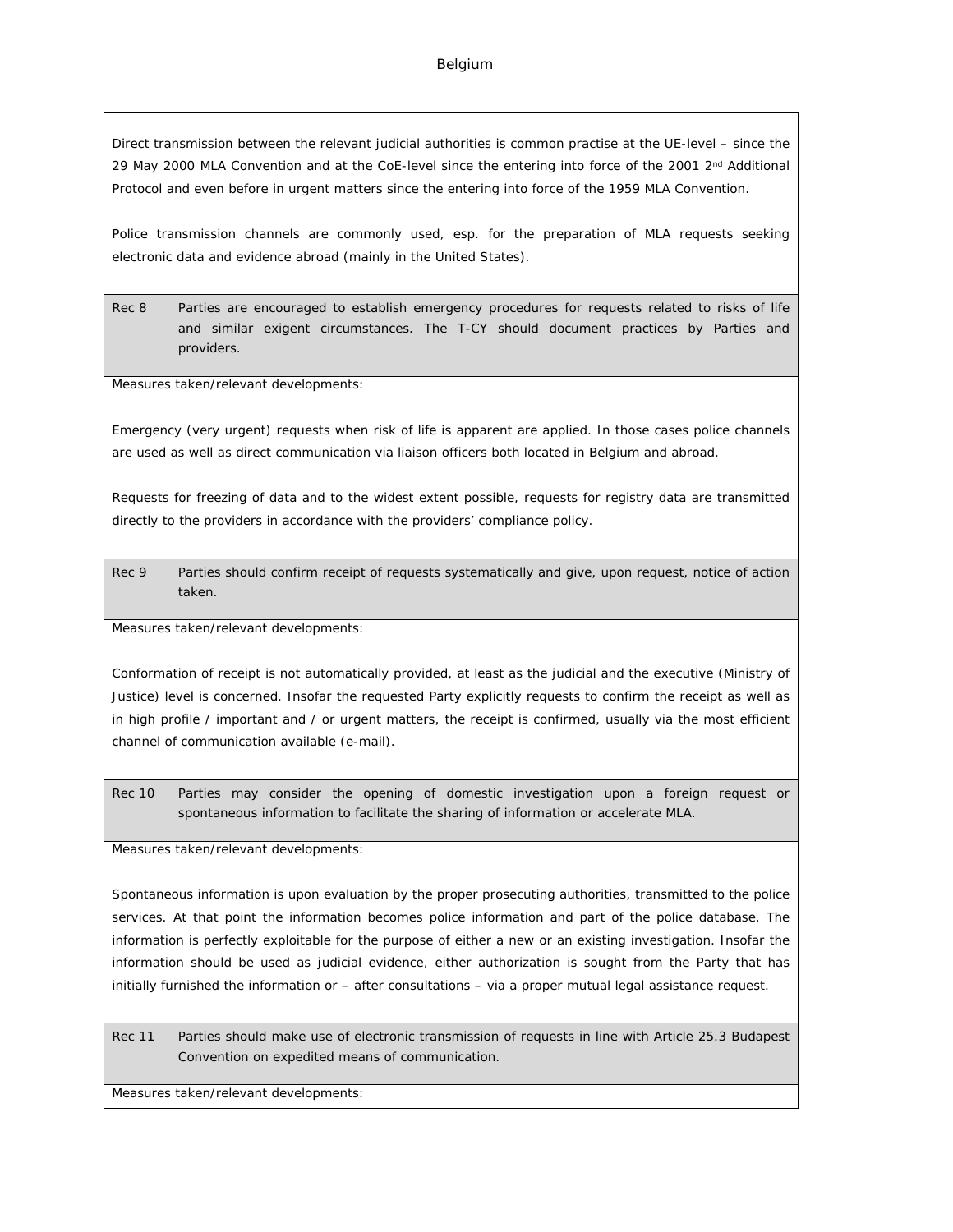#### Belgium

Dedicated 'Budapest' requests are being transmitted electronically. Since most MLA-requests concern other evidence that just 'Budapest evidence', the great majority of requests relies on the applicable bi- or multilateral MLA-instrument. The transmission remains thus rather 'traditional', even when drafts and (urgent) finished requests are also transmitted by e-mail, often as well to the proper law enforcement service.

Rec 12 Parties should ensure that requests are specific and complete with all necessary information.

Measures taken/relevant developments:

Given the yearly training, including one full day dedicated to MLA and the use of (binding) guidelines containing detailed explanation on the drafting of requests, all Belgian prosecutors and investigating judges have proper guidance on the drafting of MLA (and other) requests.

Rec 13 Pursuant to Article 25.5 Budapest Convention and Paragraph 259 Explanatory Report, Parties are reminded to apply the dual criminality standard in a flexible manner that will facilitate the granting of assistance.

Measures taken/relevant developments:

Double Criminality is not a requirement for MLA, except when coercive measures are requested. In the latter cases it is sufficient that the (f)acts are punishable with a minimum prison sentence of at least one year.

Dual criminality is evaluated in abstracto and thus does not require any equivalent offences, nor is it required that (all) elements of the offence are identical or even similar.

Rec 14 Parties are encouraged to consult with authorities of requested Party prior to sending requests, when necessary.

Measures taken/relevant developments:

The transmission of draft MLA-requests is generally encouraged and applied, esp. in complex cases, including cases re. cybercrime. Drafts are either transmitted directly (even when the applicable MLA-Treaty or Convention does not contain a provision allowing direct communication) or via the central authority.

Rec 15 Parties should consider ensuring transparency regarding requirements for mutual assistance requests, and reasons for refusal, including thresholds for minor cases, on the websites of central authorities.

Measures taken/relevant developments:

The Belgian Central Authority does not have a dedicated website, however fact sheets for MLA, Extradition and other types of international cooperation in criminal matters are posted on the PC-OC's website. These include a brief explanation of the Belgian MLA-process in general.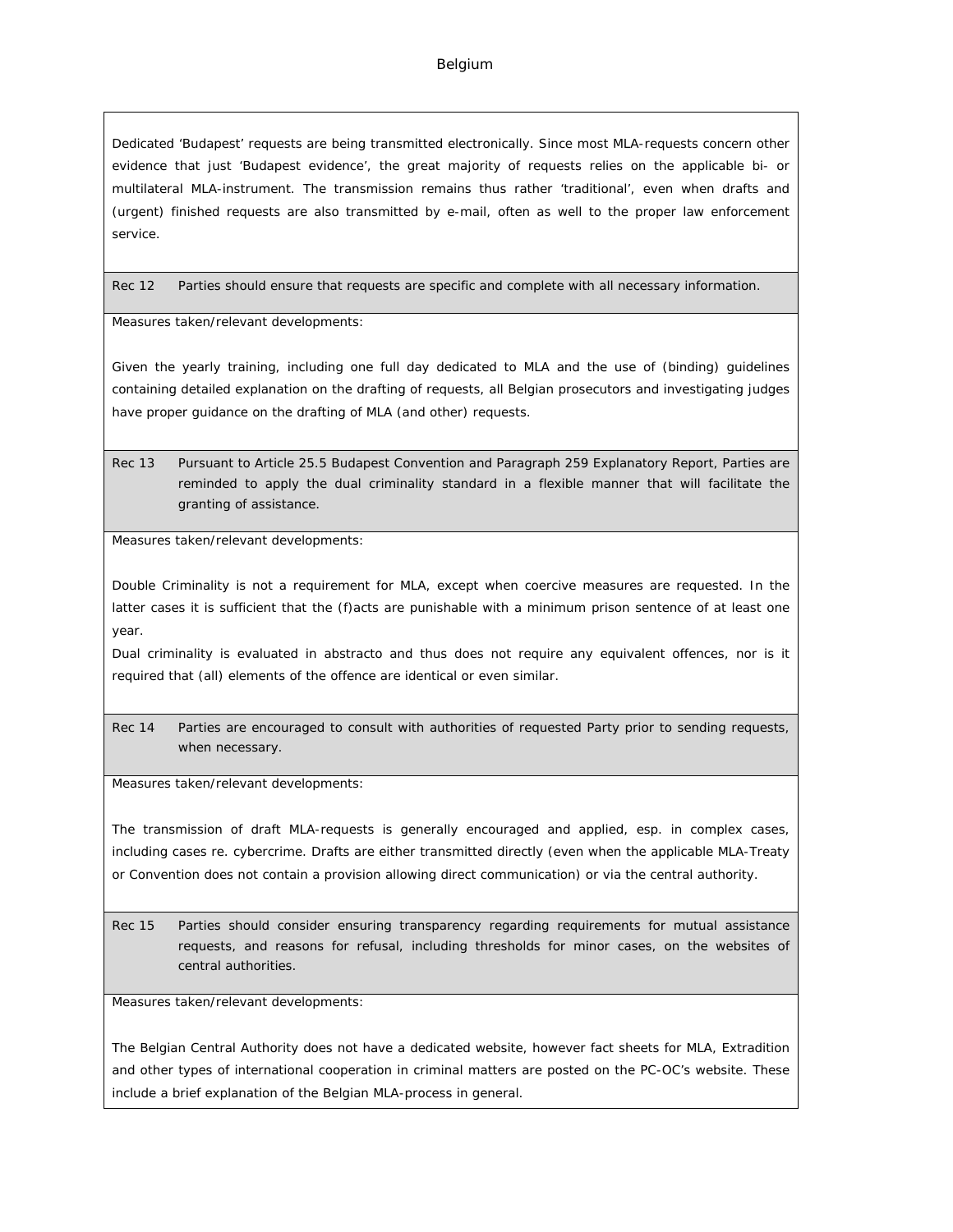**Question 2: Please provide information on time periods for preservation requests under Article 29 Budapest Convention in your country.**

Rec 16 The T-CY should facilitate greater transparency regarding the time period for data preservation upon a foreign preservation request in line with Article 29 Budapest Convention. The T-CY should document time periods.

Time periods for preservation of data following a foreign request:

Conditions and periods to extend or renew the preservation of specified data: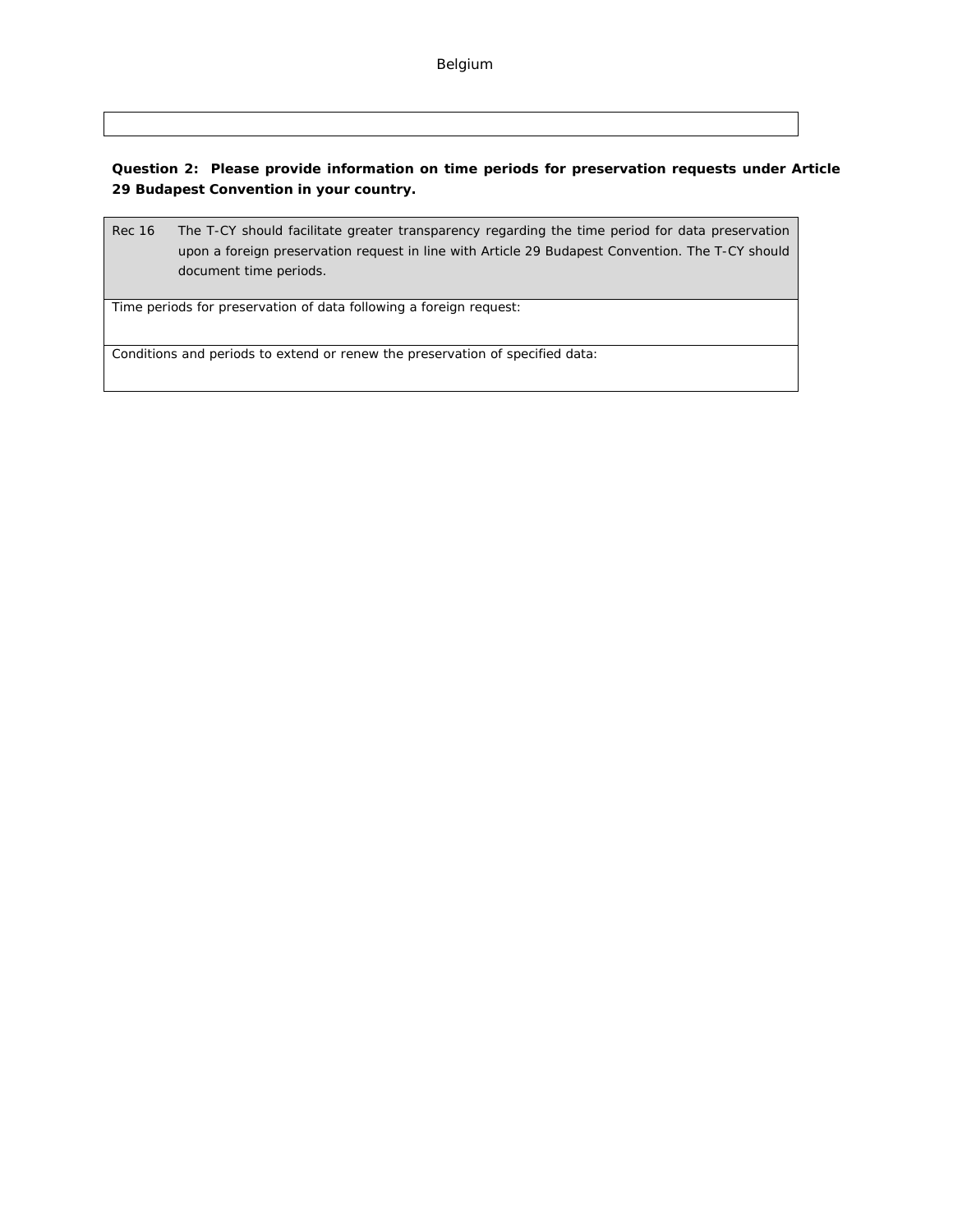### <span id="page-30-0"></span>**1.7 Bosnia and Herzegovina**

**Question 1: Please provide information on measures taken or on relevant developments with respect to each of the following Recommendations. Please attach additional information as appropriate.**

Rec 1 Parties should fully implement and apply the provisions of the Budapest Convention on Cybercrime, including preservation powers (follow up to T-CY Assessment Report 2012).

Measures taken/relevant developments:

The Convention on Cybercrime provisions have been incorporated into the Criminal Code of the Federation of Bosnia and Herzegovina (Articles 393 through 398 of Chapter XXXII – Criminal Offences Relating to Electronic Data Processing), the Criminal Code of Brcko District of Bosnia and Herzegovina (Articles 387 through 392 of Chapter XXXII - Criminal Offences Relating to System of Electronic Data Processing), and the Criminal Code of the Republika Srpska (Articles 292a through 292e of Chapter XXIV - Criminal Offenses Relating to the Computer Security) – all of them being considered as partly harmonized.

Bosnia and Herzegovina is participating in the iPROCEEDS Project, which is a joint project of the European Union and the Council of Europe on cooperation in combating cybercrime. The project would last for 25 months, and is to be completed on 31/12/2019. Having in mind that one of the project's objectives concern better compliance of national cybercrime legislation with international standards, which includes the Budapest Convention, the activities relating to this area are expected in the forthcoming period.

Rec 2 Parties should consider maintaining statistics or establish other mechanisms to monitor the efficiency of the mutual legal assistance process related to cybercrime and electronic evidence.

Measures taken/relevant developments:

A database to allow the monitoring of such statistical data is in process of establishment.

Rec 3 Parties should consider allocating more and more technology-literate staff for mutual legal assistance not only at central levels but also at the level of institutions responsible for executing requests (such as local prosecution offices).

Measures taken/relevant developments:

This is a continuous subject matter of Structured Dialogue on Justice Sector, which includes the undertakings to improve the field of professional trainings of staff on provision of this type of legal assistance.

Rec 4 Parties should consider providing for better training to enhance mutual legal assistance, police-to-police and other forms of international cooperation on cybercrime and electronic evidence. Training and experience exchange should in particular target prosecutors and judges and encourage direct cooperation between judicial authorities. Such training should be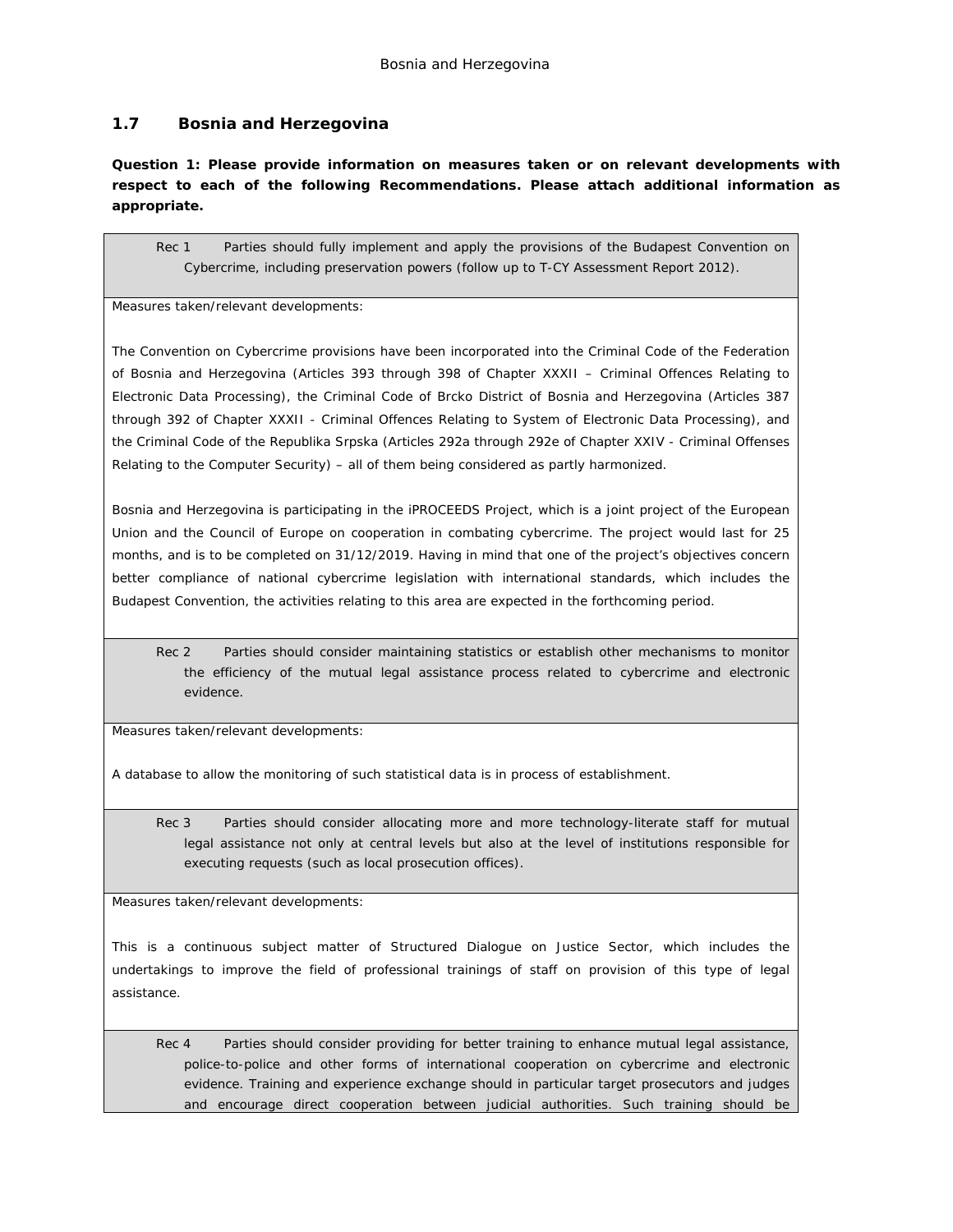supported by the capacity building programmes of the Council of Europe and other organisations.

Measures taken/relevant developments:

Our judges and prosecutors undergo targeted trainings, which also include these topics. The Centers for Education of Judges and Prosecutors conduct such trainings in cooperation with the High Judicial and Prosecutorial Council, where the Ministry of Justice of Bosnia and Herzegovina would use the channel of the Structural Dialogue on Justice Sector to advocate the intensification of such trainings for targeted groups.

Rec 5 Parties and the Council of Europe should work toward strengthening the role of 24/7 points of contact in line with Article 35 Budapest Convention, including through:

- a. Ensuring, pursuant to Article 35.3 Budapest Convention that trained and equipped personnel is available to facilitate the operative work and conduct or support mutuallegal assistance (MLA) activities
	- b. Encouraging contact points to pro-actively promote their role among domestic and foreign counterpart authorities;
	- c. Conducting regular meetings and training of the 24/7 network among the Parties;
	- d. Encouraging competent authorities and 24/7 points of contact to consider procedures to follow up to and provide feedback to the requesting State on Article 31 requests;
	- e. Considering to establish, where feasible, contact points in prosecution offices to permit a more direct role in mutual legal assistance and a quicker response to requests;
	- f. Facilitating24/7 points of contact toplay a supportiverole in "Article 31" requests.

Measures taken/relevant developments:

The Prosecutor's Office of Bosnia and Herzegovina possesses a point of contact for Eurojust. BiH is in the process of negotiation to access Eurojust, which would allow for more efficient communication.

The Convention's Article 35 obliges each country to nominate a 24/7 point of contact for assistance in emergencies caused by cybercrimes.

Following the BiH Ministry of Security's invitation, a representative of the Directorate for Coordination of Police Bodies has been appointed by the end of 2011 as a 24/7 contact for Bosnia and Herzegovina.

Rec 6 Parties should consider streamlining the procedures and reduce the number of steps required for mutual assistance requests at the domestic level. Parties should share good practices in this respect with the T-CY.

Measures taken/relevant developments:

This matter is regulated by the Law on Mutual Legal Assistance in Criminal Matters, which envisages the simplified procedures, so the authorities dealing with such cases should be encouraged to use them.

Rec 7 Parties should make use of all available channels for international cooperation. This may include formal mutual legal assistance, police to police cooperation and others.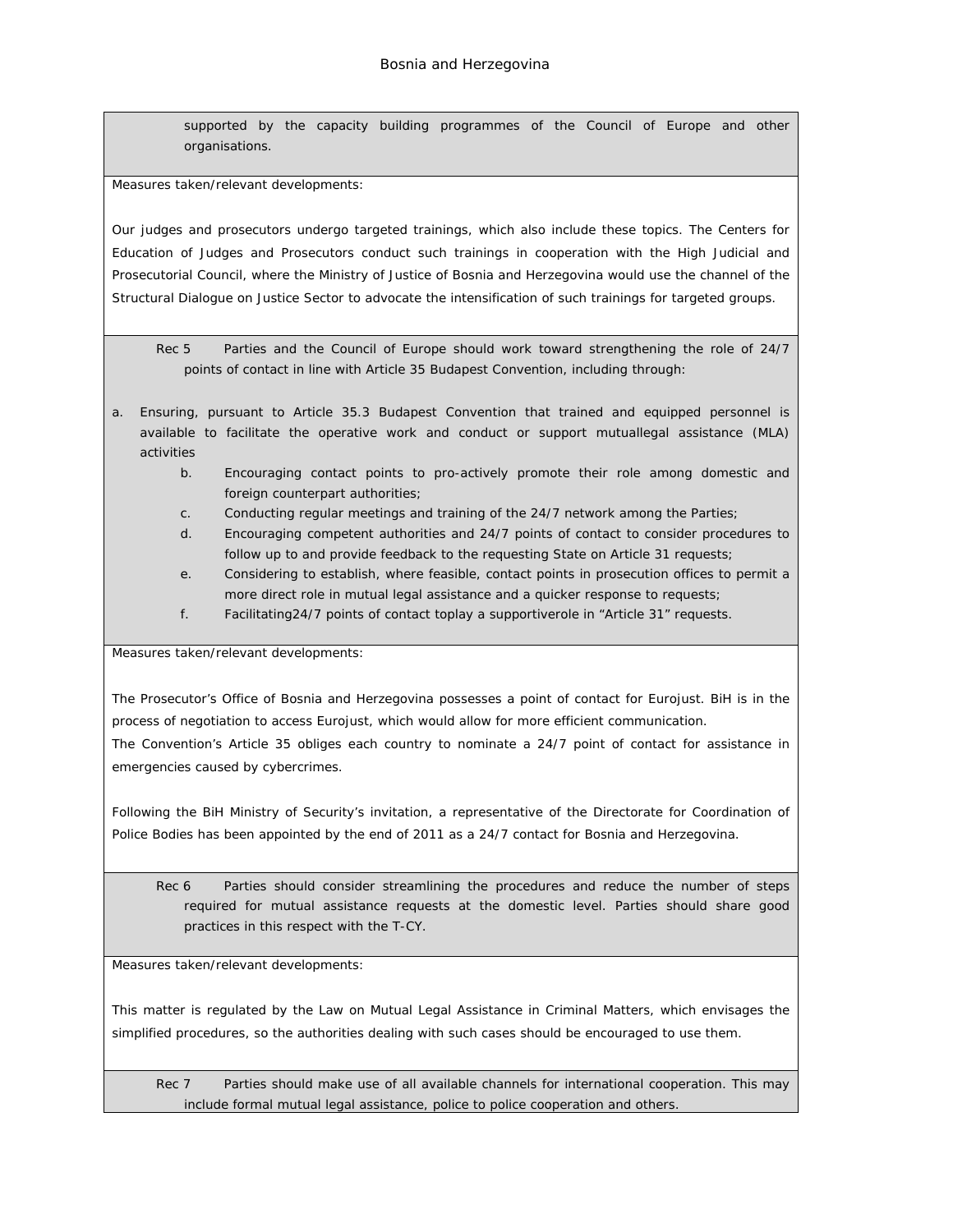Measures taken/relevant developments:

The Law on Mutual Legal Assistance in Criminal Matters prioritizes all international agreements settling this field, so all the channels of communication provided by international agreements are allowed. Still, the Judiciary and police structures should be encouraged to use them to the extent permitted by international agreements.

Rec 8 Parties are encouraged to establish emergency procedures for requests related to risks of life and similar exigent circumstances. The T-CY should document practices by Parties and providers.

Measures taken/relevant developments:

The answer is the same as the one provided under Rec 7.

Rec 9 Parties should confirm receipt of requests systematically and give, upon request, notice of action taken.

Measures taken/relevant developments:

In mutual assistance procedures, the Ministry of Justice of Bosnia and Herzegovina is the central contact authority and, as such, notifies an applicant: on receipt of the request (if required); to whom the request was referred to, and; on the status of requested case.

Rec 10 Parties may consider the opening of domestic investigation upon a foreign request or spontaneous information to facilitate the sharing of information or accelerate MLA.

Measures taken/relevant developments:

The answer is the same as the one provided under Rec 7.

Rec 11 Parties should make use of electronic transmission of requests in line with Article 25.3 Budapest Convention on expedited means of communication.

Measures taken/relevant developments:

This possibility is also allowed. However, to ensure that the case is recorded, monitored, and available for both the statistics and the other specific actions carried by the central contacting authority, the direct communication has to be conducted by inserting the BiH Ministry of Justice in the Cc. (to inform them on the subject).

Rec 12 Parties should ensure that requests are specific and complete with all necessary information.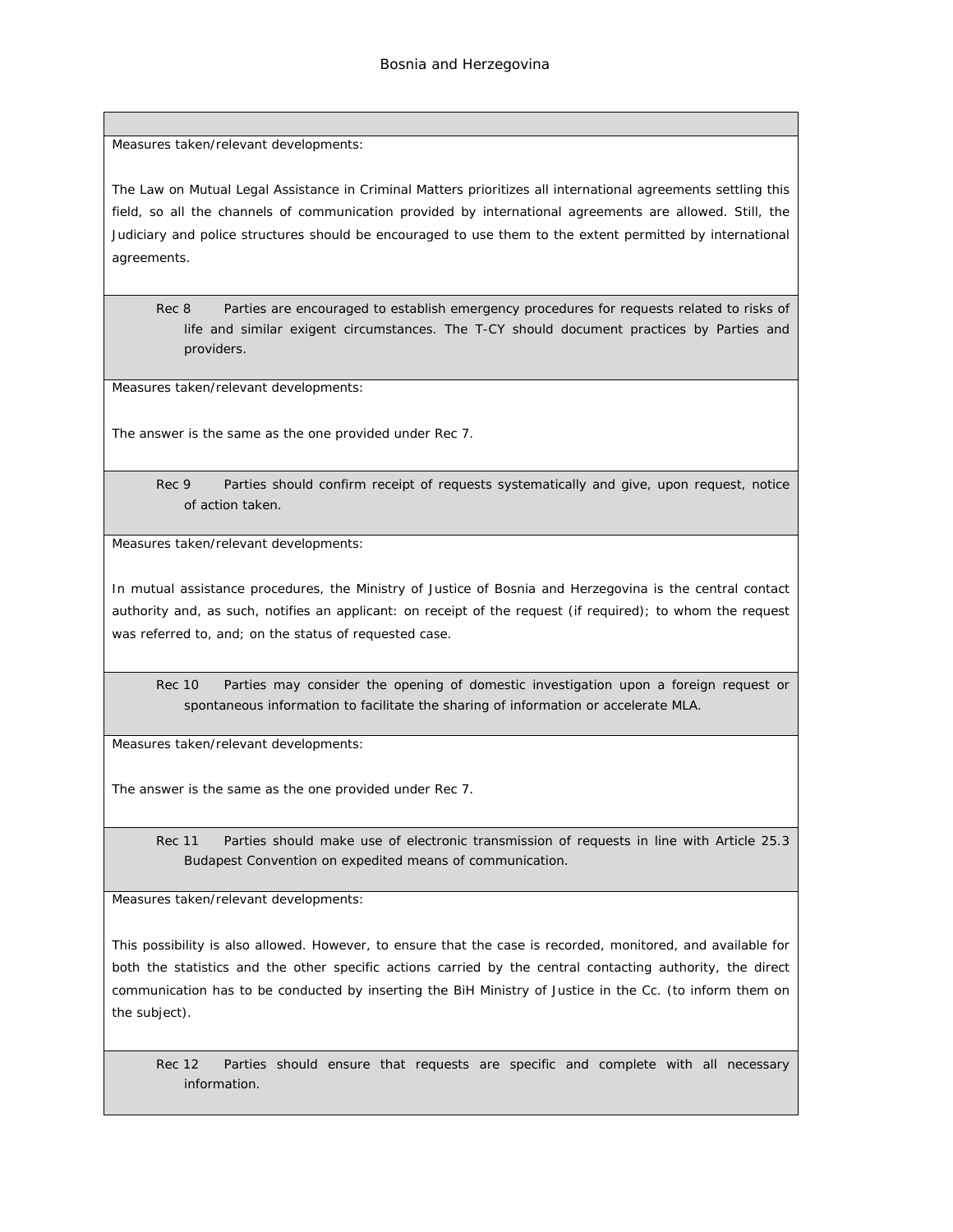Measures taken/relevant developments:

Consistent application of the agreement would ensure compliance with the above set conditions, so it is only required to encourage the relevant authorities to directly apply the Convention instead of exclusive use of the other general provisions of bilateral and multilateral agreements settling this field. For example, it was noticed that the acting authorities refer to a bilateral agreement or the European Convention on Mutual Assistance in Criminal Matters, and disregard the provisions of the Convention in question.

Rec 13 Pursuant to Article 25.5 Budapest Convention and Paragraph 259 Explanatory Report, Parties are reminded to apply the dual criminality standard in a flexible manner that will facilitate the granting of assistance.

Measures taken/relevant developments:

Law on Mutual Legal Assistance in Criminal Matters enables the application of standards of dual criminality in a very flexible way, so the fulfillment of this principle does not require the identity of norms or the identity of the offense. Namely, the only prerequisite is that an action requiring the assistance contains a form of any criminal offence in Bosnia and Herzegovina.

Rec 14 Parties are encouraged to consult with authorities of requested Party prior to sending requests, when necessary.

Measures taken/relevant developments:

Prior to submitting a request for legal assistance, our competent authorities are provided with possibility to informally consult counterpart authorities of the other countries.

Rec 15 Parties should consider ensuring transparency regarding requirements for mutual assistance requests, and reasons for refusal, including thresholds for minor cases, on the websites of central authorities.

Measures taken/relevant developments:

We are of opinion that this matter should be settled through appropriate position determined by the authority for monitoring and implementation of the European Convention on Mutual Assistance in Criminal Matters.

**Question 2: Please provide information on time periods for preservation requests under Article 29 Budapest Convention in your country.**

Rec 16 The T-CY should facilitate greater transparency regarding the time period for data preservation upon a foreign preservation request in line with Article 29 Budapest Convention. The T-CY should document time periods.

Time periods for preservation of data following a foreign request: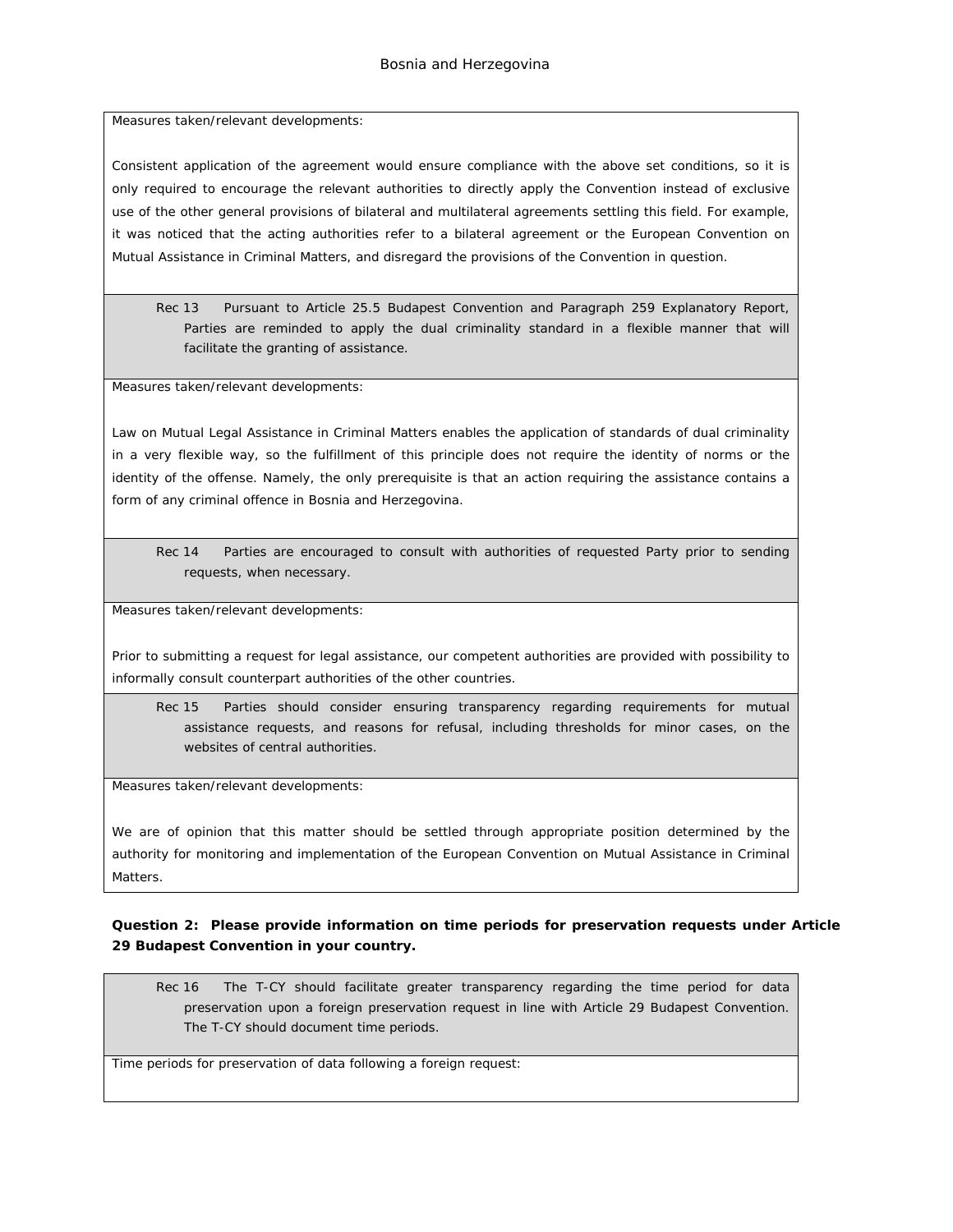To settle this matter, it is necessary to harmonize the Rulebook on Keeping Archived Files and Documents in a way that all files are kept during the period prescribed by the Convention. The only exception would concern the existing electronic databases of the Central Authority that would be permanently kept.

Conditions and periods to extend or renew the preservation of specified data:

To settle this matter, it is necessary to harmonize the Rulebook on Keeping Archived Files and Documents in a way that all files are kept during the period prescribed by the Convention. The only exception would concern the existing electronic databases of the Central Authority that would be permanently kept.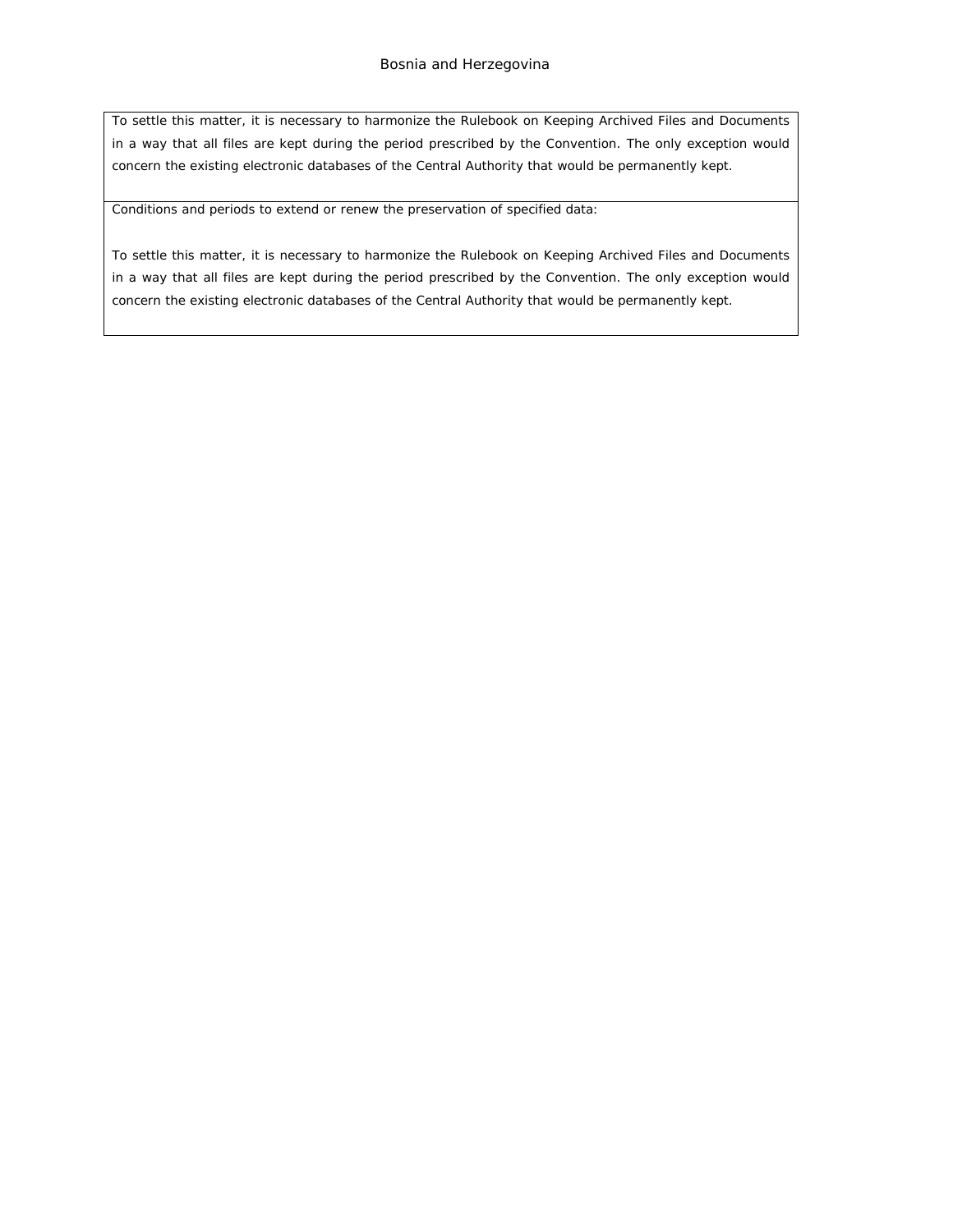### <span id="page-35-0"></span>**1.8 Bulgaria**

**Question 1: Please provide information on measures taken or on relevant developments with respect to each of the following Recommendations. Please attach additional information as appropriate.**

Rec 1 Parties should fully implement and apply the provisions of the Budapest Convention on Cybercrime, including preservation powers (follow up to T-CY Assessment Report 2012).

Measures taken/relevant developments:

Bulgaria has implemented the provisions of the Budapest Convention.

Preservation orders are possible under the broad powers defined in Article 159 of the Criminal Procedure Code which obliges legal and physical persons to "preserve and hand over" computerised data that may be significance to the case.

This is ordered by a court or, during pre-trial proceedings, by a prosecutor or the police. Such orders can be obtained rapidly and are issued several times per week. It pertains to all types of data, any crime and any legal or physical person. In addition, search and seizure powers may be used. Moreover, data retention is regulated in the Bulgarian Electronic Communication Act with a period of 6 months.

The powers used for expedited preservation at the domestic level can also be applied for

international requests. A 24/7 contact point has been established at the Cybercrime

Unit, General Directorate for Combating Organised Crime, Ministry of the Interior with trained personnel and national responsibilities and capabilities.

A request to the 24/7 CP is sufficient to enable a preservation order within one day.

Rec 2 Parties should consider maintaining statistics or establish other mechanisms to monitor the efficiency of the mutual legal assistance process related to cybercrime and electronic evidence.

Measures taken/relevant developments:

There is no specific statistics about cybercrime related legal assistance processes. There is a general one out of which data could be extracted regarding cybercrime matters.

Rec 3 Parties should consider allocating more and more technology-literate staff for mutual legal assistance not only at central levels but also at the level of institutions responsible for executing requests (such as local prosecution offices).

Measures taken/relevant developments:

Regarding the issue of building the capacity of law-enforcement entities in Bulgaria, there are a number of courses designed for investigating police officers, prosecutors and judges which are being implemented.

Rec 4 Parties should consider providing for better training to enhance mutual legal assistance, policeto-police and other forms of international cooperation on cybercrime and electronic evidence. Training and experience exchange should in particular target prosecutors and judges and encourage direct cooperation between judicial authorities. Such training should be supported by the capacity building programmes of the Council of Europe and other organisations.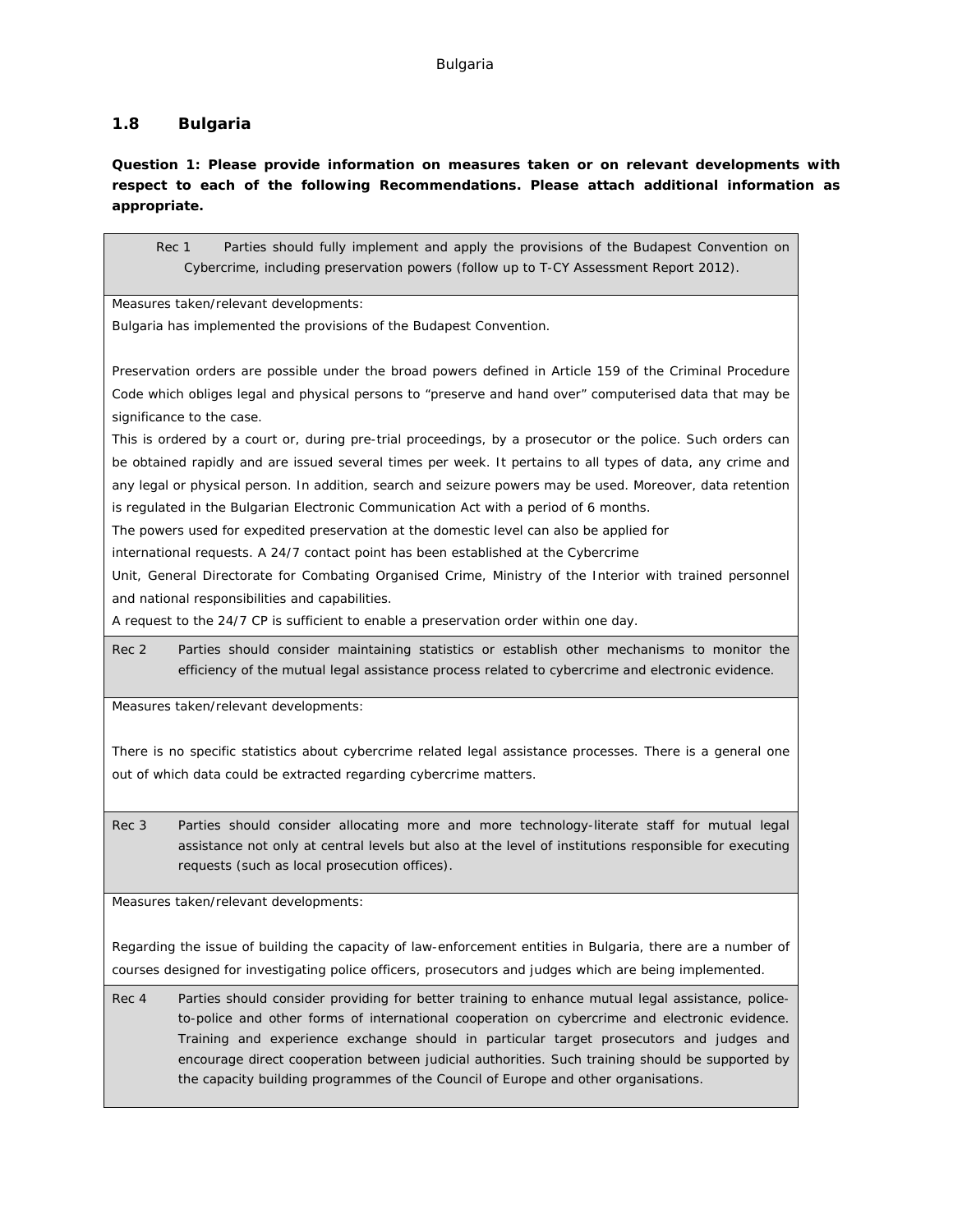### Bulgaria

Measures taken/relevant developments:

There are trainings which are provided on a regular basis by the National Institute of Justice, NGOs and internal trainings.

Rec 5 Parties and the Council of Europe should work toward strengthening the role of 24/7 points of contact in line with Article 35 Budapest Convention, including through:

a. Ensuring, pursuant to article 35.3 Budapest Convention that trained and equipped personnel is available to facilitate the operative work and conduct or support mutual legal assistance (MLA) activities

- b. Encouraging contact points to pro-actively promote their role among domestic and foreign counterpart authorities;
- c. Conducting regular meetings and training of the 24/7 network among the Parties;
- d. Encouraging competent authorities and 24/7 points of contact to consider procedures to follow up to and provide feedback to the requesting State on Article 31 requests;
- e. Considering to establish, where feasible, contact points in prosecution offices to permit a more direct role in mutual legal assistance and a quicker response to requests;
- f. Facilitating 24/7 points of contact to play a supportive role in "Article 31" requests.

Measures taken/relevant developments:

The Bulgarian 24/7 CP is constantly conducting meetings with different law-enforcement bodies in Bulgaria to promote it's role and capabilities. It is situated within the cybercrime investigation unit of General Directorate Combating Organized Crime, for the purpose of ensuring it has the properly trained personnel and national responsibilities and capabilities. Through a network of informal connections we maintain good relationship with different bodies, NGOs and private sector.

Rec 6 Parties should consider streamlining the procedures and reduce the number of steps required for mutual assistance requests at the domestic level. Parties should share good practices in this respect with the T-CY.

Measures taken/relevant developments:

No recent developments in this regard.

Rec 7 Parties should make use of all available channels for international cooperation. This may include formal mutual legal assistance, police to police cooperation and others.

Measures taken/relevant developments:

Bulgarian law enforcement is conducting cooperation with it's counterparts in various ways: by the 24/7 CP, liaison officers, Europol and Interpol channels, MLA. We also have some experience with direct cooperation with foreign service providers (for example Facebook).

Rec 8 Parties are encouraged to establish emergency procedures for requests related to risks of life and similar exigent circumstances. The T-CY should document practices by Parties and providers.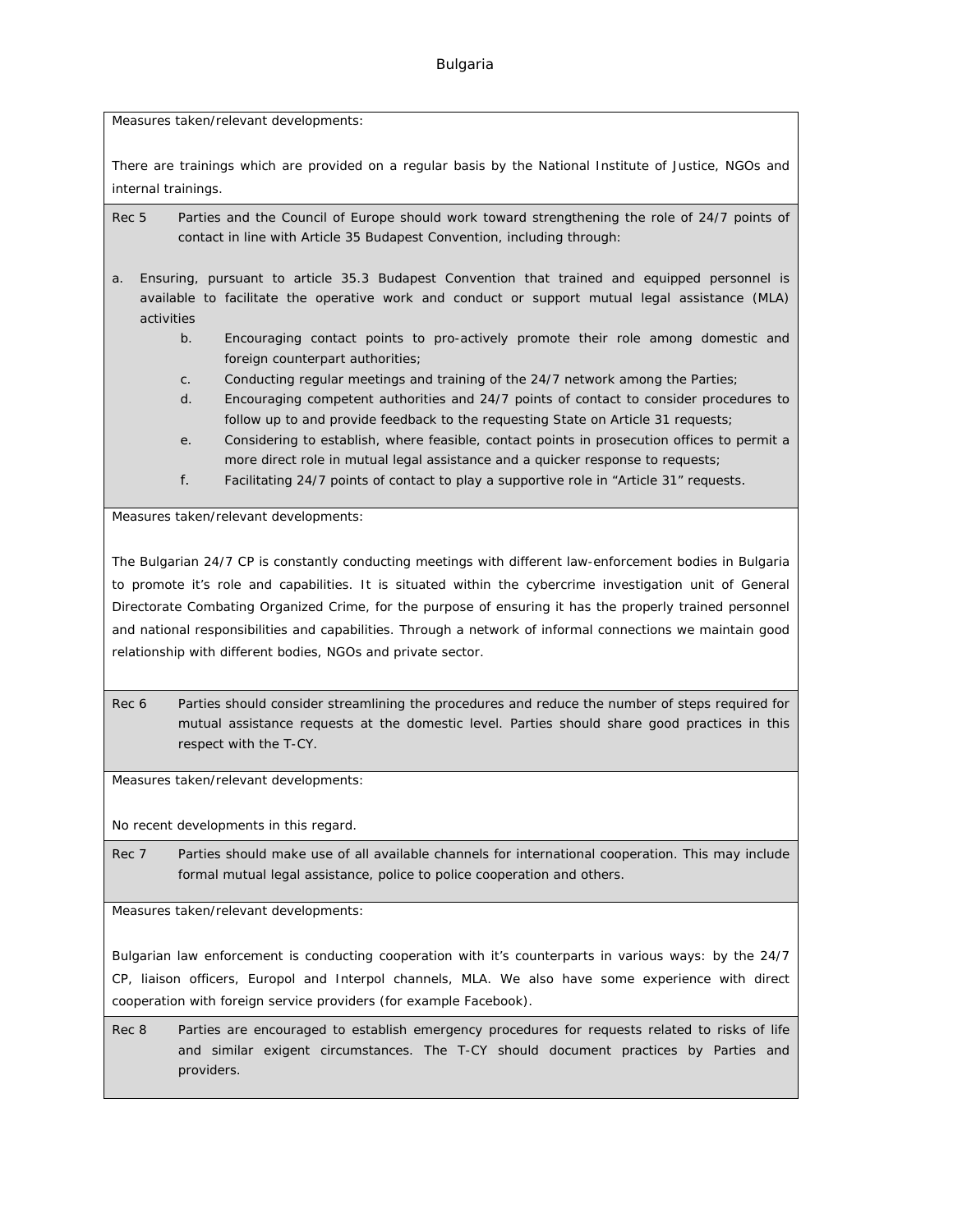Measures taken/relevant developments:

Emergency situations are covered by the law in a very general way. When it comes to incoming requests to Bulgaria, we consider them urgent, if the issuing party specifically states that in the request. After that there are procedures (for example: procedure in Electronic Communications Act for access to subscriber and traffic data – the Minister of Interior can specify a concrete time period for which a response from a service provider should be provided) for expedited access to required data.

Rec 9 Parties should confirm receipt of requests systematically and give, upon request, notice of action taken.

Measures taken/relevant developments:

The lack of proper confirmation to requests is noted, and we are working on building up on that.

Rec 10 Parties may consider the opening of domestic investigation upon a foreign request or spontaneous information to facilitate the sharing of information or accelerate MLA.

Measures taken/relevant developments:

No recent developments on that.

Rec 11 Parties should make use of electronic transmission of requests in line with Article 25.3 Budapest Convention on expedited means of communication.

Measures taken/relevant developments:

It is possible to receive electronic only requests through the 24/7 CP. For MLA requests we can receive electronic request in order to start a procedure faster, but generally an official paper request should follow.

Rec 12 Parties should ensure that requests are specific and complete with all necessary information.

Measures taken/relevant developments:

No developments in this regard.

Rec 13 Pursuant to Article 25.5 Budapest Convention and Paragraph 259 Explanatory Report, Parties are reminded to apply the dual criminality standard in a flexible manner that will facilitate the granting of assistance.

Measures taken/relevant developments:

No developments in this regard.

Rec 14 Parties are encouraged to consult with authorities of requested Party prior to sending requests, when necessary.

Measures taken/relevant developments:

Bulgarian law enforcement is actively consulting with authorities of the requested Party prior to sending requests, whenever possible. An example of that is the cooperation with the US authorities through their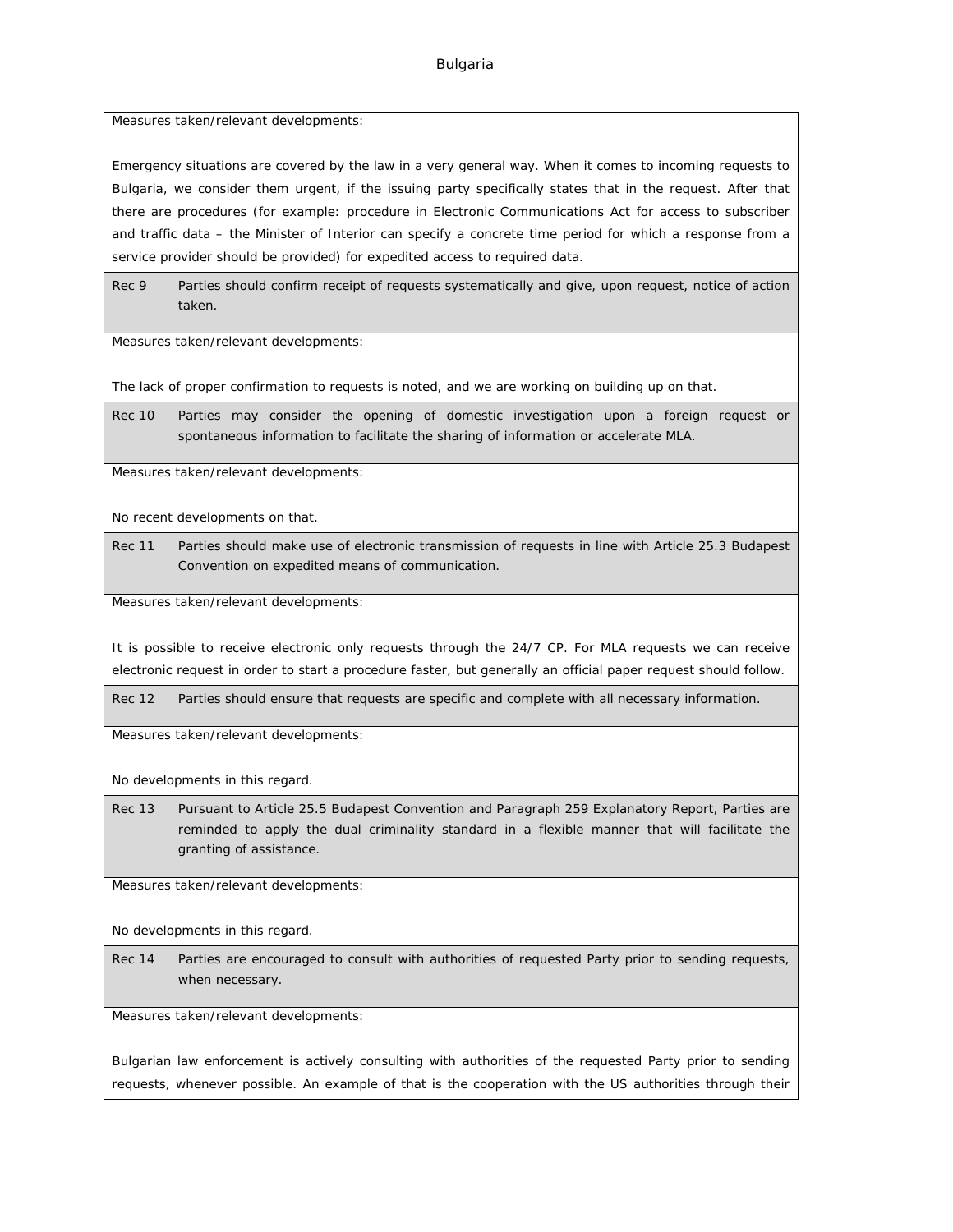liaison officers and specially designated person for cooperation in cybercrime investigations.

Rec 15 Parties should consider ensuring transparency regarding requirements for mutual assistance requests, and reasons for refusal, including thresholds for minor cases, on the websites of central authorities.

Measures taken/relevant developments:

No recent developments in this regard.

**Question 2: Please provide information on time periods for preservation requests under Article 29 Budapest Convention in your country.**

Rec 16 The T-CY should facilitate greater transparency regarding the time period for data preservation upon a foreign preservation request in line with Article 29 Budapest Convention. The T-CY should document time periods.

Time periods for preservation of data following a foreign request:

Data preservation is 3 months

Conditions and periods to extend or renew the preservation of specified data:

No extension possible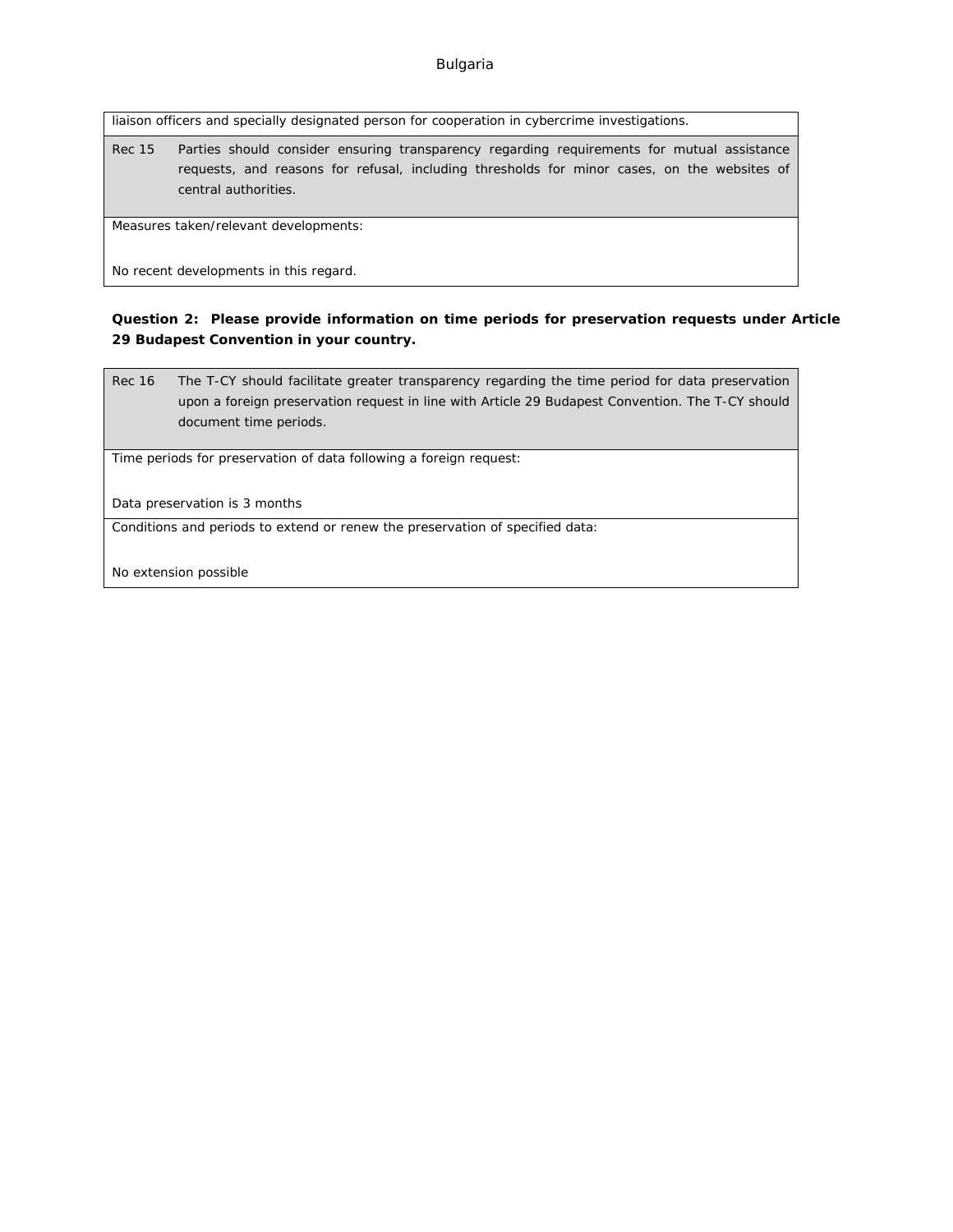## **1.9 Canada**

**Question 1: Please provide information on measures taken or on relevant developments with respect to each of the following Recommendations. Please attach additional information as appropriate.**

Rec 1 Parties should fully implement and apply the provisions of the Budapest Convention on Cybercrime, including preservation powers (follow up to T-CY Assessment Report 2012).

Measures taken/relevant developments:

In 2014 Canada enacted the Protecting Canadians from Online Crime Act to allow Canada to cooperate more effectively with our global partners in the fight against cybercrime and other crimes that exploit modern technologies, including organized crime, terrorism, and child exploitation offences.

Under this new law, Canada has the ability to preserve computer data on police demand or by court order.

Rec 2 Parties should consider maintaining statistics or establish other mechanisms to monitor the efficiency of the mutual legal assistance process related to cybercrime and electronic evidence.

Measures taken/relevant developments:

Since the enactment of the Protecting Canadians from Online Crime Act, Canada has been closely monitoring mutual legal assistance requests seeking access to electronic evidence to ensure that the most accurate statistical data is available when needed.

Rec 3 Parties should consider allocating more and more technology-literate staff for mutual legal assistance not only at central levels but also at the level of institutions responsible for executing requests (such as local prosecution offices).

Measures taken/relevant developments:

Canada has established a Cyber Unit within the Canadian Central Authority to increase the level of expertise in this complex area of the law and to implement a process that will increase efficiencies and ensure consistency in the review and execution of requests seeking access to computer data. Canada provides training and expertise to the Canadian competent authorities on the mutual legal assistance process, including the process for executing requests seeking computer data.

Rec 4 Parties should consider providing for better training to enhance mutual legal assistance, policeto-police and other forms of international cooperation on cybercrime and electronic evidence. Training and experience exchange should in particular target prosecutors and judges and encourage direct cooperation between judicial authorities. Such training should be supported by the capacity building programmes of the Council of Europe and other organisations.

Measures taken/relevant developments: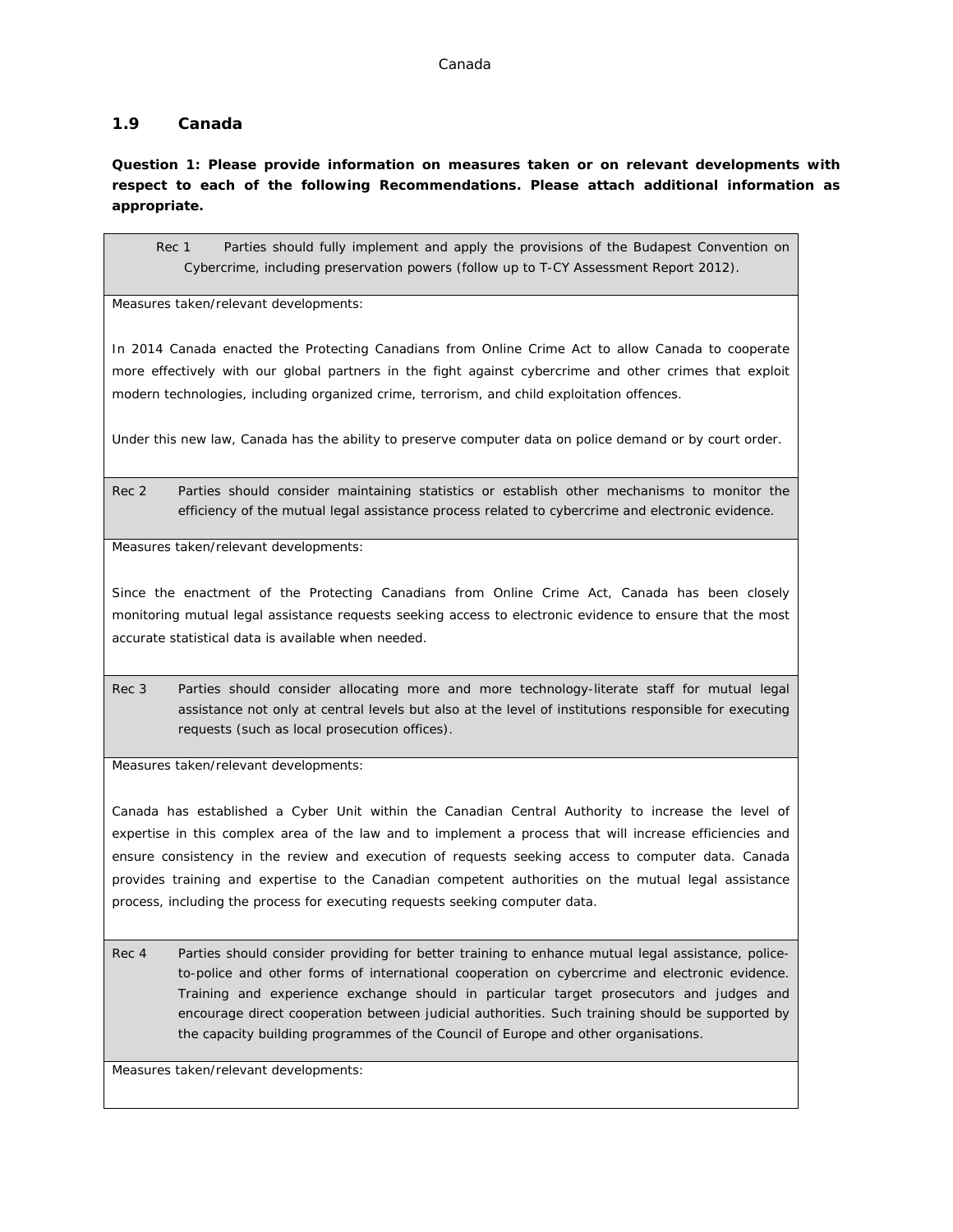#### Canada

Canada provides extensive training to Canadian and foreign police and prosecutors on the importance of pursuing international cooperation through agency-to-agency channels whenever possible, and using the mutual legal assistance process only when other, more expedient avenues of cooperation, are not available. Extensive training on cooperation in cybercrime and electronic evidence has been and continues to be provided.

In addition, Canada's Central Authority maintains a comprehensive public website dedicated to providing substantive and procedural guidance to both Canadian and foreign police and prosecutors on how to make an effective mutual legal assistance request. Practical guides and templates are available on this website to ensure transparency and efficiency with respect to Canada's requirements.

Rec 5 Parties and the Council of Europe should work toward strengthening the role of 24/7 points of contact in line with Article 35 Budapest Convention, including through:

- a. Ensuring, pursuant to article 35.3 Budapest Convention that trained and equipped personnel is available to facilitate the operative work and conduct or support mutual legal assistance (MLA) activities
	- b. Encouraging contact points to pro-actively promote their role among domestic and foreign counterpart authorities;
	- c. Conducting regular meetings and training of the 24/7 network among the Parties;
	- d. Encouraging competent authorities and 24/7 points of contact to consider procedures to follow up to and provide feedback to the requesting State on Article 31 requests;
	- e. Considering to establish, where feasible, contact points in prosecution offices to permit a more direct role in mutual legal assistance and a quicker response to requests;
	- f. Facilitating 24/7 points of contact to play a supportive role in "Article 31" requests.

Measures taken/relevant developments:

Canada has a well-staffed Central Authority with 25 lawyers and several paralegals and administrative staff to implement Canada's obligations in extradition and mutual legal assistance matters.

Canada has developed a new centralized mechanism through the 24/7 Point of Contact to optimize requests for electronic evidence, including the preservation of electronic data, in a manner that enhances our ability to address deconfliction when multiple agencies may be requesting the same data and to reduce the risk of unnecessary data destruction.

The Royal Canadian Mounted Police's (RCMP) National Operations Centre (NOC) is the 24/7 point of contact under the Budapest Convention Convention. Convention-related requests received by the NOC are referred to the National Child Exploitation and Coordination Centre (NCECC) or the Federal Policing Intake Unit (FPIU), both of which are within the RCMP. Specifically, child sexual exploitation-related requests go to the NCECC, and all other requests go to the FPIU. Requests may also be received by INTERPOL-Ottawa, which in turn refers these to the NCECC or FPIU as the case may be.

In June, 2015, the Government of Canada made a targeted, foundational investment in the RCMP to support its obligations under the Convention. This included four human resources for intake and assessment at the NCECC, FPIU, and INTERPOL-Ottawa.

Rec 6 Parties should consider streamlining the procedures and reduce the number of steps required for mutual assistance requests at the domestic level. Parties should share good practices in this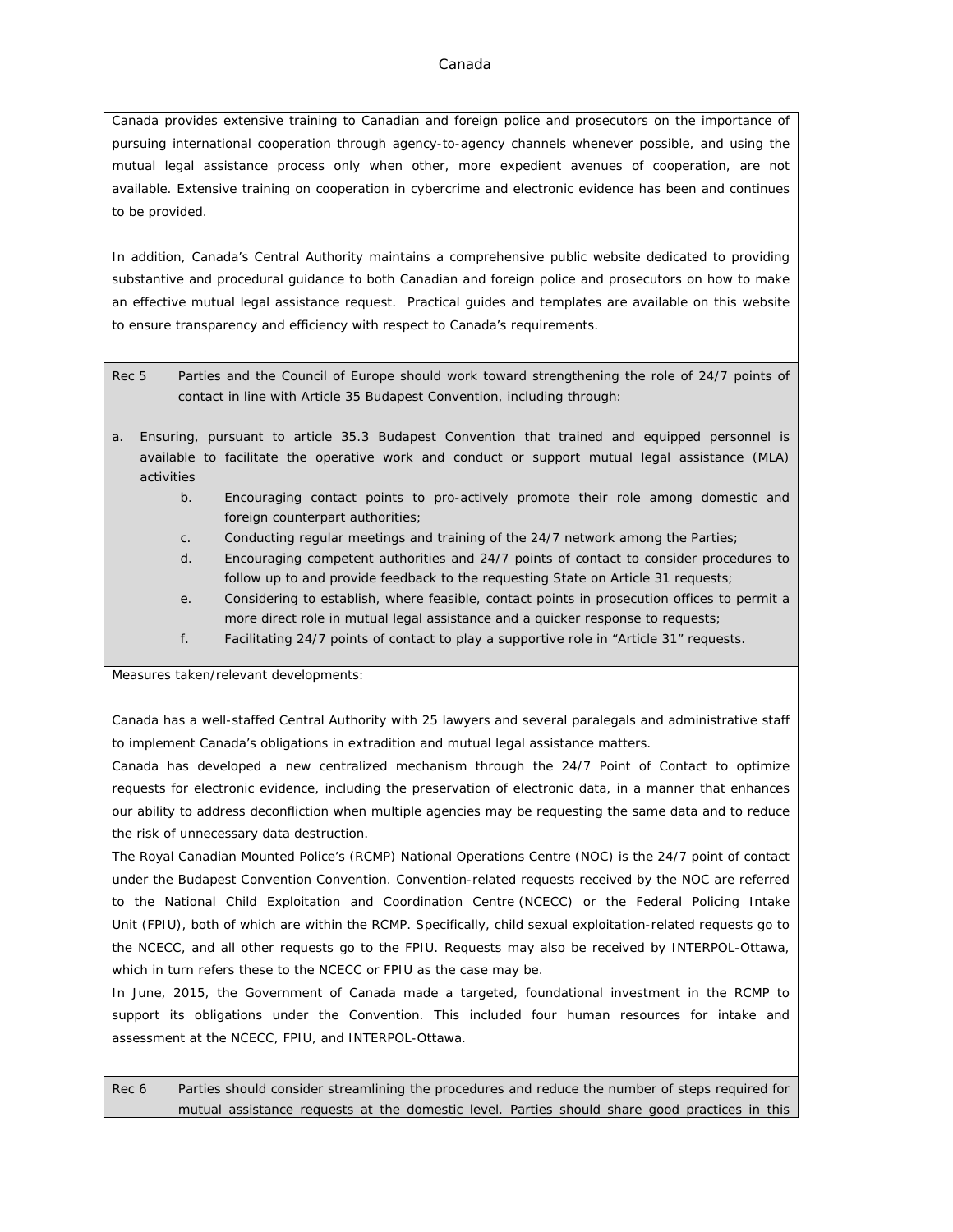respect with the T-CY.

Measures taken/relevant developments:

Canada's Central Authority works closely with its competent authorities to encourage a streamlined approach to the execution of mutual legal assistance requests including, in appropriate cases, by discussing the requests with the executing competent authority before providing feedback to the requesting authority. Canada also facilitates direct contact between competent authorities on complex cases.

Rec 7 Parties should make use of all available channels for international cooperation. This may include formal mutual legal assistance, police to police cooperation and others.

Measures taken/relevant developments:

Canada's Central Authority always encourages the use of all available channels for international cooperation, including formal mutual legal assistance, police to police cooperation, as well as cooperation between prosecuting authorities. In order to facilitate and maximize the use of police to police cooperation wherever possible, Canada's central authority has developed a list to share with its partners of the types of evidence that can be obtained without the need for a formal request for MLA. In providing training to domestic and foreign partners, the Central Authority routinely highlights the types of assistance that may be available without engaging the mutual legal assistance process.

Rec 8 Parties are encouraged to establish emergency procedures for requests related to risks of life and similar exigent circumstances. The T-CY should document practices by Parties and providers.

Measures taken/relevant developments:

Canada has emergency procedures in place to quickly respond to requests involving risk to life or other exigent circumstances, including having on-call counsel with the Central Authority and posting the on-call number on the Central Authority's website.

Rec 9 Parties should confirm receipt of requests systematically and give, upon request, notice of action taken.

Measures taken/relevant developments:

Canada's Central Authority has efficient procedures in place to track mutual legal assistance requests made and received, and to report to requesting authorities on the receipt and status of requests.

Rec 10 Parties may consider the opening of domestic investigation upon a foreign request or spontaneous information to facilitate the sharing of information or accelerate MLA.

Measures taken/relevant developments: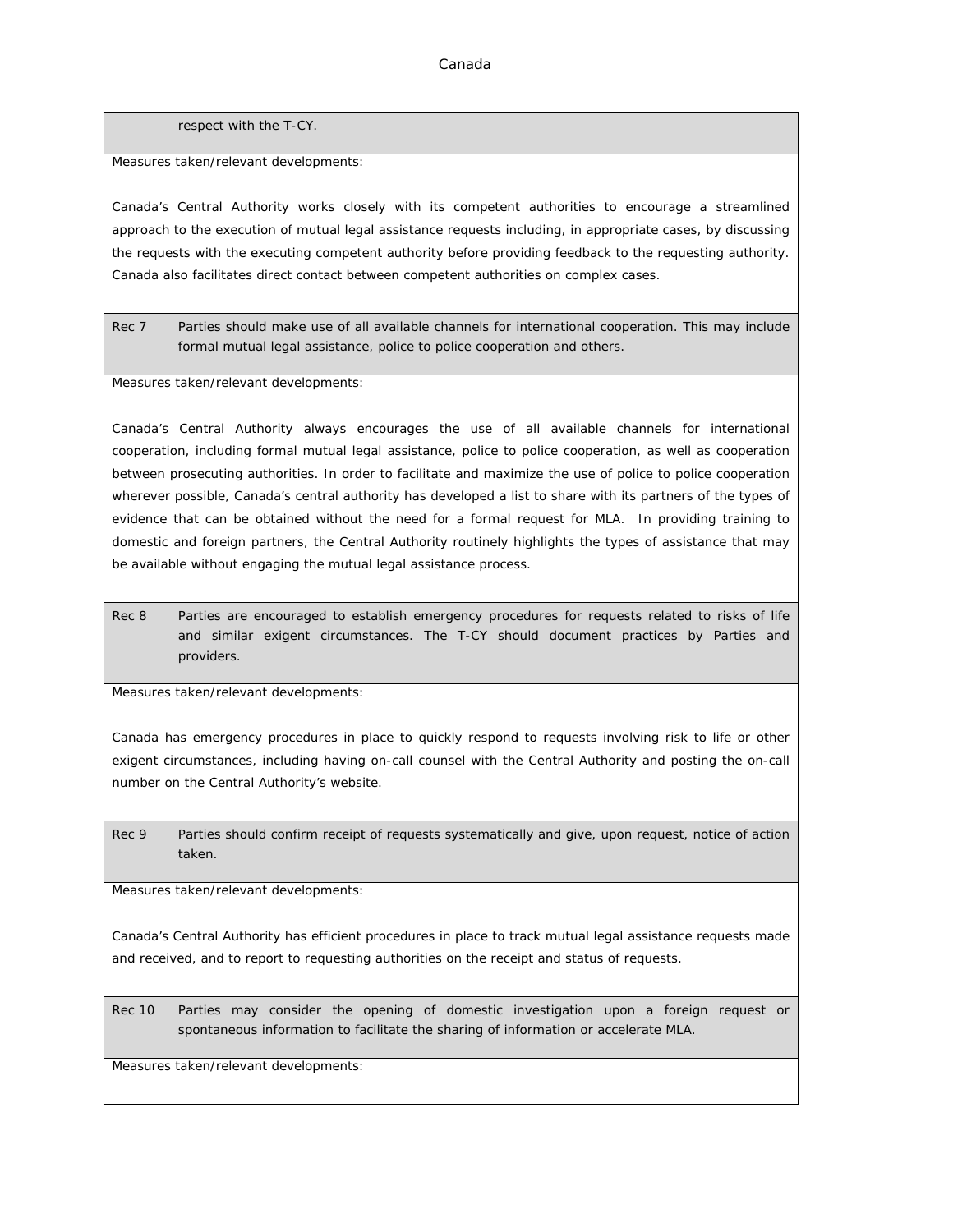The Canadian central authority regularly refers cases involving conduct that could be prosecuted in Canada, to law enforcement in Canada to consider opening a domestic investigation upon receipt of a foreign request or spontaneous information.

Rec 11 Parties should make use of electronic transmission of requests in line with Article 25.3 Budapest Convention on expedited means of communication.

Measures taken/relevant developments:

Canada encourages its mutual assistance partners to transmit requests electronically to avoid any unnecessary delay in the processing of a request and indeed does not require requests to be received through formal channels.

Rec 12 Parties should ensure that requests are specific and complete with all necessary information.

Measures taken/relevant developments:

In making mutual assistance requests, Canada provides the Requested State with comprehensive information to ensure that their legal and procedural requirements are met. Where necessary, Canada consults with the Requested State to determine its requirements, before submitting a request.

Rec 13 Pursuant to Article 25.5 Budapest Convention and Paragraph 259 Explanatory Report, Parties are reminded to apply the dual criminality standard in a flexible manner that will facilitate the granting of assistance.

Measures taken/relevant developments:

With few exceptions, Canada's mutual assistance laws do not require dual criminality but in those limited circumstances in which dual criminality is required, Canada applies a flexible conduct based approach to assessing dual criminality and does not require an exact match in Canadian law to the foreign offence.

Rec 14 Parties are encouraged to consult with authorities of requested Party prior to sending requests, when necessary.

Measures taken/relevant developments:

As noted above, where necessary, Canada will consult with the Requested State prior to sending mutual legal assistance requests.

Rec 15 Parties should consider ensuring transparency regarding requirements for mutual assistance requests, and reasons for refusal, including thresholds for minor cases, on the websites of central authorities.

As indicated above, Canada's Central Authority maintains a comprehensive public website dedicated to providing substantive and procedural guidance to both Canadian and foreign police and prosecutors on how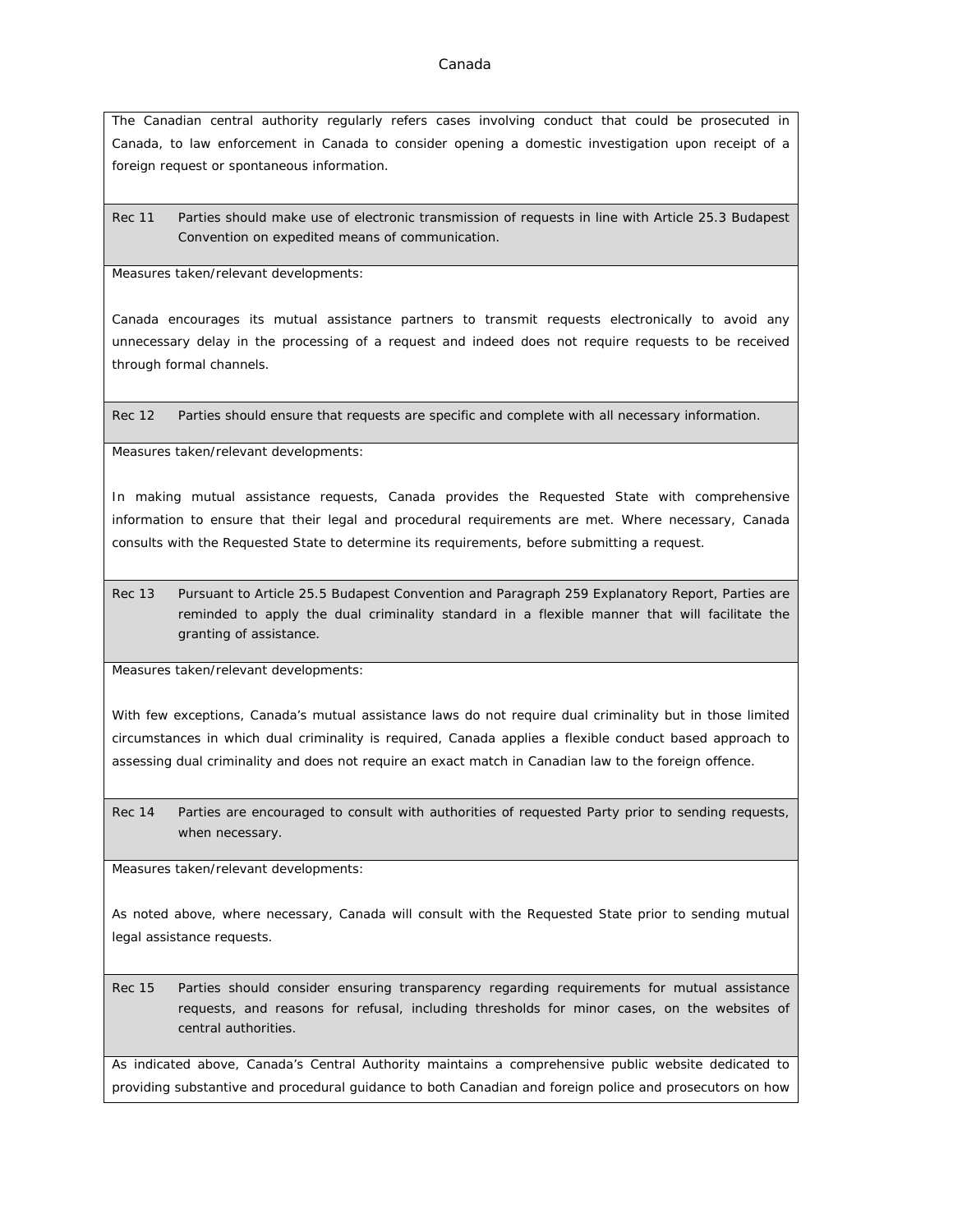#### Canada

to make an effective mutual legal assistance request, including the approach involved in dealing with requests seeking assistance in minor matters. Practical guides and templates are available on this website to ensure transparency and efficiency with respect to Canada's requirements. Extensive training is provided to domestic and foreign partners on the Canadian mutual assistance regime.

**Question 2: Please provide information on time periods for preservation requests under Article 29 Budapest Convention in your country.**

Rec 16 The T-CY should facilitate greater transparency regarding the time period for data preservation upon a foreign preservation request in line with Article 29 Budapest Convention. The T-CY should document time periods.

Time periods for preservation of data following a foreign request:

As noted above, under the Protecting Canadians from Online Crime Act, Canada has the ability to preserve computer data on police demand or by court order. Usually, the first step for the preservation of data under the Act is for Canadian police to make a preservation demand on the record holder. The legal threshold for making a preservation demand is that there must be reasonable grounds to suspect that:

- An offence has been or will be committed under a law for a foreign state;
- An investigation is being conducted by a person or authority with responsibility in that state for the investigation of such offences; and,
- The computer data is in the person's possession or control and will assist in the investigation of the offence.

Preservation demands are valid for 90 days and cannot be renewed. However, Canadian police then have the ability to obtain a preservation order from a Canadian court, as explained below.

Conditions and periods to extend or renew the preservation of specified data:

To extend the preservation of data beyond the initial 90 day period provided by the police demand under the *Protecting Canadians from Online Crime Act*, Canadian authorities can obtain a preservation order from a Canadian court. Such orders are valid for 90 days. They cannot be extended but new orders for 90 day periods can be sought thereafter.

The legal threshold for obtaining a preservation order directed at someone who has in their possession or control of computer data is that:

- (a) There are reasonable grounds to suspect that an offence has been or will be committed under a law of a foreign state, that the computer data is in the person's possession or control and that it will assist in the investigation of the offence;
- (b) That the Canadian authorities intend to apply or have applied for a warrant or order in connection with the investigation to obtain a document that contains the computer data.

In addition, some Canadian ISPs will preserve data voluntarily. In such cases, the ISP will advise of the time period which applies to preservation. It may vary from ISP to ISP.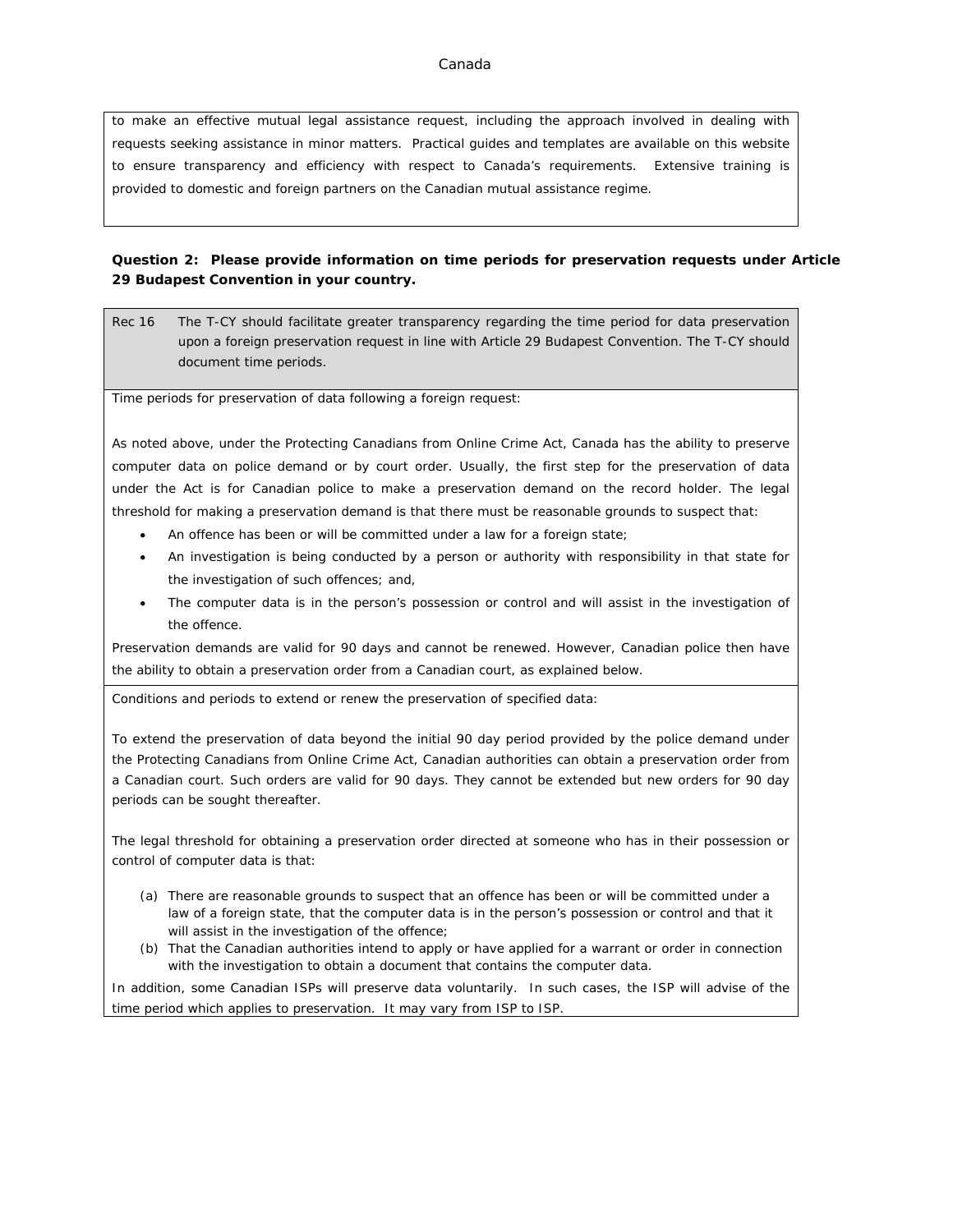### **1.10 Croatia**

**Question 1: Please provide information on measures taken or on relevant developments with respect to each of the following Recommendations. Please attach additional information as appropriate.**

Rec 1 Parties should fully implement and apply the provisions of the Budapest Convention on Cybercrime, including preservation powers (follow up to T-CY Assessment Report 2012).

Measures taken/relevant developments:

Croatian Parliament adopted the Act on the Ratification of the CoE Convention on Cybercrime on 3<sup>rd</sup> July 2002. The Convention entered into force with respect to the Republic of Croatia on 1<sup>st</sup> July 2004. The preservation of data is prescribed by the provisions of the Criminal Procedure Code.

Rec 2 Parties should consider maintaining statistics or establish other mechanisms to monitor the efficiency of the mutual legal assistance process related to cybercrime and electronic evidence.

Measures taken/relevant developments:

International Legal Assistance (ILA) IT System, as a part of the IPA 2010 Project, is being used by the Ministry of Justice regarding the collection of statistical data on mutual legal assistance and judicial cooperation which also involve criminal offences in relation to cybercrime.

Rec 3 Parties should consider allocating more and more technology-literate staff for mutual legal assistance not only at central levels but also at the level of institutions responsible for executing requests (such as local prosecution offices).

Measures taken/relevant developments:

Rec 4 Parties should consider providing for better training to enhance mutual legal assistance, policeto-police and other forms of international cooperation on cybercrime and electronic evidence. Training and experience exchange should in particular target prosecutors and judges and encourage direct cooperation between judicial authorities. Such training should be supported by the capacity building programmes of the Council of Europe and other organisations.

Measures taken/relevant developments:

The Regional Centre for Judicial Training on Cybercrime (hereinafter "the Regional Centre") was established at the Judicial Academy of Croatia in 2013 within the European Union/Council of Europe Joint Project Cybercrime@IPA "Regional Cooperation in Criminal Justice: Strengthening capacities in the fight against cybercrime". In 2014, the Regional Centre provided two trainings in the field of combating cybercrime for judicial officials of the countries involved in the EU/CoE Joint Project Cybercrime@IPA: the seminar entitled "The Fight against Cybercrime and Child Pornography on the Internet" in Zagreb in January 2014 in cooperation with ERA and TAIEX, and the conference entitled "Cybercrime" in Zagreb in October 2014. Due to budgetary reasons, the Regional Centre did not provide any trainings in 2015.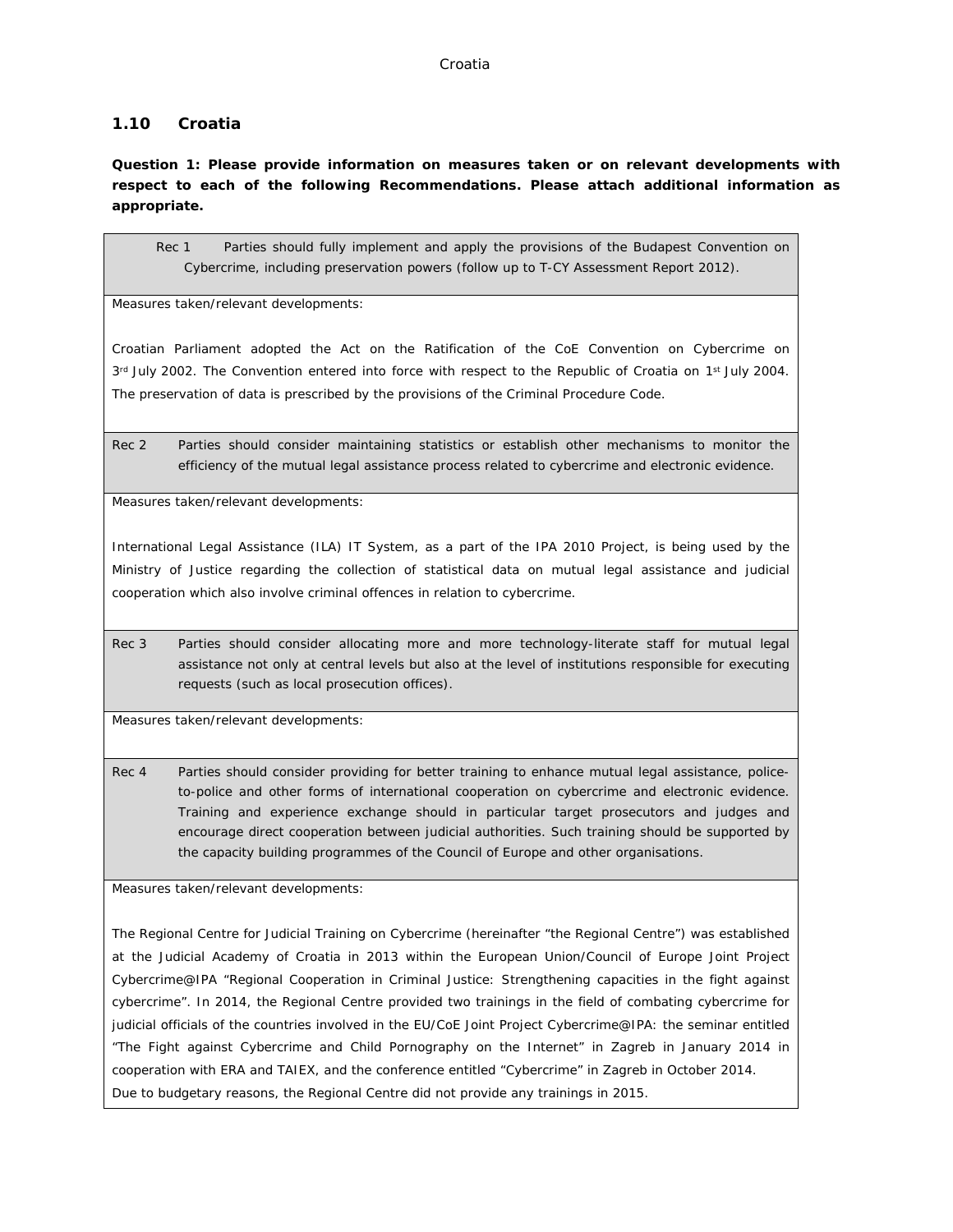However, 2016 and 2017 will see important changes in this respect. In October 2016, the Regional Centre will be involved in the CoE iPROCEEDS project as a host of the "Regional workshop on judicial training curricula in cybercrime, electronic evidence and online crime proceeds". One of the Regional Centre trainers, a Croatian Municipal Court judge, will be involved as a speaker and moderator at this Regional Workshop. Moreover, the Regional Centre, in cooperation with the Regional Cooperation Council, is organising an international conference on cybercrime which will take place in Zagreb in December 2016. It will be attended by representatives (judges and prosecutors) of all the countries involved in the work of the Regional Centre.

Being aware of the difficulties of providing funds in the national budget for the national trainings in the field of combating cybercrime, the Judicial Academy has become one of the co-beneficiaries in the ERA project "The Life Cycle of the Electronic Evidence in Criminal Proceedings from the Issuing Order to the Presentation to the Court Passing by the Whole Chain of Custody" the implementation of which starts in 2017. This project will be financed from the EU Justice Programme 2014-2020. Moreover, the Judicial Academy has listed cybercrime as one of the projects to be funded from the European Social Funds (ESF) in the period 2014-2020. This project should be contracted by the end of 2017.

Both, the project financed from the EU Justice Programme and the planned project to be financed from the ESF will target the national judges and prosecutors only, as well as the judges and prosecutors of other EU Member States and they, unfortunately, may not be used for the activities of the Regional Centre.

- Rec 5 Parties and the Council of Europe should work toward strengthening the role of 24/7 points of contact in line with Article 35 Budapest Convention, including through:
- a. Ensuring, pursuant to article 35.3 Budapest Convention that trained and equipped personnel is available to facilitate the operative work and conduct or support mutual legal assistance (MLA) activities
	- b. Encouraging contact points to pro-actively promote their role among domestic and foreign counterpart authorities;
	- c. Conducting regular meetings and training of the 24/7 network among the Parties;
	- d. Encouraging competent authorities and 24/7 points of contact to consider procedures to follow up to and provide feedback to the requesting State on Article 31 requests;
	- e. Considering to establish, where feasible, contact points in prosecution offices to permit a more direct role in mutual legal assistance and a quicker response to requests;
	- f. Facilitating 24/7 points of contact to play a supportive role in "Article 31" requests.

Measures taken/relevant developments:

Contact point 24/7 in the Republic of Croatia is located at the Ministry of the Interior and in particular, the High-tech Crime Department is determined as the contact point.

To ensure continuously functioning (24 hours, 7 days a week), all the police officers of the said Department are trained for receiving and sending requests through the 24/7 network. This means that all police officers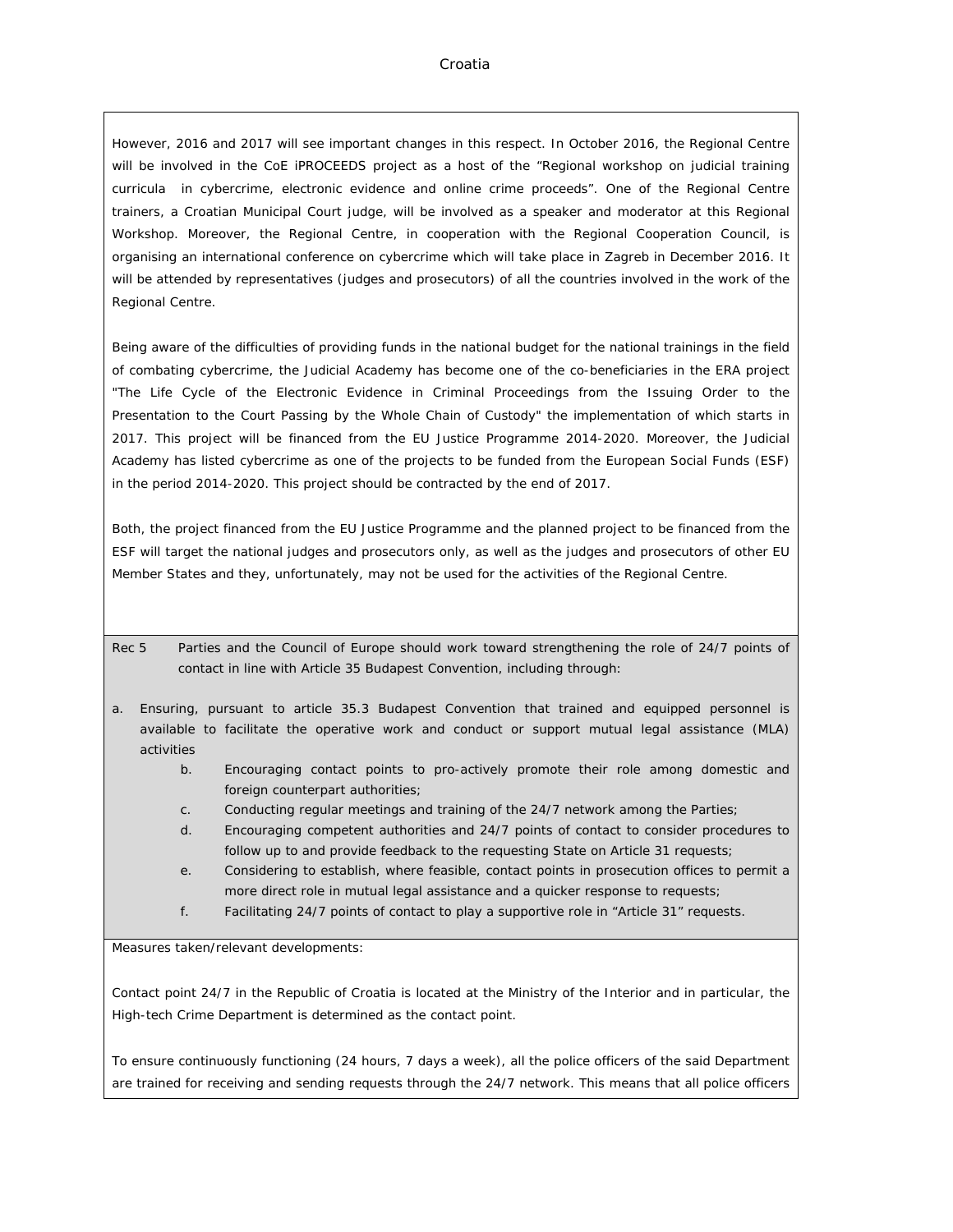are technically equipped to send or to receive request through the network 24/7 at any time.

In addition, all organizational units of the Ministry of the Interior are familiar with the possibilities and ways of functioning of sending requests via the network 24/7. Also, the State Attorney's Office was informed about all the above mentioned possibilities.

The functioning of the network 24/7 is one of the main topics on the training taking place at the Ministry of the Interior. Also, the representatives of the Ministry regularly take part in all sort of education at the international level.

Rec 6 Parties should consider streamlining the procedures and reduce the number of steps required for mutual assistance requests at the domestic level. Parties should share good practices in this respect with the T-CY.

Measures taken/relevant developments:

Rec 7 Parties should make use of all available channels for international cooperation. This may include formal mutual legal assistance, police to police cooperation and others.

Measures taken/relevant developments:

The Ministry of Justice of the Republic of Croatia is the competent authority for receiving/sending requests for MLA. By way of exception, the domestic judicial authority may directly submit a request for MLA to a foreign judicial authority when this is expressly laid down in the provisions of the Act on International Legal Assistance in Criminal Matters or in international agreements (direct communication) and on the basis of reciprocity. In those cases, the domestic judicial authority shall send a copy of the request for MLA to the Ministry of Justice. In urgent cases, and in case of reciprocity, the Ministry of Justice may send and receive requests for MLA via Interpol. In the case of direct communication, the domestic judicial authority may do the same.

Rec 8 Parties are encouraged to establish emergency procedures for requests related to risks of life and similar exigent circumstances. The T-CY should document practices by Parties and providers.

Measures taken/relevant developments:

Rec 9 Parties should confirm receipt of requests systematically and give, upon request, notice of action taken.

Measures taken/relevant developments:

Rec 10 Parties may consider the opening of domestic investigation upon a foreign request or spontaneous information to facilitate the sharing of information or accelerate MLA.

Measures taken/relevant developments: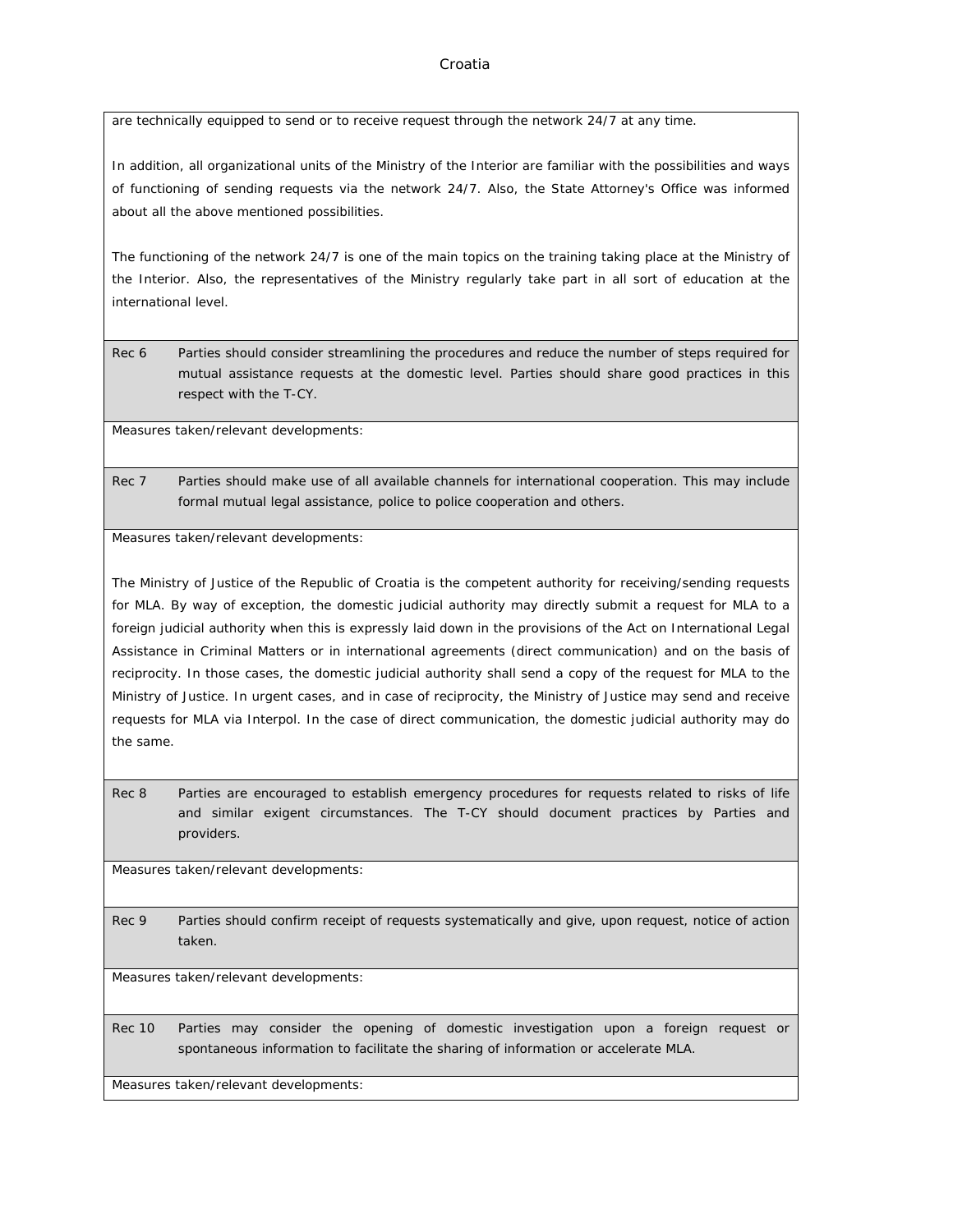According to the Article 18 of the Act On Mutual Legal Assistance In Criminal Matters, domestic judicial authorities may, without prior request, forward to the competent foreign judicial authorities information obtained within the framework of their own investigations, which relate to criminal offences or breach of the rule of law, when they consider that the disclosure of such information might assist the receiving state in initiating or carrying out investigations or court proceedings or might lead to a request for mutual assistance by that state. Domestic judicial authority shall request from the foreign judicial authority to which it transmitted the information, the communications on any action undertaken upon such information, as well as transmission of issued decisions, and it may also impose other conditions for the use of such information at the receiving state

Rec 11 Parties should make use of electronic transmission of requests in line with Article 25.3 Budapest Convention on expedited means of communication.

Measures taken/relevant developments:

In urgent circumstances, the requests for mutual assistance received via fax or e-mail, to the extent that such means provide appropriate levels of security and authentication (including the use of encryption, where necessary), would also be executed and the response to the request would be sent by any such expedited means of communication.

According to the Article 8 of the Act On Mutual Legal Assistance In Criminal Matters, a domestic judicial authority shall act upon a request for mutual legal assistance of a foreign judicial authority even if the request was transmitted via electronic or some other telecommunications means which provide written record, if it may establish its authenticity and if the foreign competent authority is willing, upon request, to deliver a written evidence on the manner of transmission and the original request.

Rec 12 Parties should ensure that requests are specific and complete with all necessary information.

Measures taken/relevant developments:

Article 8 of the Act On Mutual Legal Assistance In Criminal Matters prescribes that, unless provided otherwise by an international treaty or the provisions of the Act On Mutual Legal Assistance In Criminal Matters, the request for mutual legal assistance shall indicate the following:

- place of issuance and the name of the competent authority making the request,
- legal grounds to afford mutual legal assistance,
- detailed description of an act of mutual legal assistance sought and the reason for request,
- legal title, short factual and legal description of the criminal offence (unless the request refers to service of judicial verdicts, depositions of parties, documents and alike),
- exact data and nationality of the person concerned and his status in the proceedings,
- in case of service of judicial writs, also the type of the writ to be served

Rec 13 Pursuant to Article 25.5 Budapest Convention and Paragraph 259 Explanatory Report, Parties are reminded to apply the dual criminality standard in a flexible manner that will facilitate the granting of assistance.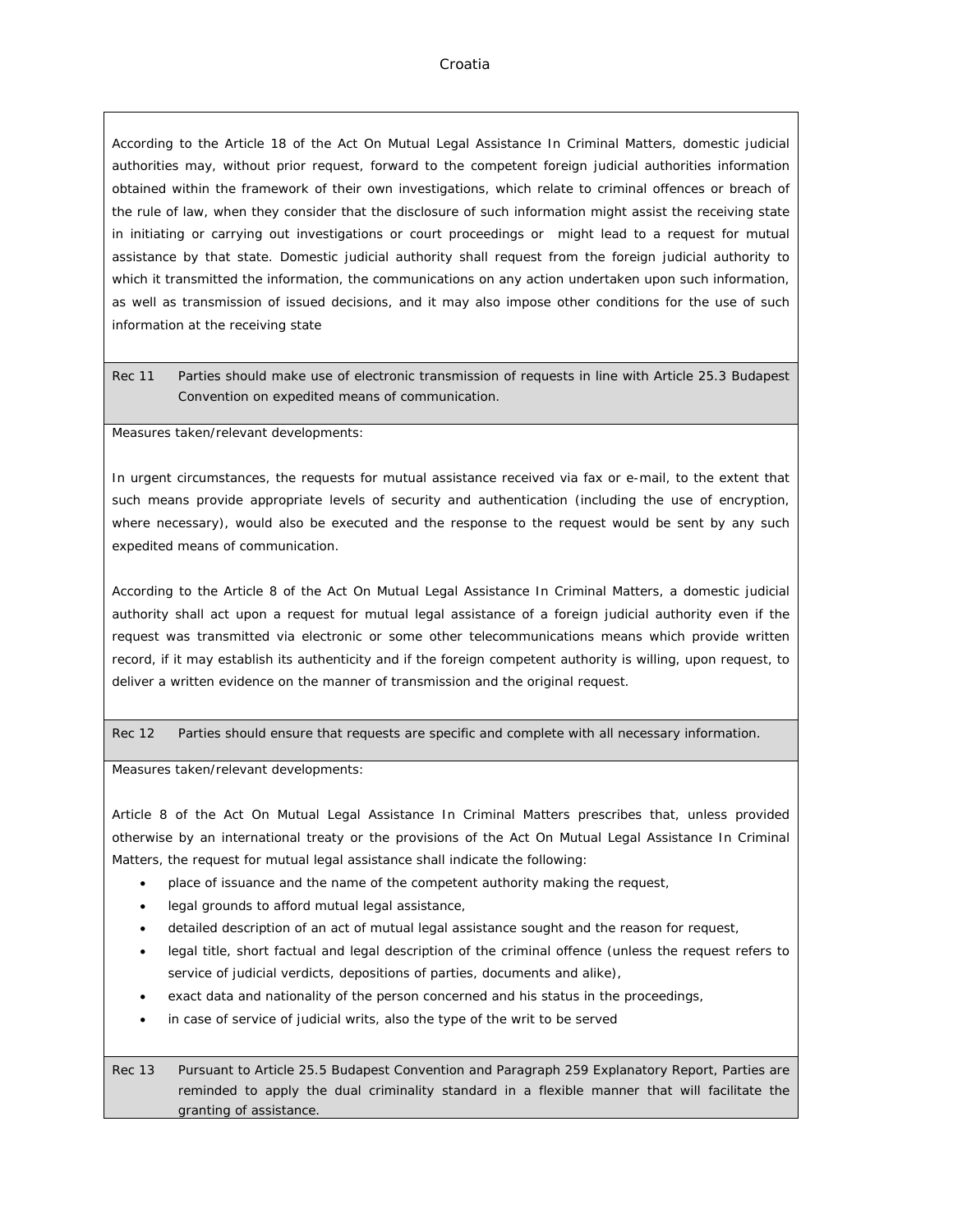Measures taken/relevant developments:

According to the Article 1, paragraph 2 of the Act on MLA, mutual legal assistance is provided in respect of criminal acts the punishment of which, at the time of the request for assistance, falls within the jurisdiction of the judicial authorities of the requesting state. Therefore, dual criminality is usually not required in order to provide mutual legal assistance, unless regarding the extradition procedure, where the Act on MLA prescribes that extradition will not be allowed if the offence for which extradition is claimed is not a criminal offence in both domestic law and the law of the state in which it was committed.

Rec 14 Parties are encouraged to consult with authorities of requested Party prior to sending requests, when necessary.

Measures taken/relevant developments:

Rec 15 Parties should consider ensuring transparency regarding requirements for mutual assistance requests, and reasons for refusal, including thresholds for minor cases, on the websites of central authorities.

Measures taken/relevant developments:

**Question 2: Please provide information on time periods for preservation requests under Article 29 Budapest Convention in your country.**

Rec 16 The T-CY should facilitate greater transparency regarding the time period for data preservation upon a foreign preservation request in line with Article 29 Budapest Convention. The T-CY should document time periods.

Time periods for preservation of data following a foreign request:

Conditions and periods to extend or renew the preservation of specified data: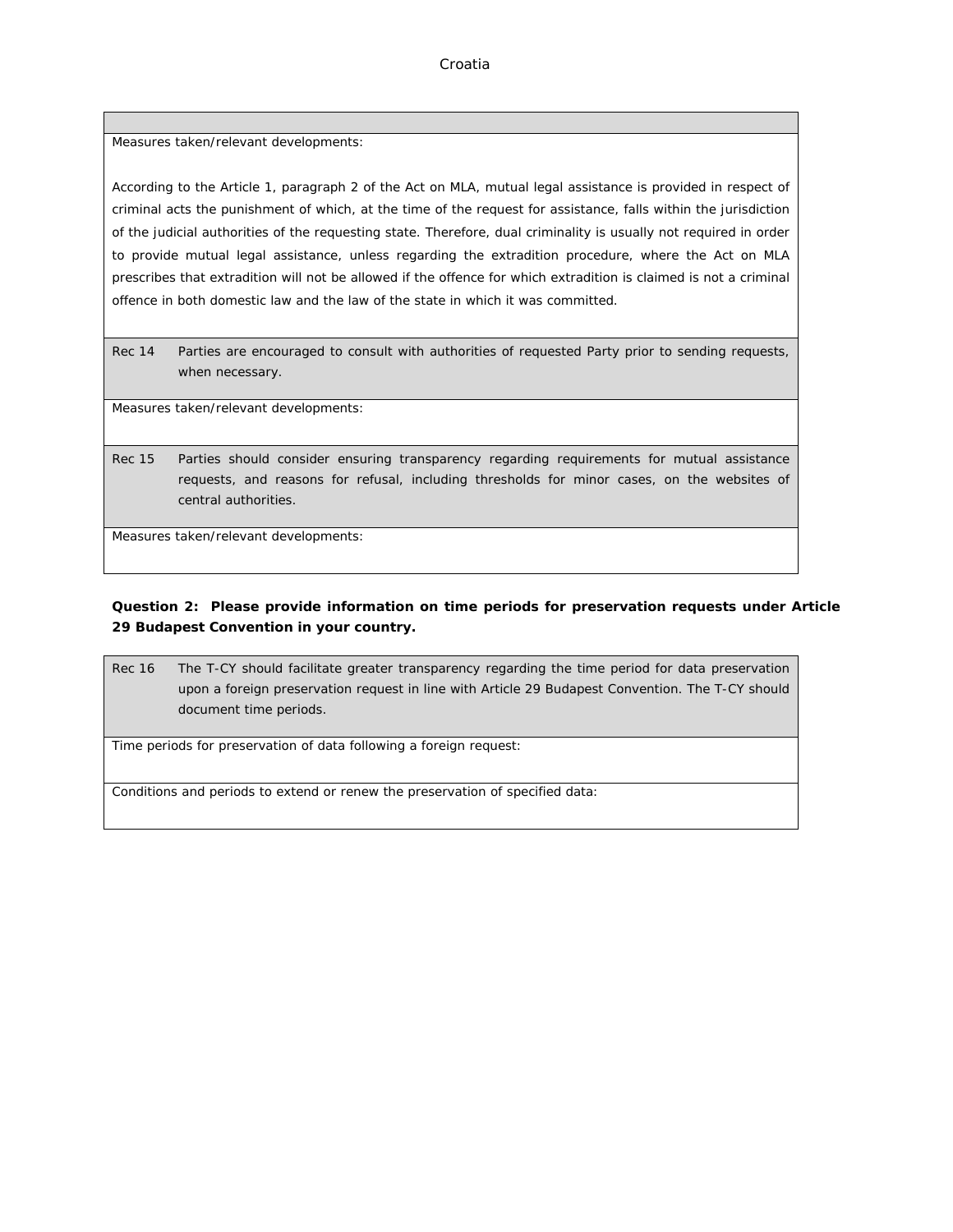# **1.11 Czech Republic**

**Question 1: Please provide information on measures taken or on relevant developments with respect to each of the following Recommendations. Please attach additional information as appropriate.**

Rec 1 Parties should fully implement and apply the provisions of the Budapest Convention on Cybercrime, including preservation powers (follow up to T-CY Assessment Report 2012).

Measures taken/relevant developments:

Under the current legislation the duty to preserve data can be ensured via the request for cooperation addressed to the provider or to an another person in compliance with the section 8 paragraph 1 of the Criminal Procedure Code; a request of another country for preservation of data shall be also executed through this provision, if this request is sent via MLA.

However, the Czech Republic is considering establishing of a special provision regarding this matter explicitly regulating the order for data preservation which shall be issued by the relevant law enforcement authority. This shall be followed by the amendment to the Act on International Judicial Cooperation in Criminal Matters with the inclusion of this issue within the provisions concerning legal assistance and the new provision would deal with procedure of taking care of and sending a request for data preservation in relation to other parties to the Budapest Convention. The working group has prepared the draft of the legislation that is currently discussed within its members. Final version of this provision is not available yet.

Rec 2 Parties should consider maintaining statistics or establish other mechanisms to monitor the efficiency of the mutual legal assistance process related to cybercrime and electronic evidence.

Measures taken/relevant developments:

The new e-register of cases is being developed at the Supreme Public Prosecutor's Office. This electronic register will improve central monitoring mechanism and evaluation of the efficiency of the mutual legal assistance process, including cases related to cybercrime and electronic evidence.

Rec 3 Parties should consider allocating more and more technology-literate staff for mutual legal assistance not only at central levels but also at the level of institutions responsible for executing requests (such as local prosecution offices).

Measures taken/relevant developments:

Regarding the Public Prosecution Service:

The direct contacts for mutual legal assistance in the EU and possible direct contacts for mutual legal assistance are established according to the 2001 Second Additional Protocol to the 1959 Convention on MLA in criminal matters.

The new domestic law concerning all kinds of MLA in criminal matters was enacted in the Czech Republic –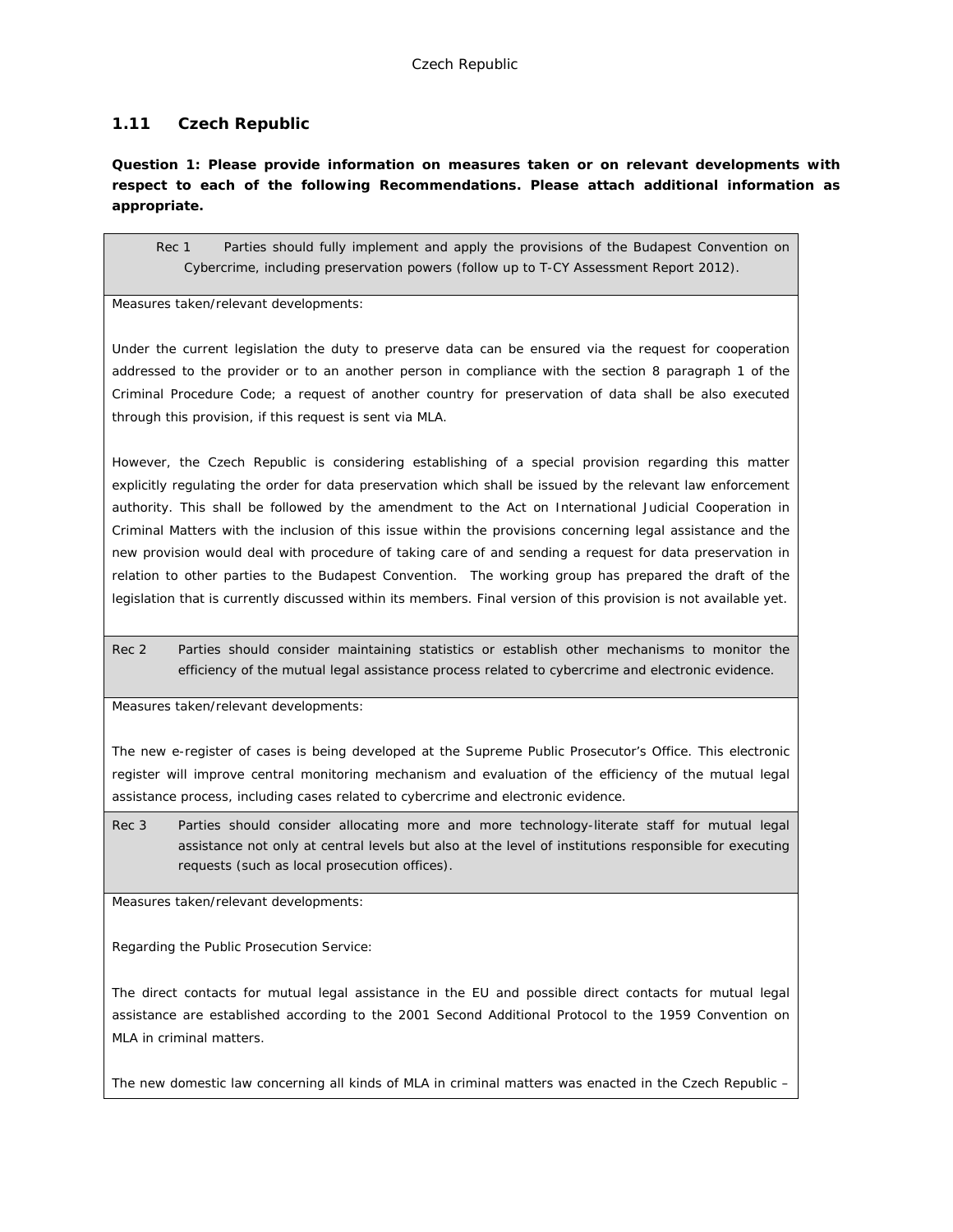the Act No. 104/2013 Coll., on International Judicial Cooperation in Criminal Matters. The Act has been in force since 1 January 2014. The main responsibility is at the Regional prosecutors' Offices (in pre-trial proceedings) that execute overwhelming majority MLA requests. The relevant authorities and personnel are specialized and ongoing training is available for them.

#### Regarding Police:

The reorganization of Police of the Czech Republic took place this year. The two police units which dealt with the organized crime and serious financial crime were merged together in order to promote more focused and organized approach and deal with complex cases. The new Agency - the National Agency for Organised Crime of the Criminal Police and Investigation Service - operates across the Czech Republic. A specialized cybercrime section within the structure of an already existing body has been established and one of the main priorities of the Police of the Czech Republic is to fight cybercrime and therefore the reorganization also provided increased resources and training for specialized unit.

Moreover, there are also regional units under Regional Police Directorate such as Information Crime Units within the Analytical Departments of the Criminal Police and Investigation Service and Information Crime Groups within the Territorial Departments. The Information Crime units are trained and prepared to seize electronic evidence within MLA. The police officers within the Information Crime Units are experienced forensic investigators in the field of IT.

Rec 4 Parties should consider providing for better training to enhance mutual legal assistance, policeto-police and other forms of international cooperation on cybercrime and electronic evidence. Training and experience exchange should in particular target prosecutors and judges and encourage direct cooperation between judicial authorities. Such training should be supported by the capacity building programmes of the Council of Europe and other organisations.

Measures taken/relevant developments:

Such trainings are regularly organised by the Judicial Academy of the Czech Republic. Every year there is a national training seminar on MLA for all prosecutors and judges, twice a year there is a meeting of specialists in MLA for prosecutors and once a year for judges. Moreover, the regular trainings for judges and prosecutors within the Judicial Academy consist of seminars focused on various criminal offences e.g. economic crime, cybercrime, crimes connected to drugs and these seminars usually contain also one part devoted to MLA in such cases.

As regards the police trainings, they are also regular. Moreover, the plan for intensification and extension has been already in place. The aim is to set standard practices and knowledge in the detection and investigation of cybercrime and sharing best practice among Police. Currently, the main focus is on securing of digital traces and evidence. Available basic course is regularly provided and is led by IT experts. At the end there is an expert examination at the Institute of Criminalistics in Prague and the graduate obtains a certification for the securing of digital traces and evidence.

Rec 5 Parties and the Council of Europe should work toward strengthening the role of 24/7 points of contact in line with Article 35 Budapest Convention, including through: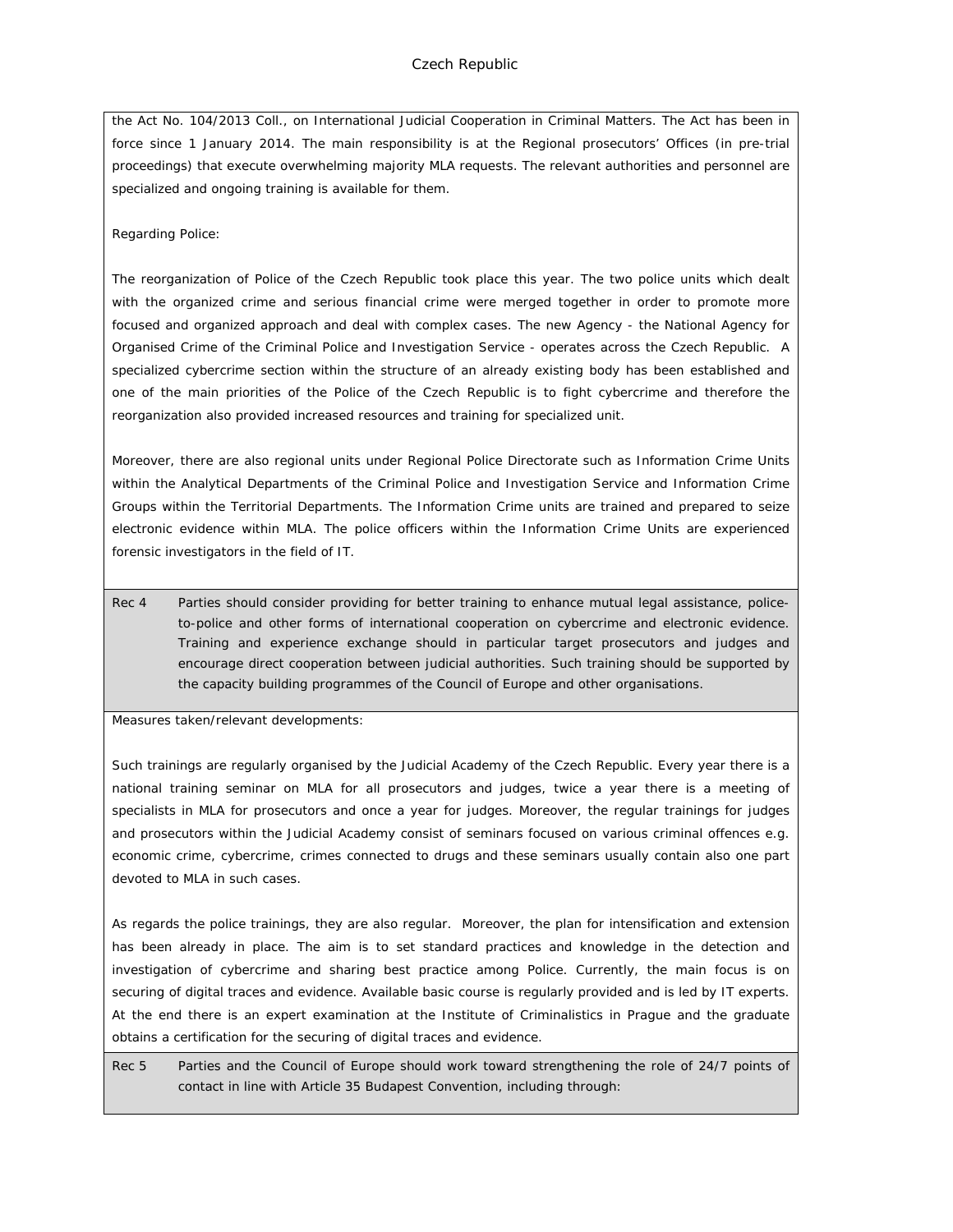- a. Ensuring, pursuant to article 35.3 Budapest Convention that trained and equipped personnel is available to facilitate the operative work and conduct or support mutual legal assistance (MLA) activities
	- b. Encouraging contact points to pro-actively promote their role among domestic and foreign counterpart authorities;
	- c. Conducting regular meetings and training of the 24/7 network among the Parties;
	- d. Encouraging competent authorities and 24/7 points of contact to consider procedures to follow up to and provide feedback to the requesting State on Article 31 requests;
	- e. Considering to establish, where feasible, contact points in prosecution offices to permit a more direct role in mutual legal assistance and a quicker response to requests;
	- f. Facilitating 24/7 points of contact to play a supportive role in "Article 31" requests.

Measures taken/relevant developments:

24/7 contact point is represented by a continuous service of an operating officer from the Department of International Police Cooperation of the Police Presidium of the Czech Republic. Another contact point is a specialized Cybercrime section, National Agency for Organised Crime of the Criminal Police and Investigation Service. The cybercrime section provides assistance including facilitating, if permitted by its domestic law and practice, directly carrying out the following measures:

-the provision of technical advice;

-the preservation of data – (up to 6 months, according to the Act No. 127/2005 Coll. "Electronic Communications and on Amendment to Certain Related")

-the collection of information which can be considered as evidence later (MLAT), the provision of legal information, and locating of suspects.

- carrying out communications with the contact points of another Party on an expedited basis

- trained and equipped personnel are available, in order to facilitate the operation of the network

There is a very close cooperation between 24/7 point of contact in the Czech Republic and prosecutors, particularly the Supreme Public Prosecutor's Office that is the central judicial authority for MLA in pre-trial criminal proceedings if there is no direct contact with a foreign country (i.e. USA).

Rec 6 Parties should consider streamlining the procedures and reduce the number of steps required for mutual assistance requests at the domestic level. Parties should share good practices in this respect with the T-CY.

Measures taken/relevant developments:

Requesting and providing the mutual legal assistance in criminal matters is regulated in the Section 39 and following of the Act n. 104/ 2013 Coll. of Law, on the international judicial cooperation in criminal matters. This law applies also to the MLA request, which concerns the cybercrime and electronic evidence.

Simple procedure with direct contact points:

If there are direct contact points based on the international treaty between responsible courts and prosecutors regarding MLA, a prosecutor or a court that makes a request is responsible for its content and further communication in MLA procedure. Two central judicial authorities for MLA (the Supreme Public Prosecutor's Office for prosecutors and the Ministry of Justice for courts) exercise a function of "help desk".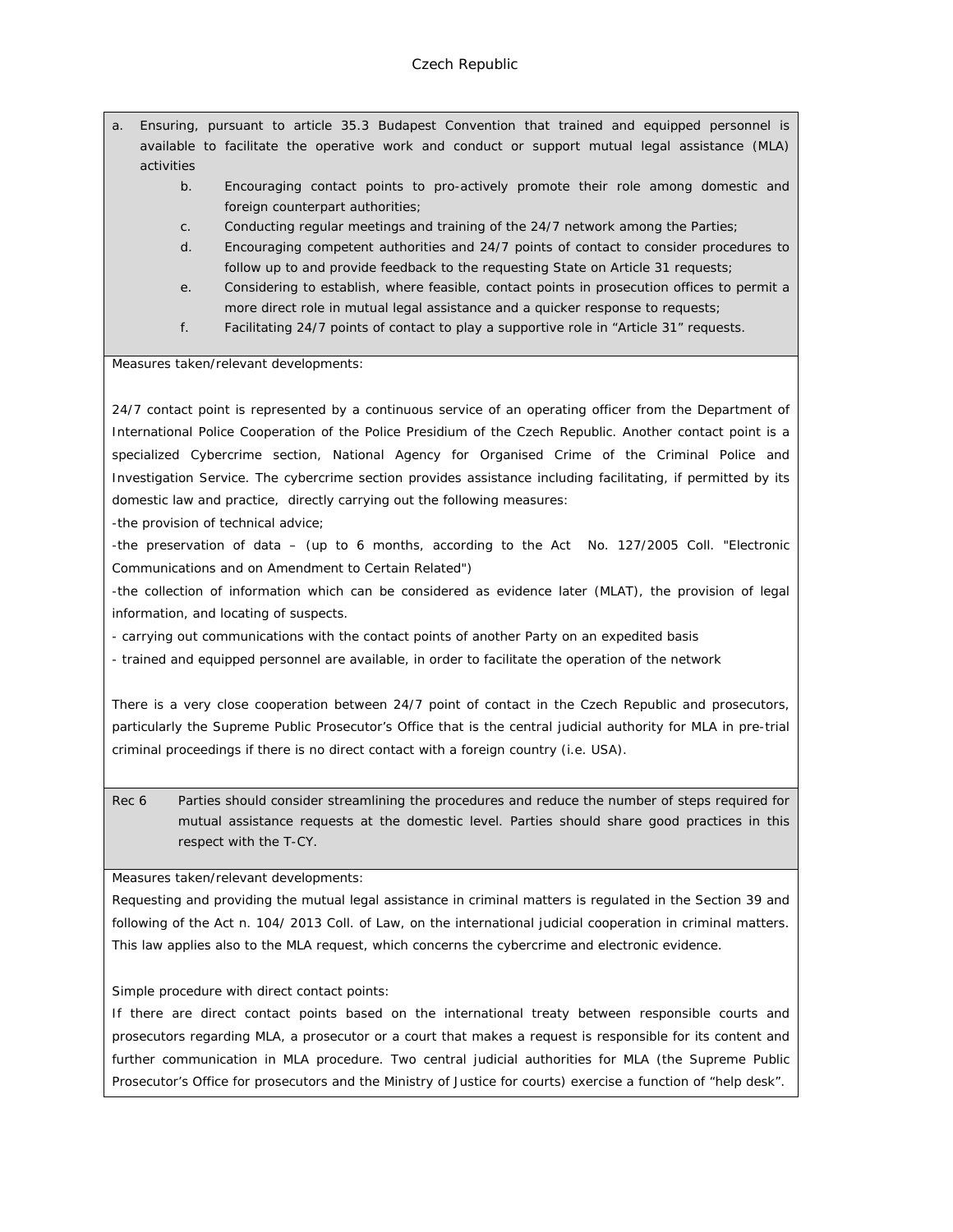Procedure without direct contact points:

If direct contact points are not available based on the international treaty, the situation is following - there are 4 levels of prosecutors´ offices in the Czech Republic. Only immediate superior prosecutor's office can issue an instruction to immediate inferior one. However, there is an exception concerning MLA. Any prosecutor from any level of public prosecution can contact directly the International Department of the Supreme Public Prosecutor's Office that is the central judicial authority for MLA in pre-trial criminal proceedings.

The Ministry of Justice has the same direct contact with all judges in Czech courts. Instructions of these two central judicial authorities for MLA are binding for prosecutors and judges in the area of MLA. The communication channels between the responsible prosecutors or judges and the central judicial authorities are reduced thus to minimum and the procedure is conducted in the most efficient way.

Rec 7 Parties should make use of all available channels for international cooperation. This may include formal mutual legal assistance, police to police cooperation and others.

Measures taken/relevant developments:

International Department for Criminal Matters of the Ministry of Justice is one of two central authorities of the Czech Republic for mutual legal assistance in criminal matters, however its current experience in relation to MLA requests concerning the cybercrime and electronic evidence is very limited, when generally this type of mutual legal assistance is requested in the stage of pre-trial proceedings, where it is the Supreme Public Prosecutor´s Office, which acts as the second central authority of the Czech Republic for mutual legal assistance in criminal matters.

The investigating, prosecuting and adjudicating authorities (a police authority, a public prosecutor, a court) can send requests to the foreign state within their (national) competencies in the criminal proceedings which are conducted in the Czech Republic.

The evidence for the criminal proceedings conducted in the Czech Republic can be obtained from the foreign state in the following ways:

1) upon the MLA request (Section 40 (1) of the Act No. 104/2013 Coll., on International Judicial Cooperation in Criminal Matters, as amended);

2) a foreign authority (an authority competent for international judicial cooperation) sends itself without previous MLA request an evidence to the Czech Republic. Such an evidence can be used in the criminal proceedings in the Czech Republic if it was obtained in accordance with the legal order of the foreign state in question or with the legal order of the Czech Republic (Section 42 (3) of the Act on International Judicial Cooperation in Criminal Matters);

3) Information obtained by a police authority within the framework of police cooperation from another Member State of the European Union or a state associated through an international treaty to implement the Schengen regulations may be used as evidence in criminal proceedings only on the basis of consent of the competent authority of this state (Section 20 (1) of the Act on International Judicial Cooperation in Criminal Matters);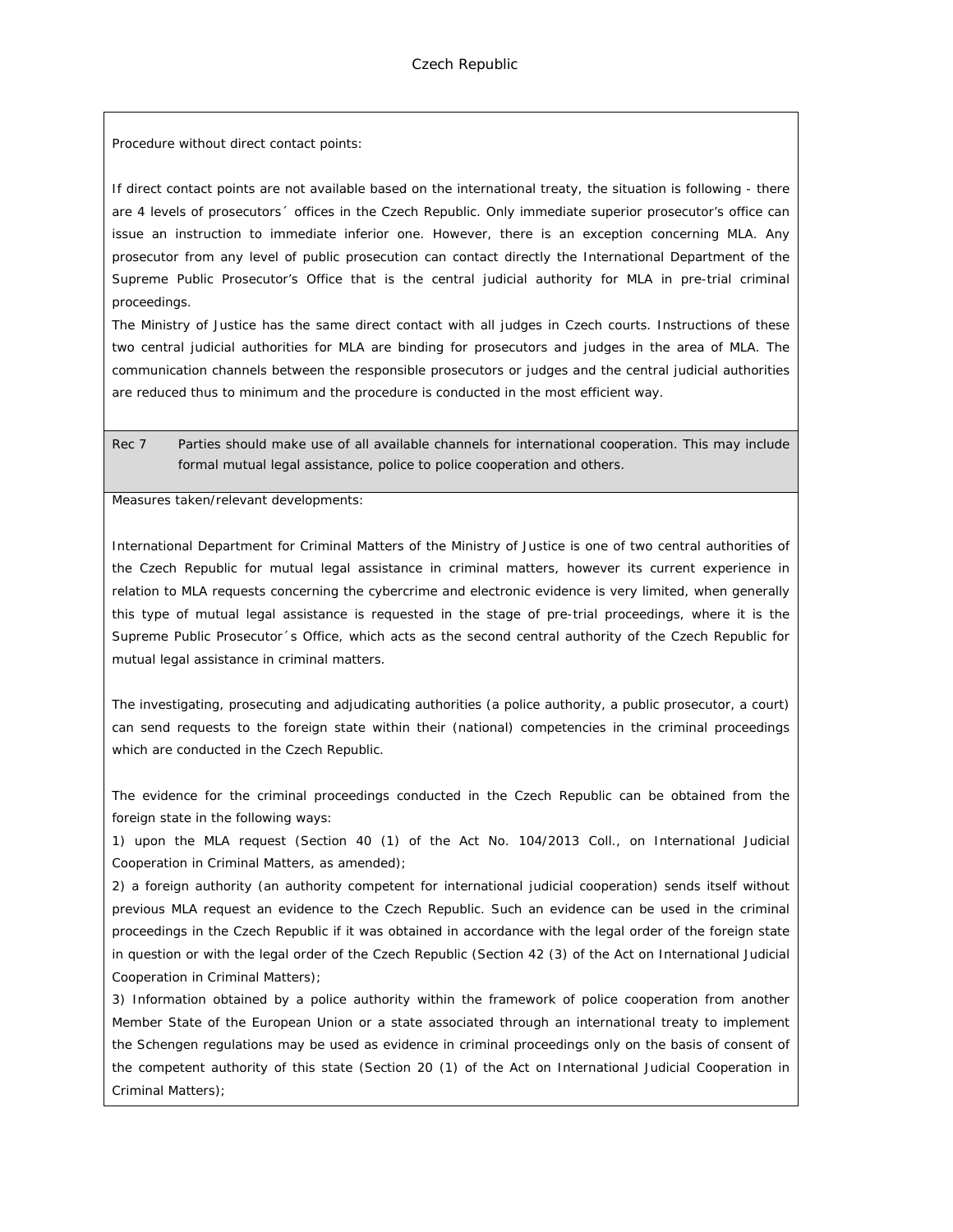4) a natural or a legal person as an injured person and/or a person who reported a crime themselves and voluntarily send a document to the Czech Republic to be used for the purpose of the criminal proceedings.

Otherwise the cooperation is done via police channels (communication via Interpol and Europol, via contact point 24/7). The information received via police cooperation serve as operational information, not as evidence (with exception of Section 20 (1) of the Act on International Judicial Cooperation in Criminal Matters).

Rec 8 Parties are encouraged to establish emergency procedures for requests related to risks of life and similar exigent circumstances. The T-CY should document practices by Parties and providers.

Measures taken/relevant developments:

Any urgent request is communicated primarily via electronic and thus fastest means such as fax or email and after that it is sent via post. Such urgent requests are also supported via authorities or networks of specialists for international cooperation (e.g. Eurojust, the EJN, CARIN etc.)

Rec 9 Parties should confirm receipt of requests systematically and give, upon request, notice of action taken.

Measures taken/relevant developments:

The central authorities of the Czech Republic competent for receiving foreign MLA requests inform their counterparts about the status of execution of the MLA requests or reasons, why the MLA requests cannot be executed in accordance with the Act n. 104/ 2013 Coll. of Law, on the international judicial cooperation in criminal matters. Any suspension of execution or refusal of providing legal assistance has to be justified (Sec. 53(2) and Sec 54(3) of the Act No. 104/2013 Coll.). Upon a request, prosecutors or judges that execute MLA request give a notice of action taken.

Rec 10 Parties may consider the opening of domestic investigation upon a foreign request or spontaneous information to facilitate the sharing of information or accelerate MLA.

Measures taken/relevant developments:

In accordance with the Section 56 of the Act No. 104/ 2013 Coll. of Law, on the International Judicial Cooperation in Criminal Matters, judicial authority of the Czech Republic may provide the foreign judicial authority without prior foreign MLA request with information or evidence, if the judicial authority of the Czech Republic is of the view that such information may be used in foreign criminal proceedings and it will not infringe the purpose of criminal proceedings in the Czech Republic.

In the opposite way, Section 42 par. 3 of the Act No. 104/ 2013 Coll. of Law, on the International Judicial Cooperation in Criminal Matters, provides that information or evidence which has been provided by the foreign judicial authority without requesting them through MLA request may be used in the criminal proceedings in the Czech Republic.

Execution of a MLA request according the Act No. 104/2013 Coll. is considered as criminal proceedings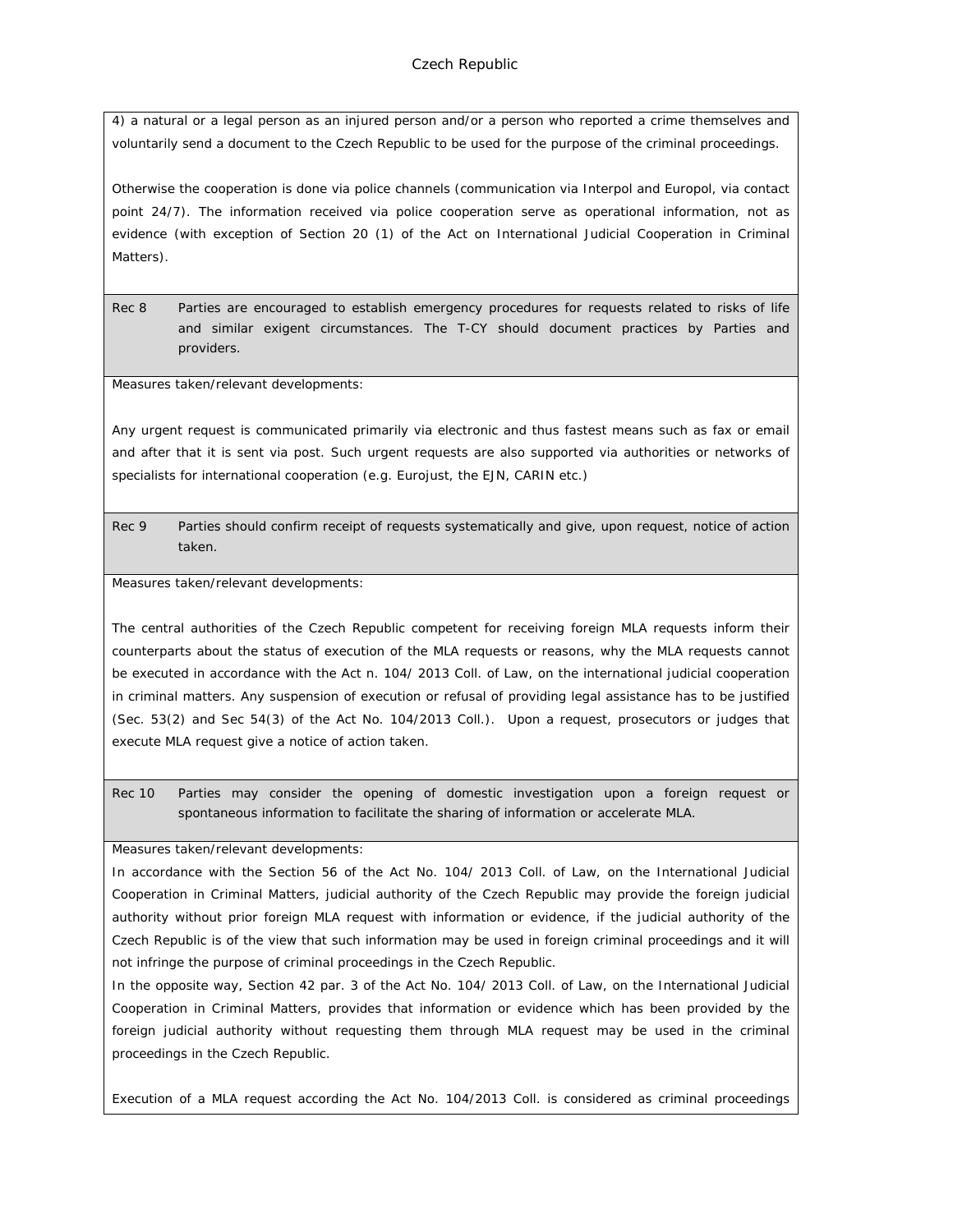(Sec 12(10) of the Criminal Procedural Code ("The criminal proceedings will be understood as a procedure pursuant to this Code and the Act on International Judicial Cooperation in Criminal Matters, ..."). Prosecutors and judges are entitled to use all investigative techniques that are allowed in Czech criminal proceedings in compliance with conditions prescribed by the Criminal Procedural Code, the Act No. 104/2013 Coll. or international treaty.

There is a principle of legality of criminal proceedings in the Czech Republic – Sec. 2(3) of the Criminal Procedural Code ("The public prosecutor is obliged to prosecute all criminal offences which they gain knowledge of, unless the law or a promulgated international treaty binding the Czech Republic stipulates otherwise."). That means that it is obligatory to launch a criminal proceeding in all cases where the jurisdiction is established and information justify so.

Rec 11 Parties should make use of electronic transmission of requests in line with Article 25.3 Budapest Convention on expedited means of communication.

Measures taken/relevant developments:

As it was stated already above, the urgent MLA requests are sent or received via electronic means such as fax or mail, the original of the request is sent after that by post. See Sec. 8(3)(4) of the Act No. 104/2013 Coll.:

(3) Liaison with foreign authorities will in principle be realized in documentary form.

(4) In case a judicial authority or central authority requests international legal assistance with a foreign state vie telephone, facsimile, electronically, by the means of international police cooperation, personally or otherwise, they will always subsequently send the original of the request in documentary form to the foreign authority, unless this Act or an international treaty provide otherwise, or unless the foreign authority expressly declares that they do not require sending the original of the request in documentary form.

Rec 12 Parties should ensure that requests are specific and complete with all necessary information.

Measures taken/relevant developments:

The International Department of the Supreme Public Prosecutor's Office issued 38 templates of requests and other documents for prosecutor and the Ministry of Justice issued templates for courts concerning MLA. If there are no direct contact points based on international treaties, requests of responsible prosecutors or judges are checked at the central judicial authorities – see Sec 40(2) of the Act No. 104/2013 Coll.:

"The central authority will review the request for legal assistance, especially with regard to the conditions and essentials implied by this Act or by an international treaty, and to the requirements arising from previous mutual relations, and will send it to the foreign state, unless it returns it along with stating reasons, for which it was impossible to send it to the foreign state. In relation to reviewing the request for legal assistance the central authority may request the judicial authority to make necessary corrections and amendments. Opinion of the central authority is binding for the judicial authority."

Rec 13 Pursuant to Article 25.5 Budapest Convention and Paragraph 259 Explanatory Report, Parties are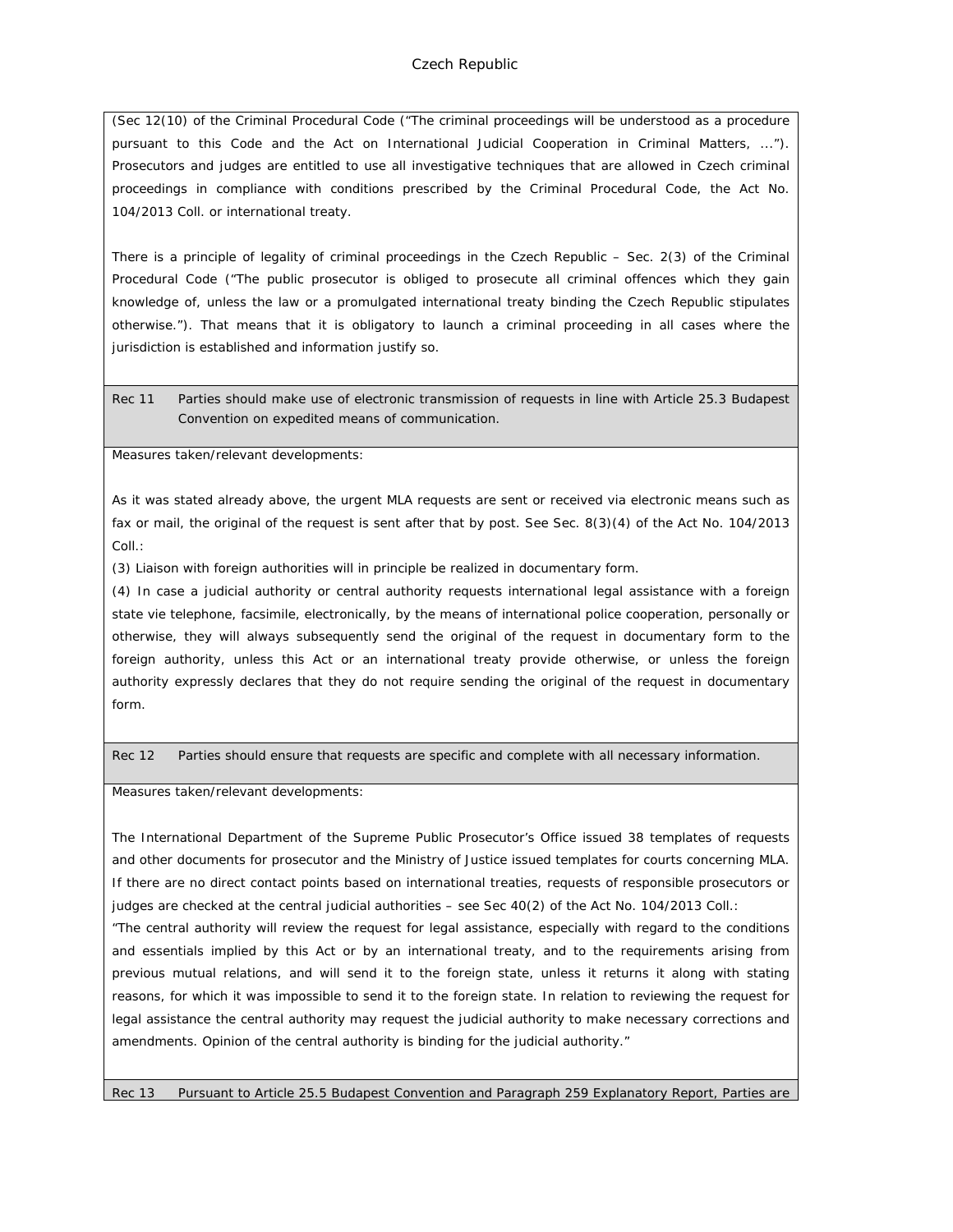reminded to apply the dual criminality standard in a flexible manner that will facilitate the granting of assistance.

Measures taken/relevant developments:

According to the Section 47 of the Act n. 104/ 2013 Coll. of Law, on the international judicial cooperation in criminal matters, the mutual legal assistance is subject to dual criminality in cases, when:

- surrender and removal of items, seizure of financial resources, booked securities, real estate and other asset values
- house and personal search, search of other premises and parcels, entry to residence, other premises and parcels
- securing execution of a sentence of confiscation of property pursuant,
- securing the claim of an aggrieved person,
- intercepting and opening consignments and its replacement,
- monitoring consignments,
- interception and recording of telecommunications,
- inspection of mental state,
- use of operative-search means, or
- covert investigation.

For other types of mutual legal assistance the dual criminal standard does not apply. The dual criminality is applied according to the description of facts and not according to a formal name or a category of a crime.

Rec 14 Parties are encouraged to consult with authorities of requested Party prior to sending requests, when necessary.

Measures taken/relevant developments:

In the area of mutual legal assistance in criminal matters, the Czech Republic judicial and central authorities regularly consult with its most frequent foreign partners the quality and way of providing this kind of international cooperation.

Complex cases are consulted in writing directly between responsible authorities (if there is a direct contact), or via networks of specialists for MLA the EJN, CARIN) or in coordination meetings (bilateral ones or in Eurojust).

Rec 15 Parties should consider ensuring transparency regarding requirements for mutual assistance requests, and reasons for refusal, including thresholds for minor cases, on the websites of central authorities.

Measures taken/relevant developments:

According to the Section 54 par. 2 of the Act n. 104/ 2013 Coll. of Law, on the international judicial cooperation in criminal matters, before the mutual legal assistance requested from abroad is refused to be provided by the Czech Republic competent authority, it shall first to be consulted with the central authority of the Czech Republic for this purpose.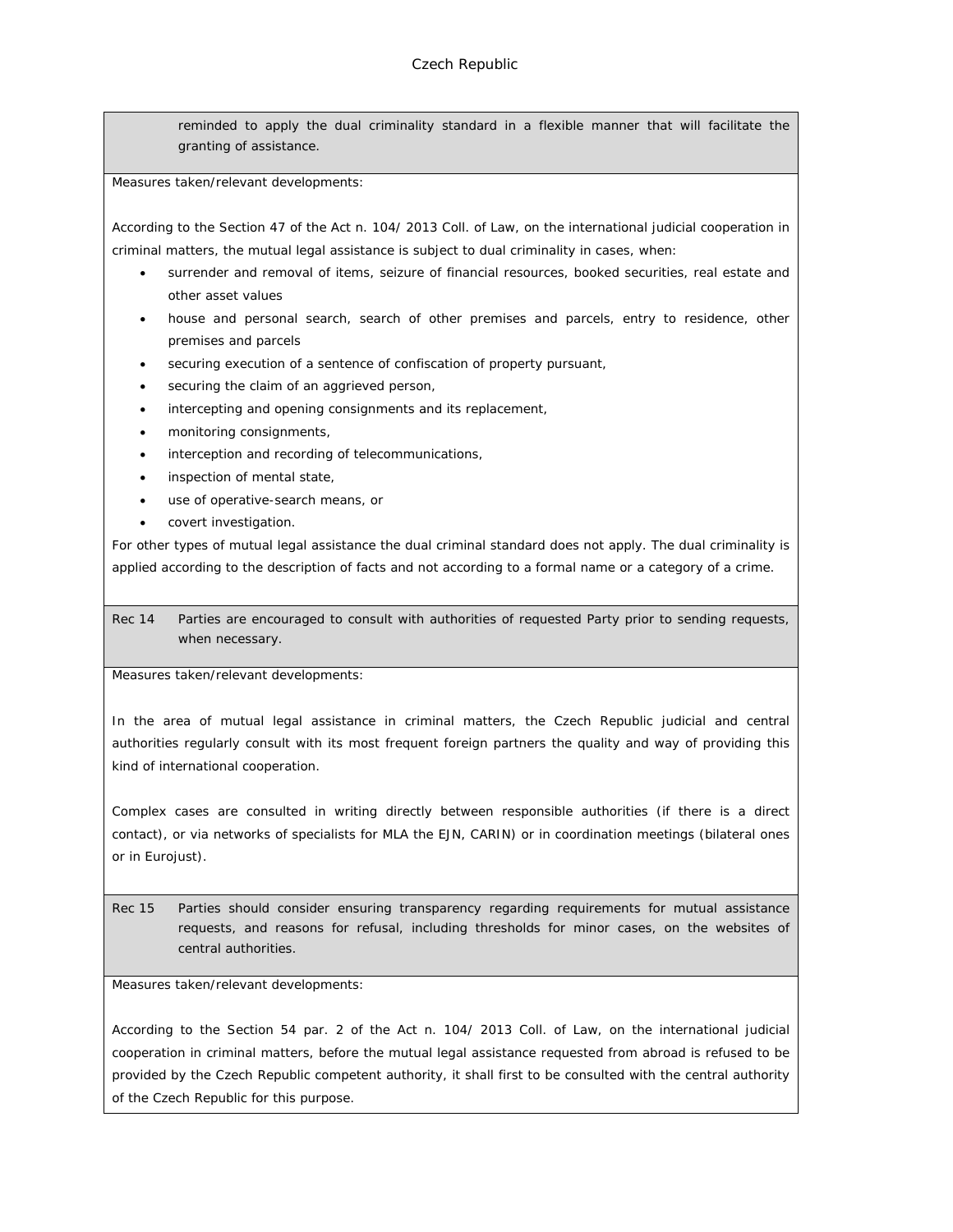Some information can be found on the EJN website and English information about these requirements for the website of the Supreme Public Prosecutor´s Office has being currently prepared.

**Question 2: Please provide information on time periods for preservation requests under Article 29 Budapest Convention in your country.**

Rec 16 The T-CY should facilitate greater transparency regarding the time period for data preservation upon a foreign preservation request in line with Article 29 Budapest Convention. The T-CY should document time periods.

Time periods for preservation of data following a foreign request:

There is no time limit set in Czech domestic law for such data preservation in line with Article 29 Budapest Convention. However, the MLA request should be sent as soon as possible.

Conditions and periods to extend or renew the preservation of specified data: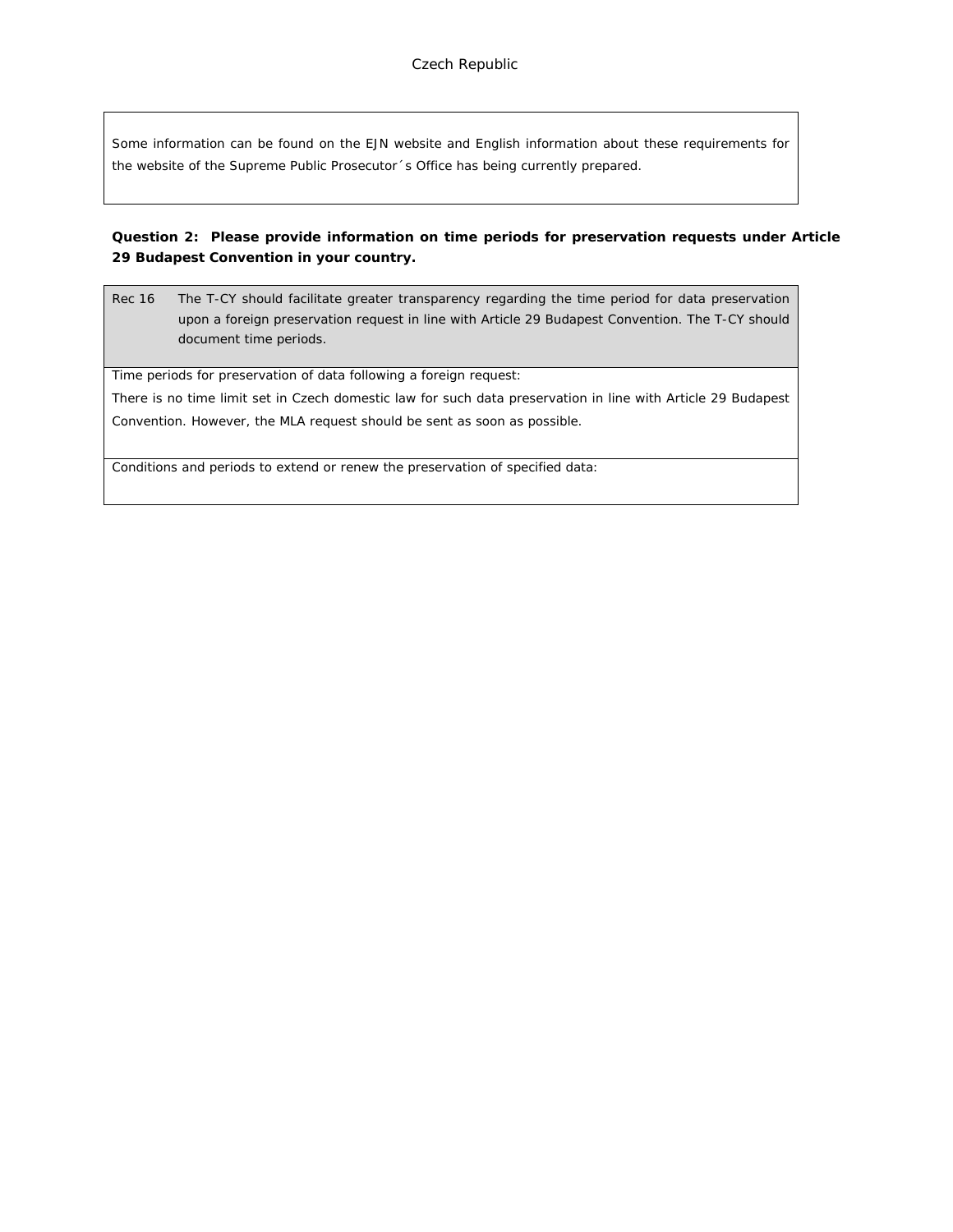## **1.12 Denmark**

**Question 1: Please provide information on measures taken or on relevant developments with respect to each of the following Recommendations. Please attach additional information as appropriate.**

Rec 1 Parties should fully implement and apply the provisions of the Budapest Convention on Cybercrime, including preservation powers (follow up to T-CY Assessment Report 2012).

Measures taken/relevant developments:

Many mutual legal assistance requests to and from Denmark are processed according to the EU 2000 convention on mutual legal assistance. The Cybercrime Convention is applied typically only for mutual legal assistance requests between non-EU member states.

Rec 2 Parties should consider maintaining statistics or establish other mechanisms to monitor the efficiency of the mutual legal assistance process related to cybercrime and electronic evidence.

Measures taken/relevant developments:

Please note that the Ministry of Justice per 1 March 2016 has appointed the Office of the Director of Public Prosecutions as a central authority regarding mutual assistance in criminal matters. The Director of Public Prosecutions does not have detailed statistics yet.

Rec 3 Parties should consider allocating more and more technology-literate staff for mutual legal assistance not only at central levels but also at the level of institutions responsible for executing requests (such as local prosecution offices).

Measures taken/relevant developments:

Cybercrime has been a high focus area for the Director of Public Prosecutions in 2015 and 2016. All prosecutors have been required to undergo training specialized in Cybercrime to ensure a high level of expertise. At the same time there has been appointed a specialist in Cybercrime at the offices of district and state prosecutors and a few national experts has been appointed as well.

The Office of the Director of Public Prosecutions is currently working on new and improved guidelines on mutual legal assistance for prosecutors. This includes guidelines about obtaining e-evidence.

Rec 4 Parties should consider providing for better training to enhance mutual legal assistance, policeto-police and other forms of international cooperation on cybercrime and electronic evidence. Training and experience exchange should in particular target prosecutors and judges and encourage direct cooperation between judicial authorities. Such training should be supported by the capacity building programmes of the Council of Europe and other organisations.

Measures taken/relevant developments: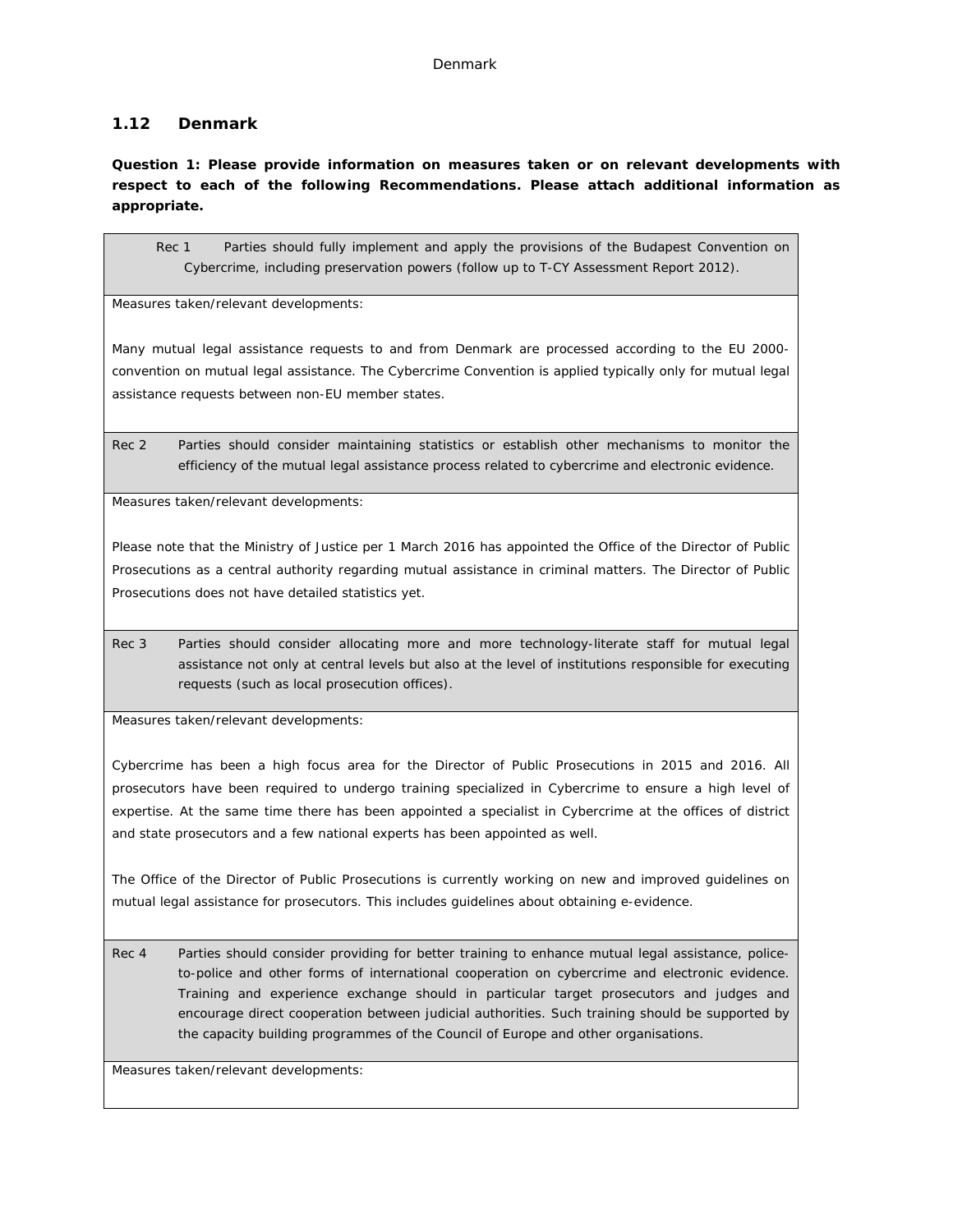The Danish Police College is overall responsible for the provision of training of the Danish police, whereas the Director of Public Prosecutions is responsible for competence development of the prosecution service. However, the National Cyber Crime Center (NC3) has a central role in the provision of cybercrime training for both police and the prosecution service. A close cooperation between the Director of Public Prosecutions, the Danish Police College, representatives from police districts and the NC3 resulted in 2015 in the "National Cybercrime Programme-level 1" and a new programme "National Cybercrime programmelevel 2" is being developed and expected to be launched in 2016.

ECTEG modules are overall regarded as specialist educational modules targeted at national specialists who have already completed the NCFI programme of the Norwegian Police University College. EGTEC modules are offered to specialists at NC3 and a few have completed a full master programme at University College Dublin, which is partly based on ECTEG modules. The NC3 has also contributed to the review and development of ECTEG modules.

CEPOL courses are disseminated through the Danish Police College and cybercrime relevant courses are announced to NC3 employees and are regarded as supplementary courses.

In relation to cybercrime specialists from the National Cyber Crime Center (NC3) also have a role in international cooperation.

All national specialists in the NC3 receive cybercrime related training. All new employees have to complete a basic 3 week programme offered by NC3, which focuses on itforensic methods, digital evidence, itforensic tools and legal framework.

IT- forensic experts at NC3 are required to complete the NCFI programme (offered by Oslo Police University College, 30 ECTS) or comparable during their first 2 years of employment. The purpose of this programme is to ensure quality in the investigation of digital evidence with respect to legal certainty.

Civilian IT- specialists (e.g. engineers or computer scientist) can be exempted from the NCFI requirement depending on their competences and area of work.

NC3 offers approximately once a year internal update courses in IT-forensic tools (X-Ways, ENCASE, XRY, CellBright) for NC3 employees. NC3 has an ongoing focus on quality assurance in IT-forensic methods, reporting, chain of custody etc.

Moreover, employees complete on an annual basis external courses, seminars or conferences in accordance with individual competence development plans.

- Rec 5 Parties and the Council of Europe should work toward strengthening the role of 24/7 points of contact in line with Article 35 Budapest Convention, including through:
- a. Ensuring, pursuant to article 35.3 Budapest Convention that trained and equipped personnel is available to facilitate the operative work and conduct or support mutual legal assistance (MLA) activities
	- b. Encouraging contact points to pro-actively promote their role among domestic and foreign counterpart authorities;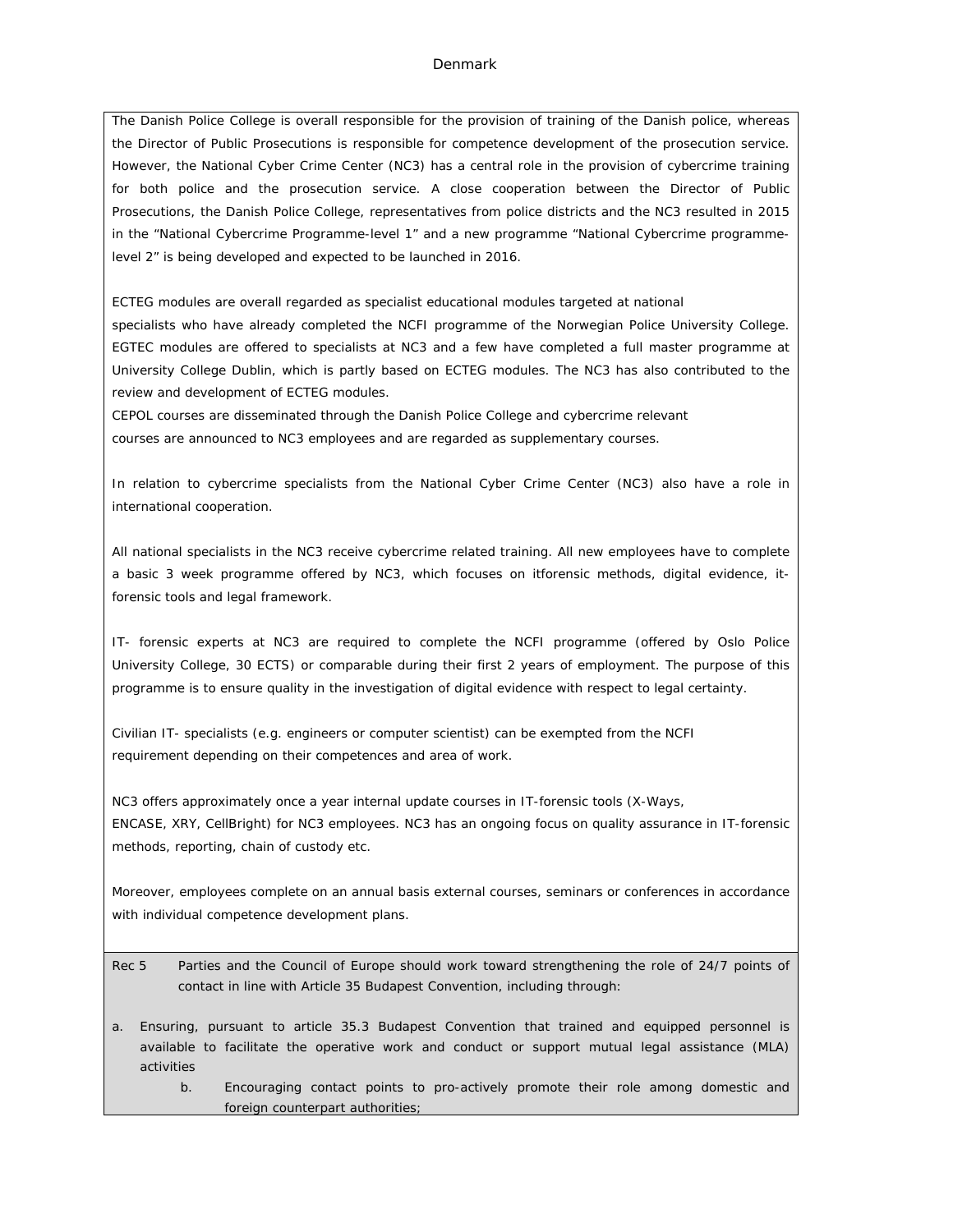- c. Conducting regular meetings and training of the 24/7 network among the Parties;
- d. Encouraging competent authorities and 24/7 points of contact to consider procedures to follow up to and provide feedback to the requesting State on Article 31 requests;
- e. Considering to establish, where feasible, contact points in prosecution offices to permit a more direct role in mutual legal assistance and a quicker response to requests;
- f. Facilitating 24/7 points of contact to play a supportive role in "Article 31" requests.

Measures taken/relevant developments:

The National Centre of Investigation under the Danish National Police operates the Danish

Communications Centre 24/7/365 as a Single Point of Contact (SPOC) to the entire Danish police force which includes requests under the auspices of Europol, Schengen, Baltic Sea Task Force, Frontex, Interpol, the Nordic police cooperation, bilateral cooperation with law enforcement of other countries, cross border surveillance and controlled deliveries. It furthermore handles urgent requests according to the Budapest Convention relating to cybercrime. This means one point of entry to the entire Danish police and no "red tape" in the opening phase of cooperation with other countries. Procedural steps are in place so that requests directed to the SPOC are immediately redirected to the National Cyber Crime Center (NC3) in order to implement appropriate investigative measures and the involvement of the prosecution service and the judiciary system when needed.

Rec 6 Parties should consider streamlining the procedures and reduce the number of steps required for mutual assistance requests at the domestic level. Parties should share good practices in this respect with the T-CY.

Measures taken/relevant developments:

As mentioned above, the Ministry of Justice has per 1 March 2016 appointed the Office of the Director of Public Prosecutions as a central authority regarding mutual assistance in criminal matters.

Incoming mutual legal assistance requests are sent to the Office of the Director of Public Prosecutions. The requests will be sent to the correct, competent authority, which often is the District Police Commissioners, who will provide the requested information and send it back to the Office of the Director of Public Prosecutions, who then sends the information gathered to the requesting country.

Incoming mutual legal assistance from or to other EU Member States are sent direct to the competent judicial authority.

Rec 7 Parties should make use of all available channels for international cooperation. This may include formal mutual legal assistance, police to police cooperation and others.

Measures taken/relevant developments:

Denmark has a history of pragmatic cooperation, including using both police channels and formal mutual legal assistance. Denmark will continue to applying this approach, especially in urgent matters.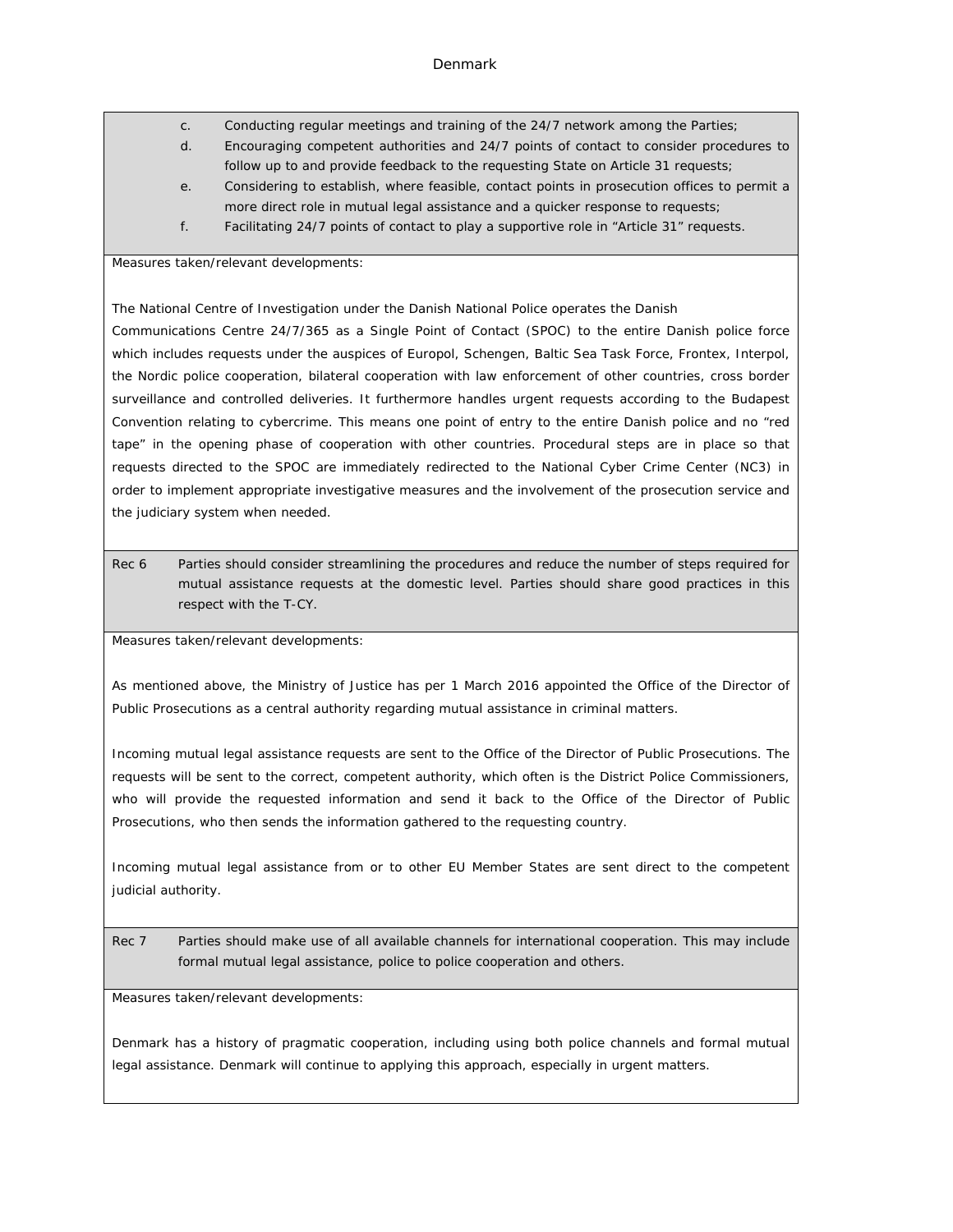The Danish Police uses all of these channels on a regular basis.

Rec 8 Parties are encouraged to establish emergency procedures for requests related to risks of life and similar exigent circumstances. The T-CY should document practices by Parties and providers.

Measures taken/relevant developments:

Extremely urgent requests will typically be sent via the secure channels of SIRENE/Interpol, as the Danish SIRENE/Interpol offices are open 24/7. This also ensures an immediate response to incoming requests of this nature.

The Office of the Director of Public Prosecutions has a 24/7 hotline to which all prosecutors can call to get help in urgent cases regarding mutual legal assistance in criminal matters.

Such requests are also handled by the Danish SPOC (see answer to rec 5).

Rec 9 Parties should confirm receipt of requests systematically and give, upon request, notice of action taken.

Measures taken/relevant developments:

This is already a part of the normal procedure at the Office of the Director of Public Prosecutions.

The Danish National Cyber Crime Center (NC3) sends out the following receipt upon receiving urgent requests:

"The [nationality] authorities have urgently requested the assistance of the Danish Police by letter of [date] to execute a preliminary seizure of evidence in a criminal case regarding [case description] as the purpose of the seizure was feared to be lost if the seizure of evidence had to await the submission of a formal letter rogatory.

[The Danish National Cyber Crime Center (NC3)] hereby inform the [nationality] authorities, that a preliminary seizure has been executed. In order to further process the case, please forward a formal letter rogatory to the Copenhagen Police, Public Prosecutors' Office on Quality and Knowledge, Polititorvet, DK-1567 Copenhagen V, as soon as possible and within 3 months from today. The formal letter rogatory shall include the necessary information to establish whether the preconditions for seizure have been met.

In the event that the Copenhagen Police does not receive the formal letter rogatory of the [nationality] authorities' within the mentioned time limit, the preliminary seizure will be repealed."

Rec 10 Parties may consider the opening of domestic investigation upon a foreign request or spontaneous information to facilitate the sharing of information or accelerate MLA.

Measures taken/relevant developments: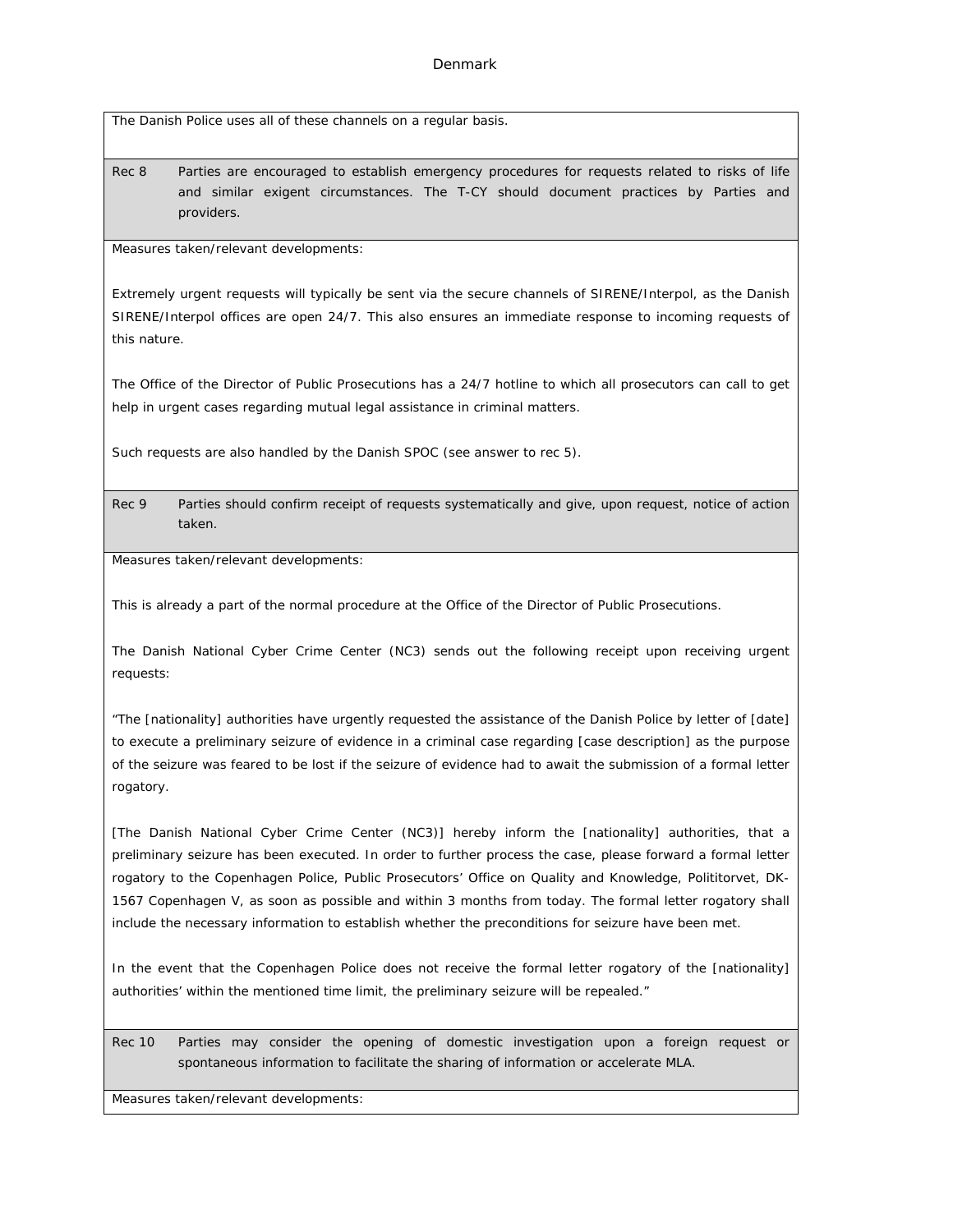This possibility is always taken into consideration by the authority competent to process a request for mutual legal assistance.

Rec 11 Parties should make use of electronic transmission of requests in line with Article 25.3 Budapest Convention on expedited means of communication.

Measures taken/relevant developments:

All competent authorities in Denmark has access to fax and encrypted e-mail and may use these form of communication in accordance with domestic rules on data protection.

Rec 12 Parties should ensure that requests are specific and complete with all necessary information.

Measures taken/relevant developments:

The Prosecution Service has some formulas that include all necessary information, which are available to all prosecutors.

Rec 13 Pursuant to Article 25.5 Budapest Convention and Paragraph 259 Explanatory Report, Parties are reminded to apply the dual criminality standard in a flexible manner that will facilitate the granting of assistance.

Measures taken/relevant developments:

Dual criminality is generally required for assistance that requires a court order. Assistance that requires a court order (coercive measures) is subject to the statute of limitations for the corresponding offence in Denmark. If consistent with the basic concepts of Denmark's legal system, assistance that is not considered a coercive measure - such as police interrogation - can be given even if the underlying matter of the request is not punishable under Danish law. Provisions on coercive measures are contained in the Danish Administration of Justice Act (fourth book, second division). Examples of coercive measures include search, seizure, disclosure, interception of communications etc.

If it is not possible to comply with a request due to lack of dual criminality, it will generally be discussed with the requesting country whether they can provide additional information which might enable the Danish authorities to comply with the request, or if more limited assistance not involving coercive measures is wanted.

There is no legislation on the execution time of requests for mutual legal assistance, but a request will be dealt with as quickly as possible. Assistance to other countries always has a high priority, but may, of course, be delayed if the request concerns matters that take time or if the request is not sufficiently precise and there is need to ask the requesting State Party for clarification.

Rec 14 Parties are encouraged to consult with authorities of requested Party prior to sending requests, when necessary.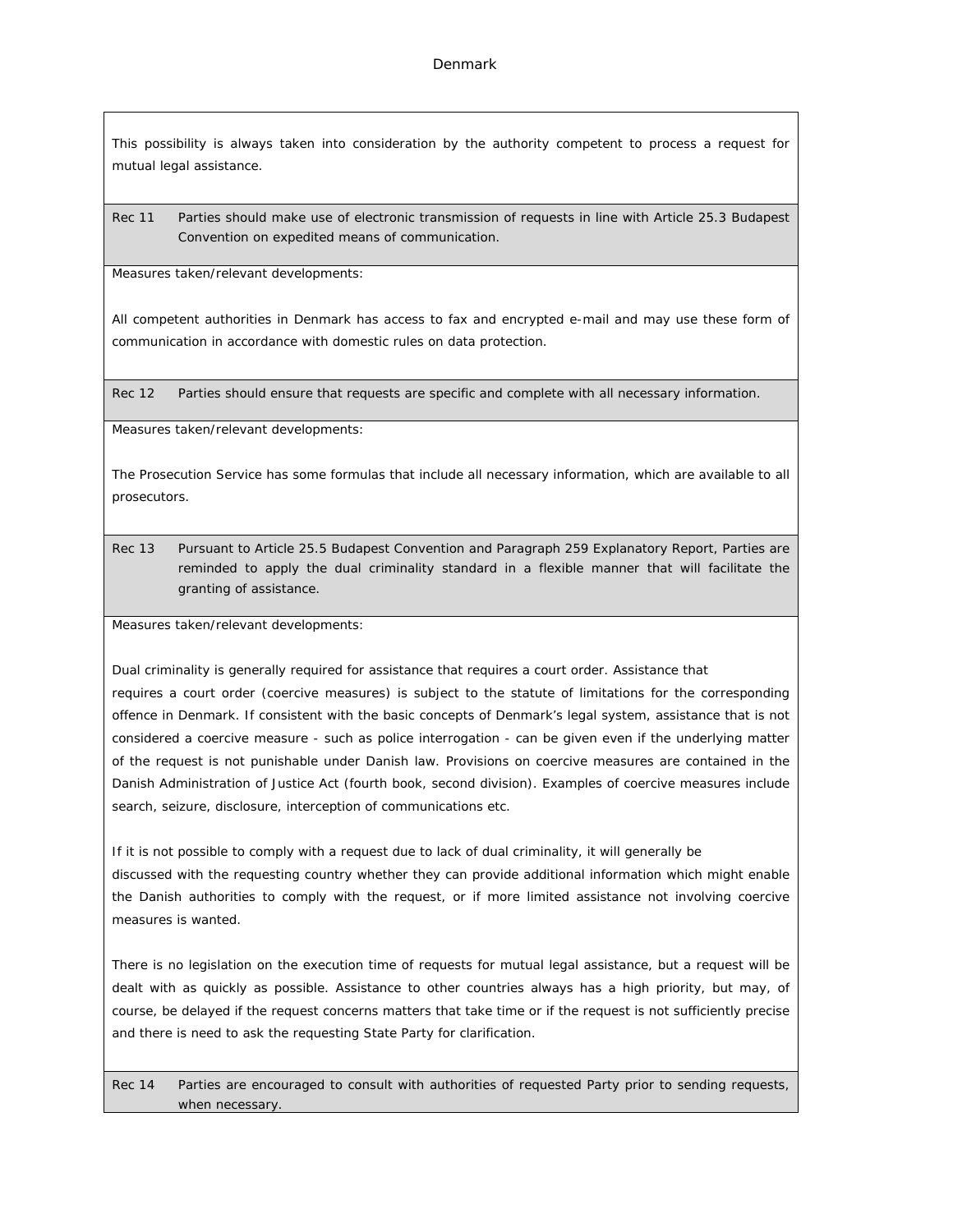Measures taken/relevant developments:

This is already the practice of competent authorities in Denmark.

Rec 15 Parties should consider ensuring transparency regarding requirements for mutual assistance requests, and reasons for refusal, including thresholds for minor cases, on the websites of central authorities.

Measures taken/relevant developments:

Mutual legal assistance in Denmark is given on a case-to-case assessment and the principle of cooperation, and therefore it has not been deemed necessary to give specific guidelines on receiving mutual legal assistance from Denmark.

**Question 2: Please provide information on time periods for preservation requests under Article 29 Budapest Convention in your country.**

Rec 16 The T-CY should facilitate greater transparency regarding the time period for data preservation upon a foreign preservation request in line with Article 29 Budapest Convention. The T-CY should document time periods.

Time periods for preservation of data following a foreign request:

The owner of the data that has been preserved following a request for expedited preservation is asked to keep the data for a period of 6 months.

Conditions and periods to extend or renew the preservation of specified data:

In order to further process the case a formal letter rogatory has to be sent to the Copenhagen Police, Public Prosecutors' Office. The formal letter rogatory shall include the necessary information to establish whether the preconditions for seizure have been met.

In the event that the Copenhagen Police does not receive the formal letter rogatory of the within the mentioned time limit, the preliminary seizure will be repealed and the owner of the preserved data is free to delete the data if he so desires.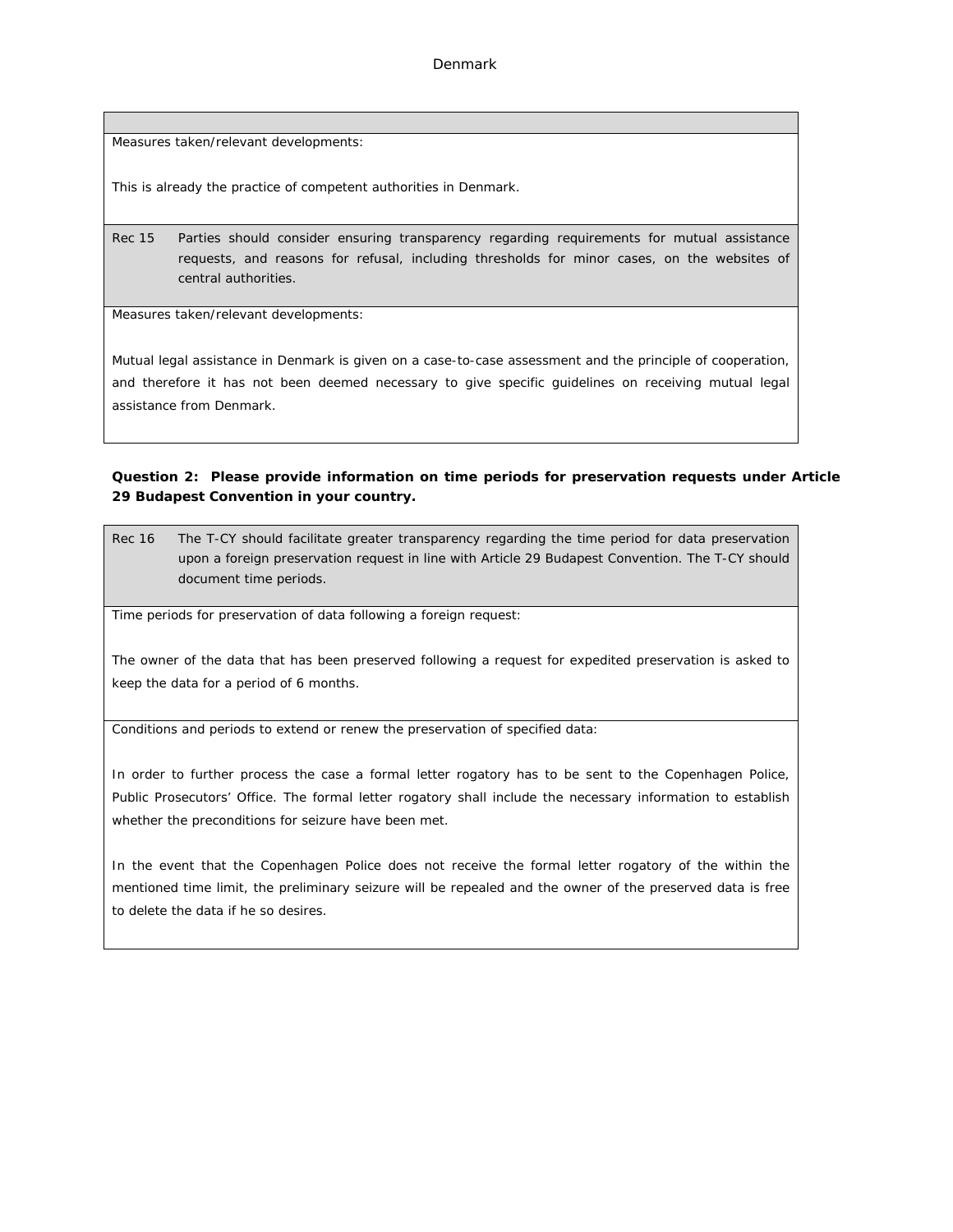# **1.13 Dominican Republic**

**Question 1: Please provide information on measures taken or on relevant developments with respect to each of the following Recommendations. Please attach additional information as appropriate.**

Rec 1 Parties should fully implement and apply the provisions of the Budapest Convention on Cybercrime, including preservation powers (follow up to T-CY Assessment Report 2012).

The Criminal Law Procedure Code in its chapter IV, ARTICLES 155-165 and the law 53-07 both designate the General Attorney's Office as the focal point to treat the Legal Mutual Asistance. In order to accomplish this task the GA's Office has created a specialized office, in charge of HiTech Crimes procedures that has the established mechanism in order for Mutual Legal Asistance to be accomplished, with the assistance of the National Police.

The Law 53-07, in its article 54, facultates the GA to preserve the evidence.

Rec 2 Parties should consider maintaining statistics or establish other mechanisms to monitor the efficiency of the mutual legal assistance process related to cybercrime and electronic evidence.

Both, the HighTech Crime Division from the GA's office as well as the HighTech Crime Department of the National Police, both have the statistic on the matter of Cibercrime, including the Mutual Legal Assistance.

Rec 3 Parties should consider allocating more and more technology-literate staff for mutual legal assistance not only at central levels but also at the level of institutions responsible for executing requests (such as local prosecution offices).

Just at the center Level, the GA's office, and National Police DICAT, have the personell neccesary for the Mutual Legal Assistance.

Rec 4 Parties should consider providing for better training to enhance mutual legal assistance, policeto-police and other forms of international cooperation on cybercrime and electronic evidence. Training and experience exchange should in particular target prosecutors and judges and encourage direct cooperation between judicial authorities. Such training should be supported by the capacity building programmes of the Council of Europe and other organisations.

The Dominican Republic is receiveng the trainnig in all the themes that have relationship with the sponsorship of the European Council, the Glacy+ Project, and also REEMJA (OAS) and the INTERPOL.

Rec 5 Parties and the Council of Europe should work toward strengthening the role of 24/7 points of contact in line with Article 35 Budapest Convention, including through:

- a. Ensuring, pursuant to article 35.3 Budapest Convention that trained and equipped personnel is available to facilitate the operative work and conduct or support mutual legal assistance (MLA) activities
	- b. Encouraging contact points to pro-actively promote their role among domestic and foreign counterpart authorities;
	- c. Conducting regular meetings and training of the 24/7 network among the Parties;
	- d. Encouraging competent authorities and 24/7 points of contact to consider procedures to follow up to and provide feedback to the requesting State on Article 31 requests;
	- e. Considering to establish, where feasible, contact points in prosecution offices to permit a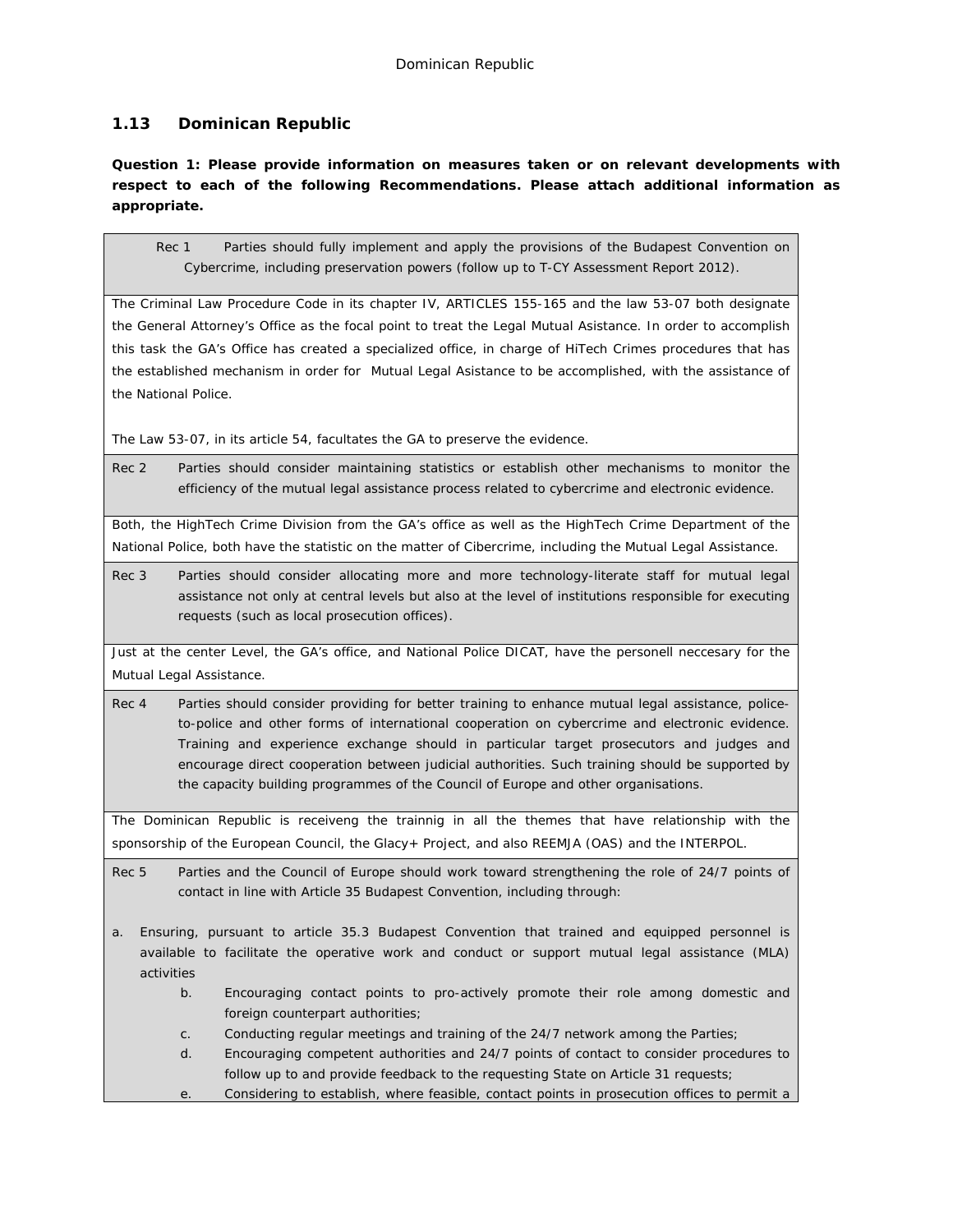more direct role in mutual legal assistance and a quicker response to requests; f. Facilitating 24/7 points of contact to play a supportive role in "Article 31" requests.

As a country we have being establishing the neccesary efforts to strengthen the 24/7 contact focal points.

This focal points, until now, have being only established at a central level. As established in the law 53-07, they are located in the DICAT.

Rec 6 Parties should consider streamlining the procedures and reduce the number of steps required for mutual assistance requests at the domestic level. Parties should share good practices in this respect with the T-CY.

This point has being a concerning for the Dominican Republic. In that matter, one of the aspects we have taken into cosideration is to impulse the modificacion of the 53-07 law, wich is being disscused in this exact time.

Rec 7 Parties should make use of all available channels for international cooperation. This may include formal mutual legal assistance, police to police cooperation and others.

Both the Mutual Legal Asistance, as well as the police-police cooperation are beign used right now.

Rec 8 Parties are encouraged to establish emergency procedures for requests related to risks of life and similar exigent circumstances. The T-CY should document practices by Parties and providers.

Actually in the Dominican Republic we have not estalblished procedures for this type of cases. In this matter, this cases are being considere in the modification of the 53-07 law.

Rec 9 Parties should confirm receipt of requests systematically and give, upon request, notice of action taken.

National Police DICAT'S receives all the electronic solicictudes. In this order, also response to all the actions being taken.

Rec 10 Parties may consider the opening of domestic investigation upon a foreign request or spontaneous information to facilitate the sharing of information or accelerate MLA.

Law 53-07 permits the opne of the investigation of domestic cases.

Rec 11 Parties should make use of electronic transmission of requests in line with Article 25.3 Budapest Convention on expedited means of communication.

National legislation permits the use of electronic documents.

Rec 12 Parties should ensure that requests are specific and complete with all necessary information.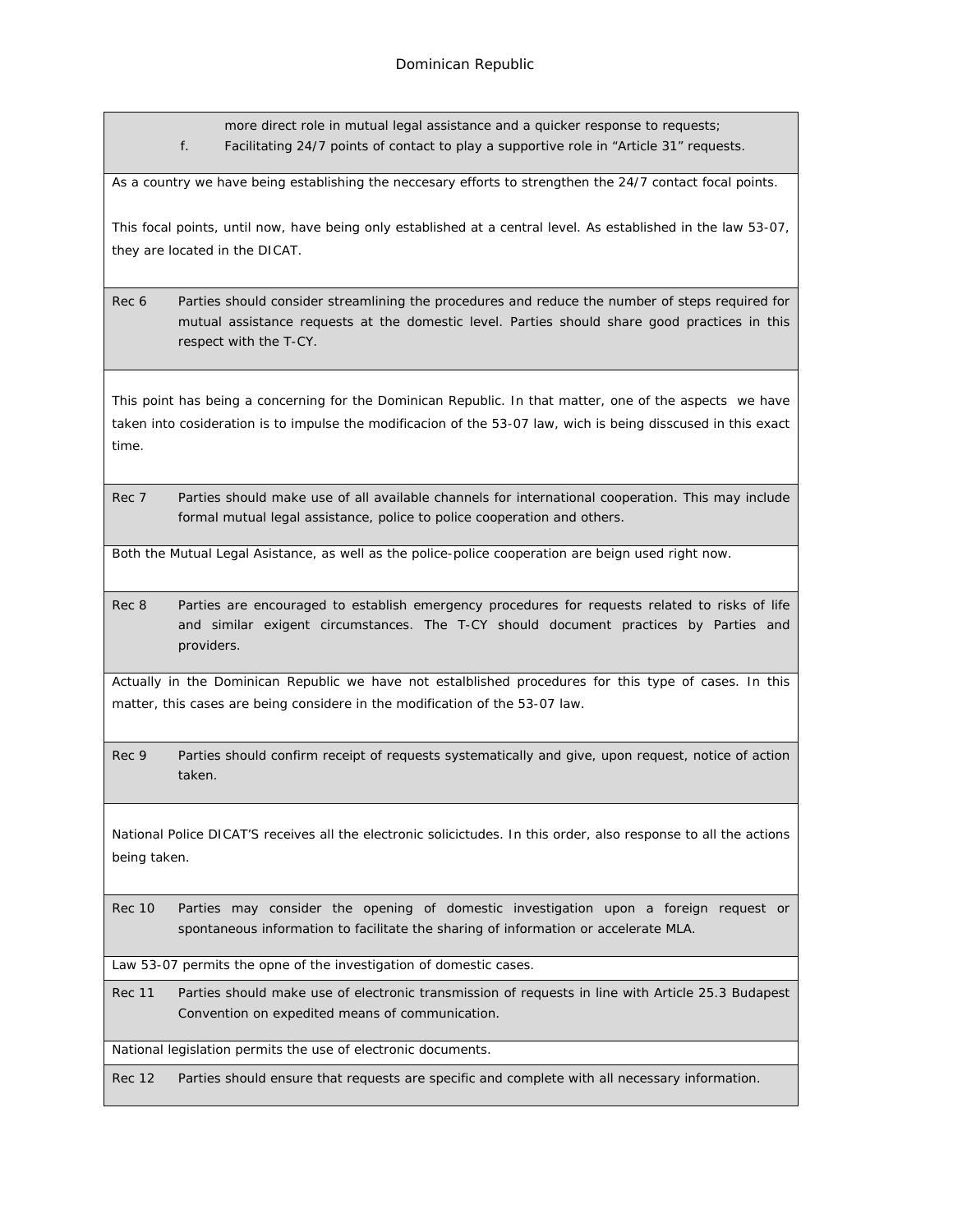All the solicitudes are revised by the GA's office, before the procedure.

Rec 13 Pursuant to Article 25.5 Budapest Convention and Paragraph 259 Explanatory Report, Parties are reminded to apply the dual criminality standard in a flexible manner that will facilitate the granting of assistance.

The 53-07 law gives the flexiblity for the application of the double standard of criminality to be applied

Rec 14 Parties are encouraged to consult with authorities of requested Party prior to sending requests, when necessary.

The Dominican Republic establishes the contact with autorities involved and the focal points before the send the formal solicitude.

Rec 15 Parties should consider ensuring transparency regarding requirements for mutual assistance requests, and reasons for refusal, including thresholds for minor cases, on the websites of central authorities.

Actually, we dont have publicity being held in the web for the solicitudes of Legal Mutual Asisstance. This recommendation is being taken into consideration.

**Question 2: Please provide information on time periods for preservation requests under Article 29 Budapest Convention in your country.**

Rec 16 The T-CY should facilitate greater transparency regarding the time period for data preservation upon a foreign preservation request in line with Article 29 Budapest Convention. The T-CY should document time periods.

The period of time concerning this issue is of ninety (90) days **, renewable anytime asked for the same amount of days.**

Conditions and periods to extend or renew the preservation of specified data: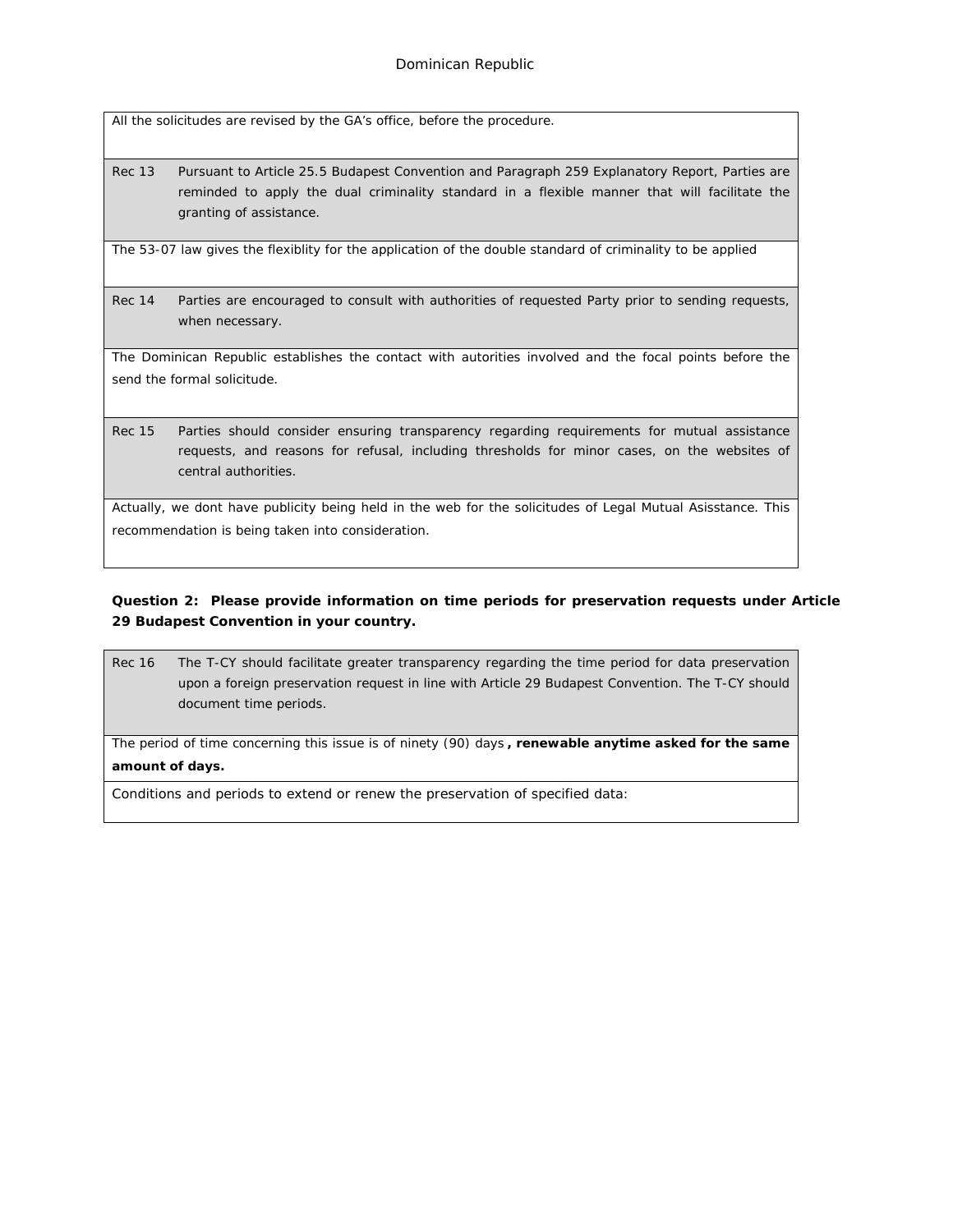## **1.14 Estonia**

**Question 1: Please provide information on measures taken or on relevant developments with respect to each of the following Recommendations. Please attach additional information as appropriate.**

Rec 1 Parties should fully implement and apply the provisions of the Budapest Convention on Cybercrime, including preservation powers (follow up to T-CY Assessment Report 2012).

Measures taken/relevant developments:

Estonia has implemented the Budapest Convention. For issue preservation orders general powers of the police and prosecutor are used.

Rec 2 Parties should consider maintaining statistics or establish other mechanisms to monitor the efficiency of the mutual legal assistance process related to cybercrime and electronic evidence.

Measures taken/relevant developments:

Overall statistics are kept. There is no separate statistics for cybercrime and electronic evidence.

Rec 3 Parties should consider allocating more and more technology-literate staff for mutual legal assistance not only at central levels but also at the level of institutions responsible for executing requests (such as local prosecution offices).

Measures taken/relevant developments:

Necessary staff exists. No follow-up.

Rec 4 Parties should consider providing for better training to enhance mutual legal assistance, policeto-police and other forms of international cooperation on cybercrime and electronic evidence. Training and experience exchange should in particular target prosecutors and judges and encourage direct cooperation between judicial authorities. Such training should be supported by the capacity building programmes of the Council of Europe and other organisations.

Measures taken/relevant developments:

Trainings are being organised on a regular basis for the law enforcement and judicial authorities.

- Rec 5 Parties and the Council of Europe should work toward strengthening the role of 24/7 points of contact in line with Article 35 Budapest Convention, including through:
- a. Ensuring, pursuant to article 35.3 Budapest Convention that trained and equipped personnel is available to facilitate the operative work and conduct or support mutual legal assistance (MLA) activities
	- b. Encouraging contact points to pro-actively promote their role among domestic and foreign counterpart authorities;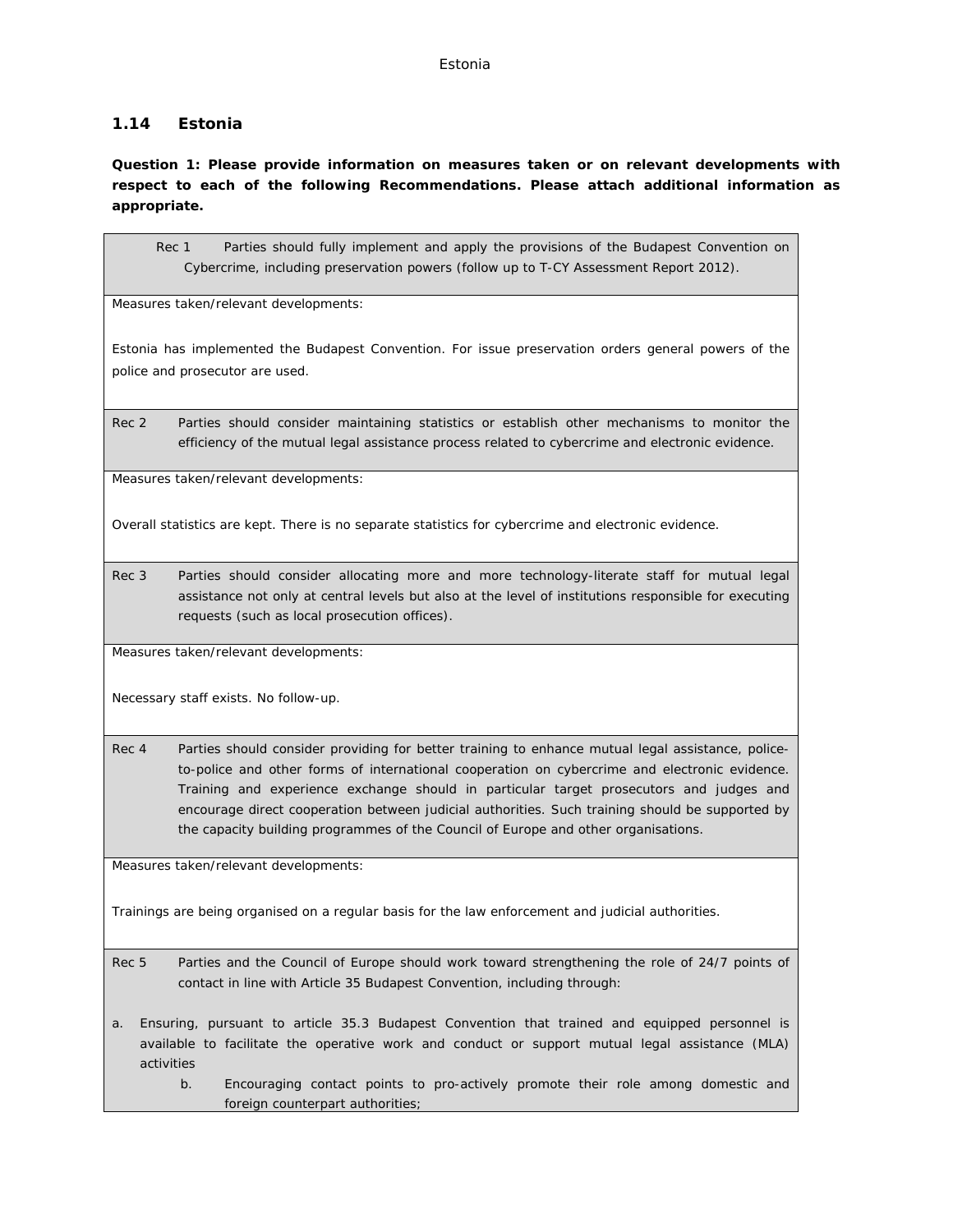c. Conducting regular meetings and training of the 24/7 network among the Parties;

- d. Encouraging competent authorities and 24/7 points of contact to consider procedures to follow up to and provide feedback to the requesting State on Article 31 requests;
- e. Considering to establish, where feasible, contact points in prosecution offices to permit a more direct role in mutual legal assistance and a quicker response to requests;
- f. Facilitating 24/7 points of contact to play a supportive role in "Article 31" requests.

Measures taken/relevant developments:

No follow-up.

Rec 6 Parties should consider streamlining the procedures and reduce the number of steps required for mutual assistance requests at the domestic level. Parties should share good practices in this respect with the T-CY.

Measures taken/relevant developments:

Steps required for mutual assistance requests at domestic level have been brought to minimum No followup.

Rec 7 Parties should make use of all available channels for international cooperation. This may include formal mutual legal assistance, police to police cooperation and others.

Measures taken/relevant developments:

All available channels are used including Interpol, Europol and 24/7 points of contact.

Rec 8 Parties are encouraged to establish emergency procedures for requests related to risks of life and similar exigent circumstances. The T-CY should document practices by Parties and providers.

Measures taken/relevant developments:

Legislation does not define emergency procedures. However if request is considered urgent it will be given a priority.

Rec 9 Parties should confirm receipt of requests systematically and give, upon request, notice of action taken.

Measures taken/relevant developments:

Reception of requests is confirmed. Information on action taken is provided.

Rec 10 Parties may consider the opening of domestic investigation upon a foreign request or spontaneous information to facilitate the sharing of information or accelerate MLA.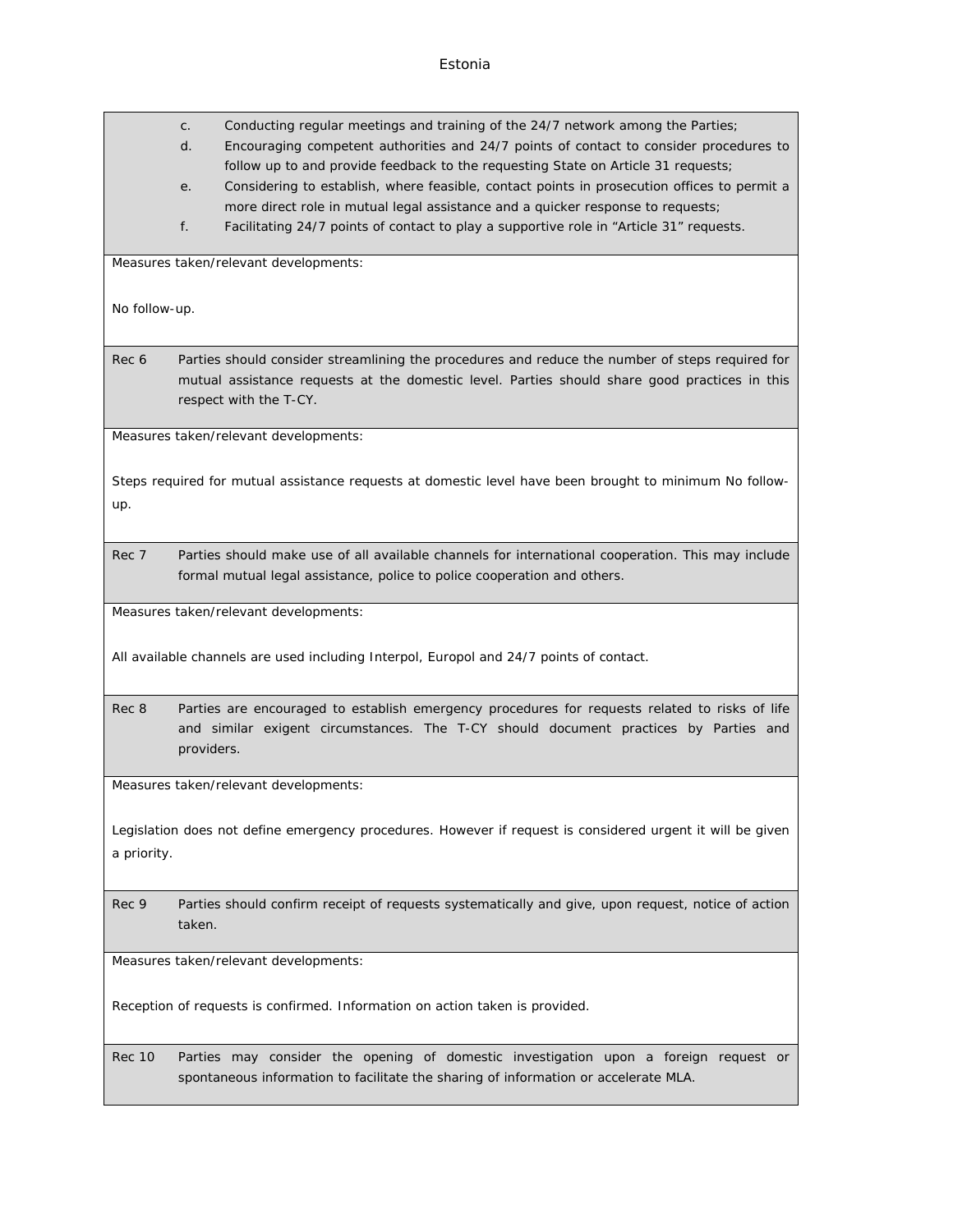Measures taken/relevant developments:

Legislation does not require opening a domestic investigation upon a foreign request.

Rec 11 Parties should make use of electronic transmission of requests in line with Article 25.3 Budapest Convention on expedited means of communication.

Measures taken/relevant developments:

Electronic transmission of requests is enabled.

Rec 12 Parties should ensure that requests are specific and complete with all necessary information.

Measures taken/relevant developments:

Consultations take place in order to ensure the correctness and completeness of requests.

Rec 13 Pursuant to Article 25.5 Budapest Convention and Paragraph 259 Explanatory Report, Parties are reminded to apply the dual criminality standard in a flexible manner that will facilitate the granting of assistance.

Measures taken/relevant developments:

Dual criminality is applied in a flexible mannes as regards offences provided by the Budapest Convention.

Rec 14 Parties are encouraged to consult with authorities of requested Party prior to sending requests, when necessary.

Measures taken/relevant developments:

Consultations take place prior to sending request.

Rec 15 Parties should consider ensuring transparency regarding requirements for mutual assistance requests, and reasons for refusal, including thresholds for minor cases, on the websites of central authorities.

Measures taken/relevant developments:

Consultations take place and foreign counterparts are informed about the requirements if necessary. There is no website available.

**Question 2: Please provide information on time periods for preservation requests under Article 29 Budapest Convention in your country.**

Rec 16 The T-CY should facilitate greater transparency regarding the time period for data preservation upon a foreign preservation request in line with Article 29 Budapest Convention. The T-CY should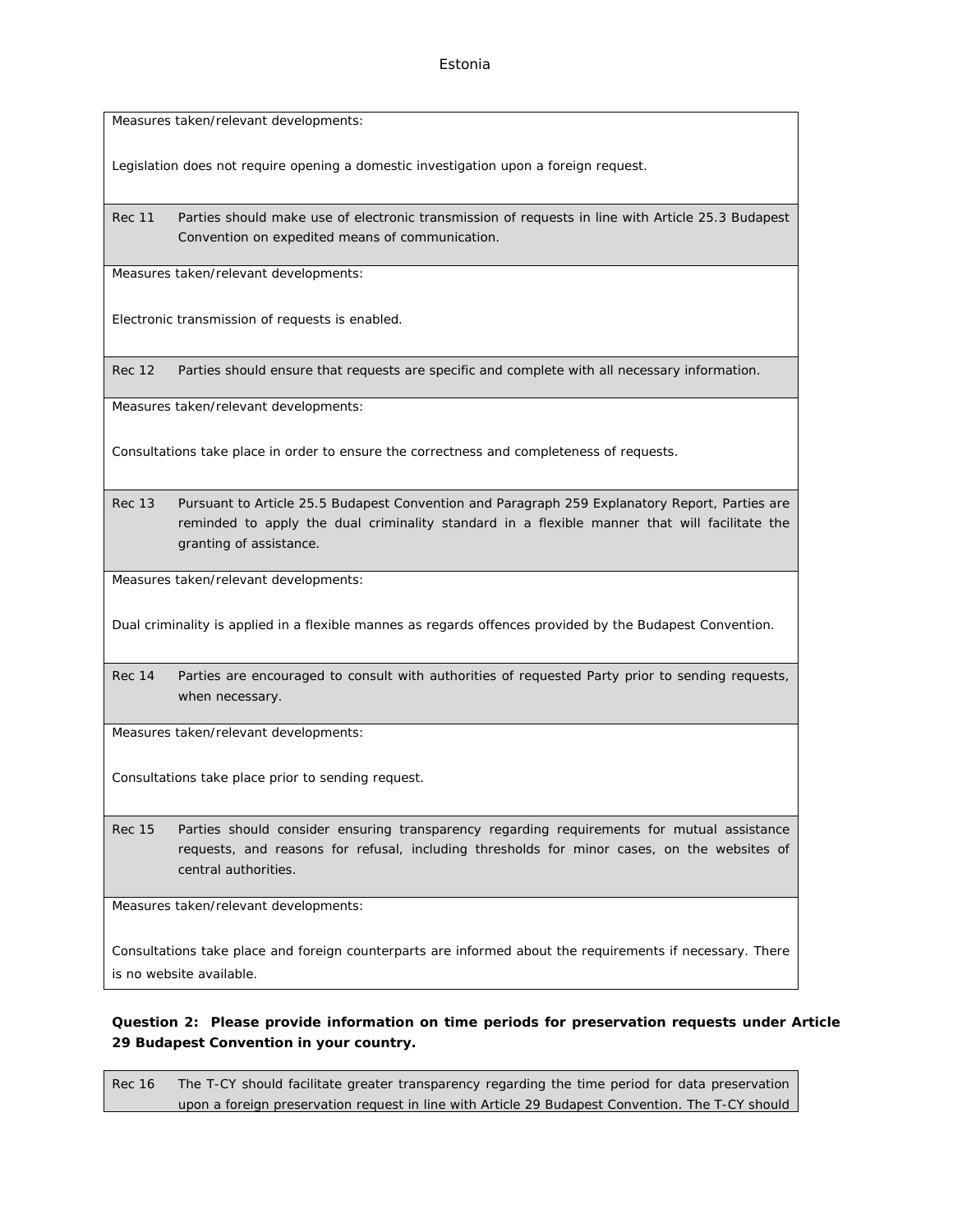Estonia

document time periods.

Time periods for preservation of data following a foreign request:

Data preservation can be done very quickly, if possible during one day.

Conditions and periods to extend or renew the preservation of specified data:

For data preservation general powers are used. No further conditions or time periods have are provided by the legislation.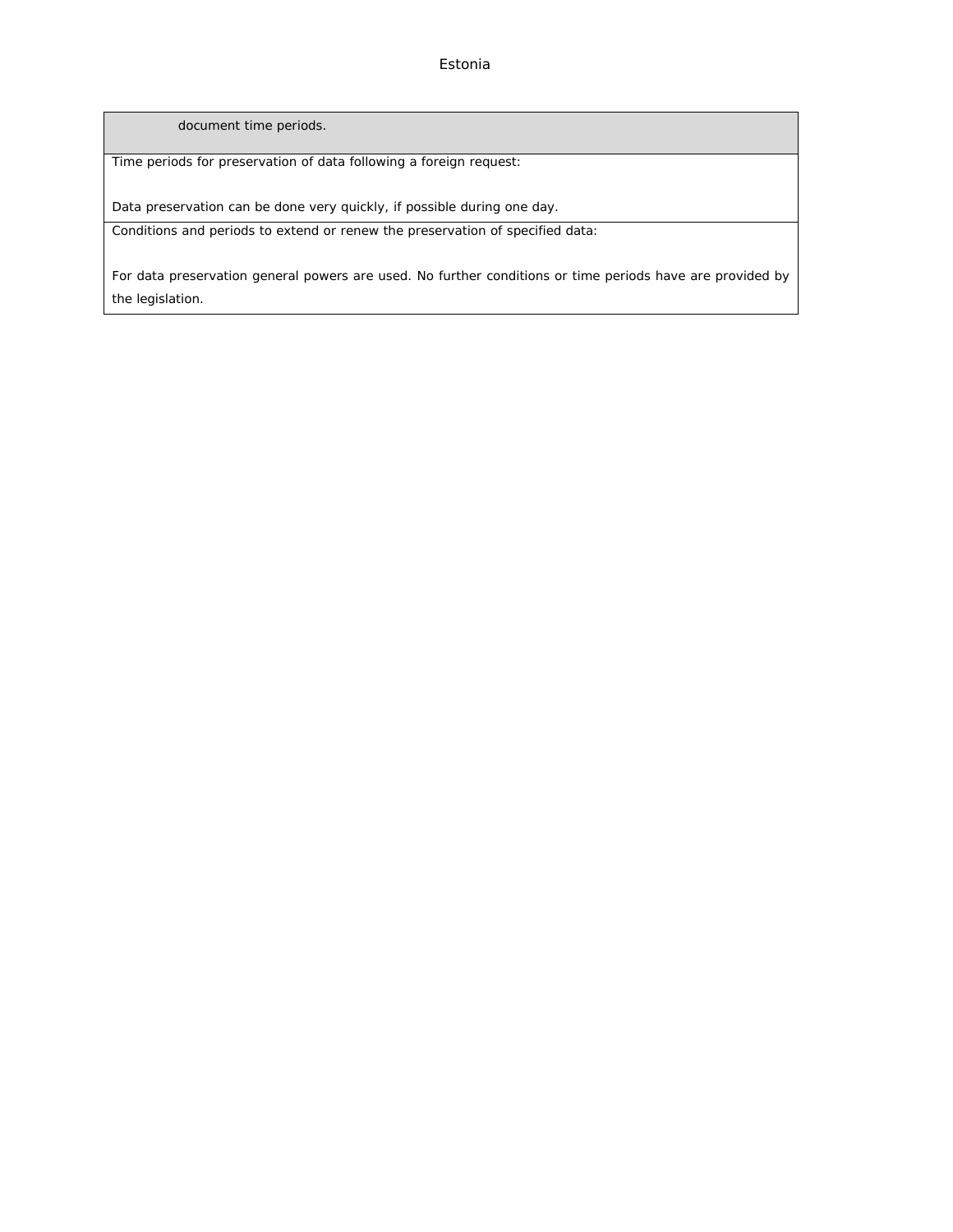### Finland

## **1.15 Finland**

**Question 1: Please provide information on measures taken or on relevant developments with respect to each of the following Recommendations. Please attach additional information as appropriate.**

Rec 1 Parties should fully implement and apply the provisions of the Budapest Convention on Cybercrime, including preservation powers (follow up to T-CY Assessment Report 2012).

Measures taken/relevant developments:

There is no information showing that the situation in Finland is in contradiction with this recommendation.

Rec 2 Parties should consider maintaining statistics or establish other mechanisms to monitor the efficiency of the mutual legal assistance process related to cybercrime and electronic evidence.

Measures taken/relevant developments:

The new technical solution for law enforcement authorities and prosecution authorities under development and construction at the moment should allow maintaining statistics.

A new data management system called "Kasi" has been put into operation in the National Bureau of Investigation since December 2015. The development of the system is still in progress but the objective is to achieve multifaceted information of all international communication including the efficiency of the mutual legal assistance process and its latency times.

Rec 3 Parties should consider allocating more and more technology-literate staff for mutual legal assistance not only at central levels but also at the level of institutions responsible for executing requests (such as local prosecution offices).

Measures taken/relevant developments:

Prosecutors in Finland don't execute requests of mutual legal assistance (other than some based on EU instruments). Prosecution service is planning more cybercrime related training for the future use.

The national Bureau of Investigation, which is responsible of being the central unit for mutual legal assistance requests from Finland to other EU member states, is currently allocating more technologyliterate staff for mutual legal assistance by recruiting a civil servant specialised e.g. in cybercrime-related requests for mutual legal assistance and other executive assistance.

Rec 4 Parties should consider providing for better training to enhance mutual legal assistance, policeto-police and other forms of international cooperation on cybercrime and electronic evidence. Training and experience exchange should in particular target prosecutors and judges and encourage direct cooperation between judicial authorities. Such training should be supported by the capacity building programmes of the Council of Europe and other organisations.

Measures taken/relevant developments: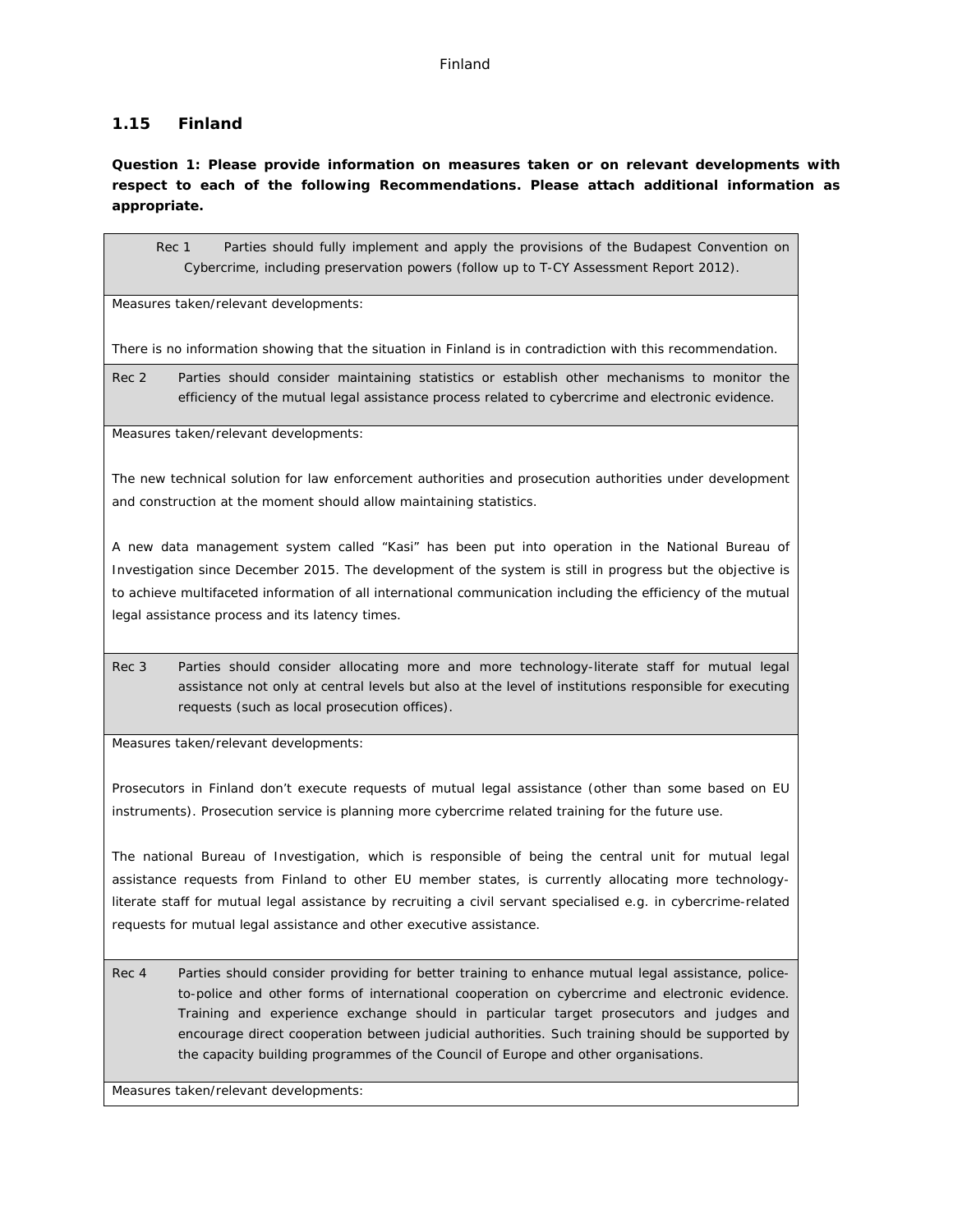### Finland

Prosecution service is planning more cybercrime related training for the future use.

The Police should enhance training in international cooperation and information exchange in order to increase especially local police departments' capacity building in cybercrime investigation.

Rec 5 Parties and the Council of Europe should work toward strengthening the role of 24/7 points of contact in line with Article 35 Budapest Convention, including through:

- a. Ensuring, pursuant to article 35.3 Budapest Convention that trained and equipped personnel is available to facilitate the operative work and conduct or support mutual legal assistance (MLA) activities
	- b. Encouraging contact points to pro-actively promote their role among domestic and foreign counterpart authorities;
	- c. Conducting regular meetings and training of the 24/7 network among the Parties;
	- d. Encouraging competent authorities and 24/7 points of contact to consider procedures to follow up to and provide feedback to the requesting State on Article 31 requests;
	- e. Considering to establish, where feasible, contact points in prosecution offices to permit a more direct role in mutual legal assistance and a quicker response to requests;
	- f. Facilitating 24/7 points of contact to play a supportive role in "Article 31" requests.

Measures taken/relevant developments:

The Communications Centre, which is open 24 hours a day, is the focal point for international contacts such as Interpol and Europol. The Communications Centre acts also as a point of contact in line with Article 35 of the Budapest Convention.

The Communications Centre itself does not have electronic evidence experts, but e.g. investigators with such expertise (e.g. personnel of the Cybercrime Center within The National Bureau of Investigation) can be contacted swiftly through this channel. The Cybercrime Centre itself operates mainly on business hours with an exception of some of its functions. In addition to this, a senior police officer is available on a 24/7 basis as a duty officer and has all resources of the agency available if needed. The duty officer has legal competency to decide of, for instance, preservation of data, search and seizure as well as arrest.

The Communications Centre conveys e.g. Article 31 requests to appropriate parties (competent authorities) who are able to execute such requests. The executing party will then follow up and provide feedback to the requesting State as soon as possible.

Rec 6 Parties should consider streamlining the procedures and reduce the number of steps required for mutual assistance requests at the domestic level. Parties should share good practices in this respect with the T-CY.

Measures taken/relevant developments:

Rec 7 Parties should make use of all available channels for international cooperation. This may include formal mutual legal assistance, police to police cooperation and others.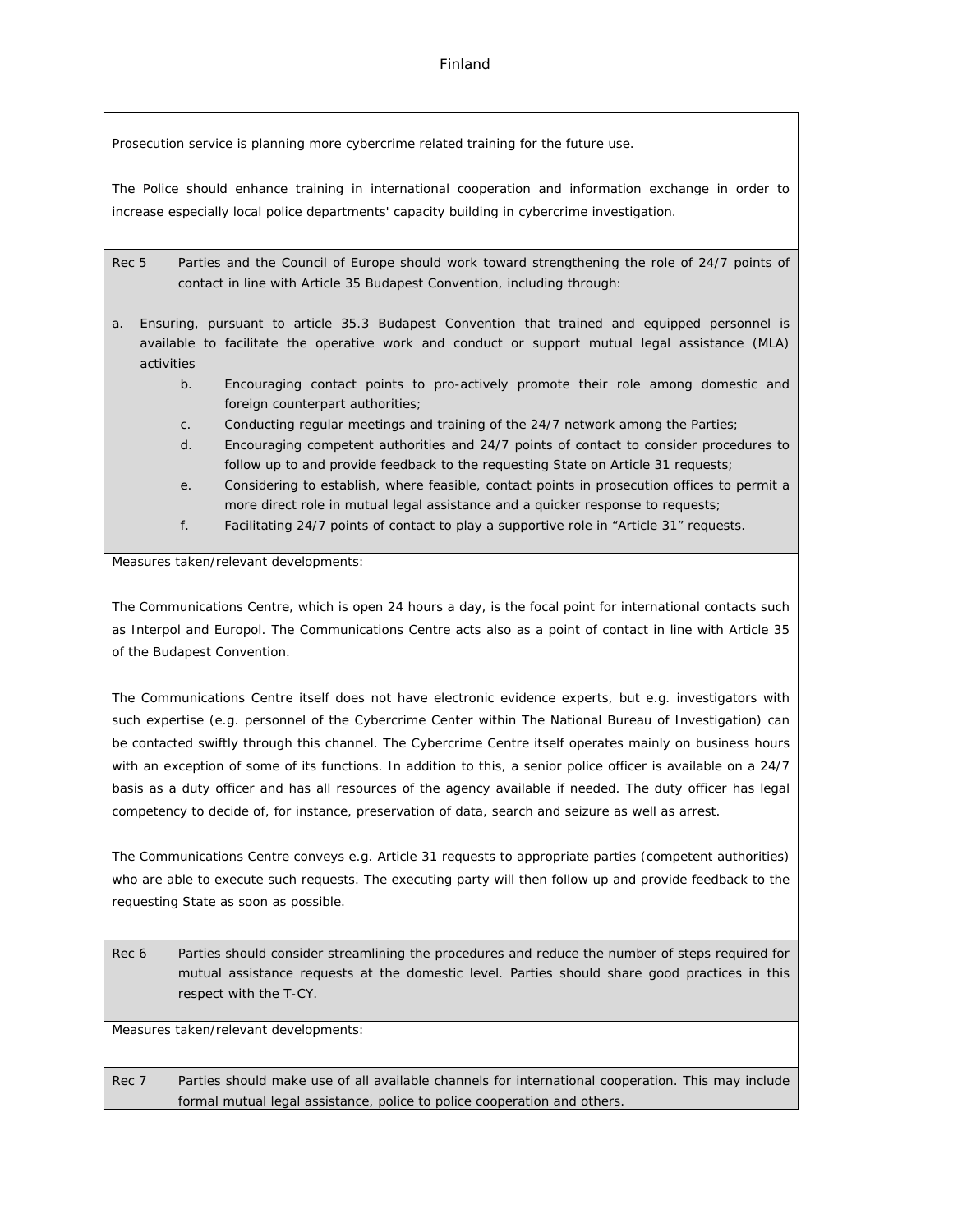Finland

Measures taken/relevant developments:

Rec 8 Parties are encouraged to establish emergency procedures for requests related to risks of life and similar exigent circumstances. The T-CY should document practices by Parties and providers.

Measures taken/relevant developments:

Rec 9 Parties should confirm receipt of requests systematically and give, upon request, notice of action taken.

Measures taken/relevant developments:

Is already done.

Rec 10 Parties may consider the opening of domestic investigation upon a foreign request or spontaneous information to facilitate the sharing of information or accelerate MLA.

Measures taken/relevant developments:

Domestic criminal investigation is possible to open if there is a reason to suspect that an offence has been committed and if Finnish law may be applied to the offences and if conduct of the criminal investigation in Finland is appropriate in view of investigative reasons and the determination of criminal liability. It's not usually appropriate in view of investigative reasons to open criminal investigation if an offence is already investigated or could be investigated in some other country.

Rec 11 Parties should make use of electronic transmission of requests in line with Article 25.3 Budapest Convention on expedited means of communication.

Measures taken/relevant developments:

Use is already made thereof.

Rec 12 Parties should ensure that requests are specific and complete with all necessary information.

Measures taken/relevant developments:

Police-prosecutor cooperation aims at ensuring that the requests are specific and complete.

Rec 13 Pursuant to Article 25.5 Budapest Convention and Paragraph 259 Explanatory Report, Parties are reminded to apply the dual criminality standard in a flexible manner that will facilitate the granting of assistance.

Measures taken/relevant developments:

Is already applied in accordance with the in abstracto –concept.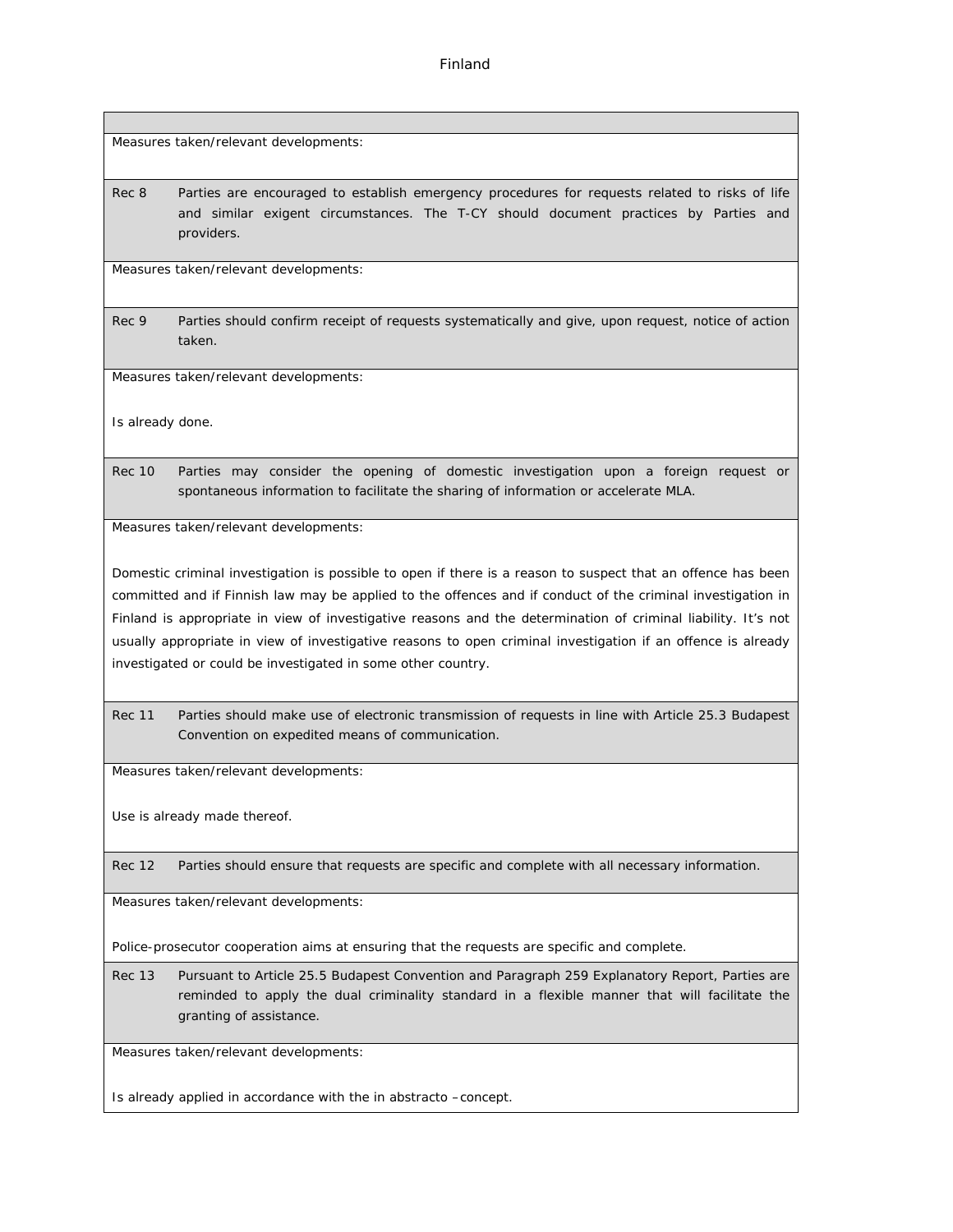Rec 14 Parties are encouraged to consult with authorities of requested Party prior to sending requests, when necessary.

Measures taken/relevant developments:

Rec 15 Parties should consider ensuring transparency regarding requirements for mutual assistance requests, and reasons for refusal, including thresholds for minor cases, on the websites of central authorities.

Measures taken/relevant developments:

Is under consideration.

**Question 2: Please provide information on time periods for preservation requests under Article 29 Budapest Convention in your country.**

Rec 16 The T-CY should facilitate greater transparency regarding the time period for data preservation upon a foreign preservation request in line with Article 29 Budapest Convention. The T-CY should document time periods.

Time periods for preservation of data following a foreign request:

Conditions and periods to extend or renew the preservation of specified data: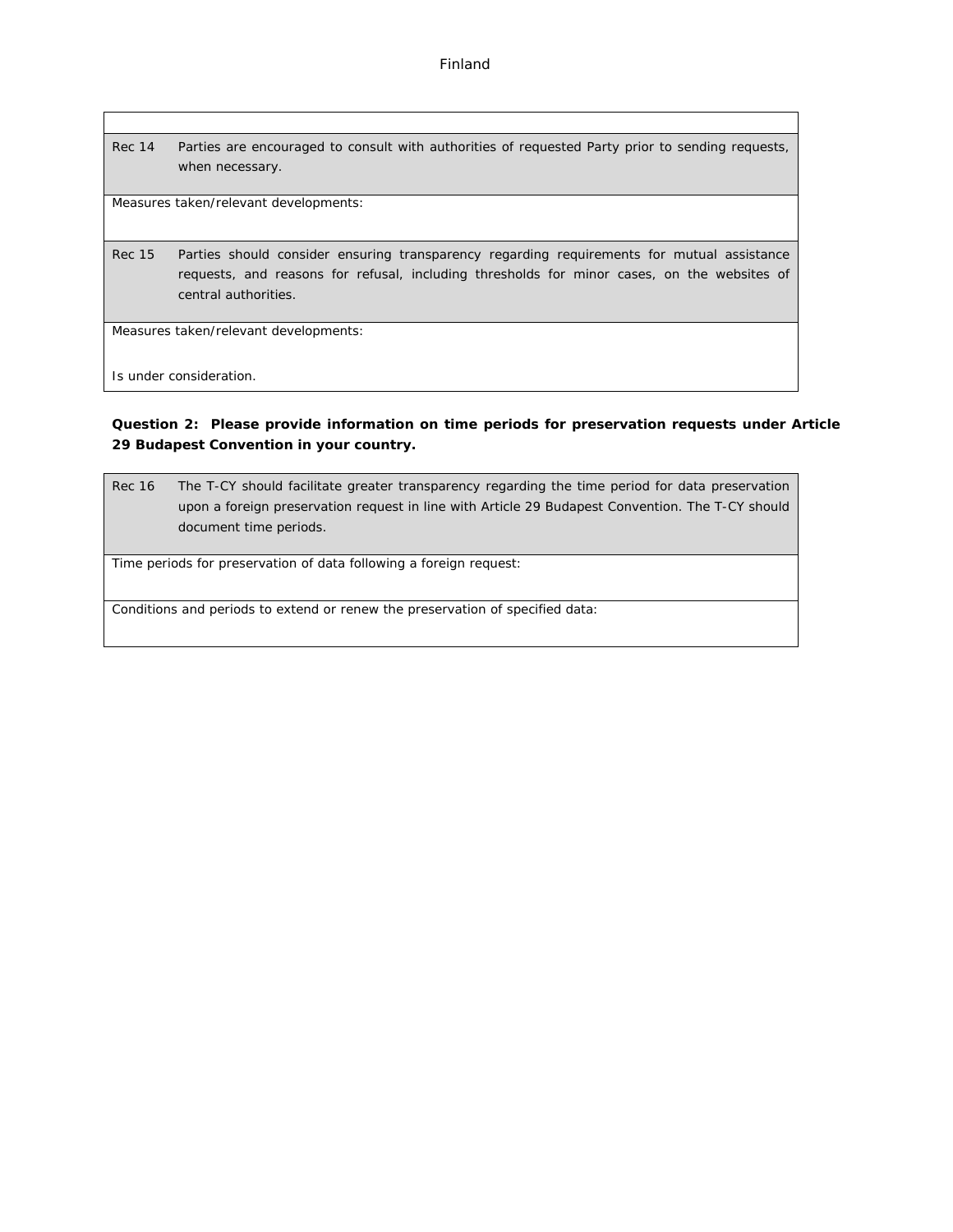## **1.16 France**

**Question 1: Veuillez fournir des informations concernant les mesures prises ou concernant les développements pertinents relatifs au suivi des recommandations. Veuillez ajouter toutes informations supplémentaires que vous jugerez utiles.**

Rec 1 Les Parties devraient pleinement mettre et appliquer les dispositions de la Convention de Budapest sur la cybercriminalité, y compris les pouvoirs en matière de conservation (suite au rapport d'évaluation de 2012 du T-CY).

Mesures prises/ développements pertinents:

La France applique les dispositions de la Convention relative à l'entraide pénale en application des instruments internationaux. Bien que la divulgation rapide des données ne soit pas explicitement prévu en droit interne, le point de contact FR sollicite ces informations auprès des hébergeurs à l'occasion de la mise en place des mesures de préservations.

### Rec 2 Les Parties devraient envisager de tenir des statistiques ou d'établir d'autres mécanismes pour suivre l'efficience du processus d'entraide en ce qui concerne la cybercriminalité et les preuves électroniques

Mesures prises/ développements pertinents:

Des statistiques relatives aux demandes de préservation de données (article 29) à ont été mise en place au point de contact H24/7.

La France ne dispose pas de statistiques précises relatives aux demandes d'entraides judiciaires concernant la cybercriminalité et les preuves électroniques, mais est en mesure de comptabiliser les demandes ayant transité par l'autorité centrale.

Rec 3 Les Parties devraient envisager, pour l'entraide, d'affecter davantage de personnel et du personnel plus formé aux technologies, non seulement au niveau central mais au niveau des institutions responsables de l'exécution des demandes (par exemple les Bureaux locaux des procureurs).

Mesures prises/ développements pertinents:

Au sein de la direction criminelle et des grâces du ministère de la justice, le BEPI (Bureau de l'Entraide Pénale Internationale), autorité centrale en charge du traitement opérationnel des demandes d'entraide et composé de vingt et une personnes, comprend un magistrat référent pour les questions relatives à la cybercriminalité. D'autre part, un magistrat est dédié à une mission de lutte contre la cybercriminalité et participe aux réflexions d'amélioration du recueil de la preuve numérique. Le parquet de Paris est doté d'une section spécialisée en cybercriminalité (Section F1) et le parquet de Lille est particulièrement sensibilisé aux requêtes concernant l'hébergeur OVH. Certains parquets disposent d'un référent « cybercriminalité ».

La Section Internationale de l'OCLCTIC, en charge de la mise en œuvre des demandes adressées au point de contact a été renforcée depuis 2012. Des fonctionnaires spécialisés en matière de cybercriminalité y sont affectés et travaillent en coordination avec les spécialistes en investigations cyber et en forensic de l'OCLCTIC.

Rec 4 Les Parties devraient envisager de dispenser une meilleure formation pour renforcer l'entraide, la coopération policière et d'autres formes de coopération internationale en matière de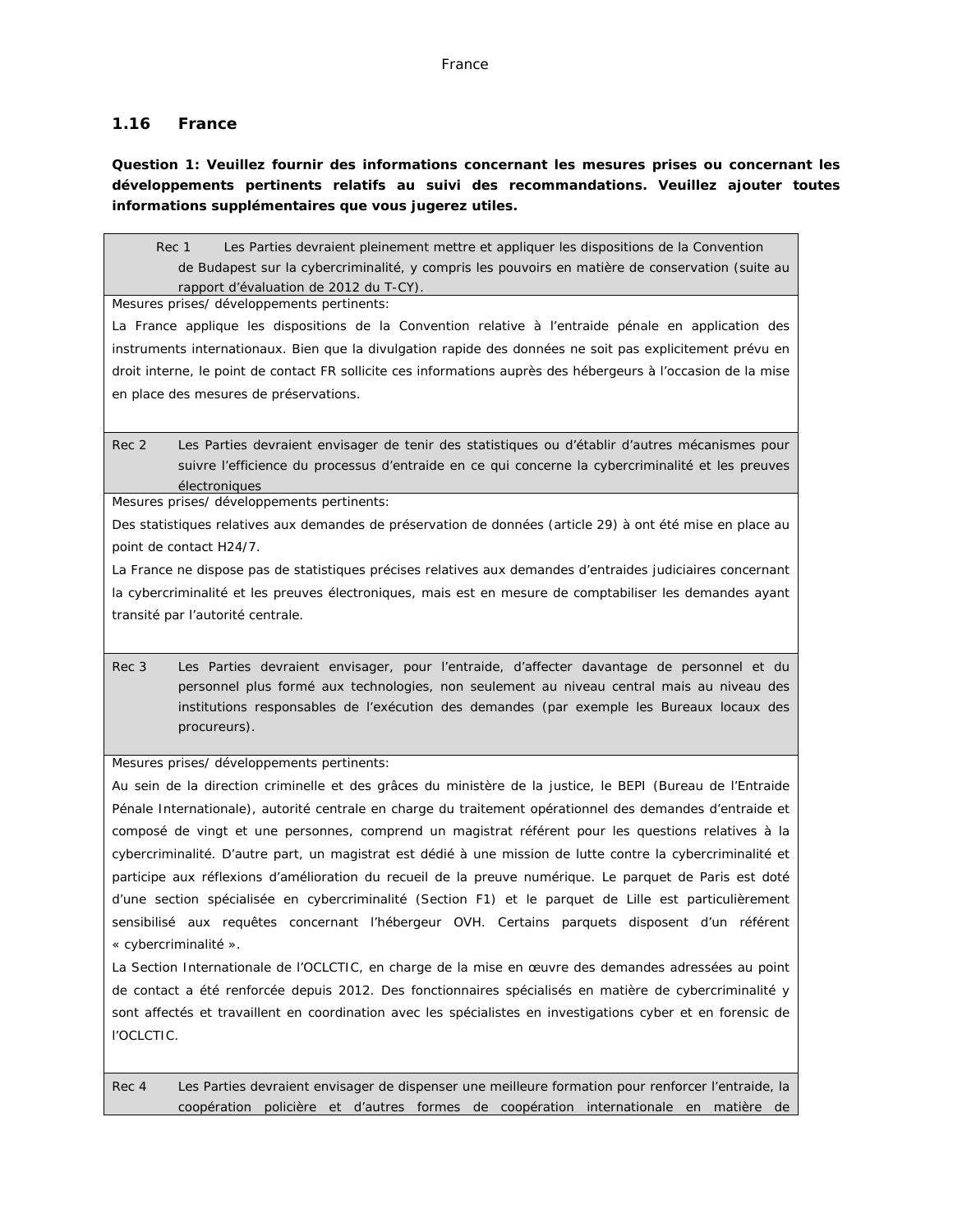cybercriminalité et de preuves électroniques. La formation et l'échange d'expériences devraient en particulier viser les procureurs et les juges et encourager une coopération directe entre autorités judiciaires. Une telle formation devrait être soutenue par les programmes de consolidation de capacités du Conseil de l'Europe et d'autres organisations.

#### Mesures prises/ développements pertinents:

Les policiers affectés au point de contact H24/7 sont tous formés à la problématique de la cybercriminalité et du recueil de la preuve numérique. En outre, le point de contact se situe au sein de l'Office Central de Lutte contre la Criminalité liée aux TIC, ce qui facilité le partage d'expérience pratique avec des enquêteurs spécialisés.

L'ENM (Ecole nationale de la magistrature) dispense plusieurs formations axées sur la cybercriminalité, notamment un diplôme universitaire en partenariat avec la Faculté de Montpellier.

- Rec 5 Renforcer le rôle des points of contact 24/7 conformément à l'Article 35 Convention de Budapest, notamment :
	- a. veiller, conformément à l'article 35.3 Convention de Budapest, à disposer de personnel formé et équipé pour faciliter le travail opérationnel et conduire ou soutenir des activités liées à l'entraide ;
	- b. veiller à ce que les points de contact promeuvent activement leur rôle de faire les autorités nationales et de leurs homologues étrangères ;
	- c. assurer des réunions régulières et la formation du réseau 24/7 ;
	- d. les autorités compétentes et les points de contact 24/7 devraient envisager des procédures de suivi pour superviser le traitement des demandes basées sur l'article 31 et faire un retour d'information à l'Etat requérant
	- e. établir, dans la mesure du possible, des points de contact (supplémentaires) dans les services de poursuite pour permettre un rôle plus direct en matière d'entraide et une réponse plus rapide aux demandes ;
	- f. les points de contact 24/7 devraient jouer au moins un rôle de soutien pour les demandes "Article 31"

Mesures prises/ développements pertinents:

Les policiers affectés au point de contact H24/7 sont tous formés à la problématique de la cybercriminalité et du recueil de la preuve numérique. En outre, le point de contact se situe au sein de l'Office Central de Lutte contre la Criminalité liée aux TIC, ce qui facilité le partage d'expérience pratique avec des enquêteurs spécialisés.

Le point de contact H24/7 est en contact direct avec le Bureau de l'Entraide Pénale Internationale (DACG/Ministère de la Justice/BEPI) afin d'assurer le traitement des demandes d'entraides judiciaires relevant de l'article 31.

Le point de contact H24/7 communique à ses homologues étrangers sur demande toutes les informations nécessaires à la correcte formulation d'une demande d'entraide et le mets si nécessaire en relation avec le BEPI.

Rec 6 Les Parties devraient rationaliser les procédures et réduire le nombre d'étapes exigées pour les demandes d'entraide au niveau national. Les Parties devraient partager les bonnes pratiques cet égard avec le T-CY.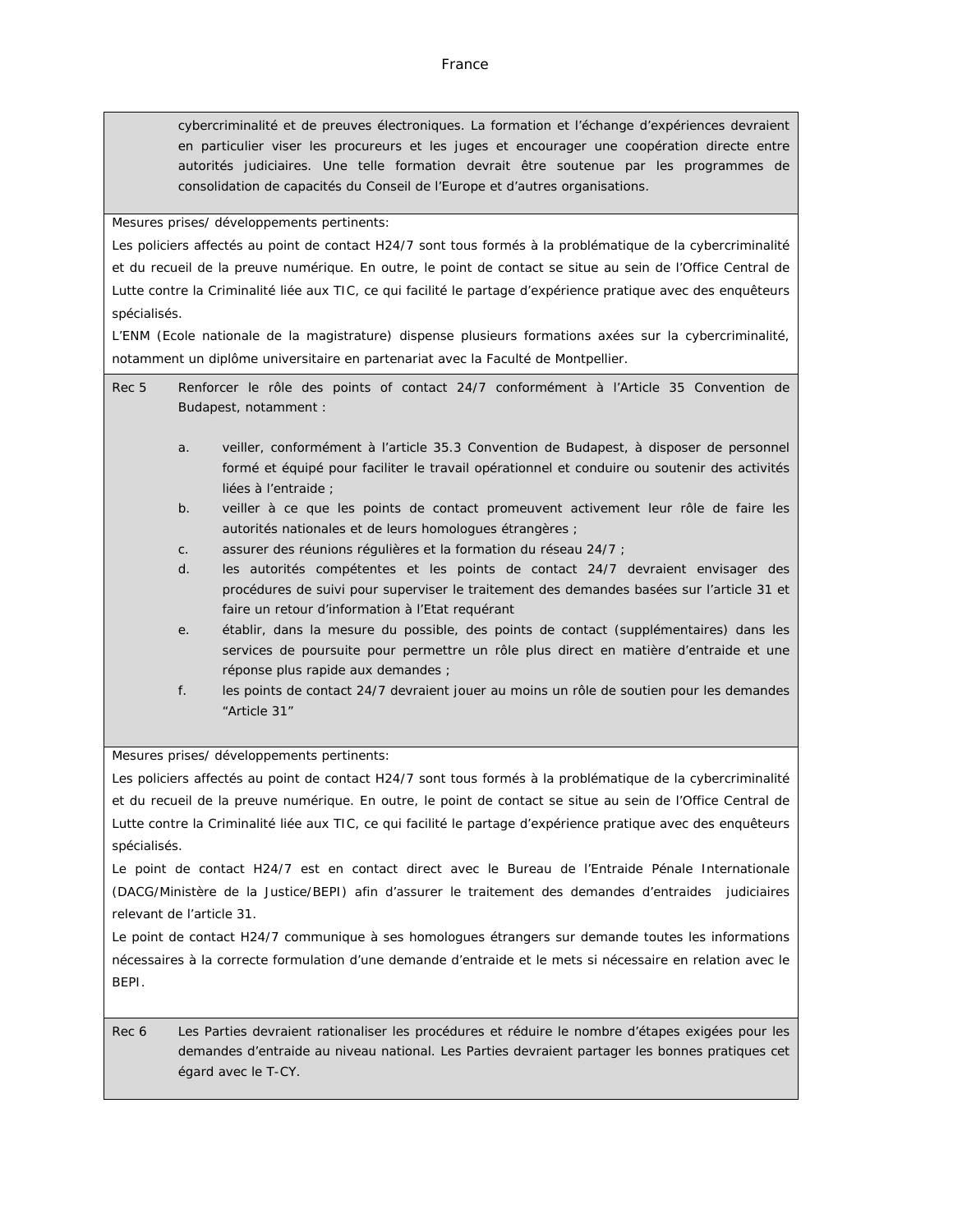Mesures prises/ développements pertinents:

Au sein de l'Union Européenne et en cas d'urgence lorsque cela est prévu par l'instrument conventionnel applicable, la transmission directe d'une demande d'entraide d'autorité judiciaire à autorité judiciaire est le principe. Hors ce cadre, les moyens de communication moderne sont utilisés pour accélérer les transmissions des demandes en copie avancée au parquet général français ou à l'autorité centrale étrangère, saisis en exécution de la demande, avant transmission des pièces originales par la voie habituelle.

Rec 7 Les Parties devraient utiliser tous les canaux disponibles pour la coopération internationale. Cela peut inclure l'entraide judiciaire, la coopération police à police ou autres.

Mesures prises/ développements pertinents:

La coopération police à police est utilisée par la France, que ce soit en relation bilatérale ou par l'intermédiaire d'organisations internationales (Interpol, Europol).

Cette coopération permet d'échanger des informations qui sont disponibles dans les services d'enquête, sans qu'il soit nécessaire de prendre ou solliciter une réquisition ou toute autre mesure coercitive, en application des dispositions du code de procédure pénale français.

Cet échange d'information ne peut se faire qu'avec l'autorisation préalable d'un magistrat chaque fois que cette autorisation est requise en France pour accéder à ces mêmes informations ou les transmettre à un service ou à une unité de police judiciaire.

Les canaux de l'entraide judiciaire sont principalement utilisés en France en raison du système judiciaire et procédural français qui implique que le procureur ou le juge d'instruction dirigent les enquêtes.

Rec 8 Les Parties sont encouragées à établir des procédures d'urgence pour des demandes lorsqu'il y a risque pour la vie ou dans d'autres circonstances extrêmes similaires. Le T-CY devrait documenter la pratique des pays.

Mesures prises/ développements pertinents: Réponse déjà fournie.

Rec 9 Les Parties devraient confirmer la réception des demandes systématiquement et notifier les actions prises.

Mesures prises/ développements pertinents:

Les demandes adressées au point de contact H24/7 font toutes l'objet d'un accusé de réception.

Rec 10 Les Parties devraient envisager l'ouverture d'une enquête nationale sur demande étrangère ou information spontanée pour faciliter le partage d'informations ou accélérer l'entraide.

Mesures prises/ développements pertinents:

Lorsque les conditions pour l'ouverture d'une enquête en France sont réunies, l'opportunité d'ouvrir une enquête nationale est souvent appréciée favorablement pour les infractions d'une certaine gravité ou d'une certaine ampleur.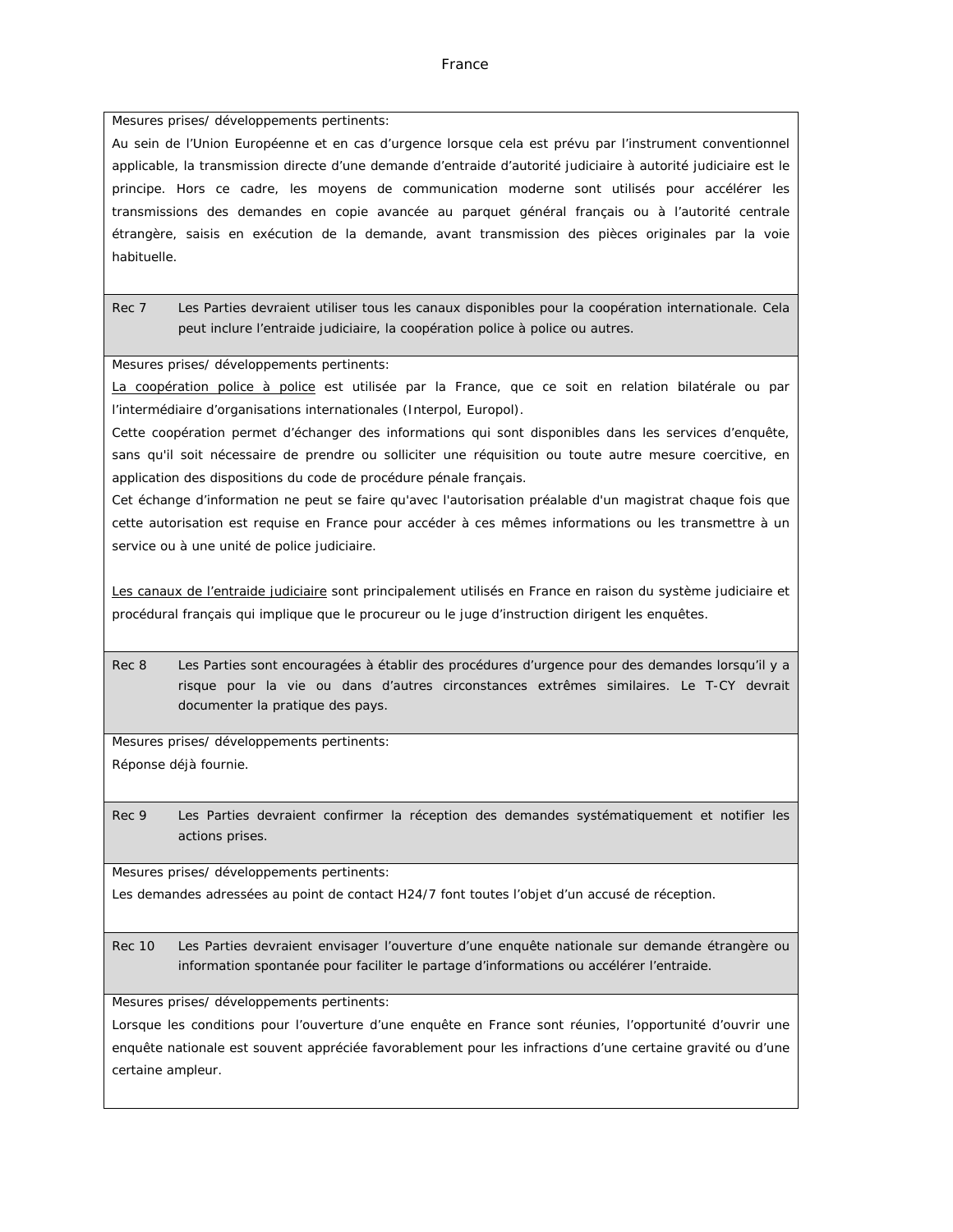Rec 11 Les Parties devraient utiliser la transmission électronique des demandes, conformément à l'article 25.3 Convention de Budapest

Mesures prises/ développements pertinents:

Nous le faisons en pratique, avec envoi en parallèle de l'exemplaire papier.

Rec 12 Les Parties devraient veiller à ce que les demandes soient spécifiques et contiennent toutes les informations nécessaires.

Mesures prises/ développements pertinents:

Le BEPI et les magistrats de liaison ont un rôle de conseil dans la rédaction des demandes d'entraide. Un guide méthodologique sur les demandes d'entraides en matière numérique à destination des USA a été réalisé.

Rec 13 Conformément à l'article 25.5 Convention de Budapest et au Paragraphe 259 du Rapport explicatif, les Parties sont encouragées à faire preuve de flexibilité lorsqu'elles appliquent la double incrimination, qui faciliterait l'octroi de l'aide

Mesures prises/ développements pertinents:

La pratique de la France est conforme aux dispositions de cet article.

Rec 14 Les Parties sont encouragées à se consulter avec les autorités de la Partie requise avant d'envoyer les demandes.

Mesures prises/ développements pertinents:

Comme indiqué au point 12, le BEPI et les magistrats de liaison ont un dialogue constructif avec les autorités de la partie requise. Toutefois, il convient de souligner qu'il n'est pas souhaitable qu'une consultation préalable soit systématique, au risque de devenir un « filtre » excessif.

Rec 15 Les Parties devraient assurer la transparence en ce qui concerne les conditions applicables en matière de demandes d'entraide, notamment pour les seuils concernant les affaires vénielles, sur les sites Web des autorités centrales.

Mesures prises/ développements pertinents:

Nous n'appliquons pas de règle « de minimis ».

**Question 2: Veuillez informer sur les périodes de temps pour les demandes préservation dans le cadre de l'article 29 de la Convention de Budapest dans votre pays.**

Rec 16 Le T-CY devrait faciliter une plus grande transparence vis-à-vis la période de conservation des données suite à une demande de conservation conformément l'article 29 de la Convention de Budapest. Le T-CY devrait documenter les périodes de conservation :

Période de conservation pour la préservation des données suite à une demande étrangère:

Dans la pratique les données sont conservées 90 jours à compter de la réception de la demande au point de contact. (notamment en référence à l'article 16 de la convention de Budapest qui évoque la durée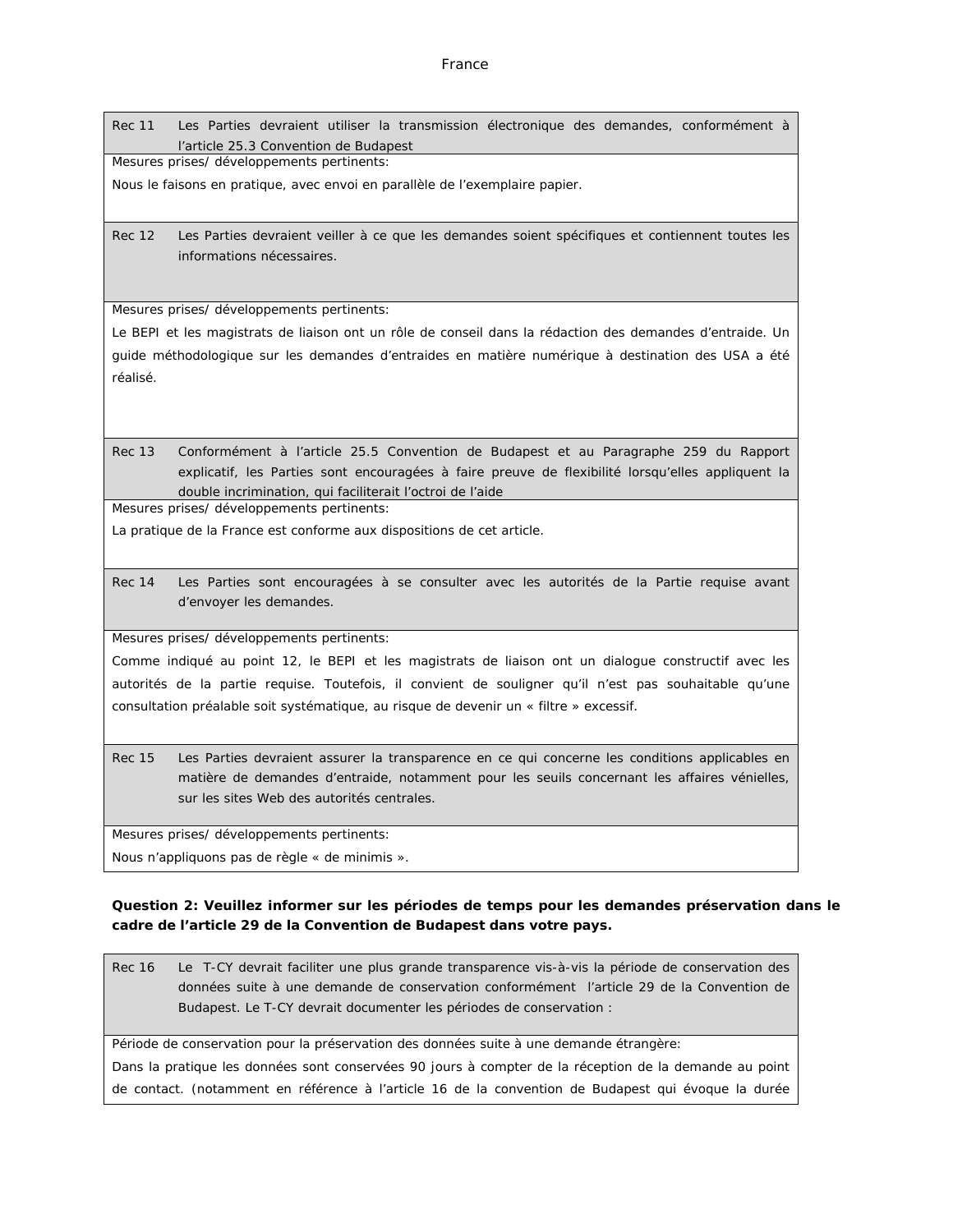maximale de 90 jours)

Les conditions et périodes de conservation afin de prolonger ou renouveler la conservation de données spécifiques :

Dans la pratique, et avant l'échéance du délai de 90 jours, la demande de préservation peut être renouvelée suivant le même formalisme.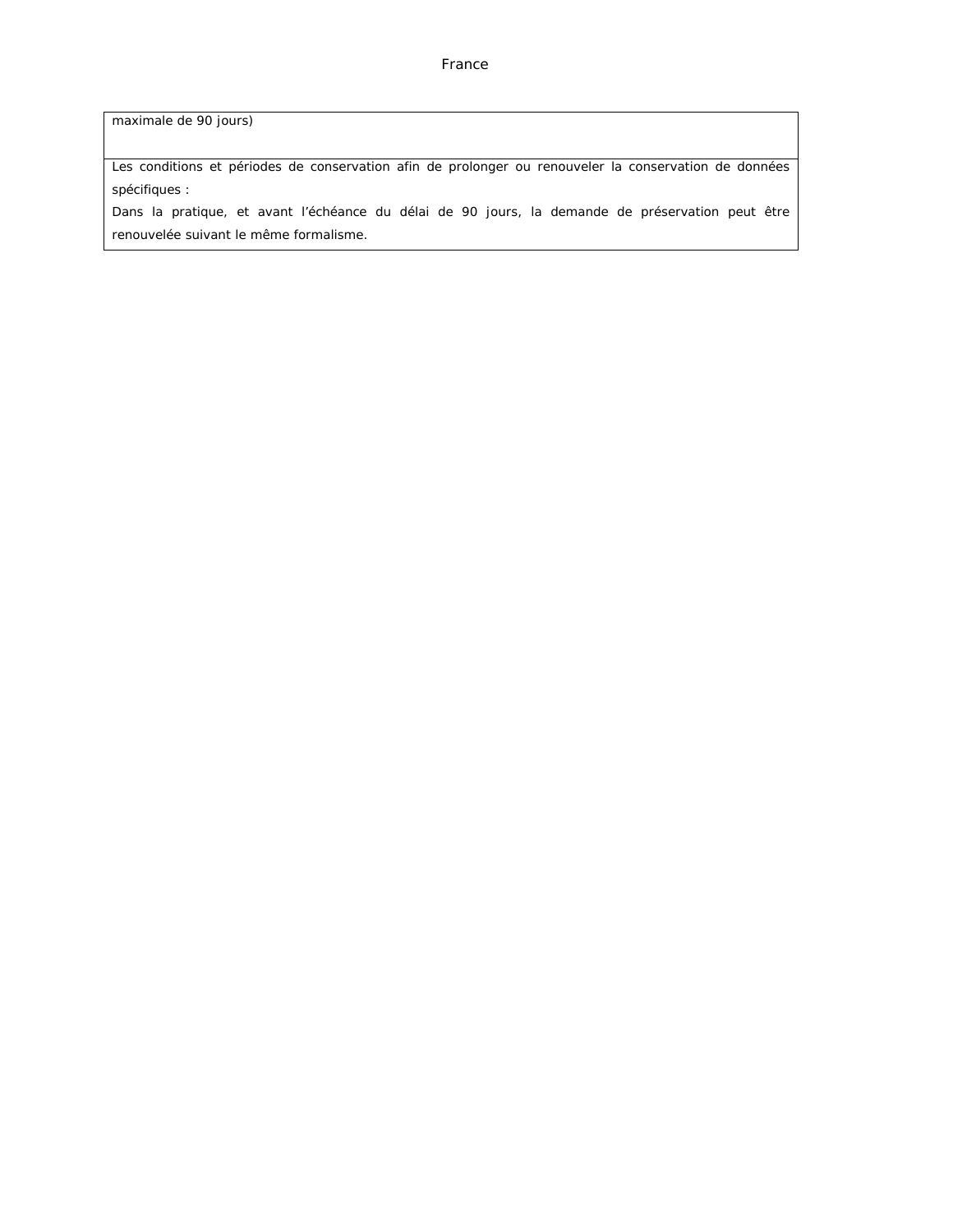# **1.17 Germany**

Rec 1 Parties should fully implement and apply the provisions of the Budapest Convention on Cybercrime, including preservation powers (follow up to T-CY Assessment Report 2012).

Measures taken/relevant developments:

Rec 2 Parties should consider maintaining statistics or establish other mechanisms to monitor the efficiency of the mutual legal assistance process related to cybercrime and electronic evidence.

Measures taken/relevant developments:

Rec 3 Parties should consider allocating more and more technology-literate staff for mutual legal assistance not only at central levels but also at the level of institutions responsible for executing requests (such as local prosecution offices).

Measures taken/relevant developments:

Rec 4 Parties should consider providing for better training to enhance mutual legal assistance, policeto-police and other forms of international cooperation on cybercrime and electronic evidence. Training and experience exchange should in particular target prosecutors and judges and encourage direct cooperation between judicial authorities. Such training should be supported by the capacity building programmes of the Council of Europe and other organisations.

Measures taken/relevant developments:

Rec 5 Parties and the Council of Europe should work toward strengthening the role of 24/7 points of contact in line with Article 35 Budapest Convention, including through:

- a. Ensuring, pursuant to article 35.3 Budapest Convention that trained and equipped personnel is available to facilitate the operative work and conduct or support mutual legal assistance (MLA) activities
	- b. Encouraging contact points to pro-actively promote their role among domestic and foreign counterpart authorities;
	- c. Conducting regular meetings and training of the 24/7 network among the Parties;
	- d. Encouraging competent authorities and 24/7 points of contact to consider procedures to follow up to and provide feedback to the requesting State on Article 31 requests;
	- e. Considering to establish, where feasible, contact points in prosecution offices to permit a more direct role in mutual legal assistance and a quicker response to requests;
	- f. Facilitating 24/7 points of contact to play a supportive role in "Article 31" requests.

Measures taken/relevant developments:

Rec 6 Parties should consider streamlining the procedures and reduce the number of steps required for mutual assistance requests at the domestic level. Parties should share good practices in this respect with the T-CY.

Measures taken/relevant developments: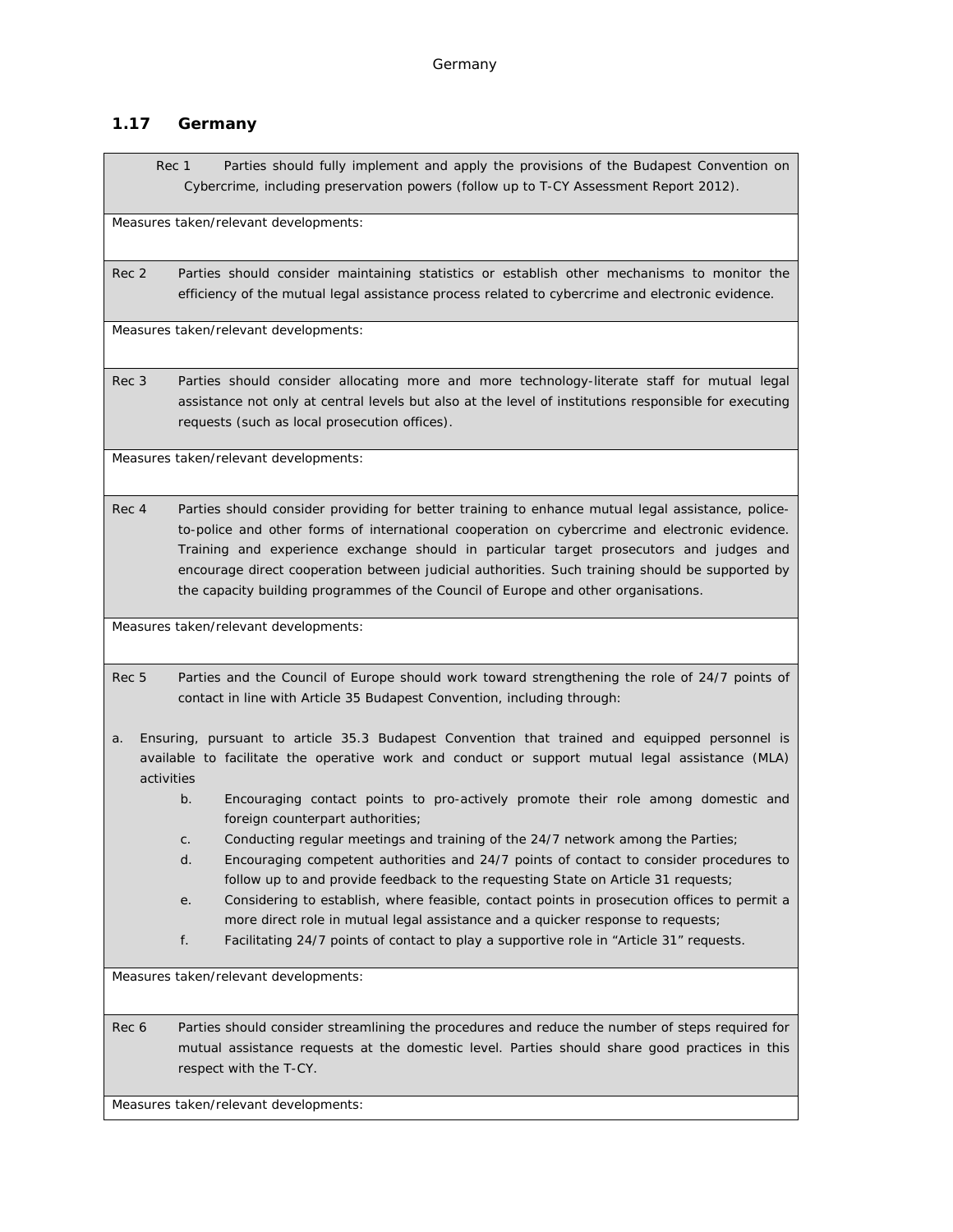Rec 7 Parties should make use of all available channels for international cooperation. This may include formal mutual legal assistance, police to police cooperation and others.

Measures taken/relevant developments:

Rec 8 Parties are encouraged to establish emergency procedures for requests related to risks of life and similar exigent circumstances. The T-CY should document practices by Parties and providers.

Measures taken/relevant developments:

Rec 9 Parties should confirm receipt of requests systematically and give, upon request, notice of action taken.

Measures taken/relevant developments:

Rec 10 Parties may consider the opening of domestic investigation upon a foreign request or spontaneous information to facilitate the sharing of information or accelerate MLA.

Measures taken/relevant developments:

Rec 11 Parties should make use of electronic transmission of requests in line with Article 25.3 Budapest Convention on expedited means of communication.

Measures taken/relevant developments:

Rec 12 Parties should ensure that requests are specific and complete with all necessary information.

Measures taken/relevant developments:

Rec 13 Pursuant to Article 25.5 Budapest Convention and Paragraph 259 Explanatory Report, Parties are reminded to apply the dual criminality standard in a flexible manner that will facilitate the granting of assistance.

Measures taken/relevant developments:

Rec 14 Parties are encouraged to consult with authorities of requested Party prior to sending requests, when necessary.

Measures taken/relevant developments:

Rec 15 Parties should consider ensuring transparency regarding requirements for mutual assistance requests, and reasons for refusal, including thresholds for minor cases, on the websites of central authorities.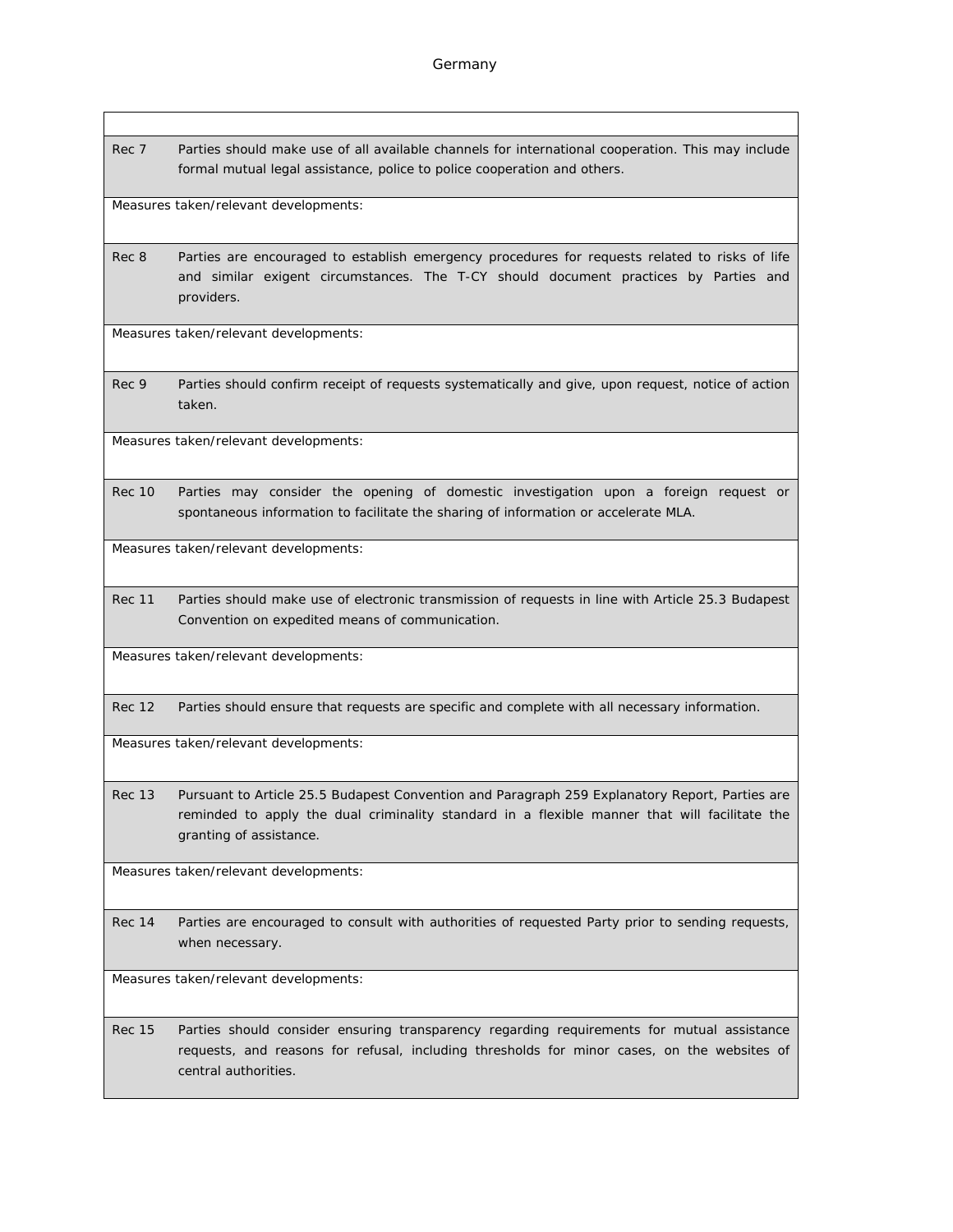#### Germany

Measures taken/relevant developments:

The recommendations on mutual legal assistance adopted by the T-CY in December 2014 did not give rise to any need for legislative action in Germany. The domestic law that has been applicable since 2014 with regard to MLA meets the requirements of the Budapest Convention and facilitates all the MLA measures envisaged by the Budapest Convention. Current MLA practices likewise comply with all the points raised in the recommendations. They are based on well-established procedures which ensure that smooth and efficient support is provided to the competent authorities of other Parties.

Regardless of the legal and practical standards already achieved, it goes without saying that the German Federal Government continues to attach great importance to international cooperation in the fight against cybercrime and is working to ensure that the existing standards are maintained (or improved wherever this proves to be necessary) – primarily by way of ongoing dialogue between all those involved. The Federal Government actively supports the work relating to the fight against cybercrime and criminal prosecution in cyberspace/the gathering of e-evidence – work which is done not only at Council of Europe level but which for the last year or so has been increasingly done at European Union level.

To this end, a regular inter-departmental "cyber meeting" was initiated at the federal level in early 2016, where those departments chiefly affected by current issues can exchange views and coordinate positions. Concrete legal questions are also discussed, e.g. on interpreting Article 18 of the Budapest Convention and on possibilities for simplifying legal assistance in the gathering of e-evidence. The results are then fed into consultations at the international level. This regular meeting – which has so far been held twice – is also attended by external experts, e.g. from the Council of Europe or the European Union.

Furthermore, the Federal Government is in regular contact with legal practitioners so that current issues can be discussed on this front also. In addition to the meetings with representatives of the *Länder* which already take place on a regular basis (criminal prosecution is generally a matter for the *Länder* within Germany's federal structure), a fixed network of practitioners has been set up and is supported by the Federal Ministry of Justice and Consumer Protection. Members of this network include judicial and police law enforcement agencies. Apart from the Federal Criminal Police Office, these primarily include the public prosecution offices of the individual *Länder* which specialize in cybercrime. Discussions within this network serve to ensure that the Federal Government is well informed about the concerns of justice practitioners, while also making sure that the proposed solutions which are developed to deal with current problems and are discussed during international talks meet the actual needs of criminal prosecution practice.

In addition to this, the competent prosecution authorities of the Federation and the *Länder* constantly exchange ideas on legal questions relating to the (cross-border) prosecution of cybercrime. One example here is the annual meeting of the Public Prosecutors General.

The ongoing and regular exchange of ideas and information between the different *Länder*, between the Federation and the *Länder*, and within the Federal Government ensures that the points raised in the T-CY recommendations are standard practice. This applies (for example) to the recommendation that mutual assistance requests should be accompanied by direct dialogue between the judicial authorities involved, and that mutual assistance requests should be formulated in a goal-oriented and recipient-friendly manner. The same applies to the recommendation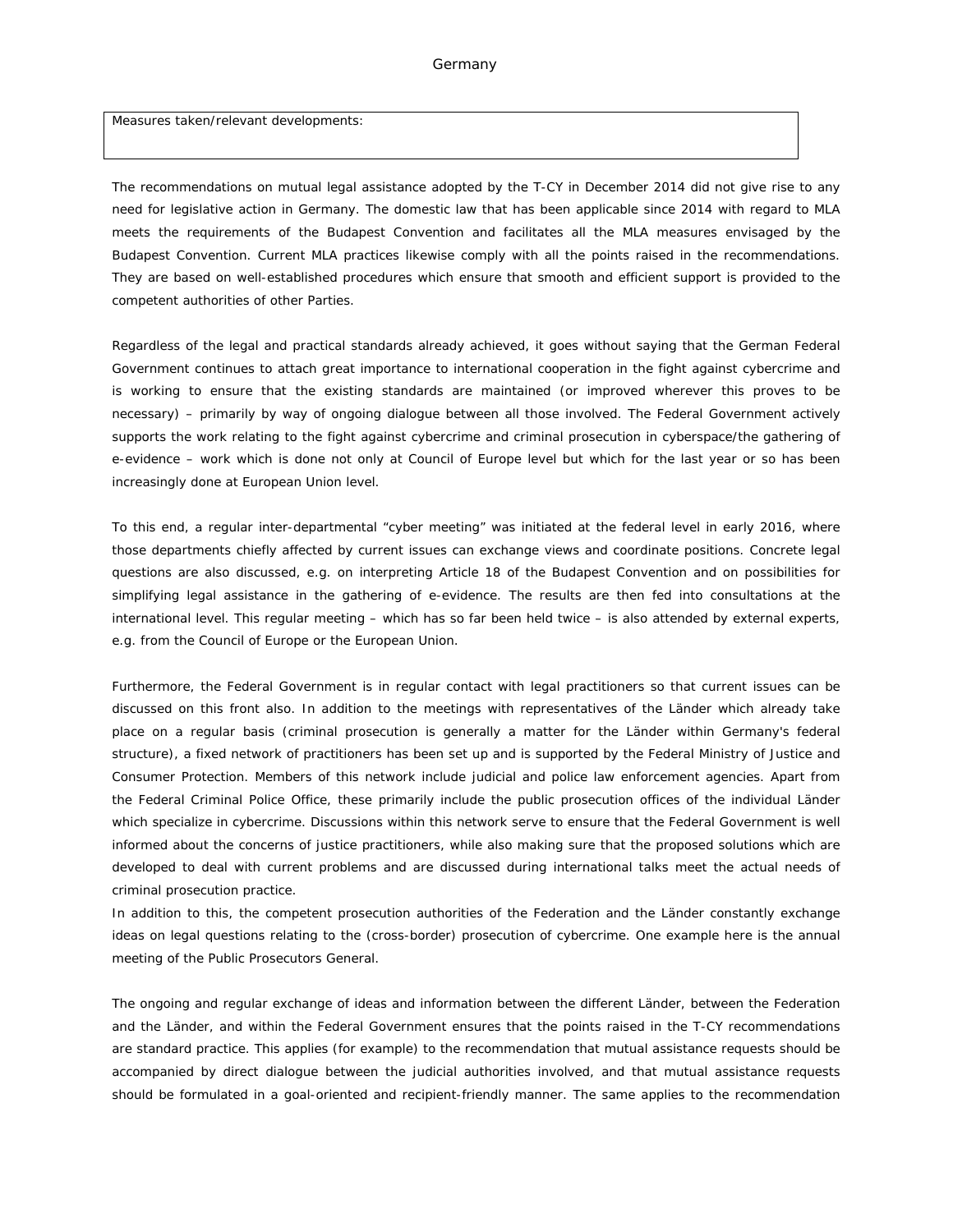#### Germany

that incoming requests should be processed in the quickest and most fact-oriented manner possible, and that consideration must be given at this stage to whether supportive domestic concurrent proceedings need to be initiated.

#### On recommendation 4

Numerous training courses are available in Germany to equip judges and prosecutors with the necessary skills to recognise criminal law problems in the area of cybercrime and to deal with such problems in the appropriate manner. The German Judicial Academy holds conferences under the headings "Criminal law and the internet" and "Forms of internet crime and how to tackle them" along with other similar events. These conferences can be attended by judges and prosecutors from all the federal *Länder*, regardless of what their specialist responsibilities might be. Furthermore, *Länder*-level conferences are held on criminal law topics of relevance to cybercrime – often in conjunction with the competent police authorities. Current issues and developments are regularly addressed within the scope of specialist conferences and staff meetings.

#### On recommendation 8

The information already provided to the T-CY (document T-CY(2016)13) makes reference to the Ordinance concerning the Technical and Organizational Implementation of Measures for the Interception of Telecommunications (Telecommunications Interception Ordinance – TKÜV). Please note that an update of this ordinance is currently under review.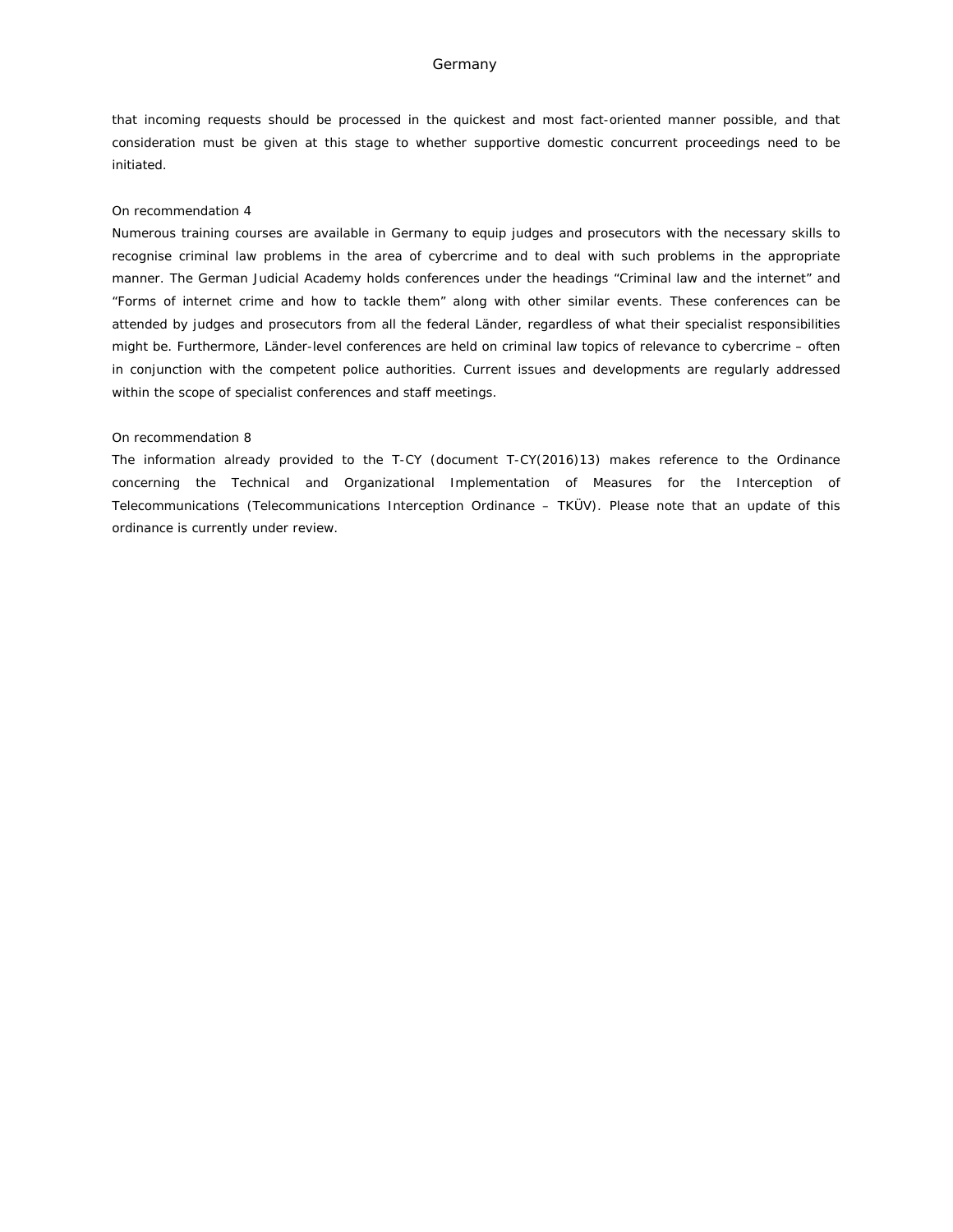### **1.18 Hungary**

**Question 1: Please provide information on measures taken or on relevant developments with respect to each of the following Recommendations. Please attach additional information as appropriate.**

Rec 1 Parties should fully implement and apply the provisions of the Budapest Convention on Cybercrime, including preservation powers (follow up to T-CY Assessment Report 2012).

Measures taken/relevant developments:

The referred Assessment Report found that Hungary is partially in line with Article 17, 29 and not in line with Article 30. With regard to this additional information, clarification has been sent to T-CY in December 2015. Please find them attached.

The chapter XLIII on Illicit access to data and offences against information systems of the Act C of 2012 on the Criminal Code (CC) - which entered into force on 1 January 2013 - defines the type of unlawful conducts as provided for by the Budapest Convention and Directive 2013/40/EU of the European Parliament and of the Council on attacks against information systems (e.g. child pornography, violation of an information system or data, etc.)

In addition, Article 16 and 17 are fully exposed by art. 158/A § (Order to preserve data stored in an information system) of Act XIX of 1998 on the criminal proceedings (CPA). According to § 177 of the CPA, in case of urgency, this coercive measure can be applied immediately, even before ordering an investigation.

The compliance with Article 17 is also ensured by sectorial legislation, such as the Act C of 2003 on Electronic Communications (Article 159/A, 159/B). You can find it in separate attachment.

With regard to Article 30 it is important to note that electronic data available at service provider are accessible to law enforcement authorities upon request, and can be afterwards forwarded to the requesting party in the framework of legal assistance.

Rec 2 Parties should consider maintaining statistics or establish other mechanisms to monitor the efficiency of the mutual legal assistance process related to cybercrime and electronic evidence.

Measures taken/relevant developments:

In 2015 the Prosecutor's Office decided on the setting up of the Prosecutors' Network on Cybercrime related Matters (hereinafter: Network). The Network started its operation in 2016. Its mission is to support prosecutors dealing with offences committed with the use of information systems by providing trainings, setting up a knowledge base and enhancing the involvement of prosecutorial IT specialists.

1 prosecutor from each chief prosecutor's offices and prosecutors from the Prosecutor General's relevant departments have been nominated to be members of the Network. According to the annual action plan, the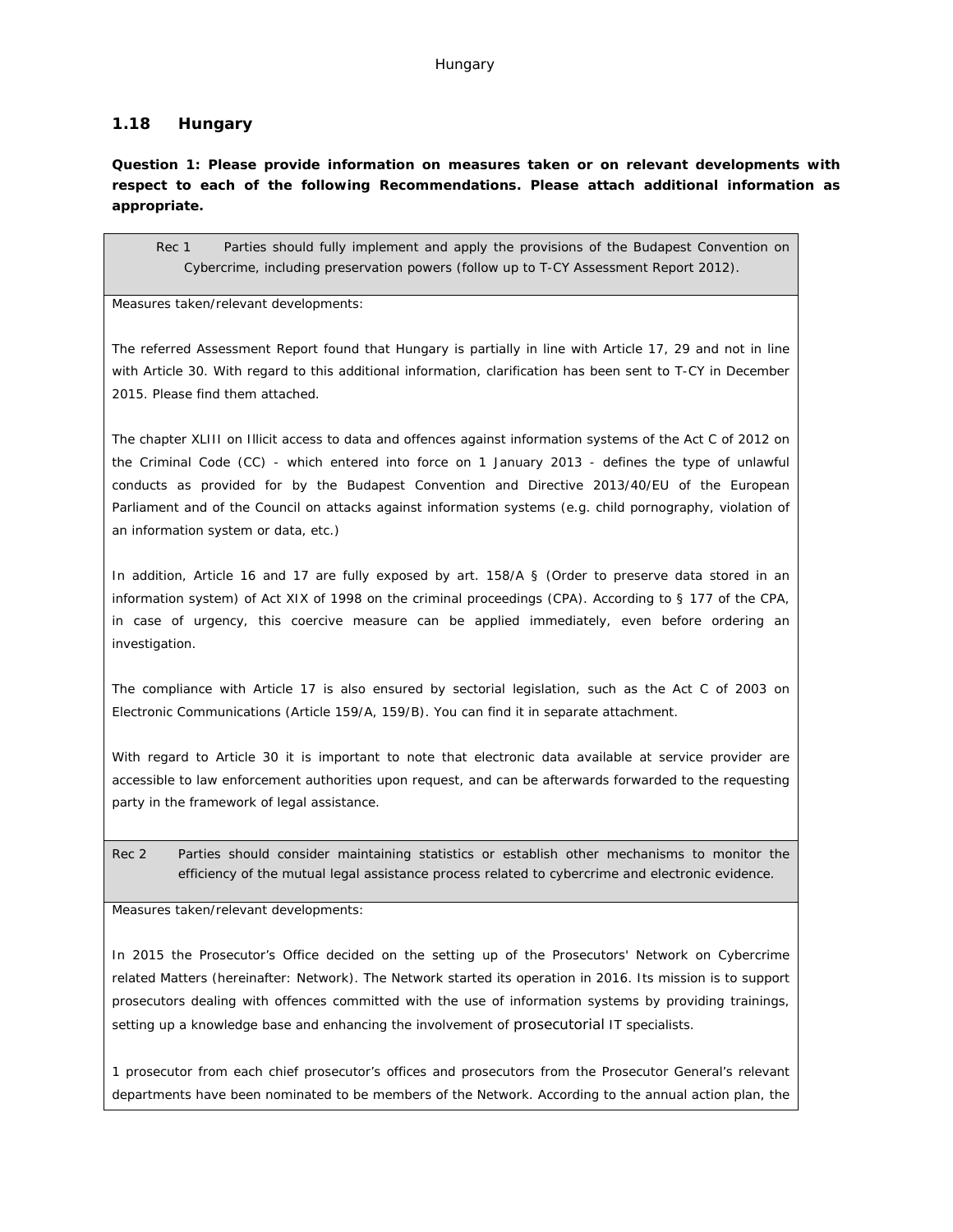communication between the members, as well as between the members and colleagues in their organisational units is ensured. In addition, at most of the chief prosecutor's offices local networks have been established which incorporates the – lower level – local prosecutor's office subordinated to the chief prosecutor's offices.

Prosecutors at the chief prosecutor's offices can discuss with each other their questions concerning MLAs with the help of the appointed Network member through the local network, or if needed the questions can be referred to the country-wide Network, and experiences can be shared at this level.

The knowledge base (intranet site and content) is being developed. In addition, the Network held a number of trainings in 2016, where topics concerning international legal assistance were touched upon. The last training was organised together with representatives from the USA where presentations on the MLA requests concerning cybercrime-related offences sent to the US were also held.

The prosecutor services of Hungary do not currently maintain statistics specifically on cybercrime-related MLA requests. Nevertheless, such control can be executed on ad-hoc basis by inquiring the registration system. Besides, the operation of the Network provides strong guaranties for detecting and solving difficulties in managing MLA requests.

Rec 3 Parties should consider allocating more and more technology-literate staff for mutual legal assistance not only at central levels but also at the level of institutions responsible for executing requests (such as local prosecution offices).

Measures taken/relevant developments:

The management of the Network is of the opinion that allocating more and more technology-literate staff at local level - in itself - is not enough for ensuring the adequate level of the management of MLA requests, because colleagues often move from one position to another one. For this reason, beside the increase of the number of specialised staff it is important to ensure the possibility of effective work and gathering practical experiences for the entire staff. The aforementioned knowledge base can also serve this aim, and the Network members and the structure of the chief prosecutor's offices ensures that staff members can raise questions to more their more experienced colleagues.

In addition, the holders of the employer's rights strive for appointing staff with adequate experience and knowledge in the area when it comes to dealing with of cybercrime related matters (including executing MLA requests).

Rec 4 Parties should consider providing for better training to enhance mutual legal assistance, policeto-police and other forms of international cooperation on cybercrime and electronic evidence. Training and experience exchange should in particular target prosecutors and judges and encourage direct cooperation between judicial authorities. Such training should be supported by the capacity building programmes of the Council of Europe and other organisations.

Measures taken/relevant developments: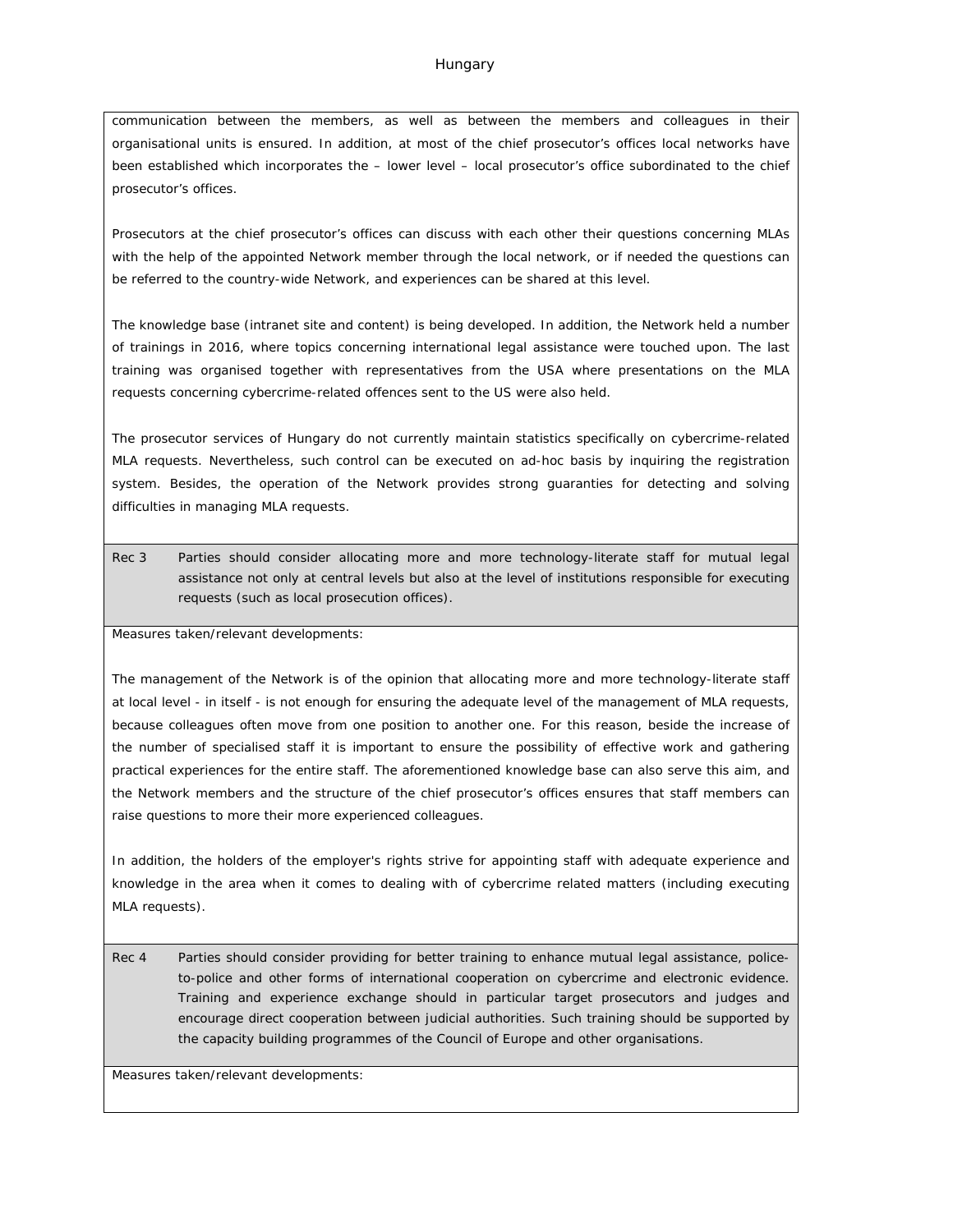Since the adoption of the MLA assessment report a number of cybercrime-related trainings, presentations targeting a variety of levels and areas of expertise of the prosecution service were held. A few examples:

- Trainings of prosecutors managing specialty area of IT/computer sciences
- Training for prosecutors dealing with cases in which juveniles are concerned; presentation on high-tech crime, internet and offences committed with the use of information systems
- Topical issues of the administration of MLA requests; trainings for criminal deputy chief prosecutors and trainings for the heads local prosecutors' offices (five trainings in 2015 and 2016)
- Rational for establishing JITs, experiences acquired so far; Trainings for prosecutors dealing with offences related to economic crime and corruption
- Trainings for heads of local prosecutors' offices topics: IT specialists of the prosecution services in the investigations; Challenges in the application of regulations concerning money laundering, in view of questions arising in the area of international cooperation in criminal matters; Special forms of cooperation in criminal matters, with special attention to JITs
- The Network organises a conference on 29.11.2016
- Trainings are regularly organised also for the local IT specialists by the Network

Investigative authorities and judges are also regularly invited to the trainings organised by the Network. This helps to establish a similar level of knowledge at the different organisation, to a better understanding of the relevant competent authorities' practices and thus to the formation of a country-wide consistent practice.

- Rec 5 Parties and the Council of Europe should work toward strengthening the role of 24/7 points of contact in line with Article 35 Budapest Convention, including through:
- a. Ensuring, pursuant to article 35.3 Budapest Convention that trained and equipped personnel is available to facilitate the operative work and conduct or support mutual legal assistance (MLA) activities
	- b. Encouraging contact points to pro-actively promote their role among domestic and foreign counterpart authorities;
	- c. Conducting regular meetings and training of the 24/7 network among the Parties;
	- d. Encouraging competent authorities and 24/7 points of contact to consider procedures to follow up to and provide feedback to the requesting State on Article 31 requests;
	- e. Considering to establish, where feasible, contact points in prosecution offices to permit a more direct role in mutual legal assistance and a quicker response to requests;
	- f. Facilitating 24/7 points of contact to play a supportive role in "Article 31" requests.

Measures taken/relevant developments:

a. The non-stop contact point is the National Police Headquarters National Criminal Cooperation Centre (NEBEK) for the COE 24/7 and also in the G8 24/7 contact point system, that receives requests and reports over phone, fax and e-mail in English, German, French and Spanish languages. In either contact point list the Special Police Services National Bureau of Investigation (NBI) Corruption and Economic Crime Department Cybercrime Division is a contact point that can receive requests and reports during working hours.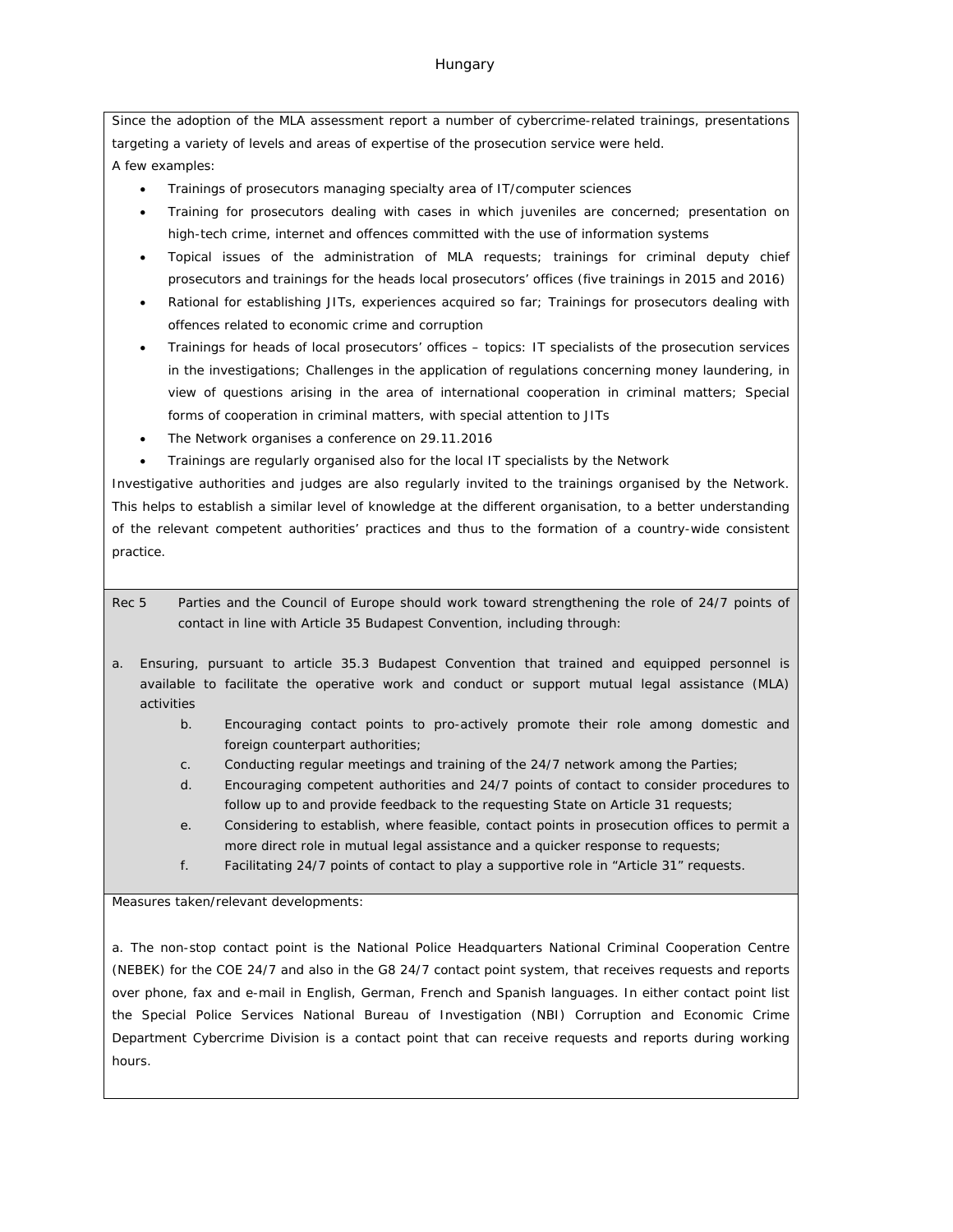b. The role of the NEBEK and the NBI Cybercrime Division as 24/7 contact points are promoted at every cybercrime or forensic work related presentations, events.

c. The head of NBI Cybercrime Division took part in the ISEC Programme 2013 project "Effective 24/7 POC on Cybercrime". This project was a great opportunity to meet the representatives of other country's 24/7 POCs. In addition, the Network mentioned in Rec. 2 strives for supporting all prosecutors in better exploiting the advantages provided by the 24/7 contact point system.

d. In the daily practice of the point of contact during any 24/7 request or MLA procedure direct feedback to the requesting country is always provided not only about receiving the request but also about the main steps of the fulfilling of it.

Rec 6 Parties should consider streamlining the procedures and reduce the number of steps required for mutual assistance requests at the domestic level. Parties should share good practices in this respect with the T-CY.

Measures taken/relevant developments:

In general terms, MLA requests received by the Office of the Prosecutor General are - according to the principle of expediency – forwarded to that chief prosecutor's office from which the fastest execution of the requested procedural step is expected. As a good practice it should also be mentioned that – as mentioned in Art. 25/3 of the Convention - the urgent requests are also sent by the requesting party in email or fax, prior to the submission by post. In such cases the preparation for the execution of the requests can be started as soon as possible saving thus valuable time.

Rec 7 Parties should make use of all available channels for international cooperation. This may include formal mutual legal assistance, police to police cooperation and others.

Measures taken/relevant developments:

During cybercrime investigations NBI Cybercrime Division and Forgery of Money and Payment Card Fraud Division uses every possible international cooperation channel such as Interpol, Europol, SELEC, or bilateral agreements. The divisions delegate national experts to Europol FP Cyborg, Twins and Terminal and also to the working groups of EMPACT Cybercrime priority.

This cooperation can also effectively prepare the submission and smooth execution of an MLA request aiming at obtaining evidences.

The abovementioned Network shares the opinion that in the case of offences committed with the use of information systems the execution of MLA requests faces difficulties. For this reason during the trainings other procedurals forms are also promoted, such as police-to-police cooperation, JITs.

Rec 8 Parties are encouraged to establish emergency procedures for requests related to risks of life and similar exigent circumstances. The T-CY should document practices by Parties and providers.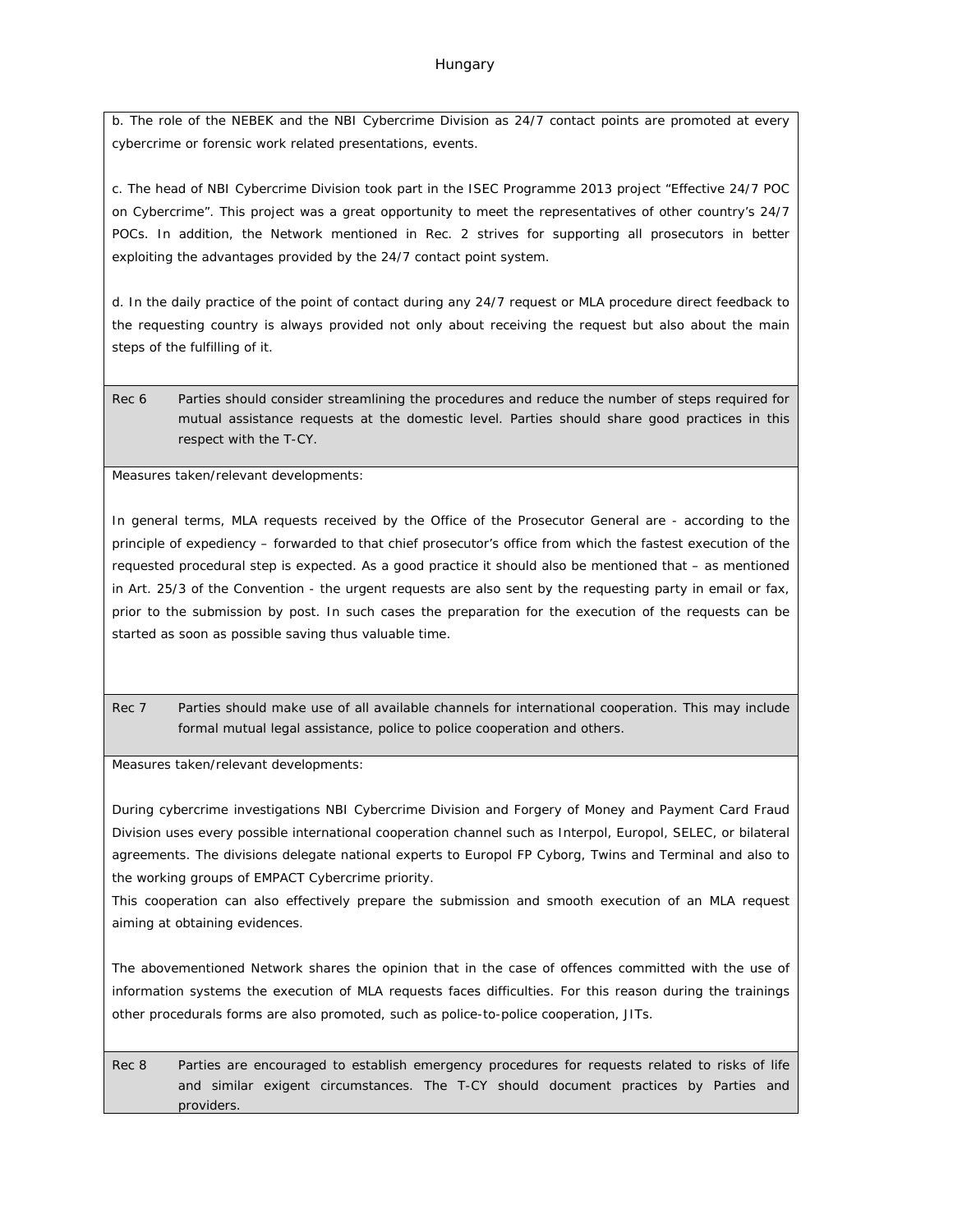Measures taken/relevant developments:

Rec 9 Parties should confirm receipt of requests systematically and give, upon request, notice of action taken.

Measures taken/relevant developments:

It is the part of the daily practice of the contact points that during any 24/7 request or MLA procedures direct feedback to the requesting country is always provided not only about receiving the request but also at the main steps of the fulfilling of it.

Also, while forwarding the request to the chief prosecutor's office appointed to fulfil the request, written notice is given to the requesting party about the appointed chief prosecutor's office and its contact details.

Rec 10 Parties may consider the opening of domestic investigation upon a foreign request or spontaneous information to facilitate the sharing of information or accelerate MLA.

Measures taken/relevant developments:

If any criminal information or the success of an international police/judicial cooperation requires and the legal rules allows the opening of a domestic investigation the necessary steps are always taken.

In practice, in the case that a request arrives for transferring a criminal proceeding but based on the request no definitive position can be taken on the takeover of the proceeding, the request is handled as a request for legal assistance. Based on the evidences gathered during the fulfilling of the request the possibility of launching of a domestic criminal proceeding is re-examined.

Rec 11 Parties should make use of electronic transmission of requests in line with Article 25.3 Budapest Convention on expedited means of communication.

Measures taken/relevant developments:

During 24/7 or MLA requests electric communication channels - such as Europol SIENA, Interpol Channel or direct e-mail - are preferred.

Pls refer also to point 6.

Rec 12 Parties should ensure that requests are specific and complete with all necessary information.

Measures taken/relevant developments:

24/7 requests or MLAs sent by the divisions of the NBI always includes all necessary information what is needed to fulfil them.

86/3 § of the Prosecutor General's instruction Nr 11/2013 provides for that in the requests for assistance the facts and circumstances, which are necessary for the fulfilment of the request, must be indicated in a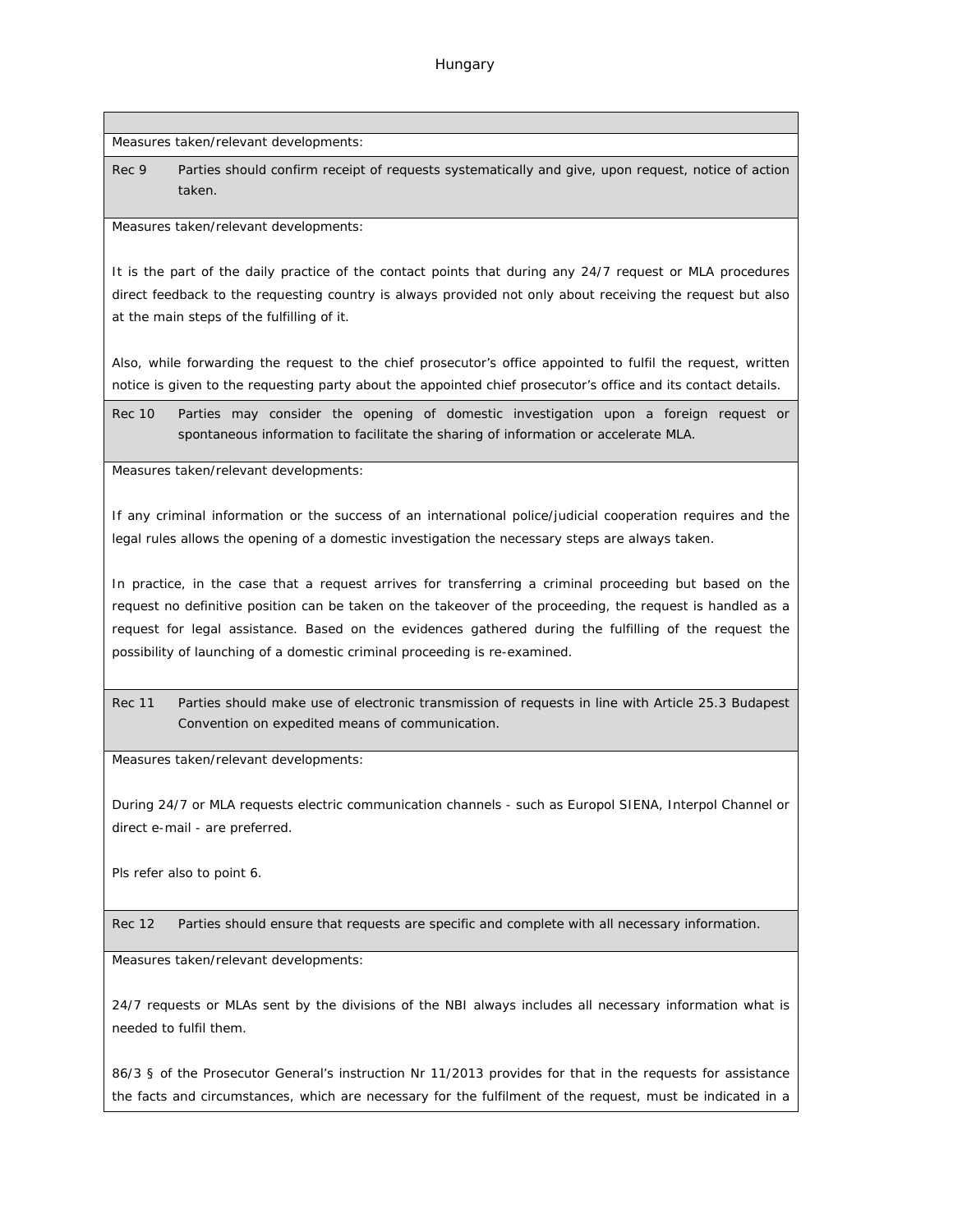concise and unequivocal manner, and the content of the requested procedural steps shall be formulated in the same way.

Rec 13 Pursuant to Article 25.5 Budapest Convention and Paragraph 259 Explanatory Report, Parties are reminded to apply the dual criminality standard in a flexible manner that will facilitate the granting of assistance.

Measures taken/relevant developments:

In determining whether a request can be fulfilled the principle of providing mutual assistance to the widest extent possible (Art. 25/1 of the Convention) is always respected. The request for assistance can be refused in the absence dual criminality if the reciprocity from the side of the requesting country does not seem to be ensured.

Act XXXVIII of 1996 on International Mutual Assistance in Criminal Matters

Section 5

(1) Unless otherwise provided for under this Act, requests for mutual assistance shall be executed or made where

a) the act is punishable under both the law of Hungary and the law of the foreign state;

…

Section 62

Requests for procedural assistance may also be executed where the condition set out in Section 5 (1) a) is not fulfilled, provided that the Requesting State guarantees reciprocity in this respect as well.

Rec 14 Parties are encouraged to consult with authorities of requested Party prior to sending requests, when necessary.

Measures taken/relevant developments:

If it is needed before sending 24/7 request or a MLAT the divisions of the NBI always get into contact with the representatives of the requested country using Europol or Interpol channel, Europol Liaison Bureaus or any other personal contacts.

According to the experiences of the prosecution services consultations mentioned in the recommendation takes place for instance prior to the establishment of JITs, during coordination meetings organised by Eurojust or when the settlement of conflicts of jurisdiction is necessary.

Rec 15 Parties should consider ensuring transparency regarding requirements for mutual assistance requests, and reasons for refusal, including thresholds for minor cases, on the websites of central authorities.

Measures taken/relevant developments: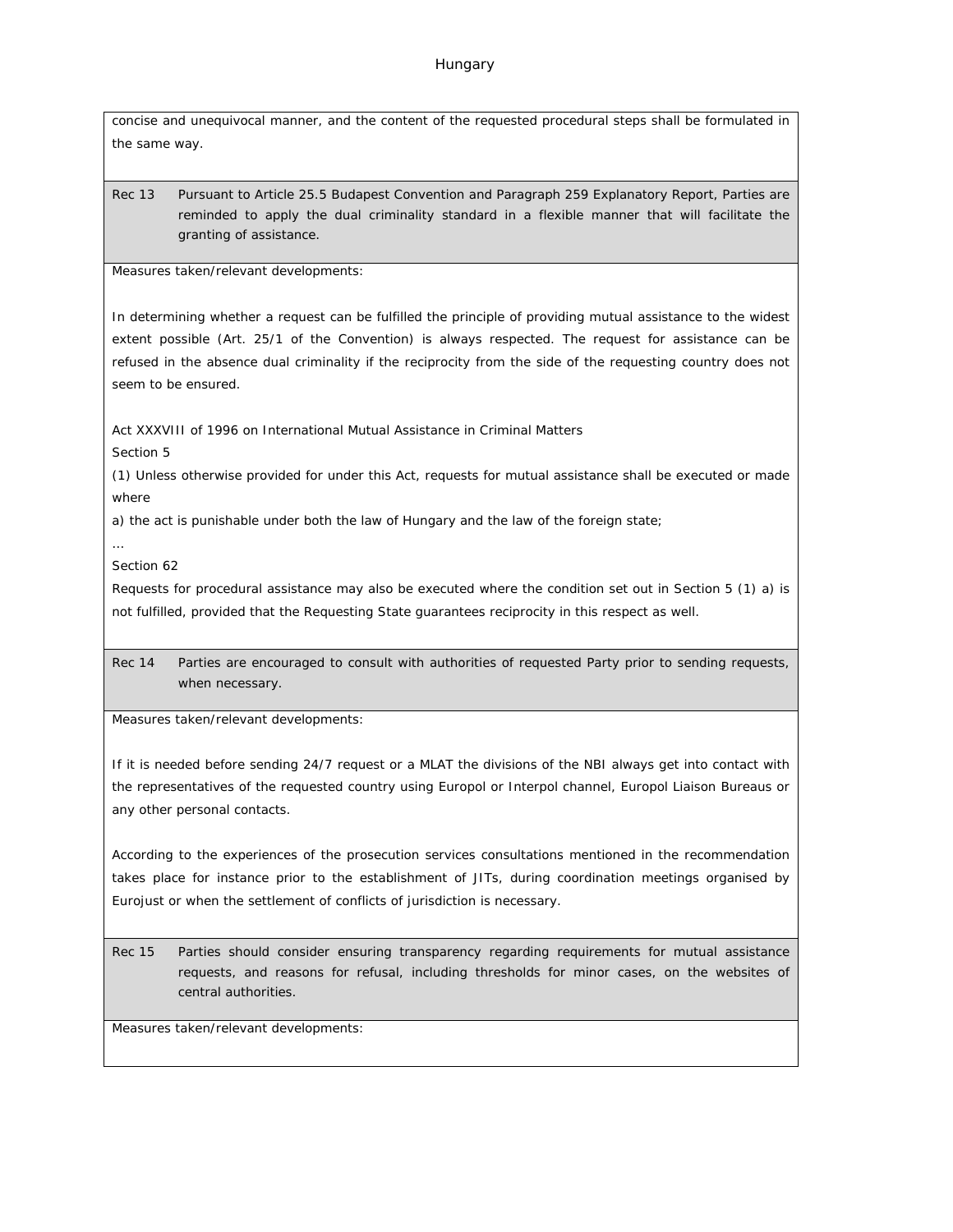**Question 2: Please provide information on time periods for preservation requests under Article 29 Budapest Convention in your country.**

Rec 16 The T-CY should facilitate greater transparency regarding the time period for data preservation upon a foreign preservation request in line with Article 29 Budapest Convention. The T-CY should document time periods.

Time periods for preservation of data following a foreign request:

Article 158/A (8) of Act on Criminal Proceedings – Order to preserve data stored in an information system The obligation to preserve data shall be in effect until the seizure of the data medium containing the original data or in the case of paragraph (4) until the copy of the data, but no longer than for 3 months. The obligation to preserve the data shall terminate if the criminal proceedings has been concluded. The obliged party shall be advised of the conclusion of the criminal proceedings.

Conditions and periods to extend or renew the preservation of specified data: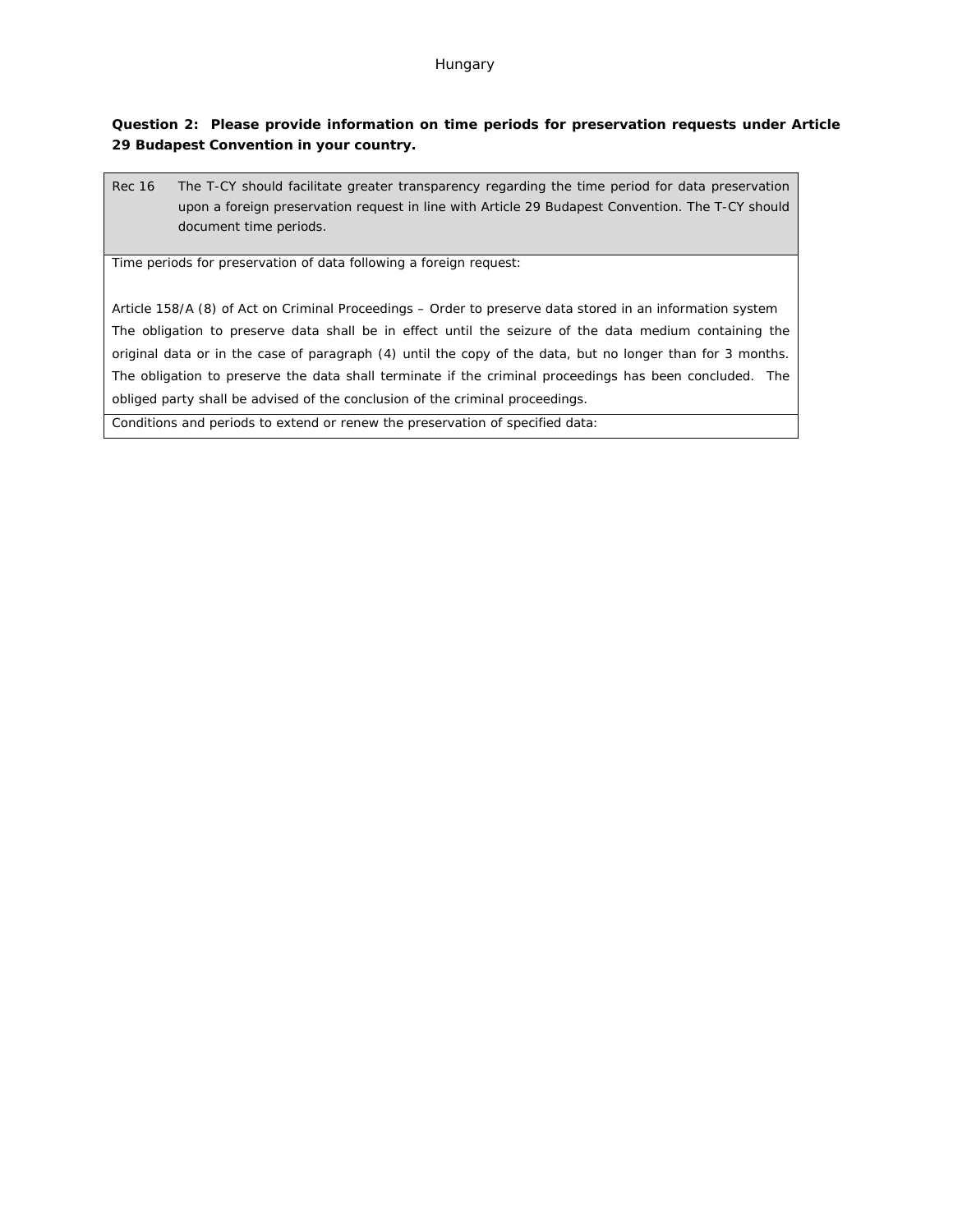#### **1.19 Israel**

**Question 1: Please provide information on measures taken or on relevant developments with respect to each of the following Recommendations. Please attach additional information as appropriate.**

Rec 1 Parties should fully implement and apply the provisions of the Budapest Convention on Cybercrime, including preservation powers (follow up to T-CY Assessment Report 2012).

Measures taken/relevant developments:

On May 2015 the "National Cyber Centre" in the Israeli Police Cyber Unit has been founded. The National Cyber Centre is the PoC for preservation requests according to the Cybercrime Convention. The erection of the National Cyber Centre, its completion and operation has been completed before the State of Israeli and officially joined the Cybercrime Convention and ratified the Convention, on April 14th, 2016.

Rec 2 Parties should consider maintaining statistics or establish other mechanisms to monitor the efficiency of the mutual legal assistance process related to cybercrime and electronic evidence.

Measures taken/relevant developments:

As of today, we were unable to achieve data about MLA requests regarding cybercrime and digital evidence.

Rec 3 Parties should consider allocating more and more technology-literate staff for mutual legal assistance not only at central levels but also at the level of institutions responsible for executing requests (such as local prosecution offices).

Measures taken/relevant developments:

At the end of 2015, the Israeli State Attorney's Office has begun the process of founding the Cybercrime Department. Amongst its other duties, the Department engages in an on-going corporation and discourse with colleagues around the world and with several ISP's.

Additionally, in the International Department in the Israeli State Attorney's Office, which is the central authority in matters of MLA, has begun to operate a designated authority on matters of law and technology.

Rec 4 Parties should consider providing for better training to enhance mutual legal assistance, policeto-police and other forms of international cooperation on cybercrime and electronic evidence. Training and experience exchange should in particular target prosecutors and judges and encourage direct cooperation between judicial authorities. Such training should be supported by the capacity building programmes of the Council of Europe and other organisations.

Measures taken/relevant developments:

Representatives from the Israeli State Attorney's Office and the Israeli Police have taken part of numerous bilateral meetings with colleagues from different countries, and in these meetings valuable information has been exchanges between the parties, regarding collaboration and mutual assistance in collecting information with investigative value. The Israeli Police and the Israeli State Attorney's Office would like to strengthen the collaboration with the other states that have signed the Convention.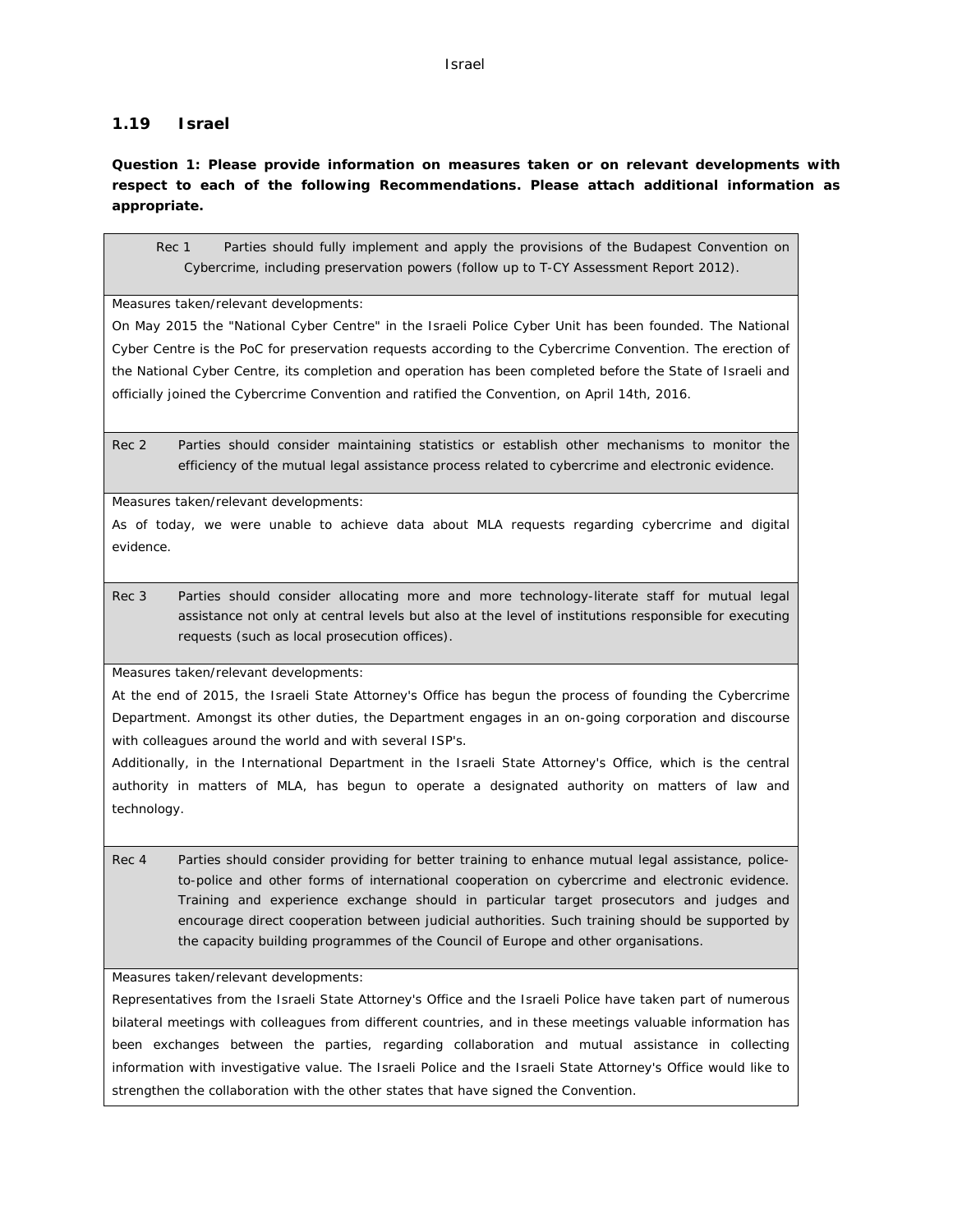As part of the Israeli Police's basic and advanced training for computer investigators, and as part of the relevant prosecutors' training, the matter of international cooperation is discussed thoroughly.

Rec 5 Parties and the Council of Europe should work toward strengthening the role of 24/7 points of contact in line with Article 35 Budapest Convention, including through:

a. Ensuring, pursuant to article 35.3 Budapest Convention that trained and equipped personnel is available to facilitate the operative work and conduct or support mutual legal assistance (MLA) activities

> b. Encouraging contact points to pro-actively promote their role among domestic and foreign counterpart authorities;

- c. Conducting regular meetings and training of the 24/7 network among the Parties;
- d. Encouraging competent authorities and 24/7 points of contact to consider procedures to follow up to and provide feedback to the requesting State on Article 31 requests;
- e. Considering to establish, where feasible, contact points in prosecution offices to permit a more direct role in mutual legal assistance and a quicker response to requests;
- f. Facilitating 24/7 points of contact to play a supportive role in "Article 31" requests.

Measures taken/relevant developments:

The National Cyber Centre has taken the following steps to strengthern Israel's 24/7 POC:

Only trained and equipped personnel is available to conduct and support MLA requests. The personnel works constantly in order to improve its abilities and help facilitate MLA requests.

A contact point has been established in the Israeli State Attorney's Office – in the Cybercrime Department. Israel plays a supportive role in "Article 31" requests.

Rec 6 Parties should consider streamlining the procedures and reduce the number of steps required for mutual assistance requests at the domestic level. Parties should share good practices in this respect with the T-CY.

Measures taken/relevant developments: None

Rec 7 Parties should make use of all available channels for international cooperation. This may include formal mutual legal assistance, police to police cooperation and others.

Measures taken/relevant developments:

Additionally to the information disclosed regarding recommendation 1 and 3, it will be noted that these two units are also active in the non-formal channel in order to facilitate and aid in MLA requests.

Rec 8 Parties are encouraged to establish emergency procedures for requests related to risks of life and similar exigent circumstances. The T-CY should document practices by Parties and providers.

Measures taken/relevant developments:

The "National Cyber Centre" in the Israeli Police Cyber Unit is prepared for handling urgent requests and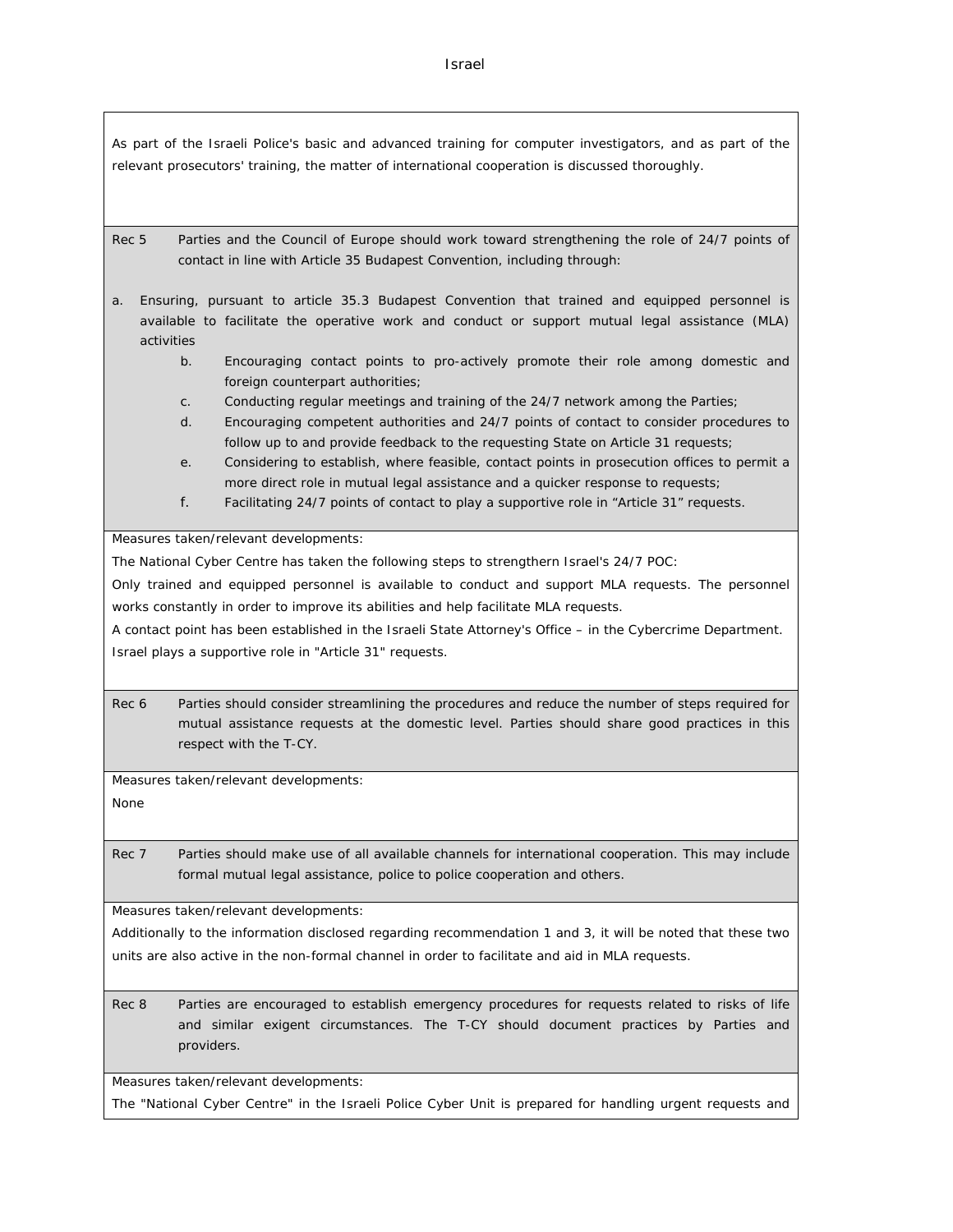have actually received a few such requests since in was founded. The National Cyber Centre has dealt with these requests without delay.

Rec 9 Parties should confirm receipt of requests systematically and give, upon request, notice of action taken.

Measures taken/relevant developments:

As part of the National Cyber Centre's regular course of action as part of the 24/7 network, the National Cyber Centre delivers a conformation and update for every request it receives.

Rec 10 Parties may consider the opening of domestic investigation upon a foreign request or spontaneous information to facilitate the sharing of information or accelerate MLA.

Measures taken/relevant developments:

Due to the fact that criminal offences in the cyberspace are often committed in a few geographical locations at the same time, there might be cases in which the MLA request that Israel has received will lead to the initiation of a domestic criminal investigation. In such cases, there might be a case in which the State of Israel will have an interest to indict the suspect/s in Israel. Therfore, the decision regarding which country will be the one to indict will be discussed between the requesting state and the requested state.

Rec 11 Parties should make use of electronic transmission of requests in line with Article 25.3 Budapest Convention on expedited means of communication.

Measures taken/relevant developments:

Since it was founded, the National Cyber Centre uses the electronic transmission communication manners, mainly e-mail, as its central course of communication. The National Cyber Centre's e-mail address is [cybercrime24X7@police.gov.il](mailto:cybercrime24X7@police.gov.il)

The International Department in the Israeli State Attorney's Office recieves and sendes MLA requests using e-mail. This method is used only in order to save time and "speed up" the process, even though a "regular" (hard copy) request will be sent additionally. The request has to be received in a "hard copy" in order to send the answer to the MLA request.

Rec 12 Parties should ensure that requests are specific and complete with all necessary information.

Measures taken/relevant developments:

Every request that reaches the Israeli authorities, whether it is a formal request for MLA or a request to the 24/7 National Cyber Centre, is first being examined by an employee in the receiving unit, that performs an initial "Gating" process. The employee checks whether the request has all the necessary details and sends back the request, if needed. Additionally, on the phase of actual execution, an additional examination is made regarding the details in the request and if necessary details are still missing, the unit sends back the request in order for it to be completed. It will be noted that the initial "Gating" process is meant to make sure that fewer requests are sent back on the stage of actual execution of the request.

Rec 13 Pursuant to Article 25.5 Budapest Convention and Paragraph 259 Explanatory Report, Parties are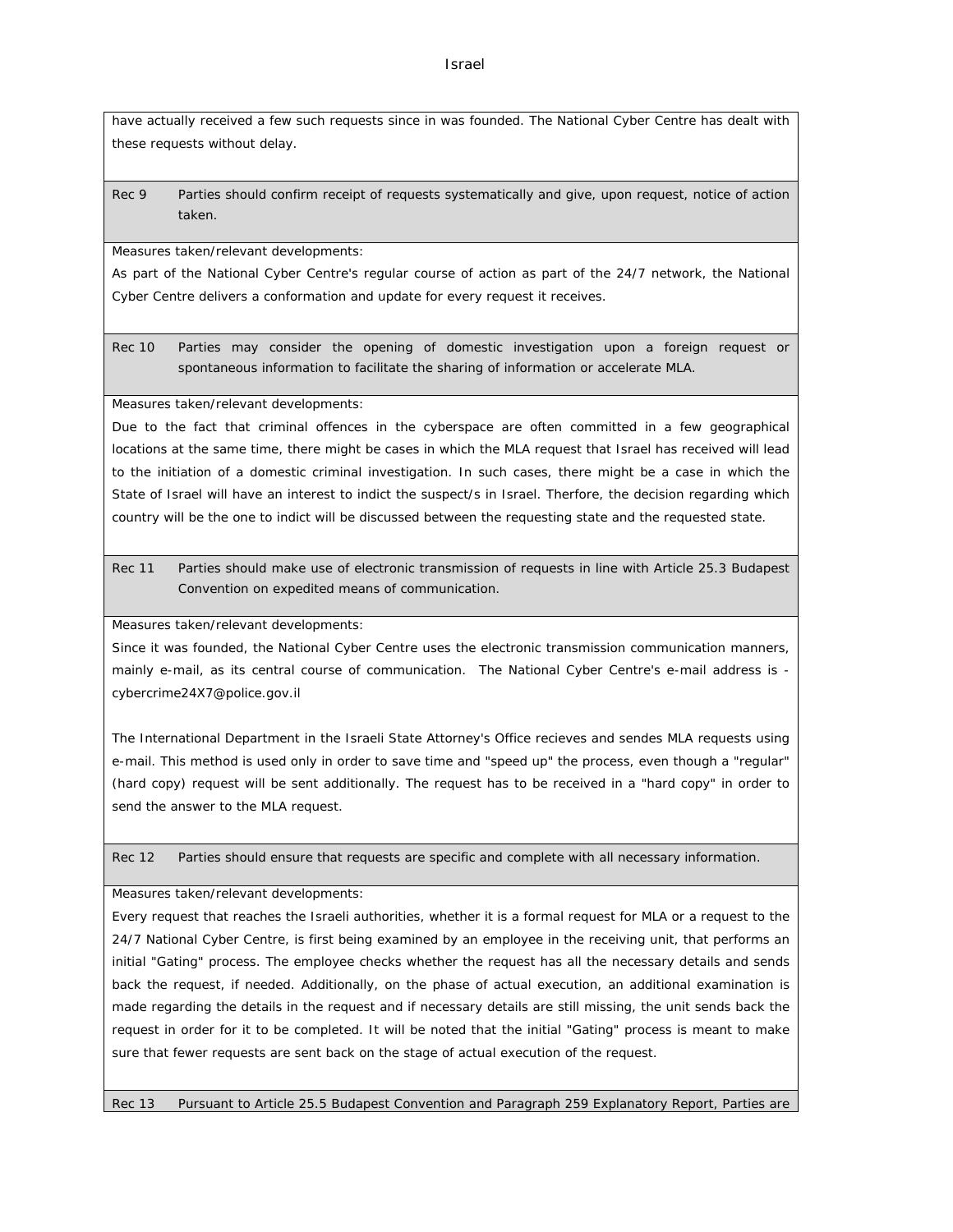Israel

reminded to apply the dual criminality standard in a flexible manner that will facilitate the granting of assistance.

Measures taken/relevant developments:

Upon receiving a MLA request, it is examined by the authorized unit in the Israeli Police. When doubts arise regarding the justification or authority to execute the action requested in the MLA request, because the basis for the request violates public policy in Israel, the matter is brought to the Israeli State Attorney's Office for further inspection, when the final authority to deny MLA requests in the Minister of Justice.

Rec 14 Parties are encouraged to consult with authorities of requested Party prior to sending requests, when necessary.

Measures taken/relevant developments:

The State of Israel sees great importance in prior consultations, in order to optimize and improve the process of examining requests. These consultations are conducted when doubts arise regarding the ability to receive the requested investigation material, or doubts regarding the concreteness of the request, or in terms of the relevant state (meaning whether or not it has the requested investigation material).

Rec 15 Parties should consider ensuring transparency regarding requirements for mutual assistance requests, and reasons for refusal, including thresholds for minor cases, on the websites of central authorities.

Measures taken/relevant developments:

Basic information can be found in the International Department's website ([http://www.justice.gov.il/En/Units/StateAttorney/DepartmentInternational/Pages/default.aspx\)](http://www.justice.gov.il/En/Units/StateAttorney/DepartmentInternational/Pages/default.aspx).

**Question 2: Please provide information on time periods for preservation requests under Article 29 Budapest Convention in your country.**

Rec 16 The T-CY should facilitate greater transparency regarding the time period for data preservation upon a foreign preservation request in line with Article 29 Budapest Convention. The T-CY should document time periods.

Time periods for preservation of data following a foreign request:

The Israeli Law enables preservation for a time period of six months, based on a decision of a magistrate judge.

Conditions and periods to extend or renew the preservation of specified data:

An Israeli magistrate judge can extend the time period beyond six months, under conditions he will decide upon based on a specific request. In practice, the court will consider the intensity of the infringement of the suspect and third party's privacy, in contrast of the investigative interest.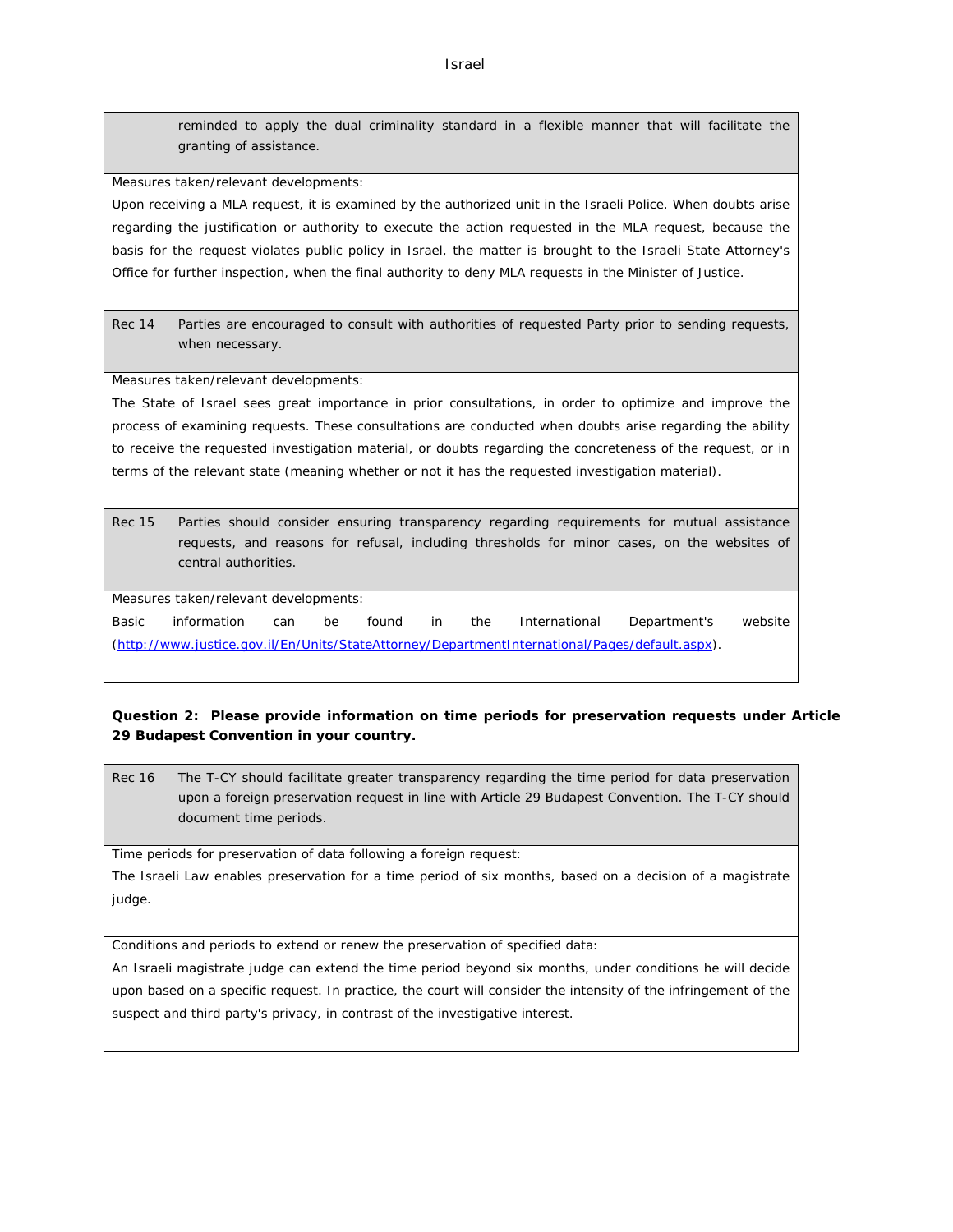## **1.20 Italy**

**Question 1: Please provide information on measures taken or on relevant developments with respect to each of the following Recommendations. Please attach additional information as appropriate.**

Rec 1 Parties should fully implement and apply the provisions of the Budapest Convention on Cybercrime, including preservation powers (follow up to T-CY Assessment Report 2012).

Measures taken/relevant developments:

In general, the Budapest Convention law provisions have already been implemented well before 2014. Italy is seriously considering what emerged from the Assessment report - Implementation of the preservation provisions of the Budapest Convention on Cybercrime (adopted from the 13th Plenary of the T-CY, 15-16 June 2015) in relation to the full implementation of articles 29 and 30.

Rec 2 Parties should consider maintaining statistics or establish other mechanisms to monitor the efficiency of the mutual legal assistance process related to cybercrime and electronic evidence.

Measures taken/relevant developments:

Please refer to what has already been stated in relation to Recommendation nr. 5 (in particular, sub a).

Rec 3 Parties should consider allocating more and more technology-literate staff for mutual legal assistance not only at central levels but also at the level of institutions responsible for executing requests (such as local prosecution offices).

Measures taken/relevant developments:

Even in this respect, please refer to what has already been stated in relation to Recommendation nr. 4 and nr. 5.

Rec 4 Parties should consider providing for better training to enhance mutual legal assistance, policeto-police and other forms of international cooperation on cybercrime and electronic evidence. Training and experience exchange should in particular target prosecutors and judges and encourage direct cooperation between judicial authorities. Such training should be supported by the capacity building programmes of the Council of Europe and other organisations.

Measures taken/relevant developments:

In 2015, the Scuola Superiore della Magistratura [Judiciary training school] held in its headquarters a training course on criminal law on cybercrime. Another training course was organised at local level in Milan in 2016, this session was not addressed to Magistrates only (Public Prosecutors and Judges) but also included judicial police, focussing in particular on the cooperation with American Internet Service Providers and cloud computing issues.

Rec 5 Parties and the Council of Europe should work toward strengthening the role of 24/7 points of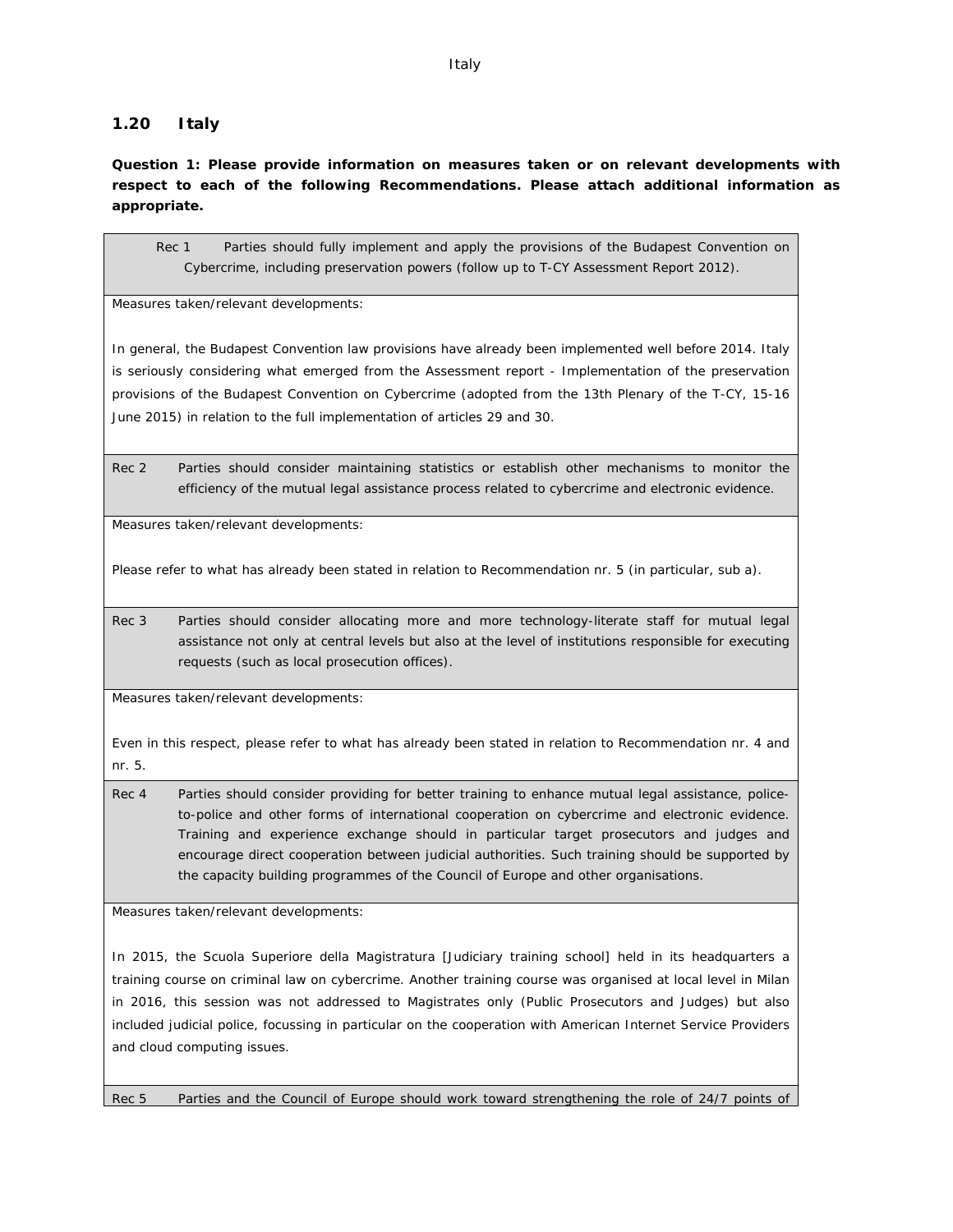contact in line with Article 35 Budapest Convention, including through:

- a. Ensuring, pursuant to article 35.3 Budapest Convention that trained and equipped personnel is available to facilitate the operative work and conduct or support mutual legal assistance (MLA) activities
	- b. Encouraging contact points to pro-actively promote their role among domestic and foreign counterpart authorities;
	- c. Conducting regular meetings and training of the 24/7 network among the Parties;
	- d. Encouraging competent authorities and 24/7 points of contact to consider procedures to follow up to and provide feedback to the requesting State on Article 31 requests;
	- e. Considering to establish, where feasible, contact points in prosecution offices to permit a more direct role in mutual legal assistance and a quicker response to requests;
	- f. Facilitating 24/7 points of contact to play a supportive role in "Article 31" requests.

Measures taken/relevant developments:

a. Ensuring, pursuant to article 35.3 Budapest Convention that trained and equipped personnel is available to facilitate the operative work and conduct or support mutual legal assistance (MLA) activities

As laid down in Article 35 of the Budapest Convention, even prior to 2014 the 24/7 contact point was set up and became operational: this office is based in Rome at the Anticrime National IT Center for the protection of critical infrastructure of State Police Communications [*Centro Nazionale Anticrimine Informatico per la Protezione delle Infrastrutture Critiche del Servizio Polizia delle Comunicazioni della Polizia di Stato]*.

Trained staff working closely with the judiciary and in particular with the *Procura della Repubblica di Roma* [Rome Prosecuting office], was trained with a view to meeting the standards of professionalism and communication both of the National Judicial Authority and their foreign counterparts adhering to the Budapest Convention.

In addition to taking steps to freeze the data requested by the foreign authorities and execute any request for assistance, the judicial police shall forward outgoing requests.

The Point of Contact (P.o.C.) shall deal with the outgoing and incoming mutual legal assistance requests and facilitate the operational activities, the so-called "police to police" cooperation.

An effective communication protocol was developed to manage the activities of police offices and prosecuting offices with a view to harmonising and expediting the practices concerning preservation orders and their relevant validation by the competent judicial authorities.

Ad-hoc statistics are compiled to monitor the status of the requests, their flow, volume and processing time with a view to ascertaining also the maintenance of the required operational standards and response times of third parties.

> b. Encouraging contact points to pro-actively promote their role among domestic and foreign counterpart authorities;

The activities of the domestic P.o.C. shall include the assistance to all police bodies and judiciary by ensuring their operational presence.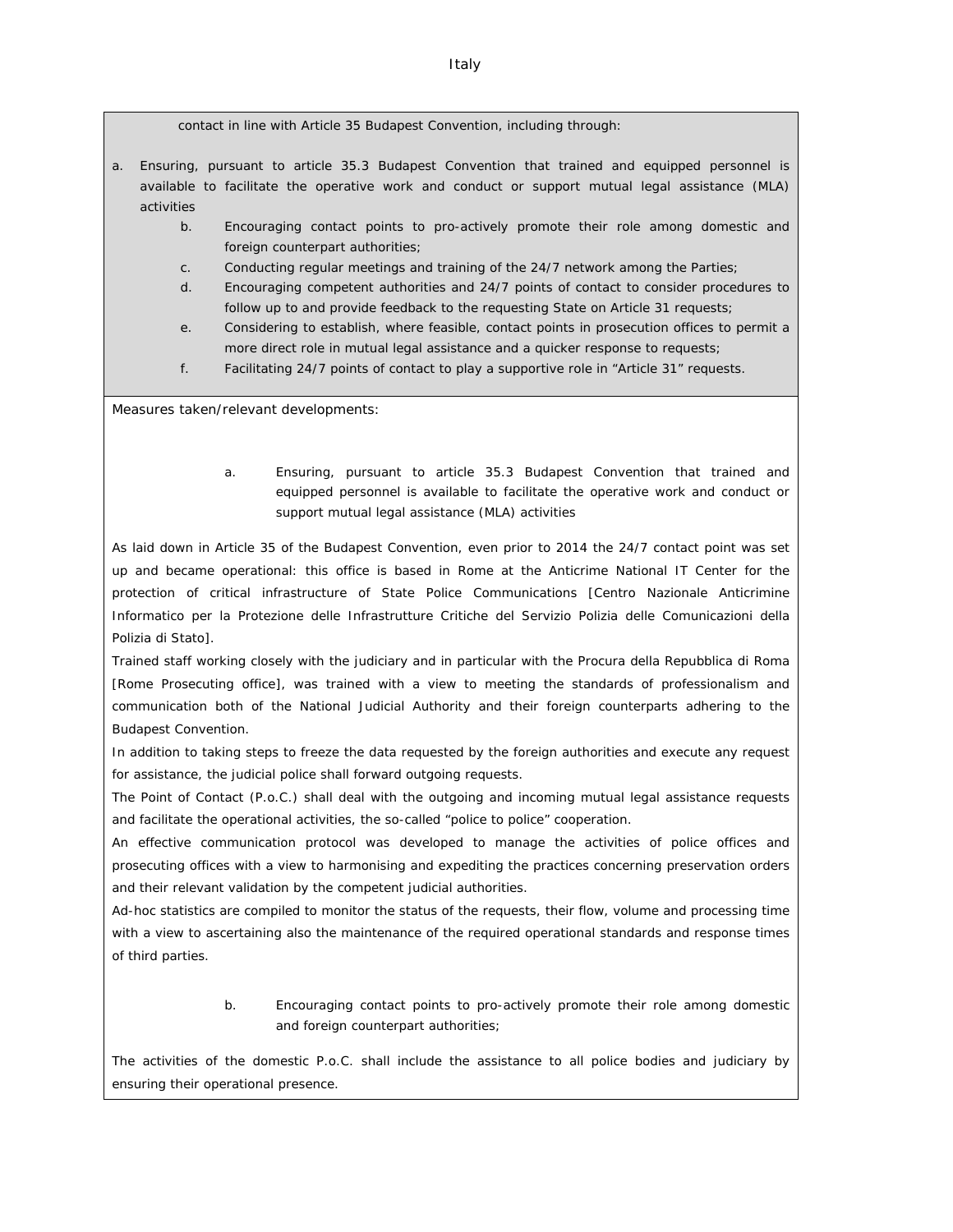c. Conducting regular meetings and training of the 24/7 network among the Parties;

Specialised operators of the domestic P.o.C. shall closely collaborate with representatives of the Ministry of Justice, offering their expertise in institutional activities at both domestic and international level.

The ongoing training activity of the staff of the domestic P.o.C. is granted thanks to its involvement in other working tables at international level.

> d. Encouraging competent authorities and 24/7 points of contact to consider procedures to follow up to and provide feedback to the requesting State on Article 31 requests;

Mutual assistance concerning accessing to stored data shall be granted with the same procedures for the requests for securing data submitted by the domestic P.o.C., including the entry or seizure in case the relevant legal basis are met, through international instruments, agreements or legislations referred to in Article 23 of the Budapest Convention.

> e. Considering to establish, where feasible, contact points in prosecution offices to permit a more direct role in mutual legal assistance and a quicker response to requests;

The full coordination between domestic P.o.C. and the Rome Prosecuting Office makes unnecessary any other solution that is different from the actual one.

> f. Facilitating 24/7 points of contact to play a supportive role in "Article 31" requests.

The P.o.C. shall become operational upon request for urgent cooperation, not only when the request (both from foreign countries and Italian authorities) provides for freezing volatile memory data, but also when the timely access to data or their relevant seizure is required for investigation purposes.

It is not unusual that different laws in force in the interested States establish that criminal conducts at the basis of the request should be specified, which makes the application of article 31 difficult if not impossible.

Moreover, the lack of information on the ongoing investigation (most often due to the confidential nature of the investigation), triggers a spiral of requests for supplementary information to implement the measures to be taken by the authorities receiving the request.

The adoption of a protocol for requests for assistance including the minimum necessary requirements to enforce the requested orders shared by the States parties to the Budapest Convention could be useful to expedite the exchange of information making the Network even more effective in performing its role.

Rec 6 Parties should consider streamlining the procedures and reduce the number of steps required for mutual assistance requests at the domestic level. Parties should share good practices in this respect with the T-CY.

Measures taken/relevant developments: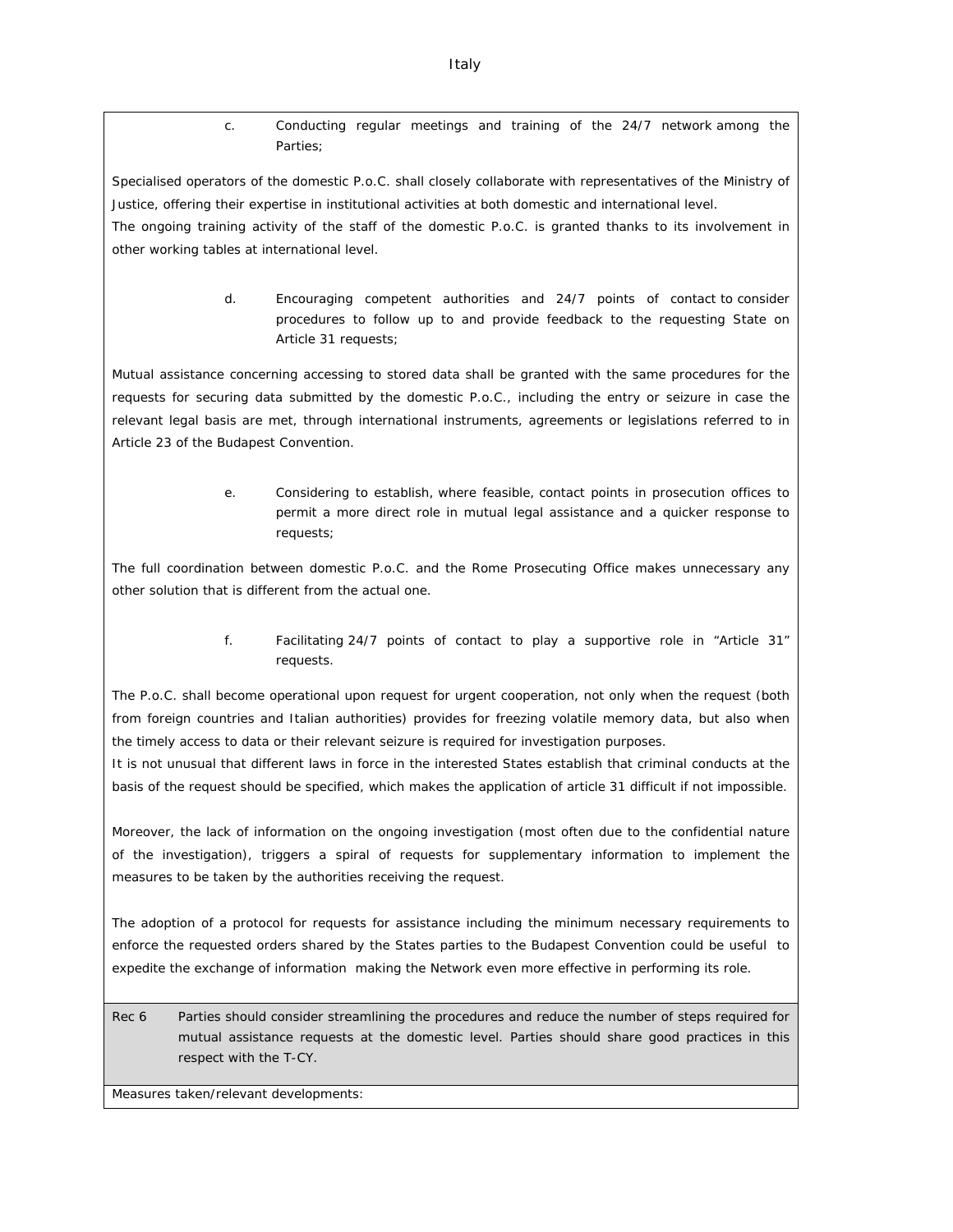Parliament passed Law no. 149 of 21 July 2016 enabling the Government to adopt one or more legislative decrees with a view to reforming book XI of the code of criminal procedure devoted to relationships with foreign judicial authorities. Streamlined authorisation procedures and execution of incoming requests are expected from the delegation to the Government. An ad-hoc Commission appointed by the Minister of Justice has already drafted the relevant law provisions the approval of which is expected in a short timeframe.

Rec 7 Parties should make use of all available channels for international cooperation. This may include formal mutual legal assistance, police to police cooperation and others.

Measures taken/relevant developments:

Please refer to what has already been stated in relation to Recommendation nr. 5.

Rec 8 Parties are encouraged to establish emergency procedures for requests related to risks of life and similar exigent circumstances. The T-CY should document practices by Parties and providers.

Measures taken/relevant developments:

Also in this respect, please refer to what has already been stated in relation to Recommendation nr. 5 (in particular, sub f).

Rec 9 Parties should confirm receipt of requests systematically and give, upon request, notice of action taken.

Measures taken/relevant developments:

Where requests for assistance are submitted, the Ministry of Justice confirms their receipt and indicates the relevant measures taken, specifying to the Requesting State the competent Judicial Authority to give effect to the request.

Rec 10 Parties may consider the opening of domestic investigation upon a foreign request or spontaneous information to facilitate the sharing of information or accelerate MLA.

Measures taken/relevant developments:

The practical implementation of the said Recommendation falls within the jurisdiction of judicial authorities. Potential raising-awareness initiatives are being studied by the Ministry of Justice (which, under specific circumstances provided for by law, is entitled to request to institute a criminal proceeding).

Rec 11 Parties should make use of electronic transmission of requests in line with Article 25.3 Budapest Convention on expedited means of communication.

Measures taken/relevant developments: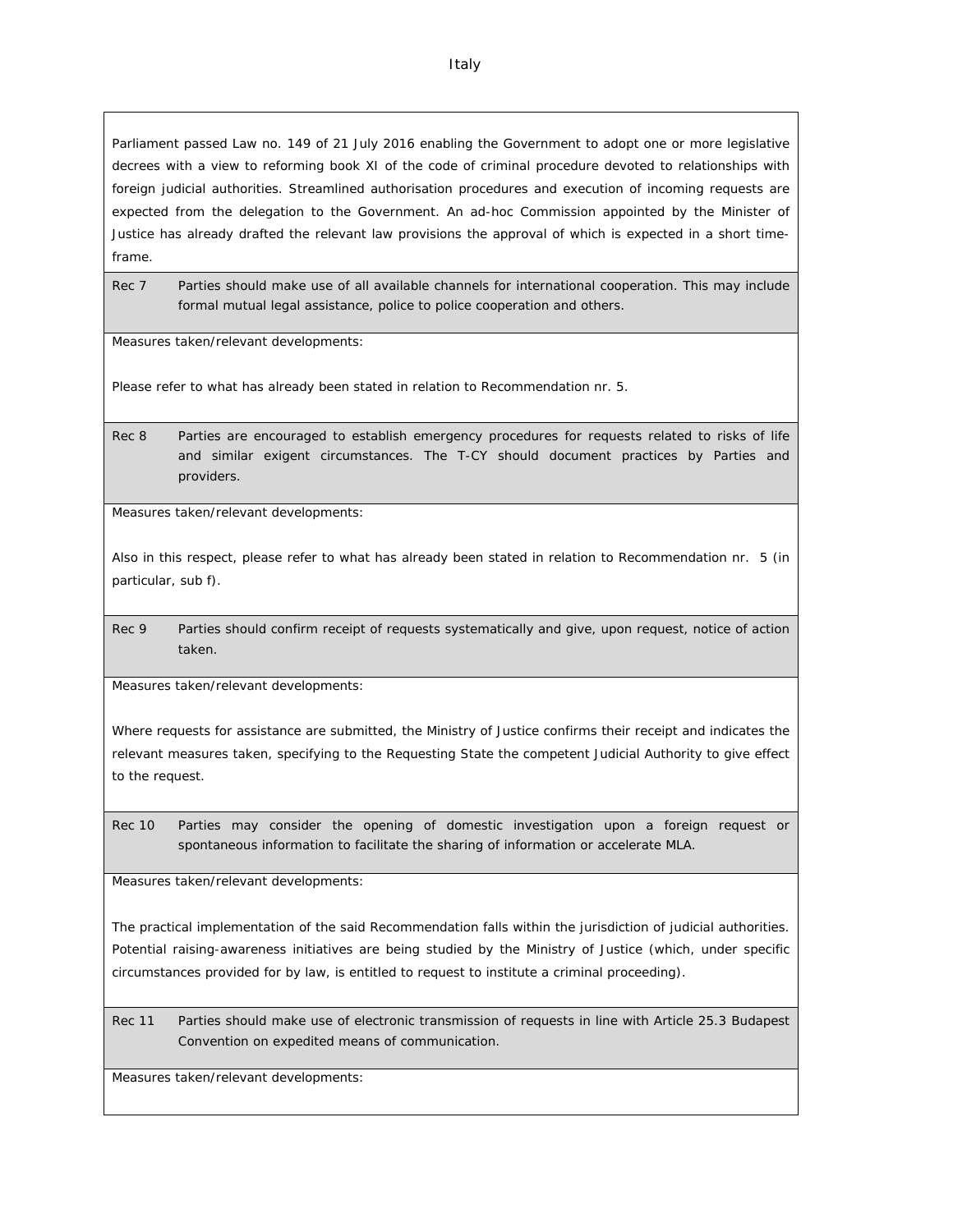None.

Rec 12 Parties should ensure that requests are specific and complete with all necessary information.

Measures taken/relevant developments:

Also in this respect, please refer to what has already been stated in relation to Recommendation nr. 5 (in particular, sub f).

Rec 13 Pursuant to Article 25.5 Budapest Convention and Paragraph 259 Explanatory Report, Parties are reminded to apply the dual criminality standard in a flexible manner that will facilitate the granting of assistance.

Measures taken/relevant developments:

There are no cases of refusal of assistance for lack of dual criminality, to date.

Rec 14 Parties are encouraged to consult with authorities of requested Party prior to sending requests, when necessary.

Measures taken/relevant developments:

The advice of foreign liaison magistrates based in Italy is often sought in advance.

Rec 15 Parties should consider ensuring transparency regarding requirements for mutual assistance requests, and reasons for refusal, including thresholds for minor cases, on the websites of central authorities.

Measures taken/relevant developments:

At the beginning of this year were updated and completed the information on the single instruments of judicial assistance on the *European Judicial Network* website.

**Question 2: Please provide information on time periods for preservation requests under Article 29 Budapest Convention in your country.**

Rec 16 The T-CY should facilitate greater transparency regarding the time period for data preservation upon a foreign preservation request in line with Article 29 Budapest Convention. The T-CY should document time periods.

Time periods for preservation of data following a foreign request:

In lack of a specific law provision regulating this issue, in respect of Article 29 it is possible– through MLA – to execute the requests coming from Member States for the time required. Whereas for what concerns Article 30, domestic law provides for the possibility of storing data for a period exceeding 6 months.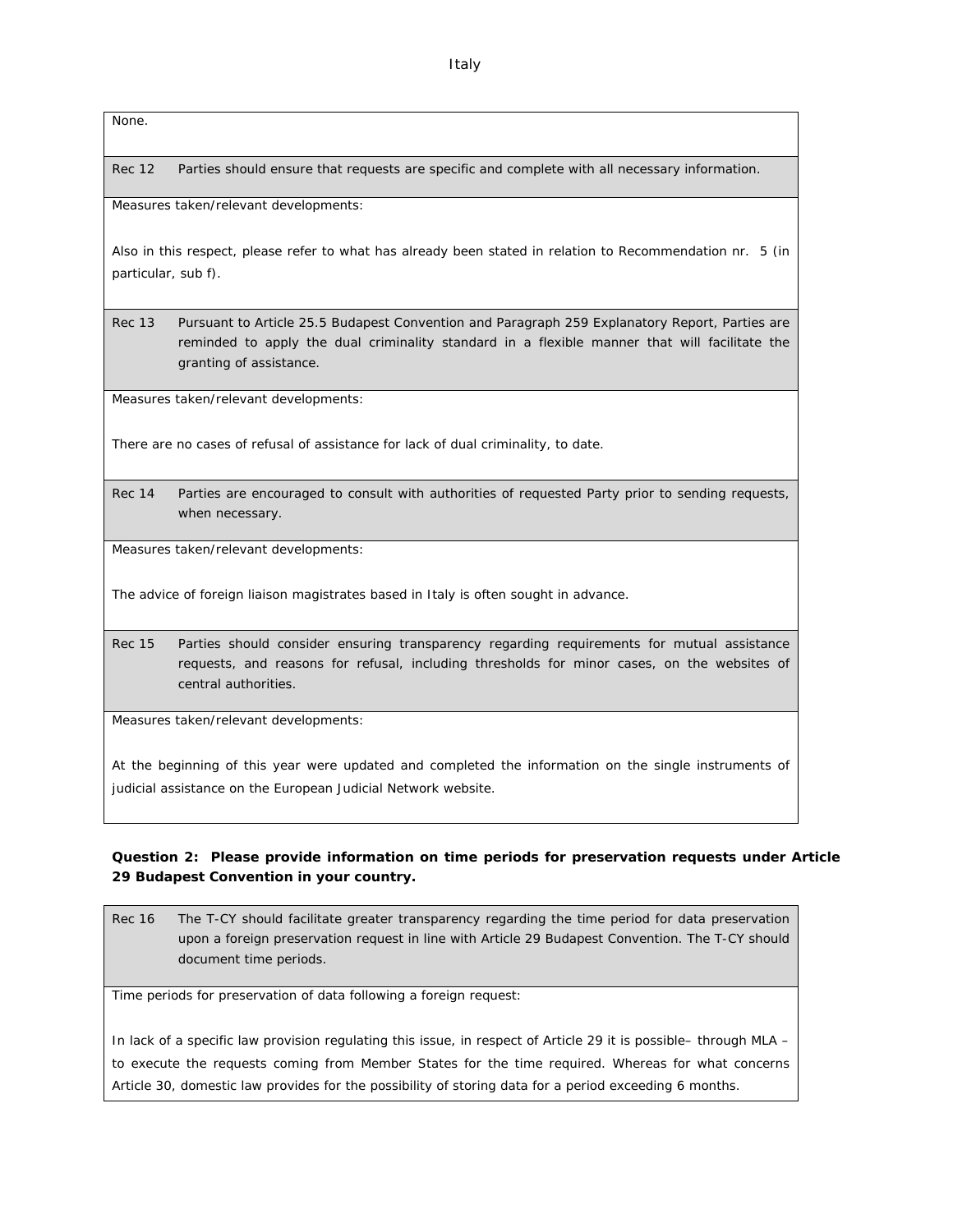Section 132 PERSONAL DATA PROTECTION CODE, Legislative Decree no. 196 of 30 June 2003:

4-ter. The Minister for Home Affairs or the heads of the central offices specialising in computer and/or IT matters from the State Police, the Carabinieri, and the Financial Police as well as the other entities mentioned in paragraph 1 of section 226 of the implementing, consolidating, and transitional provisions related to the Criminal Procedure Code as per legislative decree no. 271/1989, where delegated by the Minister for Home Affairs, may order IT and/or Internet service providers and operators to retain and protect Internet traffic data, except for contents data, according to the arrangements specified above and for no longer than ninety days, also in connection with requests lodged by foreign investigating authorities, in order to carry out the pre-trial investigations referred to in the said section 226 of the provisions enacted via legislative decree no. 271/1989, or else with a view to the detection and suppression of specific offences. The term referred to in the order in question may be extended, on grounds to be justified, up to six months whilst specific arrangements may be made for keeping the data as well as for ensuring that the data in question are not available to the IT and/or Internet service providers and operators and/or to third parties.

Conditions and periods to extend or renew the preservation of specified data:

See previous reply.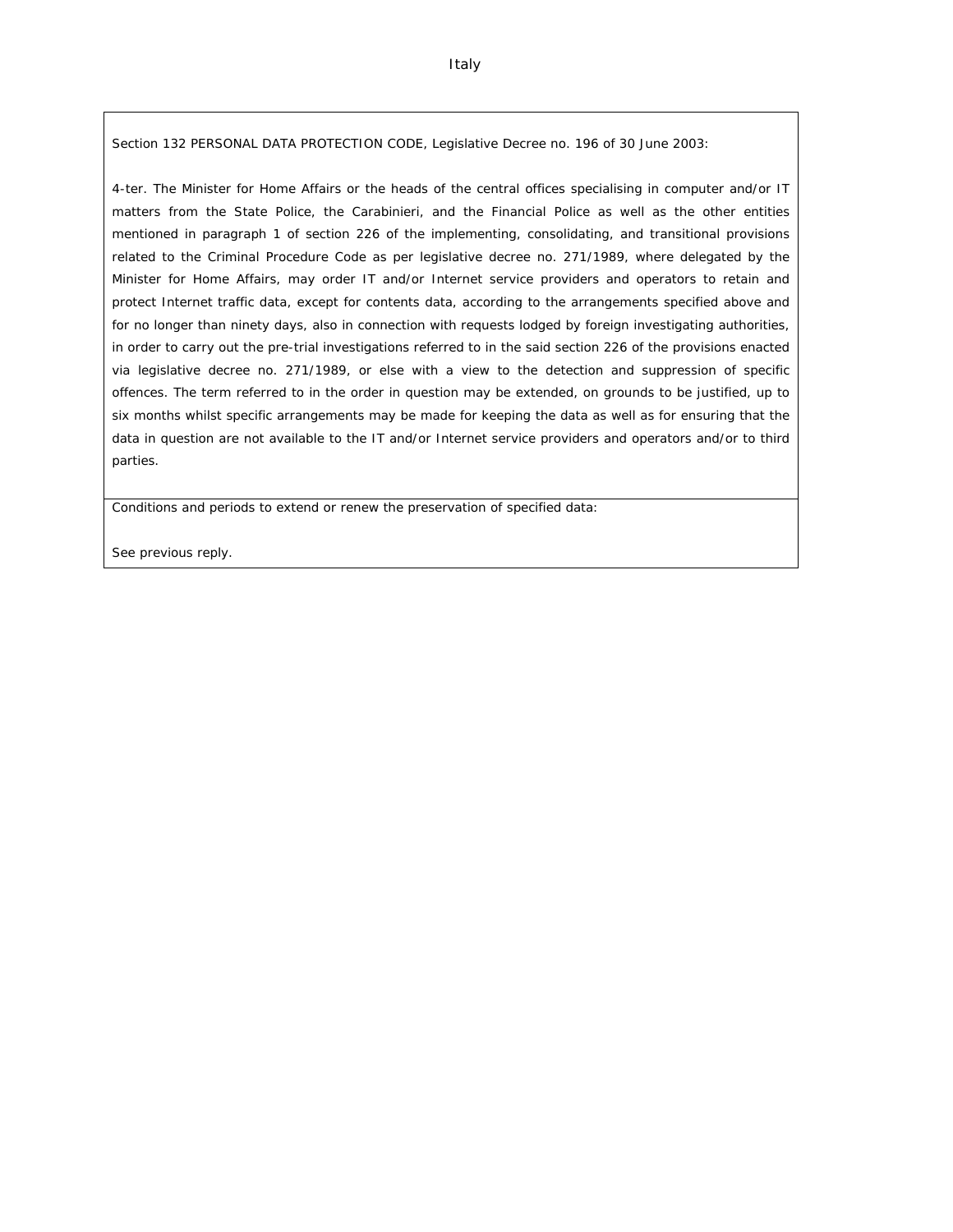### **1.21 Japan**

**Question 1: Please provide information on measures taken or on relevant developments with respect to each of the following Recommendations. Please attach additional information as appropriate.**

Rec 1 Parties should fully implement and apply the provisions of the Budapest Convention on Cybercrime, including preservation powers (follow up to T-CY Assessment Report 2012).

Measures taken/relevant developments:

Japan fully implements and applies the provisions of the Budapest Convention.

Rec 2 Parties should consider maintaining statistics or establish other mechanisms to monitor the efficiency of the mutual legal assistance process related to cybercrime and electronic evidence.

Measures taken/relevant developments:

The Ministry of Justice and National Police Agency (NPA) register all the incoming and outgoing mutual legal assistance (MLA) requests in a database so as to keep track of the process and to monitor its efficiency.

Rec 3 Parties should consider allocating more and more technology-literate staff for mutual legal assistance not only at central levels but also at the level of institutions responsible for executing requests (such as local prosecution offices).

Measures taken/relevant developments:

Technology-literate prosecutors are designated as prosecutors in charge of cybercrime in the Supreme Prosecutors' Office and in major District Prosecutors' Offices. The Ministry of Justice also promotes the improvement of the ability of the prosecutors and prosecutor's assistant officers to investigate cybercrime nation-wide by providing various trainings on technologies used in cybercrime and practical investigation methods such as collecting, preserving and analysing electronic evidence.

The NPA and prefectural police headquarters allocate the staffs for MLA who sufficiently received technologyliterate trainings of cybercrime investigation.

Rec 4 Parties should consider providing for better training to enhance mutual legal assistance, police-topolice and other forms of international cooperation on cybercrime and electronic evidence. Training and experience exchange should in particular target prosecutors and judges and encourage direct cooperation between judicial authorities. Such training should be supported by the capacity building programmes of the Council of Europe and other organisations.

Measures taken/relevant developments:

The Ministry of Justice holds an annual conference nation-wide, gathering prosecutors in charge of international affairs to share information and discuss issues concerning MLA, and provides basic lectures concerning MLA to all public prosecutors in the early stages of their career. The NPA also holds an annual conference nation-wide, gathering police officers in charge of MLA to share information, and provides basic lectures concerning MLA to cybercrime investigators. In addition, the NPA promotes international cooperation including hosting programs to share knowledge and experiences regarding cybercrime investigation and MLA, and to enhance investigative capabilities with law enforcement agencies in the Asia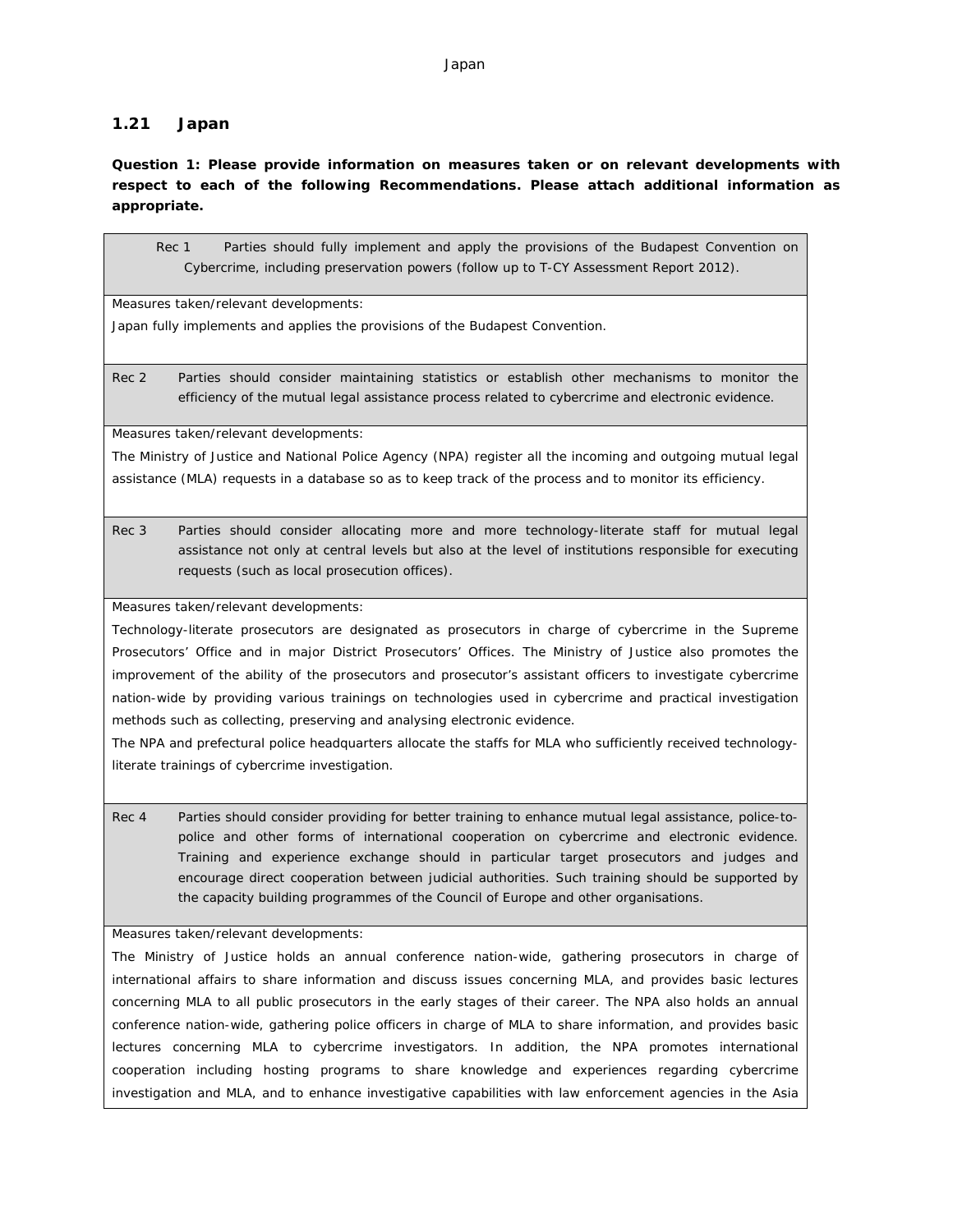Japan

| Rec 5<br>Parties and the Council of Europe should work toward strengthening the role of 24/7 points of<br>contact in line with Article 35 Budapest Convention, including through:<br>Ensuring, pursuant to article 35.3 Budapest Convention that trained and equipped personnel is available<br>a.<br>to facilitate the operative work and conduct or support mutual legal assistance (MLA) activities<br>Encouraging contact points to pro-actively promote their role among domestic and foreign<br>b.<br>counterpart authorities;<br>Conducting regular meetings and training of the 24/7 network among the Parties;<br>C <sub>1</sub>                                                           |
|-----------------------------------------------------------------------------------------------------------------------------------------------------------------------------------------------------------------------------------------------------------------------------------------------------------------------------------------------------------------------------------------------------------------------------------------------------------------------------------------------------------------------------------------------------------------------------------------------------------------------------------------------------------------------------------------------------|
| Encouraging competent authorities and 24/7 points of contact to consider procedures to<br>d.<br>follow up to and provide feedback to the requesting State on Article 31 requests;<br>Considering to establish, where feasible, contact points in prosecution offices to permit a<br>е.<br>more direct role in mutual legal assistance and a quicker response to requests;<br>f.<br>Facilitating 24/7 points of contact to play a supportive role in "Article 31" requests.<br>Measures taken/relevant developments:<br>Regarding 24/7 points of contact on Article 35 of the Convention, the NPA allocates the staffs for MLA who<br>received trainings so as to conduct or support MLA activities. |
| Rec 6<br>Parties should consider streamlining the procedures and reduce the number of steps required for<br>mutual assistance requests at the domestic level. Parties should share good practices in this<br>respect with the T-CY.                                                                                                                                                                                                                                                                                                                                                                                                                                                                 |
| Measures taken/relevant developments:<br>Japan strongly encourages prior consultation between the central authorities before sending official requests<br>in order to avoid taking unnecessary steps and to conduct MLA as efficiently as possible. In addition, the NPA<br>started to send preservation requests to several foreign countries through G7 24/7 point of contact network<br>from 2013 in order to enable expeditious preservation of traffic data while it did so through the ICPO route.                                                                                                                                                                                            |
| Rec 7<br>Parties should make use of all available channels for international cooperation. This may include<br>formal mutual legal assistance, police to police cooperation and others.                                                                                                                                                                                                                                                                                                                                                                                                                                                                                                              |
| Measures taken/relevant developments:<br>Japan utilizes every possible channel such as MLA, Interpol, informal communication through legal attaches<br>to obtain the best results in each case.                                                                                                                                                                                                                                                                                                                                                                                                                                                                                                     |
| Parties are encouraged to establish emergency procedures for requests related to risks of life and<br>Rec 8<br>similar exigent circumstances. The T-CY should document practices by Parties and providers.                                                                                                                                                                                                                                                                                                                                                                                                                                                                                          |
| Measures taken/relevant developments:                                                                                                                                                                                                                                                                                                                                                                                                                                                                                                                                                                                                                                                               |
| Parties should confirm receipt of requests systematically and give, upon request, notice of action<br>Rec 9<br>taken.                                                                                                                                                                                                                                                                                                                                                                                                                                                                                                                                                                               |
| Measures taken/relevant developments:<br>Japan responds to any questions from the requesting state, including regarding the receipt of request and<br>the status of the procedure.                                                                                                                                                                                                                                                                                                                                                                                                                                                                                                                  |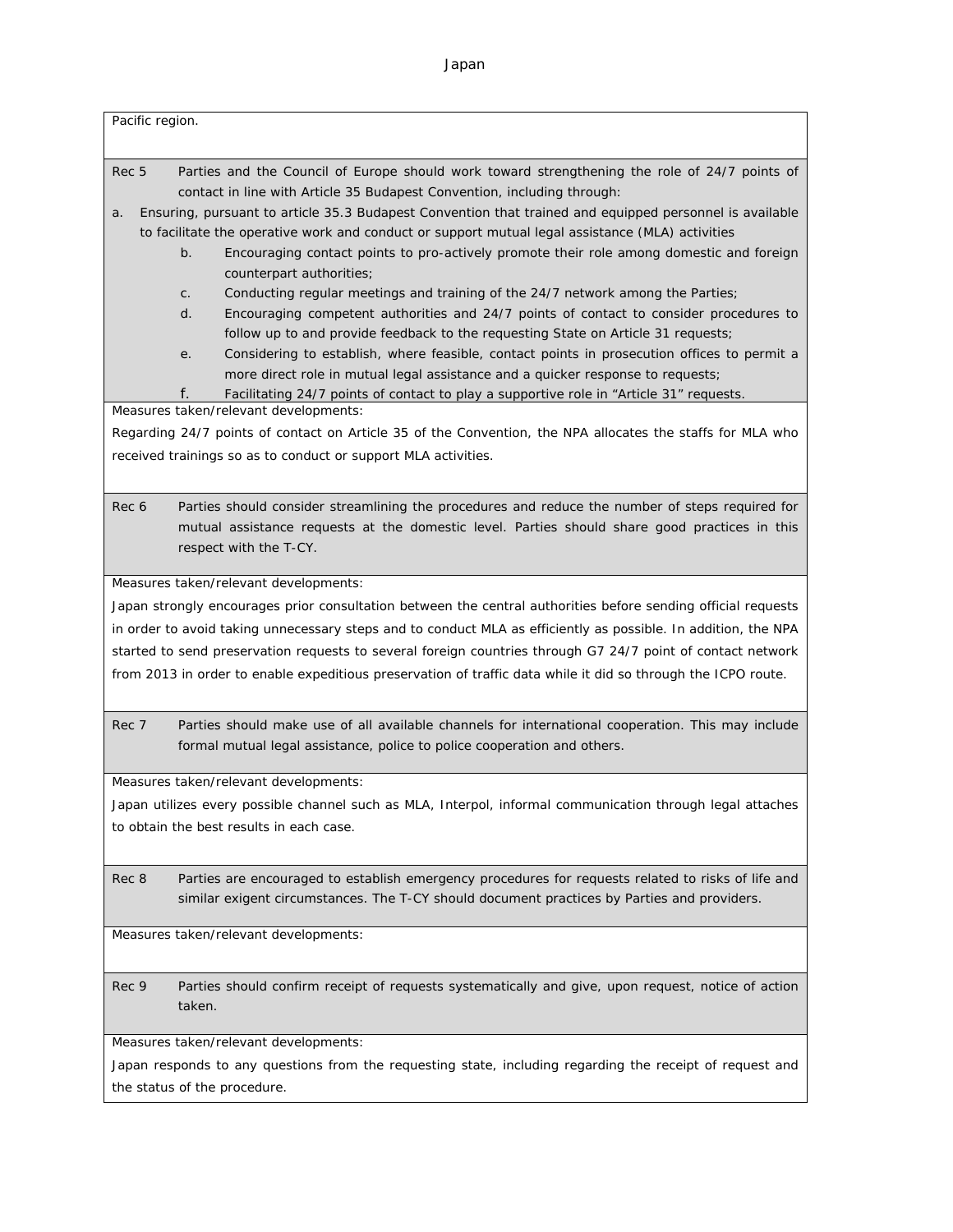Japan

Rec 10 Parties may consider the opening of domestic investigation upon a foreign request or spontaneous information to facilitate the sharing of information or accelerate MLA.

Measures taken/relevant developments:

Domestic investigation may be carried out properly depending on necessity.

Rec 11 Parties should make use of electronic transmission of requests in line with Article 25.3 Budapest Convention on expedited means of communication.

Measures taken/relevant developments:

Japan makes use of electronic transmission of requests depending on the urgency of each case.

Rec 12 Parties should ensure that requests are specific and complete with all necessary information.

Measures taken/relevant developments:

For each outgoing request, the central authority makes sure that the requests are specific and that all necessary information is written in the request.

Rec 13 Pursuant to Article 25.5 Budapest Convention and Paragraph 259 Explanatory Report, Parties are reminded to apply the dual criminality standard in a flexible manner that will facilitate the granting of assistance.

Measures taken/relevant developments:

Japan applies the dual criminality standard in accordance with Article 25.5 of the Budapest Convention.

Rec 14 Parties are encouraged to consult with authorities of requested Party prior to sending requests, when necessary.

Measures taken/relevant developments:

Japan strongly encourages prior consultation between the central authorities before sending official requests.

Rec 15 Parties should consider ensuring transparency regarding requirements for mutual assistance requests, and reasons for refusal, including thresholds for minor cases, on the websites of central authorities.

Measures taken/relevant developments:

Japan provides detailed explanations in English on requirements for MLA (including reasons for refusal) on the website of the Ministry of Justice.

**Question 2: Please provide information on time periods for preservation requests under Article 29 Budapest Convention in your country.**

Rec 16 The T-CY should facilitate greater transparency regarding the time period for data preservation upon a foreign preservation request in line with Article 29 Budapest Convention. The T-CY should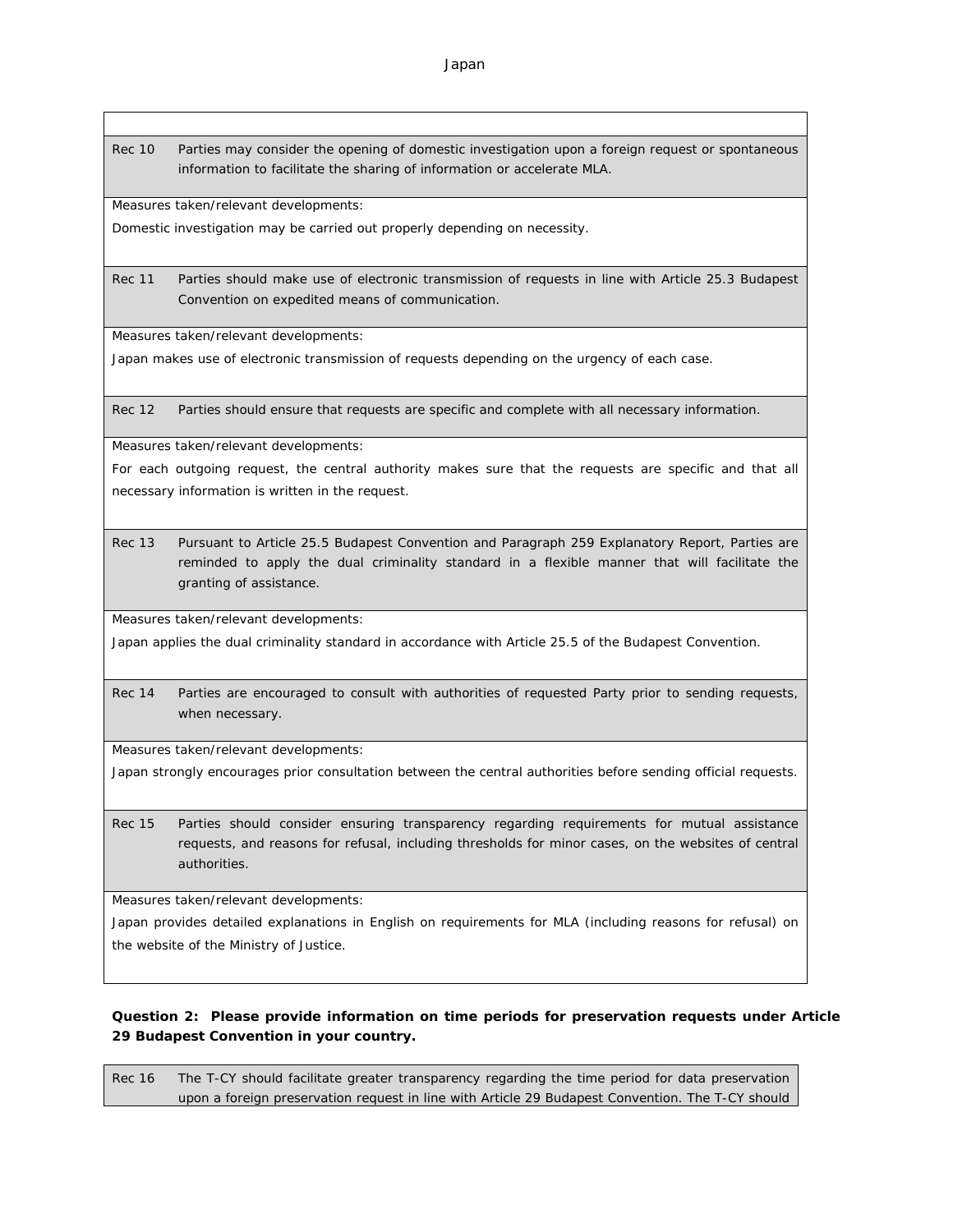document time periods.

Time periods for preservation of data following a foreign request:

## サ参室仮訳:外国からの要請に基づくデータ保全の期間:

According to Article 8(1)vi of the Act on International Assistance in Investigation and Other Related Matters and Article 197(3) and (4) of the Code of Criminal Procedure, the maximum preservation period is 60 days when particularly necessary. In case of data preservation based on voluntary cooperation by ISPs, the preservation period may be more than 60 days.

Conditions and periods to extend or renew the preservation of specified data: See above.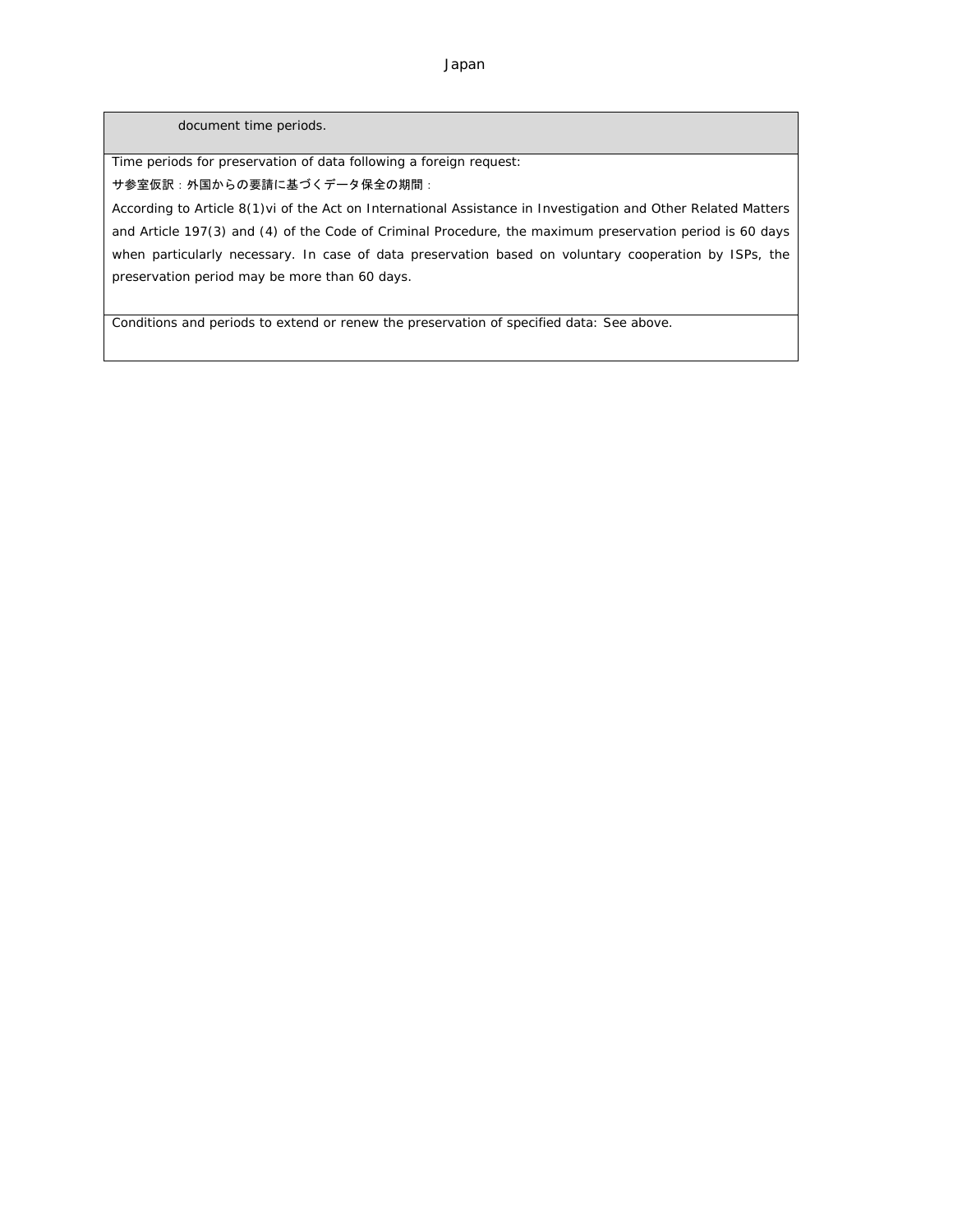#### **1.22 Latvia**

**Question 1: Please provide information on measures taken or on relevant developments with respect to each of the following Recommendations. Please attach additional information as appropriate.**

Rec 1 Parties should fully implement and apply the provisions of the Budapest Convention on Cybercrime, including preservation powers (follow up to T-CY Assessment Report 2012).

Measures taken/relevant developments:

According to the "Criminal Procedure Law" of Latvia Section 191. (Storage of Data located in an Electronic Information System):

(1) A person directing the proceedings may assign, with a decision thereof, the owner, possessor or keeper of an electronic information system (that is, a natural or legal person who processes, stores or transmits data via electronic information systems, including a merchant of electronic communications) to immediately ensure the storage, in an unchanged state, of the totality of the specific data (the retention of which is not specified by law) necessary for the needs of criminal proceedings that is located in the possession thereof, and the inaccessibility of such data to other users of the system.

According to the "Criminal Procedure Law" Section 192 (Disclosure of Data Stored in an Electronic Information System)

(1) During the pre-trial criminal proceedings an investigator with the consent of a public prosecutor or a data subject and a public prosecutor with the consent of a higher-ranking prosecutor or a data subject may request, that the merchant of an electronic information system disclose and issue the data to be stored in the information system in accordance with the procedures laid down in the Electronic Communications Law. (2) During the pre-trial criminal proceedings the person directing the proceedings may request in writing, based on a decision of an investigating judge or with the consent of a data subject, that the owner, possessor or keeper of an electronic information system disclose and issue the data stored in accordance with the procedures provided for in Section 191 of this Law.

(3) In adjudicating a criminal case, a judge or the court panel may request that a merchant of electronic communications discloses and issues the data to be stored in accordance with the procedures laid down in the Electronic Communications Law or that the owner, possessor or keeper of an electronic information system disclose and issue the data stored in accordance with the procedures provided for in Section 191 of this Law.

Rec 2 Parties should consider maintaining statistics or establish other mechanisms to monitor the efficiency of the mutual legal assistance process related to cybercrime and electronic evidence.

Measures taken/relevant developments:

Rec 3 Parties should consider allocating more and more technology-literate staff for mutual legal assistance not only at central levels but also at the level of institutions responsible for executing requests (such as local prosecution offices).

Measures taken/relevant developments: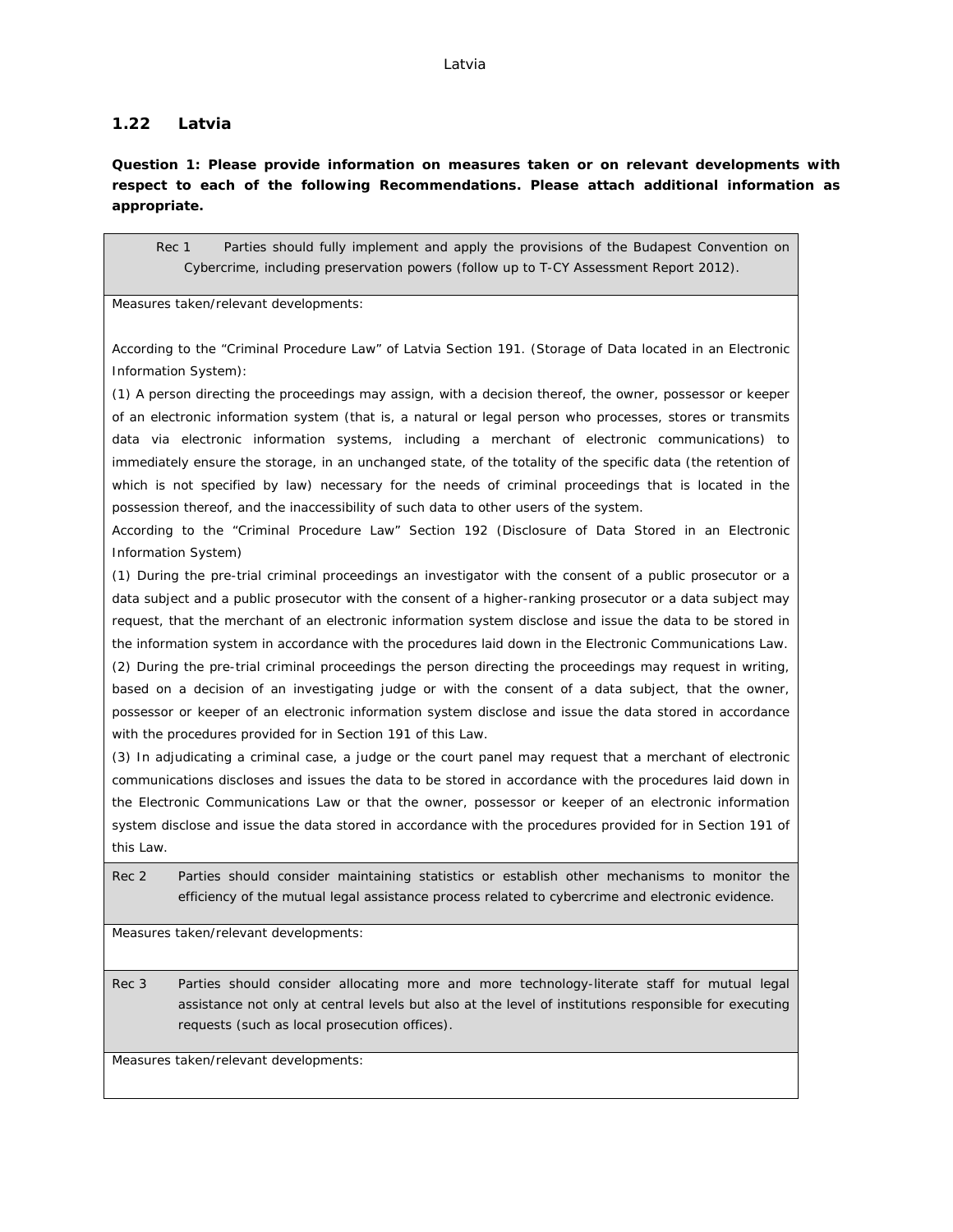The competent institution for mutual legal assistance in criminal matters is the State Police, General Prosecutor's Office and Ministry of Justice.

State police – Central Criminal police International Cooperation Bureau Legal assistance request unit is responsible institution for execution MLA directly received or from General Prosecutor's Office in pre-trial stage. At the same time institution who is coordinating MLA on national case.

# Legal bases:

European Convention on Mutual Assistance in Criminal Matters of 20 April 1959

Convention established by the Council in accordance with Article 34 of the Treaty on European Union, on Mutual Assistance in Criminal Matters between the Member States of the European Union of 29 May 2000 Bilateral agreements

Rec 4 Parties should consider providing for better training to enhance mutual legal assistance, policeto-police and other forms of international cooperation on cybercrime and electronic evidence. Training and experience exchange should in particular target prosecutors and judges and encourage direct cooperation between judicial authorities. Such training should be supported by the capacity building programmes of the Council of Europe and other organisations.

Measures taken/relevant developments:

The State Police College of Latvia offers police ensure the different types of training programmes: policeto-police and other forms of international cooperation on cybercrime and electronic evidence such as the information on international cooperation in criminal cases, exchange of information, cybercrimes, peculiarities of the investigation in information technology-related crimes, Phishing area (creation of the forged web link to steal confidential information), cooperation with other national law enforcement authorities, Internet Forum (phishing) monitoring, recent trends in the field "phishing", the nature of the investigation

- Rec 5 Parties and the Council of Europe should work toward strengthening the role of 24/7 points of contact in line with Article 35 Budapest Convention, including through:
- a. Ensuring, pursuant to article 35.3 Budapest Convention that trained and equipped personnel is available to facilitate the operative work and conduct or support mutual legal assistance (MLA) activities
	- b. Encouraging contact points to pro-actively promote their role among domestic and foreign counterpart authorities;
	- c. Conducting regular meetings and training of the 24/7 network among the Parties;
	- d. Encouraging competent authorities and 24/7 points of contact to consider procedures to follow up to and provide feedback to the requesting State on Article 31 requests;
	- e. Considering to establish, where feasible, contact points in prosecution offices to permit a more direct role in mutual legal assistance and a quicker response to requests;
	- f. Facilitating 24/7 points of contact to play a supportive role in "Article 31" requests.

Measures taken/relevant developments:

Representative of Latvian 24/7 Network taking part in regular meeting and training of the 24/7 network among the Parties, as example can be mention last activity held on 11th to 14th of July in UK "Effective 24/7 POC on Cybercrime Project Final Meeting".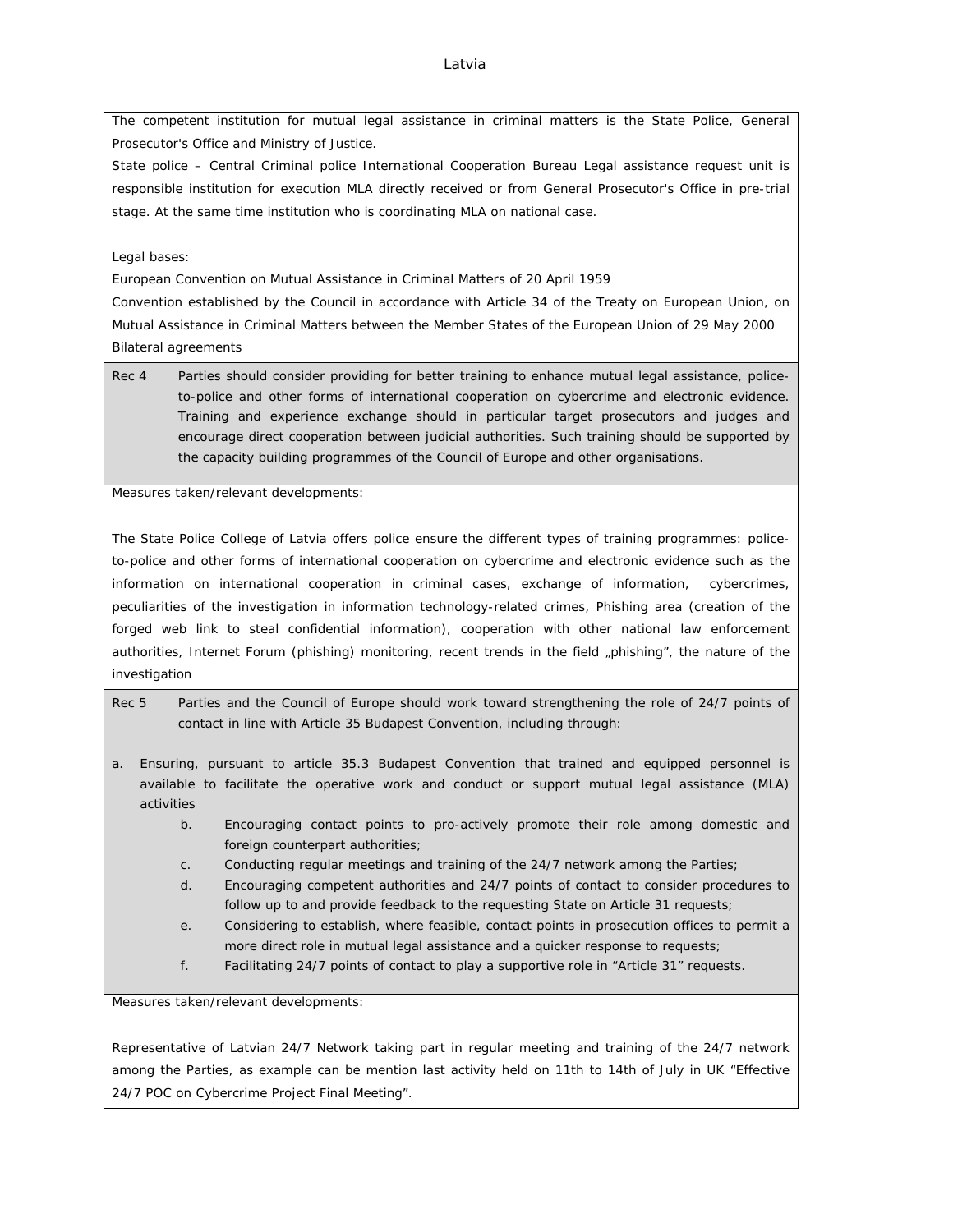In Republic of Latvia there is no special legal framework, which would determine the arrangements for cooperation between internet service provider and foreign law enforcement authorities without the Latvian Republic state authorities. This means that the disclosure of data for foreign law enforcement agencies takes place only in accordance with international agreements and mechanisms, including the letter of legal assistance and cybercrimes 24/7 contact point (24/7 Network).

Rec 6 Parties should consider streamlining the procedures and reduce the number of steps required for mutual assistance requests at the domestic level. Parties should share good practices in this respect with the T-CY.

Measures taken/relevant developments:

According to Criminal Procedure Law for traffic data storage is needed an investigator's decision and to disclosure and issue traffic data is necessary an investigating judge decision.

Rec 7 Parties should make use of all available channels for international cooperation. This may include formal mutual legal assistance, police to police cooperation and others.

Measures taken/relevant developments:

State police of Latvia are using all available channels for cooperation in criminal cases, like MLA (Eurojust and EJN for faster cooperation in MLA), police to police, Cybercrime contact point.

Rec 8 Parties are encouraged to establish emergency procedures for requests related to risks of life and similar exigent circumstances. The T-CY should document practices by Parties and providers.

Measures taken/relevant developments:

According to the Cabinet regulation No. 820 adopted 4 December 2007 "Procedures by which Pre-trial Investigative Institutions, Bodies Performing Investigatory Operations, State Security Institutions, Office of the Prosecutor and Court Request and a Merchant of Electronic Communications Transfers Data to be retained, and Procedures by which Statistical Information regarding Requests of Data to be Retained and Issuing thereof is Compiled" the matter of urgency is presumed to exist when. In those cases the information can be obtained within three hours, if the data requested have been retained within a time period of the last twenty-four hours or in one hour if requested the data concerning:

the subscriber or registered user – initiator of the call – the given name, surname, personal identity number and address of a natural person or the name, registration number and address of a legal person;

the International Mobile Subscriber Identity (IMSI) of the calling party;

the International Mobile Equipment Identity (IMEI) of the calling party;

if the user of a pre-paid service is anonymous - the date and time of the activation of the service and the location label (for example, Cell ID) from which the service was activated;

the user ID(s) allocated;

the subscriber or registered user to whom an Internet Protocol (IP) address was allocated at the time of the connection - the given name, surname, personal identity number of a natural person or the name, registration number and address, ID and telephone number of a legal person.

All urgent MLA are executed according Criminal Procedure law, conventions and bilateral agreements.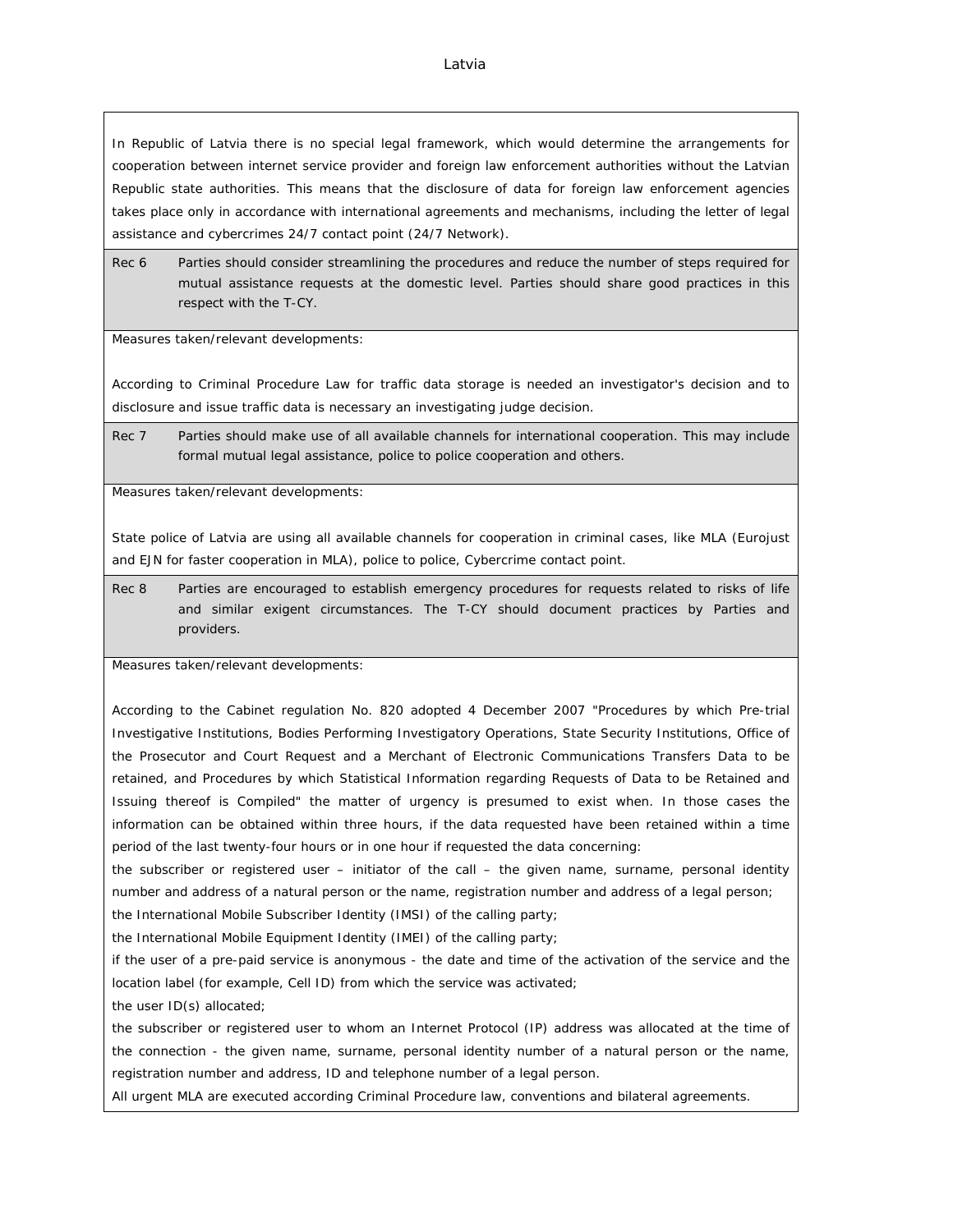Rec 9 Parties should confirm receipt of requests systematically and give, upon request, notice of action taken.

Measures taken/relevant developments:

According Criminal law, institution who received request confirm receipt and giving update of execution MLA as required.

Rec 10 Parties may consider the opening of domestic investigation upon a foreign request or spontaneous information to facilitate the sharing of information or accelerate MLA.

Measures taken/relevant developments:

After receiving spontaneous information:

verifying the information received;

make decision (start investigation or not).

The competent institution to exchange spontaneous information is the State Police and General Prosecutor's Office

Legal base:

European Convention on Mutual Assistance in Criminal Matters of 20 April 1959

Convention established by the Council in accordance with Article 34 of the Treaty on European Union, on Mutual Assistance in Criminal Matters between the Member States of the European Union of 29 May 2000.

Rec 11 Parties should make use of electronic transmission of requests in line with Article 25.3 Budapest Convention on expedited means of communication.

Measures taken/relevant developments:

According to the Criminal Procedure Law must be requested only the electronic information, which does not affect an individual's state-guaranteed civil rights to privacy and property. Electronical information is permitted only after the consent of the entity (individual), the prosecutor's acceptance and / or the investigating judge's decision. Accordingly, acquisition of the electronic information system data is possible on request of initiator, which has been acquired by subject's consent or approval of a prosecutor.

On other hand, acquisition of unsaved electronical data is possible only after the conservation process by directing the decision, with the further opening of the investigation after the judge's decision.

In all mentioned cases, information shall be requested thought MLA.

 In Republic of Latvia there is no special legal framework, which would determine the arrangements for cooperation between internet service provider and foreign law enforcement authorities without the Latvian Republic state authorities. This means that the disclosure of data for foreign law enforcement agencies takes place only in accordance with international agreements and mechanisms, including the letter of legal assistance and cybercrimes 24/7 contact point (24/7 Network) according to the Law On the Convention on Cybercrime Convention on Cybercrime and the Additional Protocol on racist and xenophobic offenses that are committed through computer systems

Generally there are two ways of every day practice: First:

Traffic data storage is made directly to contact with Cybercrime contact point and than to disclosure and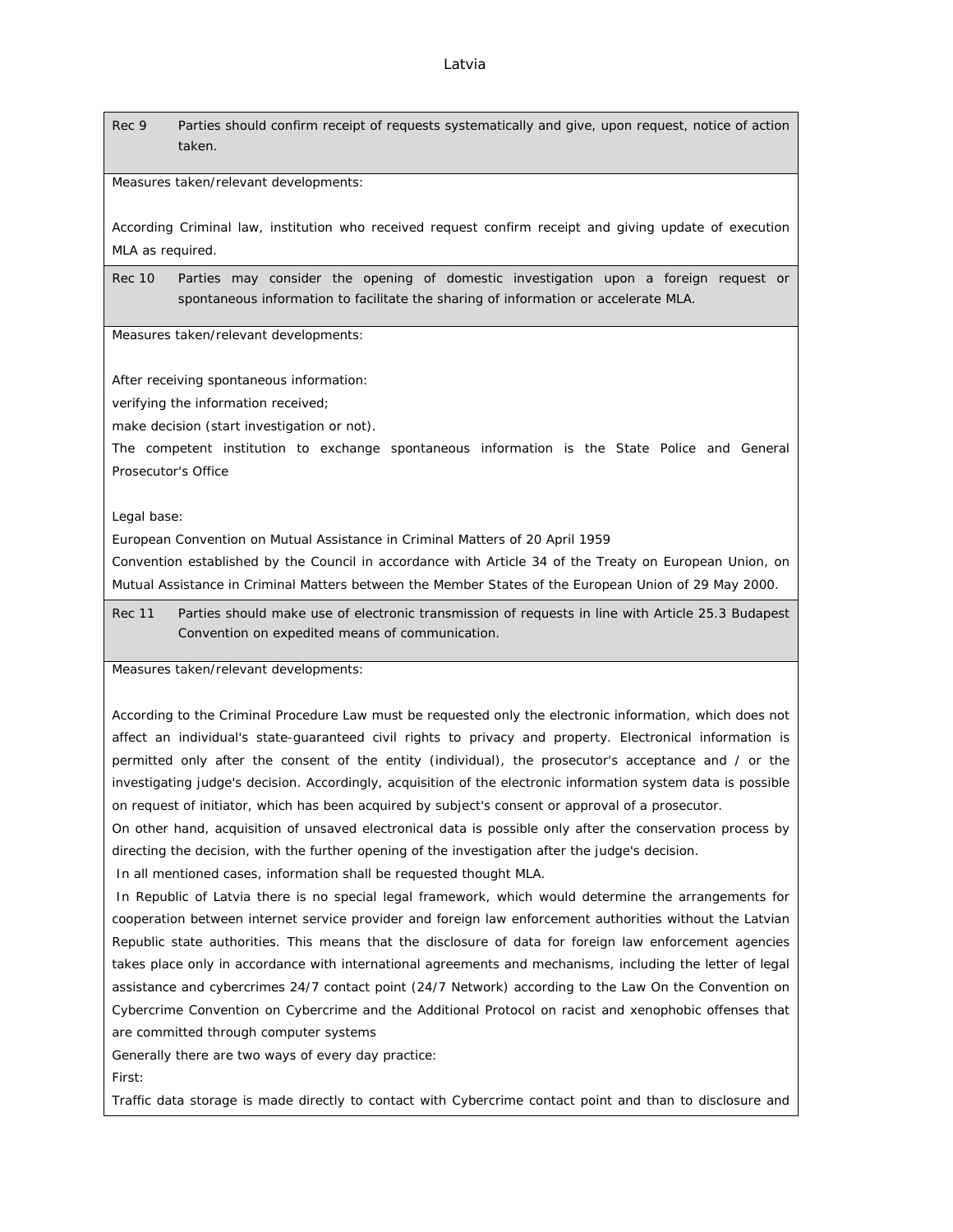issue traffic data in MLA.

Second:

During in execution of MLA is made traffic data storage and than disclosure and issue traffic data.

If questions are urgent State police accept electronic transmission of requests.

Rec 12 Parties should ensure that requests are specific and complete with all necessary information.

Measures taken/relevant developments:

All MLA are preparing according Criminal Procedure law, conventions and bilateral agreements.

Rec 13 Pursuant to Article 25.5 Budapest Convention and Paragraph 259 Explanatory Report, Parties are reminded to apply the dual criminality standard in a flexible manner that will facilitate the granting of assistance.

Measures taken/relevant developments:

Data preservation:

Budapest Convention on Cybercrime.

Legal base for MLA:

- European Convention on Mutual Assistance in Criminal Matters of 20 April 1959

- Convention established by the Council in accordance with Article 34 of the Treaty on European Union, on Mutual Assistance in Criminal Matters between the Member States of the European Union of 29 May 2000.

Rec 14 Parties are encouraged to consult with authorities of requested Party prior to sending requests, when necessary.

Measures taken/relevant developments:

No comments.

Rec 15 Parties should consider ensuring transparency regarding requirements for mutual assistance requests, and reasons for refusal, including thresholds for minor cases, on the websites of central authorities.

Measures taken/relevant developments:

All MLA from abroad examined and executed according Criminal law, conventions and bilateral agreements. If are reasons for refusal, initiator are informed about it. All MLA are examined according Criminal Procedure law section 848.

Section 848. Deciding of a Request of a Foreign State

(1) A request of a foreign state regarding the provision of assistance in the performance of a procedural action shall be decided immediately, but not later than within 10 days after receipt thereof. If additional information is necessary for deciding of a request, such information shall be requested from the state that submitted the request.

(2) In examining a request of a foreign state, the competent authority shall take one of the following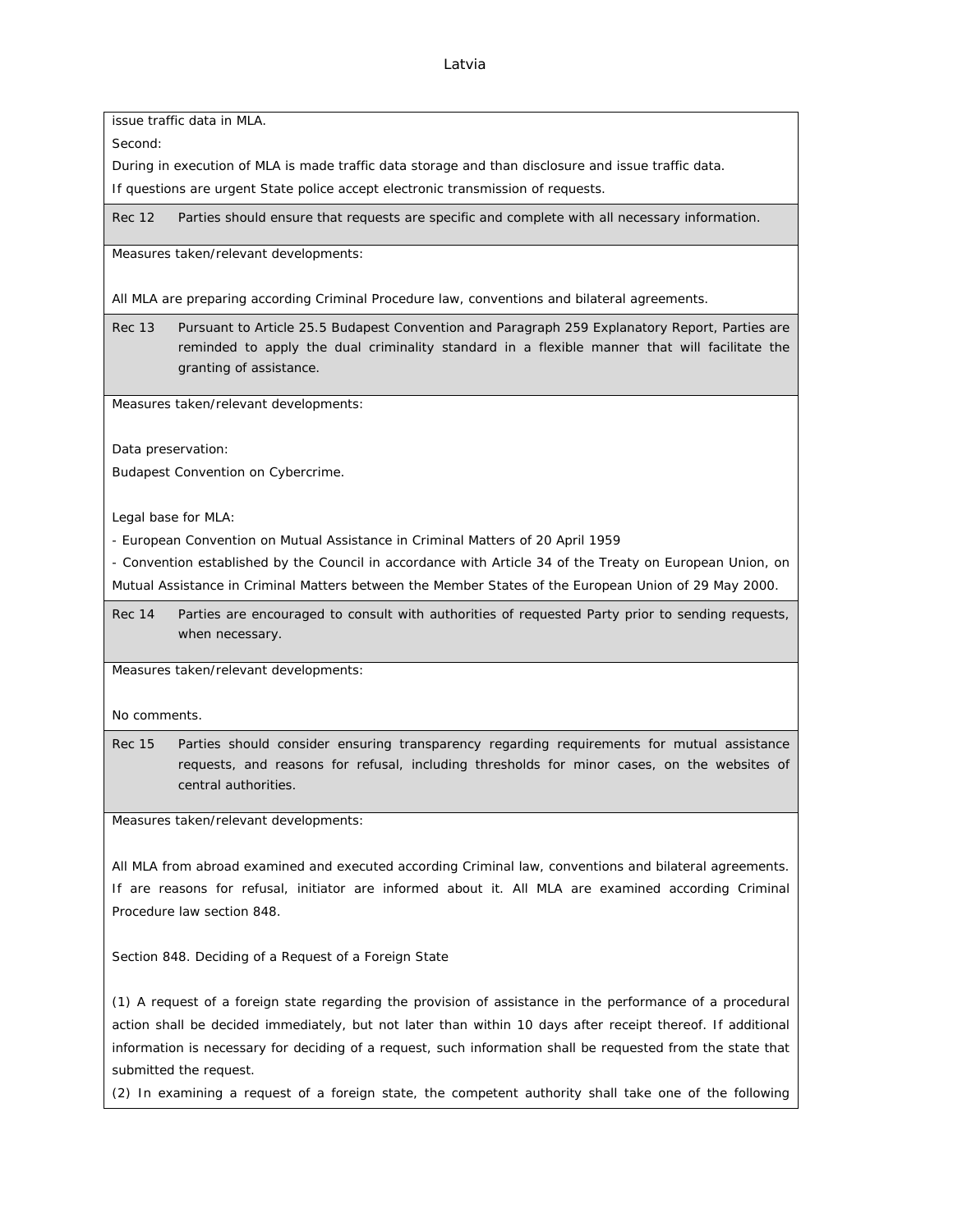#### decisions:

1) on possibility of the execution of the request, determining the institution that will fulfil the request, terms, and other conditions;

2) on refusal to fulfil the request or a part thereof, substantiating the refusal.

(3) The state that submitted the request shall be, without delay, informed regarding the decision taken, if the execution of the request or a part thereof has been rejected or if a foreign state has so requested.

Section 850. Reasons for Refusal of the Execution of a Request of a Foreign State

The execution of a request of a foreign state may be refused, if:

1) the request is related to a political offence, except the case when a request applies to terrorism or financing of terrorism;

2) the execution of the request may harm the sovereignty, security, social order, or other substantial interests of the State of Latvia;

3) sufficient information has not been submitted and the acquisition of additional information is not possible.

**Question 2: Please provide information on time periods for preservation requests under Article 29 Budapest Convention in your country.**

Rec 16 The T-CY should facilitate greater transparency regarding the time period for data preservation upon a foreign preservation request in line with Article 29 Budapest Convention. The T-CY should document time periods.

Time periods for preservation of data following a foreign request:

Latvia joined and signed the 23.11.2001 Budapest Convention on Cybercrime. According to Criminal Procedure law Section 191 the duty to store data may be specified for a term of up to thirty days, but such term may be extended, if necessary, by an investigating judge by a term of up to thirty days.

This term could be extended for more 90 days and Latvian competent authority must send the request for legal assistance to appropriate country in order to obtain preserved data.

In case of cooperation with EU Member States concerning the investigation of cybercrimes data retention and obtaining of preserved information is possible in the frame of so called "Swedish Initiative" (Council Framework Decision 2006/960/JHA on simplifying the exchange of information and intelligence between law enforcement authorities of the Member States of the European Union ("Swedish Framework Decision").

Conditions and periods to extend or renew the preservation of specified data:

According to Criminal Procedure law Section 191. if necessary, by an investigating judge by a term may be extended of up to thirty days.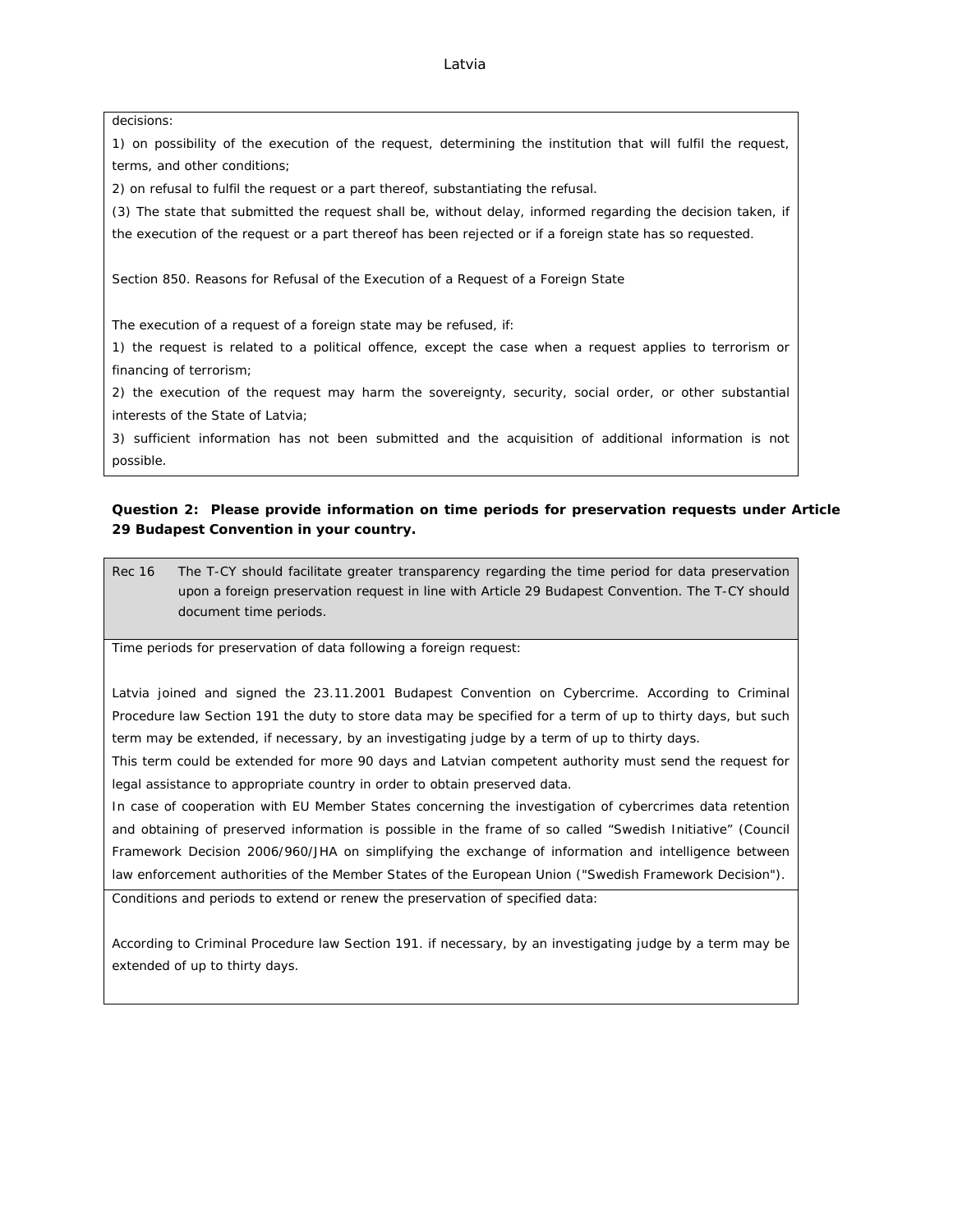# **1.23 Liechtenstein**

**Question 1: Please provide information on measures taken or on relevant developments with respect to each of the following Recommendations. Please attach additional information as appropriate.**

Rec 1 Parties should fully implement and apply the provisions of the Budapest Convention on Cybercrime, including preservation powers (follow up to T-CY Assessment Report 2012).

Measures taken/relevant developments:

Liechtenstein fully implemented the provisions of the Budapest Convention on Cybercrime, with small exceptions. These exceptions will be addressed as part of the next revision of the Code of Criminal Procedure. Detailed information are available in the country profile of Liechtenstein that were sent to the Council of Europe in the beginning of November.

Rec 2 Parties should consider maintaining statistics or establish other mechanisms to monitor the efficiency of the mutual legal assistance process related to cybercrime and electronic evidence.

Measures taken/relevant developments:

Due to the small sample seize of mutual legal assistance related to cybercrime and electronic evidence, maintaining statistics is a disproportionate effort. The goal is to provide mutual legal assistance in a comprehensive and timely manner. The short channels of communication and the simplified structure of public authorities are helping to reach this goal. The Office of Justice in its function as central authority for mutual legal assistance also has a monitoring function.

Rec 3 Parties should consider allocating more and more technology-literate staff for mutual legal assistance not only at central levels but also at the level of institutions responsible for executing requests (such as local prosecution offices).

Measures taken/relevant developments:

All relevant national institutions have technology-literate staff or the possibility to request assistance from the IT experts of the national police.

Rec 4 Parties should consider providing for better training to enhance mutual legal assistance, policeto-police and other forms of international cooperation on cybercrime and electronic evidence. Training and experience exchange should in particular target prosecutors and judges and encourage direct cooperation between judicial authorities. Such training should be supported by the capacity building programmes of the Council of Europe and other organisations.

Measures taken/relevant developments:

If possible, judges and prosecutors communicate directly with their counterparts in other countries in order to save time. Also the National Police can request mutual legal assistance directly at foreign judges and prosecutes and can also provide mutual legal assistance in accordance with art. 35 of the police law.

The National Police of Liechtenstein is member of the Focal Point Cyborg (EC3) at Europol. At a regional level, a close cooperation with the Swiss Police is in place. The National Police is a member of the working group "IT-Forensics" of the East-Switzerland Police force. An Agreement with the cantonal police of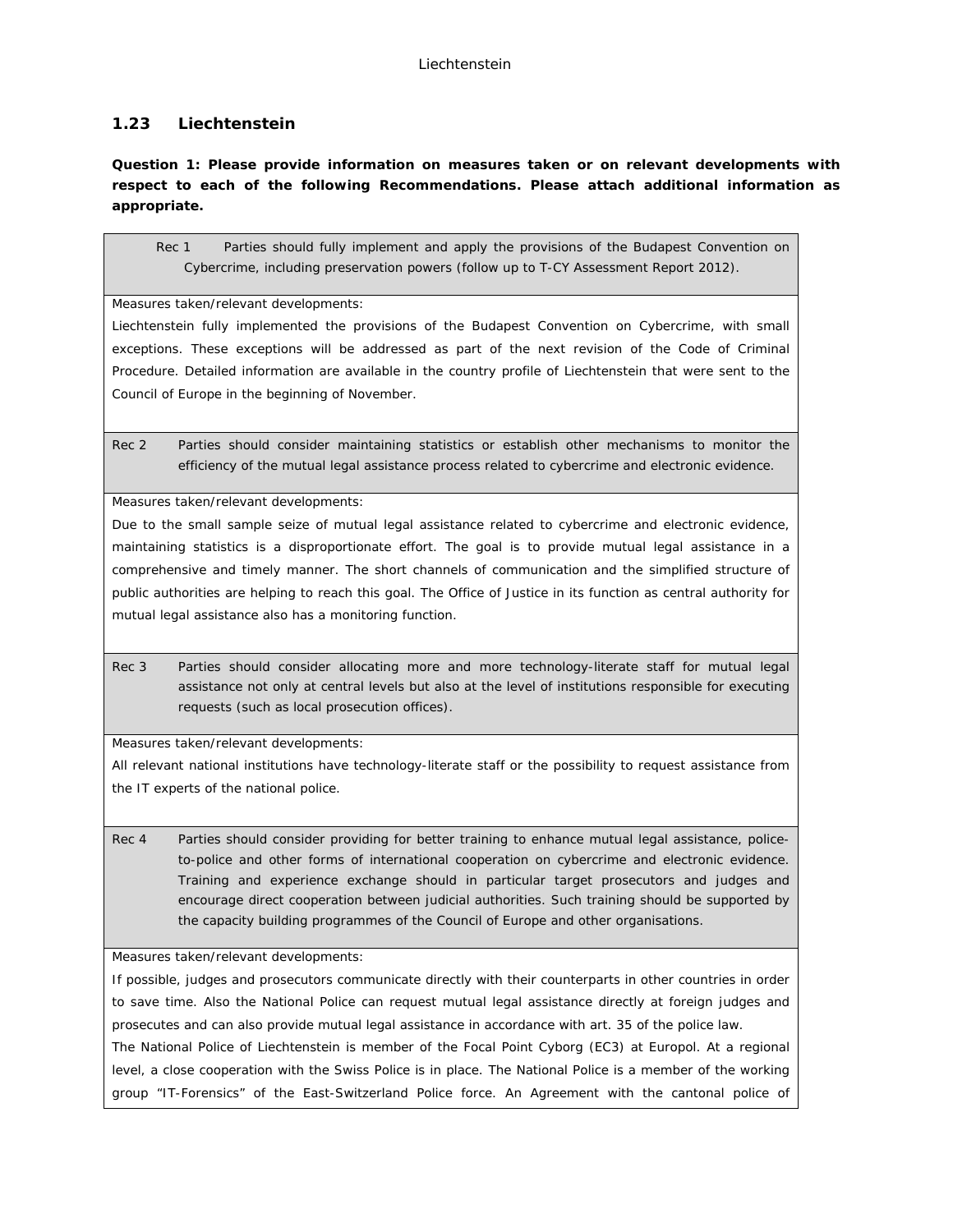Graubünden, Switzerland regulates the cooperation in areas of Cyber- and Economic Crimes.

Rec 5 Parties and the Council of Europe should work toward strengthening the role of 24/7 points of contact in line with Article 35 Budapest Convention, including through:

- a. Ensuring, pursuant to article 35.3 Budapest Convention that trained and equipped personnel is available to facilitate the operative work and conduct or support mutual legal assistance (MLA) activities
	- b. Encouraging contact points to pro-actively promote their role among domestic and foreign counterpart authorities;
	- c. Conducting regular meetings and training of the 24/7 network among the Parties;
	- d. Encouraging competent authorities and 24/7 points of contact to consider procedures to follow up to and provide feedback to the requesting State on Article 31 requests;
	- e. Considering to establish, where feasible, contact points in prosecution offices to permit a more direct role in mutual legal assistance and a quicker response to requests;
	- f. Facilitating 24/7 points of contact to play a supportive role in "Article 31" requests.

#### Measures taken/relevant developments:

a. The Central Police Services of the Liechtenstein National Police are the central point of contact for requests on a police to police basis. If you have a cybercrime 24/7 request, you will be connected to the Forensic Unit of the C.I.D. that has two IT-investigators with responsibilities for combating cybercrime as well as any other computer related crime, and with expertise in obtaining electronic evidence. Requests for mutual legal assistance can also be transmitted via the 24/7-contact point. All requests for mutual legal assistance received by the Court of Justice are in practice accepted, regardless of how they were transmitted.

b. The 24/7 contact point in Liechtenstein joined the G8 24/7 network of contact points to combat cybercrime in 2008 and is well established in Liechtenstein and also at foreign counterpart authorities.

c. The IT-investigators of the Forensic Unit of the Liechtenstein National Police are participating every year at the symposium for IT-Forensic of the German Federal Bureau of Investigation in Knüllwald, Germany as well as the national IT-Investigation Conference of Federal Police Office Switzerland (Fedpol) in Bern, Switzerland. In 2015 a specialized IT-Investigator participated in the "1st Interpol TTF on Computer Forensics" in Hong Kong.

d. In the case of a MLA-request, the Court of Justice sends the requesting authority immediately a confirmation of receipt containing the case number and the contact information of the assigned judge. Once the ruling becomes final, the requesting authority is informed of the outcome of the procedure. If the assessment is positive, the secured evidence is handed over. If the assessment is negative, the reasons for refusing the request for legal assistance are communicated.

e. Urgent requests may often be implemented on the same day, provided they are complete and depending on the time they arrive. Short channels of communication and the simplified structure of public authorities allow for the direct communication between the 24/7-contact points and the prosecution office.

f. Requests of mutual assistance regarding accessing of stored computer data is (in urgent cases) also via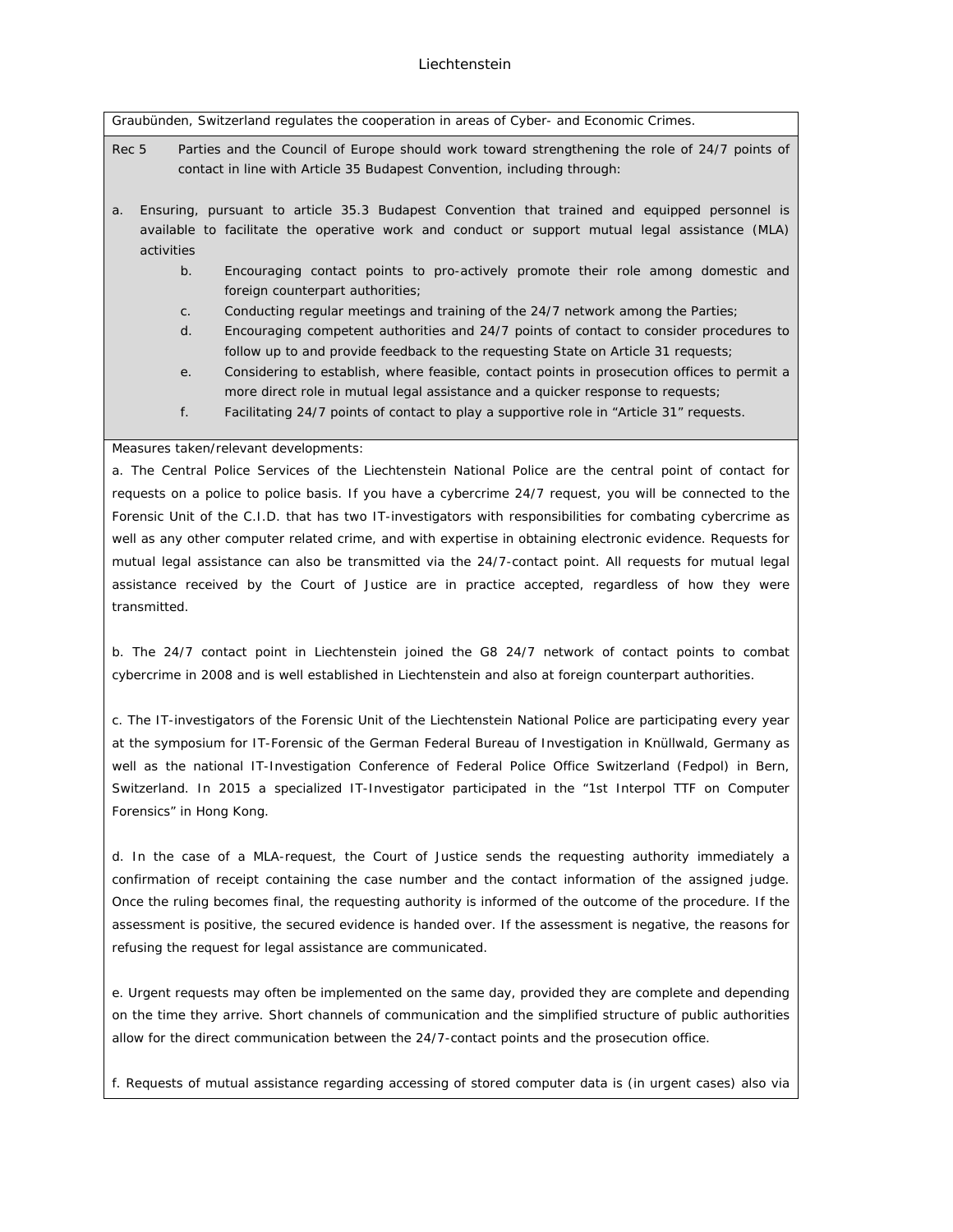the 24/7 contact point possible.

Rec 6 Parties should consider streamlining the procedures and reduce the number of steps required for mutual assistance requests at the domestic level. Parties should share good practices in this respect with the T-CY.

Measures taken/relevant developments:

Only few steps are required for mutual assistance requests at the domestic level, a further reduction of the number of steps is often not possible, since in most cases there is only one step needed to forward the request to the competent authority. Requests often can be implemented on the same day. In fall 2016 Liechtenstein provided all necessary information for requesting mutual assistance to the Octopus Community Tool for international Cooperation.

Rec 7 Parties should make use of all available channels for international cooperation. This may include formal mutual legal assistance, police to police cooperation and others.

Measures taken/relevant developments:

Liechtenstein makes use of available channels for international cooperation, which includes formal mutual legal assistance and police to police cooperation. The National Police can request mutual legal assistance directly at foreign judges and prosecutes and can also provide mutual legal assistance in accordance with art. 35 of the police law. More information are provided in the Octopus Community Tool for international Cooperation.

Rec 8 Parties are encouraged to establish emergency procedures for requests related to risks of life and similar exigent circumstances. The T-CY should document practices by Parties and providers.

Measures taken/relevant developments:

Normal and expedited requests are dealt with by the same authority, and there are no procedural differences. An indication of urgency results in expedited processing. Urgent requests may often be implemented on the same day under the condition that they are complete. Specific emergency procedures are not foreseen.

Rec 9 Parties should confirm receipt of requests systematically and give, upon request, notice of action taken.

Measures taken/relevant developments:

At the time the request for mutual legal assistance is assigned internally to a responsible judge at the Court of Justice, the requesting authority is immediately sent a confirmation of receipt containing the case number and the contact information of the assigned judge. Once the ruling becomes final, the requesting authority is informed of the outcome of the procedure. If the assessment is positive, the secured evidence is handed over. If the assessment is negative, the reasons for refusing the request for legal assistance are communicated.

Rec 10 Parties may consider the opening of domestic investigation upon a foreign request or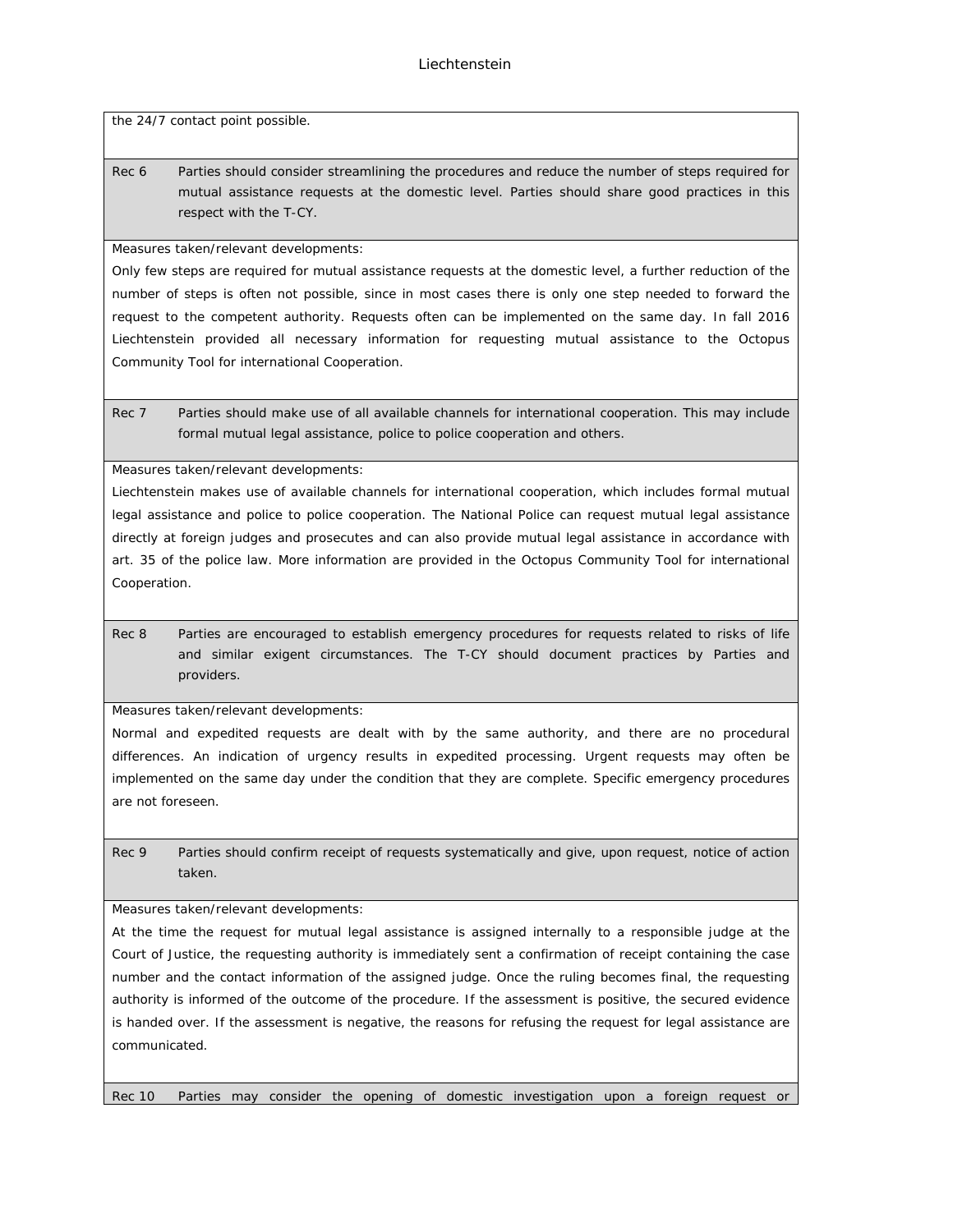spontaneous information to facilitate the sharing of information or accelerate MLA.

Measures taken/relevant developments:

If a request for mutual legal assistance includes information that falls under the domestic criminal jurisdiction, criminal proceedings are regularly introduced. Liechtenstein law does not know a discretionary principle in these cases.

Spontaneous transmission of information is governed by Article 54a of the Liechtenstein Mutual Legal Assistance Act. According to that provision, the court may spontaneously transmit to a foreign authority information that it has obtained for its own criminal proceedings if an international agreement provides a basis for such transmission, this information might be helpful for the opening or carrying out of investigations or proceedings of a foreign authority, and the transmission of the information would also be permissible within the framework of a request for mutual legal assistance by the foreign authority.

The transmission of information is permissible even without an international agreement if it must be assumed that the content of the information may help prevent an extraditable offence or avert an immediate and serious threat to public security, and if transmission of the information would also be permissible within the framework of a request for mutual legal assistance by the foreign authority.

The conditions for such transmission is that the transmitted information may not be used without prior consent of the transmitting authority for any purpose other than the purpose giving rise to the transmission, and that the transmitted data must immediately be deleted or corrected by the receiving authority as soon as it turns out that the data is incorrect, or the transmitting authority communicates that the data has been gathered or transmitted unlawfully, or it turns out that the data is not or no longer needed for the purpose giving rise to the transmission.

## Rec 11 Parties should make use of electronic transmission of requests in line with Article 25.3 Budapest Convention on expedited means of communication.

Measures taken/relevant developments:

Expedited means of communication, including fax or e-mail, are permissible when transmitting requests for mutual legal assistance in urgent circumstances, as long as the original copy of the request or other communication is subsequently transmitted by post.

Rec 12 Parties should ensure that requests are specific and complete with all necessary information.

Measures taken/relevant developments:

The responsibility for the comprehensiveness of a mutual legal assistance request lies with the competent judges. To ensure the comprehensiveness, judges in general follow international requirements.

Rec 13 Pursuant to Article 25.5 Budapest Convention and Paragraph 259 Explanatory Report, Parties are reminded to apply the dual criminality standard in a flexible manner that will facilitate the granting of assistance.

Measures taken/relevant developments:

According to the Mutual Legal Assistance Act (Article 51(1) (1)), the provision of mutual legal assistance is impermissible if the precondition of dual criminality is not met.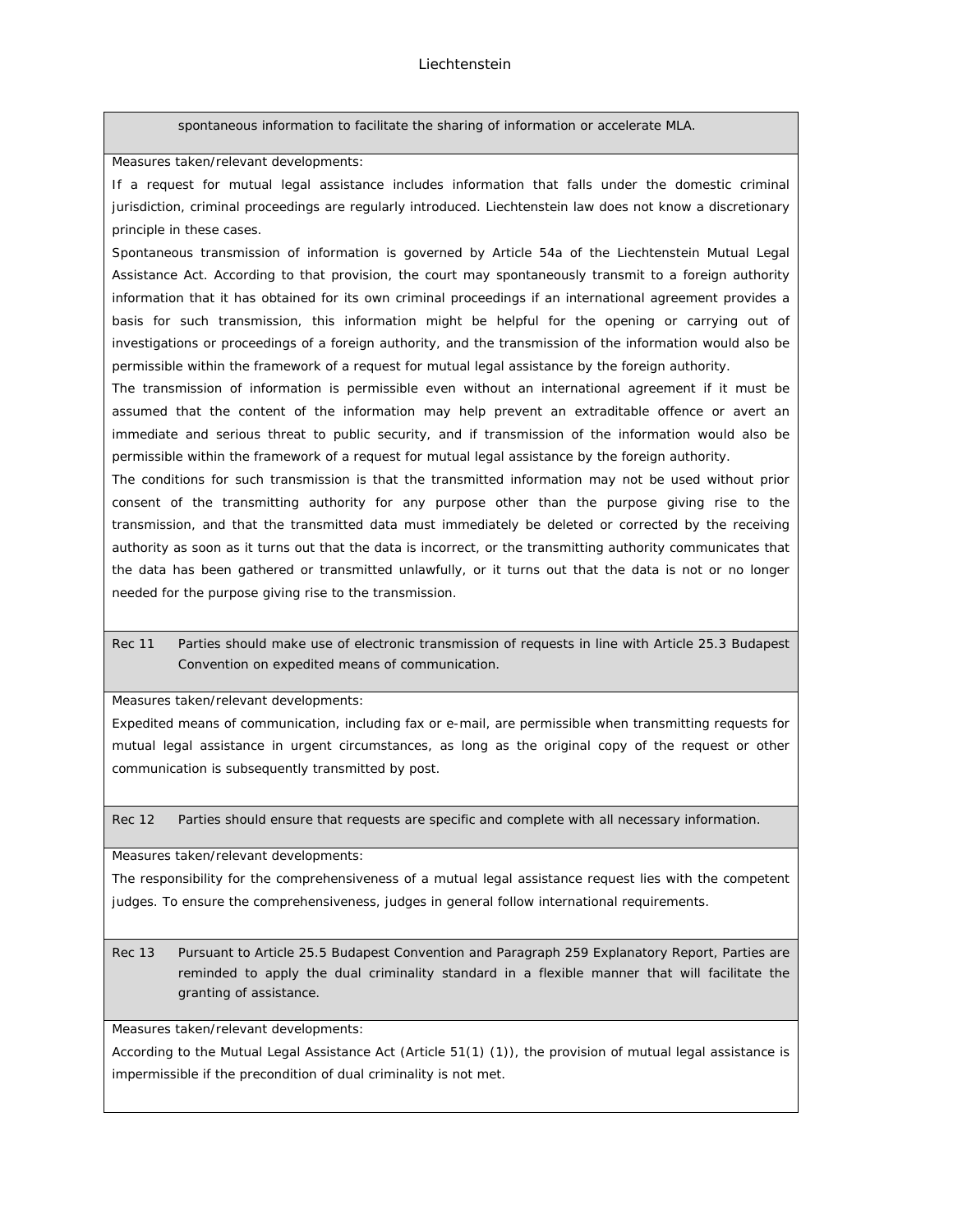Rec 14 Parties are encouraged to consult with authorities of requested Party prior to sending requests, when necessary.

Measures taken/relevant developments:

If ambiguities or uncertainties exist, they are clarified over the European Judicial Network or direct contacts. Due to the large amount of mutual legal assistance requests, the judges in Liechtenstein have already extensive know how about procedures and many contacts to foreign authorities.

Rec 15 Parties should consider ensuring transparency regarding requirements for mutual assistance requests, and reasons for refusal, including thresholds for minor cases, on the websites of central authorities.

Measures taken/relevant developments:

A written request for mutual legal assistance must be submitted, containing the information set out in Article 29(2) of the Budapest Convention. The requirements are regularly met, but where they are not, a correction must be requested; therefore the reasons for a refusal are made clear. These requirements essentially also correspond to Article 14 ECMA, so that a certain practice has established itself in Europe.

**Question 2: Please provide information on time periods for preservation requests under Article 29 Budapest Convention in your country.**

Rec 16 The T-CY should facilitate greater transparency regarding the time period for data preservation upon a foreign preservation request in line with Article 29 Budapest Convention. The T-CY should document time periods.

Time periods for preservation of data following a foreign request:

The same day (provided they are complete and depending on the time they arrive).

Conditions and periods to extend or renew the preservation of specified data: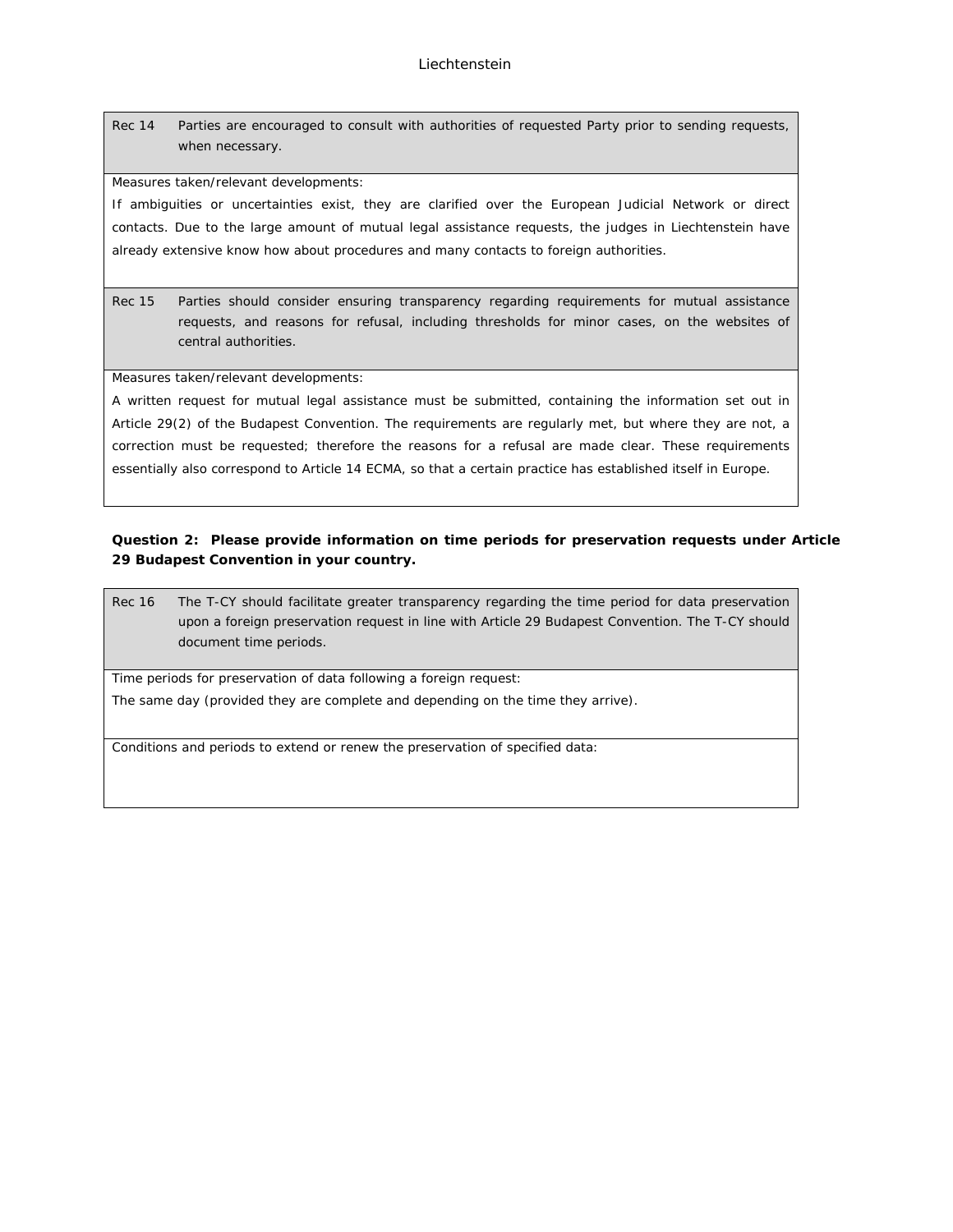## **1.24 Lithuania**

**Question 1: Please provide information on measures taken or on relevant developments with respect to each of the following Recommendations. Please attach additional information as appropriate.**

Rec 1 Parties should fully implement and apply the provisions of the Budapest Convention on Cybercrime, including preservation powers (follow up to T-CY Assessment Report 2012).

Measures taken/relevant developments:

Lithuania ratified Budapest Convention on Cybercrime and its Addition Protocol on Racism and Xenophobia on January 22, 2004 and June 8, 2006 accordingly. In pursue of meeting the requirements for the ratification, relevant national legal framework in the area of fight against cybercrime has been aligned with the provisions of the Convention and the Additional Protocol.

In terms of preservation powers, relevant provisions granting the police the right to order preservation of any data, documents and other information (electronic and physical) processed by service providers, are set out in the Police Law, the Law on Electronic Communications, and as of 2014, in the Law on Cyber Security.

Along with the legal prerequisites for data preservation, efforts are made to keep close relationship between the police and the private sector, especially with service providers in order to speed up the process of preservation and collection of electronic evidence.

Rec 2 Parties should consider maintaining statistics or establish other mechanisms to monitor the efficiency of the mutual legal assistance process related to cybercrime and electronic evidence.

Measures taken/relevant developments:

No common solution for automated collection of statistics on implementation of mutual legal assistance requests related to cybercrime and electronic evidence, is currently in place.

However, relevant data are collected at Prosecutor General's Office of the Republic of Lithuania as the central competent authority responsible for the processing and final implementation of the received MLA requests.

Also, statistics on police-to-police requests are collected at the Lithuanian Criminal Police Bureau as the central criminal police agency.

Rec 3 Parties should consider allocating more and more technology-literate staff for mutual legal assistance not only at central levels but also at the level of institutions responsible for executing requests (such as local prosecution offices).

Measures taken/relevant developments:

Execution of MLA requests in Lithuania is a joint work of public prosecutors and the investigators.

Within the Public Prosecutor's Offices, cases as well as MLA requests are distributed in accordance with the competences and professional experience of the prosecutors, handling the cases or requests. This means that requests related to cybercrime and collection of electronic evidence, are typically assigned to a competent prosecutor who has prior experience in the field. They have enough knowledge to tackle legal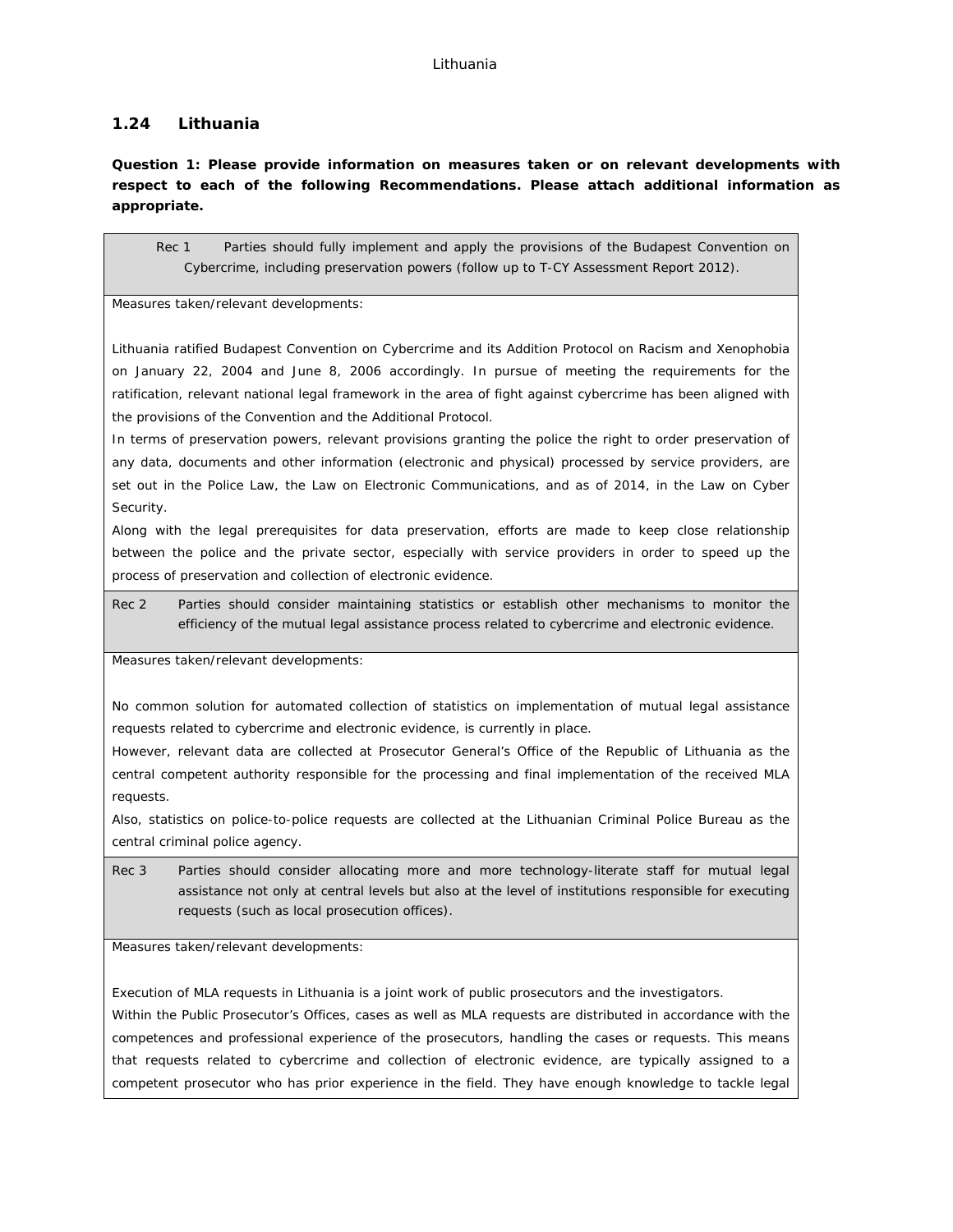### Lithuania

part of the implementation of MLA requests.

Technical part, i.e. the actual collection of e-evidence, is covered by specialized cybercrime investigators. In Lithuania, cybercrime divisions are established both at central and local levels. At central level, MLA requests are executed by the cybercrime division of the Lithuanian Criminal Police Bureau. The mandate of this division is usually limited to high-profile, OCG-related, transnational cases. At local level, MLA requests are executed by specialized cybercrime units that were established in 2015 in 10 counties of Lithuania. These units usually execute MLA requests linked to their county. Investigators and experts at both levels have high proficiency in dealing with cybercrimes and e-evidence both on technical and legal levels.

Rec 4 Parties should consider providing for better training to enhance mutual legal assistance, policeto-police and other forms of international cooperation on cybercrime and electronic evidence. Training and experience exchange should in particular target prosecutors and judges and encourage direct cooperation between judicial authorities. Such training should be supported by the capacity building programmes of the Council of Europe and other organisations.

Measures taken/relevant developments:

Training and development of professional competencies among relevant stakeholders working in the area of fight against cybercrime is part of the cyber security policy in Lithuania.

Lithuania is an active participant in the specialized training activities organized by various EU agencies, including Europol, CEPOL, OLAF, as well as law enforcement entities of other countries, such as National Crime Agency in the UK, Federal Bureau of Investigations and Secret Service in the US). Annually, police officers participate in training activities organized by these partners.

In 2014, Lithuanian Criminal Police Bureau as the central criminal entity, launched specialized training on various aspects of cybercrime investigations. This training initially targeted future staff of the specialized cybercrime units that were established in 10 County Police Headquarters in Lithuania. Although the training focus more on investigatory, forensic and tactical techniques, as part of the curriculum, the participants are introduced to the possibilities provided by the Budapest Convention, as well as other international instruments in the area of fight against cybercrime, including MLA, police-to-police, and other forms of international cooperation on cybercrime and electronic evidence.

Public prosecutor's offices across the country also provide cybercrime-related training for specialized law enforcement and judicial authorities. Public prosecutors deliver lectures themselves and invite external experts as well. This kind of training events take place up to 4 times per year.

To enhance capacities in the field of cybercrime investigations and prosecution, Prosecutor General's Office jointly with the Lithuanian Criminal Police Bureau have been working on the Recommendations on cybercrime for public prosecutors. The recommendations cover such aspects as legal qualification, investigatory techniques, international cooperation, including MLA, police-to-police, data preservation possibilities. The Recommendations should be approved and circulated shortly.

Rec 5 Parties and the Council of Europe should work toward strengthening the role of 24/7 points of contact in line with Article 35 Budapest Convention, including through:

- a. Ensuring, pursuant to article 35.3 Budapest Convention that trained and equipped personnel is available to facilitate the operative work and conduct or support mutual legal assistance (MLA) activities
	- b. Encouraging contact points to pro-actively promote their role among domestic and foreign counterpart authorities;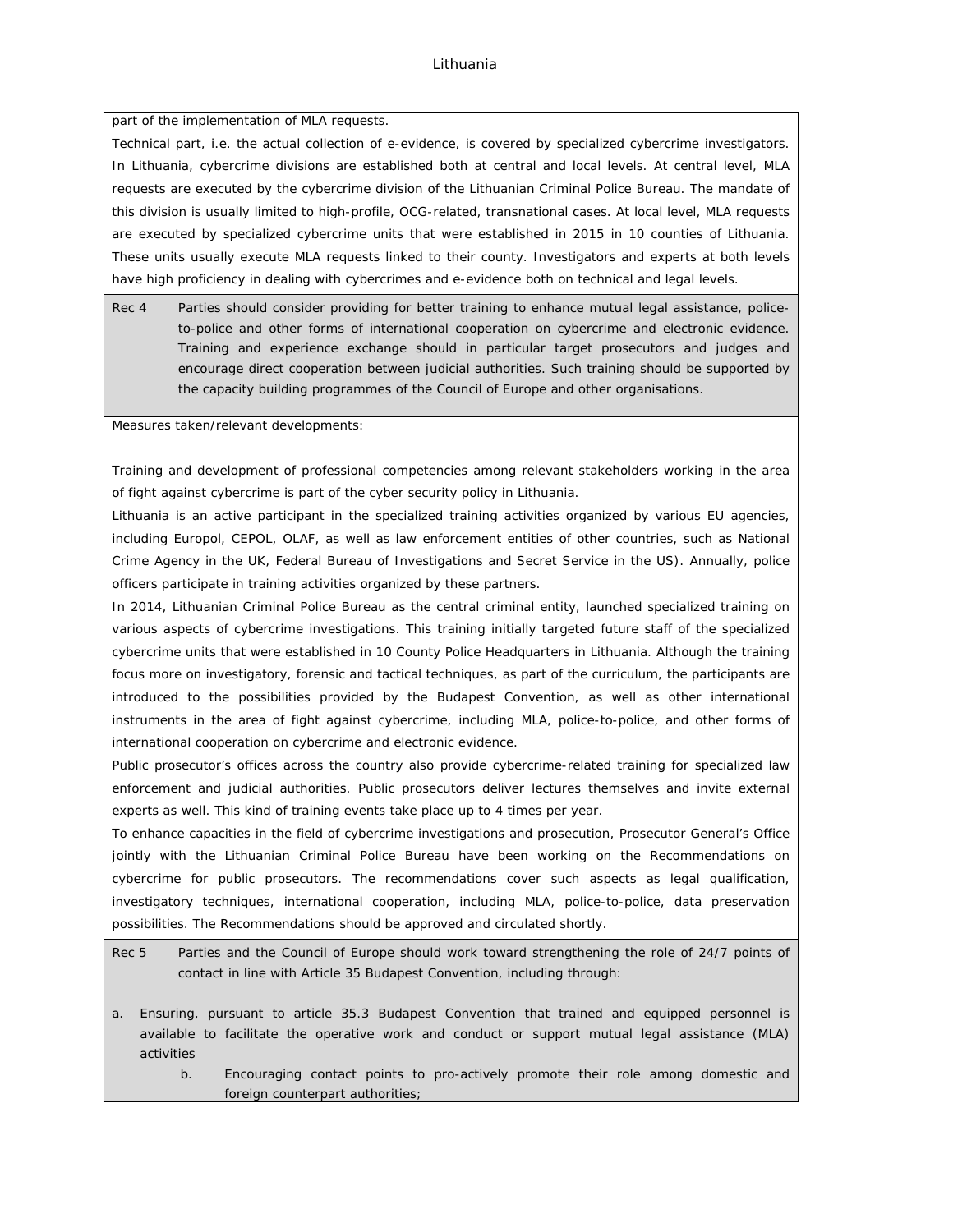- c. Conducting regular meetings and training of the 24/7 network among the Parties;
- d. Encouraging competent authorities and 24/7 points of contact to consider procedures to follow up to and provide feedback to the requesting State on Article 31 requests;
- e. Considering to establish, where feasible, contact points in prosecution offices to permit a more direct role in mutual legal assistance and a quicker response to requests;
- f. Facilitating 24/7 points of contact to play a supportive role in "Article 31" requests.

Measures taken/relevant developments:

a. In Lithuania, functions of 24/7 point of contact are performed by the specialized cybercrime unit of the Lithuanian Criminal Police Bureau (central criminal police entity). 24/7 POC also serves as a point of contact within Europol SIENA platform, as well as for cooperation with service providers. It constantly liaise with the competent units and officers in public prosecutor's offices. The staff of the 24/7 POC are well placed to facilitate efficient and timely functioning of the network and to support implementation of MLA requests.

b. Information about the possibilities of the Lithuanian 24/7 POC is shared with relevant stakeholders during various training events and meetings. Also, its description is included in the Recommendations referred to in the Point 4 above. For international partners, information about 24/7 POC capabilities is provided in the Directory of 24/7 POCs administered by the Council of Europe.

c. Officer responsible for 24/7 POC in Lithuania is appointed as national representative to the T-CY committee.

d. Lithuanian 24/7 POC is commonly used by the requesting States on Art 31 requests. Also, it is used by national police units and prosecution authorities to check on the status of Art 31 requests and other inquiries.

e. 24/7 POC is established in the central criminal police, not in the prosecution office in order to provide higher technical, investigatory and tactical support in the area of cybercrime and e-evidence. However, the POC constantly liaises with the competent prosecution offices on various issues of implementing relevant requests. So far, this practice proved to be effective.

f. Art 31 requests are received in the form of MLA requests. Even if the requests do not specifically say that there had been a preservation request sent in accordance with Art 29 before and that the data had been preserved, competent prosecutor's offices cross-check the requests with 24/7 POC.

Rec 6 Parties should consider streamlining the procedures and reduce the number of steps required for mutual assistance requests at the domestic level. Parties should share good practices in this respect with the T-CY.

Measures taken/relevant developments:

In Lithuania, MLA procedures are streamlined efficiently enough to have the minimum possible steps to implement the requests. MLA requests may be sent to the central prosecutor's office – Prosecutor General's Office, in which case the request is evaluated to see if it falls within the competence of the central authorities, or the local police and prosecutor's offices. In case it falls within the competence of the local police and prosecutor's office, it is immediately forwarded to the competent prosecutor's office for implementation.

Also, it is permitted to directly cooperate between the requesting State and the competent local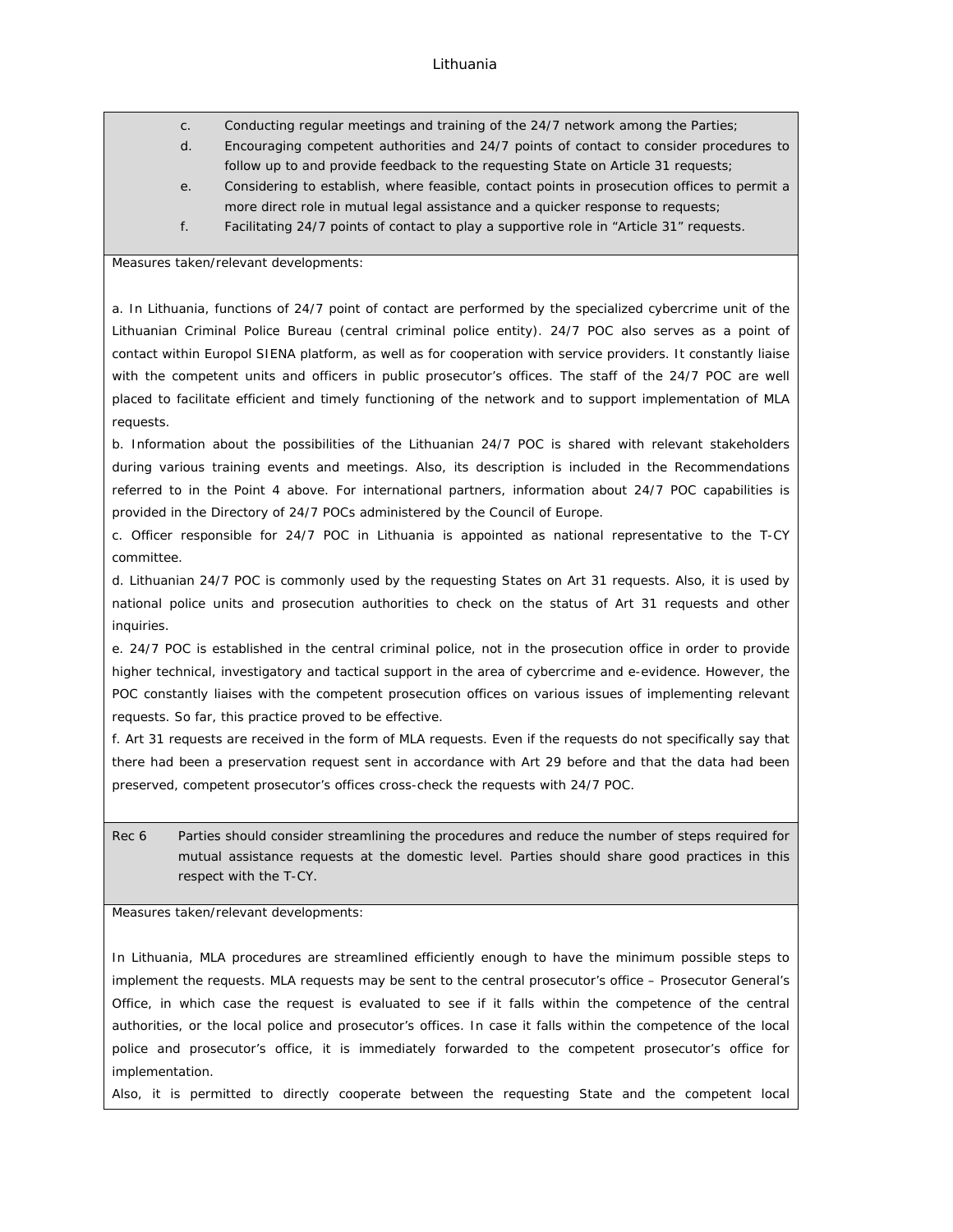prosecutor's office without the need to send the MLA request to the central authority, which reduces the number of steps even more.

Rec 7 Parties should make use of all available channels for international cooperation. This may include formal mutual legal assistance, police to police cooperation and others.

Measures taken/relevant developments:

In cybercrime investigations, competent Lithuanian authorities use a wide range of international cooperation channels and instruments.

If there is a possibility to obtain information needed for an investigation without going through the MLA procedures, the facilitated method is used. Europol and Interpol channels are commonly used. Also, diplomatic channels are used.

Lithuanian 24/7 POC serves as POC for cooperation with major foreign service providers, including Facebook, Inc. and Google, Inc., that allow direct cooperation.

Rec 8 Parties are encouraged to establish emergency procedures for requests related to risks of life and similar exigent circumstances. The T-CY should document practices by Parties and providers.

Measures taken/relevant developments:

Rec 9 Parties should confirm receipt of requests systematically and give, upon request, notice of action taken.

Measures taken/relevant developments:

All requests received at 24/7 POC are immediately replied with an automatic confirmation of receipt. The requesting State is also additionally informed about the actions taken and the status of their request. If necessary and appropriate, the requesting State may be provided with at least minimum information to proceed with the investigation on the police-to-police grounds.

Rec 10 Parties may consider the opening of domestic investigation upon a foreign request or spontaneous information to facilitate the sharing of information or accelerate MLA.

Measures taken/relevant developments:

Domestic investigation is usually not opened upon a foreign request. However, this does not restrict the sharing of information or timely implementation of MLA. In case of MLA requests, domestic investigations are not necessary to issue necessary sanctions to obtain electronic evidence or perform other procedural actions.

Rec 11 Parties should make use of electronic transmission of requests in line with Article 25.3 Budapest Convention on expedited means of communication.

Measures taken/relevant developments:

MLA requests are as general rule transmitted via post, sending the originals of the documentation. However, in urgent cases, expedited means of communication are acceptable. Usually, 24/7 POC is used to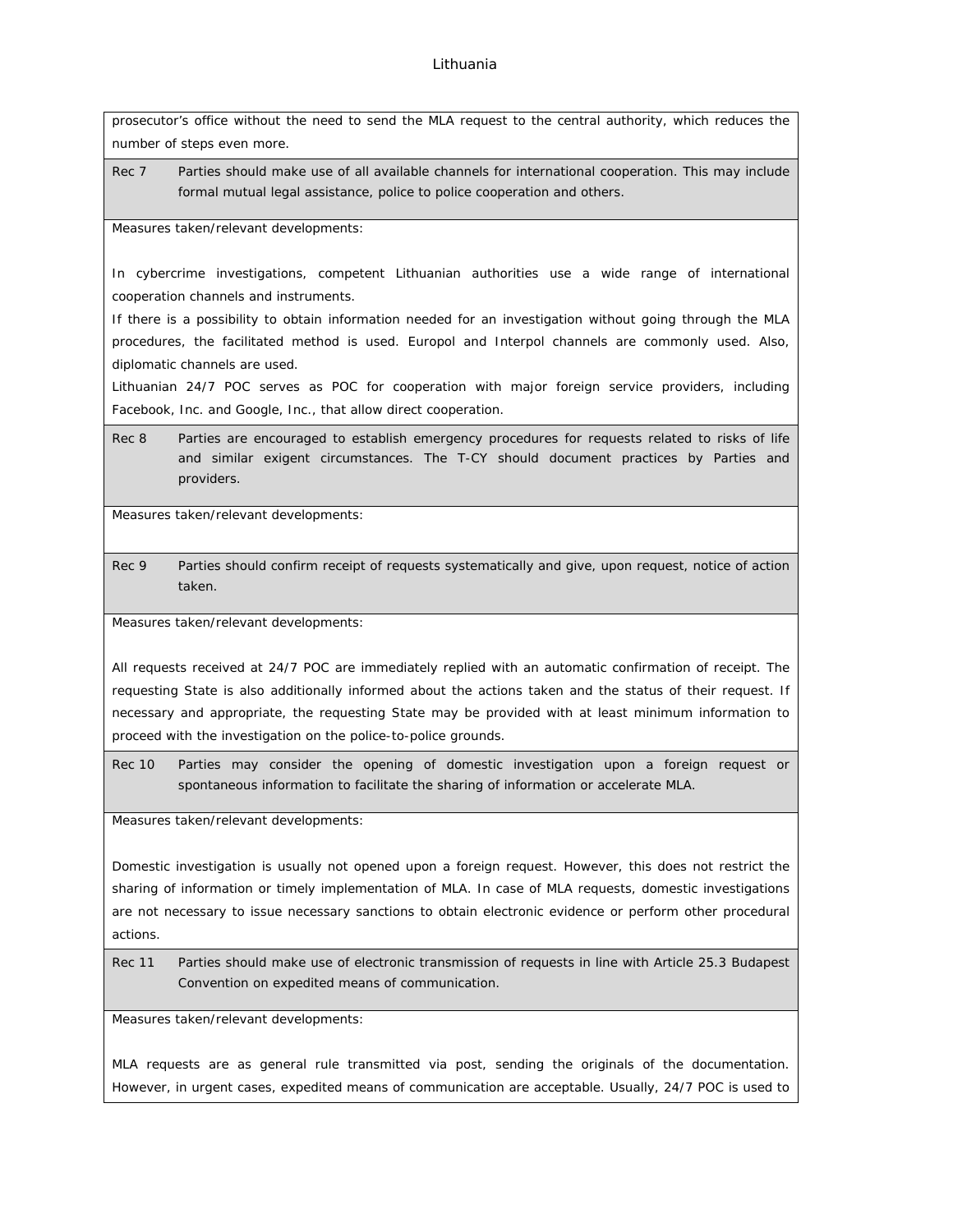transmit the copy of the original MLA request.

Currently, the initiative to automate the exchange of MLA requests and electronic evidence among EU Member States is discussed at EU level. After the implementation of this initiative, the implementation of MLA requests should be seemingly enhanced.

Rec 12 Parties should ensure that requests are specific and complete with all necessary information.

Measures taken/relevant developments:

To increase the quality of the requests (both police-to-police and MLA), prior consultations are conducted with the requested States.

Rec 13 Pursuant to Article 25.5 Budapest Convention and Paragraph 259 Explanatory Report, Parties are reminded to apply the dual criminality standard in a flexible manner that will facilitate the granting of assistance.

Measures taken/relevant developments:

Dual criminality standard is applied in line with the applicable legal framework. For MLA requests relevant provisions of the following legal acts are applied:

- within the EU – the 2000 Convention on Mutual Legal Assistance in Criminal Matters between the EU Member States, which was approved by the Council according to Article 34 of the Treaty on European Union, and the 2001 Additional Protocol to the Convention;

- with non-EU counties – bilateral agreements on legal assistance and legal relations in civil and criminal matters (concluded with Armenia, Azerbaijan, China, Russia, Belarus, Ukraine, Moldova, Uzbekistan, Kazakhstan and USA (upon integration of the provisions of the US-EU mutual legal assistance agreement) and multilateral agreements, i. e. the European Convention on Mutual Legal Assistance in Criminal Matters of 20 April 1959 and its Additional Protocols of 1978 and 2001.

For police-to-police cooperation and requests, dual criminality standards are applied in a more flexible way, evaluating the nature of request on a case by case basis.

Rec 14 Parties are encouraged to consult with authorities of requested Party prior to sending requests, when necessary.

Measures taken/relevant developments:

Requested Parties are usually consulted prior to sending the requests, especially when the request is sent to a State that we had no prior cooperation with or when the request is related to a sensitive or complex issue. Recommendation for prior consultations is also set out in the Recommendations referred to in the reply to Rec4.

Rec 15 Parties should consider ensuring transparency regarding requirements for mutual assistance requests, and reasons for refusal, including thresholds for minor cases, on the websites of central authorities.

Measures taken/relevant developments:

No developments. Reasons for refusals are communicated directly to the requesting States.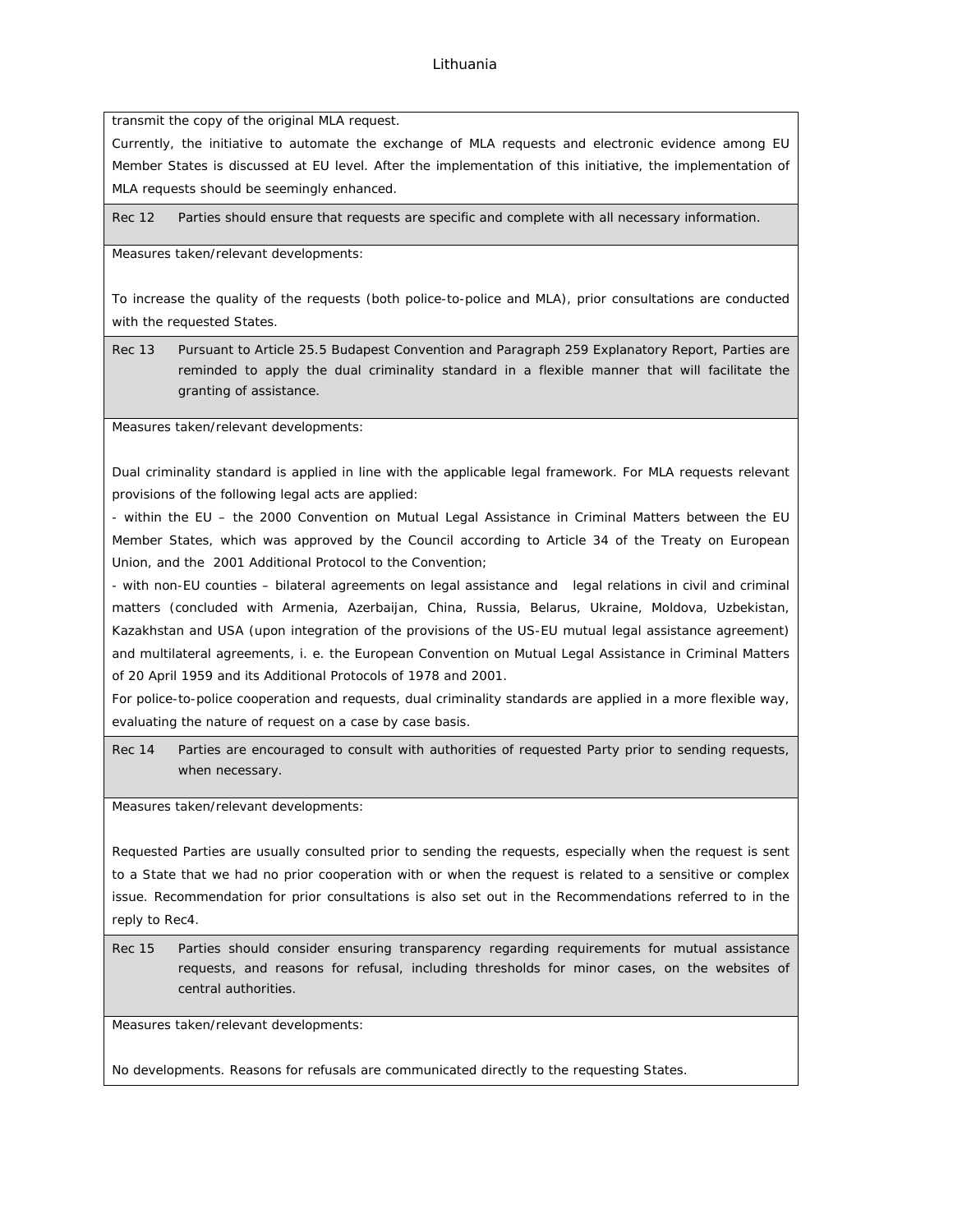**Question 2: Please provide information on time periods for preservation requests under Article 29 Budapest Convention in your country.**

Rec 16 The T-CY should facilitate greater transparency regarding the time period for data preservation upon a foreign preservation request in line with Article 29 Budapest Convention. The T-CY should document time periods.

Time periods for preservation of data following a foreign request:

Based on the provisions of the Law on Electronic Communication, service providers in Lithuania are obliged to preserve the data for 6 months with the possibility for one renewal for additional 6 months.

Conditions and periods to extend or renew the preservation of specified data:

No specific conditions need to be met to extend or renew the preservation. Additional request for renewal is sufficient.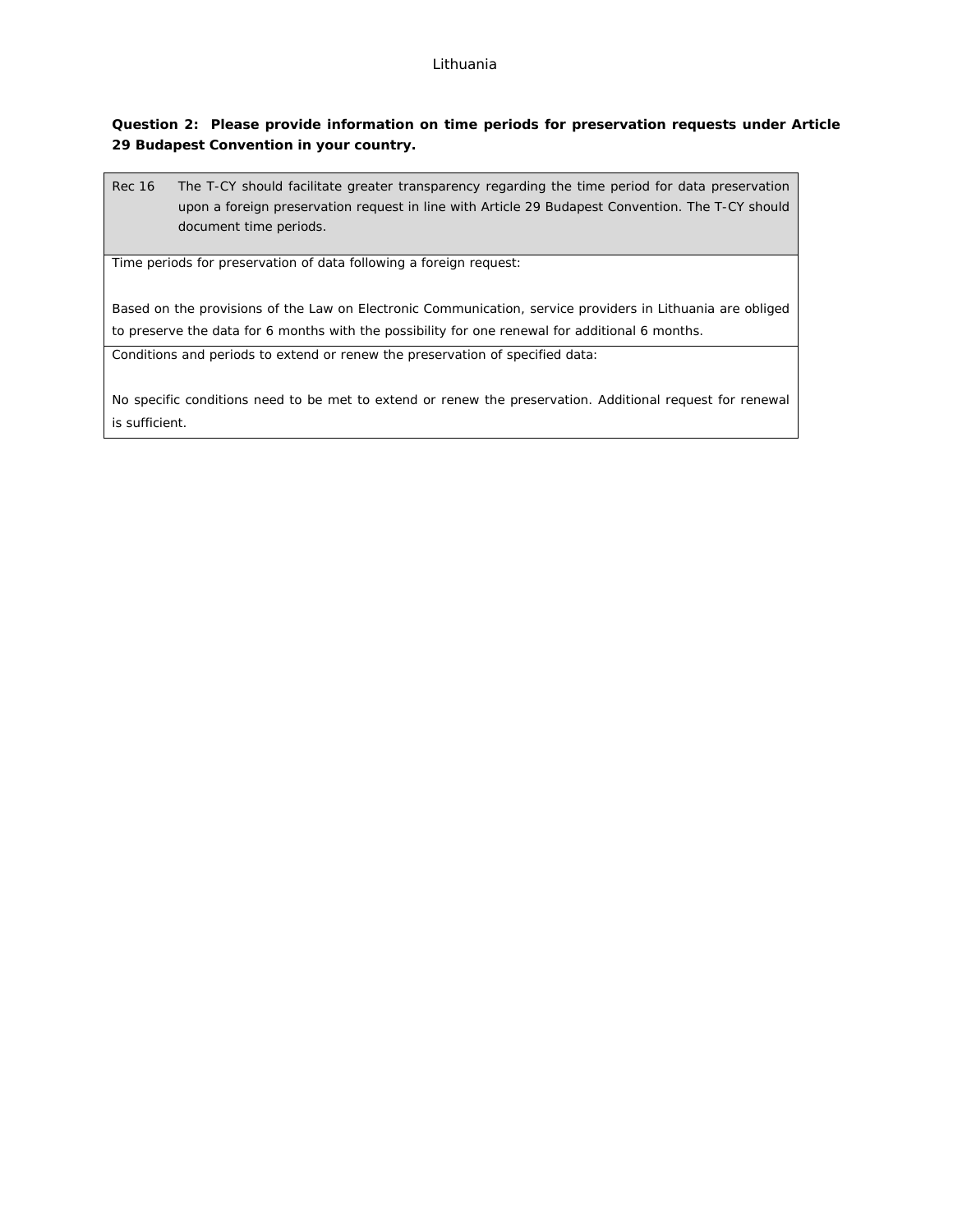## **1.25 Malta**

**Question 1: Please provide information on measures taken or on relevant developments with respect to each of the following Recommendations. Please attach additional information as appropriate.**

Rec 1 Parties should fully implement and apply the provisions of the Budapest Convention on Cybercrime, including preservation powers (follow up to T-CY Assessment Report 2012).

Measures taken/relevant developments:

The offences found in the Budapest Convention have been implemented in the Criminal Code, Chapter 9 of the Laws of Malta:

Article 2 – Illegal access

Article 3 – Illegal interception

Article 4 – Data interference

Article 5 – System interference

Article 6 – Misuse of devices

Articles 2 – 6 of the Convention – These are implemented in articles 337B to 337H of the Criminal Code dealing with Computer Misuse;

Article 7 – Computer-related forgery – This is catered for under the general provisions on forgery in the Criminal Code (articles 166-190 of the Criminal Code). There is no specific provision for computer-related forgery. The general provisions on forgery are applicable to forgery of computer data;

Article 8 – Computer-related fraud – This is catered for under the general provisions on fraud in the Criminal Code (articles 293-310C of the Criminal Code). There is no specific provision for computer-related fraud. The general provisions on fraud are applicable to fraud of computer data;

Article 9 – Offences related to child pornography – This is catered for in article 208A of the Criminal Code;

Article 10 – Offences related to infringements of copyright and related rights – This is catered for in the Copyright Act, Chapter 415 of the Laws of Malta, the Trademark Act, Chapter 416 of the Laws of Malta and article 298B of the Criminal Code, Chapter 9 of the Laws of Malta (violation of copyright);

Article 11 – Attempt and aiding or abetting – The attempted offence is catered for in article 41 of the Criminal Code, Chapter 9 of the Laws of Malta for all criminal offences;

The offence of aiding or abetting is catered for in article 42 of the Criminal Code, Chapter 9 of the Laws of Malta for all criminal offences. In the case of the offence of child pornography, the offence of aiding or abetting is specifically catered for in article 208C of the Criminal Code, Chapter 9 of the Laws of Malta;

Article 12 – Corporate Liability - Corporate liability is catered for in article 13 of the Interpretation Act, Chapter 249 of the Laws of Malta. This article applies in general to any offence contained in any provision of any Maltese Act. However, in some instances specific provisions were enacted to cater for corporate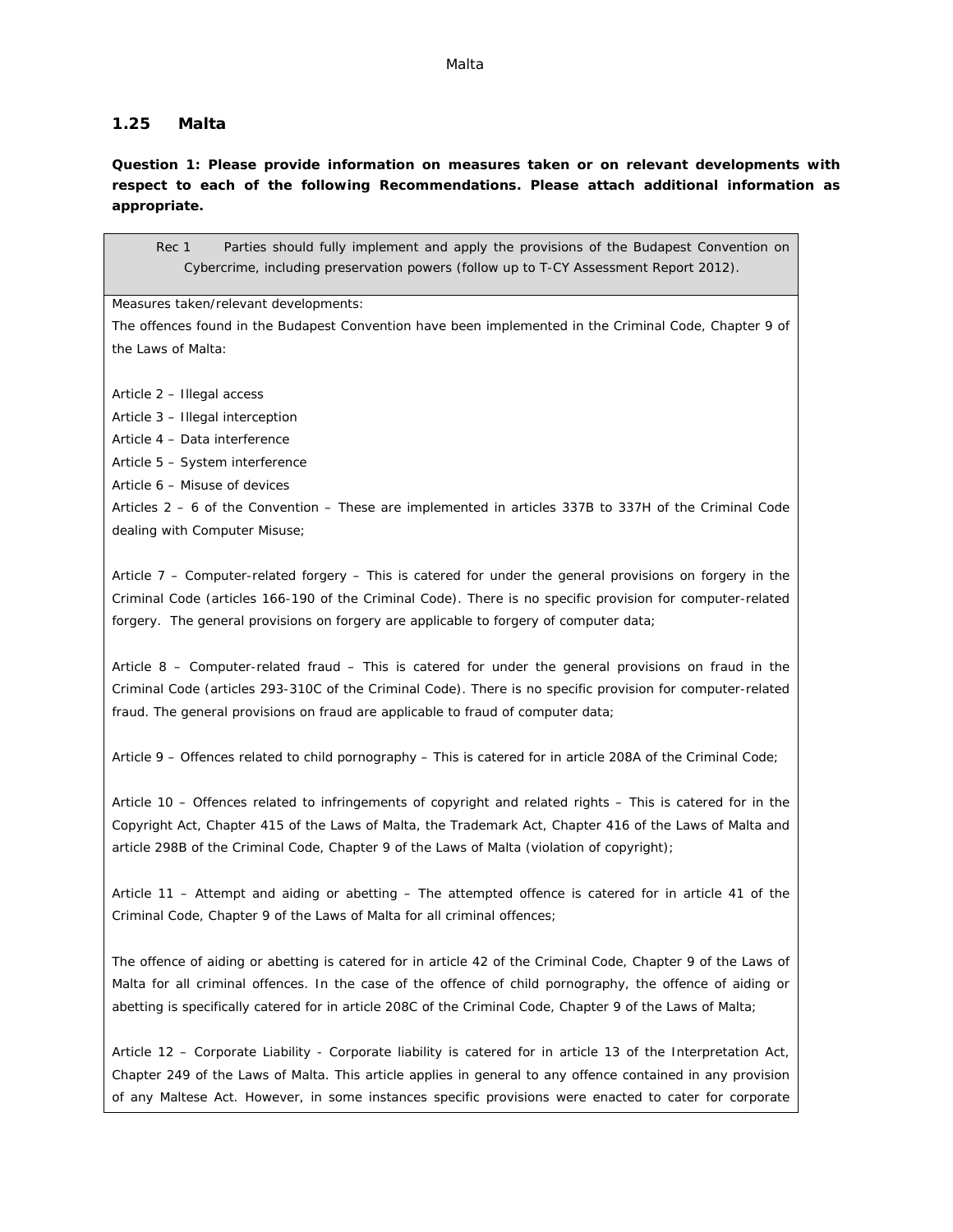#### Malta

liability in the case of specific offences. In the case of computer misuse, corporate liability is specifically catered for in article 337H of the Criminal Code, Chapter 9 of the Laws of Malta. In the case of fraud, the offence of corporate liability is specifically catered for in article 310A of the Criminal Code, Chapter 9 of the Laws of Malta. In the case of the offence of child pornography, corporate liability is specifically catered for in article 208B(3) of the Criminal Code, Chapter 9 of the Laws of Malta. In the case of the offence in article 298B of the Criminal Code, Chapter 9 of the Laws of Malta (violation of copyright), the offence of corporate liability is specifically catered for by means of article 310A of the Criminal Code, Chapter 9 of the Laws of Malta;

With respect to the preservation powers, the Executive Police has the power to ask service providers to provide them with certain data under the Legal Notice 198/2008.

Rec 2 Parties should consider maintaining statistics or establish other mechanisms to monitor the efficiency of the mutual legal assistance process related to cybercrime and electronic evidence.

Measures taken/relevant developments:

The Office of the Attorney General has a stand alone database which keeps statistical information about all requests for mutual assistance received and also all requests sent. This database is kept for all forms of mutual assistance including offences in relation to cybercrime and electronic evidence.

Rec 3 Parties should consider allocating more and more technology-literate staff for mutual legal assistance not only at central levels but also at the level of institutions responsible for executing requests (such as local prosecution offices).

Measures taken/relevant developments:

The 24/7 contact point is made up of technical staff since it is located at the Cyber Crime Unit within the Malta Police Force. Its main role is to assist and provide technical assistance to investigating officers both in processing MLA requests and also during police investigations.

The Attorney General Office (who is also the chief prosecutor and also the central designated authority when it comes to international cooperation) also has a duty prosecutor on a daily basis that liaises continuously and work closely with the police on a daily basis.

Rec 4 Parties should consider providing for better training to enhance mutual legal assistance, policeto-police and other forms of international cooperation on cybercrime and electronic evidence. Training and experience exchange should in particular target prosecutors and judges and encourage direct cooperation between judicial authorities. Such training should be supported by the capacity building programmes of the Council of Europe and other organisations.

Measures taken/relevant developments:

The training received by the technical personnel at the Cyber Crime Unit is not formal. The Cyber Crime Unit is a small unit and generally officers receive on the job training and are shadowed by senior officers.

Rec 5 Parties and the Council of Europe should work toward strengthening the role of 24/7 points of contact in line with Article 35 Budapest Convention, including through:

a. Ensuring, pursuant to article 35.3 Budapest Convention that trained and equipped personnel is available to facilitate the operative work and conduct or support mutual legal assistance (MLA) activities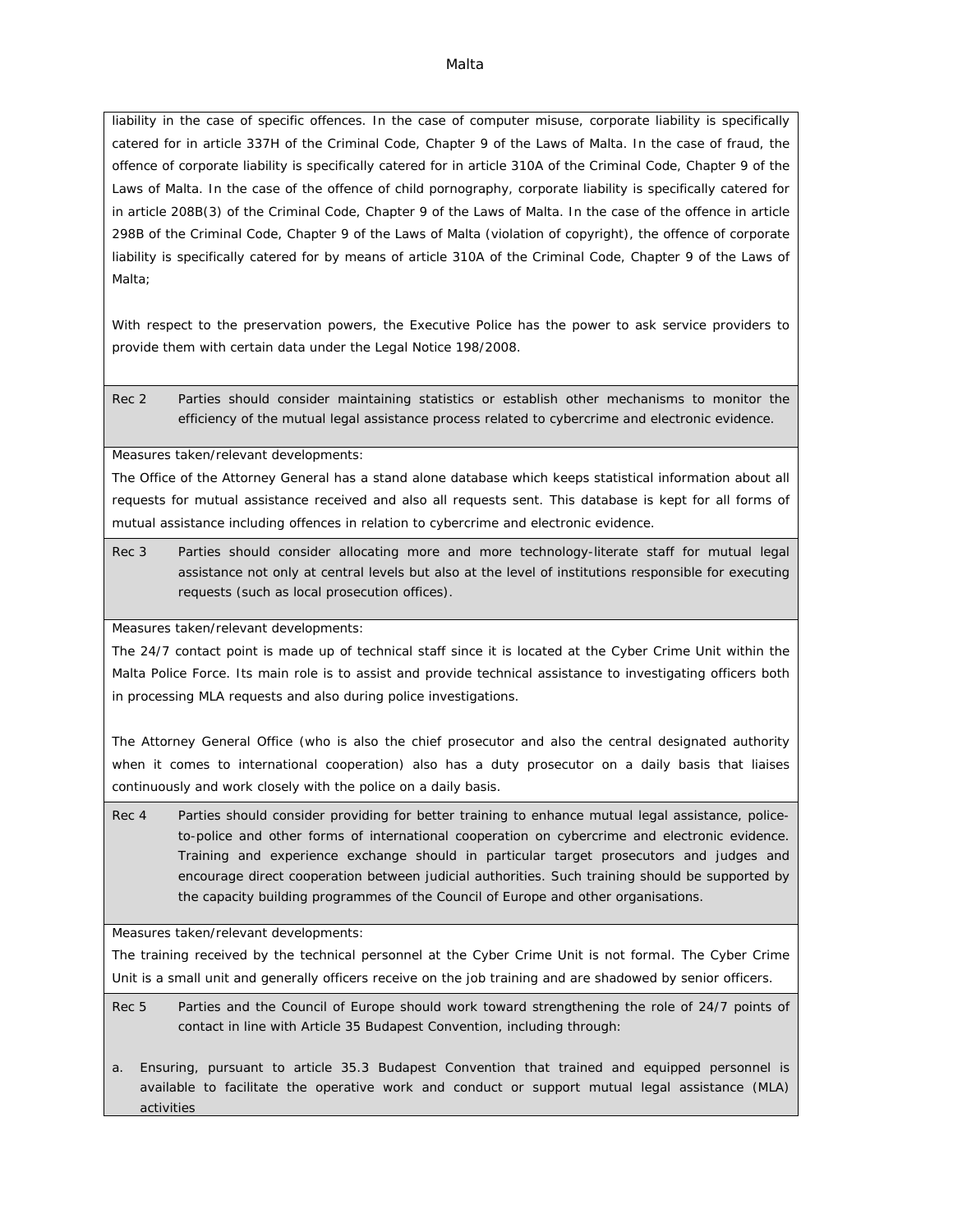b. Encouraging contact points to pro-actively promote their role among domestic and foreign counterpart authorities;

- c. Conducting regular meetings and training of the 24/7 network among the Parties;
- d. Encouraging competent authorities and 24/7 points of contact to consider procedures to follow up to and provide feedback to the requesting State on Article 31 requests;
- e. Considering to establish, where feasible, contact points in prosecution offices to permit a more direct role in mutual legal assistance and a quicker response to requests;
- f. Facilitating 24/7 points of contact to play a supportive role in "Article 31" requests.

Measures taken/relevant developments:

- **a.** The 24/7 contact point is made up of technical staff since it is located at the Cyber Crime Unit within the Malta Police Force. Its main role is to assist and provide technical assistance to investigating officers both when processing MLA requests and also during police investigations.
- **b.** The Cyber Crime Unit is the point of contact. Its role is specifically to provide any technical assistance required through criminal investigations. Therefore, its contribution is not limited only to the information gathered though the 24/7 network but to provide any form of assistance required by investigating officers. The small size of the country enables personal contact and direct communication between the investigating officer and the Cyber Crime Unit.
- **c.** The Cyber Crime Unit has not been involved in training in collaboration with other Parties.
- **d.** The Cyber Crime Unit makes use of MLA requests and the Europol channel to forward information which it gathers to the requesting state. The training received by the technical personnel at the Cyber Crime Unit is not formal. The Cyber Crime Unit is a small unit and generally officers receive on the job training and are shadowed by senior officers.
- **e.** There are a number of contact points at the Office of the Attorney General that receive MLA requests who liaise directly not only with the local authorities who might be executing the request but also with the competent foreign judicial authorities so as to facilitate and better the quality of cooperation when it comes to the fight against crime.
- **f.** 24/7 points of contact are technical officers established at the Cyber Crime Unit who are involved directly in the seizure of the evidence requested.
- Rec 6 Parties should consider streamlining the procedures and reduce the number of steps required for mutual assistance requests at the domestic level. Parties should share good practices in this respect with the T-CY.

Measures taken/relevant developments:

The competent authorities in Malta endeavour to process MLA requests within a reasonable time ensuring that any undue delay is avoided. As soon as the request is received at the Office of the Attorney General, this is sent to the competent authority without delay for processing and further action from their end.

Rec 7 Parties should make use of all available channels for international cooperation. This may include formal mutual legal assistance, police to police cooperation and others.

Measures taken/relevant developments:

Police law enforcement has access to all police channels (example: Interpol & Europol) whereas they also have access to judicial channels i.e. MLA requests through the Office of the Attorney General.

Rec 8 Parties are encouraged to establish emergency procedures for requests related to risks of life and similar exigent circumstances. The T-CY should document practices by Parties and providers.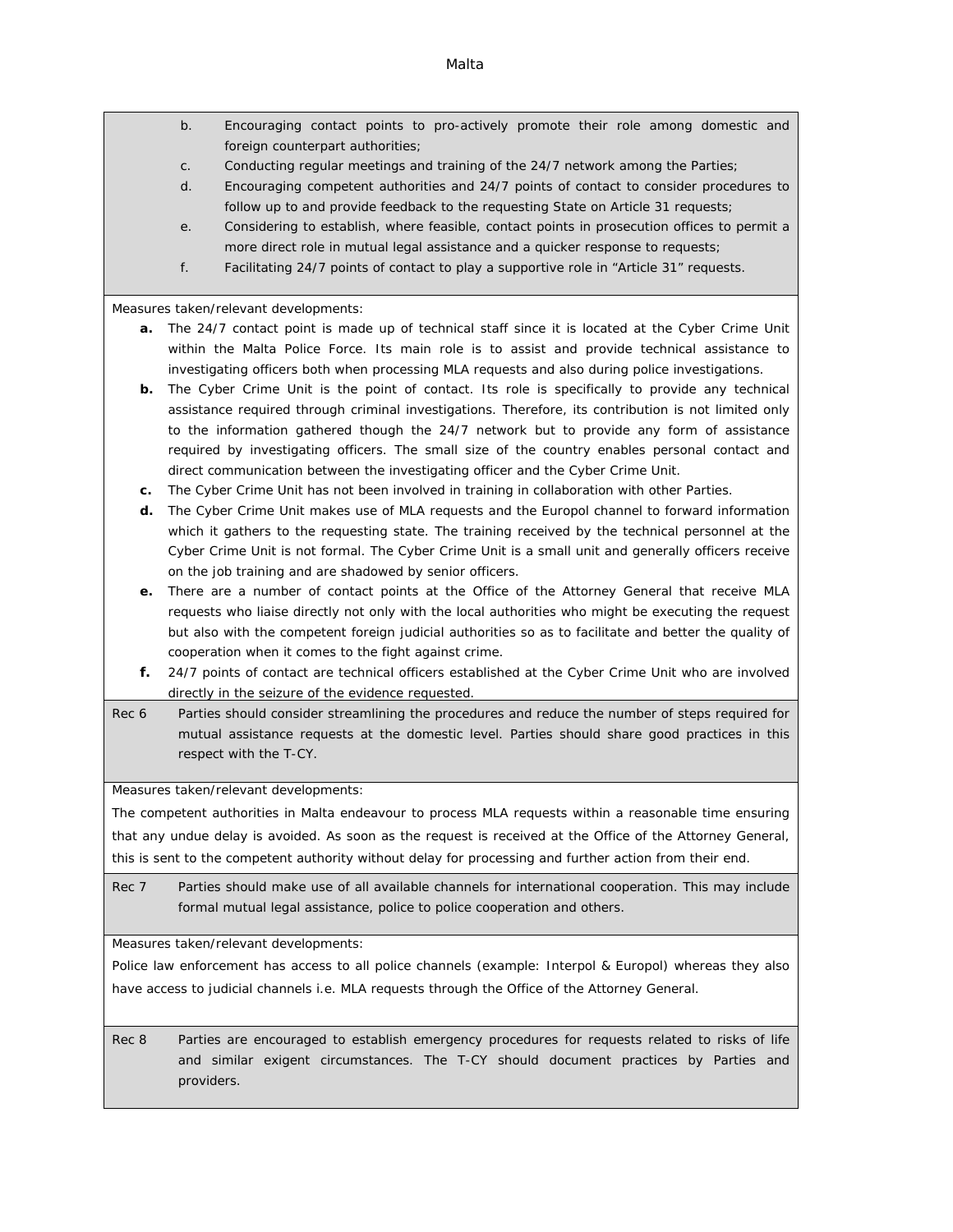Malta

Measures taken/relevant developments:

In the case of the 24/7 contact point under the Convention which is located at the Cyber Crime Unit, there is no specific procedure for emergency requests with service providers. However, urgent requests are followed telephonically with a contact person at the service providers. Malta only has 3 major service providers.

In the case of MLA requests received at the Office of the Attorney General, the request is forwarded to the competent local authority for execution.

Rec 9 Parties should confirm receipt of requests systematically and give, upon request, notice of action taken.

Measures taken/relevant developments:

In the case of requests received by the 24/7 contact point at the Cyber Crime Unit, these are acknowledged straightaway and feedback is also provided.

Rec 10 Parties may consider the opening of domestic investigation upon a foreign request or spontaneous information to facilitate the sharing of information or accelerate MLA.

Measures taken/relevant developments:

In the case of requests received through the 24/7 contact point at the Cyber Crime Unit, the normal practice is that the information requested is secured and retained by the Police at the Cyber Crime Unit pending receipt of the formal request through formal channels either through the MLA channel or police channels.

Rec 11 Parties should make use of electronic transmission of requests in line with Article 25.3 Budapest Convention on expedited means of communication.

Measures taken/relevant developments:

The Office of the Attorney General receives requests for mutual legal assistance by fax, email and by post. In order to expedite the procedure, the request is processed forthwith by the person in charge of MLAs.

Rec 12 Parties should ensure that requests are specific and complete with all necessary information.

Measures taken/relevant developments:

The competent authority in Malta dealing with MLAs ensures that requests are specific and that it contains information as required for its execution. In the event that not all the information is provided, the Maltese Authorities will liaise directly with the foreign judicial authorities so that the information will be provided with the aim of executing the request in the swiftest manner possible.

Rec 13 Pursuant to Article 25.5 Budapest Convention and Paragraph 259 Explanatory Report, Parties are reminded to apply the dual criminality standard in a flexible manner that will facilitate the granting of assistance.

Measures taken/relevant developments:

The competent authority in Malta applies the dual criminality principle which is applied in a flexible manner when possible.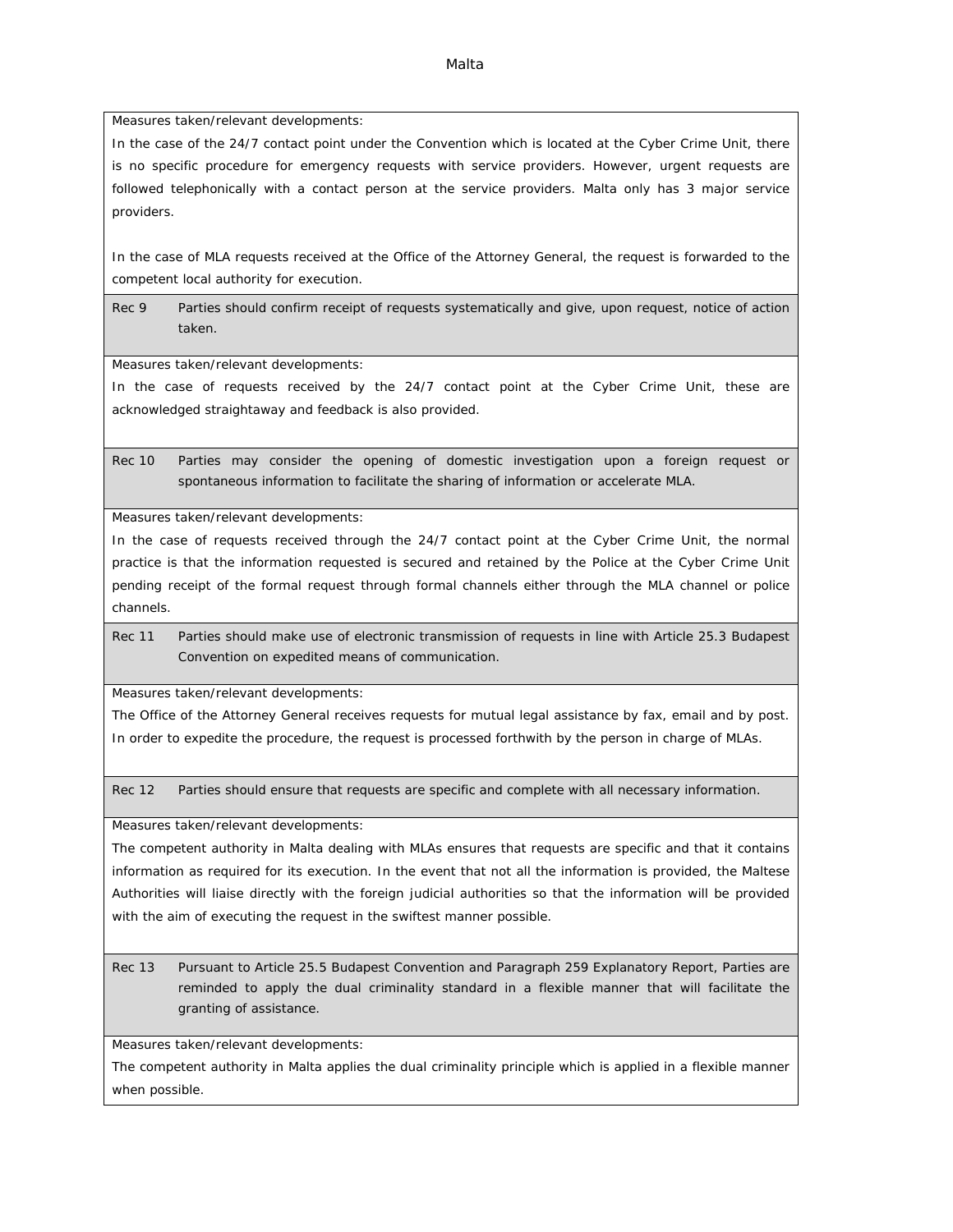Rec 14 Parties are encouraged to consult with authorities of requested Party prior to sending requests, when necessary.

Measures taken/relevant developments:

Malta is a member of Eurojust and therefore its national member can contact the national member of another Member State if need be prior to sending requests.

Rec 15 Parties should consider ensuring transparency regarding requirements for mutual assistance requests, and reasons for refusal, including thresholds for minor cases, on the websites of central authorities.

Measures taken/relevant developments:

The rules regarding the transparency requirements and grounds of refusal are those stipulated in international agreements to which Malta is a Party and to which the latter adheres to. In fact the Maltese Authorities inform the requesting country of any reason why a particular letter of request cannot be executed.

**Question 2: Please provide information on time periods for preservation requests under Article 29 Budapest Convention in your country.**

Rec 16 The T-CY should facilitate greater transparency regarding the time period for data preservation upon a foreign preservation request in line with Article 29 Budapest Convention. The T-CY should document time periods.

Time periods for preservation of data following a foreign request:

According to article 22 of Legal Notice 198/2008:

The categories of data specified in regulation 21 shall be retained by the service providers for the following periods:

- communications data relating to Internet Access and internet e-mail for a period of six months from the date of communication;
- communications data concerning fixed network telephony, mobile telephony and Internet telephony for a period of one year from the date of communication.

Conditions and periods to extend or renew the preservation of specified data:

According to article 23 of Legal Notice 198/2008:

(1) The Police may, in addition to the request for data under regulation 20, issue a

conservation order in relation to the data.

(2) The conservation order shall be served on the service provider within the retention period applicable under regulation 22.

(3) Where a conservation order has been issued, the service provider shall conserve the data

(a) either for a period of six months in addition to the original or extended applicable retention period which period shall not, without an order of a Magistrate or of a competent Court, exceed a total period of two years; or

(b) where criminal proceedings have been commenced within the applicable retention period or within such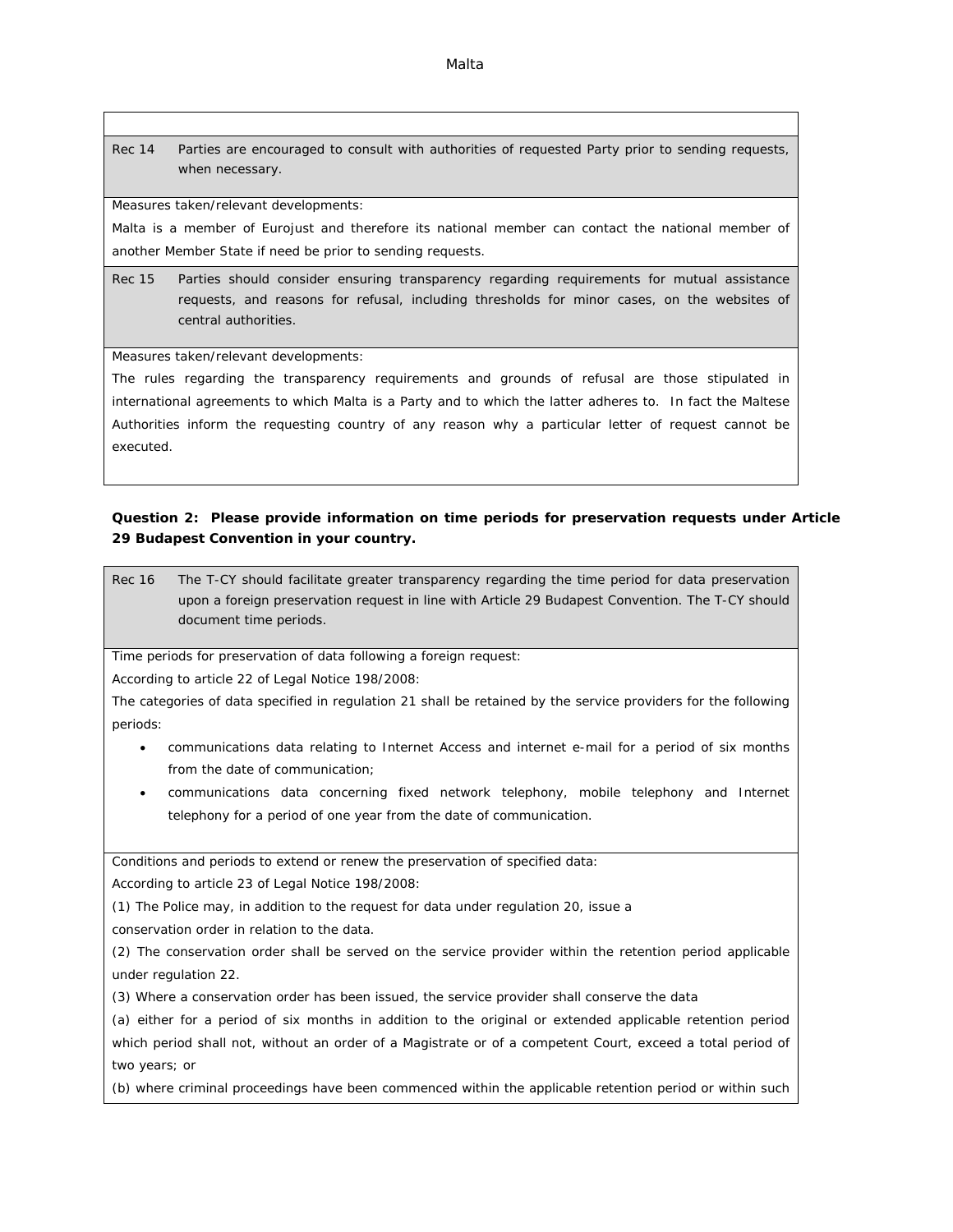period as extended in accordance with paragraph (a), for such time as may be necessary for the conclusion of the criminal proceedings where the data is required to be produced as evidence; such conclusion shall be deemed to occur when the judgement in the proceedings becomes final and conclusive, whichever is the longer period.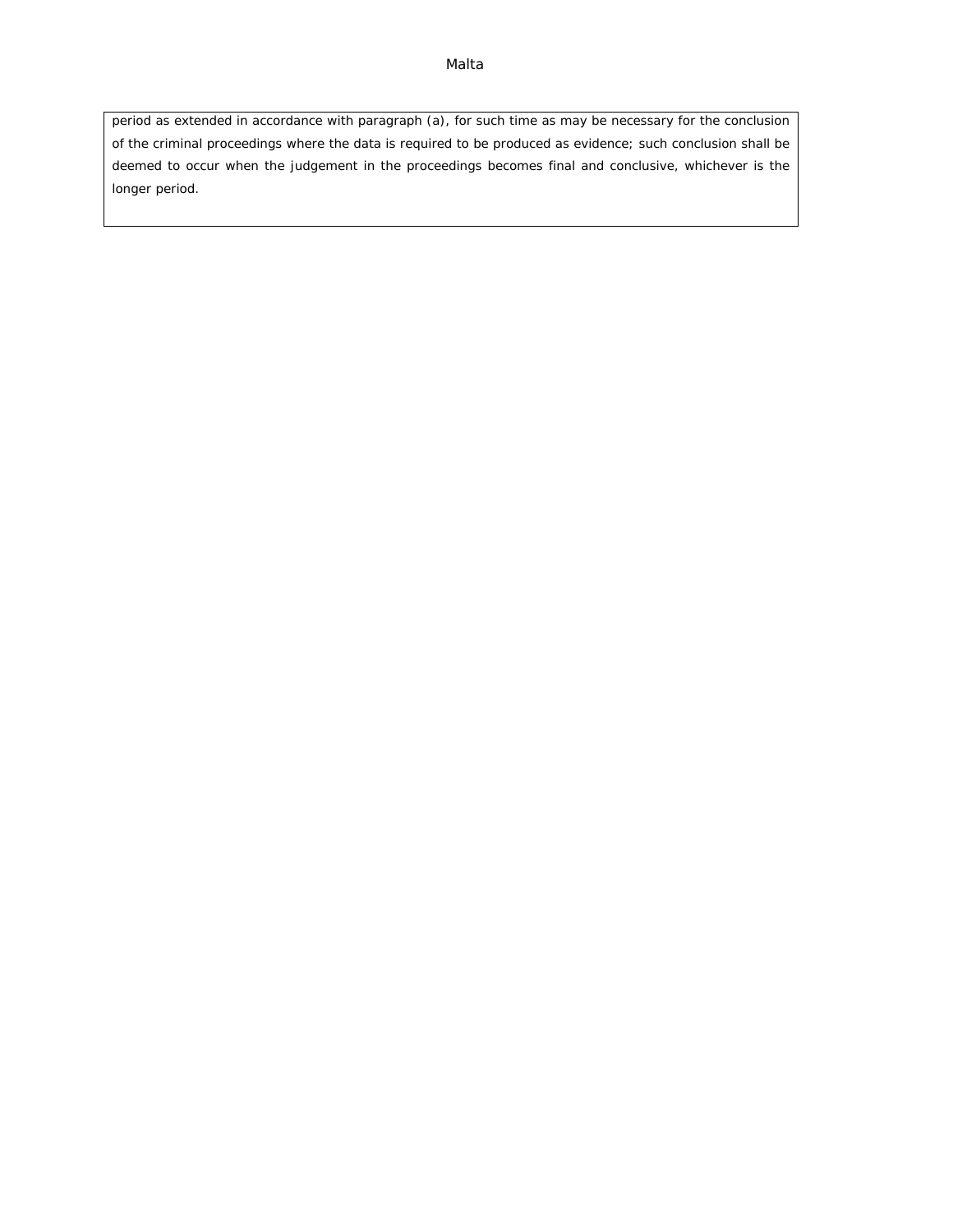## **1.26 Mauritius**

**Question 1: Please provide information on measures taken or on relevant developments with respect to each of the following Recommendations. Please attach additional information as appropriate.**

Rec 1 Parties should fully implement and apply the provisions of the Budapest Convention on Cybercrime, including preservation powers (follow up to T-CY Assessment Report 2012).

Measures taken/relevant developments:

The provisions of the Budapest Convention on Cybercrime (BCC) are being fully implemented. The Computer Misuse and Cybercrime Act 2003 (CMCA) is clearly inspired by the structure of the BCC.

The CMCA provides for an investigatory authority to apply to the Judge in Chambers for an order in relation to:-

the expeditious preservation of data – Section 11, Preservation Order

the disclosure of all preserved data – Section 12 (a), Disclosure of preserved data

the disclosure of sufficient data to identify service providers and path through which data was transmitted – Section 12 (b), Disclosure of preserved data

the disclosure of electronic key enabling access to or the interpretation of data – Section 12 (c), Disclosure of preserved data

the submission of specified data in a person's possession or control stored in a computer system – Section 13 (a), Production Order

the submission of subscriber information in a service provider's possession or control – Section 13 (b), Production Order

a warrant to enter any premises to access, search and seize data – Section 14, Powers of access, etc.

the collection or recording of traffic data in real time – Section 15, Real time collection of traffic data

compelling a service provider to effect or assist in the collection or recording of traffic data in real time – Section 15, Real time collection of traffic data, and

the deletion of data containing an indecent photograph of a child – Section 16, Deletion Order.

Rec 2 Parties should consider maintaining statistics or establish other mechanisms to monitor the efficiency of the mutual legal assistance process related to cybercrime and electronic evidence.

Measures taken/relevant developments:

Mechanism have been put into place to collect and maintain relevant statistics to monitor the efficiency of mutual legal assistance process related to cybercrime and electronic evidence

Rec 3 Parties should consider allocating more and more technology-literate staff for mutual legal assistance not only at central levels but also at the level of institutions responsible for executing requests (such as local prosecution offices).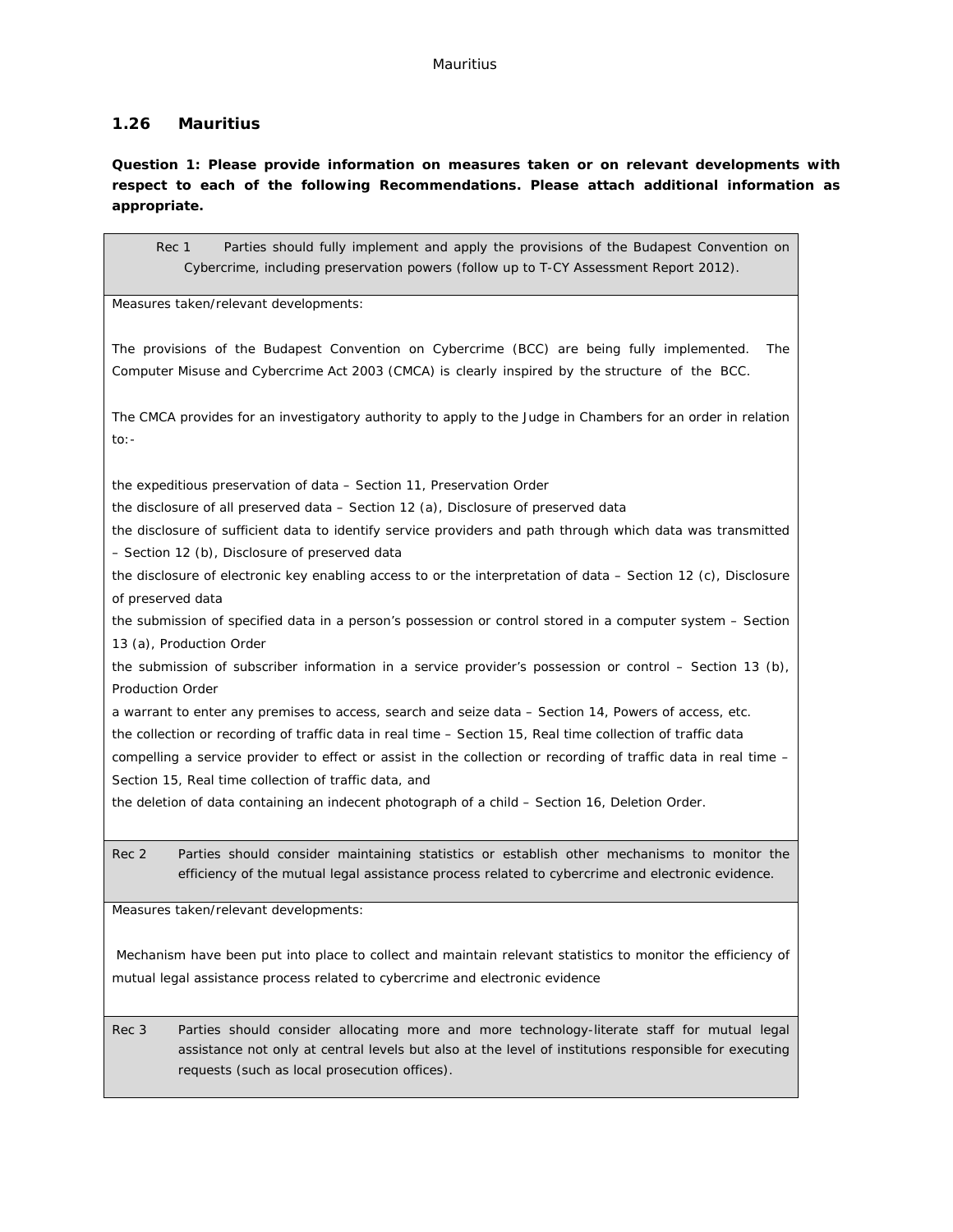Measures taken/relevant developments:

The Judiciary, The Attorney General's office (International Affairs and Mutual Legal Assistance Division), The Office of the Director of the Public Prosecutions(International Cooperation/MLA and Extradition Unit), the Police Prosecution Office, Cybercrime Unit and the Police IT Unit , have technology-literate staff allocated for the execution of MLA requests.

The different units involved in MLA work together in close collaboration.

Rec 4 Parties should consider providing for better training to enhance mutual legal assistance, policeto-police and other forms of international cooperation on cybercrime and electronic evidence. Training and experience exchange should in particular target prosecutors and judges and encourage direct cooperation between judicial authorities. Such training should be supported by the capacity building programmes of the Council of Europe and other organisations.

Measures taken/relevant developments:

Training and seminars are organised at various level on mutual legal assistance and international cooperation on cybercrime and electronic evidence and are attended regularly by different stake holders of the criminal justice system.

There are also experience exchange and training organised by the IJLS whereby prosecutors and judges discuss and exchange their views on cooperation.

Joint training programme supported by the Council of Europe will also be organised in future as part of capacity building programmes under the Glacy + as strategic priority under judicial training.

As far as Police-to-Police and International Cooperation are concerned:-

- Two officers (1 from the Police IT Unit as the 24/7 Point of Contact and 1 Officer from the Cybercrime unit as Investigation Officer) attended the 'International Workshop and Training on the 24/7 Points of Contact of the GLACY Countries organised by the Council of Europe in Sri Lanka in April last.
- One officer from the Police IT Unit attended the Europol Cybercrime Conference under the GLACY project held in Singapore in September last.

The knowledge and skill gained from the above workshops are being imparted to other police officers.

Rec 5 Parties and the Council of Europe should work toward strengthening the role of 24/7 points of contact in line with Article 35 Budapest Convention, including through:

- a. Ensuring, pursuant to article 35.3 Budapest Convention that trained and equipped personnel is available to facilitate the operative work and conduct or support mutual legal assistance (MLA) activities
	- b. Encouraging contact points to pro-actively promote their role among domestic and foreign counterpart authorities;
	- Conducting regular meetings and training of the 24/7 network among the Parties;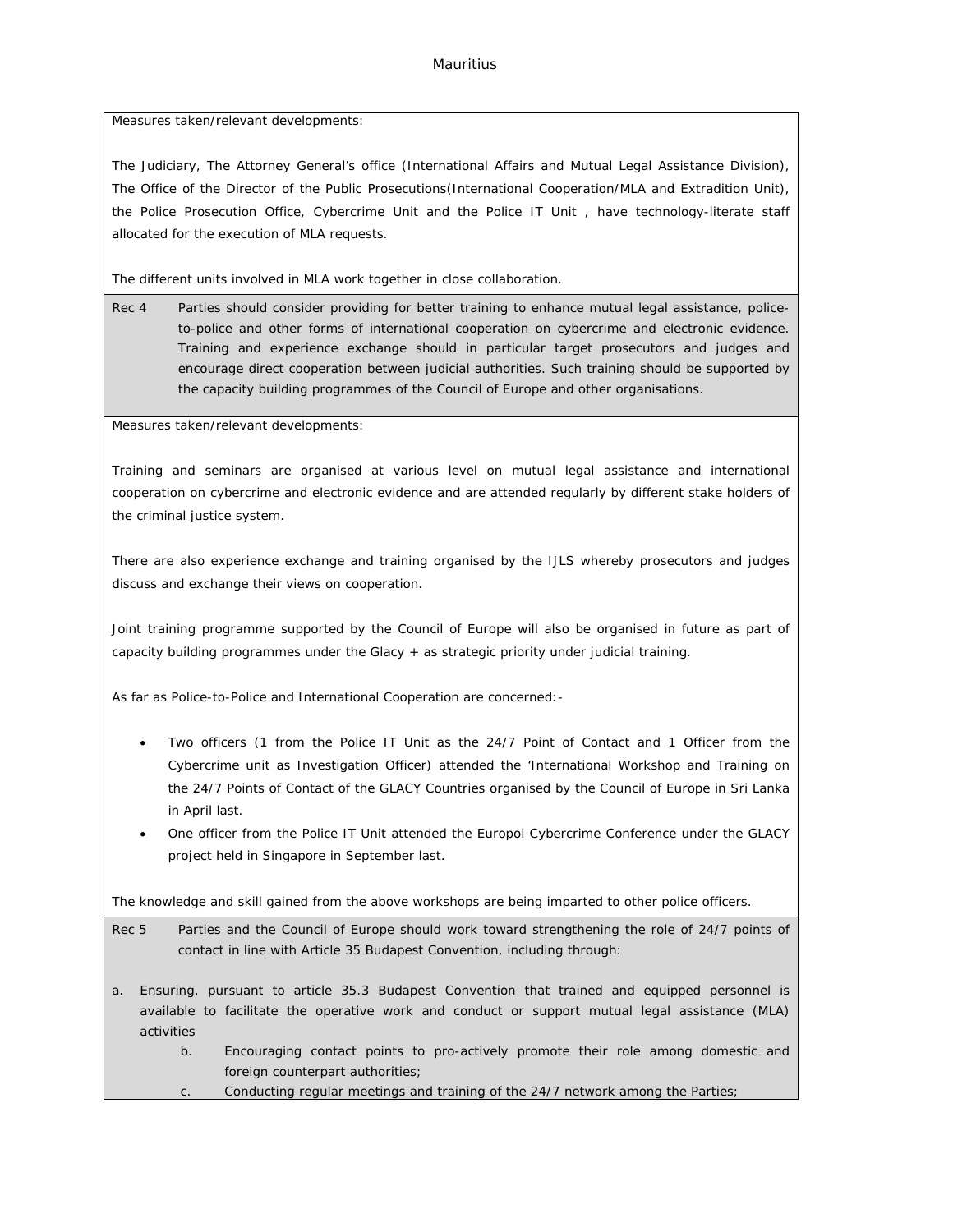- d. Encouraging competent authorities and 24/7 points of contact to consider procedures to follow up to and provide feedback to the requesting State on Article 31 requests;
- e. Considering to establish, where feasible, contact points in prosecution offices to permit a more direct role in mutual legal assistance and a quicker response to requests;
- f. Facilitating 24/7 points of contact to play a supportive role in "Article 31" requests.

#### Measures taken/relevant developments:

The 24/7 Points of Contact are all officers from the Police IT Unit and are adequately equipped with the Cybercrime Unit to facilitate the network's operation.

The office of the Commissioner of Police has approved a procedure on 18 June 2016 situating responsibilities between the Police IT Unit and the Cybercrime Unit and to be complied with wherever assistance is required.

Key departments involved in investigation, namely FIU, ICAC, Bank of Mauritius, MRA and CERT MU have been informed about and provided with the contact details of the 24/7 Points of Contact.

Two officers (1 from the Police IT Unit as the 24/7 Point of Contact and 1 Officer from the Cybercrime unit as Investigation Officer) attended the 'International Workshop and Training on the 24/7 Points of Contact of the GLACY Countries organised by the Council of Europe in Sri Lanka in April last.

The 24/7 Points of contact aims at acting pro-actively and to play a supoortive role in 'Article 31' requests and will provide feedback to the requesting State.

Rec 6 Parties should consider streamlining the procedures and reduce the number of steps required for mutual assistance requests at the domestic level. Parties should share good practices in this respect with the T-CY.

Measures taken/relevant developments:

The Mutual Assistance in Criminal and Related Matters Act 2003(MACRMA) is a comprehensive legal framework for international cooperation. Procedures have been streamlined and both the International Affairs and Mutual Legal Assistance Division of the AGO and the International Cooperation/MLA and Extradition Unit of the ODPP work closely under specific and clear guidance and in compliance of section 5 to either promptly grant, in whole or in part and subject to conditions or refuse in whole or in part the request on specified grounds.

Rec 7 Parties should make use of all available channels for international cooperation. This may include formal mutual legal assistance, police to police cooperation and others.

Measures taken/relevant developments:

All the available channels for International Cooperation are explored and used including the 24/7 Points of Contacts under the BCC, Mutual Legal Assistance, International Association of Prosecutors, Interpol and Informal Cooperation.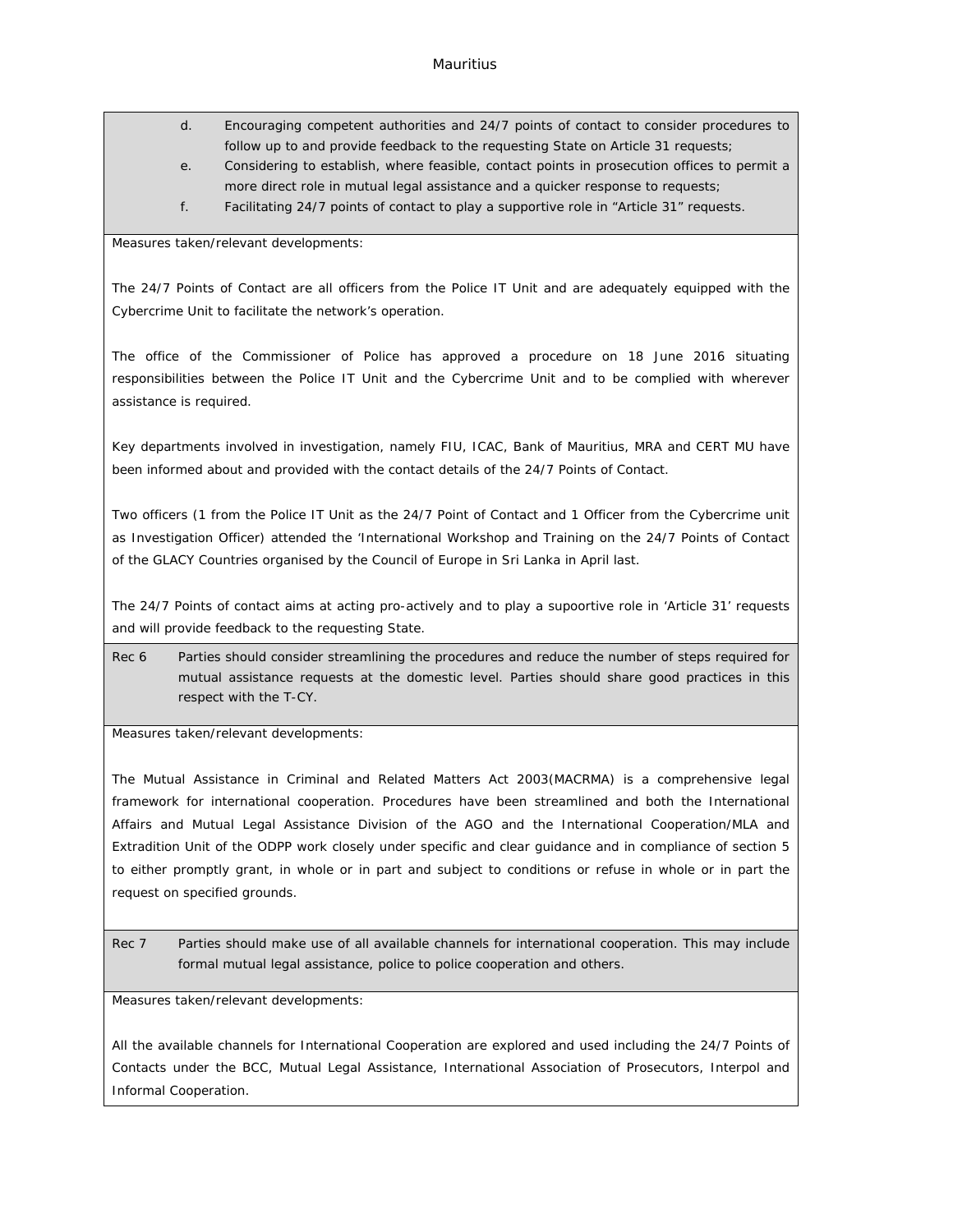Rec 8 Parties are encouraged to establish emergency procedures for requests related to risks of life and similar exigent circumstances. The T-CY should document practices by Parties and providers.

Measures taken/relevant developments:

Re footnote 1. Information to the T-CY has been already been provided to the T-CY - [T-CY\(2016\)13](https://rm.coe.int/CoERMPublicCommonSearchServices/DisplayDCTMContent?documentId=0900001680651a6f)).

Rec 9 Parties should confirm receipt of requests systematically and give, upon request, notice of action taken.

Measures taken/relevant developments:

The 24/7 Point will acknowledge receipt by sending back a Mail to the sender and will endeavour to provide upon request notice of action taken.

Rec 10 Parties may consider the opening of domestic investigation upon a foreign request or spontaneous information to facilitate the sharing of information or accelerate MLA.

Measures taken/relevant developments:

Section 6 of the MACRMA- 'Procedure for an evidence-gathering order or a search warrant' provides for the opening of a domestic investigation.

The Cybercrime Unit will open an entry in the CCID Occurrence Book as to the gist of the request on the basis of which the enquiry would be started and an application for Judge's Order may be made.

Rec 11 Parties should make use of electronic transmission of requests in line with Article 25.3 Budapest Convention on expedited means of communication.

Measures taken/relevant developments:

Official e-Mail will be used for communication between Mauritius 24/7 Points of contact and requesting parties. Contact details have been included in 'Budapest Convention 24/7 contact point Directory'.

Rec 12 Parties should ensure that requests are specific and complete with all necessary information.

Measures taken/relevant developments:

Requests to be made by Mauritius will be in the formats provided in the 'International Workshop and Training on the 24/7 Points of Contact of the GLACY Countries organised by the Council of Europe in Sri Lanka in April last.

Section 4(3) and 6(2) of the MACRMA provides for requirements and particulars to be included in requests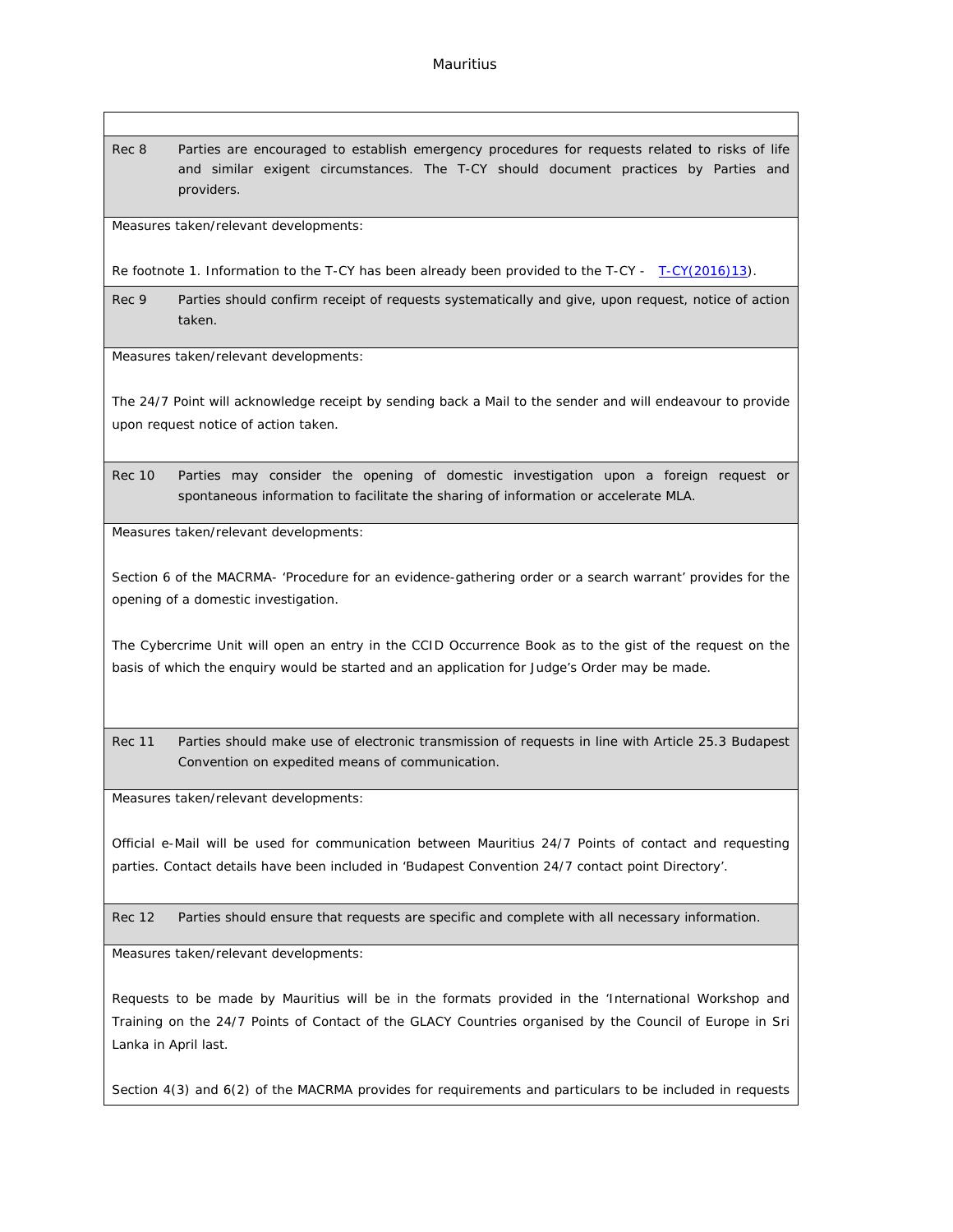which have to be specific and complete.

Rec 13 Pursuant to Article 25.5 Budapest Convention and Paragraph 259 Explanatory Report, Parties are reminded to apply the dual criminality standard in a flexible manner that will facilitate the granting of assistance.

Measures taken/relevant developments:

Dual criminality standard are applied flexibly. Section 5 of the MACRMA provides that a request to Mauritius from a foreign State has to be in relation to a 'serious offence', which has been defined as 'an offence against a law of a foreign state for which a maximum penalty is imprisonment for not less than 12 months.

Rec 14 Parties are encouraged to consult with authorities of requested Party prior to sending requests, when necessary.

Measures taken/relevant developments:

Consultations are held, correspondences and emails are exchanged and terms and conditions may be imposed , where appropriate, for the execution of the request.

Rec 15 Parties should consider ensuring transparency regarding requirements for mutual assistance requests, and reasons for refusal, including thresholds for minor cases, on the websites of central authorities.

Measures taken/relevant developments:

There is transparency regarding MLA requests.

Section 5(1) of the MACRMA sets out the requirement, i.e. 'serious offence' while section 5(2) (b) provides grounds on which a request may be refused , in whole or in part where:

(i) that compliance with the request would be contrary to the Constitution;

(ii) of prejudice to the sovereignty, international relations, security, public order, or other public interest of Mauritius;

(iii) of reasonable belief that the request for assistance has been made for the purpose of prosecuting a person on account of that person's race, sex, religion, nationality, ethnic origin or political opinions, or that a person's position may be prejudiced for any of those reasons;

(iv) of absence of dual criminality, where granting the request would require a Court in Mauritius to make an order in respect of any person or property in respect of conduct which does not constitute an offence, nor gives rise to a confiscation or restraining order, in Mauritius;

(v) that the request relates to an offence under military law, or a law relating to military obligations, which would not be an offence under ordinary criminal law;

(vi) that the request relates to a political offence or an offence of a political character;

(vii) that the request relates to an offence, the prosecution of which, in the foreign State, would be incompatible with laws of Mauritius on double jeopardy;

(viii) that the request requires Mauritius to carry out measures that are inconsistent with its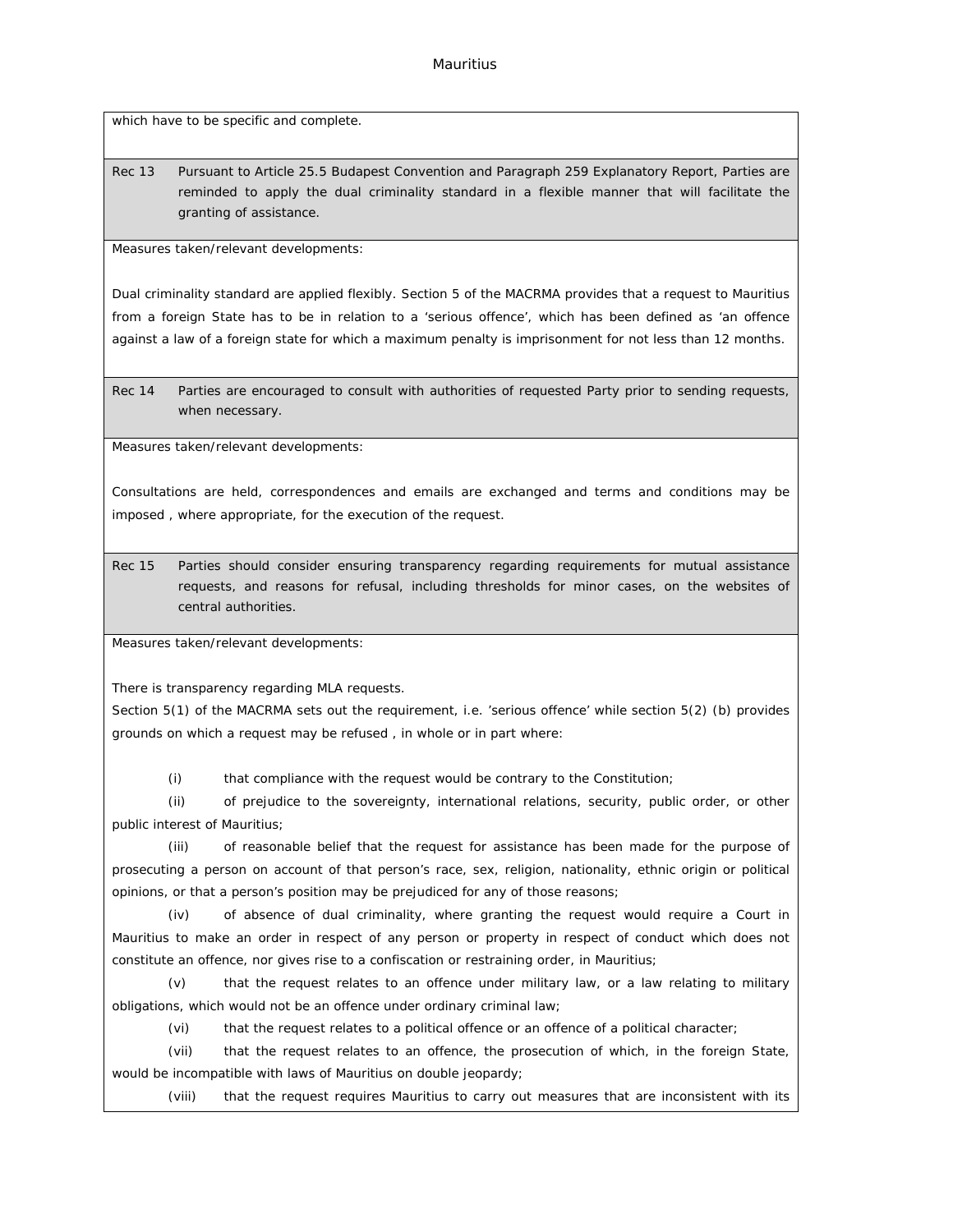### Mauritius

laws and practice, or that cannot be taken in respect of criminal matters arising in Mauritius; or

**Question 2: Please provide information on time periods for preservation requests under Article 29 Budapest Convention in your country.**

Rec 16 The T-CY should facilitate greater transparency regarding the time period for data preservation upon a foreign preservation request in line with Article 29 Budapest Convention. The T-CY should document time periods.

Section 11 (3) of the CMCA provides for an application for an 'Order' for an expeditious preservation order to be made before a Judge in Chambers which remains in force:-

Until such time as may reasonably be required for the investigation of an offence; Where prosecution is instituted, until the final determination of the case,; or Until such time as the Judge in Chambers deems fit.

Conditions and periods to extend or renew the preservation of specified data:

Conditions, extension and renewal will depend on the requirements as set out in section 11(3) of the CMCA above.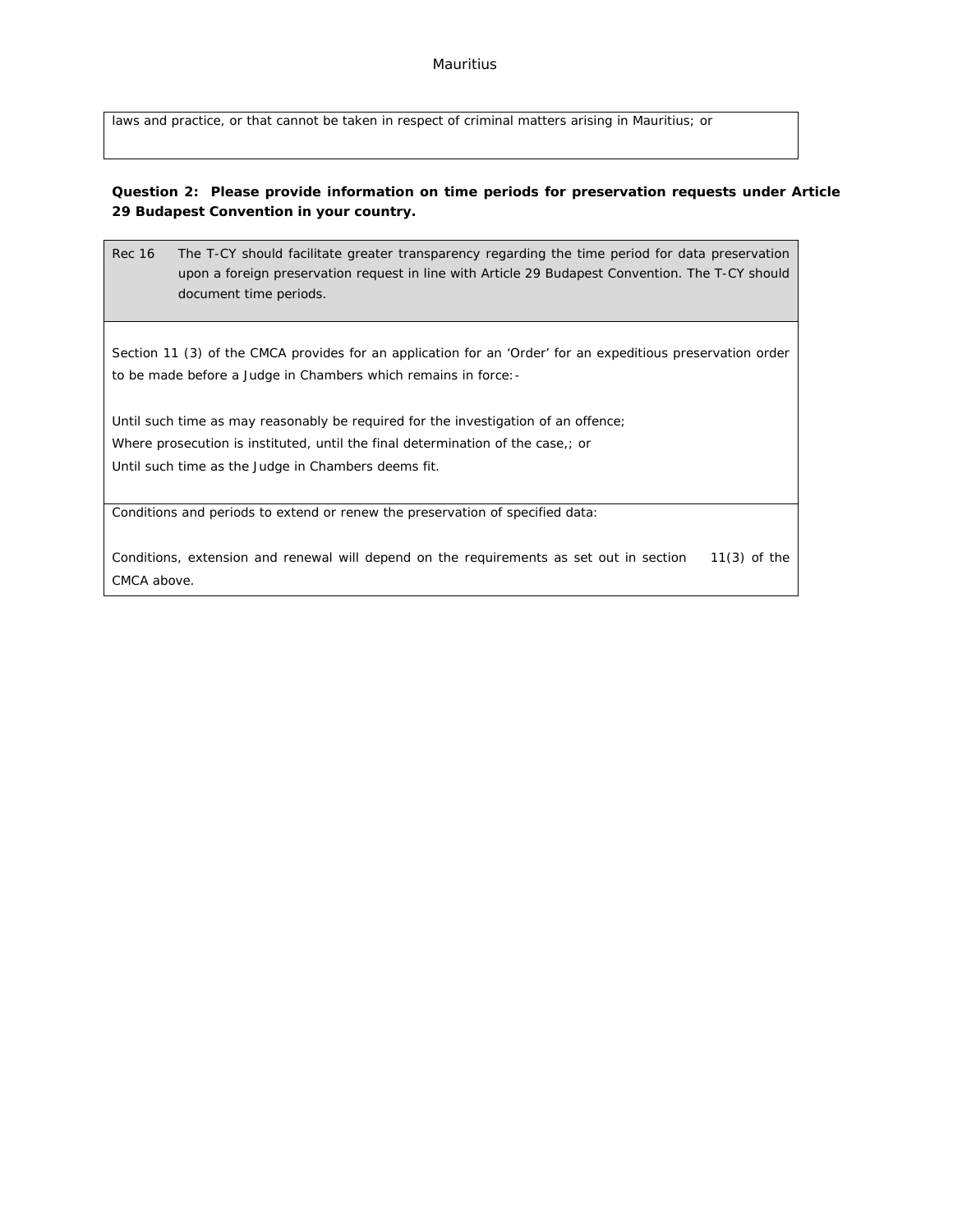# **1.27 Moldova**

**Question 1: Please provide information on measures taken or on relevant developments with respect to each of the following Recommendations. Please attach additional information as appropriate.**

Rec 1 Parties should fully implement and apply the provisions of the Budapest Convention on Cybercrime, including preservation powers (follow up to T-CY Assessment Report 2012).

Measures taken/relevant developments:

Preservation data is provided by Law No. 20 dated 03.02.2009 on preventing and combating cybercrime

Rec 2 Parties should consider maintaining statistics or establish other mechanisms to monitor the efficiency of the mutual legal assistance process related to cybercrime and electronic evidence.

Measures taken/relevant developments:

The General Prosecutor's Office maintains statistics on all request for legal assistance, including the ones related to cybercrime. We don't have a data base only for cybercrime cases, but we do maintain a strict control of request related to cybercrime together with the Department for Information Technology and Combating Cybercrimes.

Rec 3 Parties should consider allocating more and more technology-literate staff for mutual legal assistance not only at central levels but also at the level of institutions responsible for executing requests (such as local prosecution offices).

Measures taken/relevant developments:

According to the Law on prosecution dated 25.02.2016, the new Specialized Prosecutor's Office for Combating Organized Crimes and Special Cases is also investigating cases related to cybercrime and executes request for legal assistance incoming from other states.

Rec 4 Parties should consider providing for better training to enhance mutual legal assistance, policeto-police and other forms of international cooperation on cybercrime and electronic evidence. Training and experience exchange should in particular target prosecutors and judges and encourage direct cooperation between judicial authorities. Such training should be supported by the capacity building programmes of the Council of Europe and other organisations.

Measures taken/relevant developments:

The General Prosecutor's Office together with international and national NGOs and the National Institute of Justice offers trainings for prosecutors and judges related to cybercrime investigation and managing the electronic evidence.

Rec 5 Parties and the Council of Europe should work toward strengthening the role of 24/7 points of contact in line with Article 35 Budapest Convention, including through: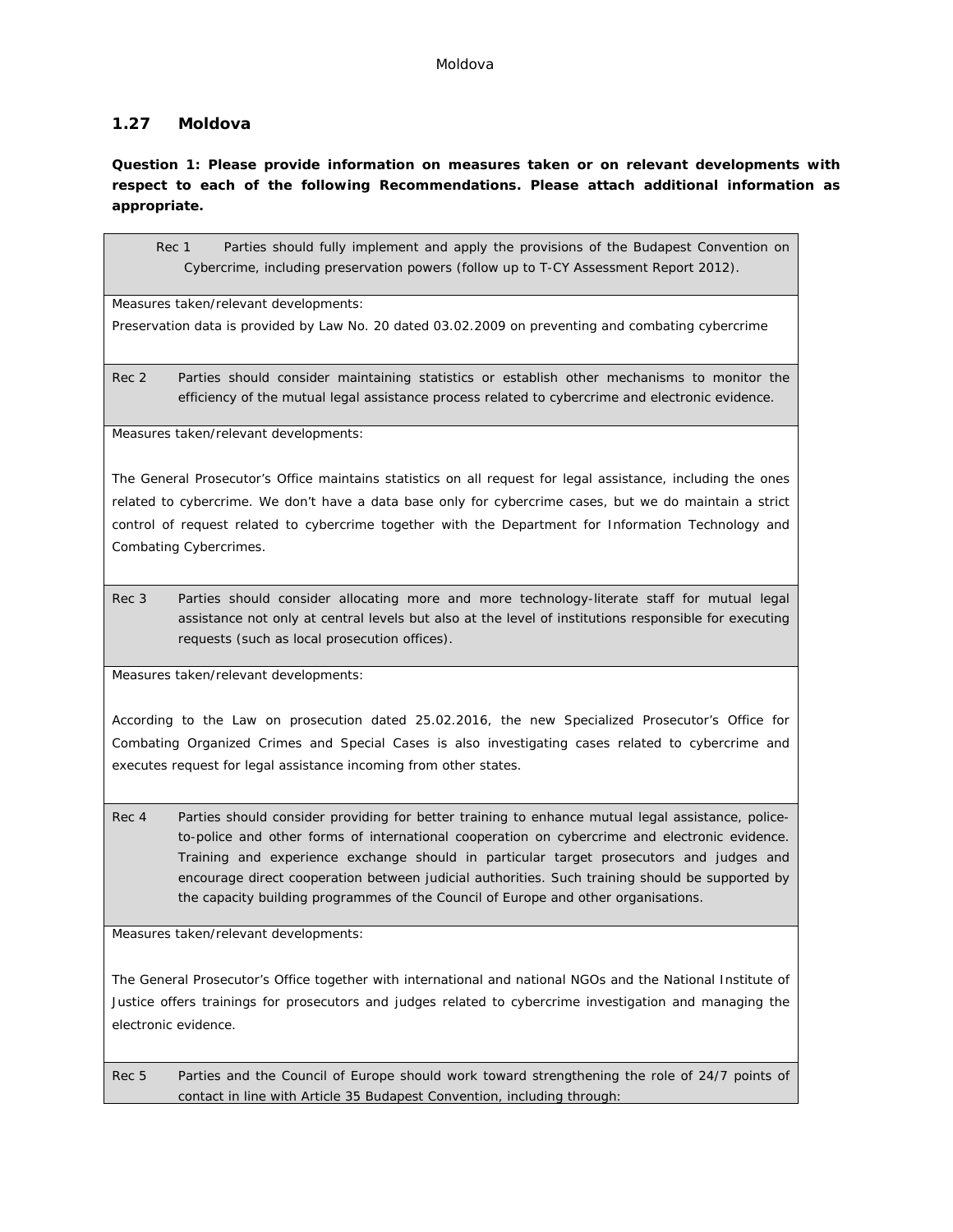### Moldova

- a. Ensuring, pursuant to article 35.3 Budapest Convention that trained and equipped personnel is available to facilitate the operative work and conduct or support mutual legal assistance (MLA) activities
	- b. Encouraging contact points to pro-actively promote their role among domestic and foreign counterpart authorities;
	- c. Conducting regular meetings and training of the 24/7 network among the Parties;
	- d. Encouraging competent authorities and 24/7 points of contact to consider procedures to follow up to and provide feedback to the requesting State on Article 31 requests;
	- e. Considering to establish, where feasible, contact points in prosecution offices to permit a more direct role in mutual legal assistance and a quicker response to requests;
	- f. Facilitating 24/7 points of contact to play a supportive role in "Article 31" requests.

Measures taken/relevant developments:

The personnel of 24/7 contact point is in continuous process of training both from the operational and technical point of view, promoting its role on nationally and international level. Actively participate in meetings of contact points from different countries, cooperation between the Eastern Partnership countries being very efficient.

The General Prosecutor's Office is considering naming a liaison person (prosecutor) within the Department for International Cooperation and European Integration who will directly work with the 24/7 contact point from the Department for Informational Technology and Combating Cybercrime of the General Prosecutor's Office of Moldova. Thus, it will make easier to receive all requests related to cybercrime, especially those who are urgent, and supply the requested Party with the necessary information in due time.

Rec 6 Parties should consider streamlining the procedures and reduce the number of steps required for mutual assistance requests at the domestic level. Parties should share good practices in this respect with the T-CY.

Measures taken/relevant developments:

According to the reservations made by the Republic of Moldova to the Budapest Convention (Article 27, paragraph 9, sub-paragraph e of the Convention), all the requests formulated in the phase of penal prosecution are to be addressed to the Office of the Prosecutor General, whilst those formulated in the judiciary phase or in the phase of the execution of punishment are to be addressed to the Ministry of Justice.

At the national level the only way to execute the request of the other state is if the following steps are fulfilled:

- the request is firstly sent to our Central Authority (the General Prosecutor's Office/ the Ministry of Justice);

- the Department for International Legal Assistance of the General Prosecutor's Office examines it and then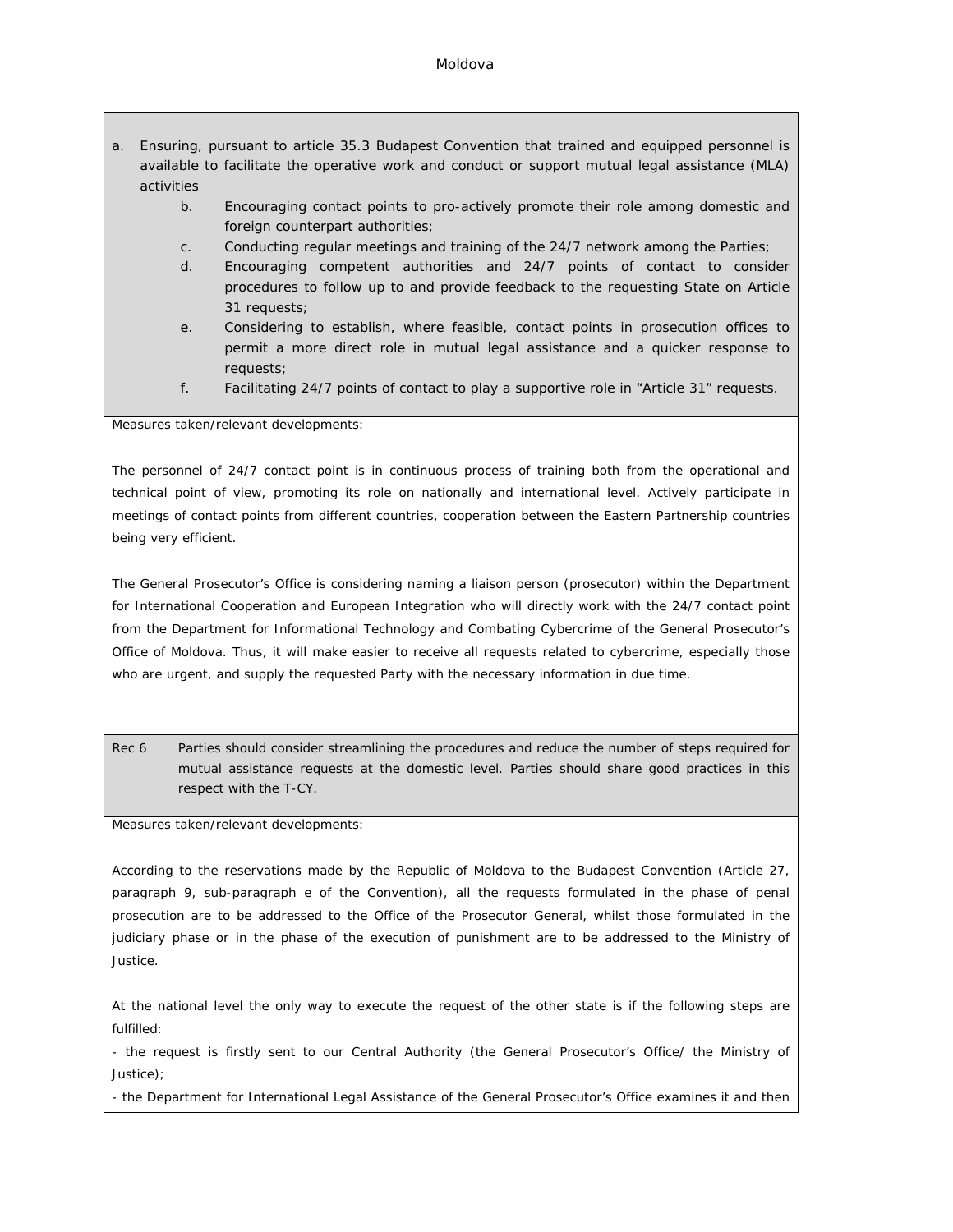sends it for execution to the competent district prosecutor's Office.

In order to facilitate the execution of the request (urgency), the Department for International Legal Assistance may receive the request via email. While waiting for the original request (which will be mandatory sent by post), the executor prepares all the documents necessary for the execution.

Rec 7 Parties should make use of all available channels for international cooperation. This may include formal mutual legal assistance, police to police cooperation and others.

Measures taken/relevant developments:

The Republic of Moldova uses the following channels for international cooperation:

- the Central Authority (the General Prosecutor's Office/ the Ministry of Justice); -

- 24/7 contact point (the Department for Information Technology and Combating Cybercrimes of the

General Prosecutor's Office and the Ministry of Internal Affairs);

- Eurojust.

Police to police cooperation:

Interpol Channel;

Europol Channel;

24/7 contact point;

Direct contacts.

Rec 8 Parties are encouraged to establish emergency procedures for requests related to risks of life and similar exigent circumstances. The T-CY should document practices by Parties and providers.

Measures taken/relevant developments:

Rec 9 Parties should confirm receipt of requests systematically and give, upon request, notice of action taken.

Measures taken/relevant developments:

The Department for International Legal Assistance of the General Prosecutor's Office sends usually a confirmation of the receipt of request for legal assistance when receives it by fax/email or when the state asks directly in its request.

Rec 10 Parties may consider the opening of domestic investigation upon a foreign request or spontaneous information to facilitate the sharing of information or accelerate MLA.

Measures taken/relevant developments:

The Moldovan competent authorities do not usually open a domestic investigation based on the foreign request for legal assistance. There has been a single case where the Department for Information Technology and Combating Cybercrimes of the General Prosecutor's Office started its own investigation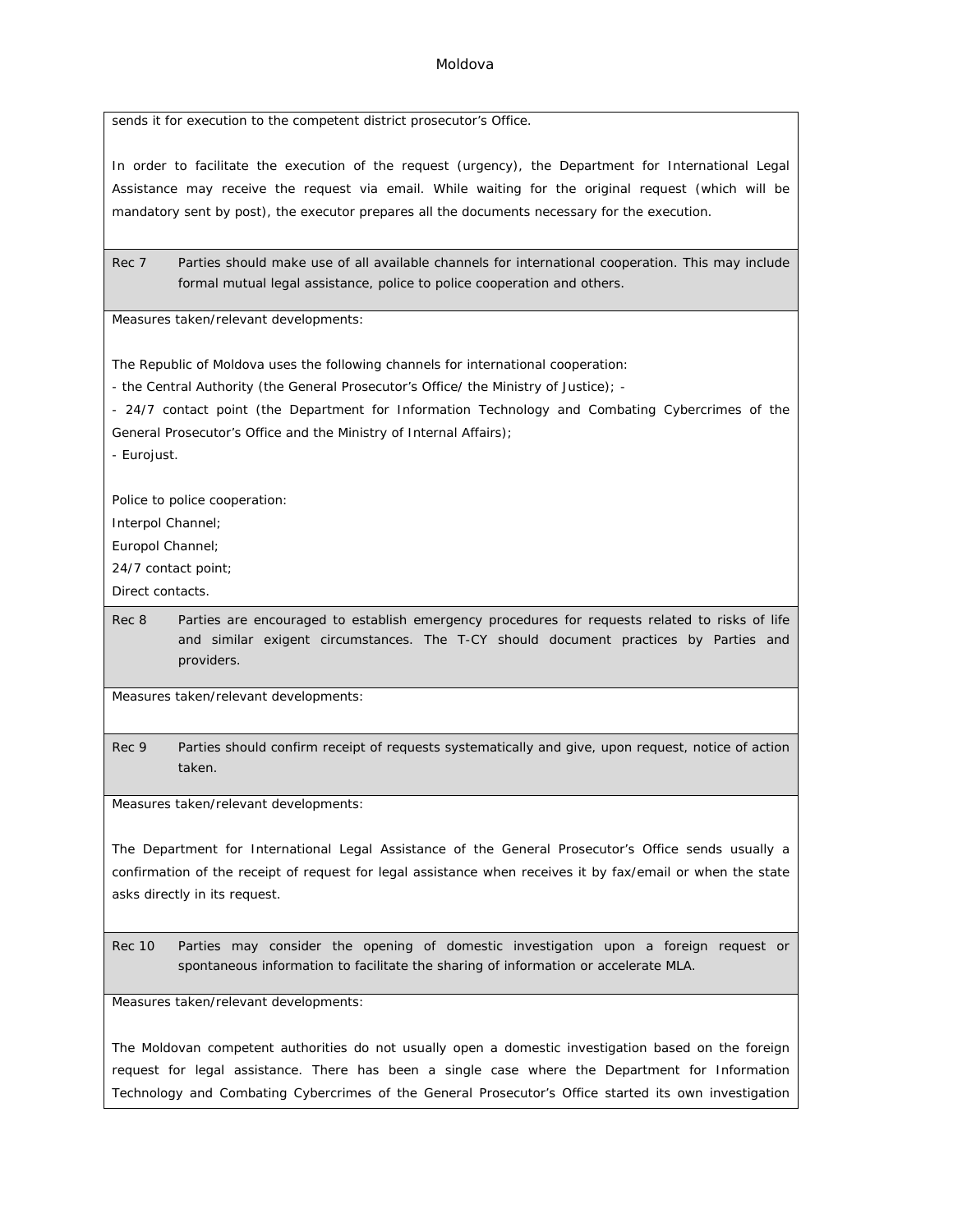upon the information provided in the request for committing the offence of banking fraud and, in order to facilitated the exchange of information, a JIT has been created between states.

Rec 11 Parties should make use of electronic transmission of requests in line with Article 25.3 Budapest Convention on expedited means of communication.

Measures taken/relevant developments:

The General Prosecutor's Office uses the electronic transmission of requests, especially when the other state requests the preservation of data. We proceed immediately to its execution.

Rec 12 Parties should ensure that requests are specific and complete with all necessary information.

Measures taken/relevant developments:

When sending a request for legal assistance to other state, the Department for International Legal Assistance of the General Prosecutor's Office verifies it, if it is formulated according to the provisions of the Criminal Procedure Code of the Republic of Moldova:

Article 537. Content and Form of the Request for legal asisstance

(1) The rogtary letter shall be made in writing and shall include:

1) the name of the body addressing the letter;

2) the name and address, if known, of the institution to which the letter is sent;

3) the international treaty or reciprocity agreement based on which the assistance is requested;

4) reference to the criminal case in relation to which legal assistance is requested,

The summary of the facts and their legal qualification, the text of the respective article of the Criminal Code of the Republic of Moldova and information about the damage caused by the respective crime;

5) information about the persons in whose regard the rogatory letter is requested

including about their procedural capacity, date and place of birth, citizenship, domicile,

occupation, and for legal entities the name and address and the last and first names and addresses of the representatives of these entities, if necessary;

6) the object of the rogatory letter and the data necessary to execute it; a

description of circumstances that will be established; a list of documents, material evidence

and other requested evidence; circumstances in relation to which the evidence is to be managed and the questions to be addressed to the persons to be heard;

7) the date when a reply to the rogatory letter is expected and as the case may be,

the request that a representative of a criminal investigative body of the Republic of Moldova attend the respective procedural actions;

(11) The rogatory letter shall have attached the procedural acts necessary to conduct the criminal investigative actions, drafted in line with the provisions of this Code.

(2) The rogatory letter and the attached documents shall be signed and confirmed by the official stamp of the competent requesting institution.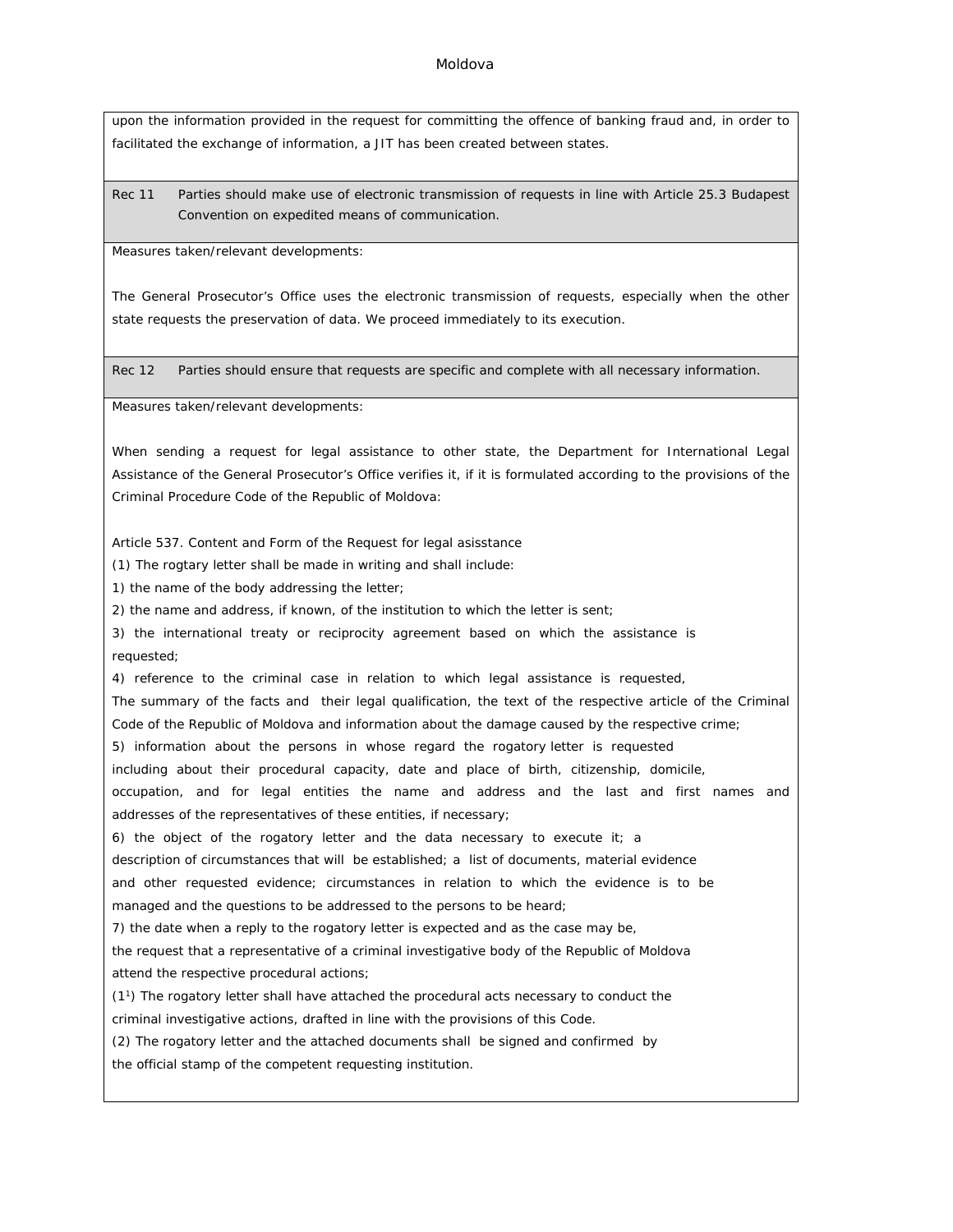Rec 13 Pursuant to Article 25.5 Budapest Convention and Paragraph 259 Explanatory Report, Parties are reminded to apply the dual criminality standard in a flexible manner that will facilitate the granting of assistance.

Measures taken/relevant developments:

The Criminal Code and the Criminal Procedure Code of the Republic of Moldova contains all the offences provided by the Budapest Convention, as well as the procedure of combating the cybercrime.

Rec 14 Parties are encouraged to consult with authorities of requested Party prior to sending requests, when necessary.

Measures taken/relevant developments:

The General Prosecutor's Office does not usually consult the requested Party when sends the request for legal assistance but sometimes, when it is urgent, we may send the request for legal assistance by email, so the other state may look first through it and inform us if it will be possible to execute it in due time.

Rec 15 Parties should consider ensuring transparency regarding requirements for mutual assistance requests, and reasons for refusal, including thresholds for minor cases, on the websites of central authorities.

Measures taken/relevant developments:

All the information on the requirements for mutual assistance requests is provided on the website of the General Prosecutor's office of the Republic of Moldova ([www.procuratura.md\)](http://www.procuratura.md), but it is only in Moldovan language. We will take into consideration to translate the information in English language. The Republic of Moldova executes all requests and has no thresholds for minor cases.

**Question 2: Please provide information on time periods for preservation requests under Article 29 Budapest Convention in your country.**

Rec 16 The T-CY should facilitate greater transparency regarding the time period for data preservation upon a foreign preservation request in line with Article 29 Budapest Convention. The T-CY should document time periods.

Time periods for preservation of data following a foreign request:

When we receive the request for preservation of data by post or even by email, the time period for executing the request is up to 1 month.

When the request is being received using the 24/7 contact point, the data is preserved during 2 weeks.

Conditions and periods to extend or renew the preservation of specified data:

The time for data preservation may be extended up to six months, but usually within due time we receive a request for legal assistance for seizing the preserved information.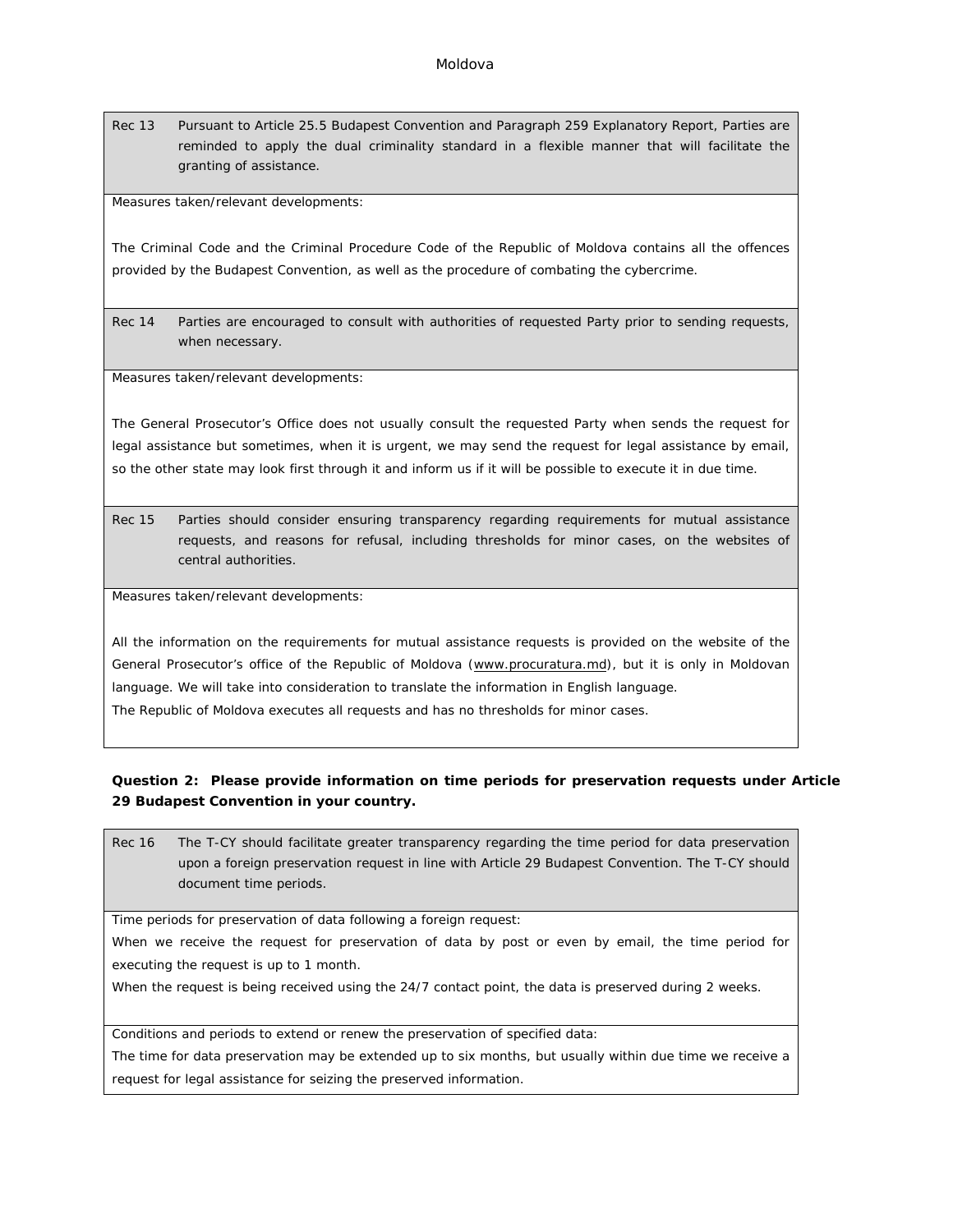# **1.28 Montenegro**

**Question 1: Please provide information on measures taken or on relevant developments with respect to each of the following Recommendations. Please attach additional information as appropriate.**

Rec 1 Parties should fully implement and apply the provisions of the Budapest Convention on Cybercrime, including preservation powers (follow up to T-CY Assessment Report 2012).

Measures taken/relevant developments:

In practice, there are no major problems in respect of the application of the Convention, including the authority to preserve data.

Rec 2 Parties should consider maintaining statistics or establish other mechanisms to monitor the efficiency of the mutual legal assistance process related to cybercrime and electronic evidence.

Measures taken/relevant developments:

The Ministry of Justice of Montenegro as the central authority officially started using the information system for electronic case management of mutual legal assistance on 1 January 2015, which represents the database, as well as an effective means of search and provision of statistical data by different criteria such as: criminal offence, the type of MLA, the state, and so on.

Rec 3 Parties should consider allocating more and more technology-literate staff for mutual legal assistance not only at central levels but also at the level of institutions responsible for executing requests (such as local prosecution offices).

Measures taken/relevant developments:

All employees of the Ministry of Justice working on mutual legal assistance are technologically literate as all cases are processed through the information system. In all emergencies, we use electronic communication. Centre for Training in Judiciary and State Prosecution Service regularly conducts trainings for prosecutors and judges in order to increase the efficiency of procedures in cases of mutual legal assistance.

Rec 4 Parties should consider providing for better training to enhance mutual legal assistance, policeto-police and other forms of international cooperation on cybercrime and electronic evidence. Training and experience exchange should in particular target prosecutors and judges and encourage direct cooperation between judicial authorities. Such training should be supported by the capacity building programmes of the Council of Europe and other organisations.

Measures taken/relevant developments:

Centre for Training in Judiciary and State Prosecution Service regularly conducts trainings for prosecutors and judges in the field of cybercrime. In addition, the Ministry of Justice at least once a year organizes regional meetings with representatives of the ministries of justice and the judiciary of countries with which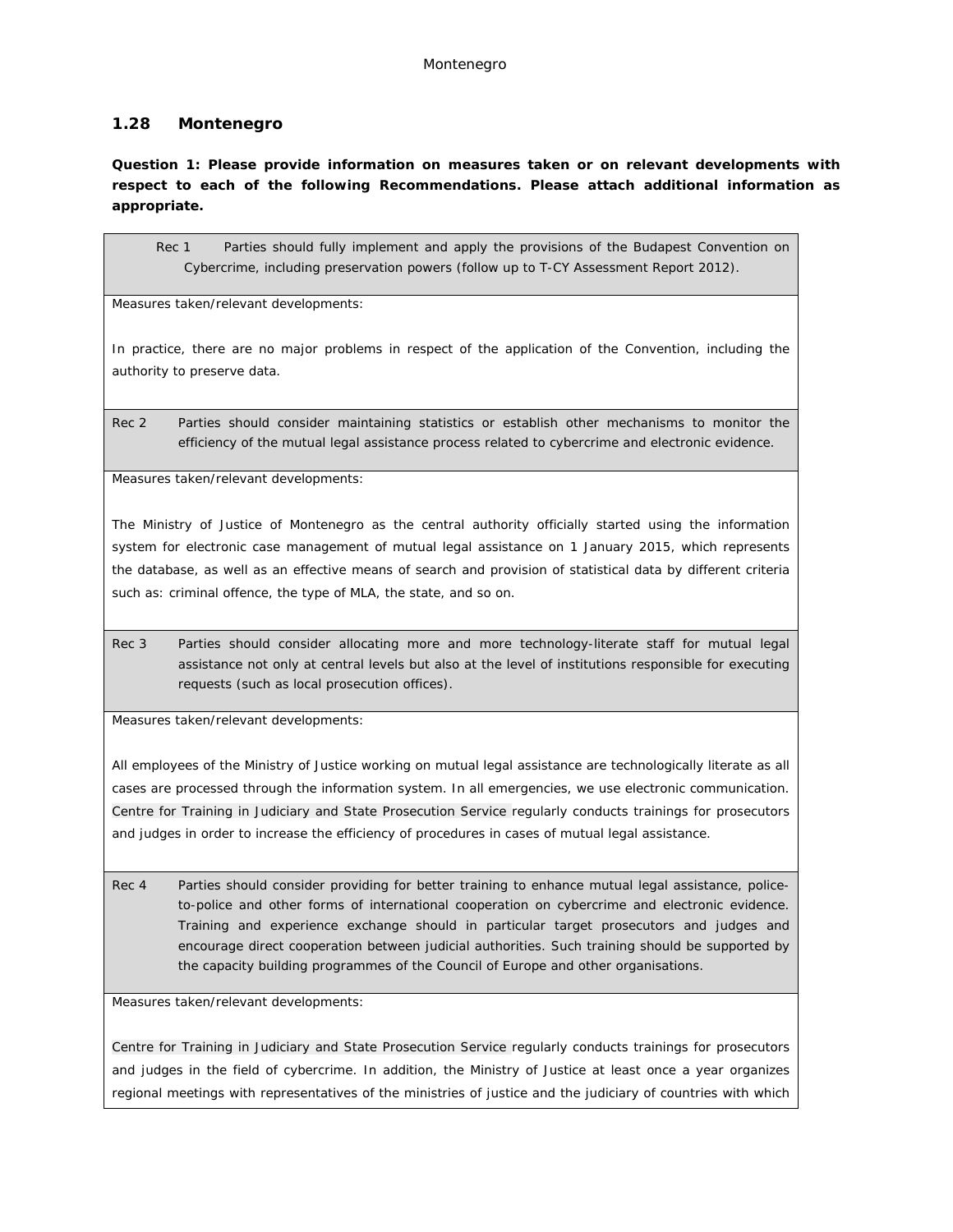## Montenegro

it has signed bilateral agreements in order to increase the efficiency of international legal assistance, with special emphasis on the direct cooperation of judicial authorities.

Rec 5 Parties and the Council of Europe should work toward strengthening the role of 24/7 points of contact in line with Article 35 Budapest Convention, including through:

- a. Ensuring, pursuant to article 35.3 Budapest Convention that trained and equipped personnel is available to facilitate the operative work and conduct or support mutual legal assistance (MLA) activities
	- b. Encouraging contact points to pro-actively promote their role among domestic and foreign counterpart authorities;
	- c. Conducting regular meetings and training of the 24/7 network among the Parties;
	- d. Encouraging competent authorities and 24/7 points of contact to consider procedures to follow up to and provide feedback to the requesting State on Article 31 requests;
	- e. Considering to establish, where feasible, contact points in prosecution offices to permit a more direct role in mutual legal assistance and a quicker response to requests;
	- f. Facilitating 24/7 points of contact to play a supportive role in "Article 31" requests.

Measures taken/relevant developments:

Cooperation through 24/7 contact points takes place without major difficulties.

Rec 6 Parties should consider streamlining the procedures and reduce the number of steps required for mutual assistance requests at the domestic level. Parties should share good practices in this respect with the T-CY.

Measures taken/relevant developments:

See response to recommendations Nos. 3 and 4. In addition, the Law on Mutual Legal Assistance in Criminal Matters provides for the obligation of complying with letters rogatory submitted electronically, provided that within 15 days they are delivered in the original form. Officials of the Ministry of Justice are trained and technically equipped to, if necessary, address electronically (e-mail, fax) the competent institutions and persons abroad.

Rec 7 Parties should make use of all available channels for international cooperation. This may include formal mutual legal assistance, police to police cooperation and others.

Measures taken/relevant developments:

In case of emergency, the Law provides for the possibility to receive/send letters rogatory through NCB INTERPOL. Also, Montenegro has recently appointed contact points for cooperation with EUROJUST - and the European Judicial Network. So far we received 1 request in the field of cybercrime through contact points for cooperation with EUROJUST - and acted upon it most urgently.

Rec 8 Parties are encouraged to establish emergency procedures for requests related to risks of life and similar exigent circumstances. The T-CY should document practices by Parties and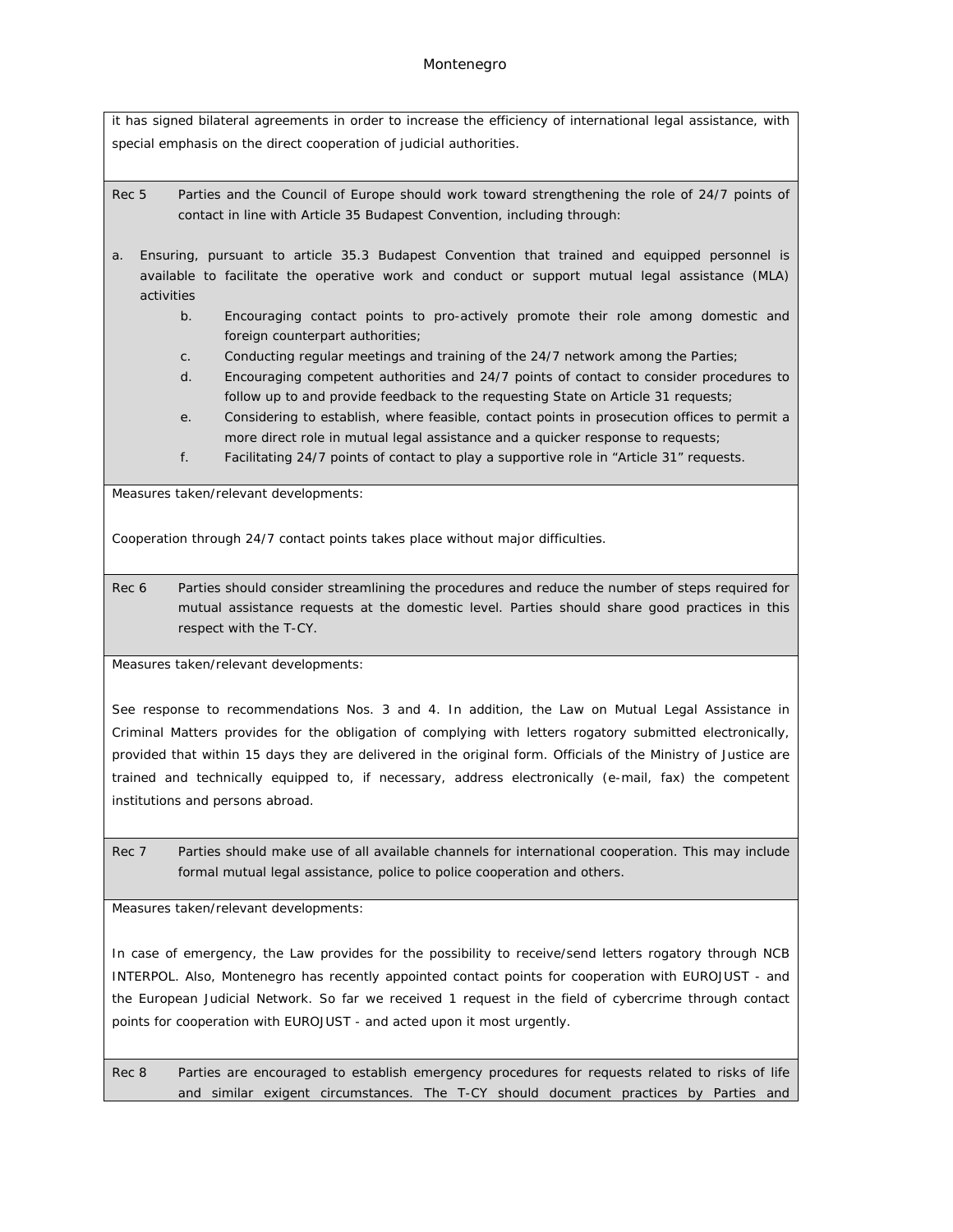providers.

Measures taken/relevant developments:

provided to the T-CY before

Rec 9 Parties should confirm receipt of requests systematically and give, upon request, notice of action taken.

Measures taken/relevant developments:

At the request of the requesting State, the receipt of the request is confirmed and provided information on the actions taken.

Rec 10 Parties may consider the opening of domestic investigation upon a foreign request or spontaneous information to facilitate the sharing of information or accelerate MLA.

Measures taken/relevant developments:

No such cases so far.

Rec 11 Parties should make use of electronic transmission of requests in line with Article 25.3 Budapest Convention on expedited means of communication.

Measures taken/relevant developments:

See response to Recommendation No. 4. In all emergencies we use electronic transmission of requests.

Rec 12 Parties should ensure that requests are specific and complete with all necessary information.

Measures taken/relevant developments:

See response to recommendations Nos. 3 and 4.

Rec 13 Pursuant to Article 25.5 Budapest Convention and Paragraph 259 Explanatory Report, Parties are reminded to apply the dual criminality standard in a flexible manner that will facilitate the granting of assistance.

Measures taken/relevant developments:

No refusals so far on the basis of dual criminality.

Rec 14 Parties are encouraged to consult with authorities of requested Party prior to sending requests, when necessary.

Measures taken/relevant developments: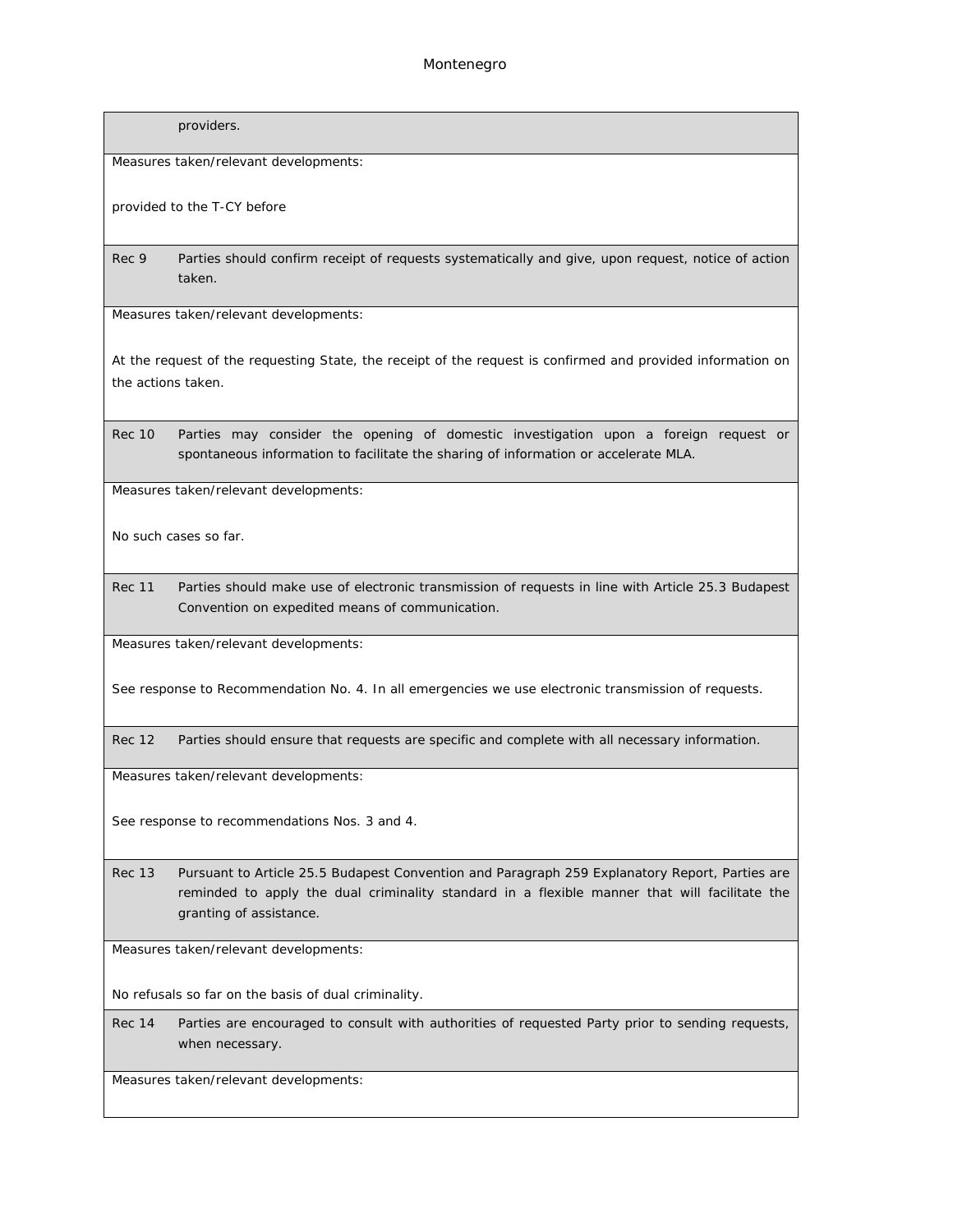Where necessary, the competent judicial authorities consult with the Ministry of Justice.

Rec 15 Parties should consider ensuring transparency regarding requirements for mutual assistance requests, and reasons for refusal, including thresholds for minor cases, on the websites of central authorities.

Measures taken/relevant developments:

**Question 2: Please provide information on time periods for preservation requests under Article 29 Budapest Convention in your country.**

Rec 16 The T-CY should facilitate greater transparency regarding the time period for data preservation upon a foreign preservation request in line with Article 29 Budapest Convention. The T-CY should document time periods.

Time periods for preservation of data following a foreign request:

The Code of Criminal Procedure does not provide for a time limit for preserving such data. In practice, it should look like this: the prosecutor's request includes a deadline that the investigating judge should state in the order, i.e. to provide for the reservation of data for 60, 90... days, and after that to send a formal request of the foreign state to exempt such reserved data.

Conditions and periods to extend or renew the preservation of specified data: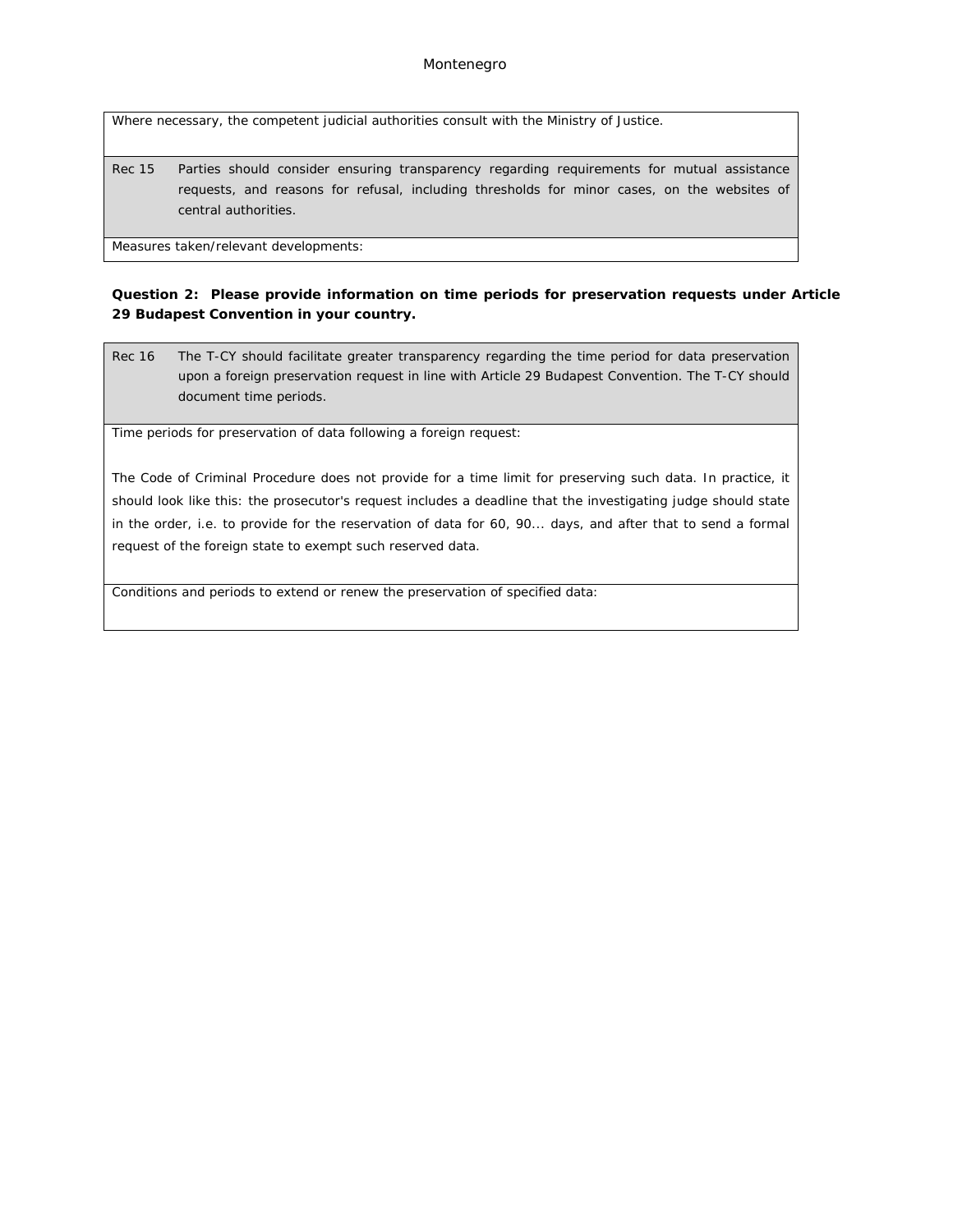# **1.29 Netherlands**

**Question 1: Please provide information on measures taken or on relevant developments with respect to each of the following Recommendations. Please attach additional information as appropriate.**

Rec 1 Parties should fully implement and apply the provisions of the Budapest Convention on Cybercrime, including preservation powers (follow up to T-CY Assessment Report 2012).

Measures taken/relevant developments:

Already available.

The Netherlands have implemented all provisions from the Budapest Convention Before ratifying the cybercrime convention the so called Dutch Computer Crimes Act II was approved by parliament. This bill amended where necessary the Dutch Criminal Code (DCC) and the Dutch Criminal Code of Procedures (DCCP).The preservation powers have been codified in Article 126ni DCCP.

Rec 2 Parties should consider maintaining statistics or establish other mechanisms to monitor the efficiency of the mutual legal assistance process related to cybercrime and electronic evidence.

Measures taken/relevant developments:

At the moment the Netherlands Nation wide database concerning MLA request(LURIS) is not designed to retrieve very specific statistics automatically.

Currently discussions have been initiated on developing a system that will replace the LURIS system in the future. One of the aims is to simplify obtaining statistics also for cybercrime and electronic evidence.

Rec 3 Parties should consider allocating more and more technology-literate staff for mutual legal assistance not only at central levels but also at the level of institutions responsible for executing requests (such as local prosecution offices).

Measures taken/relevant developments:

International cooperation in cyber crime cases is based on the legal framework in the Netherlands that regulates all mutual legal assistance, mutual recognition, surrender and extraditions. For the execution or refusal of a MLAT, the relevant treaties and Articles 552h to 552s and articles 552jj to 552vv of the Dutch Code Of Criminal Procedure (DCCP), are taken into account. These articles are currently under review, primarily in view of the implementation of the European Investigation Order.

In the Netherlands, the administrative handling of all incoming and outgoing EU-requests for mutual legal assistance, both for judicial and police assistance, are organized in 10 International Legal Assistance Centres (Internationale Rechtshulp Centra, IRC) and one National IRC (LIRC).The Department for International Affairs and Legal Assistance in Criminal Matters (Afdeling Internationale Aangelegenheden en Rechtshulp in Strafzaken) of the

Ministry of Security and Justice also forms part of this national network and assesses mainly non-EU mutual legal assistance requests. An IRC is a joint venture between the public prosecutions department and the police. Staff is explicitly trained. Upon experiences gathered the level of knowledge on and practice with handling ICT related requests has matured.

Rec 4 Parties should consider providing for better training to enhance mutual legal assistance, police-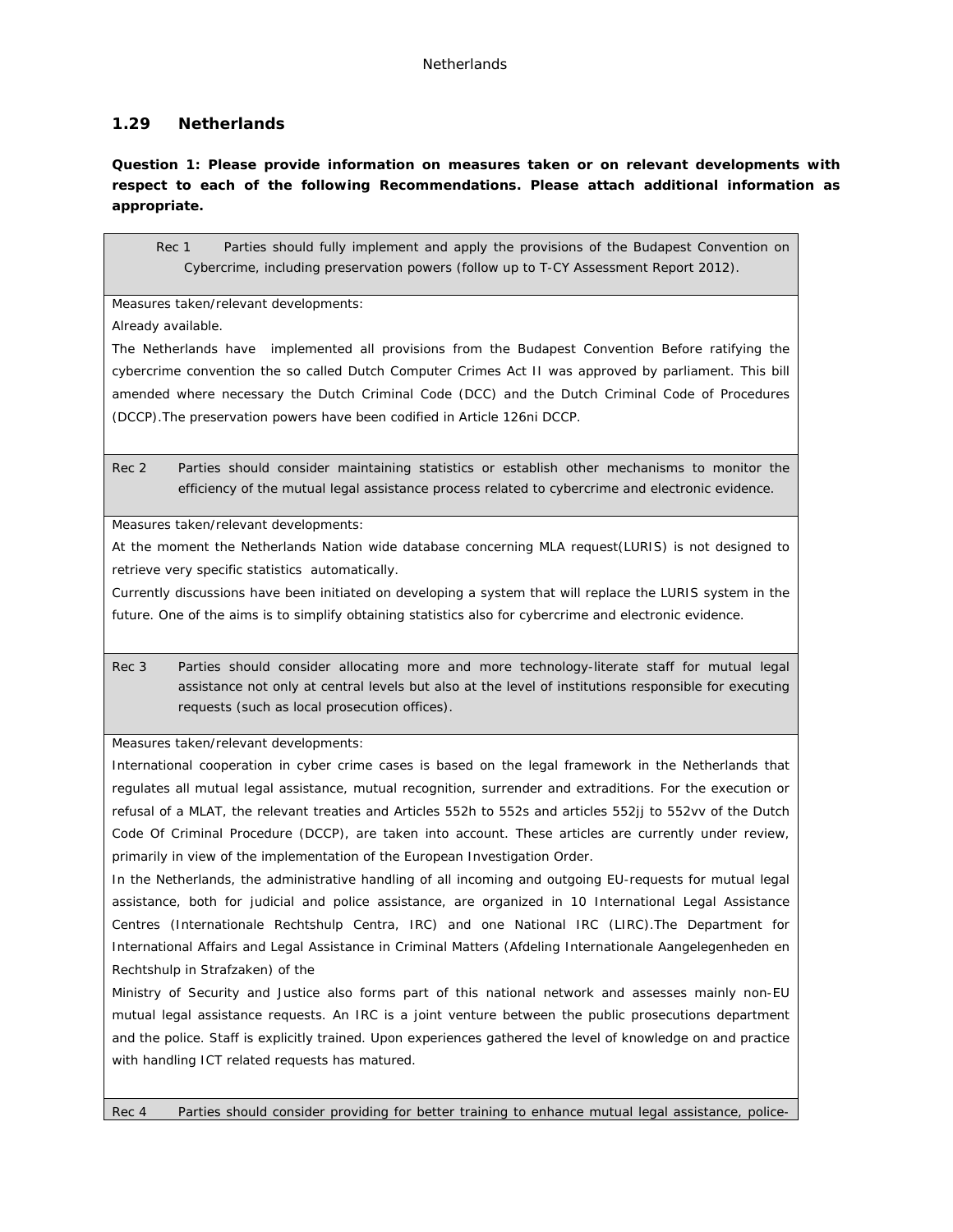### **Netherlands**

to-police and other forms of international cooperation on cybercrime and electronic evidence. Training and experience exchange should in particular target prosecutors and judges and encourage direct cooperation between judicial authorities. Such training should be supported by the capacity building programmes of the Council of Europe and other organisations.

Measures taken/relevant developments:

Although in theory every public prosecutor and judge is able to work on cyber crime cases, the judiciary invested in additional training on cyber crime. Moreover, the Public Prosecutor's Office appointed dedicated prosecutors in the districts and in the National Public Prosecutor's Office. The courts created a centre of expertise which employs two judges and a clerk. Also several investigating judges have specialized in cyber crime.

The training and study centre for the judiciary (Studiecentrum Rechtspleging; SSR) provides initial training programs and offers advanced education for judges, public prosecutors and legal staff, based on the principle that learning and continuing education remain essential throughout careers in the judiciary. SSR offers practical programs, courses, training, coaching and management development programs, including a dedicated module on digital investigation (comprising of an interception course and a basic cyber crime course).

Rec 5 Parties and the Council of Europe should work toward strengthening the role of 24/7 points of contact in line with Article 35 Budapest Convention, including through:

- a. Ensuring, pursuant to article 35.3 Budapest Convention that trained and equipped personnel is available to facilitate the operative work and conduct or support mutual legal assistance (MLA) activities
	- b. Encouraging contact points to pro-actively promote their role among domestic and foreign counterpart authorities;
	- c. Conducting regular meetings and training of the 24/7 network among the Parties;
	- d. Encouraging competent authorities and 24/7 points of contact to consider procedures to follow up to and provide feedback to the requesting State on Article 31 requests;
	- e. Considering to establish, where feasible, contact points in prosecution offices to permit a more direct role in mutual legal assistance and a quicker response to requests;
	- f. Facilitating 24/7 points of contact to play a supportive role in "Article 31" requests.

Measures taken/relevant developments:

The 24/7 contact point for urgent requests is incorporated in the National High Tech Crime Unit (NHTCU), which liaises closely with the national prosecutor on high tech crime. The National Prosecutor's Office assesses the request and decides, with the National High Tech Crime Unit of the police, whether the request should be executed by the National High Tech Crime Unit or by the regional units of the police. If the latter is the case, the National Prosecutor's Office will forward the request to a local office for international legal assistance in criminal matters (IRC).

The 24/7 contact point is staffed by dedicated police officers which are trained and experienced in cybercrime matters and in international contacts in investigations into cybercrimes.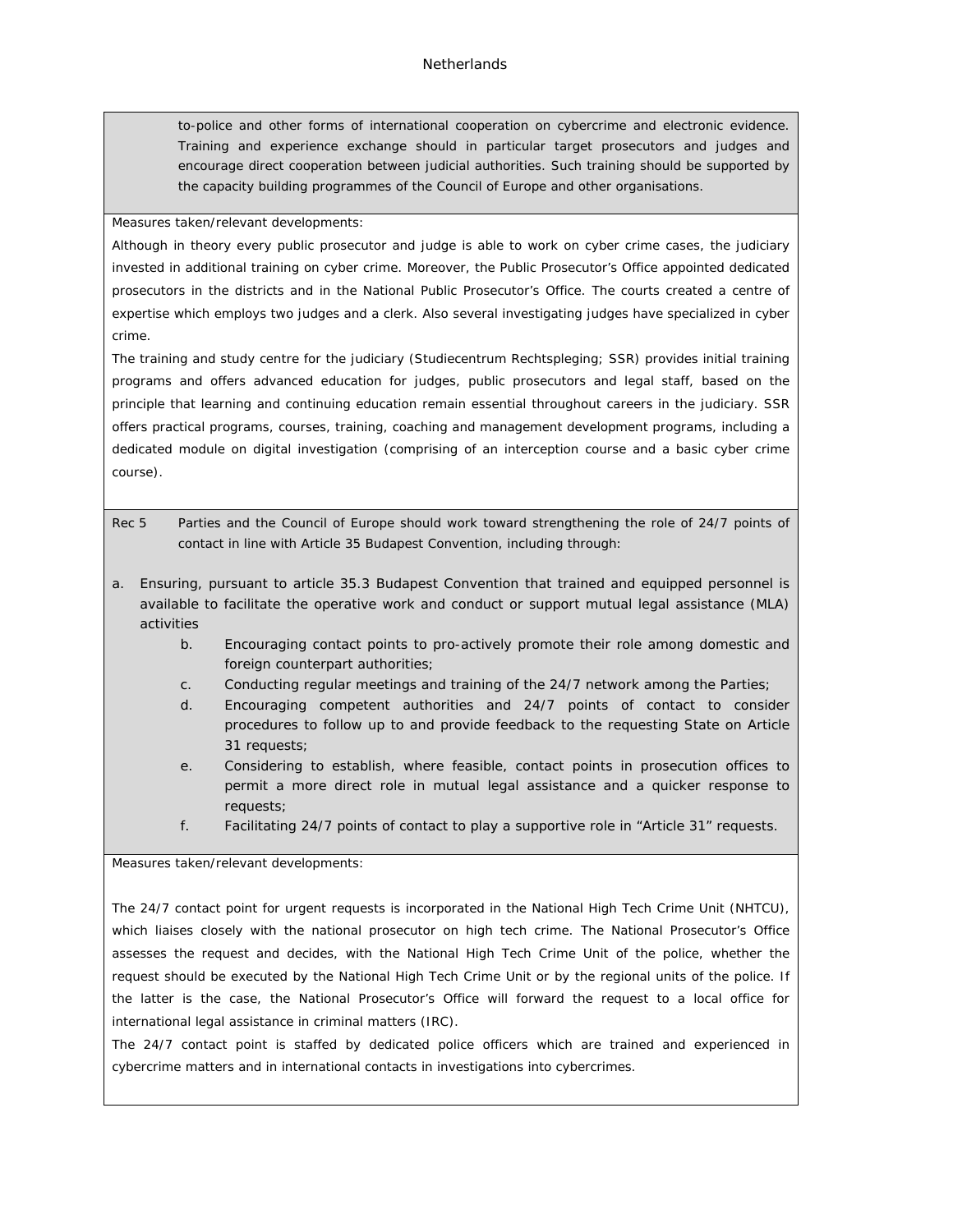Rec 6 Parties should consider streamlining the procedures and reduce the number of steps required for mutual assistance requests at the domestic level. Parties should share good practices in this respect with the T-CY.

Measures taken/relevant developments:

For the execution or refusal of a MLAT, the relevant treaties and Articles 552h to 552s and articles 552jj to 552vv of the Dutch Code Of Criminal Procedure (DCCP), are taken into account. These articles are currently under review, primarily in view of the implementation of the European Investigation Order. Other goals of the review are raising effectiveness and enhancing the implementation of international cooperation, simplify procedures where possible and introducing extra safeguards if needed. This review is part of an overarching national project on modernisation of all of the Dutch criminal Code of Procedures. For this specific issue of international cooperation already a draft law is sent to parliament.

Rec 7 Parties should make use of all available channels for international cooperation. This may include formal mutual legal assistance, police to police cooperation and others.

Measures taken/relevant developments:

Already available.

The Netherlands use mutual legal assistance between judicial authorities. Each district public prosecutor's office (arrondissementsparket) and all police bodies are linked to one of the IRCs. A request must therefore be sent to the IRC concerned. Where it is not known which public prosecutor's office or which police region is competent, a request for mutual legal assistance

may be sent to the LIRC, a joint venture between the National Public Prosecutor's Office (Landelijk Parket) and the National Police Force which sees to the handling and/or forwarding of the request. In the absence of a Treaty or Agreement or where direct contact at the level

of the public prosecutions department is excluded, the Ministry of Security and Justice (Office for International Affairs and Legal Assistance in Criminal Matters) will continue to act as the central authority to which all requests for mutual assistance in judicial matters must be sent.

Police to police cooperation may be possible. If information on data is shared before a formal request for transfer is received, the information may be shared on a police to police basis with the consent of the prosecutor, with the note the information may only be used for investigative purposes. To be able to use the information as evidence in criminal proceedings, the

requesting country must send a formal MLA-request for transfer. In some specific cases countries, and the Netherlands as well, send spontaneous information to other states

Rec 8 Parties are encouraged to establish emergency procedures for requests related to risks of life and similar exigent circumstances. The T-CY should document practices by Parties and providers.

Measures taken/relevant developments:

Rec 9 Parties should confirm receipt of requests systematically and give, upon request, notice of action taken.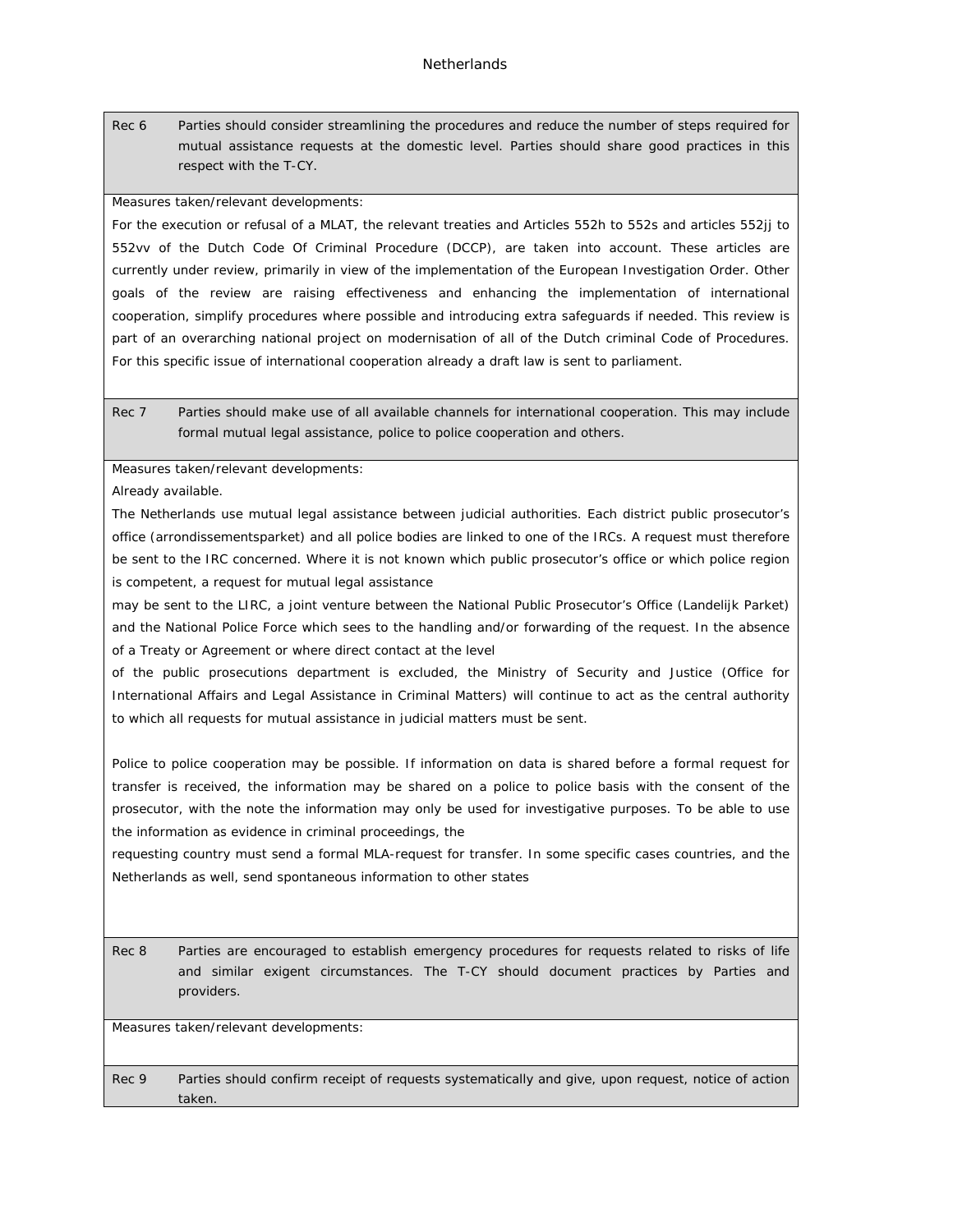Measures taken/relevant developments:

The national high tech crime unit of the Dutch national Police usually does confirm receipt of a requests and tries to answer the steps that will be taken to answer the request.

Rec 10 Parties may consider the opening of domestic investigation upon a foreign request or spontaneous information to facilitate the sharing of information or accelerate MLA.

Measures taken/relevant developments:

Usually opening up a Dutch investigation is the only way to execute the request, e.g. to seize data. This is a special investigatory power for which an order of prosecutor is needed.

Rec 11 Parties should make use of electronic transmission of requests in line with Article 25.3 Budapest Convention on expedited means of communication.

Measures taken/relevant developments:

Regular mail, fax and e mail are used for transmission of requests.

Rec 12 Parties should ensure that requests are specific and complete with all necessary information.

Measures taken/relevant developments:

The operating procedures, the training and the experience of people working with mutual legal assistance requests aim at issuing and answering to requests in a specified manner providing the necessary information.

Rec 13 Pursuant to Article 25.5 Budapest Convention and Paragraph 259 Explanatory Report, Parties are reminded to apply the dual criminality standard in a flexible manner that will facilitate the granting of assistance.

Measures taken/relevant developments:

For search and seizures a dual qualified criminality is mandatory.

Rec 14 Parties are encouraged to consult with authorities of requested Party prior to sending requests, when necessary.

Measures taken/relevant developments:

The Netherlands are active in such consultations within the national bureaus of Europol, of Interpol, as well as in the contacts with other 24/7 CP 's. The Netherlands participate in the EJN and in the EU network for judicial authorities on cybercrime.

Rec 15 Parties should consider ensuring transparency regarding requirements for mutual assistance requests, and reasons for refusal, including thresholds for minor cases, on the websites of central authorities.

The Central Authority in the Netherlands is studying the possibilities on how to inform stakeholders in the most efficient way. Development of a website is part of this study.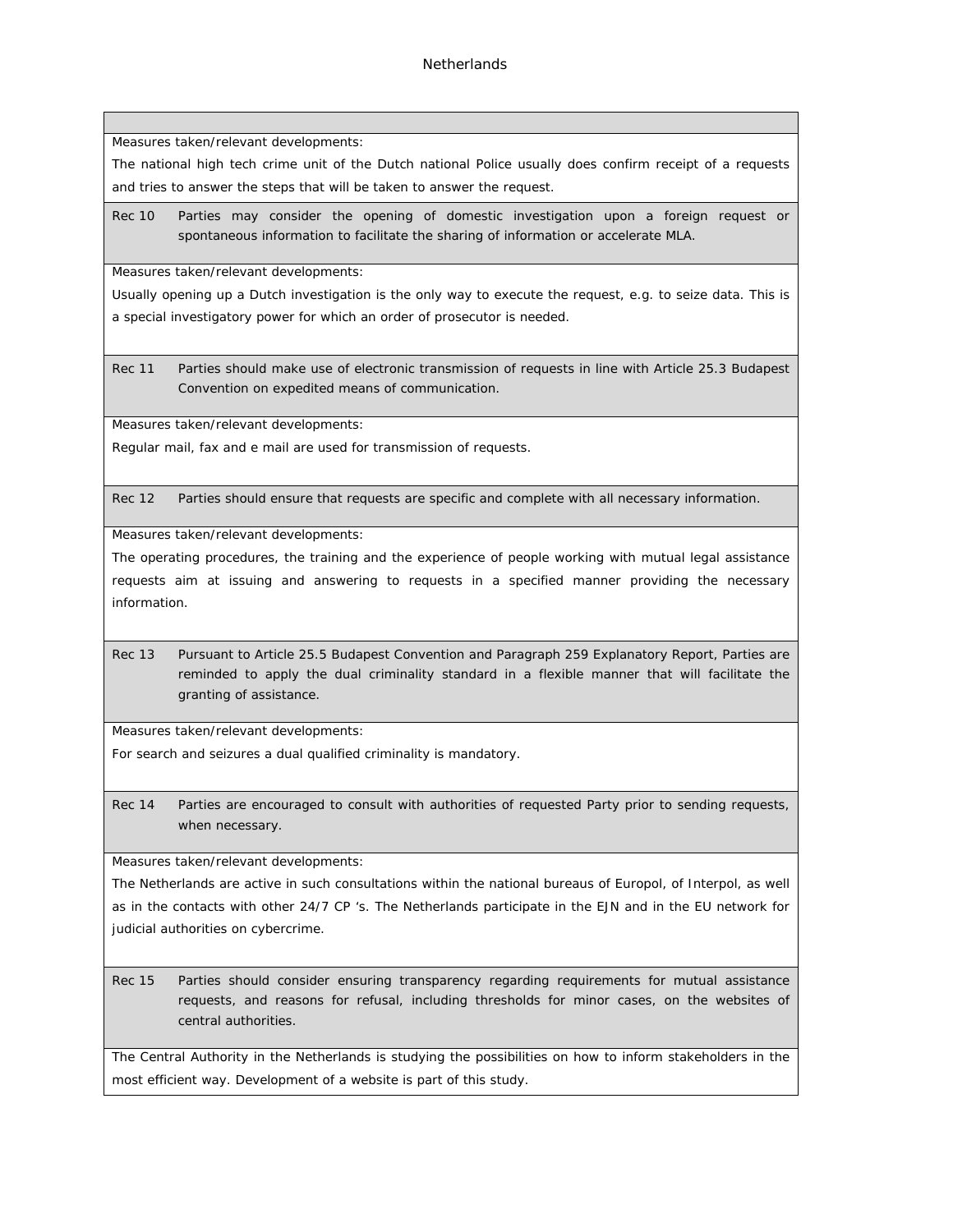**Question 2: Please provide information on time periods for preservation requests under Article 29 Budapest Convention in your country.**

Rec 16 The T-CY should facilitate greater transparency regarding the time period for data preservation upon a foreign preservation request in line with Article 29 Budapest Convention. The T-CY should document time periods.

Time periods for preservation of data following a foreign request:

90 Days.

A request for such preservation will be executed in cases where the sanctions to the criminalised behaviour equals the conditions for pre trial detention in the Netherlands. This is the threshold for allowing special investigation powers which is commonly used in the Netherlands is that the crime allows pre-trial detention. This is generally the case for crimes carrying a maximum of at least four years' imprisonment (art. 67, para. 1 under a DCCP), and for certain specifically mentioned offences (art. 67, para. 1 under b DCCP). Because digital investigation powers may also be required for "simple" cyber crimes, for example hacking without aggravating circumstances, the Computer Crime Act II has inserted almost all cyber crimes specifically into art. 67, para. 1 under b DCCP. As a result, for most cyber crimes, pre-trial detention is allowed, regardless of their maximum penalty, and most investigation powers can be used to investigate them.

Conditions and periods to extend or renew the preservation of specified data: Extendable for 90 days.

Conditions:

- Pretrial detention is possible in the Netherlands;
- A request for preservation cannot be served on the suspect;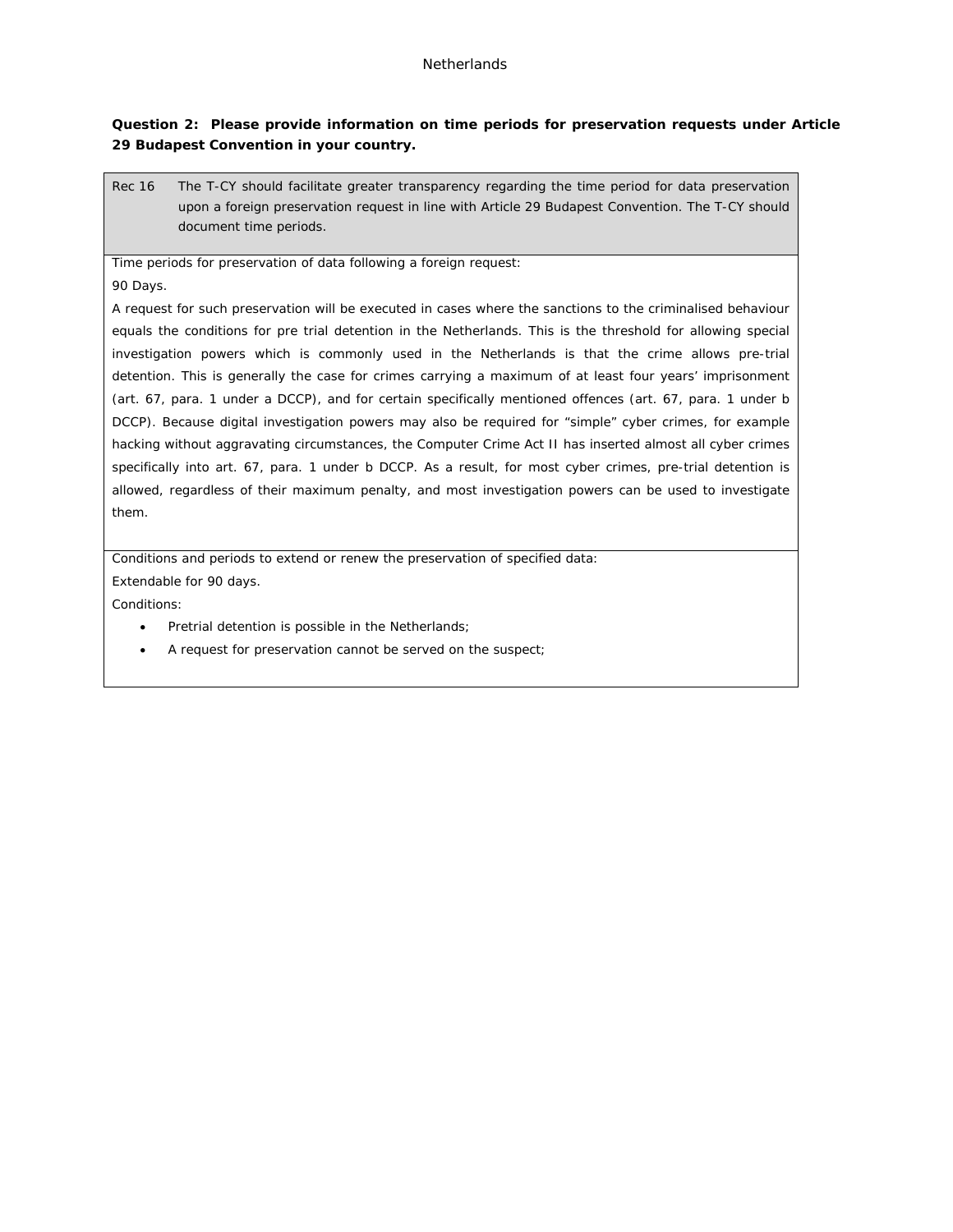## **1.30 Norway**

**Question 1: Please provide information on measures taken or on relevant developments with respect to each of the following Recommendations. Please attach additional information as appropriate.**

Rec 1 Parties should fully implement and apply the provisions of the Budapest Convention on Cybercrime, including preservation powers (follow up to T-CY Assessment Report 2012).

Measures taken/relevant developments:

The Convention was implemented in 2005, including preservation powers (the Criminal Procedure Act, Article 215a).

Rec 2 Parties should consider maintaining statistics or establish other mechanisms to monitor the efficiency of the mutual legal assistance process related to cybercrime and electronic evidence.

Measures taken/relevant developments:

Currently, these statistics are not available, but future changes in how statistics are collected and analysed, may make this possible.

Rec 3 Parties should consider allocating more and more technology-literate staff for mutual legal assistance not only at central levels but also at the level of institutions responsible for executing requests (such as local prosecution offices).

Measures taken/relevant developments:

Regarding the central point of contact (NCIS Norway), the Ministry of Justice is considering a reorganisation of several units into a Norwegian National Cybercrime Centre. In June 2017, at least two of this units at NCIS Norway will be co-located, to improve cooperation and capabilities. Regarding local police and prosecution services: in 2015, 27 police districts were merged into 12 larger police districts, in part to improve specialized services, including cyber investigations and international cooperation in general, at a local level.

Rec 4 Parties should consider providing for better training to enhance mutual legal assistance, policeto-police and other forms of international cooperation on cybercrime and electronic evidence. Training and experience exchange should in particular target prosecutors and judges and encourage direct cooperation between judicial authorities. Such training should be supported by the capacity building programmes of the Council of Europe and other organisations.

Measures taken/relevant developments:

The Norwegian Police University College offers education and training related to cyber investigation, including the NCFI programme, that is open to police officers from all Nordic countries. The proposed National Cybercrime Centre at NCIS Norway would be in a position to assist and facilitate training and sharing of best practices, as NCIS Norway has police officers and prosecutors.

Rec 5 Parties and the Council of Europe should work toward strengthening the role of 24/7 points of contact in line with Article 35 Budapest Convention, including through:

a. Ensuring, pursuant to article 35.3 Budapest Convention that trained and equipped personnel is available to facilitate the operative work and conduct or support mutual legal assistance (MLA)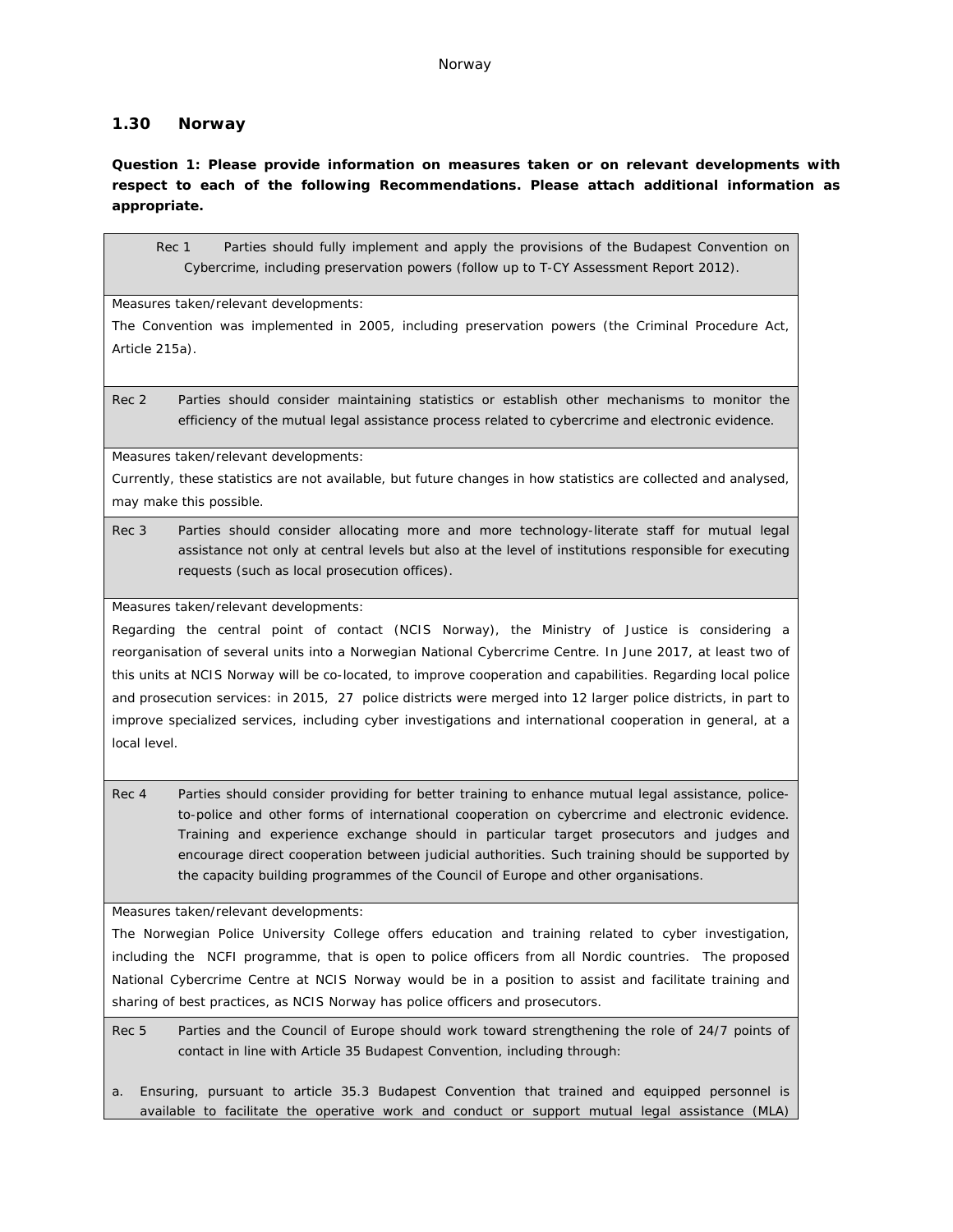#### activities

- b. Encouraging contact points to pro-actively promote their role among domestic and foreign counterpart authorities;
- c. Conducting regular meetings and training of the 24/7 network among the Parties;
- d. Encouraging competent authorities and 24/7 points of contact to consider procedures to follow up to and provide feedback to the requesting State on Article 31 requests;
- e. Considering to establish, where feasible, contact points in prosecution offices to permit a more direct role in mutual legal assistance and a quicker response to requests;
- f. Facilitating 24/7 points of contact to play a supportive role in "Article 31" requests.

Measures taken/relevant developments:

The Norwegian 24/7 point of contact at NCIS Norway, is subject to a proposed reorganisation into a National Cybercrime Centre. In June this year, two relevant units (the Computer Crime Section and the Section for Internet Related Investigation Support) will be co-located. These developments should strengthen the efficiency and availability of the contact point.

Rec 6 Parties should consider streamlining the procedures and reduce the number of steps required for mutual assistance requests at the domestic level. Parties should share good practices in this respect with the T-CY.

Measures taken/relevant developments:

As the central point of contact, NCIS Norway will assist and advice in matters regarding mutual assistance requests.

Norwegian MLA practices often rely on the Conuncil of Europe Convention on Mutual Assistance in Criminal Matters Article 15 nr. 2. This makes it possible to send letters rogatory directly from prosecutor to prosecutor.

Rec 7 Parties should make use of all available channels for international cooperation. This may include formal mutual legal assistance, police to police cooperation and others.

Measures taken/relevant developments:

As the central point of contact in accordance with the Budapest Convention, NCIS Norway is also the central point of contact for Europol, INTERPOL and other international networks. NCIS Norway is also in charge of several national data systems used by Norwegian police. NCIS Norway has in-house prosecutors. MLA requests that will be handled by NCIS Norway, goes to the National Authority for Prosecution of Organised and Other Serious Crime, their office is physically located in the building next door to NCIS Norway.

In sum, his makes it easier to cooperate by using different channels and networks, depending on the specific facts and needs.

Rec 8 Parties are encouraged to establish emergency procedures for requests related to risks of life and similar exigent circumstances. The T-CY should document practices by Parties and providers.

Measures taken/relevant developments:

The NCIS Norway Desk is open 24/7, and is able to contact relevant personnel, including prosecutors, to follow up on urgent requests. The largest private telecom company/ISP in Norway has a 24/7 police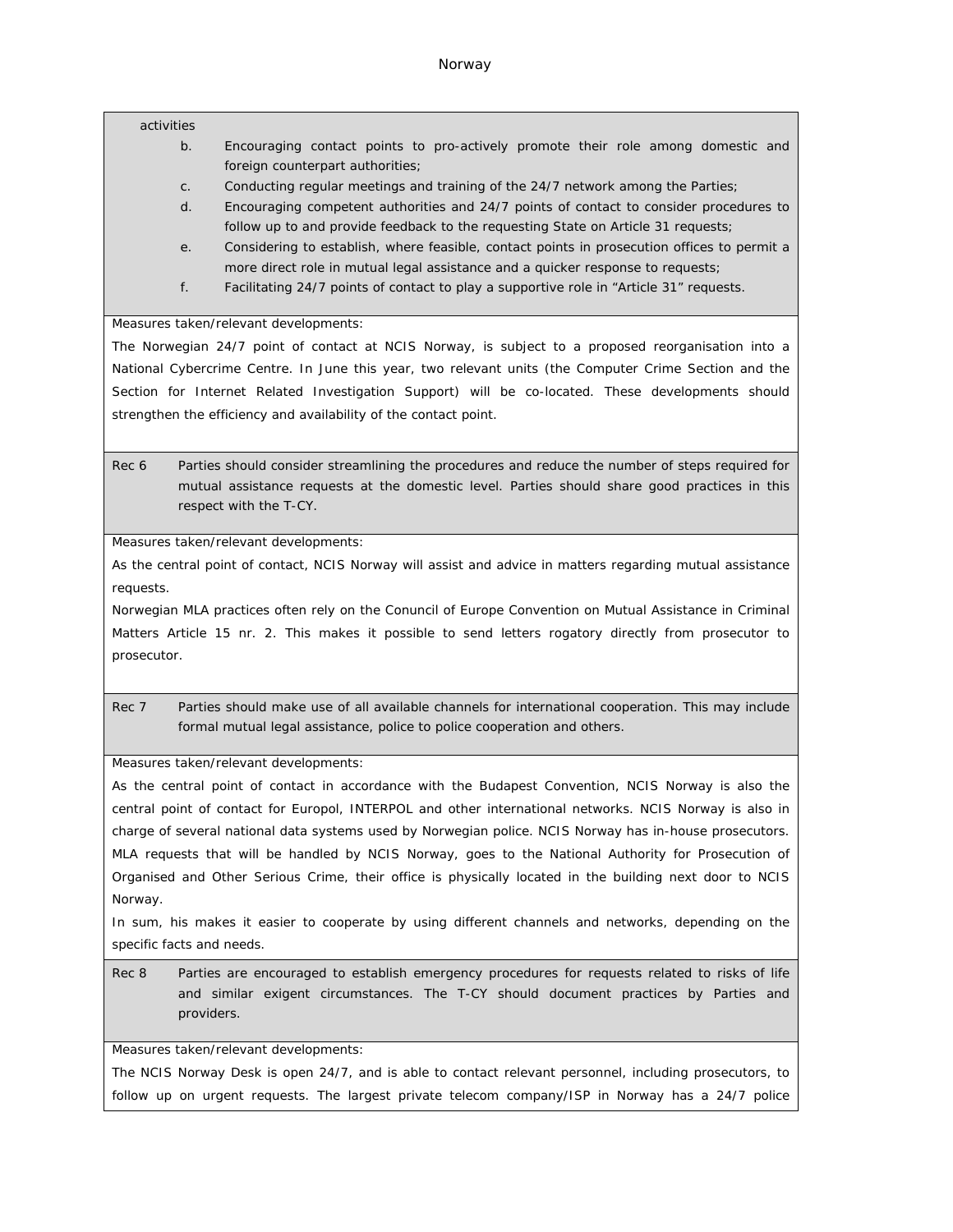response centre, to handle urgent incoming requests for electronic evidence.

Rec 9 Parties should confirm receipt of requests systematically and give, upon request, notice of action taken.

According to practice, NCIS Norway confirms received requests. There is also typically a second, later confirmation, with information about action taken and specific contact information to the police officers and/or prosecutors handling the request.

Rec 10 Parties may consider the opening of domestic investigation upon a foreign request or spontaneous information to facilitate the sharing of information or accelerate MLA.

A domestic investigation may be opened if the facts of the case has connections to Norway, apart from the fact that (electronic) evidence may be available in Norway. There is not a need for law enforcement other countries to specifically request a Norwegian domestic investigation, as this option can be considered by local authorities.

Rec 11 Parties should make use of electronic transmission of requests in line with Article 25.3 Budapest Convention on expedited means of communication.

Electronic communicatoin is current practice.

Rec 12 Parties should ensure that requests are specific and complete with all necessary information.

No additional comments.

Rec 13 Pursuant to Article 25.5 Budapest Convention and Paragraph 259 Explanatory Report, Parties are reminded to apply the dual criminality standard in a flexible manner that will facilitate the granting of assistance.

Dual criminality is generally required for assistance that requires a court order. Issues regarding possible lack of dual criminality, will be discussed with the requesting country. Additional information which might enable the Norwegian authorities to comply with the request, or if more limited assistance not involving coercive measures is wanted. In some cases without dual criminality, other Norwegian provisions may cover the facts of the crime in question.

Rec 14 Parties are encouraged to consult with authorities of requested Party prior to sending requests, when necessary.

This is in accordance with Norwegian practice.

Rec 15 Parties should consider ensuring transparency regarding requirements for mutual assistance requests, and reasons for refusal, including thresholds for minor cases, on the websites of central authorities.

Mutual legal assistance in Norway is based on a case-to-case review assessment and the principle of cooperation. There is no minimum threshold for minor cases.

**Question 2: Please provide information on time periods for preservation requests under Article 29 Budapest Convention in your country.**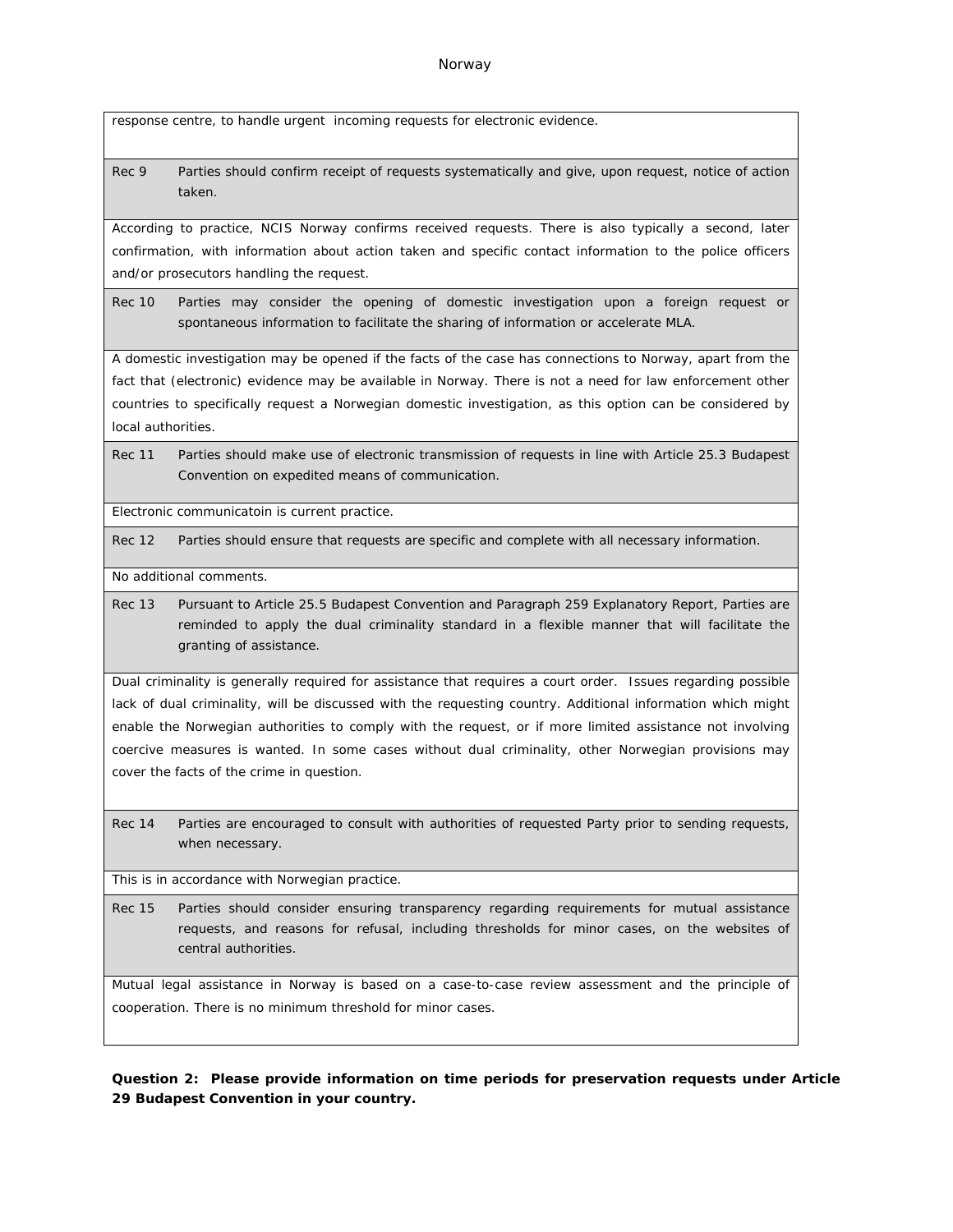Rec 16 The T-CY should facilitate greater transparency regarding the time period for data preservation upon a foreign preservation request in line with Article 29 Budapest Convention. The T-CY should document time periods.

Time periods for preservation of data following a foreign request:

According to the Criminal Procedure Act Section 215a, expedited preservation of data based on a foreign request, will be done for a time period of minimum 60 days, maxium 90 days. This may be renewed later. There are no limits regarding possible renewals, apart from the general provision in the Criminal Procedure Act Section 170a regarding proportionalty of investigative measures.

Conditions and periods to extend or renew the preservation of specified data:

According to Section 215a, first and second subsection, a preservation order can be issued for electronic data considered to be evidence. For ata stored by a provider of electronic communications, there is an additional requirement: there must be reason to believe that a criminal act has been committed. Information about the preservation order should be given to a suspect when he has status as charged in the case.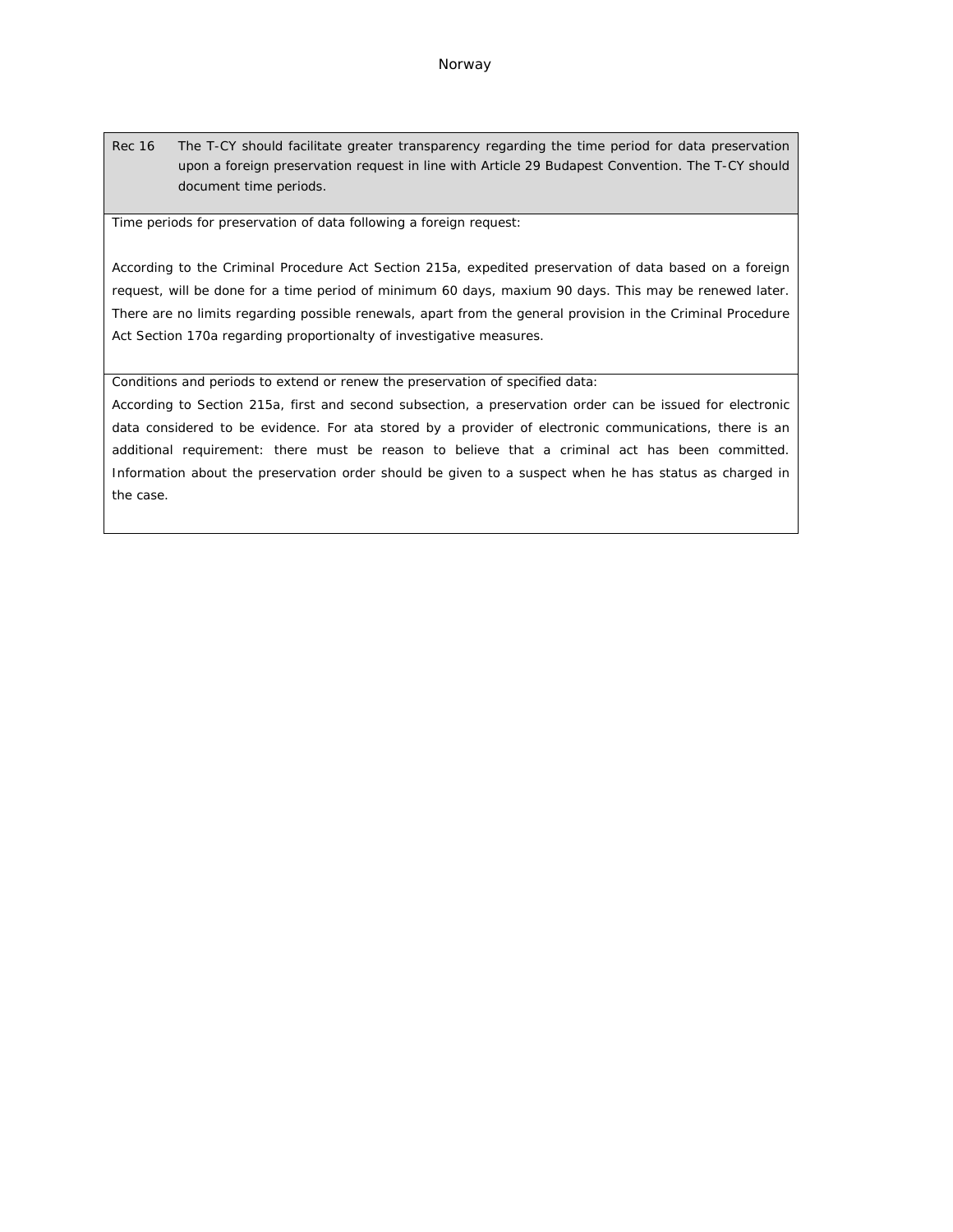# **1.31 Philippines**

**Please provide information on measures taken or on relevant developments with respect to each of the following Recommendations. Please attach additional information as appropriate.**

Rec 1 Parties should fully implement and apply the provisions of the Budapest Convention on Cybercrime, including preservation powers (follow up to T-CY Assessment Report 2012).

Measures taken/relevant developments: Philippines' domestic law, Republic Act (R.A.) No. 10175 or the Cybercrime Prevention Act of 2012 adopted the power to preserve data through Preservation Orders. This has been utilized by law enforcement authorities (LEAs) since its enactment.

Rec 2 Parties should consider maintaining statistics or establish other mechanisms to monitor the efficiency of the mutual legal assistance process related to cybercrime and electronic evidence.

Measures taken/relevant developments: The Philippine Department of Justice – Office of Cybercrime (DOJ-OOC) faithfully maintains records/database of the on-going and out-going mutual legal assistance processes related to cybercrime and electronic evidence.

Rec 3 Parties should consider allocating more and more technology-literate staff for mutual legal assistance not only at central levels but also at the level of institutions responsible for executing requests (such as local prosecution offices).

Measures taken/relevant developments: Aside from creating DOJ-OOC, which is the central authority in all matters related to international mutual assistance and extradition, R.A. No. 10175 also mandated for the creation of special units, such as the Philippine National Police – Anti-Cybercrime Group (PNP-ACG) and the National Bureau of Investigation – Cybercrime Division (NBI-CCD), which are composed of technologyliterate staffs, exclusively responsible in handling cases involving cybercrimes and cyber-related offenses.

Rec 4 Parties should consider providing for better training to enhance mutual legal assistance, policeto-police and other forms of international cooperation on cybercrime and electronic evidence. Training and experience exchange should in particular target prosecutors and judges and encourage direct cooperation between judicial authorities. Such training should be supported by the capacity building programmes of the Council of Europe and other organisations.

Measures taken/relevant developments: Since its creation, the DOJ-OOC continuously conducts technical trainings to investigators, public prosecutors, public attorneys, states counsels, and judges, which cover the procedures in cybercrime investigations, handling and analyzing electronic and digital evidence, digital forensics, and international cooperation.

Rec 5 Parties and the Council of Europe should work toward strengthening the role of 24/7 points of contact in line with Article 35 Budapest Convention, including through:

a. Ensuring, pursuant to article 35.3 Budapest Convention that trained and equipped personnel is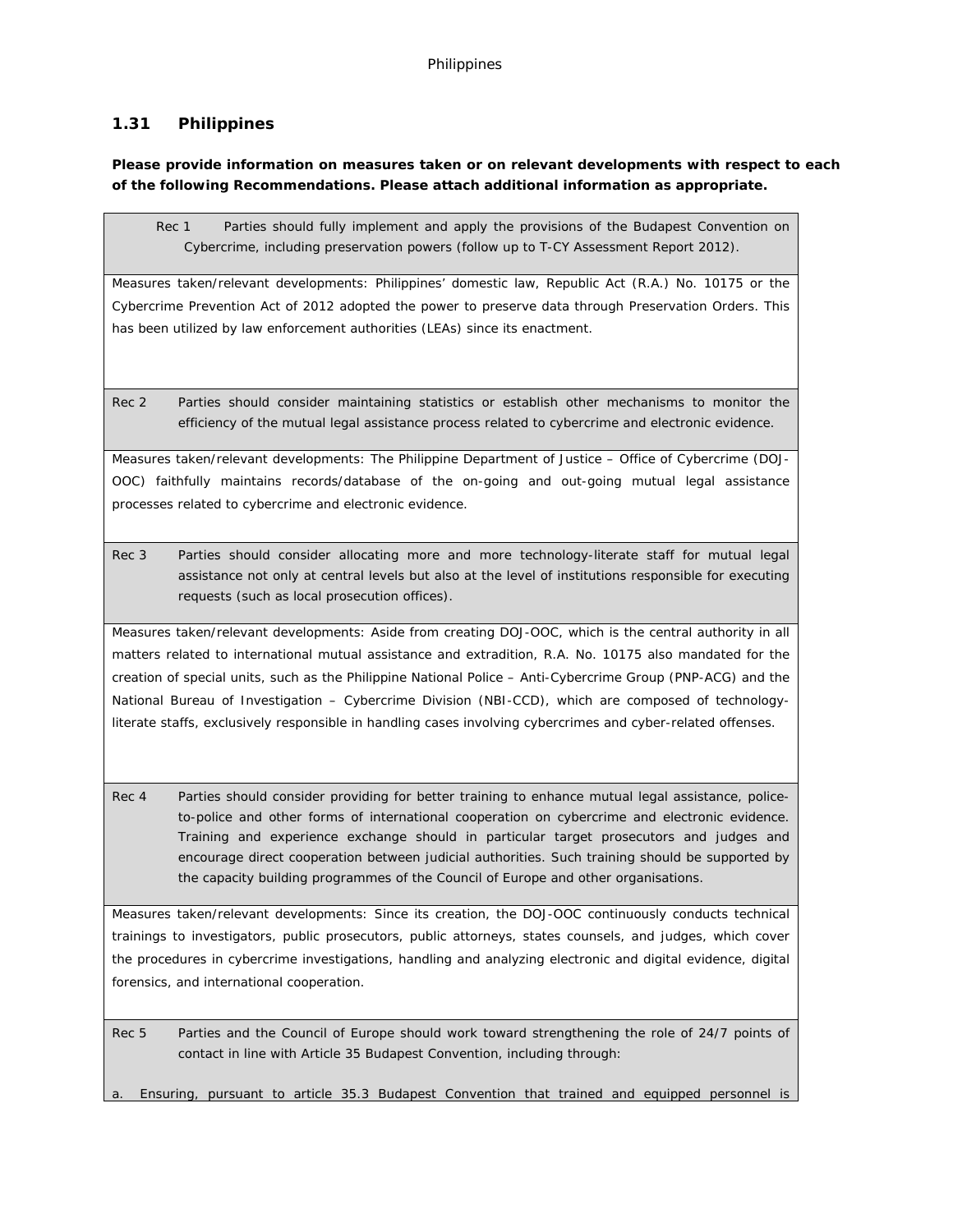available to facilitate the operative work and conduct or support mutual legal assistance (MLA) activities

- b. Encouraging contact points to pro-actively promote their role among domestic and foreign counterpart authorities;
- c. Conducting regular meetings and training of the 24/7 network among the Parties;
- d. Encouraging competent authorities and 24/7 points of contact to consider procedures to follow up to and provide feedback to the requesting State on Article 31 requests;
- e. Considering to establish, where feasible, contact points in prosecution offices to permit a more direct role in mutual legal assistance and a quicker response to requests;
- f. Facilitating 24/7 points of contact to play a supportive role in "Article 31" requests.

Measures taken/relevant developments: The DOJ-OOC also serves as the 24/7 point of contact for the Philippines. It is composed of technically trained investigators and lawyers who are able to extend and facilitate expedited international cooperation.

Rec 6 Parties should consider streamlining the procedures and reduce the number of steps required for mutual assistance requests at the domestic level. Parties should share good practices in this respect with the T-CY.

Measures taken/relevant developments: The DOJ-OOC drafted and proposed the adoption of the Procedure in Drafting Mutual Legal Assistance Requests for Cybercrime and Cyber-Related Cases which reduces the number of steps required for processing mutual assistance requests.

Rec 7 Parties should make use of all available channels for international cooperation. This may include formal mutual legal assistance, police to police cooperation and others.

Measures taken/relevant developments: Aside from pursuing formal mutual legal assistance, the DOJ-OOC also pursues police to police cooperation with regard to a case.

Rec 8 Parties are encouraged to establish emergency procedures for requests related to risks of life and similar exigent circumstances. The T-CY should document practices by Parties and providers.

Measures taken/relevant developments:2 Answer already provided in [T-CY\(2016\)13](https://rm.coe.int/CoERMPublicCommonSearchServices/DisplayDCTMContent?documentId=0900001680651a6f)

Rec 9 Parties should confirm receipt of requests systematically and give, upon request, notice of action taken.

Measures taken/relevant developments: The DOJ-OOC, in partnership with the Supreme Court of the Philippines, proposed the adoption of the Special Rules on Cybercrime and Cyber-related Cases which requires ISPs to confirm/acknowledge receipt of requests being received.

Rec 10 Parties may consider the opening of domestic investigation upon a foreign request or spontaneous information to facilitate the sharing of information or accelerate MLA.

<sup>&</sup>lt;sup>2</sup> Completion of this field is only requested if information has not been provided to the T-CY before (See document [T-CY\(2016\)13\)](https://rm.coe.int/CoERMPublicCommonSearchServices/DisplayDCTMContent?documentId=0900001680651a6f).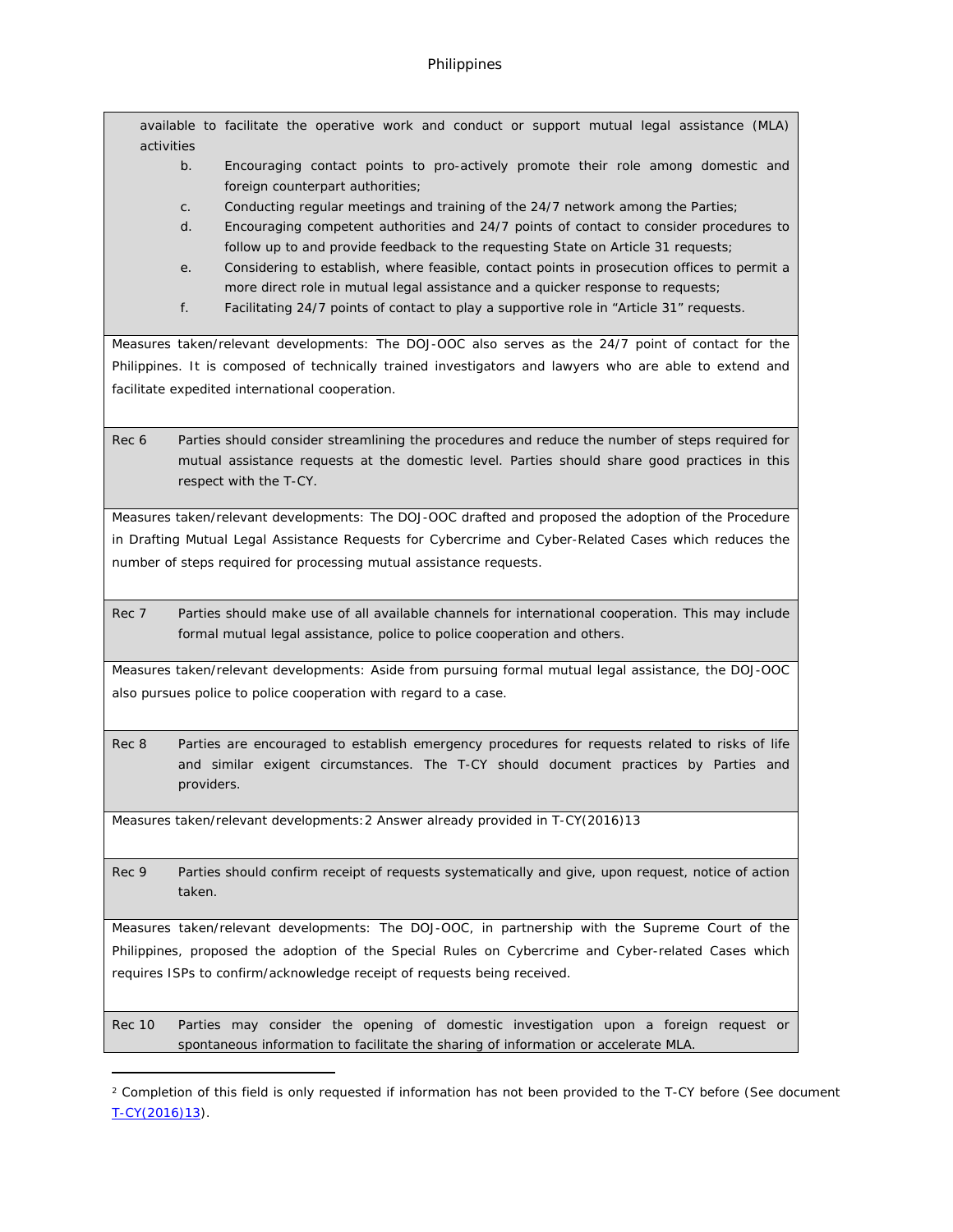Measures taken/relevant developments: As mentioned in the preceding item, the Special Rules on Cybercrime and Cyber-related Cases will cover instances wherein a foreign request may be considered as one of the grounds for initiating/conducting criminal investigation on the subject local ISP.

Rec 11 Parties should make use of electronic transmission of requests in line with Article 25.3 Budapest Convention on expedited means of communication.

Measures taken/relevant developments: Electronic transmission of requests are allowed to facilitate/initiate an investigation and/or request. Nevertheless, the original copy thereof shall be subsequently sent for records purposes.

Rec 12 Parties should ensure that requests are specific and complete with all necessary information.

Measures taken/relevant developments: Each requests are carefully reviewed before acting on the same. If there are missing requirements, the Requesting State will be immediately contacted to inform on the matter and to comply with the same in the soonest time possible.

Rec 13 Pursuant to Article 25.5 Budapest Convention and Paragraph 259 Explanatory Report, Parties are reminded to apply the dual criminality standard in a flexible manner that will facilitate the granting of assistance.

Measures taken/relevant developments: To date, the application of the dual criminality standard "in a flexible manner" has not been put in to test since all requests strictly complies with the dual criminality rule.

Rec 14 Parties are encouraged to consult with authorities of requested Party prior to sending requests, when necessary.

Measures taken/relevant developments: It has been the practice of the DOJ to send a copy of the draft legal request to the Requested State for their initial reviews/comments, so that the final draft to be transmitted will be sufficient in form and in substance.

Rec 15 Parties should consider ensuring transparency regarding requirements for mutual assistance requests, and reasons for refusal, including thresholds for minor cases, on the websites of central authorities.

Measures taken/relevant developments: Constant communication with the Requesting State during the implementation and/or execution of the legal request is being practiced by the Philippines.

**Question 2: Please provide information on time periods for preservation requests under Article 29 Budapest Convention in your country.<sup>3</sup>**

<sup>3</sup> Article 29.7 Budapest Convention foresees that: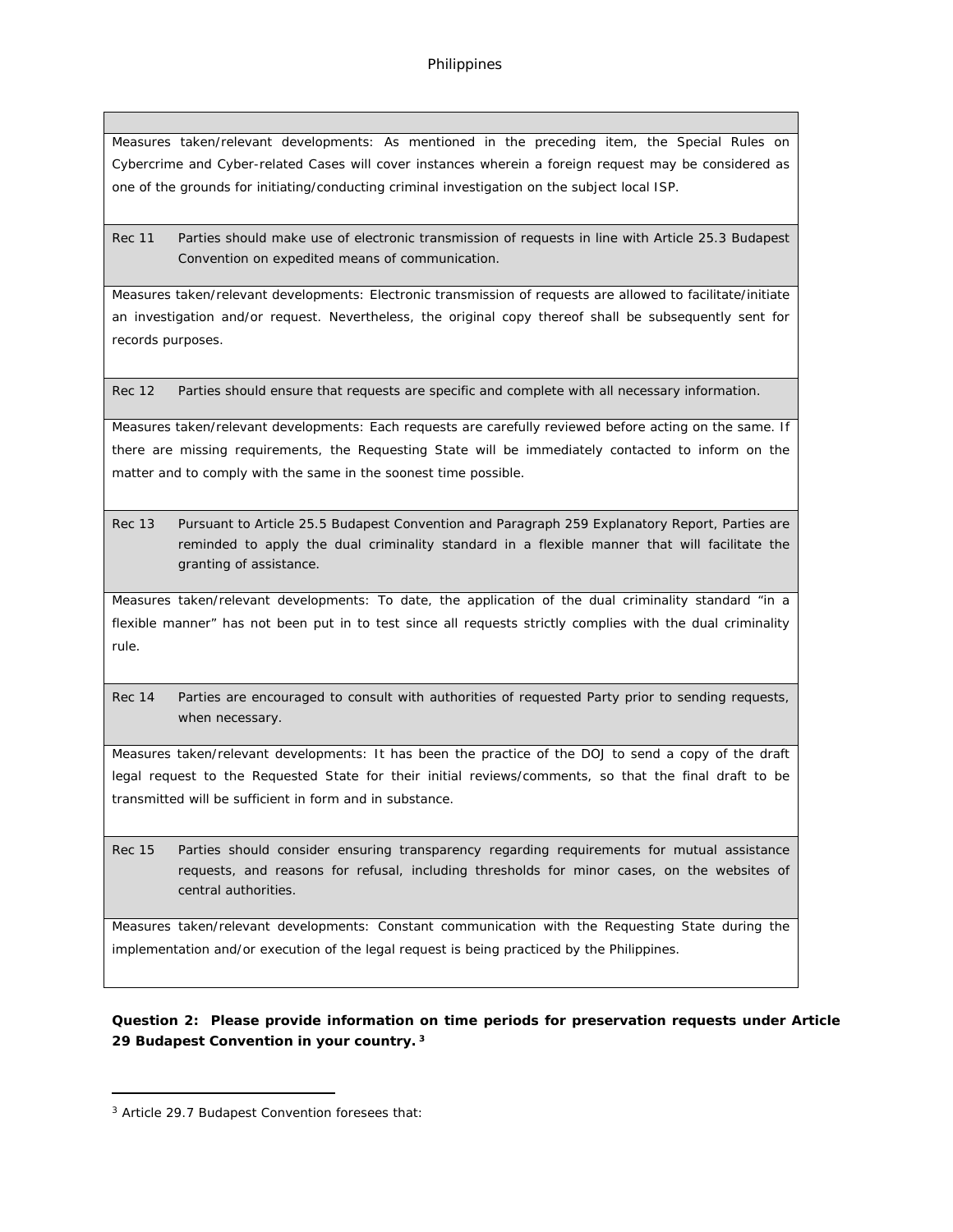Rec 16 The T-CY should facilitate greater transparency regarding the time period for data preservation upon a foreign preservation request in line with Article 29 Budapest Convention. The T-CY should document time periods.

Time periods for preservation of data following a foreign request: Once foreign request is coursed through the DOJ-OOC, such request is immediately acted upon within the working day that the same was received.

Conditions and periods to extend or renew the preservation of specified data: A one (1) time request for extension of period for preservation may be allowed under R.A. No. 10175.

"Any preservation effected in response to the request referred to in paragraph 1 shall be for a period not less than sixty days, in order to enable the requesting Party to submit a request for the search or similar access, seizure or similar securing, or disclosure of the data. Following the receipt of such a request, the data shall continue to be preserved pending a decision on that request."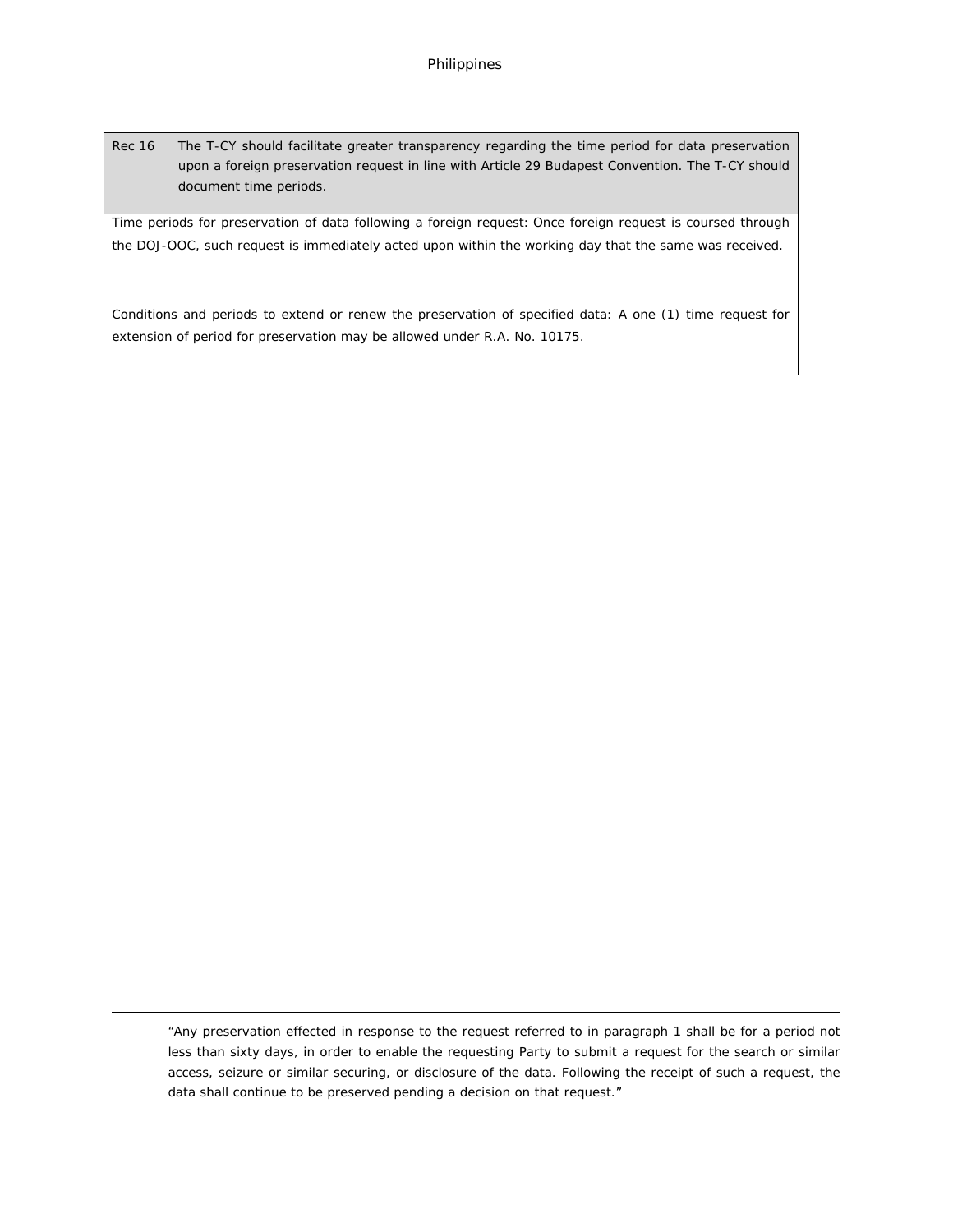#### Poland

## **1.32 Poland**

**Question 1: Please provide information on measures taken or on relevant developments with respect to each of the following Recommendations. Please attach additional information as appropriate.**

Rec 1 Parties should fully implement and apply the provisions of the Budapest Convention on Cybercrime, including preservation powers (follow up to T-CY Assessment Report 2012).

Measures taken/relevant developments: All provisions of the Budapest Convention on Cybercrime have been fully implemented in Poland, including preservation powers.

Rec 2 Parties should consider maintaining statistics or establish other mechanisms to monitor the efficiency of the mutual legal assistance process related to cybercrime and electronic evidence.

Measures taken/relevant developments: Statistics or other mechanisms to monitor the efficiency of the mutual legal assistance process related to cybercrime and electronic evidence are not the only way. Parties should consider solutions that make this process quicker. It takes too much time to get data in official requests sent as a mutual legal assistance.

Rec 3 Parties should consider allocating more and more technology-literate staff for mutual legal assistance not only at central levels but also at the level of institutions responsible for executing requests (such as local prosecution offices).

Measures taken/relevant developments: From the National Prosecutor Office point of view it is necessary to create Cybercrime structures in 11 Regional Prosecutor Offices in Poland. Prosecutors responsible for this kind of cases would also be responsible for executing requests for mutual legal assistance. In the District Prosecutor Offices more prosecutors would be assigned to carry out the tasks arising from this type of international cooperation.

Rec 4 Parties should consider providing for better training to enhance mutual legal assistance, policeto-police and other forms of international cooperation on cybercrime and electronic evidence. Training and experience exchange should in particular target prosecutors and judges and encourage direct cooperation between judicial authorities. Such training should be supported by the capacity building programmes of the Council of Europe and other organisations.

Measures taken/relevant developments: From the Police and the National Prosecutor Office it is necessary to provide trainings on mutual legal assistance. These trainings should be provided for police officers, prosecutors and judges. Council of Europe, Eurojust and EUROPOL should support these kind of initiatives.

Rec 5 Parties and the Council of Europe should work toward strengthening the role of 24/7 points of contact in line with Article 35 Budapest Convention, including through:

a. Ensuring, pursuant to article 35.3 Budapest Convention that trained and equipped personnel is available to facilitate the operative work and conduct or support mutual legal assistance (MLA) activities

b. Encouraging contact points to pro-actively promote their role among domestic and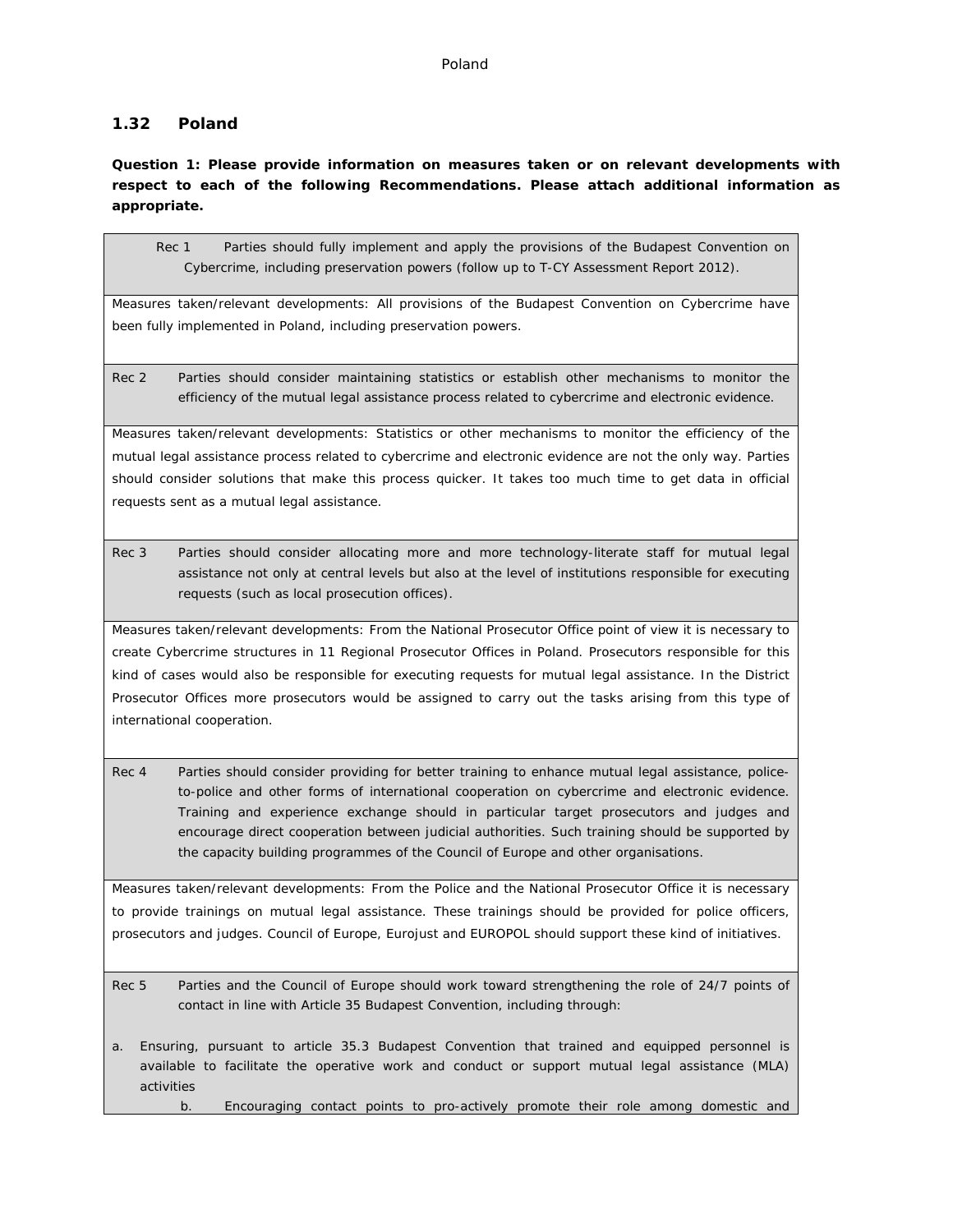foreign counterpart authorities;

- c. Conducting regular meetings and training of the 24/7 network among the Parties;
- d. Encouraging competent authorities and 24/7 points of contact to consider procedures to follow up to and provide feedback to the requesting State on Article 31 requests;
- e. Considering to establish, where feasible, contact points in prosecution offices to permit a more direct role in mutual legal assistance and a quicker response to requests;
- f. Facilitating 24/7 points of contact to play a supportive role in "Article 31" requests.

Measures taken/relevant developments: According to the Article 35 of Budapest Convention 24/7 contact point has been created in Cybercrime Bureau of National Police Headquarters. The National Prosecutor Office is of the opinion that it is necessary to create this kind of contact point in it's structure.

It is also believed that trainings and raising role of contact points is needed. Trainings should be supported by Council of Europe and other institutions.

Rec 6 Parties should consider streamlining the procedures and reduce the number of steps required for mutual assistance requests at the domestic level. Parties should share good practices in this respect with the T-CY.

Measures taken/relevant developments: It would be good solution to make procedures easier but depends on international directives (e.g. Council of Europe) that force national bodies to change it.

Rec 7 Parties should make use of all available channels for international cooperation. This may include formal mutual legal assistance, police to police cooperation and others.

Measures taken/relevant developments: It depends on national legal solutions. It is possible to send requests by other channels in Poland, e.g. police to police. All parties should make available these way of contact. It also depends on kind of data or information requested. Court or prosecutor warrant often is necessary.

Rec 8 Parties are encouraged to establish emergency procedures for requests related to risks of life and similar exigent circumstances. The T-CY should document practices by Parties and providers.

Measures taken/relevant developments: If request is related to risks of life and similar exigent circumstances polish contact point will proceed it as quick as possible. Time of preserving data or sending it to party depends on time of day and possibility to cooperate with ISP or ICP.

Rec 9 Parties should confirm receipt of requests systematically and give, upon request, notice of action taken.

Measures taken/relevant developments: All requests should be answered as soon as possible with notice of action taken.

Rec 10 Parties may consider the opening of domestic investigation upon a foreign request or spontaneous information to facilitate the sharing of information or accelerate MLA.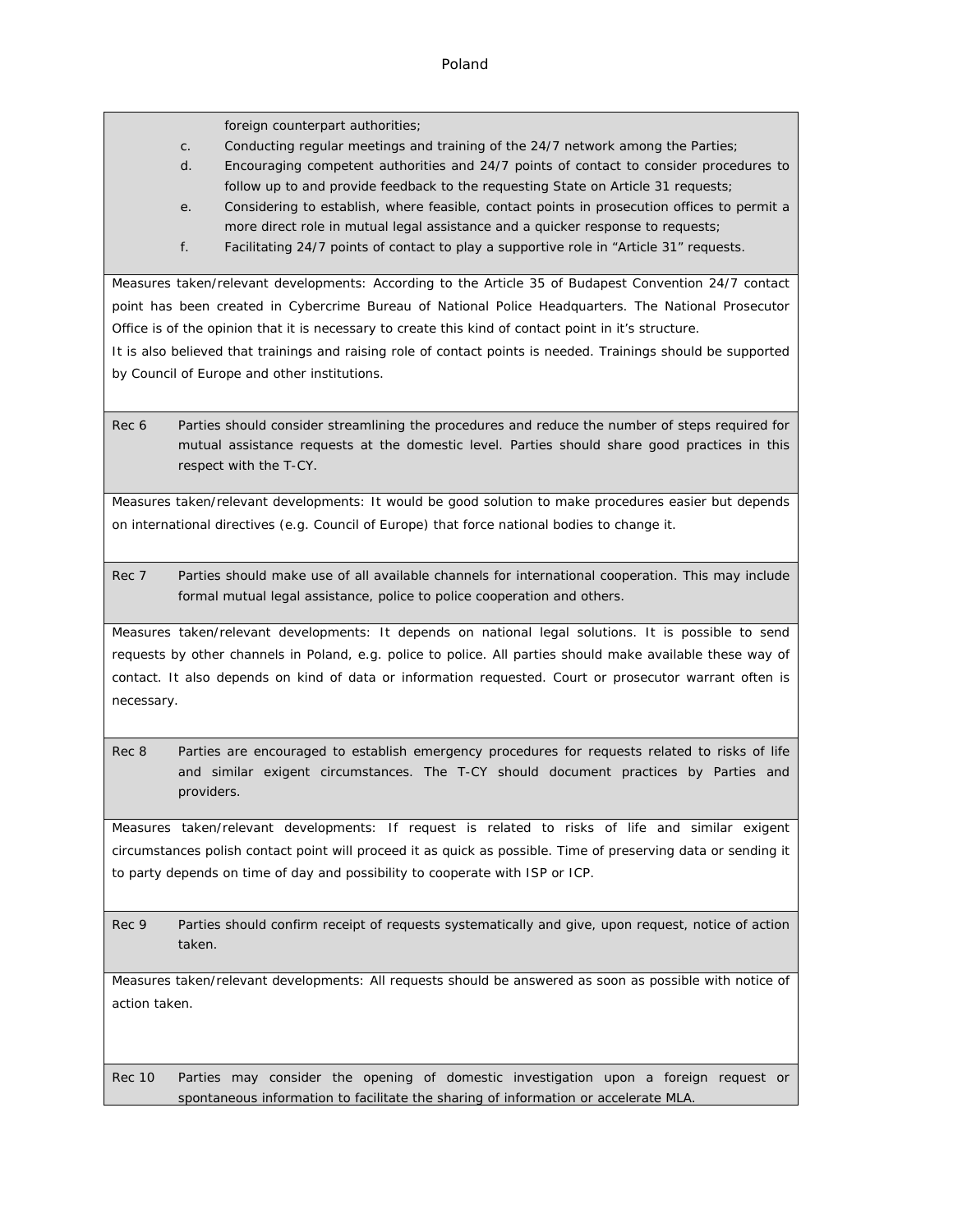Measures taken/relevant developments: If request is related to perpetrator who is citizen of requested party it should be possible to open domestic investigation. It would make easier to exchange information between parties.

Rec 11 Parties should make use of electronic transmission of requests in line with Article 25.3 Budapest Convention on expedited means of communication.

Measures taken/relevant developments: Using electronic transmission of requests is the quickest way. It is not a problem to send it again with official channel in a later time if needed.

Rec 12 Parties should ensure that requests are specific and complete with all necessary information.

Measures taken/relevant developments: Specific and complete information are necessary to ensure correct data preservation. Lack of information causes delay in action taken on request.

Rec 13 Pursuant to Article 25.5 Budapest Convention and Paragraph 259 Explanatory Report, Parties are reminded to apply the dual criminality standard in a flexible manner that will facilitate the granting of assistance.

Measures taken/relevant developments: From the Polish point of view it is necessary condition to cooperate on Budapest Convention.

Rec 14 Parties are encouraged to consult with authorities of requested Party prior to sending requests, when necessary.

Measures taken/relevant developments: Agreed

Rec 15 Parties should consider ensuring transparency regarding requirements for mutual assistance requests, and reasons for refusal, including thresholds for minor cases, on the websites of central authorities.

Measures taken/relevant developments: All requirements for mutual assistance requests are available on the National Prosecutor Office website. If request is refused reason is fully explained.

**Question 2: Please provide information on time periods for preservation requests under Article 29 Budapest Convention in your country.**

Rec 16 The T-CY should facilitate greater transparency regarding the time period for data preservation upon a foreign preservation request in line with Article 29 Budapest Convention. The T-CY should document time periods.

Time periods for preservation of data following a foreign request: if data is preserved on international request it is not necessary to renew it.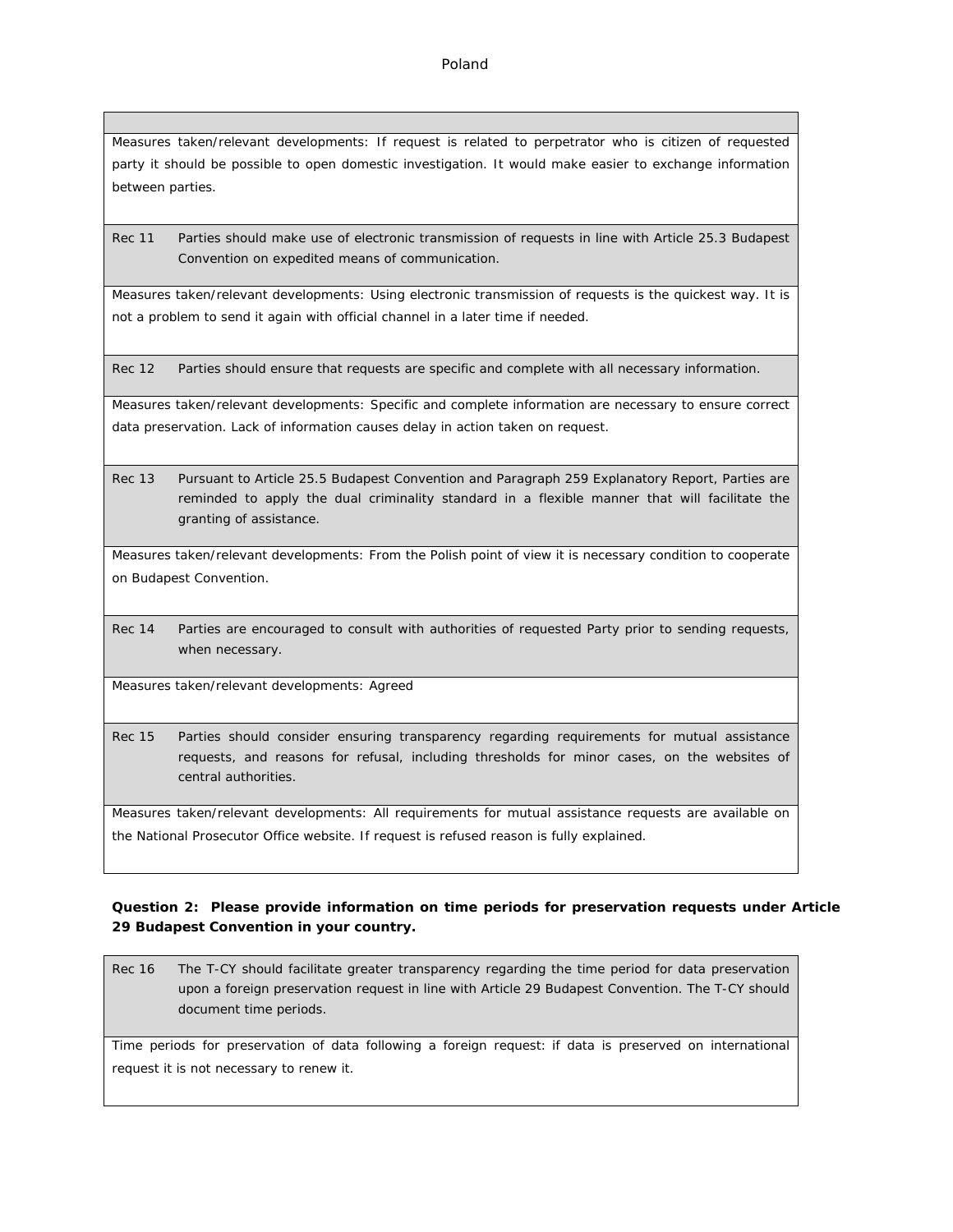Poland

Conditions and periods to extend or renew the preservation of specified data: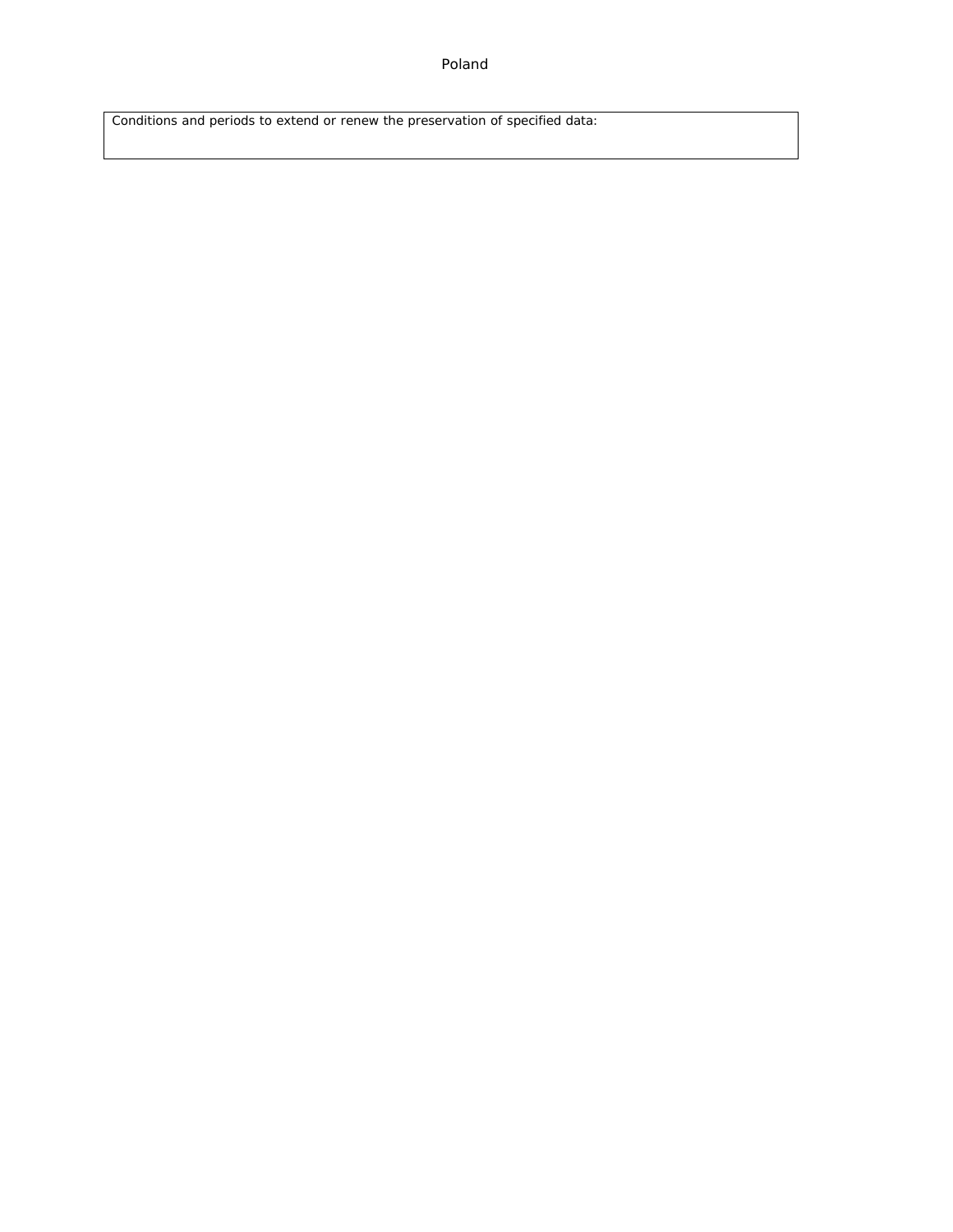# **1.33 Portugal**

**Question 1: Please provide information on measures taken or on relevant developments with respect to each of the following Recommendations. Please attach additional information as appropriate.**

Rec 1 Parties should fully implement and apply the provisions of the Budapest Convention on Cybercrime, including preservation powers (follow up to T-CY Assessment Report 2012).

Measures taken/relevant developments:

No measure was taken, as the all the provisions were already implemented in the national law (Cybercrime Law – L  $n^{\circ}$  109/2009, from 15 September).

Rec 2 Parties should consider maintaining statistics or establish other mechanisms to monitor the efficiency of the mutual legal assistance process related to cybercrime and electronic evidence.

Measures taken/relevant developments:

No measure was take.

Currently, it is not possible to maintain statistics on international request, for several reasons, mainly because direct contacts with judicial authorities – and direct requests to judicial authorities –, are allowed. This is above all the case within the European Union, but it is also possible within other treaties, for example, from the Council of Europe. Therefore, there is not a centralised point of exchange, or record, of all the requests, which that can follow different channels.

Rec 3 Parties should consider allocating more and more technology-literate staff for mutual legal assistance not only at central levels but also at the level of institutions responsible for executing requests (such as local prosecution offices).

Measures taken/relevant developments: No specific measure was take.

Rec 4 Parties should consider providing for better training to enhance mutual legal assistance, policeto-police and other forms of international cooperation on cybercrime and electronic evidence. Training and experience exchange should in particular target prosecutors and judges and encourage direct cooperation between judicial authorities. Such training should be supported by the capacity building programmes of the Council of Europe and other organisations.

Measures taken/relevant developments:

No specific measure was take.

However, international cooperation is a regular topic both for initial and continuous training of judges and prosecutors, at the Centre of Judiciary Studies. In fact, modules on international cooperation are included in the initial training programme. Besides, seminars, conferences and workshops on various international cooperation topics are available all the years in the continuous training plan. Judges and prosecutors have a legal obligation to attend, at least, two training sessions per year and some of them appoint themselves to events on international cooperation.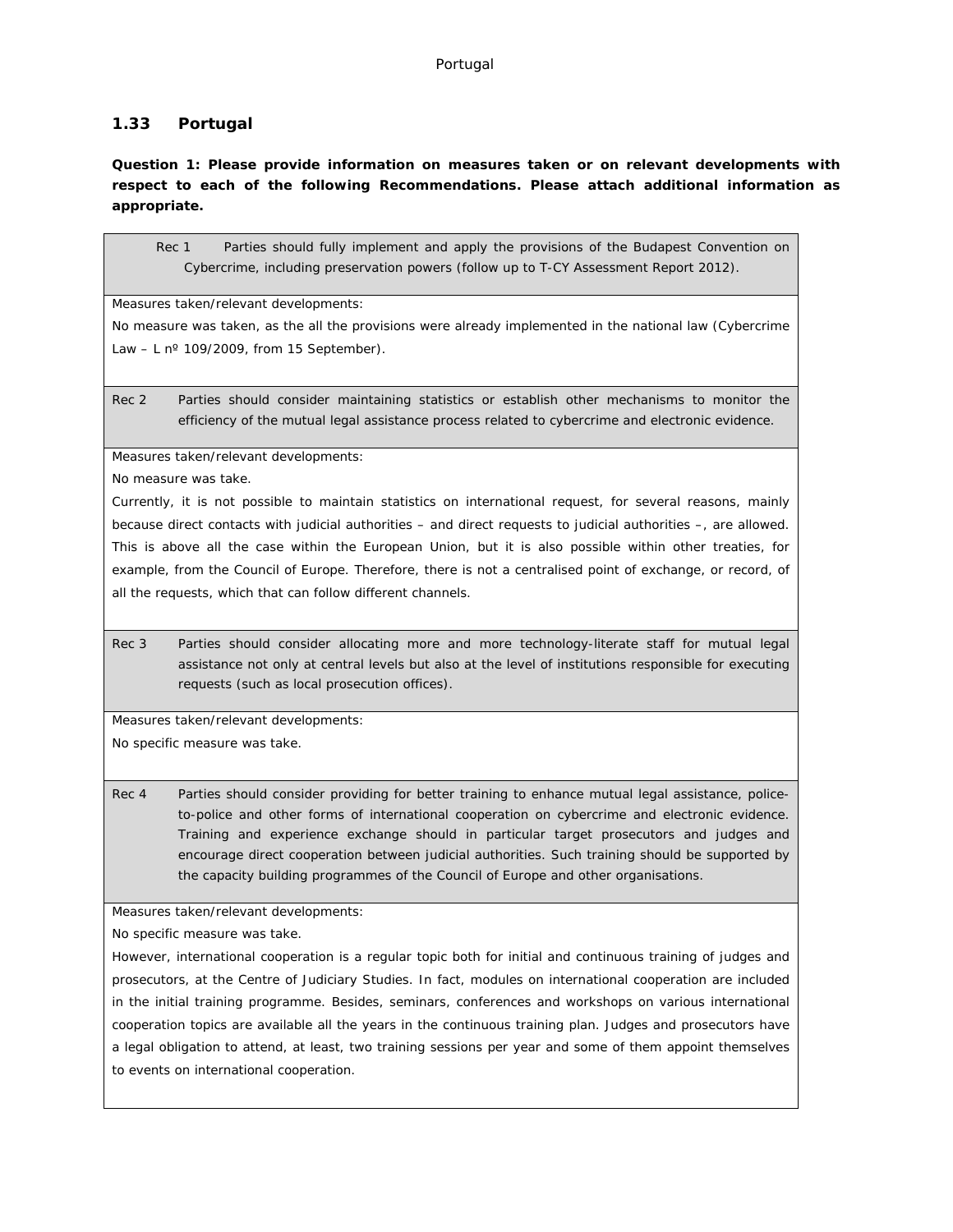- Rec 5 Parties and the Council of Europe should work toward strengthening the role of 24/7 points of contact in line with Article 35 Budapest Convention, including through:
- a. Ensuring, pursuant to article 35.3 Budapest Convention that trained and equipped personnel is available to facilitate the operative work and conduct or support mutual legal assistance (MLA) activities
	- b. Encouraging contact points to pro-actively promote their role among domestic and foreign counterpart authorities;
	- c. Conducting regular meetings and training of the 24/7 network among the Parties;
	- d. Encouraging competent authorities and 24/7 points of contact to consider procedures to follow up to and provide feedback to the requesting State on Article 31 requests;
	- e. Considering to establish, where feasible, contact points in prosecution offices to permit a more direct role in mutual legal assistance and a quicker response to requests;
	- f. Facilitating 24/7 points of contact to play a supportive role in "Article 31" requests.

Measures taken/relevant developments:

No specific measure was taken, besides of revising the efficiency and availability of the 24/7 contact point.

Rec 6 Parties should consider streamlining the procedures and reduce the number of steps required for mutual assistance requests at the domestic level. Parties should share good practices in this respect with the T-CY.

Measures taken/relevant developments:

No specific measure was taken until now.

Rec 7 Parties should make use of all available channels for international cooperation. This may include formal mutual legal assistance, police to police cooperation and others.

Measures taken/relevant developments:

No specific measure was taken. However, prosecutors and judges regularly use the existing channels and explore properly the available instruments.

Rec 8 Parties are encouraged to establish emergency procedures for requests related to risks of life and similar exigent circumstances. The T-CY should document practices by Parties and providers.

Measures taken/relevant developments:

Rec 9 Parties should confirm receipt of requests systematically and give, upon request, notice of action taken.

Measures taken/relevant developments:

No specific measure was taken until now.

Rec 10 Parties may consider the opening of domestic investigation upon a foreign request or spontaneous information to facilitate the sharing of information or accelerate MLA.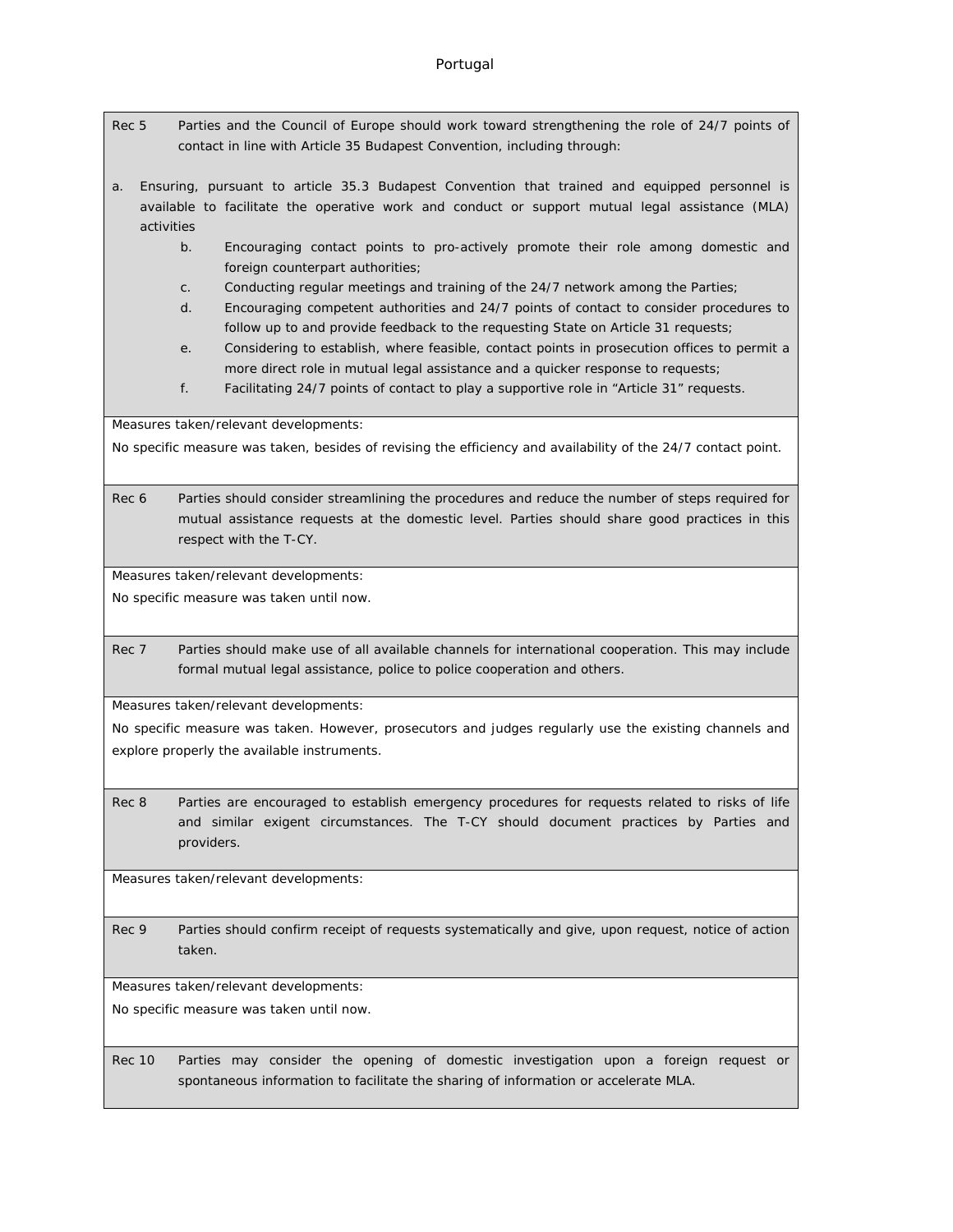Measures taken/relevant developments:

No specific measure was taken until now.

However, sometimes, domestic investigations are open, in parallel, if there is some sort of evidence relating the crime to Portugal. Nevertheless, according to the current practise, the scope of this proceeding has to be merely intern and should not pretend to increase the efficiency of the cooperation provided internationally.

Rec 11 Parties should make use of electronic transmission of requests in line with Article 25.3 Budapest Convention on expedited means of communication.

Measures taken/relevant developments:

No specific measure was taken. However, according to the current practise, requests are already sent, when possible, by expedited means of communication.

Rec 12 Parties should ensure that requests are specific and complete with all necessary information.

Measures taken/relevant developments:

No specific measure was taken. However, per the current practise, requests must be specific and complete, and must contain all necessary information.

Rec 13 Pursuant to Article 25.5 Budapest Convention and Paragraph 259 Explanatory Report, Parties are reminded to apply the dual criminality standard in a flexible manner that will facilitate the granting of assistance.

Measures taken/relevant developments:

No specific measure was taken. However, the existing legal framework (mainly, Article 4, 3 of the International Cooperation Act – Law 144/99) already allows Portuguese authorities to provide cooperation, even without reciprocity, if such cooperation is advisable by the reason and the nature of the facts or the need to combat certain serious forms of crime; also if the cooperation can contribute to improving the situation of the accused or his or her social reintegration; finally, if it clarifies facts related to a Portuguese citizen.

Rec 14 Parties are encouraged to consult with authorities of requested Party prior to sending requests, when necessary.

Measures taken/relevant developments:

No specific measure was taken.

Rec 15 Parties should consider ensuring transparency regarding requirements for mutual assistance requests, and reasons for refusal, including thresholds for minor cases, on the websites of central authorities.

Measures taken/relevant developments:

No specific measure was taken. However, the International Cooperation Act – Law 144/99, on Articles 4 to 10, states clearly which are, according to the law, the grounds for refusal of cooperation.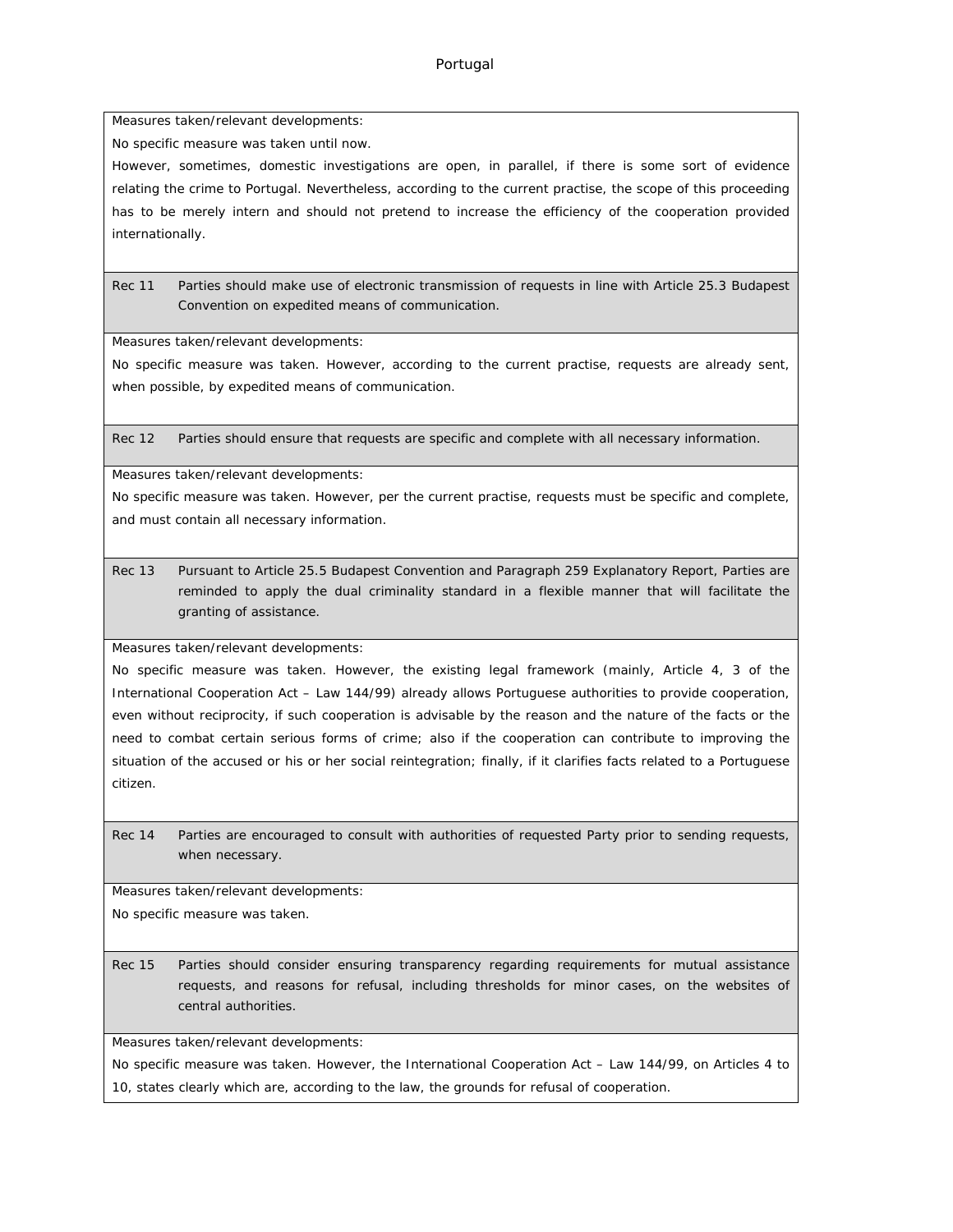**Question 2: Please provide information on time periods for preservation requests under Article 29 Budapest Convention in your country.**

Rec 16 The T-CY should facilitate greater transparency regarding the time period for data preservation upon a foreign preservation request in line with Article 29 Budapest Convention. The T-CY should document time periods.

Time periods for preservation of data following a foreign request:

Expedited preservation of computer data within international cooperation is provided for in Article 22 of the Cybercrime Law – Law 109/2009, from 15 September.

According to it, it may be requested to Portugal the expedite preservation of data stored in a computer system located in the country. The request shall be submitted to a prosecutor (or Police when in an emergency or if there is danger in delay) who will order the preservation by a term up to three months.

Conditions and periods to extend or renew the preservation of specified data:

A prosecutor may order the renewal of the measure for periods of three months, provided they meet the respective requirements of admissibility, to the maximum a year.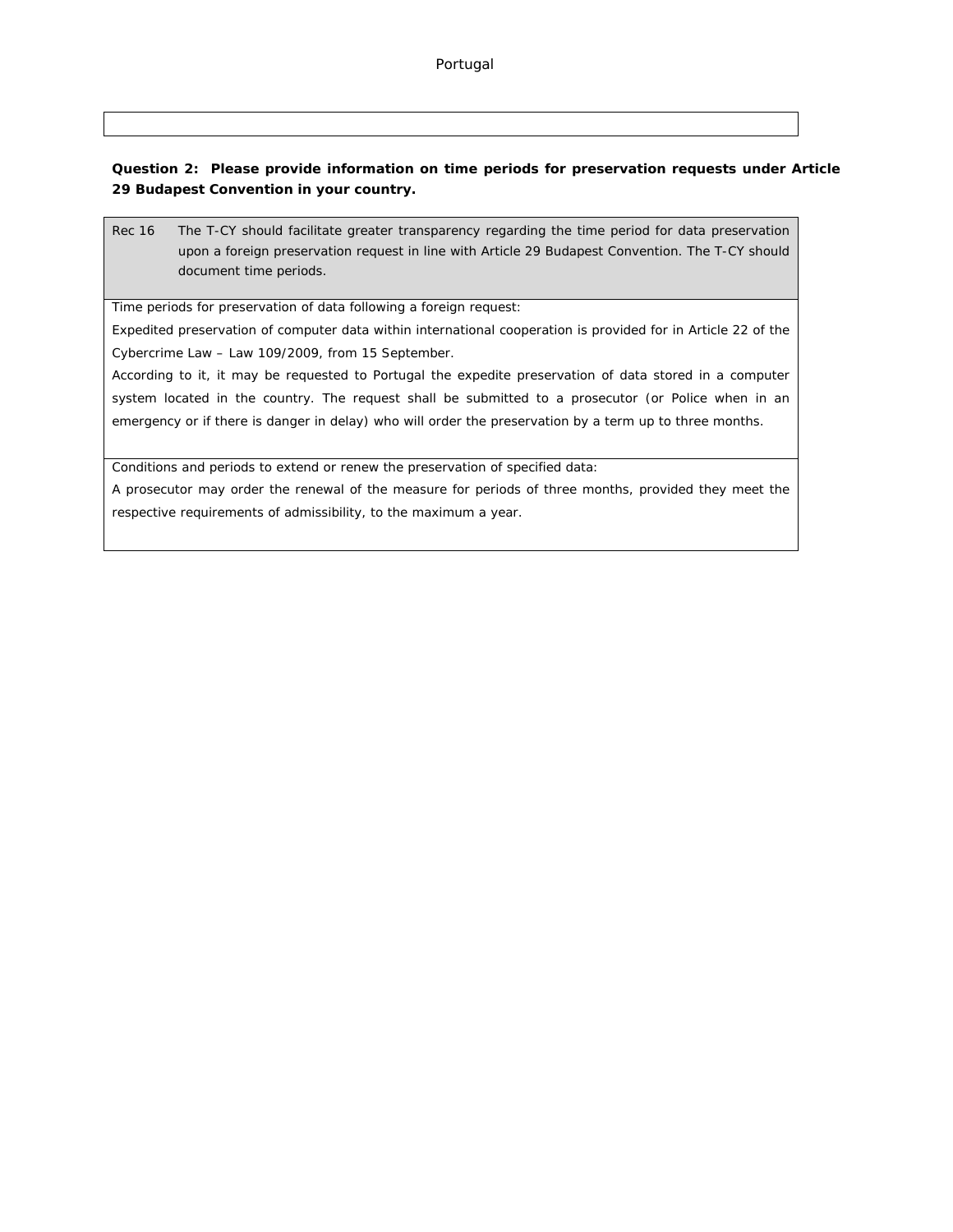# **1.34 Romania**

**Question 1: Please provide information on measures taken or on relevant developments with respect to each of the following Recommendations. Please attach additional information as appropriate.**

| Rec 1<br>Parties should fully implement and apply the provisions of the Budapest Convention on<br>Cybercrime, including preservation powers (follow up to T-CY Assessment Report 2012).                                                                            |
|--------------------------------------------------------------------------------------------------------------------------------------------------------------------------------------------------------------------------------------------------------------------|
| Measures taken/relevant developments:                                                                                                                                                                                                                              |
| Romania has implemented the provisions of the Convention on Cybercrime.                                                                                                                                                                                            |
| For more information see the legal profile of Romania at:                                                                                                                                                                                                          |
| http://www.coe.int/en/web/octopus/countries                                                                                                                                                                                                                        |
| Rec 2<br>Parties should consider maintaining statistics or establish other mechanisms to monitor the<br>efficiency of the mutual legal assistance process related to cybercrime and electronic evidence.                                                           |
| Measures taken/relevant developments:                                                                                                                                                                                                                              |
| The Directorate for Investigation Organized Crime and Terrorism Offences (DIOCT) maintains statistics with                                                                                                                                                         |
| regard to cybercrime offences, including international cooperation requests.                                                                                                                                                                                       |
| At the level of central authority statistics on MLA can be complied on a specific request.                                                                                                                                                                         |
| Statistics regarding requests on electronic evidence are not available.                                                                                                                                                                                            |
| Rec 3<br>Parties should consider allocating more and more technology-literate staff for mutual legal<br>assistance not only at central levels but also at the level of institutions responsible for executing<br>requests (such as local prosecution offices).     |
| Measures taken/relevant developments:                                                                                                                                                                                                                              |
| Within the Directorate for Investigation Organized Crime and Terrorism Offences (DIOCT) functions an<br>Office for international cooperation (6 prosecutors). This office deals with passive and active requests for<br>all types of crimes investigated by DIOCT. |
| All personnel have received training on international cooperation and foreign languages. The clerks (2)<br>have bachelor degree in law and also knowledge of foreign languages.                                                                                    |
|                                                                                                                                                                                                                                                                    |

The 24/7 Contact Point (Service for Combating Cyber criminality) due to its legal competences supports, with its 7 prosecutors, the execution of complex requests, mostly dealing with cybercrime investigations. Most of the prosecutors working in the above-mentioned service are experienced and very experienced in this field. The new comers are included within the first year in DIOCT in specialised trainings (in house or in partnership with the National Institute for Magistracy or police). By Government Emergency Ordinance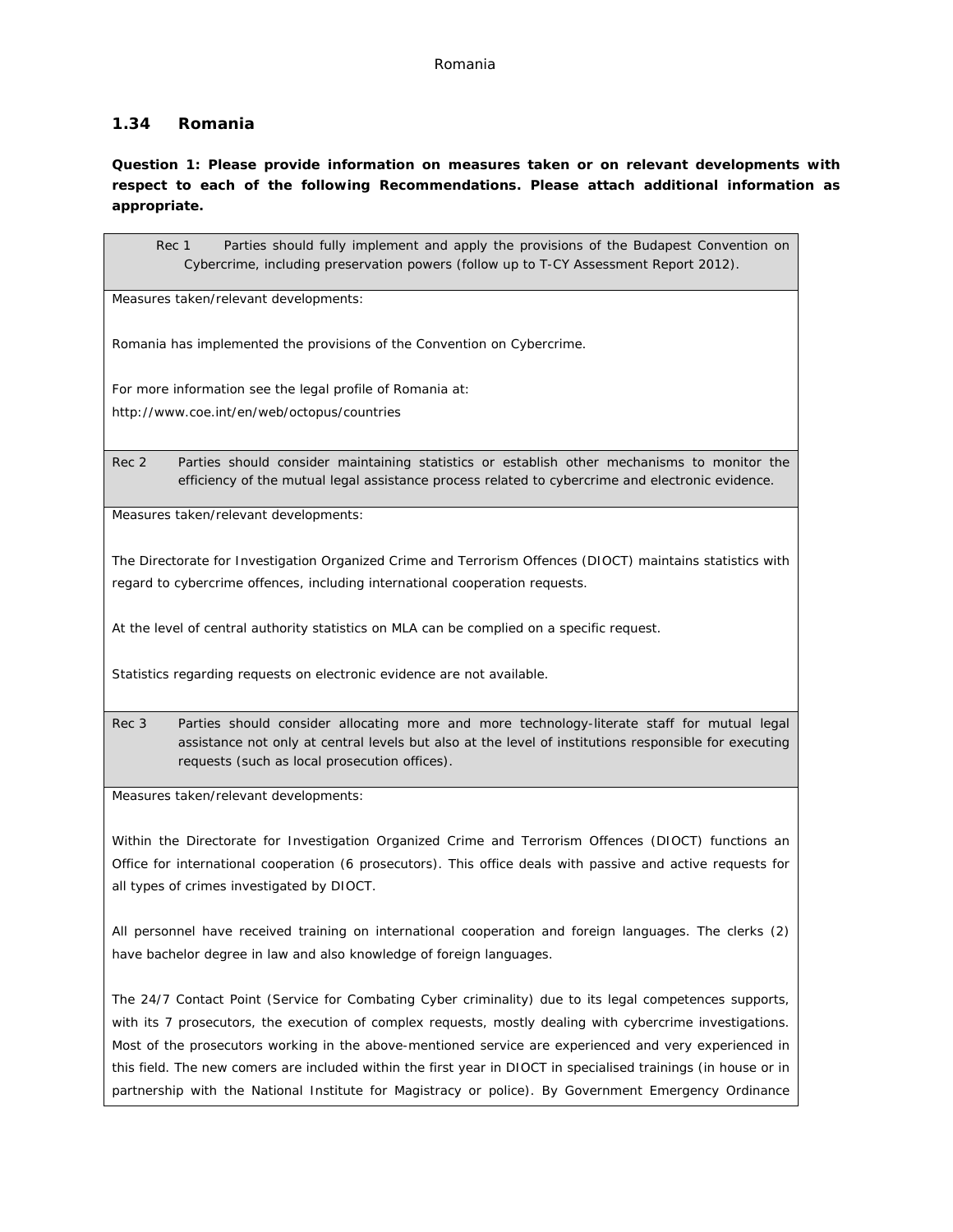no.78/16 November 2016 DIOCT has been reorganized and the prosecutor's number within the Service for Combating Cyber-criminality will be increased to 10.

At the level of central authority (Ministry of Justice) the personal dealing with judicial cooperation have a law degree and good knowledge of foreign languages.

Rec 4 Parties should consider providing for better training to enhance mutual legal assistance, policeto-police and other forms of international cooperation on cybercrime and electronic evidence. Training and experience exchange should in particular target prosecutors and judges and encourage direct cooperation between judicial authorities. Such training should be supported by the capacity building programmes of the Council of Europe and other organisations.

Measures taken/relevant developments:

Prosecutors, judges, police officers, as well as staff from the Ministry of Justice have participated in different fora, events, trainings etc.

For example:

- bilateral training on MLA between Romania (MoJ and the Prosecution Office) and the USA, Bucharest, April 2016.
- trainings organised by the European Judicial Network on MLA for prosecutors and officials from the Ministry of Justice (2015, 2016).
- at the EU level Romania participated in the meeting on MLA between EU and Japan (July 2016).
- representatives of the Romanian Police participate in events organized by Europol / EC3: seminars, workshops or meetings of experts in various fields, as well as in coordination meetings on specific cases conducted in several states.
- representatives of the Romanian Police attend the EC3 board meetings as EMPACT project driver/card fraud.
- Europol representatives participated in activities carried out in Romania, within certain operations, in order to ensure an efficient exchange of data and to provide the necessary support.

At the Europol level under the EMPACT cybercrime priorities are included in the Operational Action Plan; training activities on specific topics and police officers from Romania are taking part in the programs.

Within the Romanian National Police there is an annual training plan on specific topics related cybercrime and international cooperation, dedicated to the police officers working in the area of cybercrime.

Romanian National Police, having as partners the Prosecutor's Office attached to the High Court of Cassation and Justice (DIOCT), CERTt-o; University College of Dublin and others, carried out a project for establishing a Centre of Excellency on Cybercrime with the main objective to conduct training activities for police officers and magistrates. This project will continue under the umbrella of ISF projects with European funds.

The annual National Conference on Cybercrime took place in November 2016 and police officers, private industry representatives, magistrates and LEA representatives from abroad participated.

Rec 5 Parties and the Council of Europe should work toward strengthening the role of 24/7 points of contact in line with Article 35 Budapest Convention, including through:

a. Ensuring, pursuant to article 35.3 Budapest Convention that trained and equipped personnel is available to facilitate the operative work and conduct or support mutual legal assistance (MLA)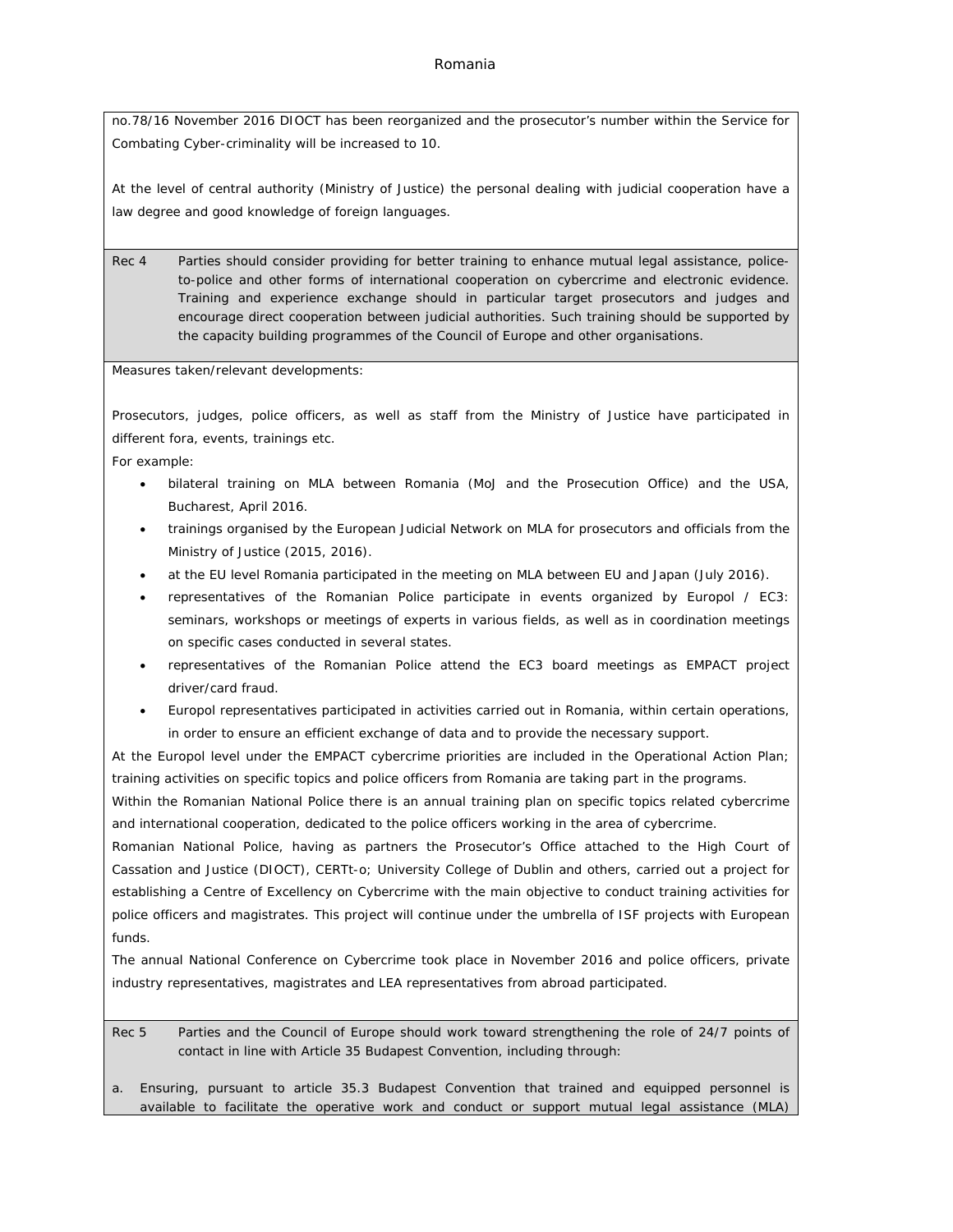#### activities

- b. Encouraging contact points to pro-actively promote their role among domestic and foreign counterpart authorities;
- c. Conducting regular meetings and training of the 24/7 network among the Parties;
- d. Encouraging competent authorities and 24/7 points of contact to consider procedures to follow up to and provide feedback to the requesting State on Article 31 requests;
- e. Considering to establish, where feasible, contact points in prosecution offices to permit a more direct role in mutual legal assistance and a quicker response to requests;
- f. Facilitating 24/7 points of contact to play a supportive role in "Article 31" requests.

Measures taken/relevant developments:

Service for Combating Cybercrime, Directorate for the Investigating Organised Crime and Terrorism (DIOCT)

By Art. 62 of Law No. 161/2003 a permanently available point of contact (Service for Combating Cybercrime) was set up within the Prosecutor`s Office of the High Court of Cassation and Justice (former Supreme Court of Justice). Later on it was incorporated - by Law no.508/2004 - within the Directorate for Investigating of Organized Crime and Terrorism Offences (former Section for Combating Organized Crime and Drug Trafficking) and subsequently maintained with the same competences in DIOCT - the specialized prosecution unit in combating organized crime - by Government Emergency Ordinance no.78/2016.

The Service for Combating Cyber-criminality has the following responsibilities:

- grants specialized assistance and provides information about the Romanian legislation on similar contact points in other states;
- orders the immediate preservation of data, and the seize the objects containing computer data or information related to traffic data requested by a competent foreign authority;
- carries out or facilitates execution, according to the law, of letters rogatory required in cases of combating cybercrime, by cooperating with all the relevant Romanian authorities**.**

The Service for Prevention and Combating Cybercrime is composed by specialised experienced and very experienced prosecutors in cybercrime investigations. Any information regarding Romanian legislation and procedural steps is provided on demand without any formalities.

Preservation request should contain the following information:

- the requesting authority
- case file number
- short description of facts
- crime committed (specific article of Criminal Code or Law)
- the data sought (including date/time format if the case)
- intention to send a letter rogatory covering the data to be preserved
- contact person/email address

A preservation request received is processed in the same day by a prosecutor who will send an order to the provider. The sender of the request will receive in the same day or in due time the registration number of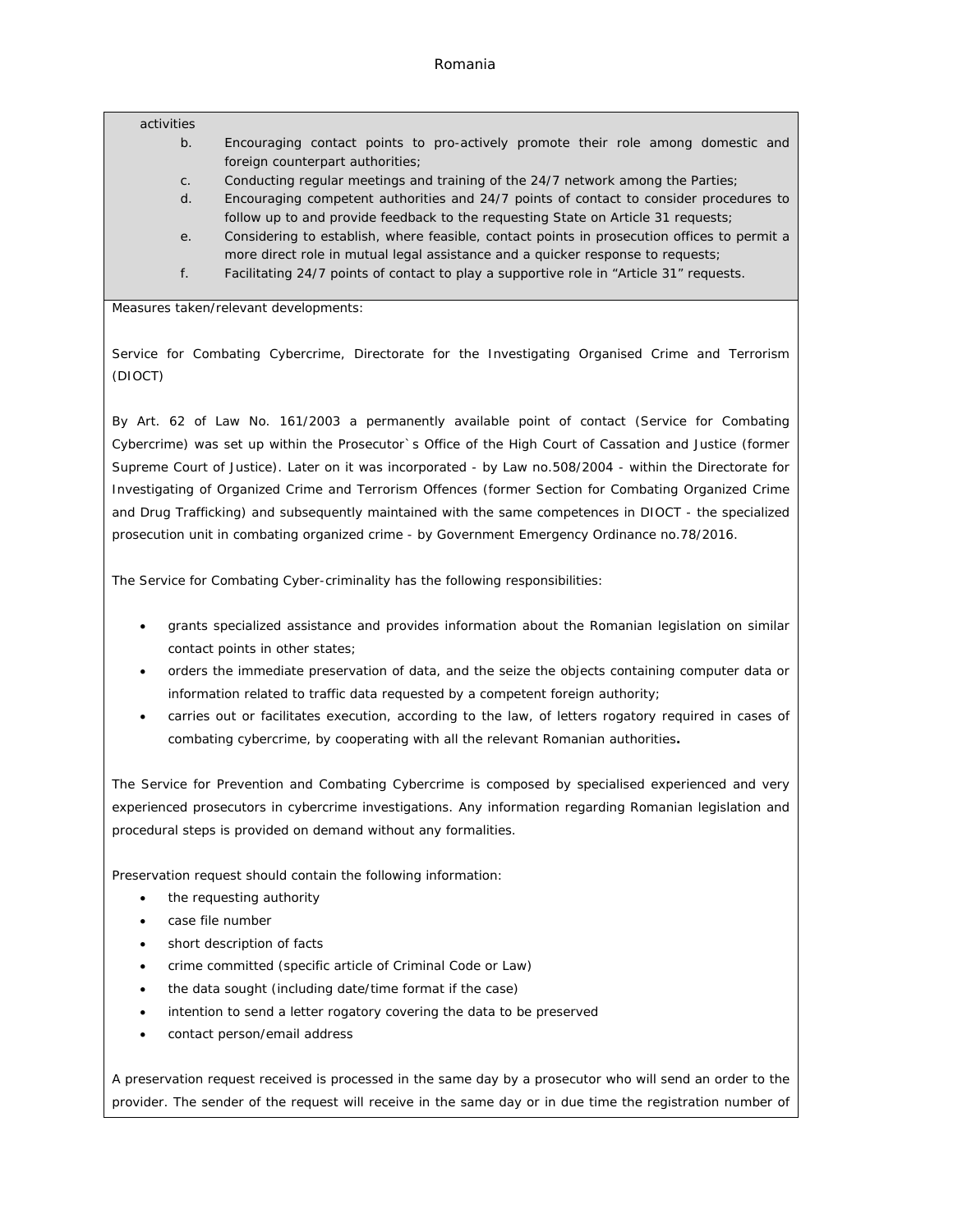### Romania

the request or a short answer if the data couldn't be preserved or it is held by another provider.

Disclosure of preserved data may be obtained only with a court order upon receiving from the foreign competent authority a letter of request asking for the preserved data.

Within the Romanian National Police - by Regulation on the functioning of the Directorate for Combating Organised Criminality no S/926805/2010 - a secondary 24/7 point of contact was established to assist the existing one from the Prosecutor's Office, namely the Service for combating Cybercrime.

The Service has designated personnel who deal with the incoming requests and process them. The functionality of the point of contact is given by having an e-mail address, a cell phone and a fixed phone and fax line in order to ensure taking requests.

The two points of contact from the Prosecutor`s Office and Police keep in touch and coordinate their activities.

Rec 6 Parties should consider streamlining the procedures and reduce the number of steps required for mutual assistance requests at the domestic level. Parties should share good practices in this respect with the T-CY.

Measures taken/relevant developments:

Law No. 302/2004 on international judicial cooperation in criminal matters stipulates the pre-eminence of international law being applied on the basis and for the execution of relevant international instruments in criminal matters to which Romania is a Party to. As a result, the domestic law applies where such norms have not been regulated by an international treaty or to complete them as the case may be.

Law No. 161/2003 (Title III-Prevention and combatting cybercrime-Chapter 5) provides specific provisions related to international cooperation in cybercrime cases as provided by the Budapest Convention.

In the process of international judicial cooperation at multilateral level, Romania is using the Convention on Cybercrime, European Union Convention on Mutual Assistance in Criminal Matters between the Member States of the European Union in conjunction with MLA Conventions of the Council of Europe, as well as the United Nations Convention against Transnational Organized Crime.

In order to facilitate the MLAT process electronic transmission of requests are often used, as well as direct transmission of the request to the competent judicial authority.

Rec 7 Parties should make use of all available channels for international cooperation. This may include formal mutual legal assistance, police to police cooperation and others.

Measures taken/relevant developments:

Police-to police Cooperation

The authorities in Romania often use the police-to-police cooperation for exchanging data and information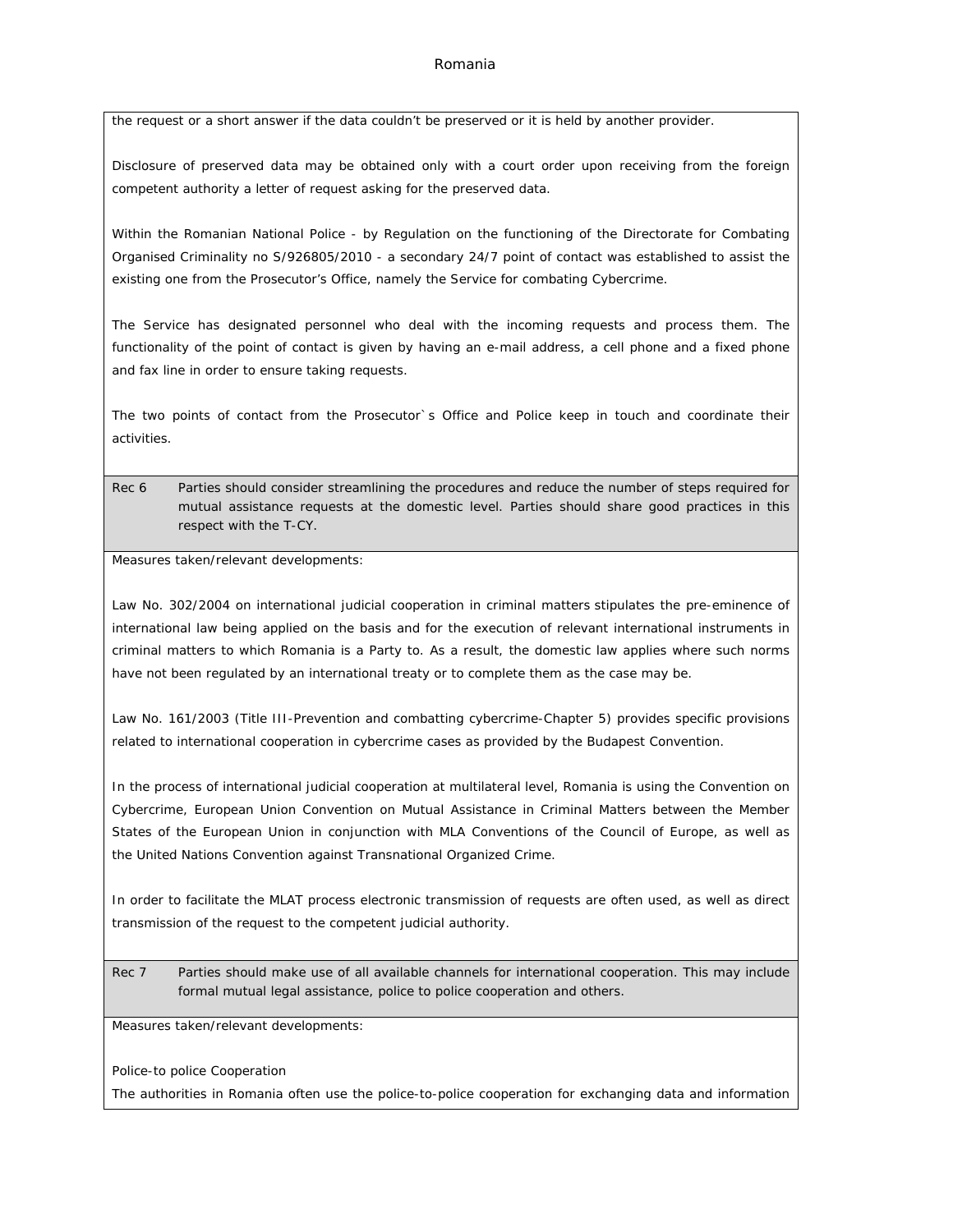### Romania

such as subscriber info, logs, operative data.

For the international police-to-police cooperation the following channels are frequently used:

- Europol for exchanging information from data bases, mobile office, operational meetings, contacts with third countries, coordination of the joint international operations;
- Interpol for exchanging information and contacts with third countries;
- liaison officers for exchanging information, contact points, operational meetings and coordination of the joint investigations;
- direct contacts where there are bilateral or multilateral contacts.

At the level of the Romanian Police, there is extensive experience in terms of the cooperation between Europol and the Directorate for Combating Organised Criminality – the Service for Combating Cybercrime targeting areas such as: cyber attacks, sexual exploitation of minors via the Internet and card fraud.

Police-to police cooperation is used during the process of executing the MLA requests for coordination of the activities.

Mutual Legal Assitance (MLA)

Based on the applicable treaty the competent central authorities competent to send/received the MLA request are:

- Public Ministry for MLA requests issued during investigation and criminal prosecution stage (DIOCT for most of the cybercrime investigations) and the Ministry of Justice for requests issued during the trial and the execution stage or
- Ministry of Justice if the request has been issued in the absence of a treaty and based on reciprocity or if the treaty applicable designates the Ministry of Justice as the single central authority.
- Ministry of Justice for sending and receiving extradition requests

With reference to the channels of communication, usually, at EU level there is a direct channel used between the issuing and executing judicial authorities.

For the execution of the requests the judiciary is in charge of depending on the type of request and the stage of the trial (investigation and prosecution, or trial/execution stage).

Other channels:

24/7 Network

Cooperation within EUROJUST

Cooperation within the European Judicial Network (EJN) in criminal matters

Rec 8 Parties are encouraged to establish emergency procedures for requests related to risks of life and similar exigent circumstances. The T-CY should document practices by Parties and providers.

Measures taken/relevant developments: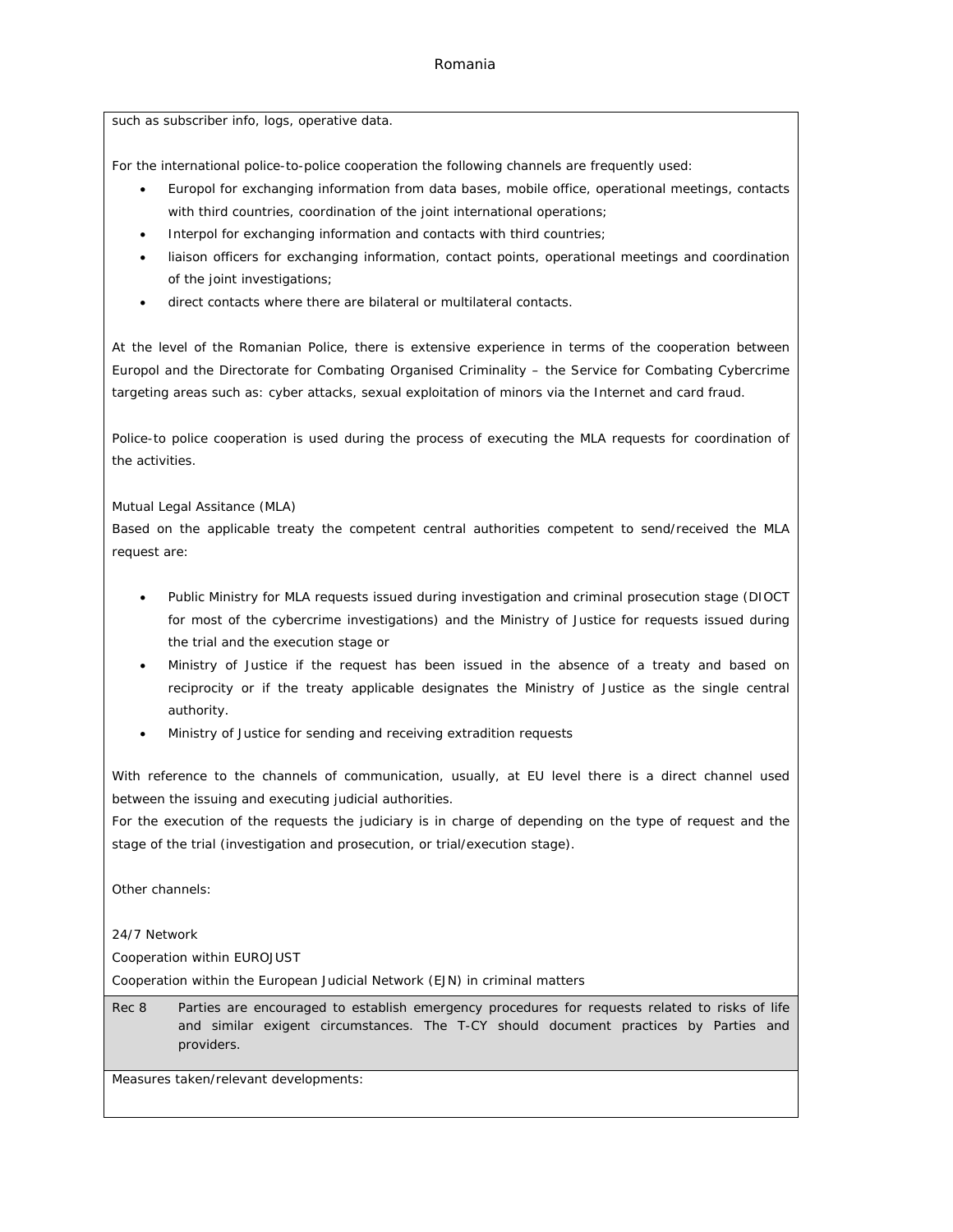Romania is included in the T-CY document.

Rec 9 Parties should confirm receipt of requests systematically and give, upon request, notice of action taken.

Measures taken/relevant developments:

The 24/7 Point of Contact within DIOCT constantly confirms the receipt of any request and in due time and informs the requesting 24/7 POC with relevant information about the execution of the request.

An automatic reply is given from the email address set for communication' of the 24/7 POC network ([cybercrime@mpublic.ro\)](mailto:cybercrime@mpublic.ro); usually proper reply is send after assessing the request.

Rec 10 Parties may consider the opening of domestic investigation upon a foreign request or spontaneous information to facilitate the sharing of information or accelerate MLA.

Measures taken/relevant developments:

Information received is limited to the purpose for which it was sent (principle of speciality). Thus in order to open an investigation permission is required.

Spontaneous information can be sent/or received by the Police and Prosecution Office with the purpose of opening an investigation in a foreign country/Romania.

Rec 11 Parties should make use of electronic transmission of requests in line with Article 25.3 Budapest Convention on expedited means of communication.

Measures taken/relevant developments:

Electronic transmission (regular email and disks - optical or magnetic - are used by the Romanian authorities for transmission and receiving requests in addition to regular mail (letter) and fax.

Rec 12 Parties should ensure that requests are specific and complete with all necessary information.

Measures taken/relevant developments:

Requests sent through the central authority are subject to the regularity check.

Rec 13 Pursuant to Article 25.5 Budapest Convention and Paragraph 259 Explanatory Report, Parties are reminded to apply the dual criminality standard in a flexible manner that will facilitate the granting of assistance.

Measures taken/relevant developments:

While processing a request, prosecutors within DIOCT are instructed to make approximations regarding both criminalization and procedure to be followed in order to execute it.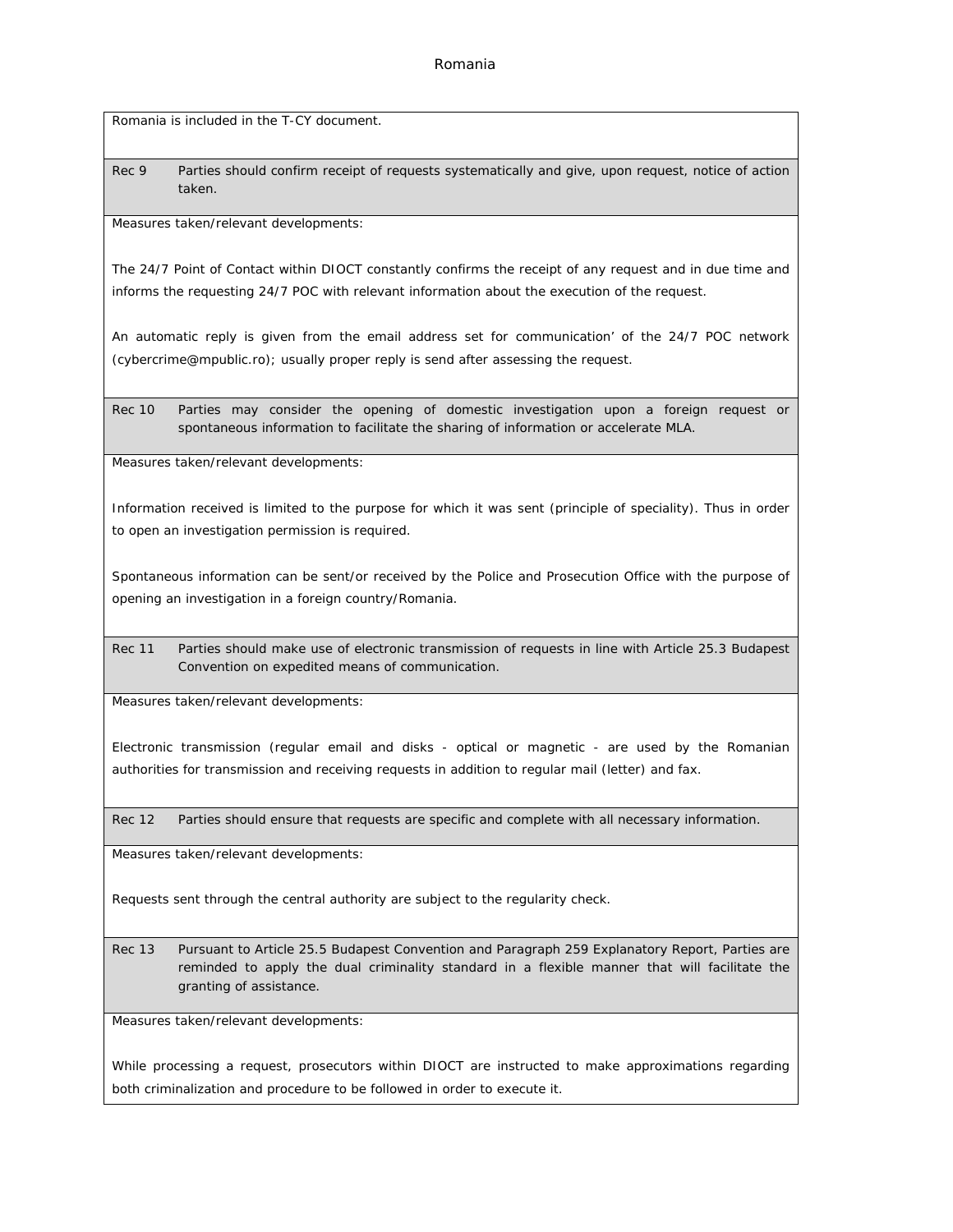Rec 14 Parties are encouraged to consult with authorities of requested Party prior to sending requests, when necessary.

Measures taken/relevant developments:

Informal pre MLA consultations have been used, including through email with the competent relevant authorities.

Rec 15 Parties should consider ensuring transparency regarding requirements for mutual assistance requests, and reasons for refusal, including thresholds for minor cases, on the websites of central authorities.

Measures taken/relevant developments:

DIOCT experiences shown that reasons for refusals are strictly interpreted. There is no threshold for minor cases.

**Question 2: Please provide information on time periods for preservation requests under Article 29 Budapest Convention in your country.**

Rec 16 The T-CY should facilitate greater transparency regarding the time period for data preservation upon a foreign preservation request in line with Article 29 Budapest Convention. The T-CY should document time periods.

Time periods for preservation of data following a foreign request:

Maximum 60 days, which may be extended by the prosecutor, only once, for well-grounded reasons, for a term of maximum 30 days (see Article 154 of the Criminal Procedure Code).

Conditions and periods to extend or renew the preservation of specified data:

The preservation measure may be extended by the prosecutor, only once, for well-grounded reasons, for a term of maximum 30 days.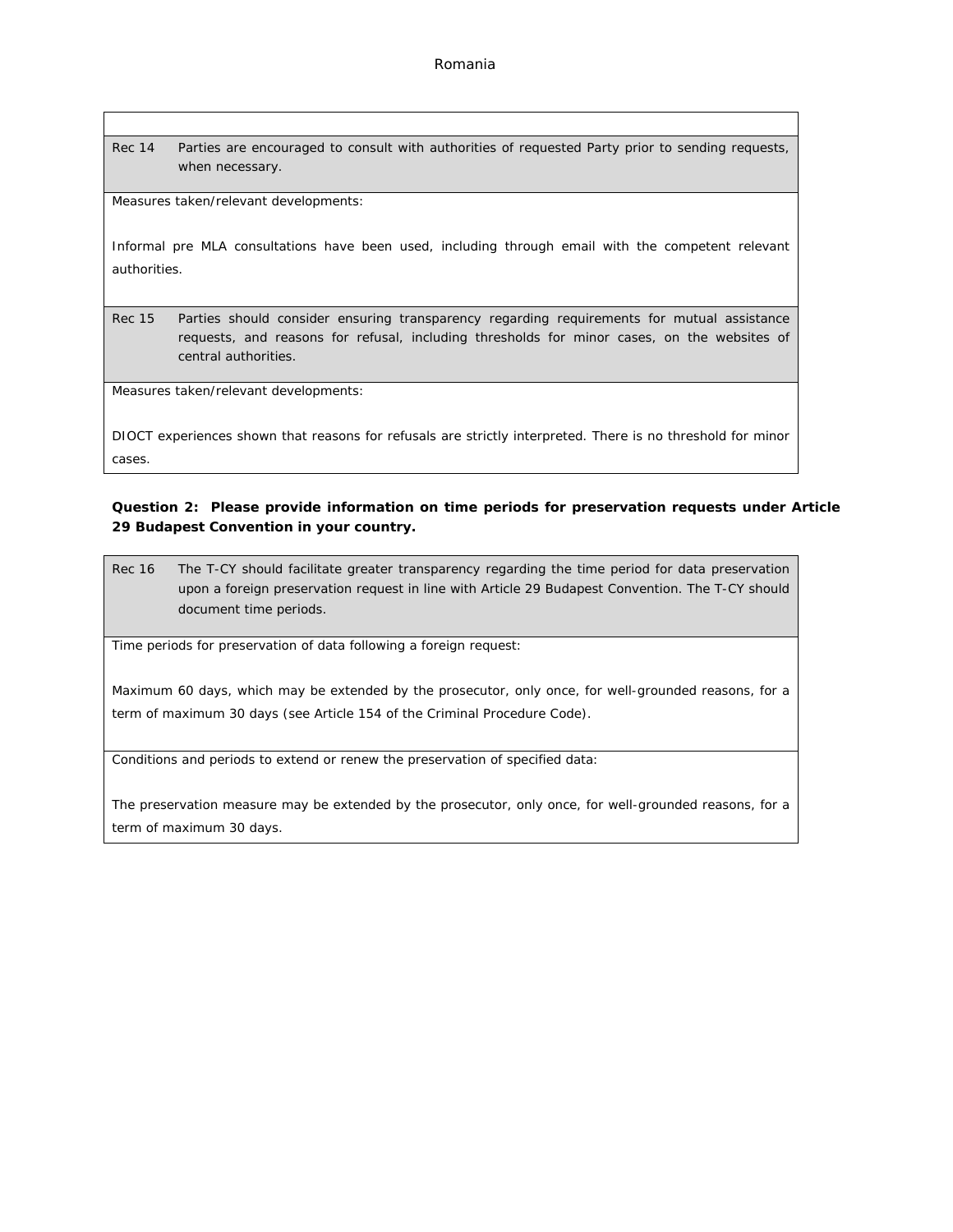# **1.35 Serbia**

**Question 1: Please provide information on measures taken or on relevant developments with respect to each of the following Recommendations. Please attach additional information as appropriate.**

Rec 1 Parties should fully implement and apply the provisions of the Budapest Convention on Cybercrime, including preservation powers (follow up to T-CY Assessment Report 2012).

Measures taken/relevant developments:

Provisions of the Budapest Convention are implemented and applied in line with the national legal framework. In order to fully implement this Convention, amendments to the Criminal Code and Law on organization and competences of government authorities combating cyber crime are envisaged. Republic Public Prosecutor`s Office and Special Prosecutor`s Office for Cyber crime drafted proposal for amending these laws.

Rec 2 Parties should consider maintaining statistics or establish other mechanisms to monitor the efficiency of the mutual legal assistance process related to cybercrime and electronic evidence.

Measures taken/relevant developments:

Special Prosecutor`s Office for Cyber crime has separate registry book and statistics of the mutual legal assistance process related to cybercrime and electronic evidence. Monitoring the efficiency of the mutual legal assistance process is enabled.

Rec 3 Parties should consider allocating more and more technology-literate staff for mutual legal assistance not only at central levels but also at the level of institutions responsible for executing requests (such as local prosecution offices).

Measures taken/relevant developments:

Having in mind austerity measures, it is not possible to allocate technology-literate staff for mutual legal assistance. For that reason, trainings on mutual legal assistance are organized for Public Prosecutors and Deputy Public Prosecutors in local Prosecution offices.

Rec 4 Parties should consider providing for better training to enhance mutual legal assistance, policeto-police and other forms of international cooperation on cybercrime and electronic evidence. Training and experience exchange should in particular target prosecutors and judges and encourage direct cooperation between judicial authorities. Such training should be supported by the capacity building programmes of the Council of Europe and other organisations.

Measures taken/relevant developments:

Judicial Academy, which is in charge of all training programs for prosecutors and judges, included in its curriculum training on suppressing cyber crime and enhancing of mutual legal assistance related to cybercrime and electronic evidence.

Rec 5 Parties and the Council of Europe should work toward strengthening the role of 24/7 points of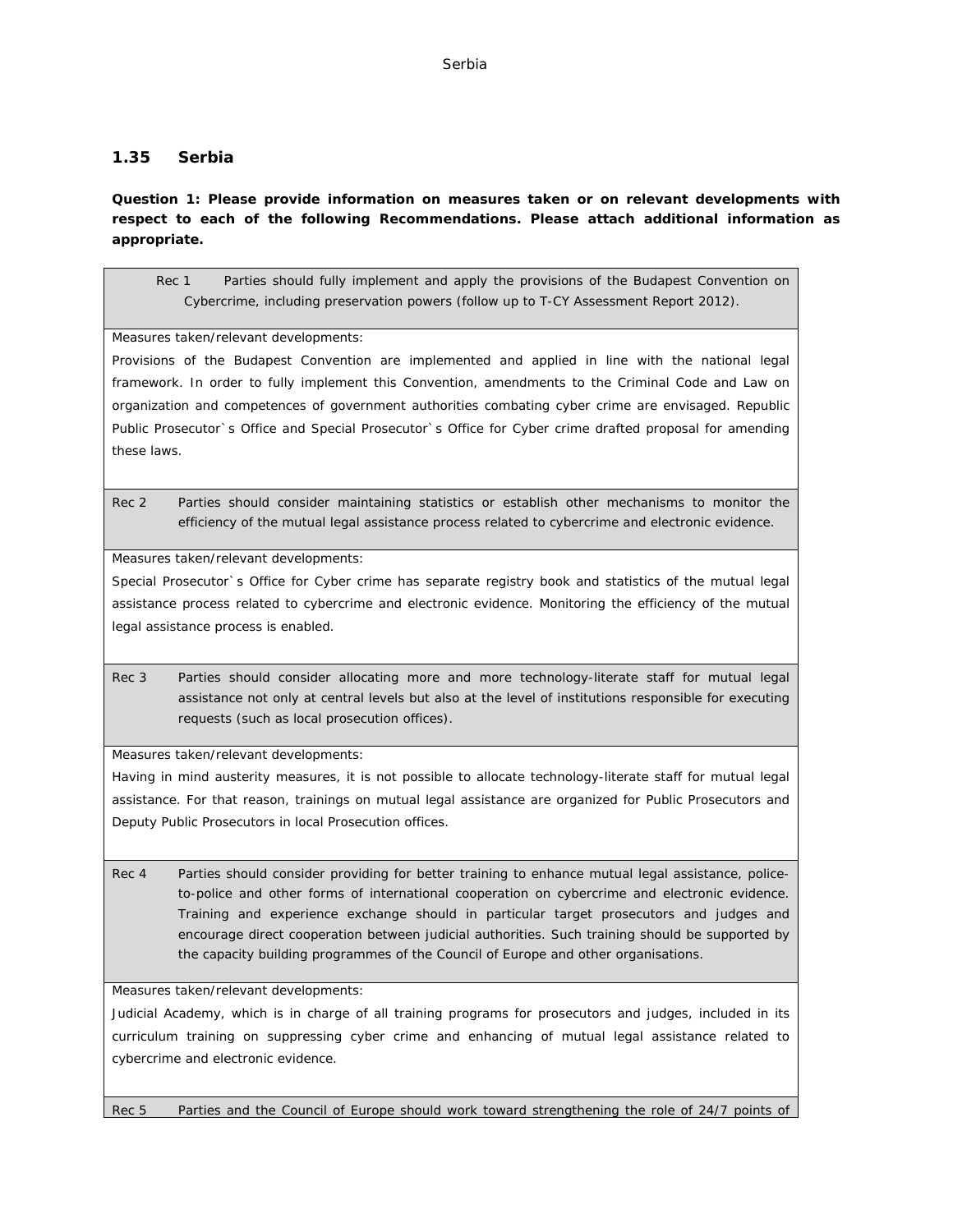contact in line with Article 35 Budapest Convention, including through:

- a. Ensuring, pursuant to article 35.3 Budapest Convention that trained and equipped personnel is available to facilitate the operative work and conduct or support mutual legal assistance (MLA) activities
	- b. Encouraging contact points to pro-actively promote their role among domestic and foreign counterpart authorities;
	- c. Conducting regular meetings and training of the 24/7 network among the Parties;
	- d. Encouraging competent authorities and 24/7 points of contact to consider procedures to follow up to and provide feedback to the requesting State on Article 31 requests;
	- e. Considering to establish, where feasible, contact points in prosecution offices to permit a more direct role in mutual legal assistance and a quicker response to requests;
	- f. Facilitating 24/7 points of contact to play a supportive role in "Article 31" requests.

#### Measures taken/relevant developments:

Special Prosecutor for Cyber Crime and Law Enforcement Officer from Ministry of Interior, Department for Cyber Crime are 24/7 points of contact. The role of our 24/7 contact point is based on Convention and presumes sending and receiving requests, communication, data exchange and legal advising with other contact points. In that sense, pro-active role of contact points, direct communication in mutual legal assistance process and quicker response to requests is provided.

Rec 6 Parties should consider streamlining the procedures and reduce the number of steps required for mutual assistance requests at the domestic level. Parties should share good practices in this respect with the T-CY.

Measures taken/relevant developments:

Number of steps required for mutual assistance requests is reduced. It depends on the scope of the request.

Rec 7 Parties should make use of all available channels for international cooperation. This may include formal mutual legal assistance, police to police cooperation and others.

Measures taken/relevant developments:

All available channels for international cooperation are used, especially direct contact by email. Communication and cooperation depends on the on the scope of the request and level of urgency.

Rec 8 Parties are encouraged to establish emergency procedures for requests related to risks of life and similar exigent circumstances. The T-CY should document practices by Parties and providers.

Measures taken/relevant developments:

Although emergency procedures are not available at the moment, specialized cyber-crime authorities are acknowledging exigent circumstances and are undertaking emergency procedures in such cases.

Rec 9 Parties should confirm receipt of requests systematically and give, upon request, notice of action taken.

Measures taken/relevant developments:

Receipt of requests is confirmed and notice of action taken given. It`s usually done by email, before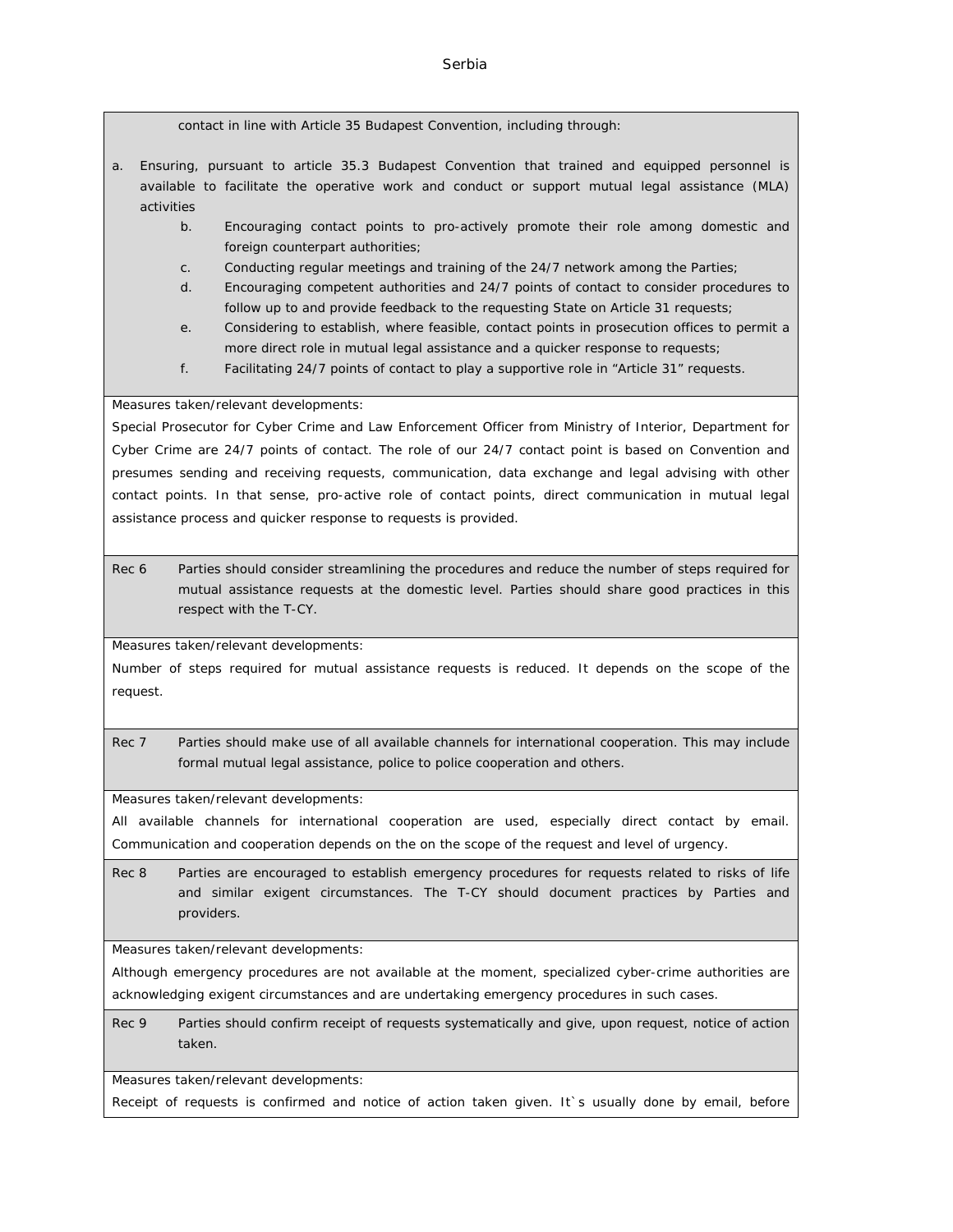submitting formal notification.

Rec 10 Parties may consider the opening of domestic investigation upon a foreign request or spontaneous information to facilitate the sharing of information or accelerate MLA.

Measures taken/relevant developments:

In cases when it is requested, investigation is opened and all relevant information gathered in that process is shared with foreign authorities.

Rec 11 Parties should make use of electronic transmission of requests in line with Article 25.3 Budapest Convention on expedited means of communication.

Measures taken/relevant developments:

Electronic transmission of requests is used for submitting and receiving MLA requests, but official request is submitted afterwards. It allows quicker acting upon requests.

Rec 12 Parties should ensure that requests are specific and complete with all necessary information.

Measures taken/relevant developments:

Competent authorities of the Republic of Serbia strive to ensure that all submitted requests are specific and complete with all necessary information on criminal act, defendant and other relevant facts for acting upon request. Also, list of questions and other necessary actions are provided.

Rec 13 Pursuant to Article 25.5 Budapest Convention and Paragraph 259 Explanatory Report, Parties are reminded to apply the dual criminality standard in a flexible manner that will facilitate the granting of assistance.

Measures taken/relevant developments:

Dual criminality standard is applied in a flexible manner in order to facilitate the granting of assistance. If a criminal act determined in the MLA request is not foreseen by the Criminal Code of the Republic of Serbia, we try, whenever it`s possible, to apply provisions of domestic legal framework related to most similar existing criminal act, with similar elements and modus operandi to the one described in MLA request.

Rec 14 Parties are encouraged to consult with authorities of requested Party prior to sending requests, when necessary.

Measures taken/relevant developments:

When necessary, 24/7 points of contact consult with authorities of requested Party prior to sending requests in order to develop complete MLA request and make sure that all necessary actions could be undertaken and all evidence gathered.

Rec 15 Parties should consider ensuring transparency regarding requirements for mutual assistance requests, and reasons for refusal, including thresholds for minor cases, on the websites of central authorities.

Measures taken/relevant developments:

Transparency regarding MLA request is already provided. Relevant laws are published on the website of the Ministry of Justice of the Republic of Serbia.

Law on mutual legal assistance in criminal matters (requirements for mutual assistance requests and reasons for refusal)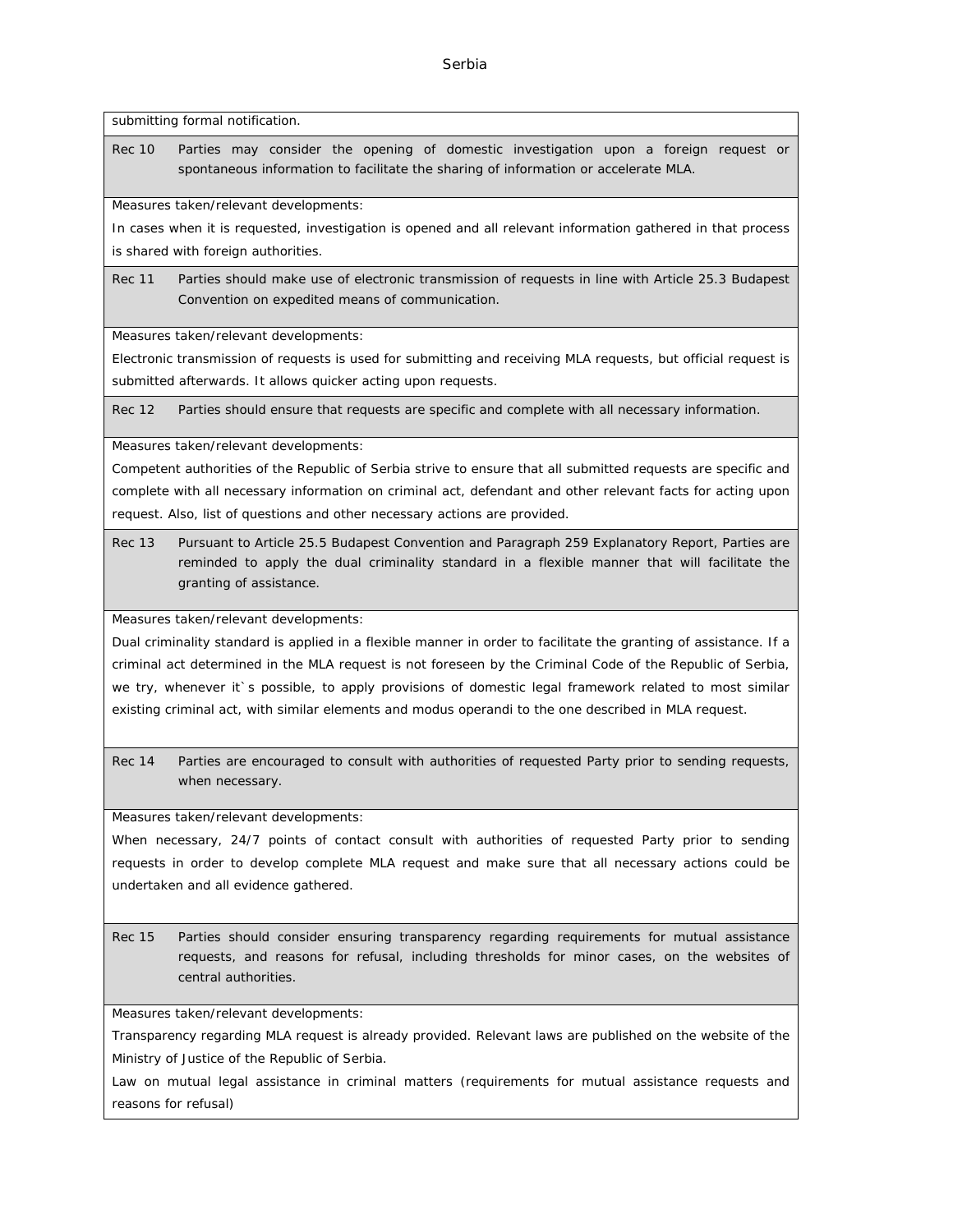### Serbia

[http://www.mpravde.gov.rs/files/Law%20on%20mutual%20assistance%20in%20criminal%20matters\\_180](http://www.mpravde.gov.rs/files/Law%20on%20mutual%20assistance%20in%20criminal%20matters_180411.doc) [411.doc](http://www.mpravde.gov.rs/files/Law%20on%20mutual%20assistance%20in%20criminal%20matters_180411.doc)

Law on organization and competences of government authorities combating cyber crime (thresholds for minor cases)

[http://www.mpravde.gov.rs/files/Law%20on%20the%20Organisation%20and%20Competences%20of%20](http://www.mpravde.gov.rs/files/Law%20on%20the%20Organisation%20and%20Competences%20of%20Government%20Authorities%20Combating%20Cyber%20Crime_180411.doc) [Government%20Authorities%20Combating%20Cyber%20Crime\\_180411.doc](http://www.mpravde.gov.rs/files/Law%20on%20the%20Organisation%20and%20Competences%20of%20Government%20Authorities%20Combating%20Cyber%20Crime_180411.doc)

**Question 2: Please provide information on time periods for preservation requests under Article 29 Budapest Convention in your country.**

Rec 16 The T-CY should facilitate greater transparency regarding the time period for data preservation upon a foreign preservation request in line with Article 29 Budapest Convention. The T-CY should document time periods.

Time periods for preservation of data following a foreign request:

A Serbian Criminal Procedural Code provisions does not provide articles on expedited preservation of stored computer data at the moment.

Conditions and periods to extend or renew the preservation of specified data: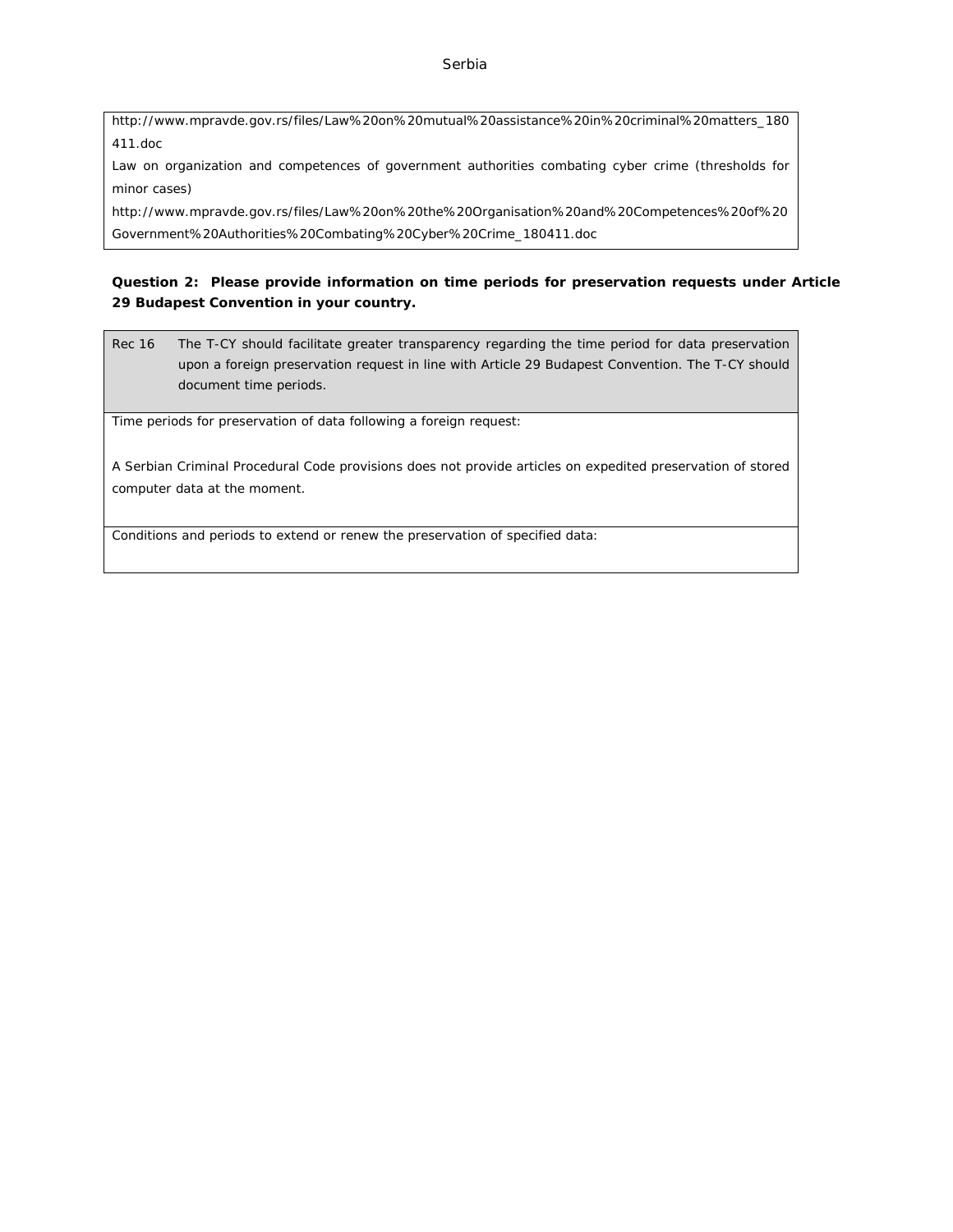## **1.36 Slovakia**

**Question 1: Please provide information on measures taken or on relevant developments with respect to each of the following Recommendations. Please attach additional information as appropriate.**

Rec 1 Parties should fully implement and apply the provisions of the Budapest Convention on Cybercrime, including preservation powers (follow up to T-CY Assessment Report 2012).

Measures taken/relevant developments:

Please, see the Slovak replies to Recommendations no. 15 and 16.

Rec 2 Parties should consider maintaining statistics or establish other mechanisms to monitor the efficiency of the mutual legal assistance process related to cybercrime and electronic evidence.

Measures taken/relevant developments:

At the level of the General Prosecutor´s Office requests under Article 29 and MLA requests, which are sent through the Central Authority are registered. In a new version of the so called PTCA (electronic system for prosecutors) legal basis for MLA requests are indicated (including Convention on Cybercrime). The efficiency of the system of mutual legal assistance based on the Convention is regularly evaluated.

It is clear that providing mutual legal assistance by the key State Parties still takes significant time. As regards the MLA provided by the Slovak authorities the system seems to work efficiently.

It should be noted that the scope of data available has been limited due to decision of the EU Court of Justice (annulment of the data retention directive) and subsequent decision of the Slovak Constitutional Court.

Rec 3 Parties should consider allocating more and more technology-literate staff for mutual legal assistance not only at central levels but also at the level of institutions responsible for executing requests (such as local prosecution offices).

Measures taken/relevant developments:

At the EU level the European Judicial Cybercrime Network has been established. The first meeting will be organised on 24 November 2016.

This summer a new multidisciplinary group of specialists on cybercrime has been created in the Slovak Republic. This will enable to discuss and provide solutions for problems coming from practice.

Information obtained in various international activities is also spread through the General Prosecutor´s Office to all prosecutors.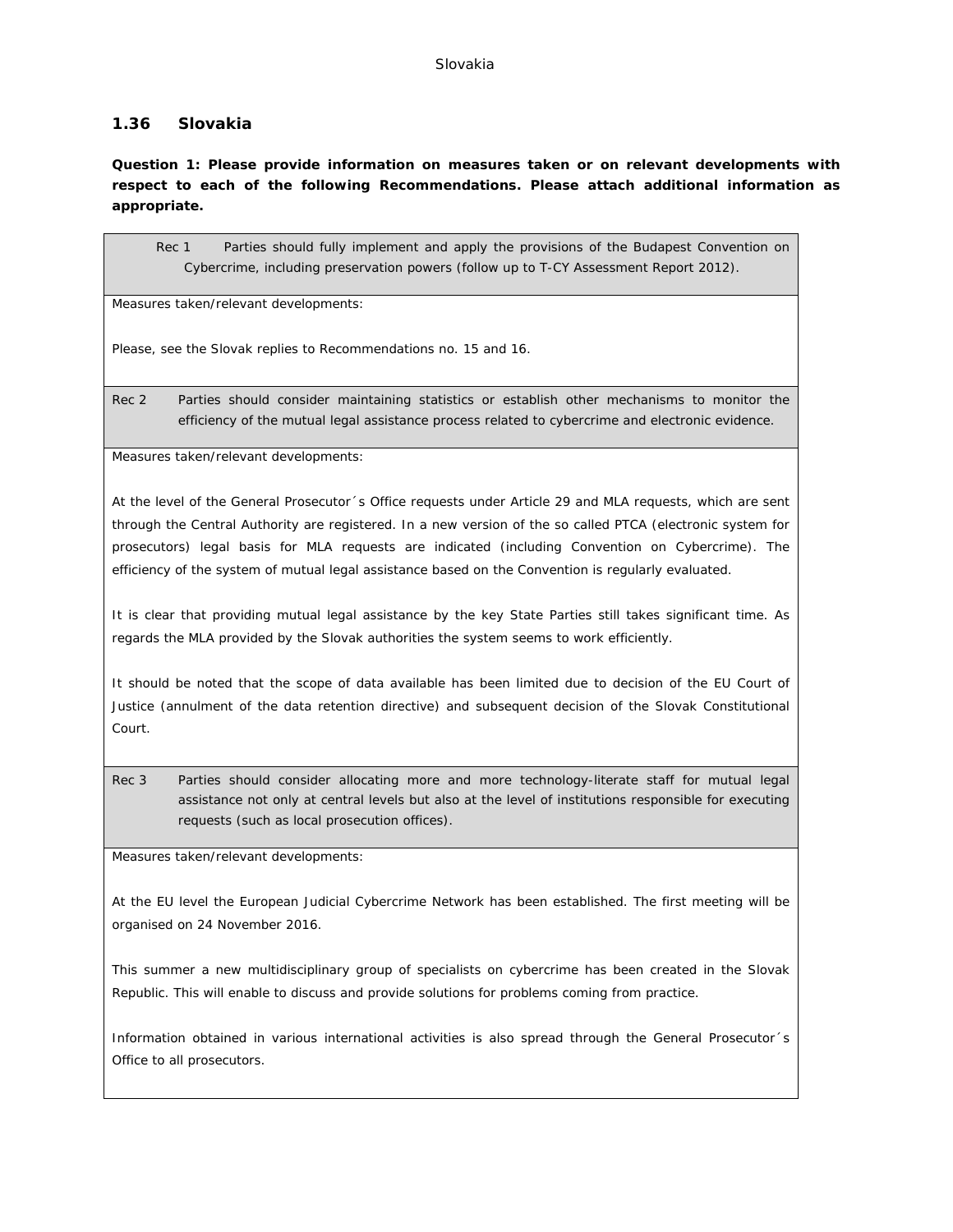#### Slovakia

As regards the international cooperation in general there are prosecutors specialized in this field at every level of prosecutorial hierarchy. This system has been established by the Order of the Prosecutor General. Regular meetings of prosecutors – specialist in international cooperation - are organised.

As regards cybercrime issues training activities are organised by the Judicial Academy.

Seminars and meetings also provide information from local prosecutors to the General Prosecutor´s Office. Practical problems are also identified at the level of Regional Prosecutor´s Offices.

Through seminars for prosecutors and judges, meetings of the prosecutors specialized in the international cooperation as well as guidance provided by the General Prosecutor´s Office, updated information is distributed to practitioners.

Such system enables circulation of information from upper levels to local levels and the other way around.

It is extremely important that close relations exist between the General Prosecutor's Office and expert in the Cybercrime unit of Police Corps.

The skills of prosecutors are improved through training. Since this recommendation seems to be connected to Rec 4 see also response to Rec 4

Rec 4 Parties should consider providing for better training to enhance mutual legal assistance, policeto-police and other forms of international cooperation on cybercrime and electronic evidence. Training and experience exchange should in particular target prosecutors and judges and encourage direct cooperation between judicial authorities. Such training should be supported by the capacity building programmes of the Council of Europe and other organisations.

Measures taken/relevant developments:

There were numerous training activities organised over the years. Cybercrime is one of the regular topics of curricula of the Judicial Academy. Moreover, in 2015 one prosecutor and one police officer participated in the Training of trainers project organised in Madrid (one week), which was extremely useful. The project contained national, international legislation and practice in the field of Cybercrime. Both participants from Slovakia are now involved in providing regular training for police officers, prosecutors and judges.

The newly established European Judicial Cybercrime Network will also contribute to better exchange of information related to cybercrime and obtaining electronic evidence. It will bring together practitioners (mostly) from judicial authorities.

Member States of the European Union also benefit from the activities organised by Eurojust in the field of cybercrime. The information is shared with local prosecutors.

In the current year, the training activities based partially on the documents provided during the training project mentioned above and partially on practical experience of lectures, have been organised for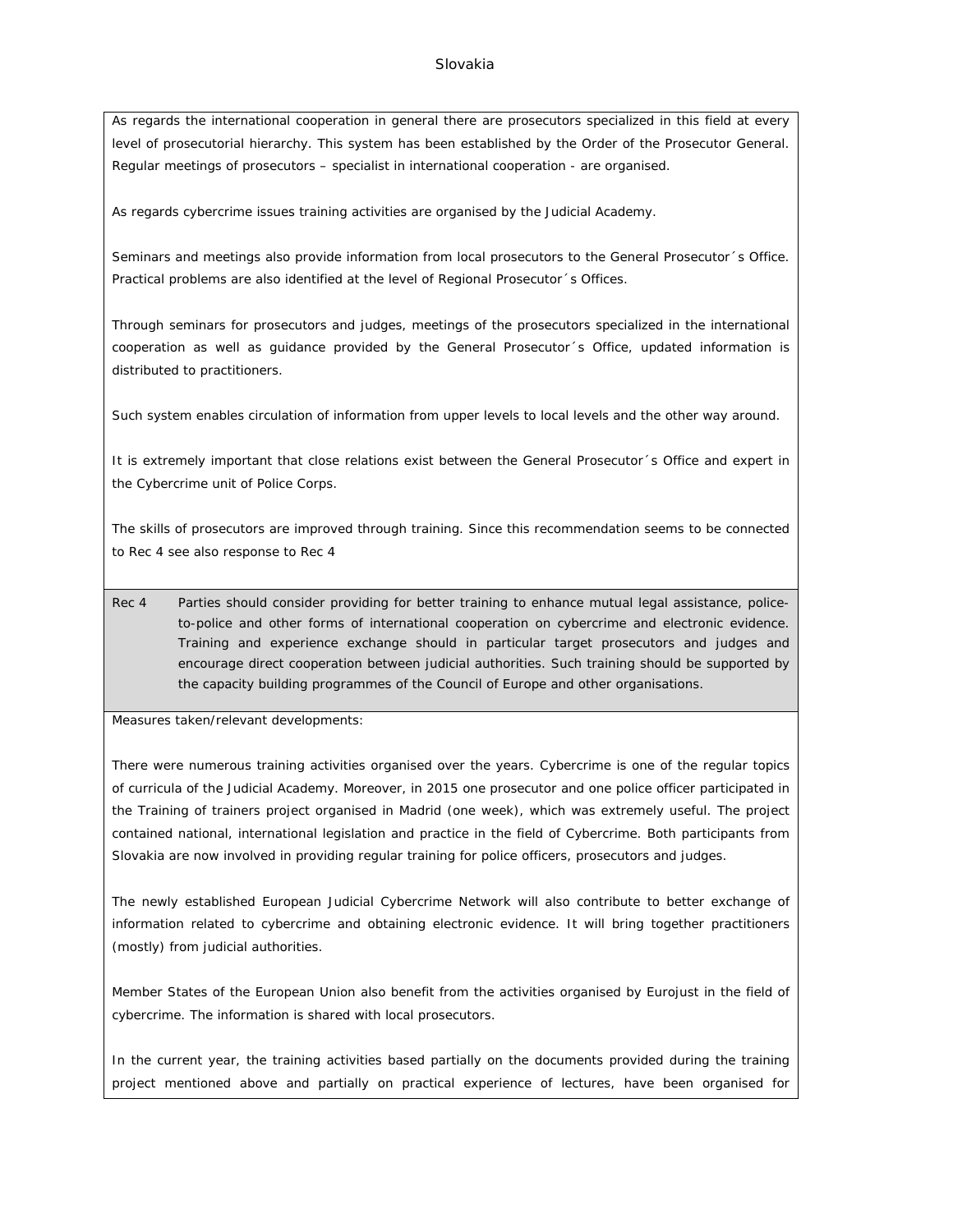#### Slovakia

prosecutors and prosecutors/judges. A conference has been organised by the General Prosecutor´s Office for around 70 prosecutors from different prosecutorial offices (all levels). Experts from Cybercrime Unit, National Security Office, Europol, National Central Bureau of INTERPOL Bratislava (hereinafter referred to as INTERPOL Bratislava only), General Prosecutor´s Office and even the Slovak Secret Service have been invited to present the different aspects of cybercrime and international cooperation. Cybercrime and obtaining e-evidence through MLA, including specific information on the US system were topics of the meeting organised by the Director of the International Department of the General Prosecutor´s Office with the Deputies Regional Prosecutors from the whole Slovakia. Prosecutor and police officer presented these topics both from legal and technical point of views.

Seminars on cybercrime and e-evidence were organised by Judicial Academy for candidate judges and prosecutors and for judges and prosecutors.

As regards the international cooperation in general there are prosecutors specialized in this field at every level of prosecutorial hierarchy. This system has been established by the Order of the Prosecutor General. Regular meetings are organised.

See also respond to Rec 12

- Rec 5 Parties and the Council of Europe should work toward strengthening the role of 24/7 points of contact in line with Article 35 Budapest Convention, including through:
- a. Ensuring, pursuant to article 35.3 Budapest Convention that trained and equipped personnel is available to facilitate the operative work and conduct or support mutual legal assistance (MLA) activities
	- b. Encouraging contact points to pro-actively promote their role among domestic and foreign counterpart authorities;
	- c. Conducting regular meetings and training of the 24/7 network among the Parties;
	- d. Encouraging competent authorities and 24/7 points of contact to consider procedures to follow up to and provide feedback to the requesting State on Article 31 requests;
	- e. Considering to establish, where feasible, contact points in prosecution offices to permit a more direct role in mutual legal assistance and a quicker response to requests;
	- f. Facilitating 24/7 points of contact to play a supportive role in "Article 31" requests.

Measures taken/relevant developments:

The Slovak 24/7 contact point is the INTERPOL Bratislava.

For purpose of effective cooperation among prosecutor´s offices, Cybercrime police unit and INTERPOL Bratislava at national level, unified procedure has been established regarding obtaining requests pursuant to Article 29 from foreign contact points. INTERPOL Bratislava immediately contacts both the General prosecutor´s office as well as Cybercrime police unit. If any deficiencies have been detected, foreign 24/7 contact point is informed without any delay. Prompt feedback is regarded as a very significant moment of effective cooperation.

INTERPOL Bratislava is primarily used for sending of Article 29 requests and for obtaining information on their execution. In urgent cases INTERPOL may be also used for sending Article 31 requests. As regards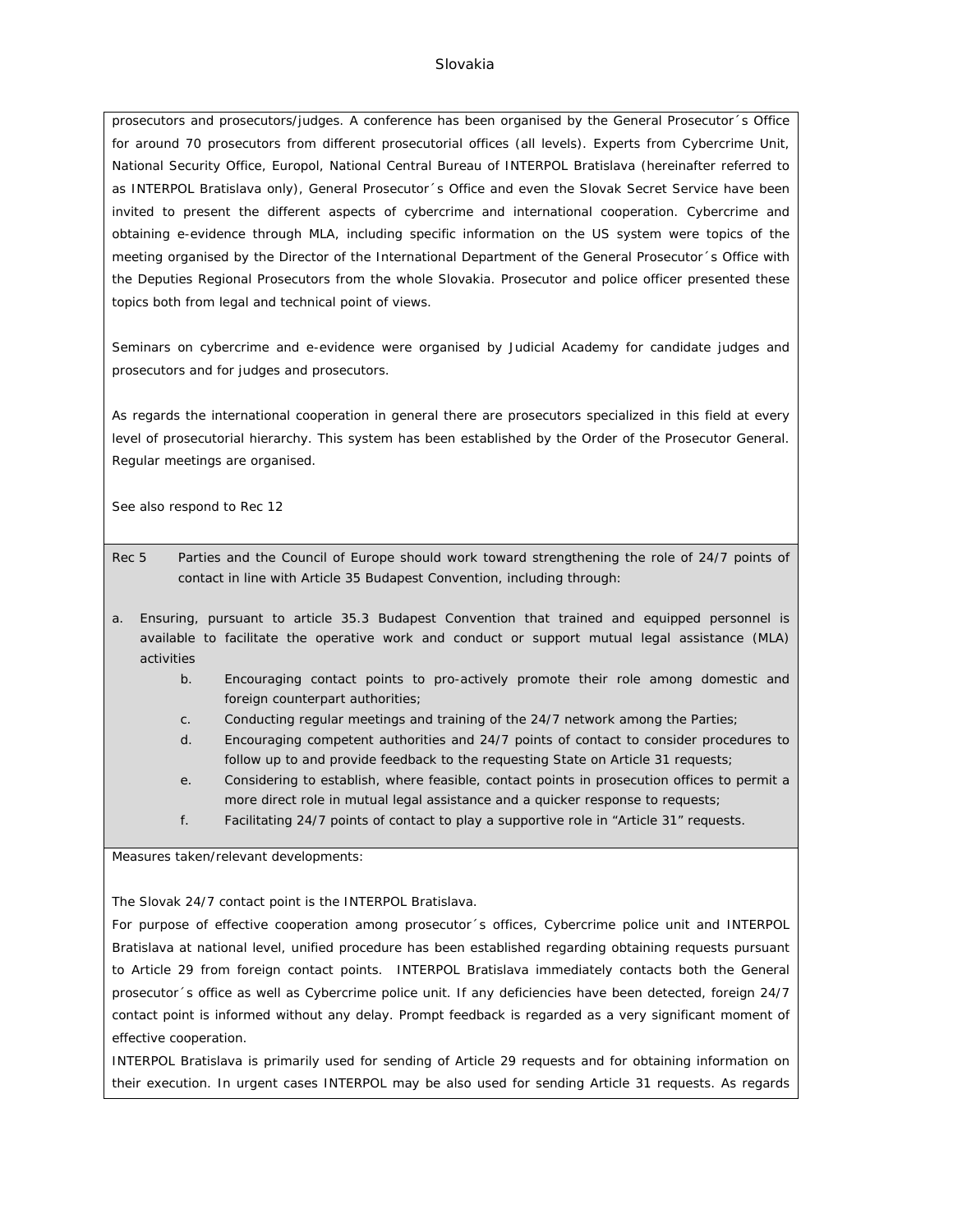#### Slovakia

the role of facilitator for the execution of Article 31 requests, if INTERPOL receives such a request, it makes the first sight check and it signals to the partners if, for instance, translation or relevant information is missing.

24/7 contact point closely cooperates with competent prosecutors and with the specialized Cybercrime unit in the Police Presidium.

In the Slovak Republic there is a system of prosecutor/judge on duty 24/7. Therefore the national contact point can cooperate directly with the judicial authorities empowered to execute requests.

Rec 6 Parties should consider streamlining the procedures and reduce the number of steps required for mutual assistance requests at the domestic level. Parties should share good practices in this respect with the T-CY.

Measures taken/relevant developments:

In some cases, based on bilateral treaties, direct contacts are possible. For the purposes of Article 29, requests of expedited preservation are made directly by the competent prosecutor through the National Bureau of the INTERPOL (copy is sent by e-mail to the General Prosecutor´s Office). In general MLA requests are sent through the General Prosecutor´s Office (as a central judicial authority which can make binding guidelines to subordinated offices). This procedure provides benefits for an effective cooperation since the senior prosecutors may provide necessary guidance based on experience with relevant Parties to the Convention. For instance, in a particular case, involvement of the General Prosecutor´s Office in the whole process lead to requesting/providing MLA within 2 days. This was only possible due to broad experience with obtaining e-evidence.

Modern means of communication may be used with the subordinated prosecutor´s offices in order to speed up the whole process, where necessary.

Requests for MLA are, in principle, executed by competent district prosecutor´s office.

Rec 7 Parties should make use of all available channels for international cooperation. This may include formal mutual legal assistance, police to police cooperation and others.

Measures taken/relevant developments:

For obtaining electronic evidence the MLA is used. In some cases, INTERPOL and/or police attaché may be used for obtaining information and, in particular, to facilitate cooperation.

Rec 8 Parties are encouraged to establish emergency procedures for requests related to risks of life and similar exigent circumstances. The T-CY should document practices by Parties and providers.

Measures taken/relevant developments:

Rec 9 Parties should confirm receipt of requests systematically and give, upon request, notice of action taken.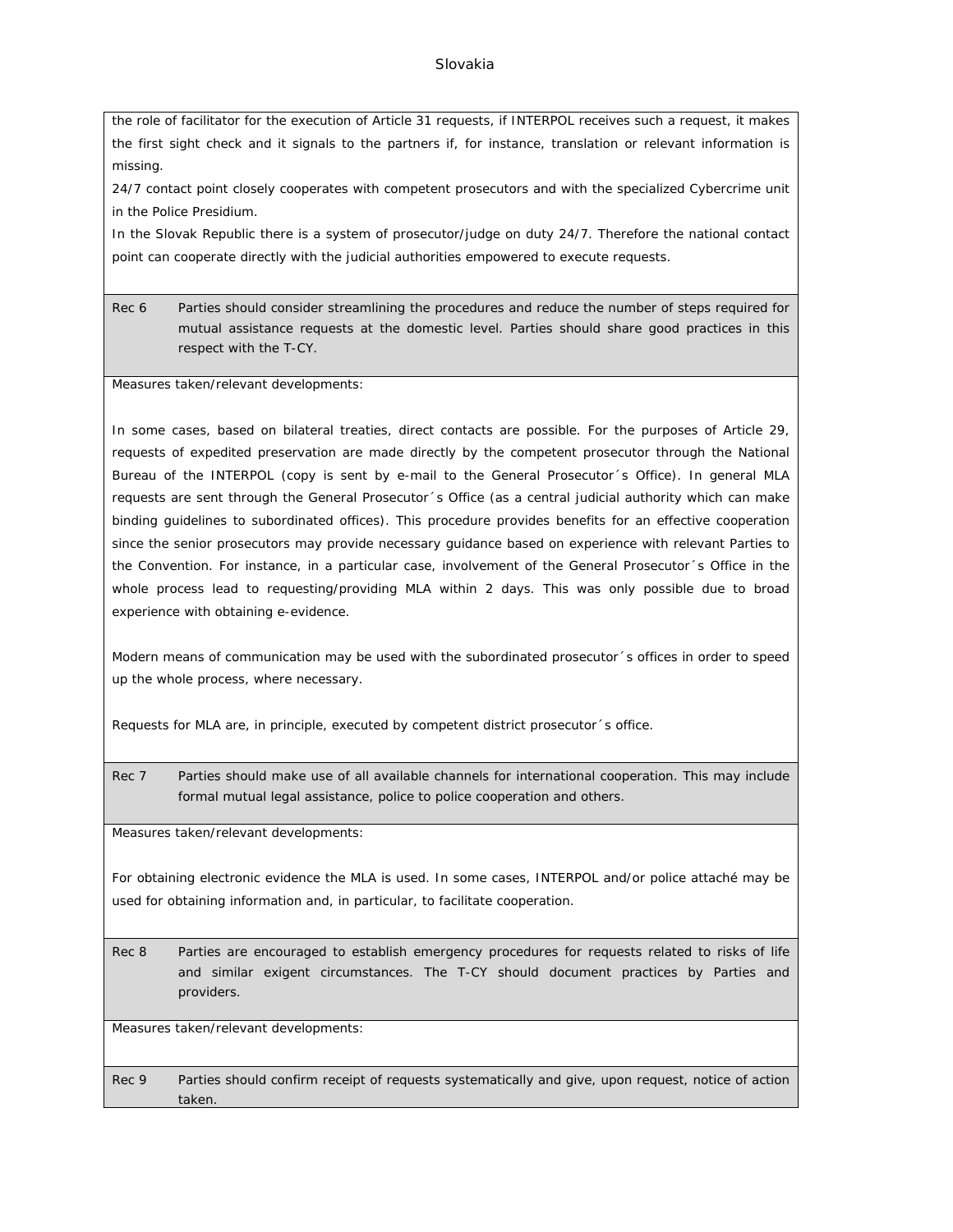Measures taken/relevant developments:

In relation to Article 29 requests received by the 24/7 contact point in Slovakia, according to the procedure in place, receipt of such a request is always confirmed without any delay and if necessary, missing information or translation is requested.

Receiving of requests is confirmed by the Slovak prosecutors. Communication with the U.S. authorities is well established.

As regards the Slovak MLA requests, these always contain contact information of a competent prosecutor. We consider it very important for an effective cooperation.

Rec 10 Parties may consider the opening of domestic investigation upon a foreign request or spontaneous information to facilitate the sharing of information or accelerate MLA.

Measures taken/relevant developments:

There are some cases where the information has been used for domestic cases. However, it should be noted that the use of information from MLA request is limited to the purpose of the request.

Rec 11 Parties should make use of electronic transmission of requests in line with Article 25.3 Budapest Convention on expedited means of communication.

Measures taken/relevant developments:

This is applicable. In most cases the Interpol services are used. In some cases e-mail or other means of communication are used as well. A subsequent formal confirmation is always required.

Rec 12 Parties should ensure that requests are specific and complete with all necessary information.

Measures taken/relevant developments:

MLA requests from the Slovak authorities contain all necessary information. For instance based on the information provided by the U.S. authorities (in particular thanks to meetings organized by Eurojust) numerous training activities for the Slovak prosecutors have been organised in order to explain the process of obtaining electronic evidence from abroad, in particular, from the U.S. Differences for obtaining subscriber, traffic and content data have been explained. Probable cause was among issues contained in the topics of the training activities. Convention on Cybercrime, and in particular, the possibility of its use for obtaining electronic evidence (not only for the offences listed in Articles 2-11 of the Convention) has been highlighted.

For practical purposes a form has been elaborated and is applied for Article 29 requests.

General Prosecutor´s Office of the Slovak Republic also provides guidance to subordinated prosecutor´s offices on how to draft an MLA request.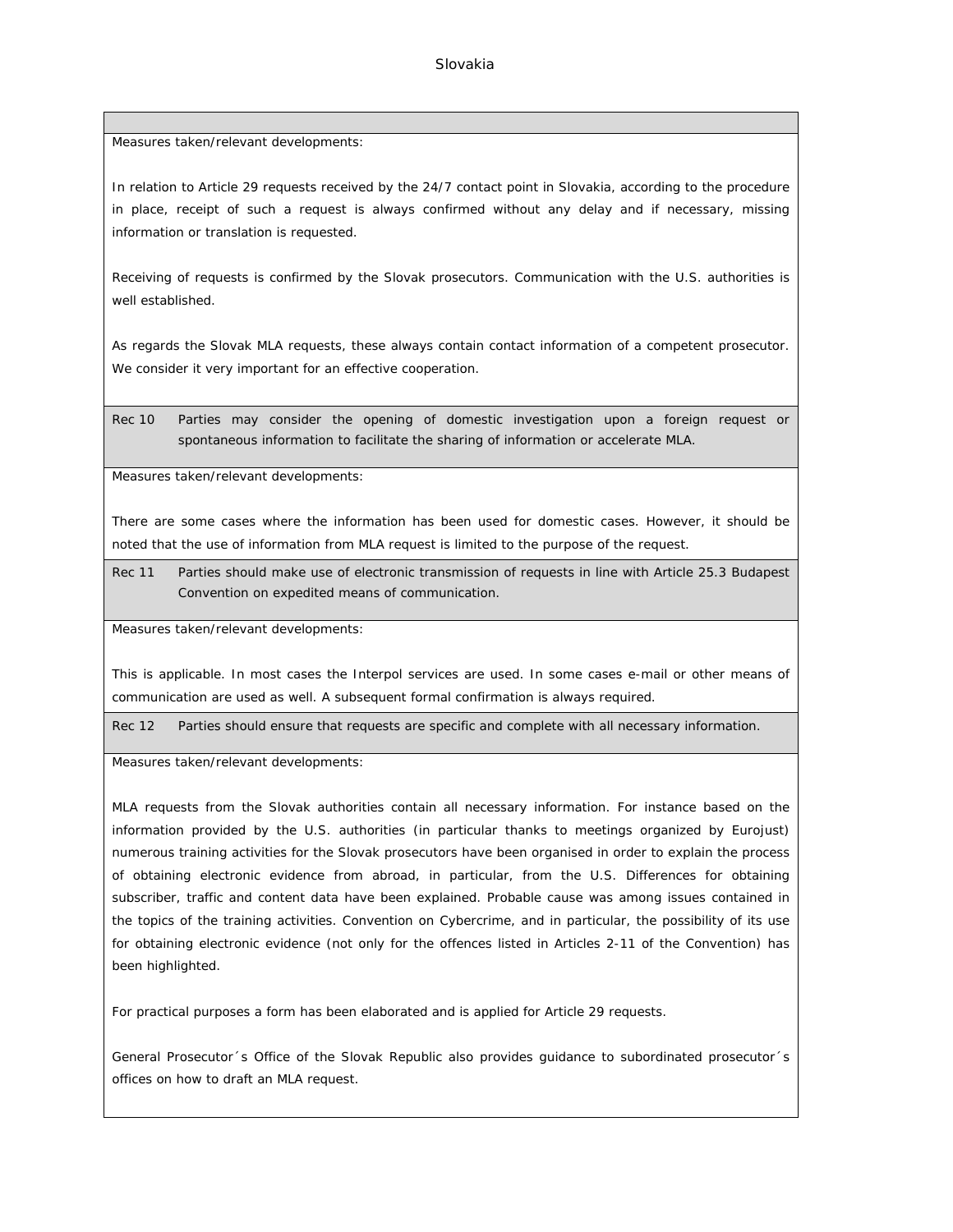Prosecutors are specialized for international cooperation at all levels of the prosecutorial system in Slovakia (district, regional, central).

Some of the training activities for prosecutors were organized together with experts from Cybercrime Unit of the Police Presidium.

Some training activities of the Judicial Academy were organised for judges and prosecutors and the content of a request for e-evidence has been explained. Various requirements of different Parties have been highlighted as well based on experience.

Rec 13 Pursuant to Article 25.5 Budapest Convention and Paragraph 259 Explanatory Report, Parties are reminded to apply the dual criminality standard in a flexible manner that will facilitate the granting of assistance.

Measures taken/relevant developments:

So far dual criminality was not applied as ground for refusal. Therefore it seems that the system provides sufficient flexibility.

Rec 14 Parties are encouraged to consult with authorities of requested Party prior to sending requests, when necessary.

Measures taken/relevant developments:

Majority of requests under the Convention are sent to the United States of America. There is a very effective co-operation between the General Prosecutor´s Office of the Slovak Republic and the Department of Justice of the U.S. Where necessary, consultations via e-mail take place either before sending of MLA request (for instance regarding the less known ISPs) or after the request is sent. However, the newly announced policy of the U.S. (September 2016) in the field of obtaining electronic evidence may significantly influence the current high level of cooperation in a negative way. This new policy requires that additional information (not foreseen by the Convention) is attached to the MLA request. These data should be obtained directly from the U.S. providers by authorities of the requesting state. It seems that it applies also to Article 29 requests. A letter was sent to the Department of Justice in order to clarify the situation.

Rec 15 Parties should consider ensuring transparency regarding requirements for mutual assistance requests, and reasons for refusal, including thresholds for minor cases, on the websites of central authorities.

Measures taken/relevant developments:

In order to ensure the transparency regarding requirements of MLA requests and reasons for refusal the Ministry of Justice of the Slovak Republic is going to publish it on its own website [www.justice.gov.sk](http://www.justice.gov.sk) in the near future.

In this context, it is necessary to underline that the Slovak national authorities do not apply de minimis policy.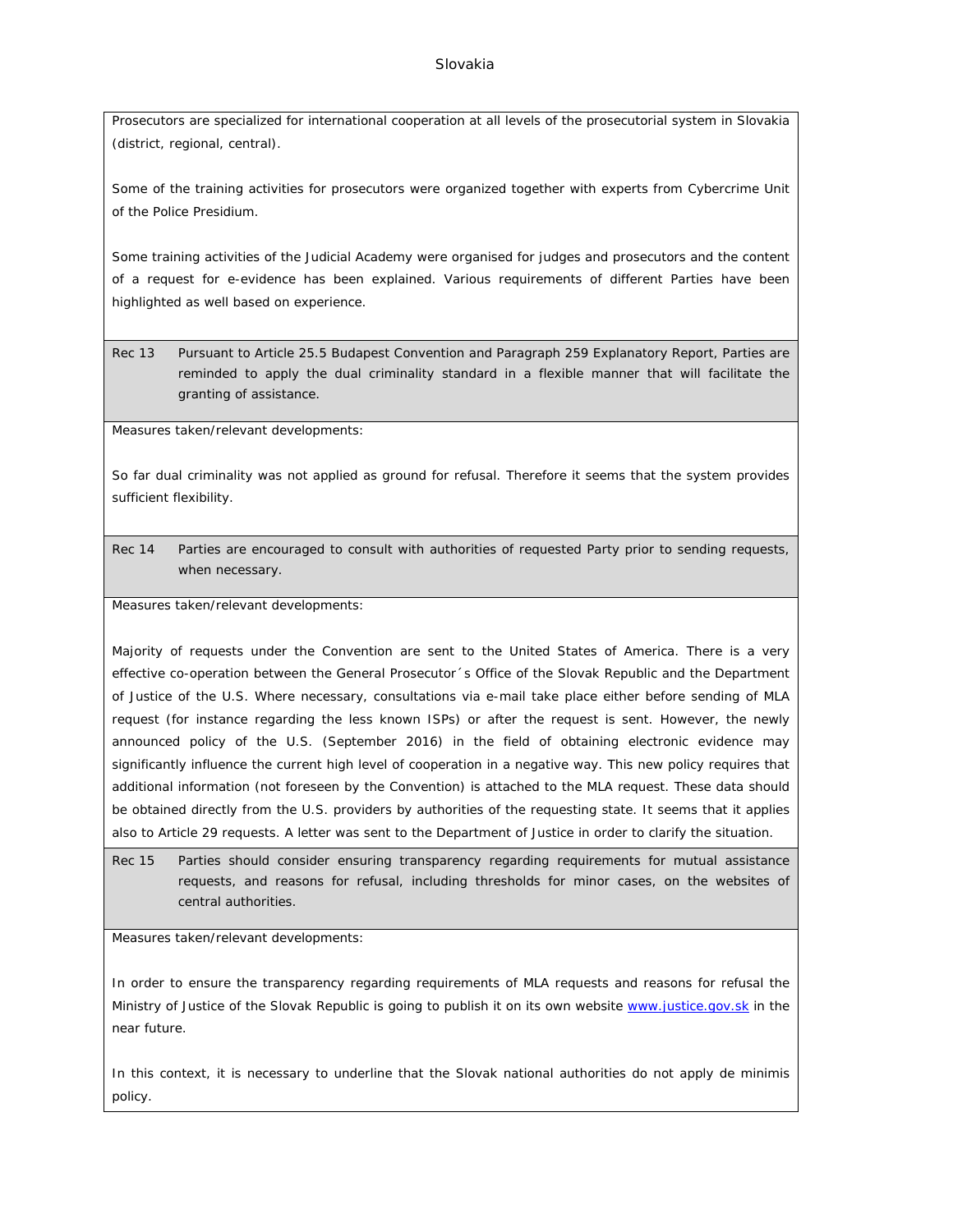#### Slovakia

**Question 2: Please provide information on time periods for preservation requests under Article 29 Budapest Convention in your country.**

Rec 16 The T-CY should facilitate greater transparency regarding the time period for data preservation upon a foreign preservation request in line with Article 29 Budapest Convention. The T-CY should document time periods.

Time periods for preservation of data following a foreign request:

The details concerning time periods are set out in Section 90 of the Code of Criminal Procedure (Act no. 301/2005 Coll. as amended).

Section 90

Preservation and Surrender of Computer Data

(1) If the clarification of facts relevant for criminal proceedings requires the preservation of stored computer data, including operational data saved through the computer system, the presiding judge of a panel or, prior to the commencement of criminal prosecution or in pre-trial proceedings, a prosecutor, may issue an order substantiated also by the facts of the case against the person who is in the possession of or control over such data, or to the provider of such services, requesting them to

a) preserve and maintain integrity of such data,

b) enable making and keeping copies of such data,

c) prevent access to such data,

d) remove such data from the computer system,

e) surrender such data for the purposes of criminal proceedings.

 (2) The order referred to under paragraph 1 subpar. a) or c) shall have to specify the period during which the data shall be preserved, the length whereof may not exceed 90 days; a new order shall have to be issued for any extension of the period of their preservation.

(3) If the stored computer data, including operational data saved through the computer system, are no longer needed for the purpose of criminal proceedings, the presiding judge of a panel or, prior to the commencement of criminal prosecution or in pre-trial proceedings, a prosecutor, shall forthwith issue an order vacating the previous order to preserve the data.

(4) The order referred to under paragraphs 1 through 3 shall be served on the person who is in the possession of or control over such data, or on the provider of such services, who may also be imposed the obligation to keep the measures set out in the order confidential.

(5) The person who is in the possession of or control over computer data shall surrender such data, or the provider of services shall surrender the information related therewith that is in its possession or under its control to the authority that issued the order pursuant to paragraph 1.

Conditions and periods to extend or renew the preservation of specified data: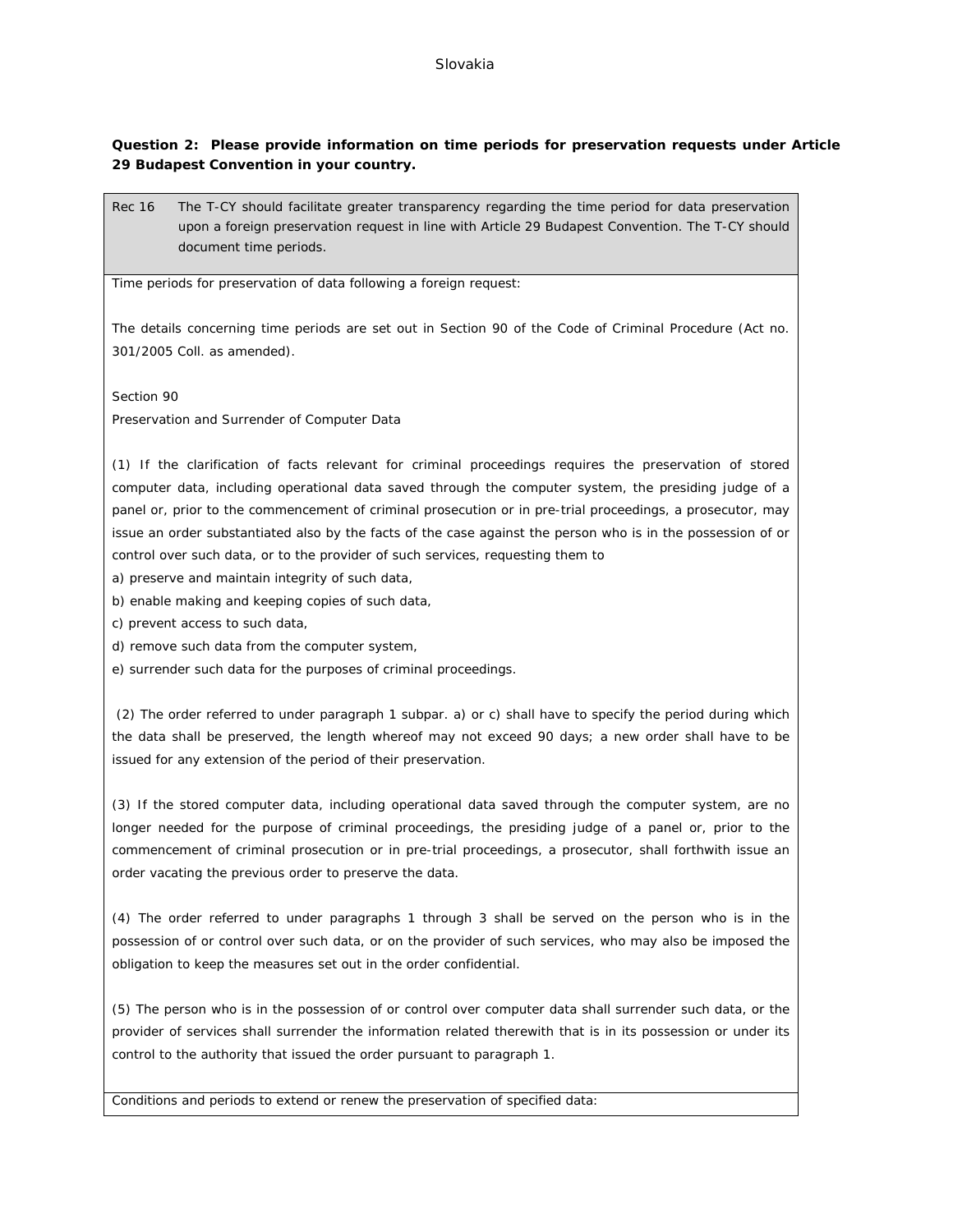#### Slovakia

The details concerning conditions and periods to extend or renew the preservation of specified data are set out in Section 90 of the Code of Criminal Procedure (Act no. 301/2005 Coll. as amended).

Section 90

Preservation and Surrender of Computer Data

(1) If the clarification of facts relevant for criminal proceedings requires the preservation of stored computer data, including operational data saved through the computer system, the presiding judge of a panel or, prior to the commencement of criminal prosecution or in pre-trial proceedings, a prosecutor, may issue an order substantiated also by the facts of the case against the person who is in the possession of or control over such data, or to the provider of such services, requesting them to

a) preserve and maintain integrity of such data,

b) enable making and keeping copies of such data,

- c) prevent access to such data,
- d) remove such data from the computer system,

e) surrender such data for the purposes of criminal proceedings.

 (2) The order referred to under paragraph 1 subpar. a) or c) shall have to specify the period during which the data shall be preserved, the length whereof may not exceed 90 days; a new order shall have to be issued for any extension of the period of their preservation.

(3) If the stored computer data, including operational data saved through the computer system, are no longer needed for the purpose of criminal proceedings, the presiding judge of a panel or, prior to the commencement of criminal prosecution or in pre-trial proceedings, a prosecutor, shall forthwith issue an order vacating the previous order to preserve the data.

(4) The order referred to under paragraphs 1 through 3 shall be served on the person who is in the possession of or control over such data, or on the provider of such services, who may also be imposed the obligation to keep the measures set out in the order confidential.

(5) The person who is in the possession of or control over computer data shall surrender such data, or the provider of services shall surrender the information related therewith that is in its possession or under its control to the authority that issued the order pursuant to paragraph 1.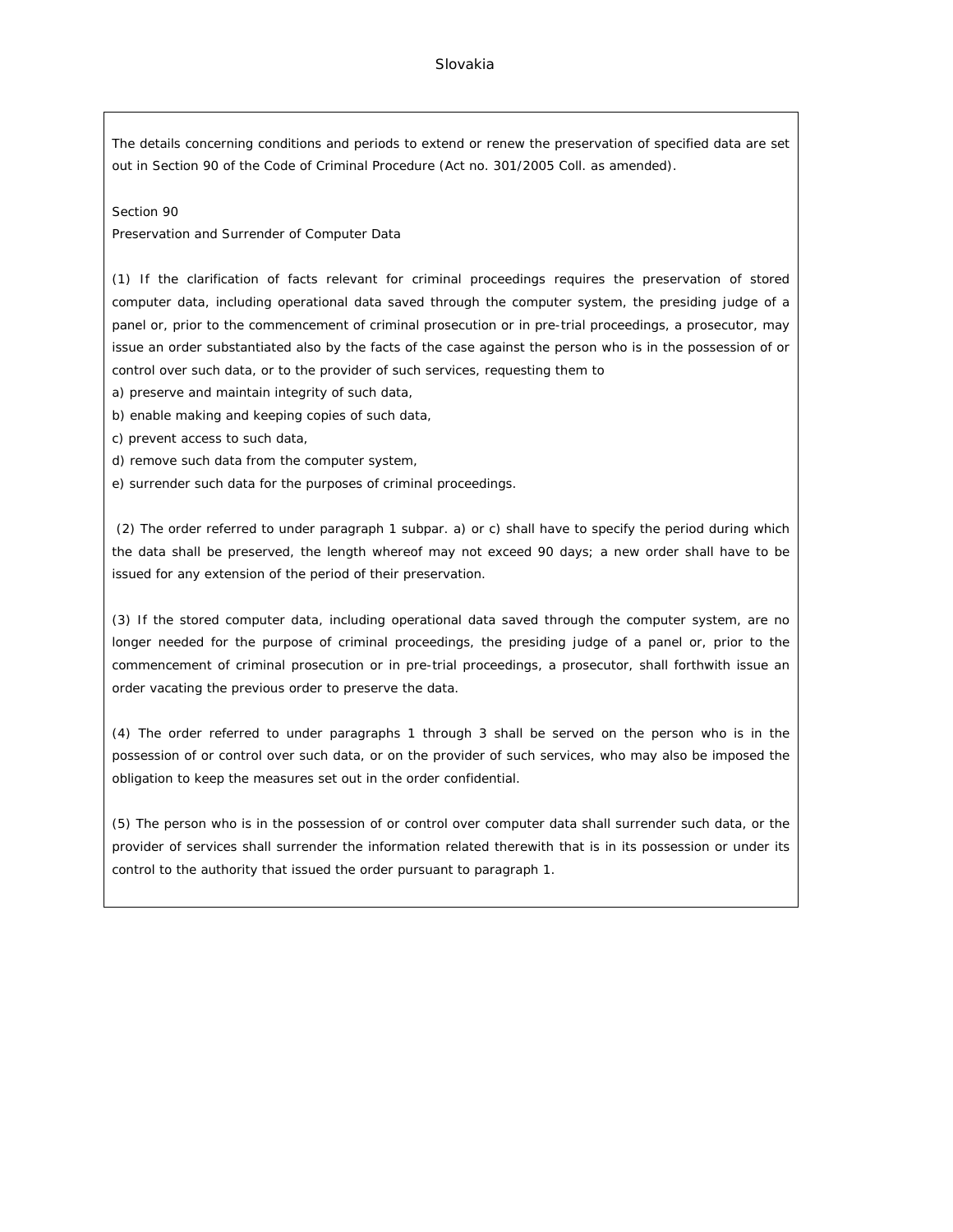#### Slovenia

# **1.37 Slovenia**

**Question 1: Please provide information on measures taken or on relevant developments with respect to each of the following Recommendations. Please attach additional information as appropriate.**

Rec 1 Parties should fully implement and apply the provisions of the Budapest Convention on Cybercrime, including preservation powers (follow up to T-CY Assessment Report 2012).

Measures taken/relevant developments: They are proposals for additional provisions in criminal prodecure code which are in connection with CCC, including data preservation. This proposals are in debate and in coordination with different Ministries.

Rec 2 Parties should consider maintaining statistics or establish other mechanisms to monitor the efficiency of the mutual legal assistance process related to cybercrime and electronic evidence.

Measures taken/relevant developments: These mechanisms are established in Ministry of Justice and Ministry of Interior-Police in Sectors for international cooperations.

Rec 3 Parties should consider allocating more and more technology-literate staff for mutual legal assistance not only at central levels but also at the level of institutions responsible for executing requests (such as local prosecution offices).

Measures taken/relevant developments: Ministry of Interior-Police and Justice already have Sector for International Cooperations which employes sufficient staff.

Rec 4 Parties should consider providing for better training to enhance mutual legal assistance, policeto-police and other forms of international cooperation on cybercrime and electronic evidence. Training and experience exchange should in particular target prosecutors and judges and encourage direct cooperation between judicial authorities. Such training should be supported by the capacity building programmes of the Council of Europe and other organisations.

Measures taken/relevant developments: In the meantime police provided some trainings to public prosecutors and judges with themes: cybercrime, digital evidence, MLA-international cooperation – and with connections with CCC.

- Rec 5 Parties and the Council of Europe should work toward strengthening the role of 24/7 points of contact in line with Article 35 Budapest Convention, including through:
- a. Ensuring, pursuant to article 35.3 Budapest Convention that trained and equipped personnel is available to facilitate the operative work and conduct or support mutual legal assistance (MLA) activities
	- b. Encouraging contact points to pro-actively promote their role among domestic and foreign counterpart authorities;
	- c. Conducting regular meetings and training of the 24/7 network among the Parties;
	- d. Encouraging competent authorities and 24/7 points of contact to consider procedures to follow up to and provide feedback to the requesting State on Article 31 requests;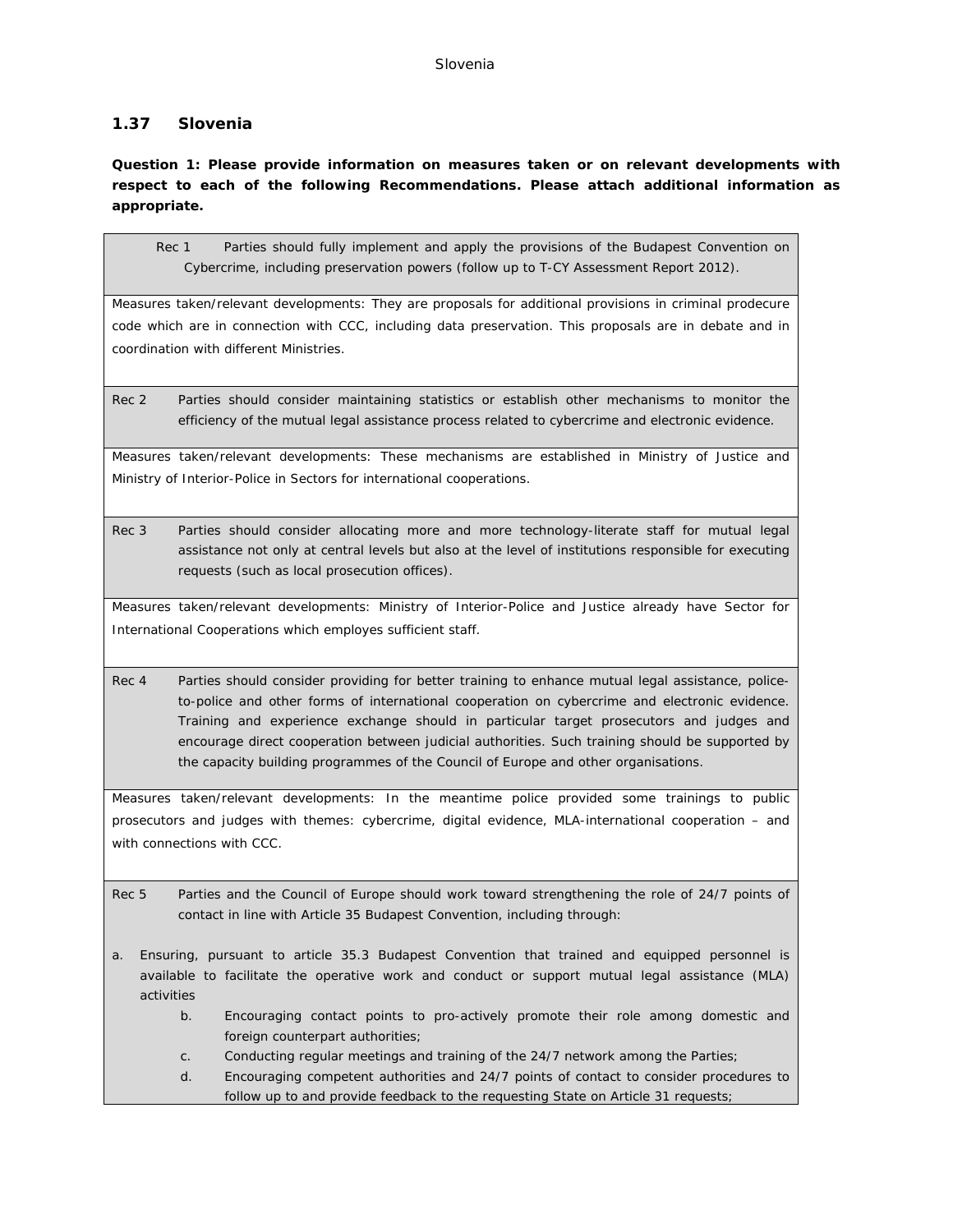- e. Considering to establish, where feasible, contact points in prosecution offices to permit a more direct role in mutual legal assistance and a quicker response to requests;
- f. Facilitating 24/7 points of contact to play a supportive role in "Article 31" requests.

Measures taken/relevant developments: Slovenian 24/7 contact point is active and cooperative. In received cases they acted promptly.

Rec 6 Parties should consider streamlining the procedures and reduce the number of steps required for mutual assistance requests at the domestic level. Parties should share good practices in this respect with the T-CY.

Measures taken/relevant developments: According to the agreement with the ministry of justice all urgent cases can be sent via faster channels i.e. Interpol, Europol with the help of Sector for international police cooperation.

Rec 7 Parties should make use of all available channels for international cooperation. This may include formal mutual legal assistance, police to police cooperation and others.

Measures taken/relevant developments: Slovenia is using all available channels on regulal basis and with accordance with domestic legislation.

Rec 8 Parties are encouraged to establish emergency procedures for requests related to risks of life and similar exigent circumstances. The T-CY should document practices by Parties and providers.

Measures taken/relevant developments:

Rec 9 Parties should confirm receipt of requests systematically and give, upon request, notice of action taken.

Measures taken/relevant developments: Slovenia is doing that actions.

Rec 10 Parties may consider the opening of domestic investigation upon a foreign request or spontaneous information to facilitate the sharing of information or accelerate MLA.

Measures taken/relevant developments: Is this is allowed (i.e. that we have probable cause for criminal act) Slovenia can open their own cases – also with agreement of public prosecutor and investigating judge.

Rec 11 Parties should make use of electronic transmission of requests in line with Article 25.3 Budapest Convention on expedited means of communication.

Measures taken/relevant developments: This is usually done in Sector for international police cooperation and 24/7 contact point.

Rec 12 Parties should ensure that requests are specific and complete with all necessary information.

Measures taken/relevant developments: We include in requests as many information, evidence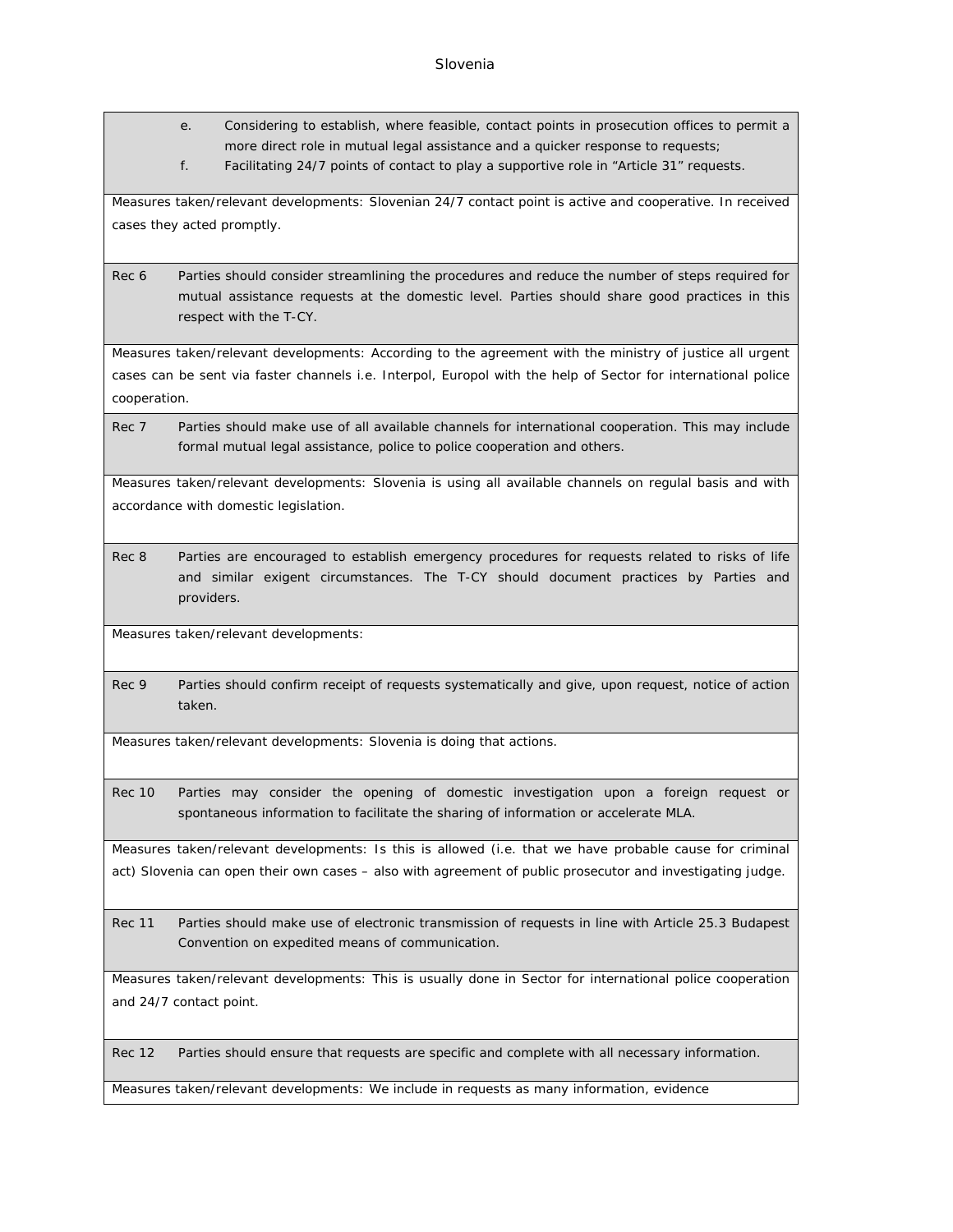as we have at that moment.

Rec 13 Pursuant to Article 25.5 Budapest Convention and Paragraph 259 Explanatory Report, Parties are reminded to apply the dual criminality standard in a flexible manner that will facilitate the granting of assistance.

Measures taken/relevant developments:

Rec 14 Parties are encouraged to consult with authorities of requested Party prior to sending requests, when necessary.

Measures taken/relevant developments: Slovenia is doing or will do that when necessary.

Rec 15 Parties should consider ensuring transparency regarding requirements for mutual assistance requests, and reasons for refusal, including thresholds for minor cases, on the websites of central authorities.

Measures taken/relevant developments: no information

**Question 2: Please provide information on time periods for preservation requests under Article 29 Budapest Convention in your country.**

Rec 16 The T-CY should facilitate greater transparency regarding the time period for data preservation upon a foreign preservation request in line with Article 29 Budapest Convention. The T-CY should document time periods.

Time periods for preservation of data following a foreign request:

There are some proposals for additional provisions in criminal procedure act that will also formally regulate preservations. It is worth to mention that we don't yet have data legislation. At the moment in cases of preservation requests we are directly using CCC articles.

Conditions and periods to extend or renew the preservation of specified data: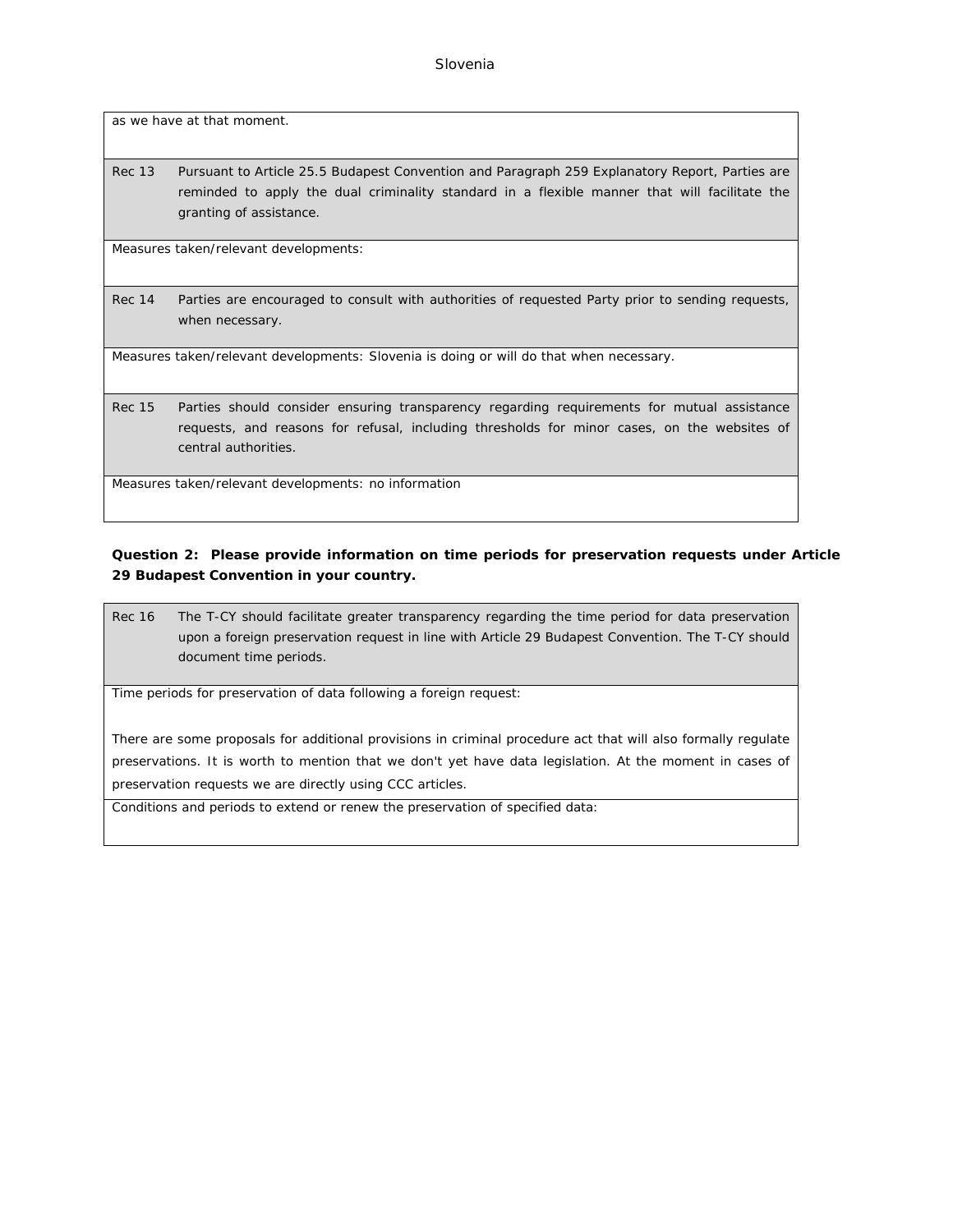# **1.38 Spain**

**Question 1: Please provide information on measures taken or on relevant developments with respect to each of the following Recommendations. Please attach additional information as appropriate.**

Rec 1 Parties should fully implement and apply the provisions of the Budapest Convention on Cybercrime, including preservation powers (follow up to T-CY Assessment Report 2012).

Measures taken/relevant developments:

According to Article 96.1 of the Spanish Constitution, validly concluded international treaties once officially published in Spain, shall take part of the internal legal order. Therefore, with the publication in the Official State Gazette on 17<sup>th</sup> September 2010 of the instrument of ratification of the Budapest Convention, this one shall apply in Spain.

On the other hand, the recent reforms achieved in the Criminal Code by the Organic Law 1/2015 and in the Criminal Procedural Code by Organic Law 13/2015 just finished implementing the Budapest Convention's provisions that still had to be included in the domestic legislation.

Rec 2 Parties should consider maintaining statistics or establish other mechanisms to monitor the efficiency of the mutual legal assistance process related to cybercrime and electronic evidence.

Measures taken/relevant developments:

In the Spanish Central Authority's MLA IT application, one of the fields to be completed is clearly that one from the Convention underlying the request. Thus, it is possible to know the troubles and the itinerary of all MLA requests, including those one based on the Budapest Convention.

However, work is ongoing on the need for the participants in the MLA process to properly fill the statistical fields and specifically that of the Convention in which the request is based on.

Rec 3 Parties should consider allocating more and more technology-literate staff for mutual legal assistance not only at central levels but also at the level of institutions responsible for executing requests (such as local prosecution offices).

Measures taken/relevant developments:

The Spanish Central Authority's constant concern is to have a suitable number of staff and to ensure adequate training.

Rec 4 Parties should consider providing for better training to enhance mutual legal assistance, policeto-police and other forms of international cooperation on cybercrime and electronic evidence. Training and experience exchange should in particular target prosecutors and judges and encourage direct cooperation between judicial authorities. Such training should be supported by the capacity building programmes of the Council of Europe and other organisations.

Measures taken/relevant developments:

As already noted, efforts are made to facilitate the involvement in training activities.

Rec 5 Parties and the Council of Europe should work toward strengthening the role of 24/7 points of contact in line with Article 35 Budapest Convention, including through: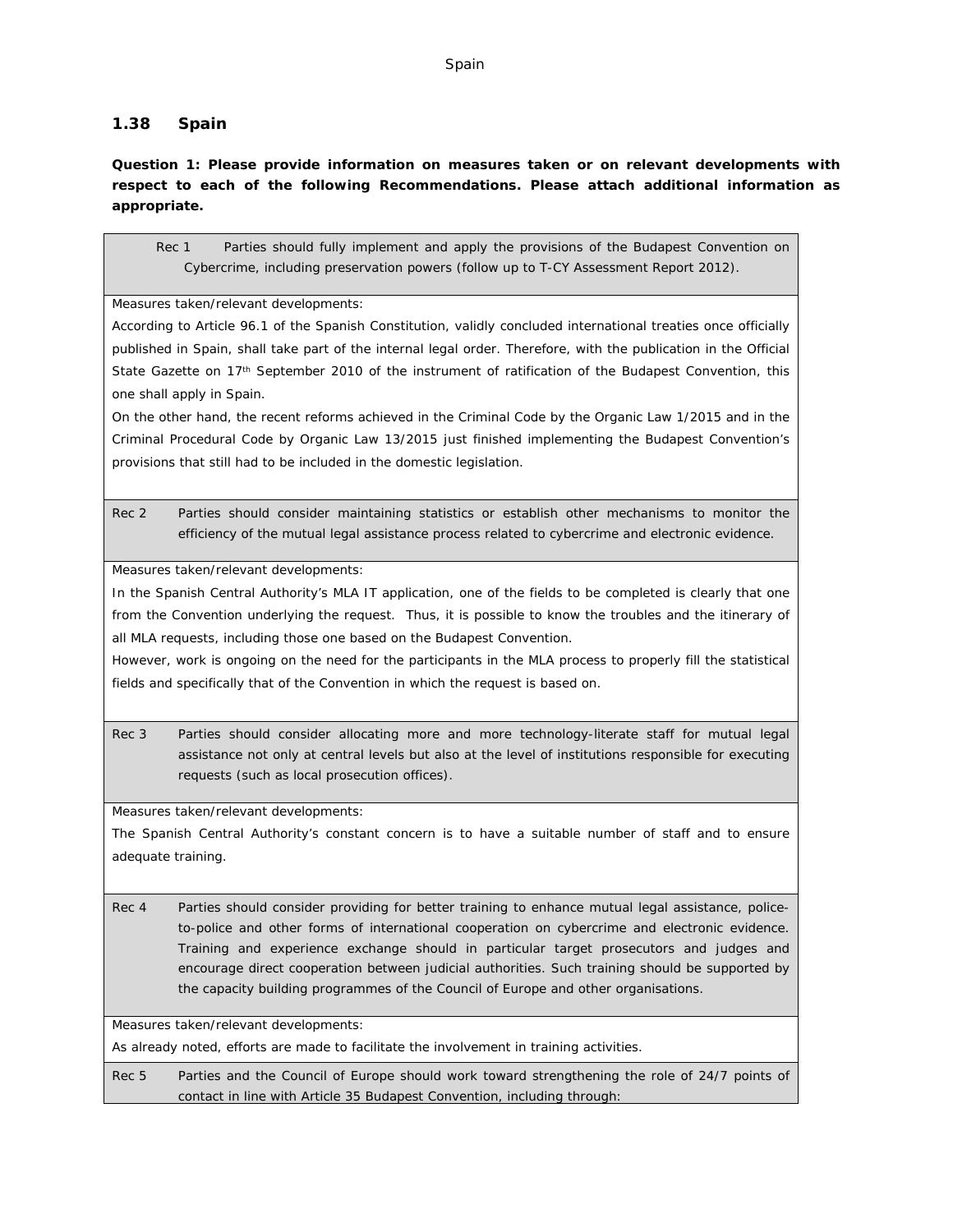#### Spain

- a. Ensuring, pursuant to article 35.3 Budapest Convention that trained and equipped personnel is available to facilitate the operative work and conduct or support mutual legal assistance (MLA) activities
	- b. Encouraging contact points to pro-actively promote their role among domestic and foreign counterpart authorities;
	- c. Conducting regular meetings and training of the 24/7 network among the Parties;
	- d. Encouraging competent authorities and 24/7 points of contact to consider procedures to follow up to and provide feedback to the requesting State on Article 31 requests;
	- e. Considering to establish, where feasible, contact points in prosecution offices to permit a more direct role in mutual legal assistance and a quicker response to requests;
	- f. Facilitating 24/7 points of contact to play a supportive role in "Article 31" requests.

Measures taken/relevant developments:

In general, these measures are already applied by Spanish contact points of 24/7 network.

Rec 6 Parties should consider streamlining the procedures and reduce the number of steps required for mutual assistance requests at the domestic level. Parties should share good practices in this respect with the T-CY.

Measures taken/relevant developments:

In practice, MLA procedures are facilitated through the use of electronic means in order to advance the sending of requests and thus enhance streamlining and speed of response.

Rec 7 Parties should make use of all available channels for international cooperation. This may include formal mutual legal assistance, police to police cooperation and others.

Measures taken/relevant developments:

Apart from the application of the common regime between countries of the European union for the mutual recognition of criminal decisions (article 27.1 BC), together with the formal MLA channels, the use of all possible means of cooperation is common practice. Examples include: contacts between police groups from different countries, liaison judges cooperation.

Rec 8 Parties are encouraged to establish emergency procedures for requests related to risks of life and similar exigent circumstances. The T-CY should document practices by Parties and providers.

Measures taken/relevant developments:

Spanish legislation does not expressly regulate the emergency situations and therefore, there is no special provision for data transfer to the law enforcement bodies in these cases, but the Code of Criminal Procedure generally regulates the transfer of certain data directly to the police without judicial authorisation. We can distinguish between the following types of data:

Subscriber information: Article 588.ter.m empowers the Public Prosecution and the Judicial Police to request the operators or service providers information relating to the ownership of a phone number or of any other communication means or, in the opposite sense, require the telephone number or the identifying data of any communication means; should this requirement not be met, the companies might incur the offence of disobedience.

Existing data in the automated files of the service providers.

Data not liked to a communication process. As provided for in Article 588.ter.j, unless required by a specific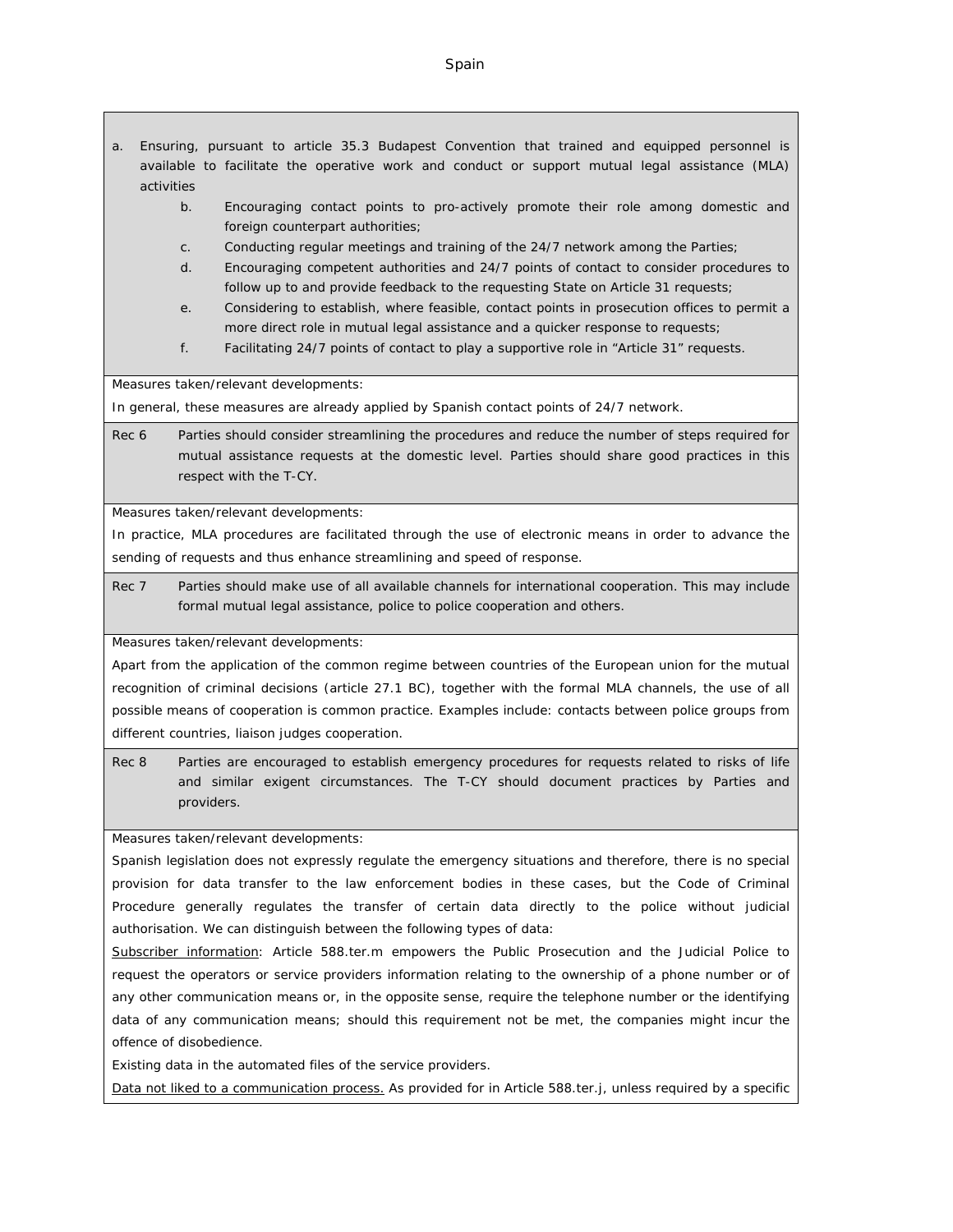regulation, the Public Prosecution or the Police do not need, in principle, judicial authorisation to gather data kept by service providers or by people or entities who facilitate the communication when data kept are not linked to a communication process.

Data linked to a communication process. Judicial authorisation shall be needed to gather these data, since the constitutional right to the privacy of communications can be affected. (Article 18 (3) of the Spanish Constitution).

Information on contents. Judicial authorisation shall be always required for the transfer of contents.

As stated above, since there is no specific regulation on emergency situations, the way by which the foreign police may have access to data of a service provider operating within our territory would be through police cooperation or through the Public Prosecution Service. The requesting country's police should request the necessary data to the Spanish police or Public Prosecutor who would ask the service provider for such information, whenever the information requested is of the type they have direct access to, according to the classification made at the aforementioned point (subscriber data and data not linked to a communication process).

Neither the emergency situation nor the emergency process are specifically regulated, in general terms, in cases of international legal assistance, being applicable the criteria required for each case according to the country concerned, whether it is an EU State or a Third State.

When the requesting country is signatory of the Budapest Convention, use is being made of the provision contained in Article 27 (9) of the Convention, which enables, in emergency cases, the communication and transmission of requests for legal assistance directly between judicial authorities, without prejudice of sending a copy to the central authorities. There is in Spain the network 24/7 of contact points set out in Article 35 of the Convention. Also the possibility provided for in Article 25 (3) of the Convention for emergency cases is being used, for which rapid means of communication as fax or e-mail are used in order to answer the requests for legal aid.

Though no legal regulation is in place for emergency cases, it should be noted that in Conventions and Treaties signed by Spain, it is usual to include clauses stating that, in emergency cases, the request for legal assistance could be directly made between the authorities

In cases of international legal assistance, the foreign authorities may request any type of data and, according to the nature of such information as afore mentioned, once the request for assistance has been received, information shall be gathered directly from service providers or it shall be either obtained by judicial authorisation.

Rec 9 Parties should confirm receipt of requests systematically and give, upon request, notice of action taken.

Measures taken/relevant developments:

In practice, acknowledgement of receipt is always given upon request.

Likewise, the outcome of actions taken regarding a MLA request is notified if the requesting party so requests.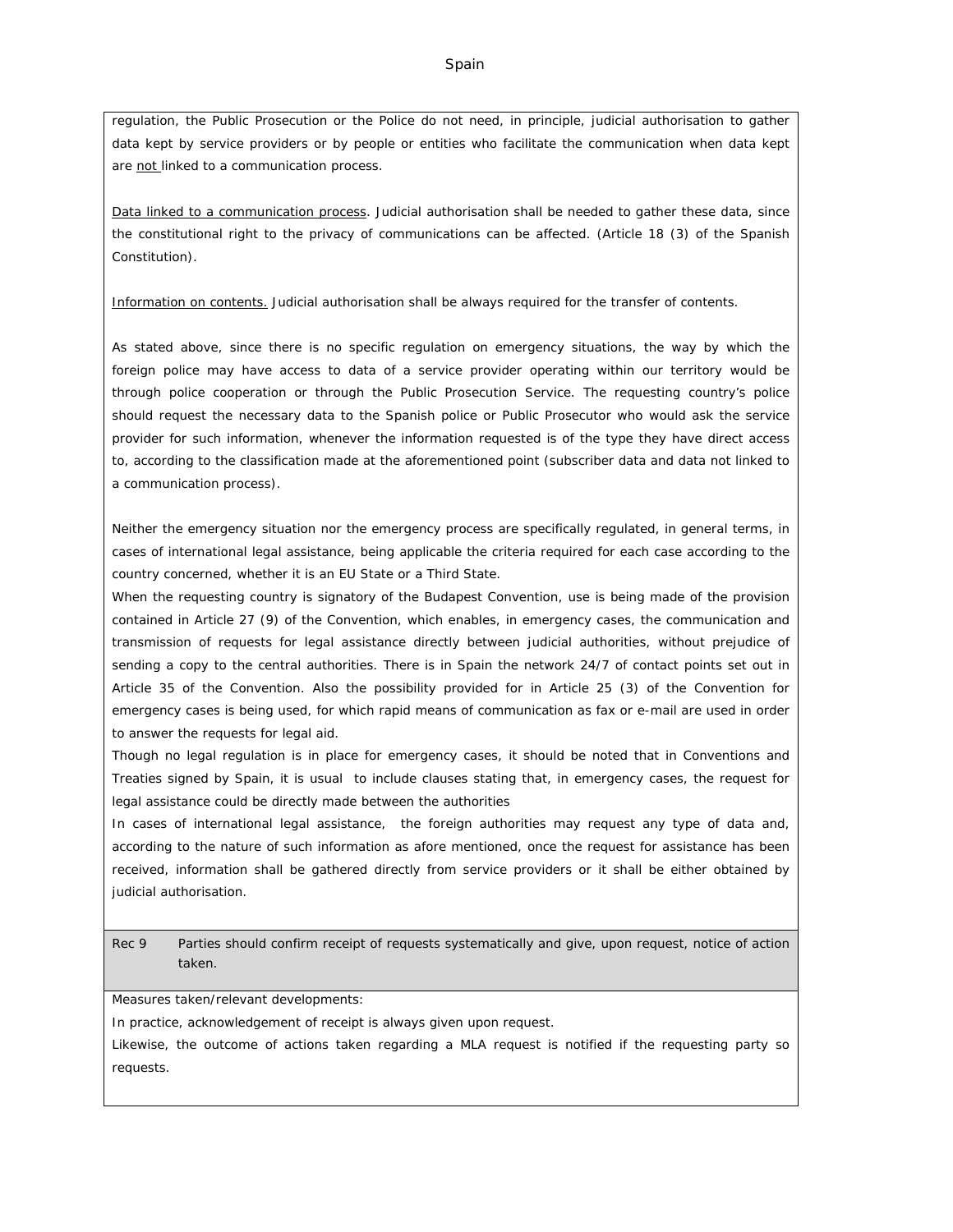Rec 10 Parties may consider the opening of domestic investigation upon a foreign request or spontaneous information to facilitate the sharing of information or accelerate MLA.

Measures taken/relevant developments:

Whenever the Spanish Authorities find in a MLA request arising from other State that part of the criminal activity referred to or that the effects of such activity took place in Spain, they shall open a process based on these facts.

Rec 11 Parties should make use of electronic transmission of requests in line with Article 25.3 Budapest Convention on expedited means of communication.

Measures taken/relevant developments:

The use of electronic mail and fax are common practice in order to expedite MLA procedures, without prejudice of further complying with formal proceedings.

Rec 12 Parties should ensure that requests are specific and complete with all necessary information.

Measures taken/relevant developments:

This verification is made either when the Central Authority is the requesting party or when it is the requested party.

 It is specially verified that the request includes enough reasonable grounds and the definition of the criminal offence which it is based on.

Rec 13 Pursuant to Article 25.5 Budapest Convention and Paragraph 259 Explanatory Report, Parties are reminded to apply the dual criminality standard in a flexible manner that will facilitate the granting of assistance.

Measures taken/relevant developments:

The dual criminality principle is applied with flexibility.

Rec 14 Parties are encouraged to consult with authorities of requested Party prior to sending requests, when necessary.

Measures taken/relevant developments:

This recommendation is usually carried out.

Rec 15 Parties should consider ensuring transparency regarding requirements for mutual assistance requests, and reasons for refusal, including thresholds for minor cases, on the websites of central authorities.

Measures taken/relevant developments:

The General Council of the Judiciary, the State Prosecutor's Office and the Ministry of Justice have developed a tool for legal practitioners in the field of international judicial cooperation. It is a software tool ([www.prontuario.org](http://www.prontuario.org/)) which provides information on all the treaties signed by Spain and the EU instruments on international judicial cooperation.

Please find below the link to the Budapest Convention: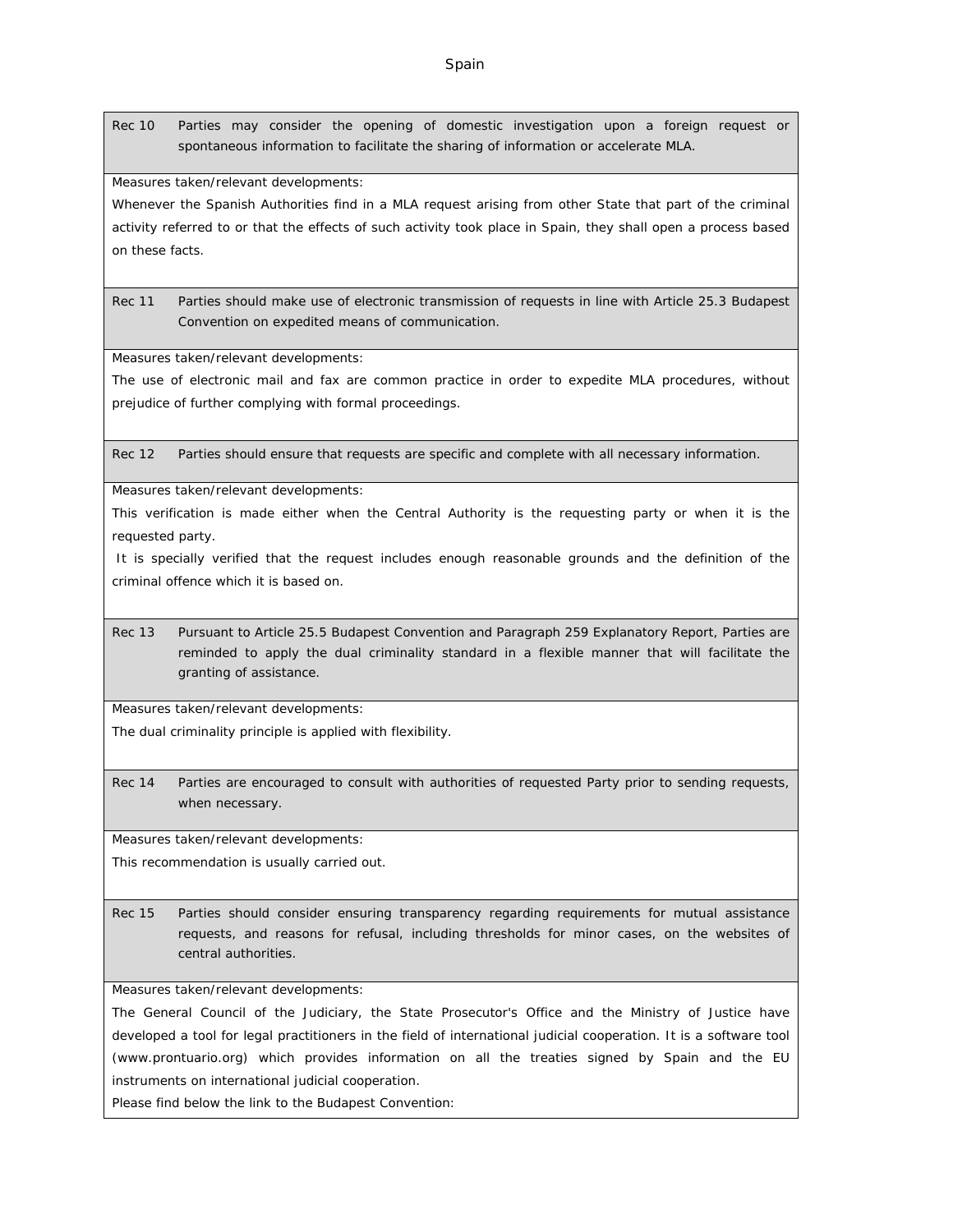[http://www.prontuario.org/portal/site/prontuario/menuitem.0158a50e67e0aae3c4f37462555a4ea0/?vgnex](http://www.prontuario.org/portal/site/prontuario/menuitem.0158a50e67e0aae3c4f37462555a4ea0/?vgnextoid=5a7ab4aa07b06310VgnVCM1000006f48ac0aRCRD&vgnextchannel=d43803a4b8e36310VgnVCM10000053a5e40aRCRD&vgnextfmt=formato1&vgnextlocale=es_ES&pais=&materia=c65204732eb34310VgnVCM10000053a5e40a____) [toid=5a7ab4aa07b06310VgnVCM1000006f48ac0aRCRD&vgnextchannel=d43803a4b8e36310VgnVCM1000](http://www.prontuario.org/portal/site/prontuario/menuitem.0158a50e67e0aae3c4f37462555a4ea0/?vgnextoid=5a7ab4aa07b06310VgnVCM1000006f48ac0aRCRD&vgnextchannel=d43803a4b8e36310VgnVCM10000053a5e40aRCRD&vgnextfmt=formato1&vgnextlocale=es_ES&pais=&materia=c65204732eb34310VgnVCM10000053a5e40a____) [0053a5e40aRCRD&vgnextfmt=formato1&vgnextlocale=es\\_ES&pais=&materia=c65204732eb34310VgnVC](http://www.prontuario.org/portal/site/prontuario/menuitem.0158a50e67e0aae3c4f37462555a4ea0/?vgnextoid=5a7ab4aa07b06310VgnVCM1000006f48ac0aRCRD&vgnextchannel=d43803a4b8e36310VgnVCM10000053a5e40aRCRD&vgnextfmt=formato1&vgnextlocale=es_ES&pais=&materia=c65204732eb34310VgnVCM10000053a5e40a____) M10000053a5e40a

**Question 2: Please provide information on time periods for preservation requests under Article 29 Budapest Convention in your country.**

Rec 16 The T-CY should facilitate greater transparency regarding the time period for data preservation upon a foreign preservation request in line with Article 29 Budapest Convention. The T-CY should document time periods.

Time periods for preservation of data following a foreign request:

According to Article 588 octies of the Code of Criminal Procedure, data requested shall be preserved for a period of 90 days

Conditions and periods to extend or renew the preservation of specified data:

The abovementioned period may be extended only once up to a maximum of 90 more days.

The whole time period for preservation of data shall not exceed 180 days.

Law 25/2007 of 18 October, on the retention of data related to electronic communications and public communications networks is still in force after the sentence given by the Court of Justice of the European Union on the 8 of April of 2014. That Law establishes a term of 12 months to retain traffic data linked to a communication process. This guarantees that, in the event these data were requested they could be released –with previous judicial authorisation or even without it according to the above provisions- and within a short term, as the Article 7 of the Law establishes a maximum period of 7 calendar days for the transfer of data since the date the person required receives the request.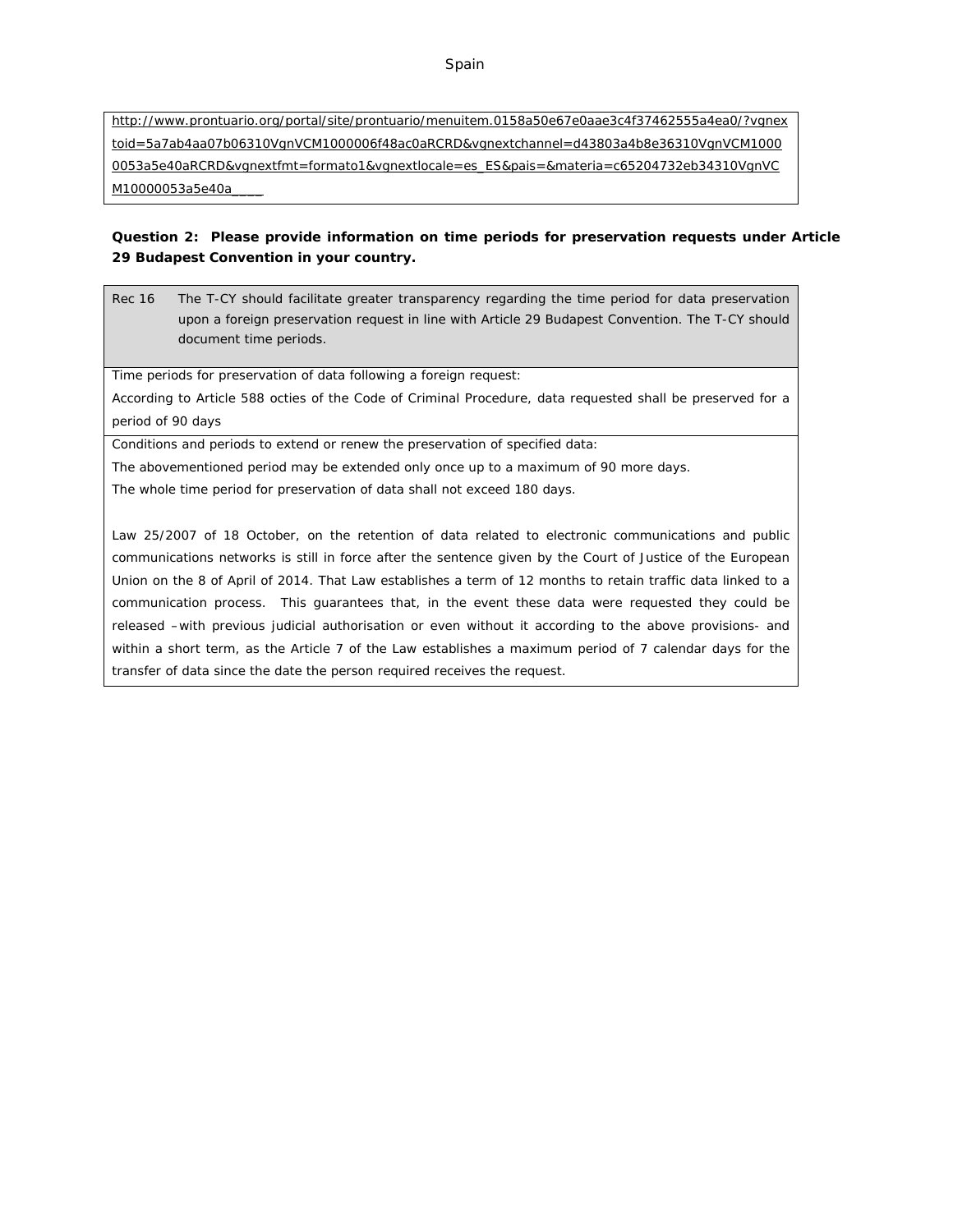# **1.39 Switzerland**

**Question 1: Please provide information on measures taken or on relevant developments with respect to each of the following Recommendations. Please attach additional information as appropriate.**

Rec 1 Parties should fully implement and apply the provisions of the Budapest Convention on Cybercrime, including preservation powers (follow up to T-CY Assessment Report 2012).

Measures taken/relevant developments:

Swiss authorities have the power to order a person in its territory to submit specified computer data stored in a computer system, or data storage medium that is in that person's possession or control based on art. 263 ff. and 265 of the Swiss Criminal Procedure Code

Swiss law enforcement authorities have access to subscriber information via the Post and Telecommunications Surveillance Service based on art. 14 of the Swiss Federal Act on Postal and Telecommunications Surveillance (online call procedure).

Swiss Criminal Procedure Code, art. 269 ff. https://www.admin.ch/opc/en/classified-compilation/20052319/index.html

Swiss Federal Act on Postal and Telecommunications Surveillance https://www.admin.ch/opc/fr/classified-compilation/20002162/index.html

Federal Act on International Mutual Assistance in Criminal Matters, art. 18a f. https://www.admin.ch/opc/en/classified-compilation/19810037/index.html

Rec 2 Parties should consider maintaining statistics or establish other mechanisms to monitor the efficiency of the mutual legal assistance process related to cybercrime and electronic evidence.

Measures taken/relevant developments:

Statistics are published online under the following links:

Federal Office of Justice:

https://www.bj.admin.ch/content/dam/data/bj/sicherheit/rechtshilfe/rhf-statistik-d.pdf

Post and Telecommunications Surveillance Service https://www.li.admin.ch/en/themes/statistics

Rec 3 Parties should consider allocating more and more technology-literate staff for mutual legal assistance not only at central levels but also at the level of institutions responsible for executing requests (such as local prosecution offices).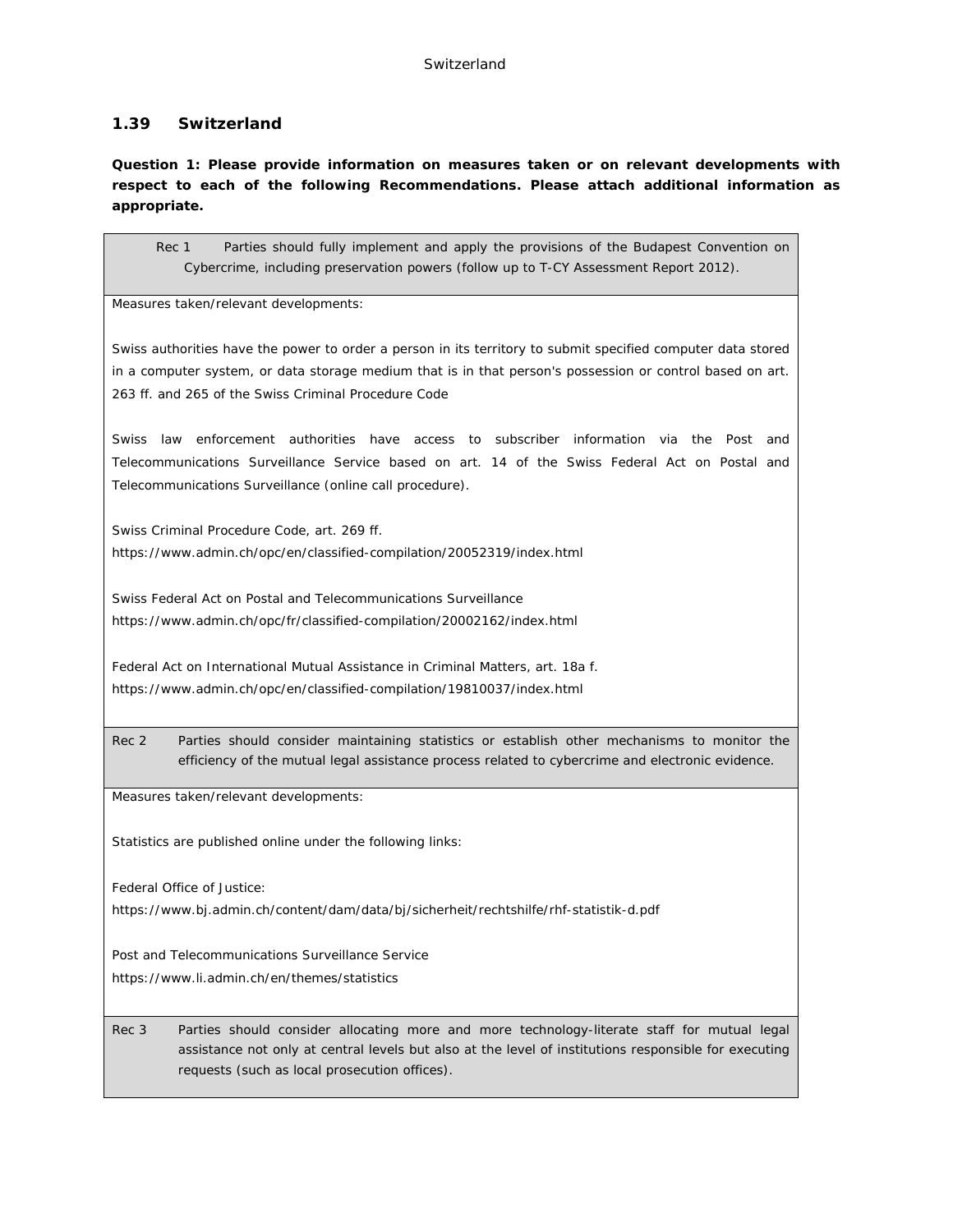## **Switzerland**

Measures taken/relevant developments:

On federal and cantonal level prosecutor's offices established specialized units, e.g. Public Prosecutor's Office II of the canton of Zurich Competence Centre Cybercrime, Specialized Division at the Prosecutor's Office of the canton of Vaud (Lausanne), Specialized prosecutors at the Office of the Attorney General of Switzerland, which ensures the legal and technical know-how related to internet-based criminality in the frame of national criminal proceedings but also in the frame of mutual legal proceedings. There are several platforms which ensure the transfer of the specialized know-how within the same canton but also between the cantons and federal authorities

Rec 4 Parties should consider providing for better training to enhance mutual legal assistance, policeto-police and other forms of international cooperation on cybercrime and electronic evidence. Training and experience exchange should in particular target prosecutors and judges and encourage direct cooperation between judicial authorities. Such training should be supported by the capacity building programmes of the Council of Europe and other organisations.

Measures taken/relevant developments:

The Cybercrime Coordination Unit Switzerland (CYCO; https://www.cybercrime.admin.ch/kobik/en/home.html), the Federal Office of Justice but also on cantonal level, several authorities offer regularly training courses and seminars to enhance mutual legal assistance, and other forms of international cooperation on cybercrime and electronic evidence.

Rec 5 Parties and the Council of Europe should work toward strengthening the role of 24/7 points of contact in line with Article 35 Budapest Convention, including through:

- a. Ensuring, pursuant to article 35.3 Budapest Convention that trained and equipped personnel is available to facilitate the operative work and conduct or support mutual legal assistance (MLA) activities
	- b. Encouraging contact points to pro-actively promote their role among domestic and foreign counterpart authorities;
	- c. Conducting regular meetings and training of the 24/7 network among the Parties;
	- d. Encouraging competent authorities and 24/7 points of contact to consider procedures to follow up to and provide feedback to the requesting State on Article 31 requests;
	- e. Considering to establish, where feasible, contact points in prosecution offices to permit a more direct role in mutual legal assistance and a quicker response to requests;
	- f. Facilitating 24/7 points of contact to play a supportive role in "Article 31" requests.

Measures taken/relevant developments:

The Swiss 24/7 point of contact, the Operations Centre at the Federal Office of Police (OC fedpol) will be supported by the Cybercrime Coordination Unit Switzerland (CYCO) and the Federal Office of Justice, also 24/7 by their on call duty officers, if necessary.

Rec 6 Parties should consider streamlining the procedures and reduce the number of steps required for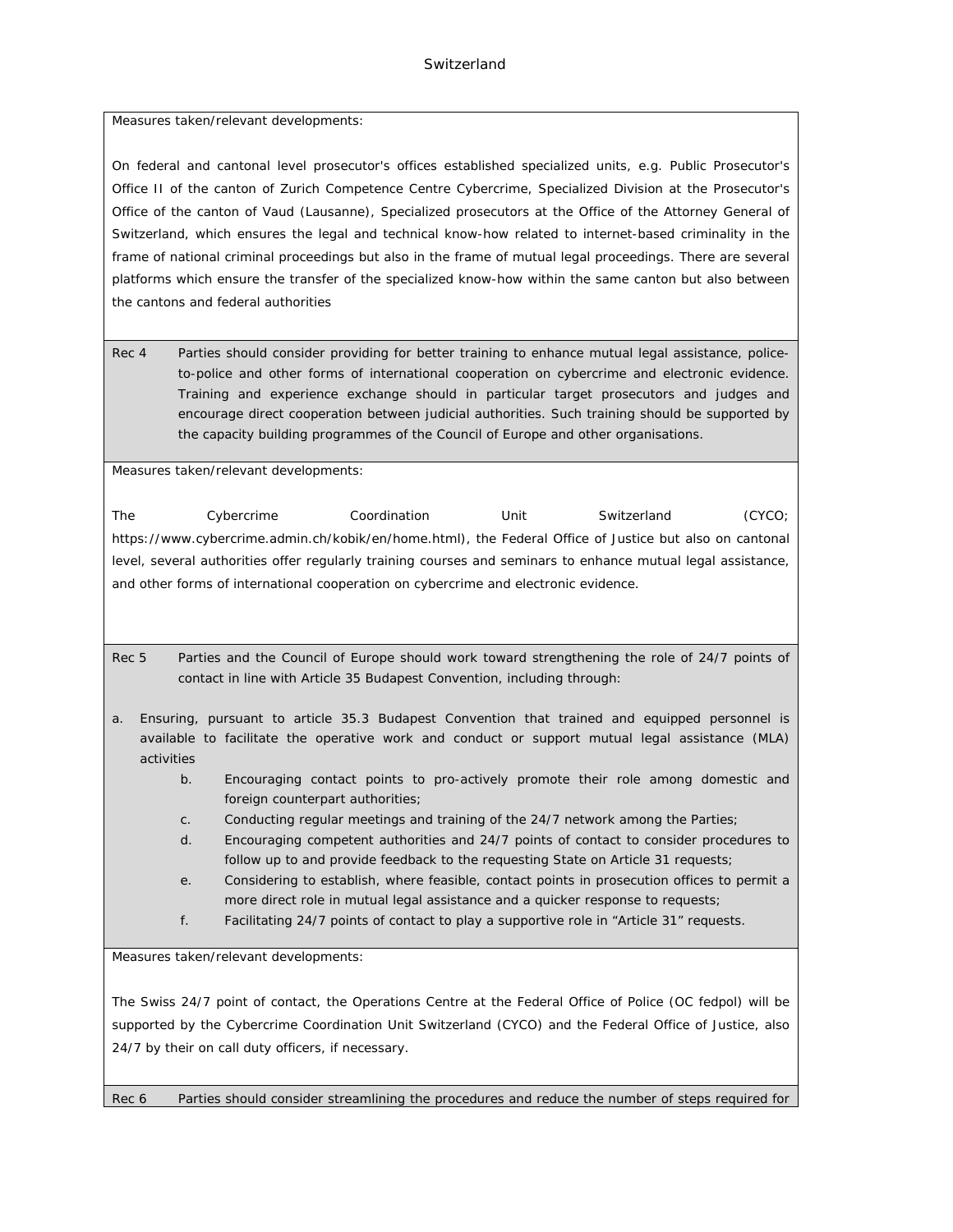mutual assistance requests at the domestic level. Parties should share good practices in this respect with the T-CY.

Measures taken/relevant developments:

n/a

Rec 7 Parties should make use of all available channels for international cooperation. This may include formal mutual legal assistance, police to police cooperation and others.

Measures taken/relevant developments:

Switzerland ensures that requests can be addressed to all law enforcement authorities, which are obliged to forward them to the competent authority.

Rec 8 Parties are encouraged to establish emergency procedures for requests related to risks of life and similar exigent circumstances. The T-CY should document practices by Parties and providers.

Measures taken/relevant developments:

n/a

Emergency procedures may be used by prosecuting authorities, on a case by case basis, avoiding or postponing procedural elements or preconditions that may slow down the process.

Rec 9 Parties should confirm receipt of requests systematically and give, upon request, notice of action taken.

Measures taken/relevant developments:

The receipt of requests will not be confirmed automatically due to the lack of resources.

Rec 10 Parties may consider the opening of domestic investigation upon a foreign request or spontaneous information to facilitate the sharing of information or accelerate MLA.

Measures taken/relevant developments:

Based on art. 67a IMAC, Swiss judicial law enforcement authorities are able to transmit spontaneously evidence and or information that it has gathered in the course of its own investigation, when it determines that this transmission may permit the opening of criminal proceedings or facilitate an ongoing criminal investigation.

https://www.admin.ch/opc/en/classified-compilation/19810037/index.html

Rec 11 Parties should make use of electronic transmission of requests in line with Article 25.3 Budapest Convention on expedited means of communication.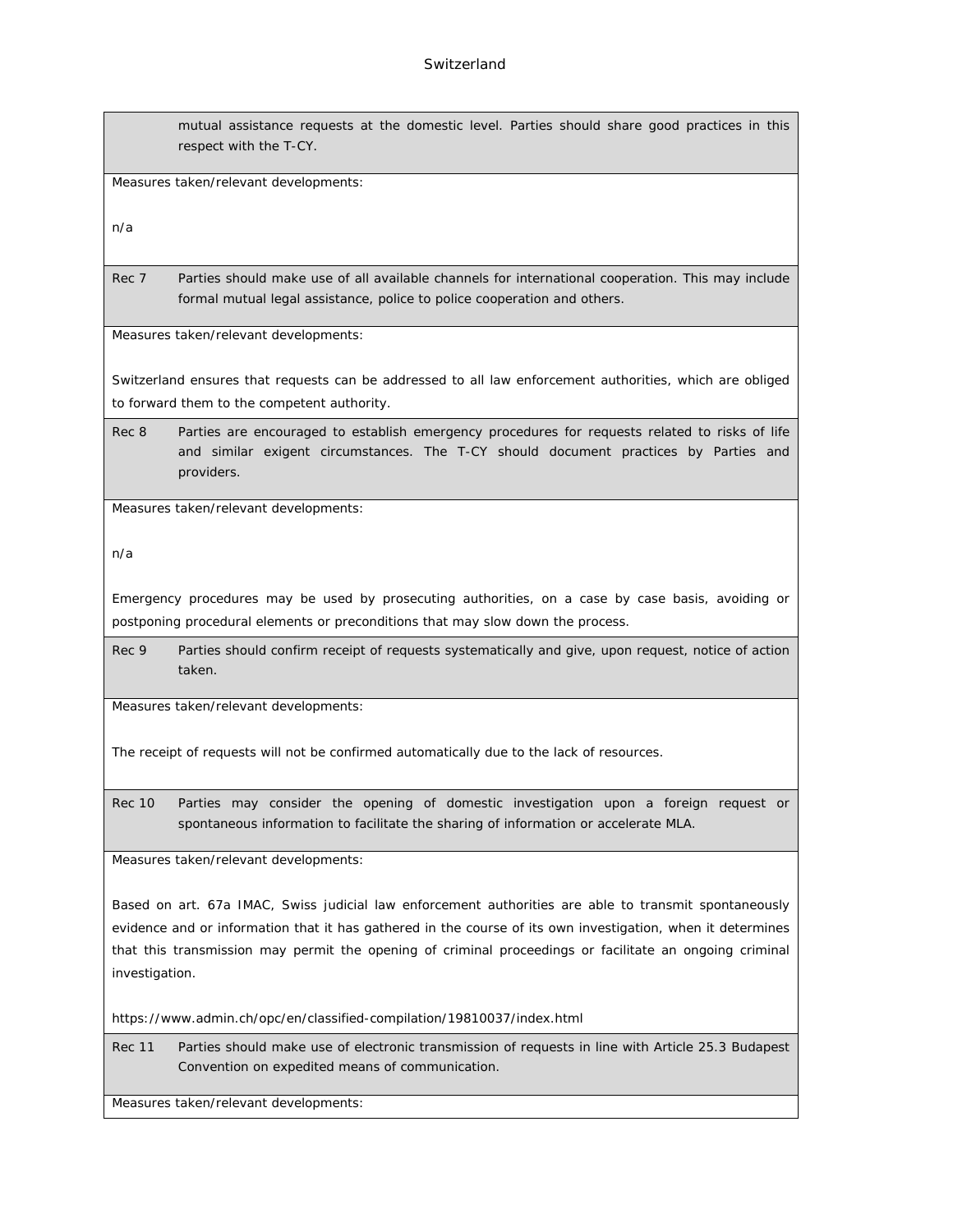The FoJ and Swiss prosecutors accept electronically transmission of request in advanced.

Rec 12 Parties should ensure that requests are specific and complete with all necessary information.

Measures taken/relevant developments:

The FoJ encourages Swiss authoritites to present specifc and complete requests to the requested authorities.

Rec 13 Pursuant to Article 25.5 Budapest Convention and Paragraph 259 Explanatory Report, Parties are reminded to apply the dual criminality standard in a flexible manner that will facilitate the granting of assistance.

Measures taken/relevant developments:

The Swiss Criminal Code ensures that in the frame of cyber criminality assistance can be granted in all forms of criminal proceedings.

Rec 14 Parties are encouraged to consult with authorities of requested Party prior to sending requests, when necessary.

Measures taken/relevant developments:

The FoJ invites requesting authorities to present in advance drafts of MLA requests or be contacted prior to sending requests.

Rec 15 Parties should consider ensuring transparency regarding requirements for mutual assistance requests, and reasons for refusal, including thresholds for minor cases, on the websites of central authorities.

Measures taken/relevant developments:

The FoJ offers online guidelines:

http://www.rhf.admin.ch/etc/medialib/data/rhf.Par.0089.File.tmp/abgrenzung-e.pdf

http://www.rhf.admin.ch/etc/medialib/data/rhf.Par.0089.File.tmp/abgrenzung-e.pdf

**Question 2: Please provide information on time periods for preservation requests under Article 29 Budapest Convention in your country.**

Rec 16 The T-CY should facilitate greater transparency regarding the time period for data preservation upon a foreign preservation request in line with Article 29 Budapest Convention. The T-CY should document time periods.

Time periods for preservation of data following a foreign request: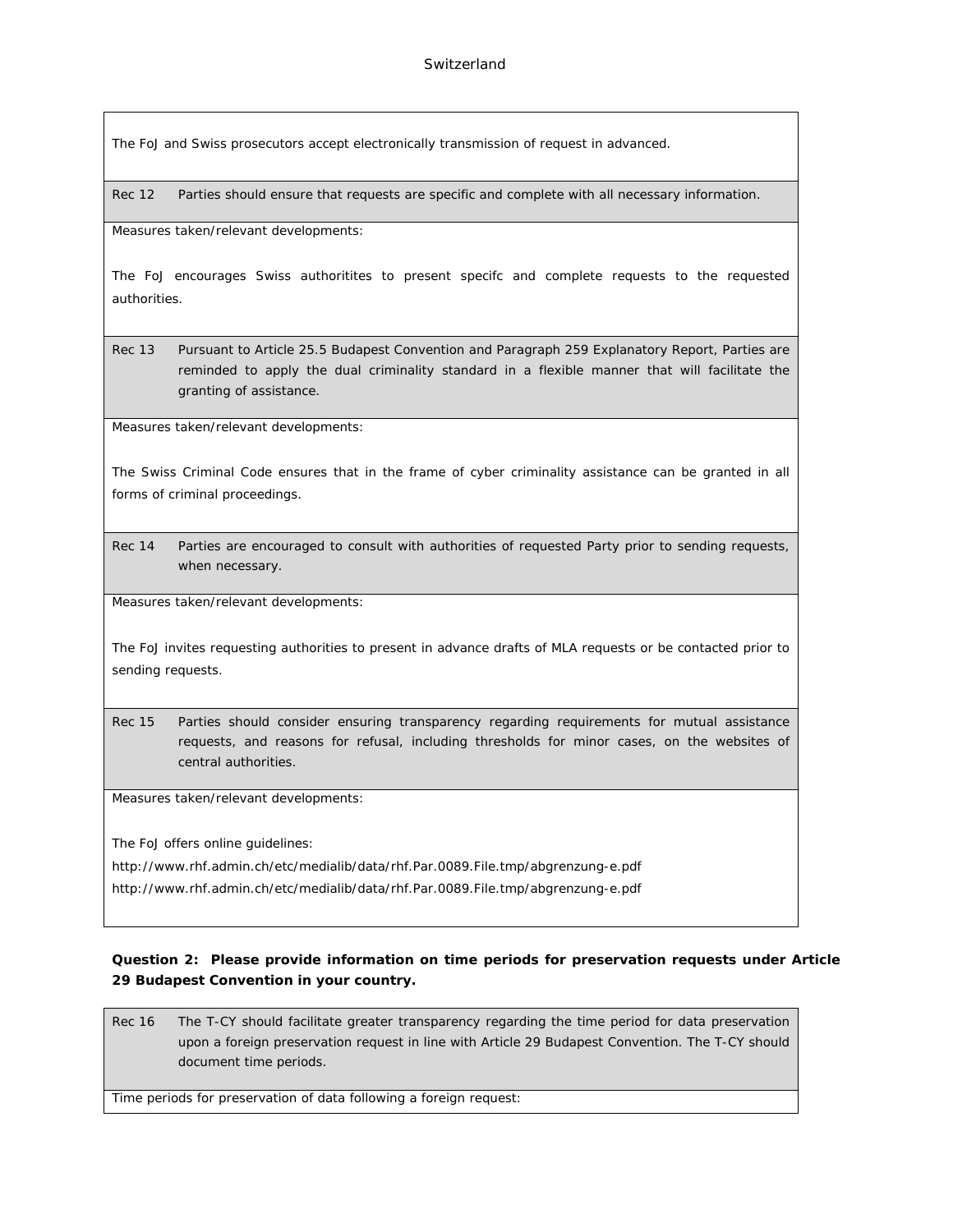Based on art. 18 IMAC (provisional measures) Swiss authorities are able to preserve data in the frame of the application of art. 29 Budapest Convention. Swiss law does not stipulate a time period for data preservation, but formal MLA requests have to be presented generally within 90 days.

Conditions and periods to extend or renew the preservation of specified data:

Requests for preservation of data can be extend or renewed anytime within the deadline to present the formal MLA request.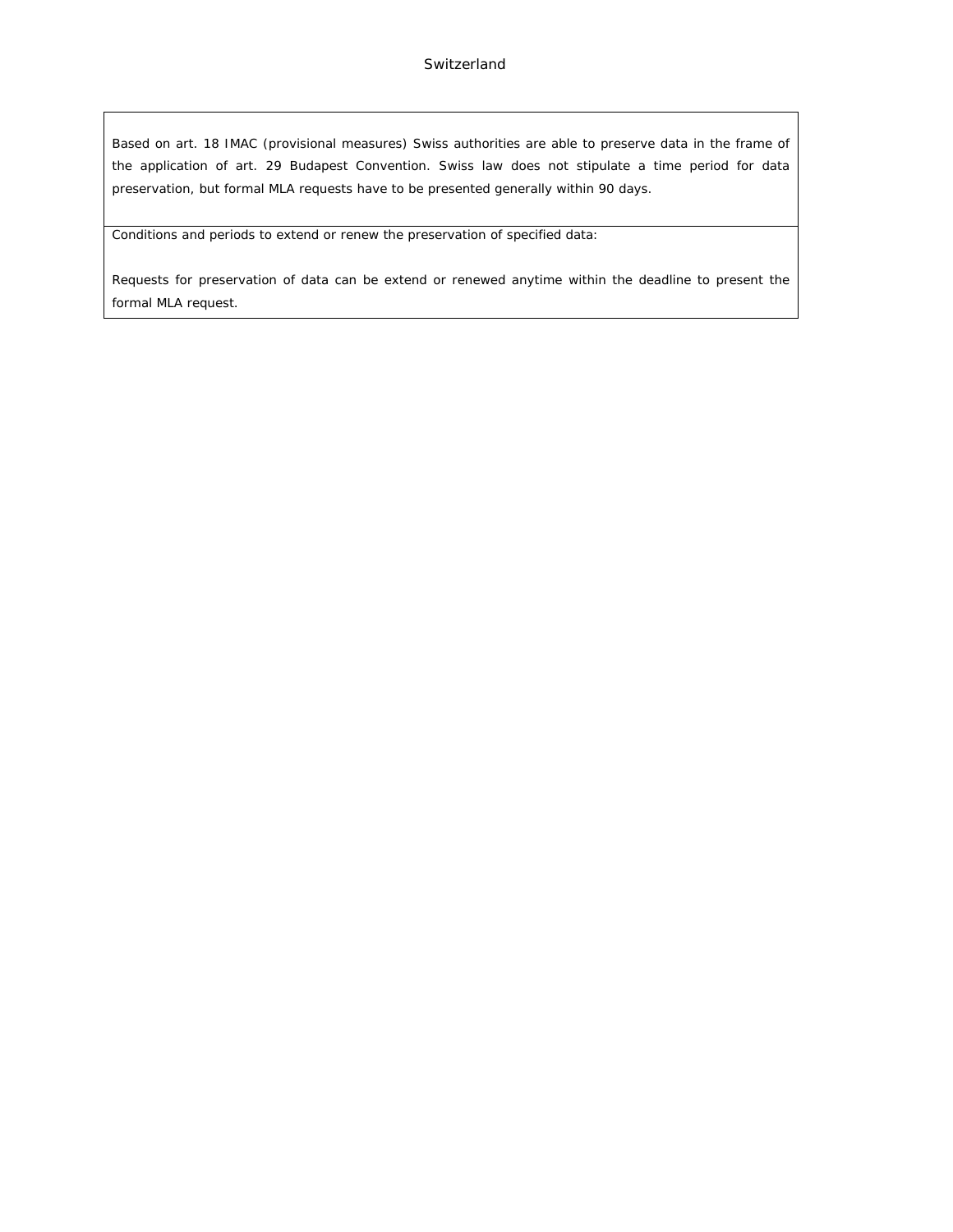# **1.40 Turkey**

**Question 1: Please provide information on measures taken or on relevant developments with respect to each of the following Recommendations. Please attach additional information as appropriate.**

Rec 1 Parties should fully implement and apply the provisions of the Budapest Convention on Cybercrime, including preservation powers (follow up to T-CY Assessment Report 2012). This issue is related to "preservation power" which was regulated by Articles 16, 17, 29 and 39 of the Convention. **Article 16 -** Expedited preservation of stored computer data **Article 17 -** Expedited preservation and partial disclosure of traffic data **Article 29 -** Expedited preservation of stored computer data **Article 30 -** Expedited disclosure of preserved traffic data Regarding these issues; it must be stated that "preservation power" has been executed by 7/24 contact centers and Information and Communication Technologies Authority; however, these requests must be subsequently converted into legal assistance requests. The legal assistance request to be drawn up must comply with Article 8 of Law No. 6706 on International Legal Assistance in Criminal Matters, which entered into force on 5 May 2016. Accordingly, it will be necessary, firstly, to draw up a legal assistance letter of request and clearly state the demanded points. Rec 2 Parties should consider maintaining statistics or establish other mechanisms to monitor the efficiency of the mutual legal assistance process related to cybercrime and electronic evidence. Law No. 6706 on International Legal Assistance in Criminal Matters entered into force on 5 May 2016 in our country. This law can also be applied to cybercrimes and electronic evidence. Besides, you can obtain the statistical figures from the General Directorate of Criminal Records and Statistics, Ministry of Justice; the number of investigations, convictions and acquittals regarding cybercrimes based on the provisions of Turkish Penal Code. Statistics Office of our General Directorate can also provide the number of legal assistance requests filed regarding these crimes. Number of legal assistance requests regarding cybercrimes executed by our General Directorate is 6 in 2012, 3 in 2013, 3 in 2014 and 3 in 2015. Currently, procedures of 61 legal assistance requests are still ongoing, including the ones from previous years. Rec 3 Parties should consider allocating more and more technology-literate staff for mutual legal assistance not only at central levels but also at the level of institutions responsible for executing requests (such as local prosecution offices). Officers working at the prosecution office are being recruited according to some certain criteria and especially levels of technological literacy of staff working in data processing offices are strictly checked. You can get more detailed information about this issue from the General Secretariat of High Council of Judges and Prosecutors. Rec 4 Parties should consider providing for better training to enhance mutual legal assistance, police-to-police and other forms of international cooperation on cybercrime and electronic evidence. Training and experience exchange should in particular target prosecutors and judges

and encourage direct cooperation between judicial authorities. Such training should be supported by the capacity building programmes of the Council of Europe and other organisations.

In Turkish law, it was accepted that electronic evidence would be presented as evidence to the courts.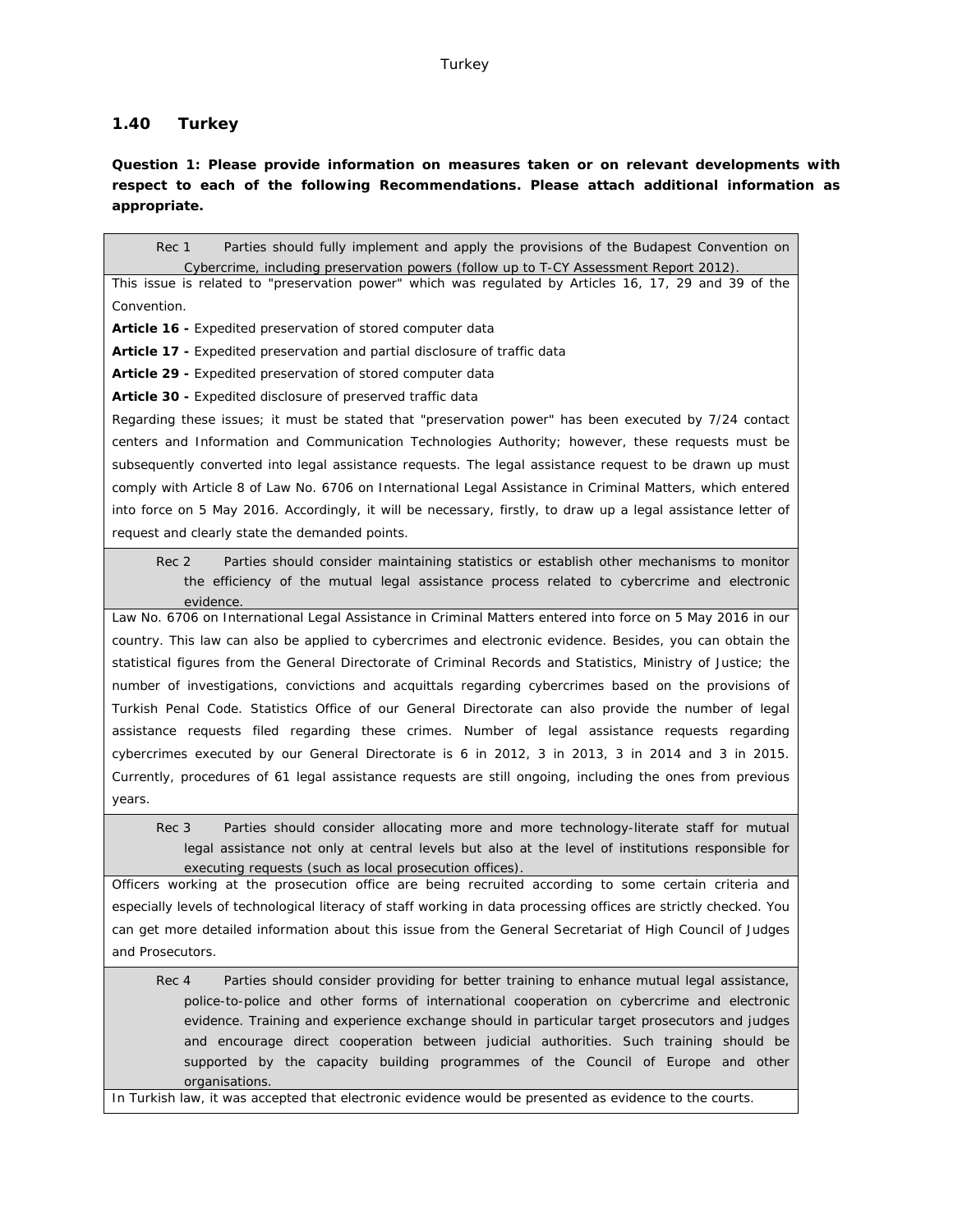The relevant legal texts are listed below:

Turkish Code of Civil Procedure (Law No: 6100)

Article 199:

Data in the format of written or published texts, certificates, drawings, plans, sketches, photos, films, images or audio recordings and electronic data and similar data carriers, which can be used as evidence in dispute cases are considered to be proofs according to this Law.

Article 205 -

(1) Ordinary certificates acknowledged before court or accepted to have emanated from the denier by the court, shall be considered as definite proofs -unless otherwise proven- (2) Electronic data duly formed by safe electronic signature, shall be considered as proofs. (3) The judge shall examine ex officio, whether the electronically formed document is formed by safe electronic signature, which were submitted to the court as evidence.

Article 219 -

The parties are obliged to submit to the court all documents that they have in their possession, which they use or the other party uses as evidence. Electronic documents shall be printed and be saved electronically to be available for examination, in case required and then be submitted to the court.

As for the documents that are being use continually, such as commercial records; only their relevant parts can be certified and submitted to the court.

Article 445 -

(UYAP) National Judiciary Informatics System is the system created for providing justice services electronically. When the lawsuits and other trial procedures are provided electronically, UYAP is used and data are saved and preserved.

In the electronic medium, cases can be filed by using safe electronic signatures, fees or advances can be paid, lawsuit files can be examined. Within the scope of this Law, minutes and documents which are planned to be drawn up physically, can be drawn up electronically with electronic signature and be sent. Those documents drawn up electronically, shall not be also sent physically, no replica of document shall be sought.

When a physical replica is required to be taken and printed electronically, it shall be stated that the minutes or document is just like its original, and then it shall be signed and sealed by the judge or by the editor in chief who was assigned by the judge.

Duration shall expire at the end of day, for the transactions carried out electronically.

Procedures and principles regarding usage of UYAP concerning ongoing proceedings at the courts, ex parte proceedings, temporary legal protection and all other transactions, shall be regulated by regulations.

Rec 5 Parties and the Council of Europe should work toward strengthening the role of 24/7 points of contact in line with Article 35 Budapest Convention, including through:

- a. Ensuring, pursuant to article 35.3 Budapest Convention that trained and equipped personnel is available to facilitate the operative work and conduct or support mutual legal assistance (MLA) activities
	- b. Encouraging contact points to pro-actively promote their role among domestic and foreign counterpart authorities;
	- c. Conducting regular meetings and training of the 24/7 network among the Parties;
	- d. Encouraging competent authorities and 24/7 points of contact to consider procedures to follow up to and provide feedback to the requesting State on Article 31 requests;
	- e. Considering to establish, where feasible, contact points in prosecution offices to permit a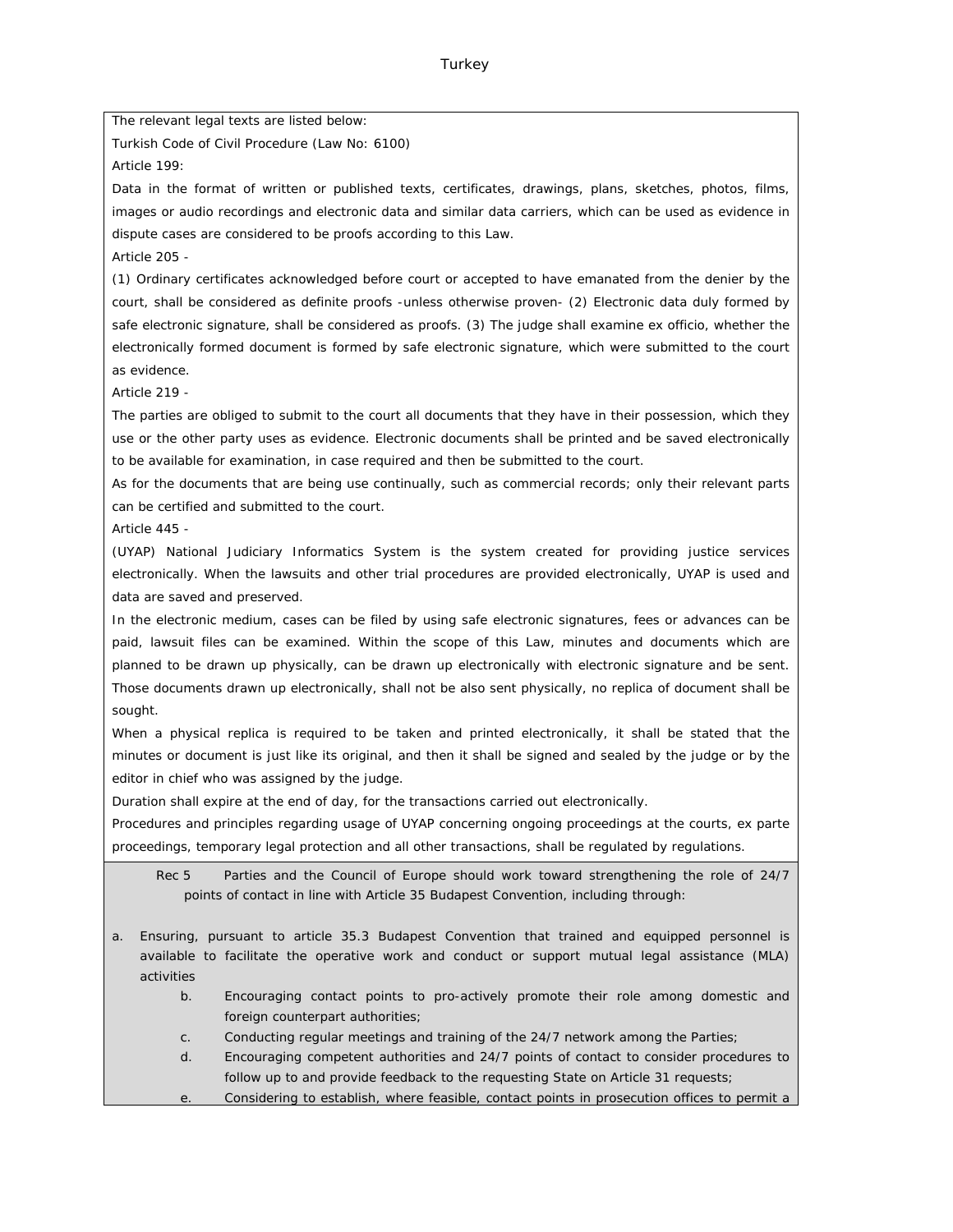more direct role in mutual legal assistance and a quicker response to requests; f. Facilitating 24/7 points of contact to play a supportive role in "Article 31" requests.

In Turkey, the prosecutors are responsible to conduct criminal investigations with the help of law enforcement authorities. 24/7 PoC has all of the above mentioned conditions except for having more direct role as stated in paragraph (i)

Rec 6 Parties should consider streamlining the procedures and reduce the number of steps required for mutual assistance requests at the domestic level. Parties should share good practices in this respect with the T-CY.

In our country, Law no 6706 on International Legal Assistance in Criminal Matters entered into force on 5 May 2015 . By this law, international legal assistance issues and legal assistance issues regarding cyber crimes in this scope, have acquired a legal basis. While drawing up their legal assistance requests, within the framework specified by Law No. 6706, judicial authorities can now prepare them more easily.

Rec 7 Parties should make use of all available channels for international cooperation. This may include formal mutual legal assistance, police to police cooperation and others.

In Turkey, General Directorate of International Law and Foreign Relation, Ministry of Justice acts as the central authority for MLA. Our General Directorate, upon a written request of legal assistance concerning cyber crimes, transmits the relevant documents to the judicial authorities to be complied with. In Turkish law, in terms of committees, legal assistances between judicial authorities of two states can be executed. Moreover, it is possible to file requests instantly or online through 7/24 Contact Center functioning within the body of General Directorate of Security.

Rec 8 Parties are encouraged to establish emergency procedures for requests related to risks of life and similar exigent circumstances. The T-CY should document practices by Parties and providers.

If an emergency request received via 24/7 PoC, police take the first action, gather data or inform the related parties if they are authorized by law. If the police needs prosecutor's or judge's order in order to take the necessary action, send the request to the related institutions or departments. Just after the police receives oral or written order, take the required steps.

Rec 9 Parties should confirm receipt of requests systematically and give, upon request, notice of action taken.

In order to get information about the documents sent to the Ministry of Justice in the form of MLA papers, you can visit our General Directorate's website 'www.uhdigm.adalet.gov.tr' and send an e- mail to the address given there. In this way, you can get confirmation about your document and find out what is your MLA application's result or process.

Rec 10 Parties may consider the opening of domestic investigation upon a foreign request or spontaneous information to facilitate the sharing of information or accelerate MLA.

If our Country has jurisdiction over the subject of legal assistance request or our Country's judicial authorities are conducting an investigation on the subject of legal assistance, the owner state of the legal assistance request shall be notified about this situation and -if required-, a "transfer of investigation" or a "transfer of prosecution" can be done.

Rec 11 Parties should make use of electronic transmission of requests in line with Article 25.3 Budapest Convention on expedited means of communication.

It is possible to send an e-mail message to the Ministry of Justice or the General Directorate about the implementation of article 25/3 of the Cybercrime Convention. The necessary information in this regard can be given by e-mail.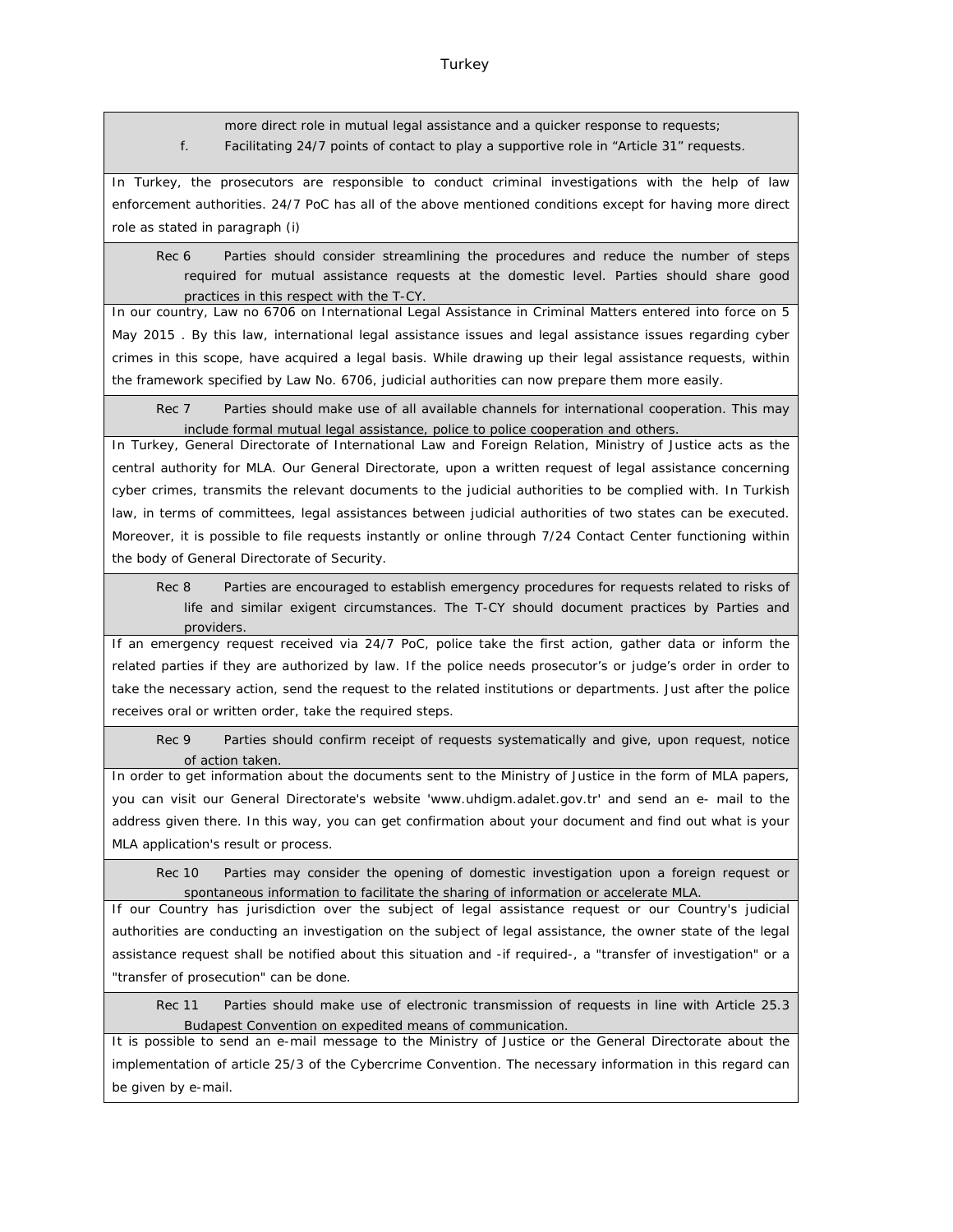Rec 12 Parties should ensure that requests are specific and complete with all necessary information.

All the information related to the subject of legal assistance must take place in the legal assistance requests that are being conducted via our General Directorate, which acts as the central authority.

Subject of the request, summary of the incident which is the subject of the request, personal information of the relevant person, legal basis and related law articles must certainly take place in the relevant legal assistance papers. Also, the legal assistance papers sent from Turkey to other countries are being meticulously examined according to these criteria.

Rec 13 Pursuant to Article 25.5 Budapest Convention and Paragraph 259 Explanatory Report, Parties are reminded to apply the dual criminality standard in a flexible manner that will facilitate the granting of assistance.

In Turkish law, within the scope of Law No. 6706 and especially its Article 8/1-f, if there exists no judgment of conviction or acquittal rendered by Turkish courts regarding a person for whom a legal assistance request was filed, or his/her offense was not amnestied /pardoned or was not time- barred by statute, then a MLA request can be filed. Furthermore, European Convention on Mutual Assistance in Criminal Matters (ETS 30) -to which we are party - does not stipulate "dual criminality" for executing legal assistance requests. Only for the requests including "search and seizure", it is stipulated that the crime in question must be one of "extraditable crimes" (Law No: 6706, Article 8/l-ç). Therefore, it possible to say that the rule of "dual criminality" is applied to the requests including "search and seizure".

Rec 14 Parties are encouraged to consult with authorities of requested Party prior to sending requests, when necessary.

Although there is no legal provision about this matter, the central authority in international legal assistance General Directorate of International Law and Foreign Relation, Ministry of Justice, is taking the special conditions and practices of each country concerning legal assistance into consideration and preparing the requests accordingly. In case required, it is also possible to get information from the foreign missions of the relevant state.

Rec 15 Parties should consider ensuring transparency regarding requirements for mutual assistance requests, and reasons for refusal, including thresholds for minor cases, on the websites of central authorities.

In Turkey, the central authority in international legal assistance is the General Directorate of International Law and Foreign Relation, Ministry of Justice. Its official website ["www.uhdigm.adalet.gov.tr1](http://www.uhdigm.adalet.gov.tr1) has general and explanatory information regarding legal assistance. Besides, you can have online access to the Law No. 6706, which is the basic law concerning Turkish practice.

Turkey is also part of European Convention on Mutual Assistance in Criminal Matters (ETS 30) and its Additional Protocol (ETS No. 99). So this Conventions' requirement arrangements are also valid for MLA requests.

**Question 2: Please provide information on time periods for preservation requests under Article 29 Budapest Convention in your country.**

Rec 16 The T-CY should facilitate greater transparency regarding the time period for data preservation upon a foreign preservation request in line with Article 29 Budapest Convention. The T-CY should document time periods.

Although Budapest Convention article 29/7, advise parties to preserve data at least for 60 days, there are no specified article on preservation requests and preserving period. However Law no: 6706 article 8/1-c,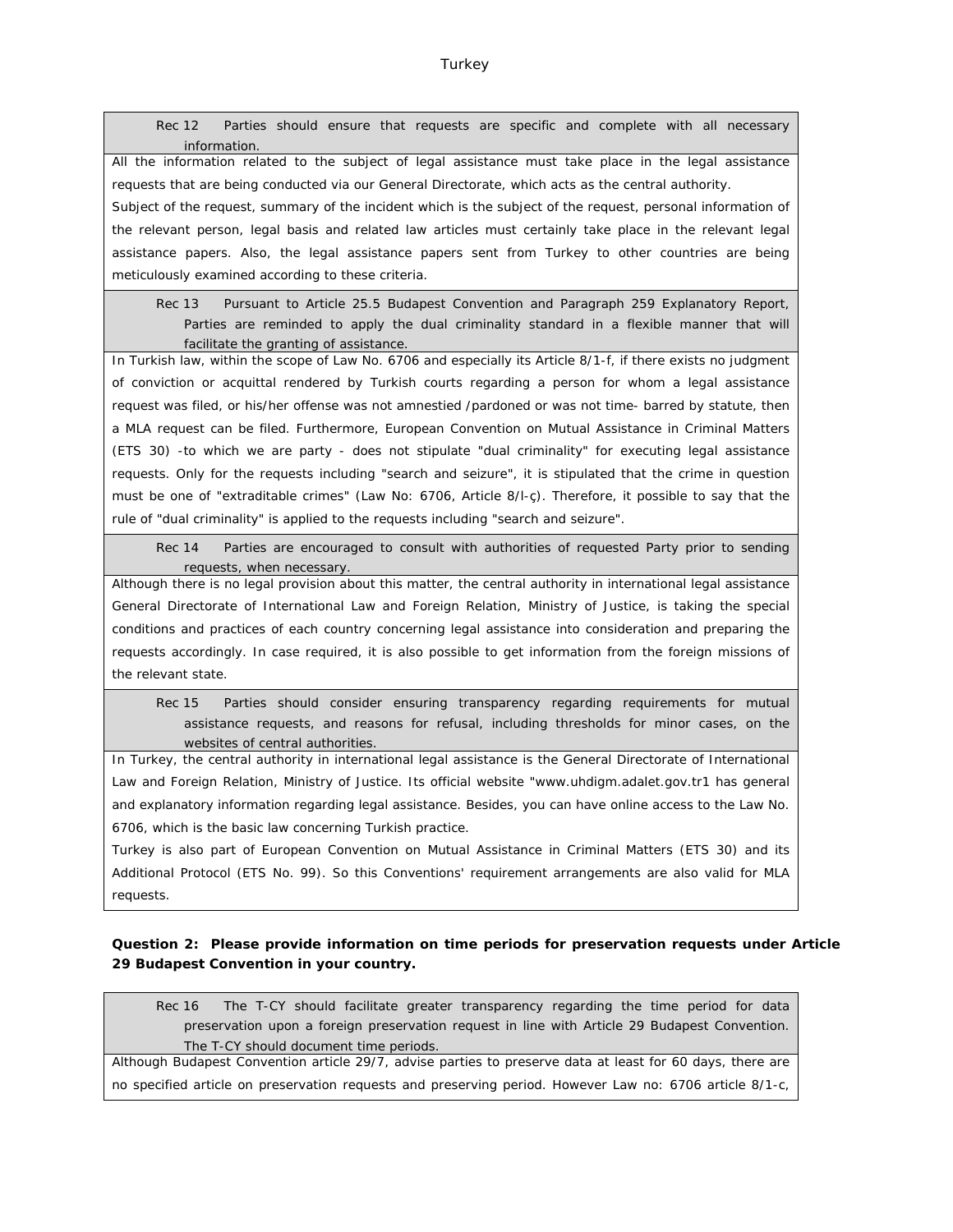which titled as "foreign judicial request" regulates preserving evidence, which also include preserving data temporarily, for 40 days. If the request is received in 40 days, the period of preserving of the data maintains.

Traffic data are also kept for a certain period within the scope of Law No. 5651. According to Article 5/3 of Law No. 5651, hosting service providers are obliged to keep the traffic data of the hosting services that they provide, for a period of time not less than one year and not more than two years, which shall be designated by the regulations, and are also obliged to ensure the accuracy, integrity and confidentiality of these data.

According to Article 6/1-b of Law No. 5651, access providers are obliged to save the traffic data of the services that they provide, for a period of time not less than six months and not more than two years, which shall be designated by the regulations, and are also obliged to ensure the accuracy, integrity and confidentiality of these data.

Please see the paragraph above.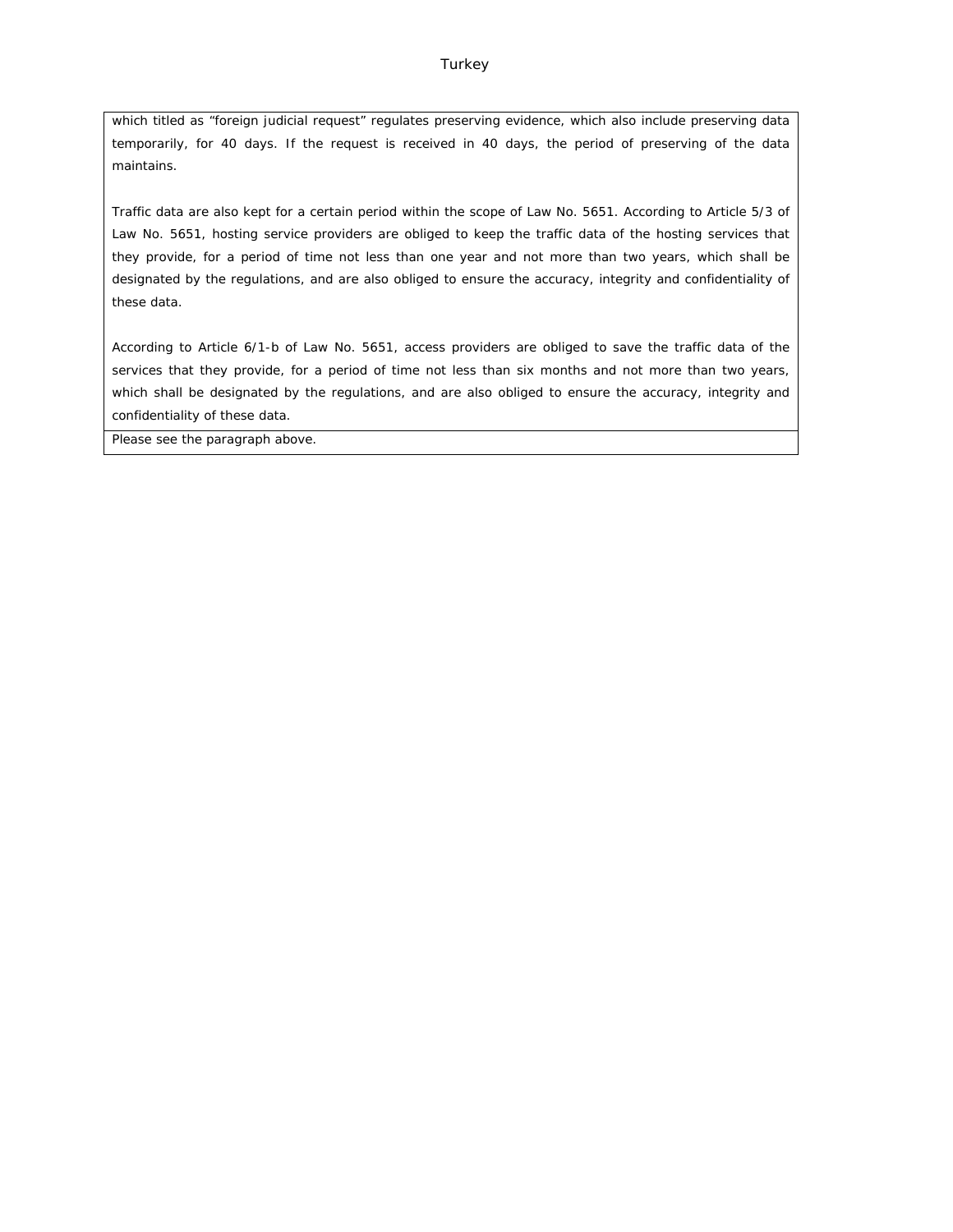# **1.41 United Kingdom**

Rec 1 Parties should fully implement and apply the provisions of the Budapest Convention on Cybercrime, including preservation powers (follow up to T-CY Assessment Report 2012). Incoming requests for preservation orders are made to the National Crime Agency (NCA) as the UK Interpol and Europol bureau, and usually done police to police, using the 24/7 network.

The UK process for preservation orders is that the type of data to be requested under MLA/ EIO and the alleged criminal offence are ascertained. The NCA check if and where this fits with legislation. A formal request is then made to the hosting company / CSP / ISP to retain the data that will be required and NCA are able to ask for evidentially, detailing the offence and relevant legislation.

MLA requests will go to the UK Central Authority (UKCA) and are then referred on to the relevant law enforcement agencies to execute. Requests for Communications Data are required to comply with the Regulation of Investigatory Powers Act.

Rec 2 Parties should consider maintaining statistics or establish other mechanisms to monitor the efficiency of the mutual legal assistance process related to cybercrime and electronic evidence.

The UK Central Authority (UKCA) is the central authority for Mutual Legal Assistance for England, Wales and Northern Ireland and receive all non tax-related incoming MLA requests (over 8,000 requests were received in 2016) and all outgoing requests to non-EU member States.

The UKCA uses a digital case working system. As part of this process paper files are not created; all incoming and outgoing correspondence is stored, generated and processed digitally on the case management system. To store these documents the UKCA uses the case management software (iCasework).

From this case management software, the UKCA are able to produce management statistics showing the timeliness and progress in processing MLA requests, these are then combined to generate weekly, monthly and annual statistic reports. In addition, UKCA are able to searches by offence type for example cybercrime/malware hacking, or cyber-enabled fraud and type of assistance (eg witness interview etc), which can show data indicating numbers of and direction of movement.

Rec 3 Parties should consider allocating more and more technology-literate staff for mutual legal assistance not only at central levels but also at the level of institutions responsible for executing requests (such as local prosecution offices).

To execute and deliver the most complex cases, UK agencies (within law enforcement and prosecution agencies) ensure expertise is available at the appropriate level by establishing Single Points of Contact (SPOCs) to offer specialist advice and specialist units for delivery. For example, the UK has specialists in technology/cyber-crime within law enforcement agencies (such as National Cyber Crime Unit staff). There are also prosecutors that regularly handle cyber-crime cases.

Alongside existing specialists there is a wide range of training for all staff involved in the MLA process at central and execution level (see response to recommendation 4).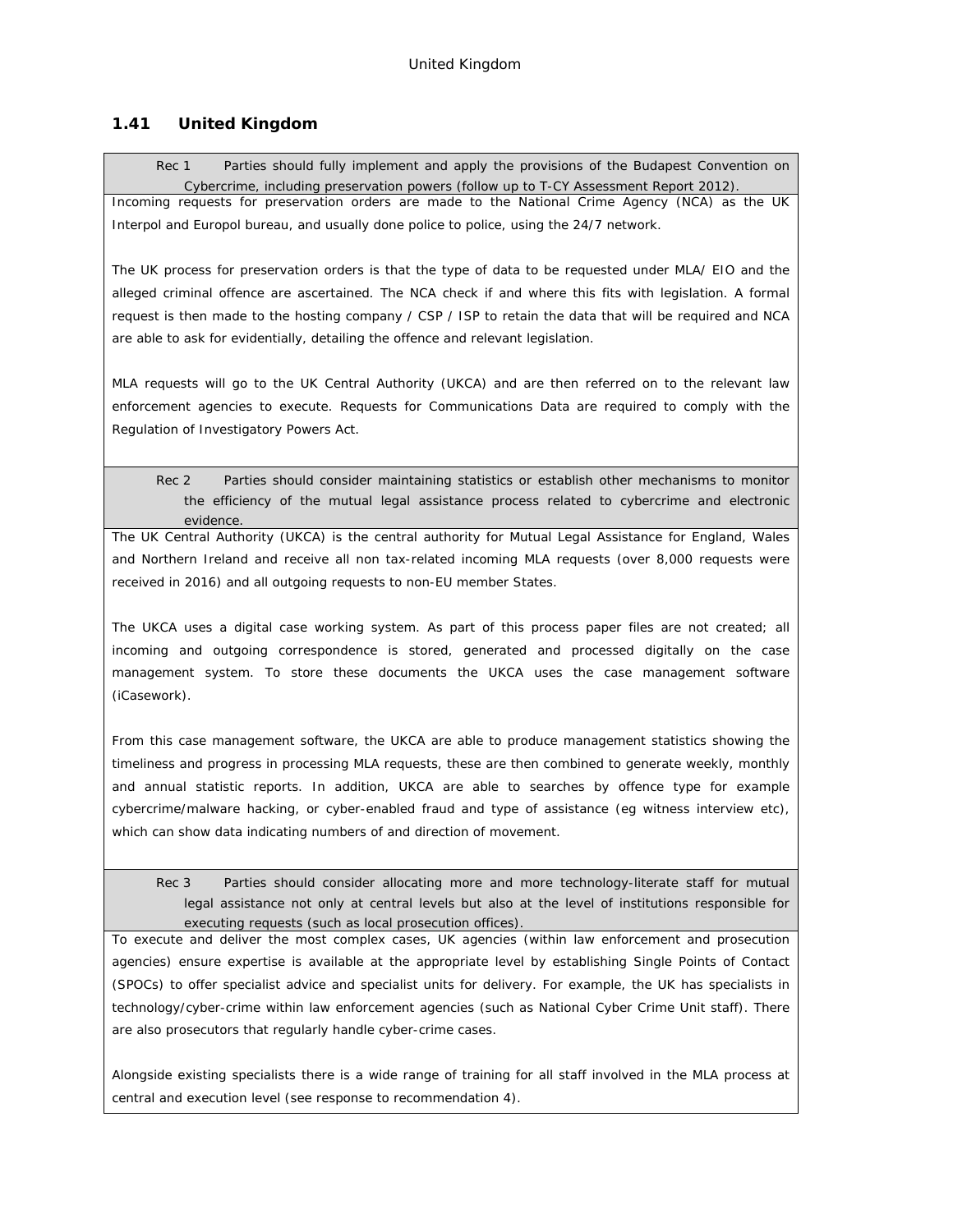It is also common practice for all preservation requests to go via a SPOC unit for technological sign off.

Rec 4 Parties should consider providing for better training to enhance mutual legal assistance, police-to-police and other forms of international cooperation on cybercrime and electronic evidence. Training and experience exchange should in particular target prosecutors and judges and encourage direct cooperation between judicial authorities. Such training should be supported by the capacity building programmes of the Council of Europe and other organisations.

A range of training for all staff involved in the MLA process is provided. This includes guidance, training (including face to face and online) and sharing of best practice internally and with wider international stakeholders. Guidance includes guidelines by the UK Central Authority (UKCA) to ensure effective delivery on MLA requests received by the UK (see further detail below) and that provided by the Crown Prosecution Service on MLA for prosecutors.

Within UK agencies, given the remit of for example the National Cyber Crime Unit (NCA), the UK can also be confident on the level of training provided to the staff/officers working in these related specialist areas.

Guidelines include:

The 12<sup>th</sup> edition of the UK Central Authority (UKCA) guidelines was published in March 2015 to ensure that requests for mutual legal assistance (MLA) received by the UK can be acceded to and executed promptly and efficiently. The 2015 Guidelines are found here:

*[https://www.gov.uk/government/uploads/system/uploads/attachment\\_data/file/415038/MLA\\_Guidelines\\_2](https://www.gov.uk/government/uploads/system/uploads/attachment_data/file/415038/MLA_Guidelines_2015.pdf) [015.pdf](https://www.gov.uk/government/uploads/system/uploads/attachment_data/file/415038/MLA_Guidelines_2015.pdf)*

The above guidelines contain advice on how to make an MLA request, service of process, transfer of proceedings, and restraint and confiscation of property and include:

Guidance to authorities who wish to make a formal request for MLA to the UK; and

Guidance to authorities on what can be requested without making a formal request for MLA to the UK

Rec 5 Parties and the Council of Europe should work toward strengthening the role of 24/7 points of contact in line with Article 35 Budapest Convention, including through:

- g. Ensuring, pursuant to article 35.3 Budapest Convention that trained and equipped personnel is available to facilitate the operative work and conduct or support mutual legal assistance (MLA) activities
	- h. Encouraging contact points to pro-actively promote their role among domestic and foreign counterpart authorities;
	- i. Conducting regular meetings and training of the 24/7 network among the Parties;
	- j. Encouraging competent authorities and 24/7 points of contact to consider procedures to follow up to and provide feedback to the requesting State on Article 31 requests;
	- k. Considering to establish, where feasible, contact points in prosecution offices to permit a more direct role in mutual legal assistance and a quicker response to requests;
	- l. Facilitating 24/7 points of contact to play a supportive role in "Article 31" requests.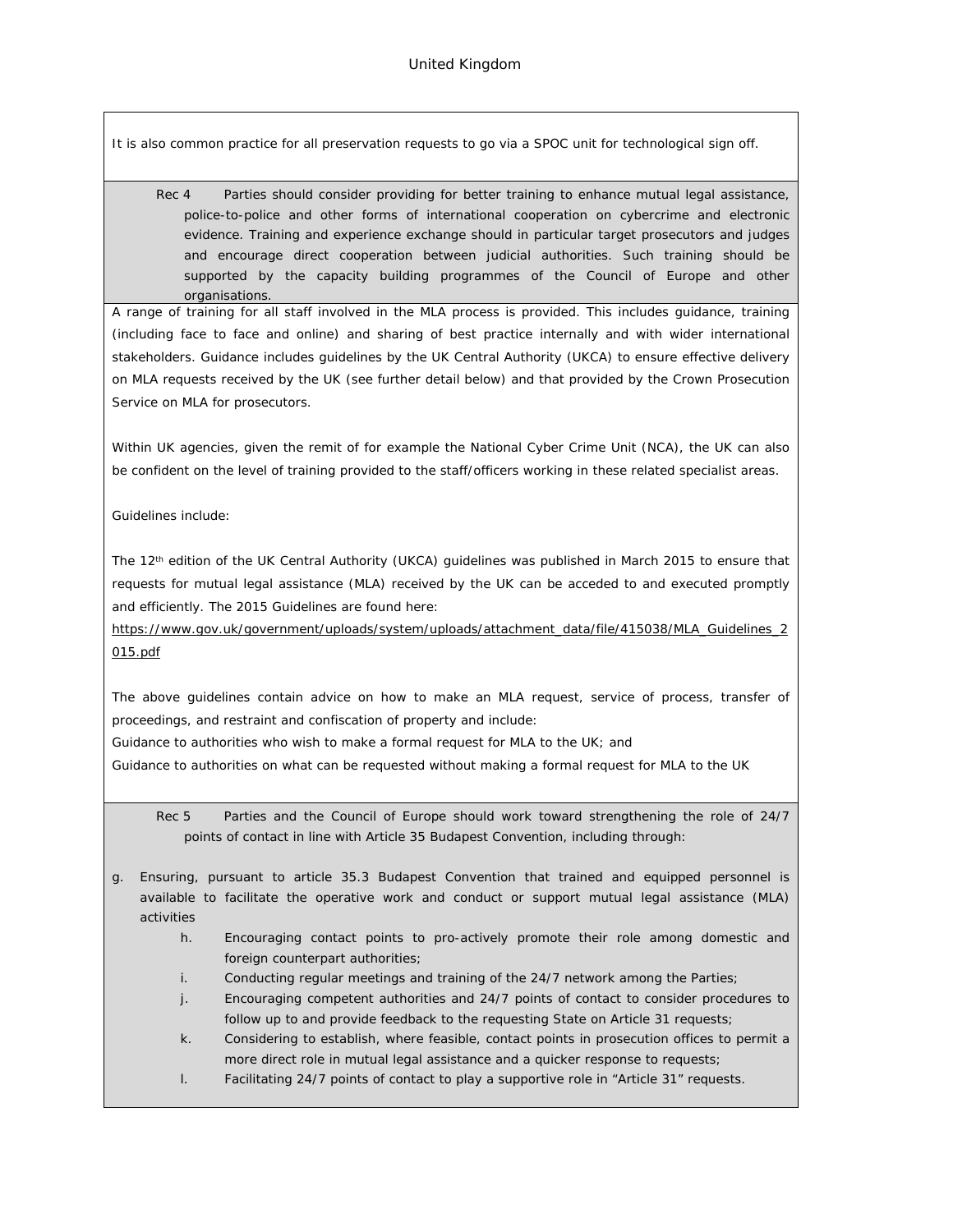UK Central Authority (UKCA) has the function of receiving, acceding to and ensuring the execution of MLA requests. The National Crime Agency (NCA) and other law enforcement agencies undertake the execution of requests for evidence (electronic or otherwise, in cyber crime or any other type of case).

The UK has a network of Liaison Magistrates who have a role in progressing the MLA process.

The 24/7 point of contact (POC) is the national cyber crime unit of the NCA, awareness of the abilities of the team is spread to the Regional Organised Cyber Crime Units through regular meetings. Continuous awareness of the emergency/pre- MLA actions carried out will enable quicker overall responses and reduce any potential overlap of work.

SO15 (via international operations) have the capability to provide a 24/7 response to execution of MLA requests that have an international CT connection or threat to life requests.

The UK welcomes and attends meetings of the 24/7 Network of Contact Points of the Budapest Convention on Cybercrime.

Rec 6 Parties should consider streamlining the procedures and reduce the number of steps required for mutual assistance requests at the domestic level. Parties should share good practices in this respect with the T-CY.

The UK has broad legal provisions to facilitate requests for MLA. It is able to provide streamlined processes for EU Member States, which accounted for 80% of all incoming MLA requests in 2016. On 31 July 2017 the UK implemented the EU's European Investigation Order (EIO), which provides an efficient (timeframe imposed) means (via the mutual recognition of judicial orders) of sharing evidence between those participating EU Member States (except Denmark and Ireland).

There is a wide range of MLA that can be provided by the UK conditional on the correct criteria having been met, whether or not there is a bilateral or multilateral agreement (dual criminality is required for coercive measures). In some cases evidence can be obtained via law enforcement cooperation. Where such cooperation is available for a specific measure this is highlighted in our guidelines. This tailored approach enables the UK to respond appropriately to requests. There are no unduly restrictive measures placed on the provision of assistance – specifically, there is no requirement for reciprocity (except for tax matters). The UK gives reasons for refusal and consults with the requesting authority inviting it to modify the request so that assistance may be provided.

The UK offers a high level of flexibility and cooperation in ensuring that the maximum amount of assistance is provided and to ensure that the interests of justice are met.

The UKCA and UK's European Judicial Network contact points provide a high level of assistance to their overseas counterparts in response to queries concerning drafting and the operation of MLA.

UKCA has made vast improvements in efficiency and streamlined the internal processes by introducing a digital casework system (iCaseworkmanage). To monitor performance, the UKCA has introduced internal end-to-end key performance indicators (KPI) which are monitored at weekly performance meetings to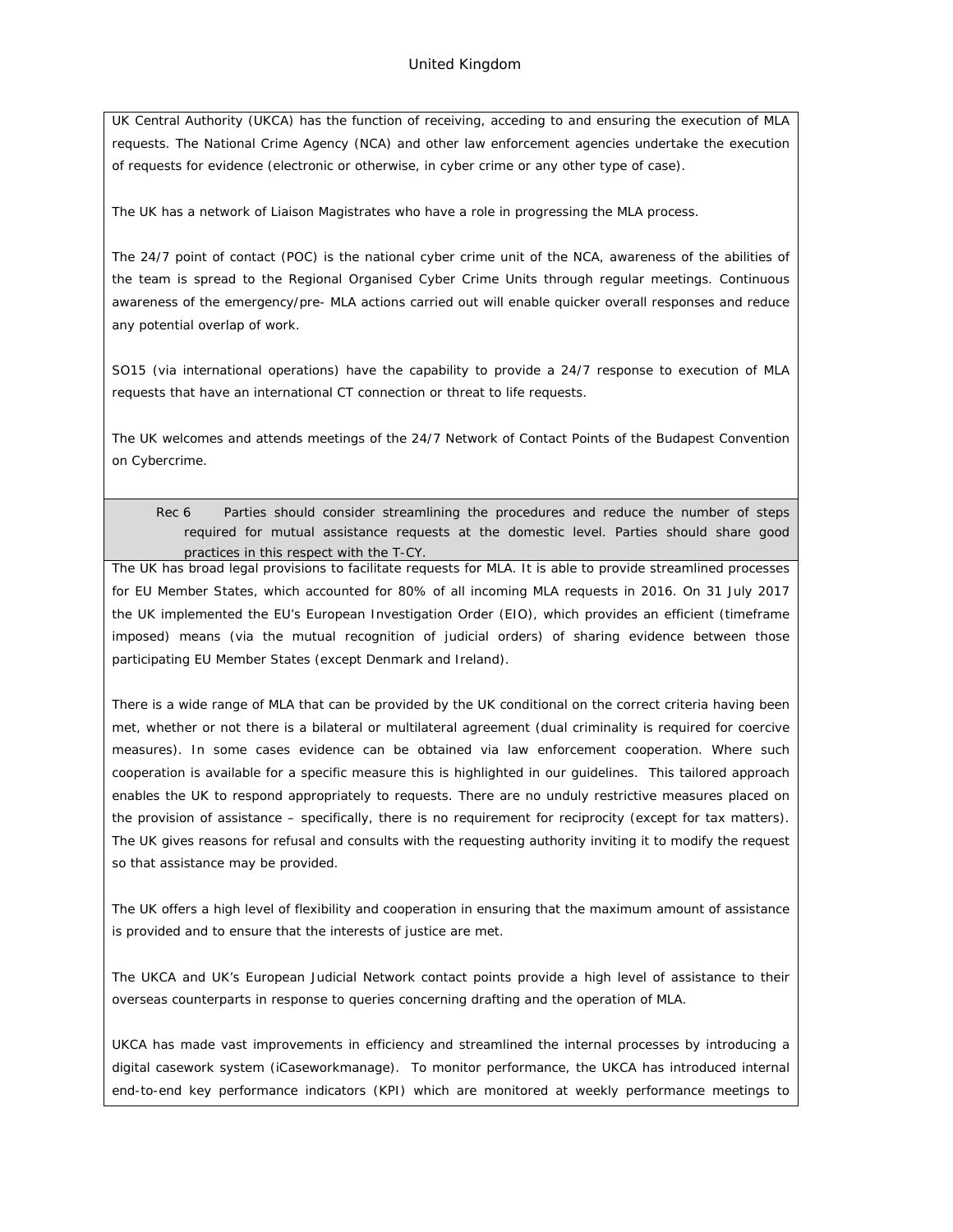ensure that all cases are processed efficiently. These KPIs cover the process for receiving and registering a request on the case management system, consideration, referral to an executing authority and for responding to correspondence. All cases are assessed and prioritised to ensure the most sensitive and urgent cases are processed within appropriate timeframes.

The UKCA runs a programme of continuous improvement. New issues are recorded as soon as they arise. These issues are then reviewed during weekly performance meetings whereby remedial work streams are put in place. When required, case working processes are reviewed and improved to ensure MLA is delivered as effectively and efficiently as possible.

Rec 7 Parties should make use of all available channels for international cooperation. This may include formal mutual legal assistance, police to police cooperation and others.

The Home Office MLA guidance encourages officers to use police to police cooperation. The NCA (and law enforcement more generally) do already make use of police to police cooperation rather than making formal MLA requests, if such a request is unnecessary. At present the SO15 (Communications Data Team) are able to use various routes to secure international cooperation including direct requests to US-based Internet service providers (Google/Apple etc) without involving US authorities, as permitted by US law. The UK welcomes and encourages the ability to use all means available.

More widely international fora and convention opportunities are used to develop and promote cooperation.

Rec 8 Parties are encouraged to establish emergency procedures for requests related to risks of life and similar exigent circumstances. The T-CY should document practices by Parties and providers.

In the context of data needing to be preserved as an emergency (or at all) the UK uses the 24/7 process. The UK central/only point in the National Crime Agency that deals with this is the National Cybercrime Unit G7 team (Internet and Infrastructure team). The NCA's procedure is documented within the G7 and Budapest Convention guidance (and includes non and emergency scenarios).

If a life at risk scenario is identified, intelligence required is gathered and secured on a police to police basis. Applications from overseas agencies could be dealt with under the existing Regulation of Investigatory Powers Act legislation by SO15 (via international operations). Training around this legislation as per recommendation 4 could be provided to foreign agencies.

As previously mentioned, they have the capability to provide a 24/7 response to threat to life requests.

For urgent MLA requests, the UK Central Authority has strong processes to review all incoming MLA requests in a timely manner. Cases are triaged to identify requests which are urgent and given an appropriate priority to expedite delivery.

Rec 9 Parties should confirm receipt of requests systematically and give, upon request, notice of action taken.

Confirmation of receipt and notice of action taken is done systematically under key performance indicators (KPIs) and monitored closely within weekly performance meetings.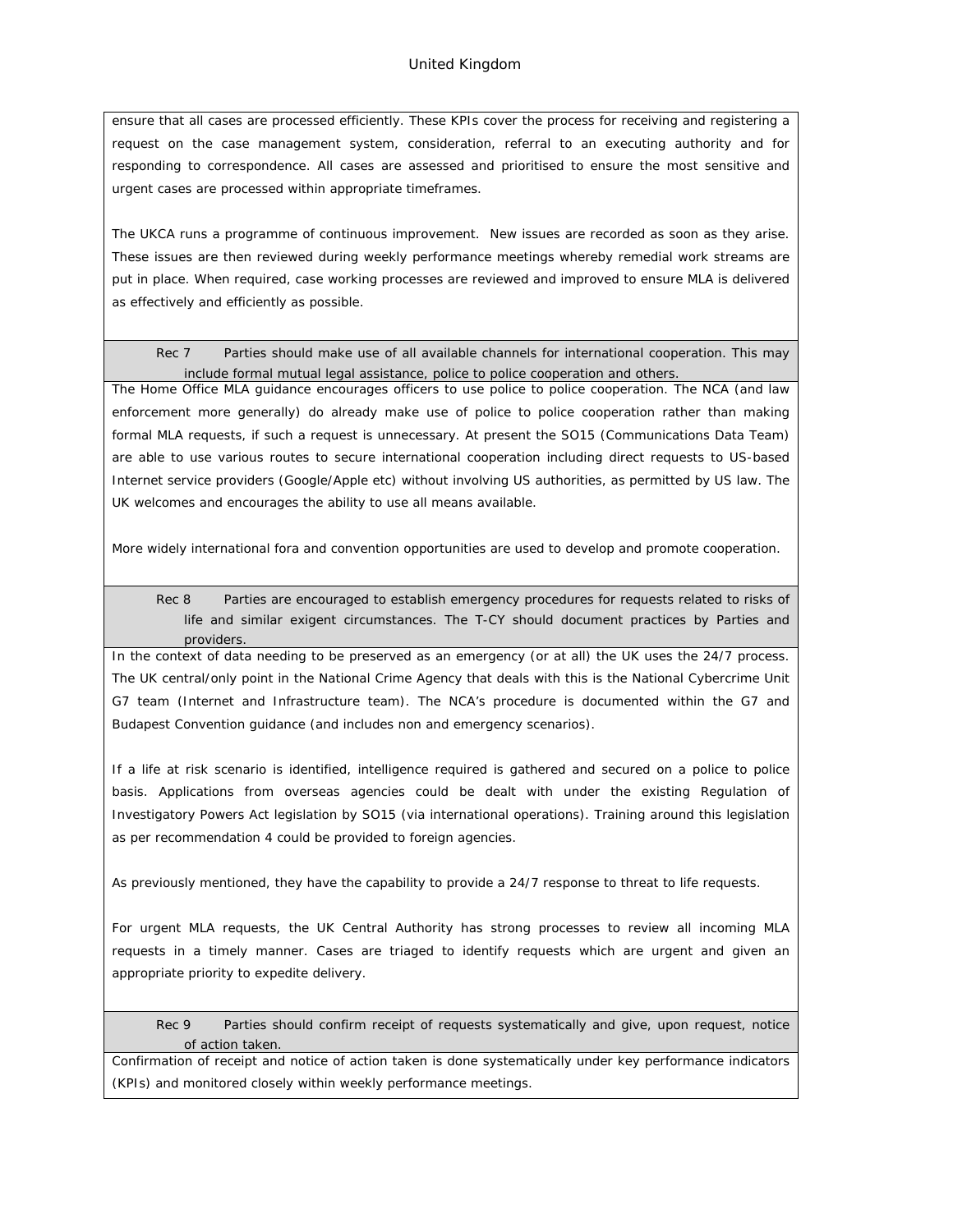As mentioned in the response to recommendation 6, the UKCA has introduced internal end-to-end KPIs which are monitored at weekly performance meetings to ensure that all cases are processed efficiently. These KPIs cover the process for receiving and registering a request on the case management system, consideration, referral to an executing authority, notice of action and for responding to correspondence. All cases are assessed and prioritised to ensure the most sensitive and urgent cases are processed within appropriate timeframes.

The UKCA's current case management system was introduced in October 2014, the objective of this system was to enhance casework delivery and provide management and performance information. It enables the UKCA to monitor and record the progress of each MLA case from receipt to execution. Each incoming or outgoing request received is registered on the case management system and assigned to a caseworker. The caseworker is responsible for the efficient progress of their cases. The UKCA ensures cases are progressed expediently by setting and monitoring key performance indicators.

To further improve efficiency the UKCA has operated a digital casework system since April 2016. Paper files are no longer created; all incoming and outgoing correspondence is stored, generated and processed digitally on the case management system.

Rec 10 Parties may consider the opening of domestic investigation upon a foreign request or spontaneous information to facilitate the sharing of information or accelerate MLA.

There should be global agreement that international law enforcement agencies can share evidence on a police to police basis.

For example, there needs to be a victim, actor or offence in the UK for a domestic investigation to be opened. This must also meet UK tasking thresholds for prioritisation of resources. If this is the case, the UK is able to open its own investigation and enter into a joint investigation with the respective international law enforcement agency and share evidence on a police to police basis removing the need for MLA. Any evidence shared in this way will still need to meet the receiving country's evidential standards.

Where there are electronic investigations that involve more than one country, Joint Investigation Teams (JITs) have been set up and there has been close liaison between partners. Obviously any sharing of data would have to be in compliance with the Data Protection Act and the UK's data sharing obligations under the Crime and Courts Act 2013.

Rec 11 Parties should make use of electronic transmission of requests in line with Article 25.3 Budapest Convention on expedited means of communication.

Incoming requests can be received via any transmission method, including electronic. UKCA encourages and facilitates the use of electronic transmission where appropriate.

Email is used whenever possible and, if appropriate, the content of emails sanitised to facilitate this. The UK in response to requests received from non-secure email addresses has a policy to send any case sensitive material back by other means to ensure security.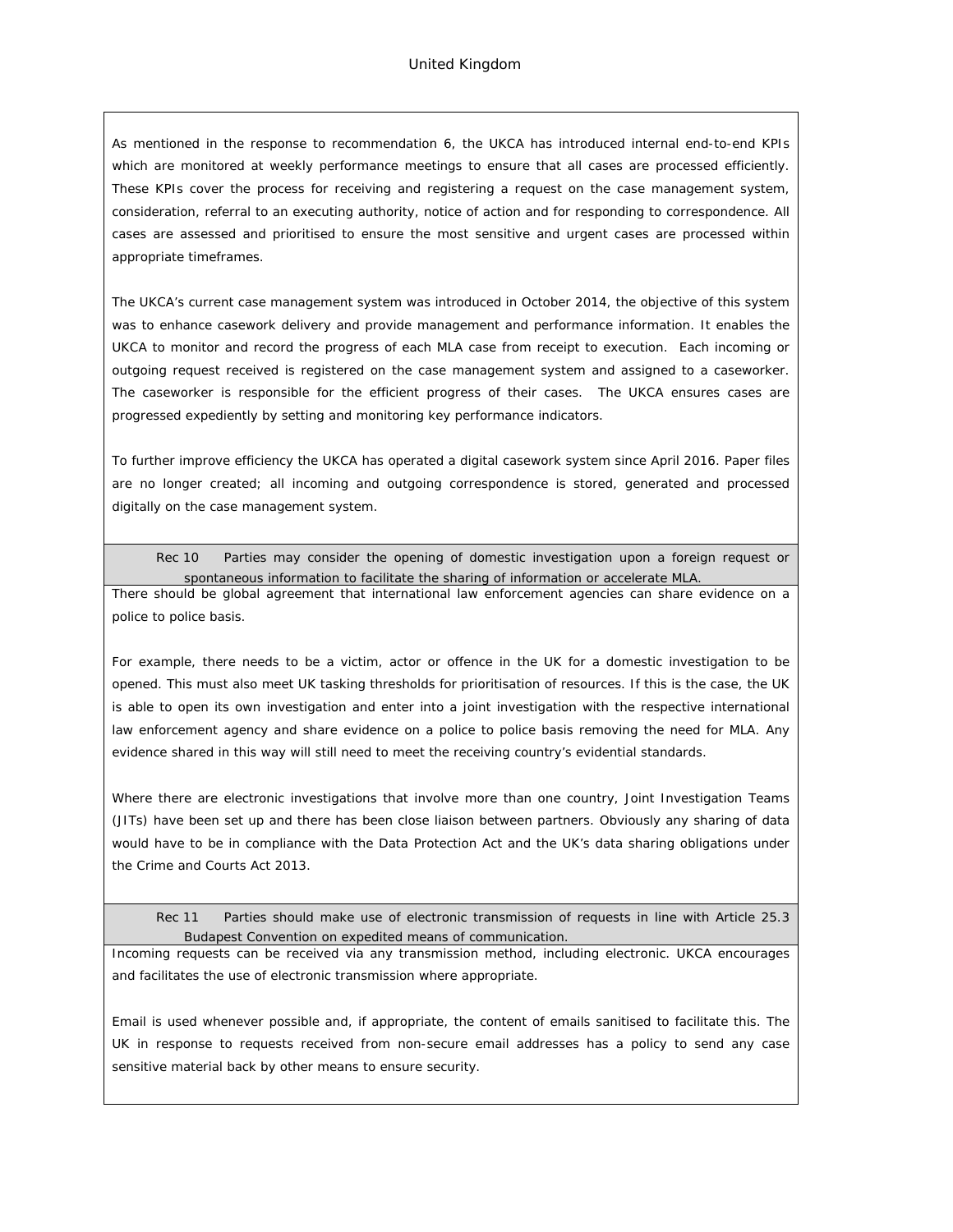The UK is following closely the work the EU Commission is doing on setting up a secure online portal using e-CODeX.

Rec 12 Parties should ensure that requests are specific and complete with all necessary information.

The UK endeavours to ensure that requests are specific and complete, where possible.

Stringent quality control is applied for example, the UKCA have sight of and check all outgoing non-EU MLA requests prior to transmission, and the Crown Prosecution Service, as a matter of practice, get MLA requests (to EU member states) signed off by a senior prosecutor.

Rec 13 Pursuant to Article 25.5 Budapest Convention and Paragraph 259 Explanatory Report, Parties are reminded to apply the dual criminality standard in a flexible manner that will facilitate the granting of assistance.

The UK only requires dual criminality for search and seizure, production orders

(including banking evidence), and restraint and confiscation. A conduct based approach is taken, i.e. the conduct underlying the alleged offence is considered when assessing dual criminality, rather than seeking to match the exact same term or offence category in both jurisdictions.

Rec 14 Parties are encouraged to consult with authorities of requested Party prior to sending requests, when necessary.

UKCA support and encourage early engagement. Our published guidelines contain contact details for UK agencies. UKCA welcomes delegations and ad hoc enquiries on specific and general MLA questions, as part of this approach the UKCA maintains a presence at and discusses matters in bilateral and multilateral events.

From a law enforcement perspective, the NCA already consults with authorities in the requesting state prior to sending requests in some cases, to ensure that the request is appropriately tailored to the requirements of the foreign state and/or is likely to succeed.

In addition, the UK has international networks which are available to assist overseas partners in relation to MLA matters. These include liaison prosecutors (including Criminal Justice Advisors and Asset Recovery Advisers), CT Police Liaison Officers (PLOs), National Crime Agency officers and HMRC officers based in countries abroad.

More widely parties can use Eurojust to assist with serious and organised crime cases.

Rec 15 Parties should consider ensuring transparency regarding requirements for mutual assistance requests, and reasons for refusal, including thresholds for minor cases, on the websites of central authorities.

The Home Office/UKCA issued guidance to foreign states in 2015 in relation to the making of mutual legal assistance requests, entitled "Requests for MLA in criminal matters – guidelines for authorities outside the UK". This includes the UK's policy on thresholds for minor cases. The guidelines can be accessed on the gov.uk website through the following link:

[https://www.gov.uk/government/uploads/system/uploads/attachment\\_data/file/415038/MLA\\_Guidelines\\_2](https://www.gov.uk/government/uploads/system/uploads/attachment_data/file/415038/MLA_Guidelines_2015.pdf)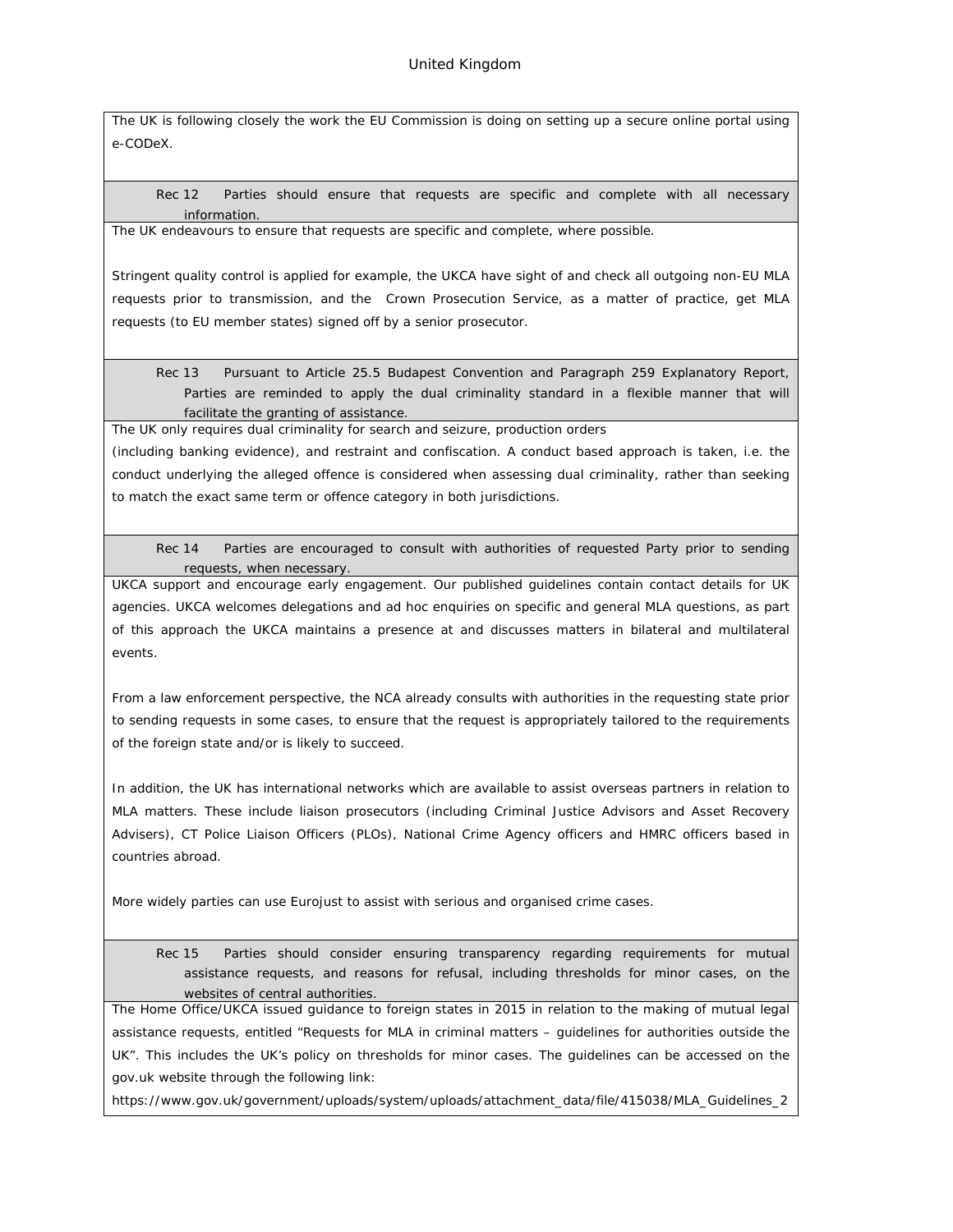[015.pdf](https://www.gov.uk/government/uploads/system/uploads/attachment_data/file/415038/MLA_Guidelines_2015.pdf)

**Question 2: Please provide information on time periods for preservation requests under Article 29 Budapest Convention in your country.**

Rec 16 The T-CY should facilitate greater transparency regarding the time period for data preservation upon a foreign preservation request in line with Article 29 Budapest Convention. The T-CY should document time periods.

Time periods for preservation of data following a foreign request.

Under the 24/7 procedure, data in the UK is typically available for one year. Preservation requests are valid for 90 days and can be extended for 90 day periods at a time indefinitely (i.e. until the data is provided as evidence via the MLA process or a warrant has been obtained).

Each sector will have different regulatory requirements regarding data retention (hence this is difficult to outline in detail). For example:

UK Data Retention for Communications Data is two years under the Investigatory Powers (IP) Act 2016 but depending on the type of data required this will vary. For example work is underway to define what IP data is required to create Internet Connection Records (ICRs) it is not currently clear the level of data that will be available during this retention period.

Conditions and periods to extend or renew the preservation of specified data:

As above.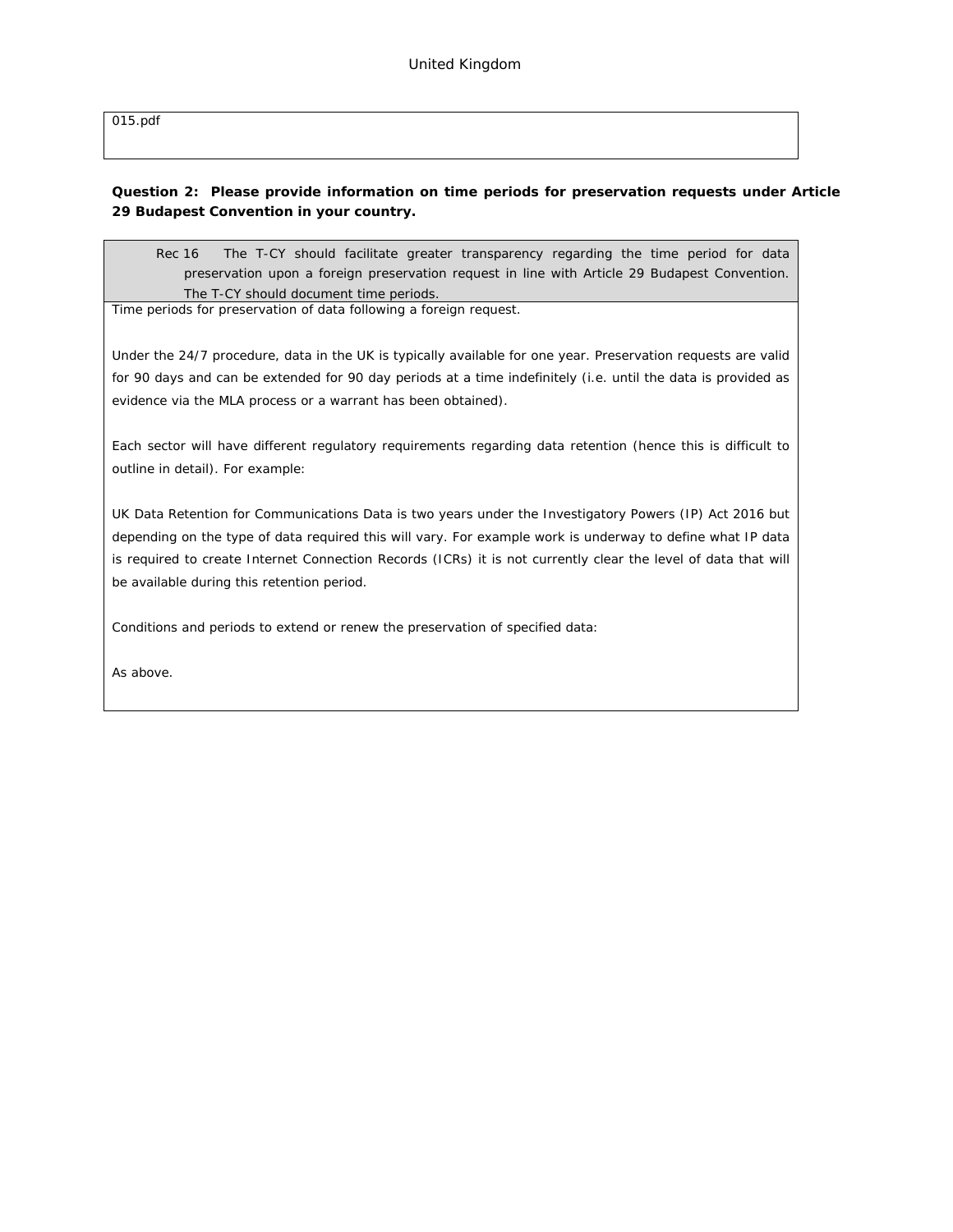## **1.42 United States**

**Question 1: Please provide information on measures taken or on relevant developments with respect to each of the following Recommendations. Please attach additional information as appropriate.**

Rec 1 Parties should fully implement and apply the provisions of the Budapest Convention on Cybercrime, including preservation powers (follow up to T-CY Assessment Report 2012).

Measures taken/relevant developments:

The United States remains fully committed to improving mutual legal assistance and other forms of international cooperation on cybercrime and electronic evidence. United States law includes provisions for expedited preservation of stored computer data. Any U.S. law enforcement official can direct a service provider to preserve specified computer data, including traffic data, and subscriber information for a period of 90 days. This can be extended for 90 days. The U.S. routinely assists foreign law enforcement authorities with expedited preservation of computer data and subscriber information held by service providers located in the U.S. The U.S. 24/7 point of contact for expedited preservation is the U.S. Department of Justice, Criminal Division, Computer Crime and Intellectual Property Section (CCIPS). Another means of preservation is through U.S. law enforcement attachés at U.S. embassies around the world.

CCIPS and the U.S. Central Authority (the U.S. Department of Justice's Office of International Affairs, or OIA) also assist foreign law enforcement authorities to obtain emergency disclosures of information from providers in qualifying emergencies. Finally, OIA assists foreign law enforcement authorities to obtain disclosure of information from U.S. providers in response to qualifying mutual legal assistance (MLA) requests) on a non-emergency basis, as further described, below.

Rec 2 Parties should consider maintaining statistics or establish other mechanisms to monitor the efficiency of the mutual legal assistance process related to cybercrime and electronic evidence.

Measures taken/relevant developments:

The U.S. Central Authority, the Office of International Affairs (OIA), maintains an electronic database for tracking all incoming MLA requests seeking electronic records. Regardless of whether a request is received in hard copy or through electronic channels, all requests are inputted into the system. The database is equipped with features that allow users to track, among other things, the length of time a request has been under review, communications to and from the requesting State, and how each requested assistance is ultimately resolved. Users can query the system's data to identify statistics and other trends concerning these types of requests.

Rec 3 Parties should consider allocating more and more technology-literate staff for mutual legal assistance not only at central levels but also at the level of institutions responsible for executing requests (such as local prosecution offices).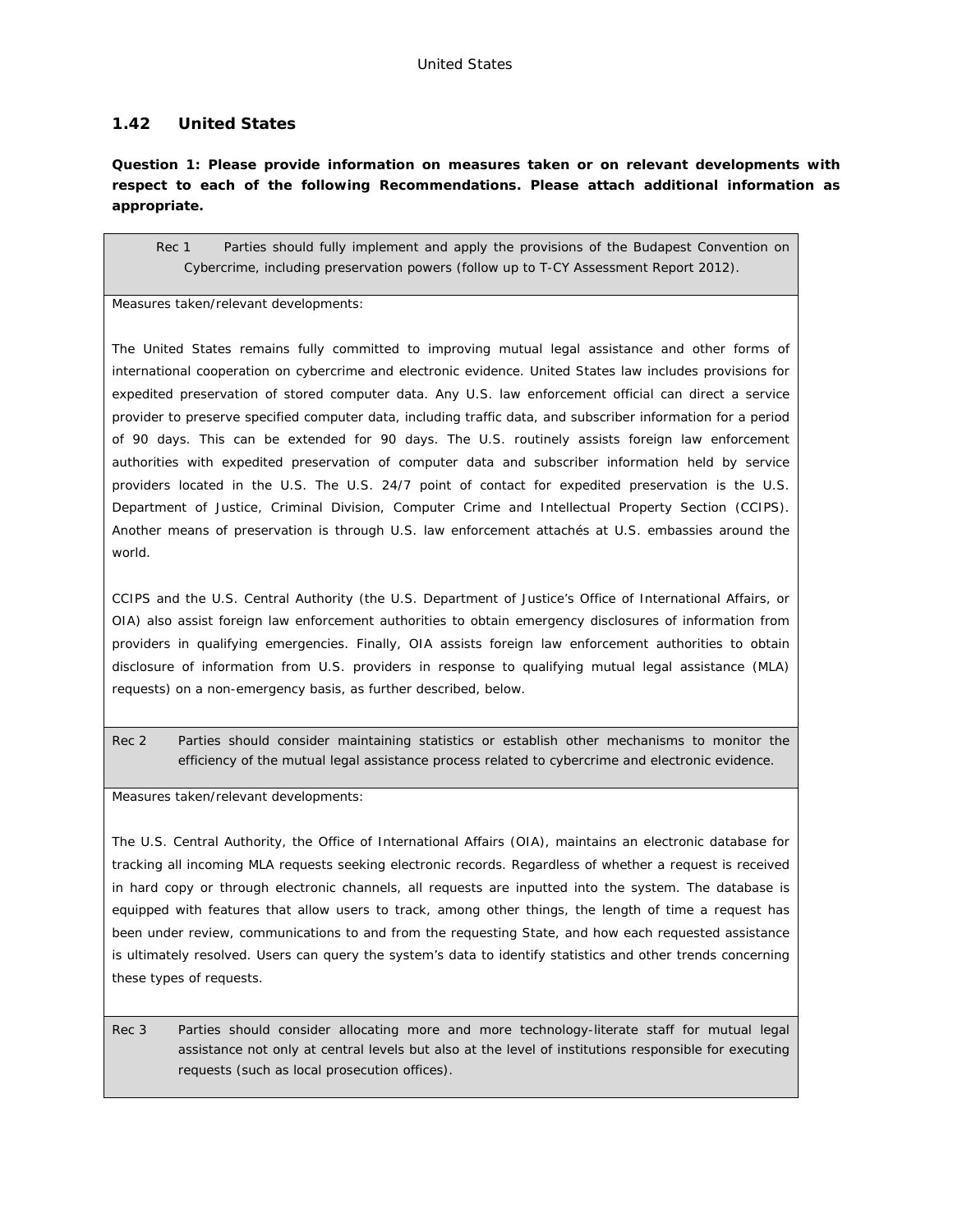Measures taken/relevant developments:

As part of its Mutual Legal Assistance Modernization Project, OIA has created and increased its staffing of a dedicated team of Department of Justice attorneys and support staff (called international affairs specialists) to focus exclusively on the execution of MLA requests from other countries to the U.S. (called "incoming" requests) that seek electronic records. These Cyber Unit professionals bring their expertise on a full-time basis to this unique area of the law, and because they devote all of their efforts to these types of requests, they are able to use their experience to advise our foreign partners on how best to develop requests and secure desired evidence from the U.S. OIA also partners with federal prosecutors across the U.S. who have specialized expertise in this area and assist OIA in executing requests.

Rec 4 Parties should consider providing for better training to enhance mutual legal assistance, policeto-police and other forms of international cooperation on cybercrime and electronic evidence. Training and experience exchange should in particular target prosecutors and judges and encourage direct cooperation between judicial authorities. Such training should be supported by the capacity building programmes of the Council of Europe and other organisations.

Measures taken/relevant developments:

The U.S., through OIA, the Computer Crimes and Intellectual Property Section, and the Federal Bureau of Investigation, among others, provides training to foreign partners regarding how to obtain electronic evidence from the U.S. These trainings may be held abroad or-offered in the U.S., and may also be presented via video conference. Participants in these trainings have included foreign judges, prosecutors, and law enforcement officials, and the U.S. is committed to fulfilling as many training requests as possible. The American system of law includes a judiciary that is independent from the investigation and prosecution of criminal matters; thus, the Department of Justice is distinct from the Federal Judicial Center that administers federal judges who adjudicate cases. It is Department of Justice employees, not federal judges, who carry out such training.

In addition to its own programs, the U.S. supports the Council of Europe's Global Action on Cybercrime programs, as well as relevant capacity building programs of the UN Office on Drugs and Crime, Organization of American States, and other regional organizations.

The U.S. also trains many of its own criminal investigators, prosecutors, and judges on means for international cooperation on cybercrime and electronic evidence.

- Rec 5 Parties and the Council of Europe should work toward strengthening the role of 24/7 points of contact in line with Article 35 Budapest Convention, including through:
- a. Ensuring, pursuant to article 35.3 Budapest Convention that trained and equipped personnel is available to facilitate the operative work and conduct or support mutual legal assistance (MLA) activities
	- b. Encouraging contact points to pro-actively promote their role among domestic and foreign counterpart authorities;
	- Conducting regular meetings and training of the 24/7 network among the Parties;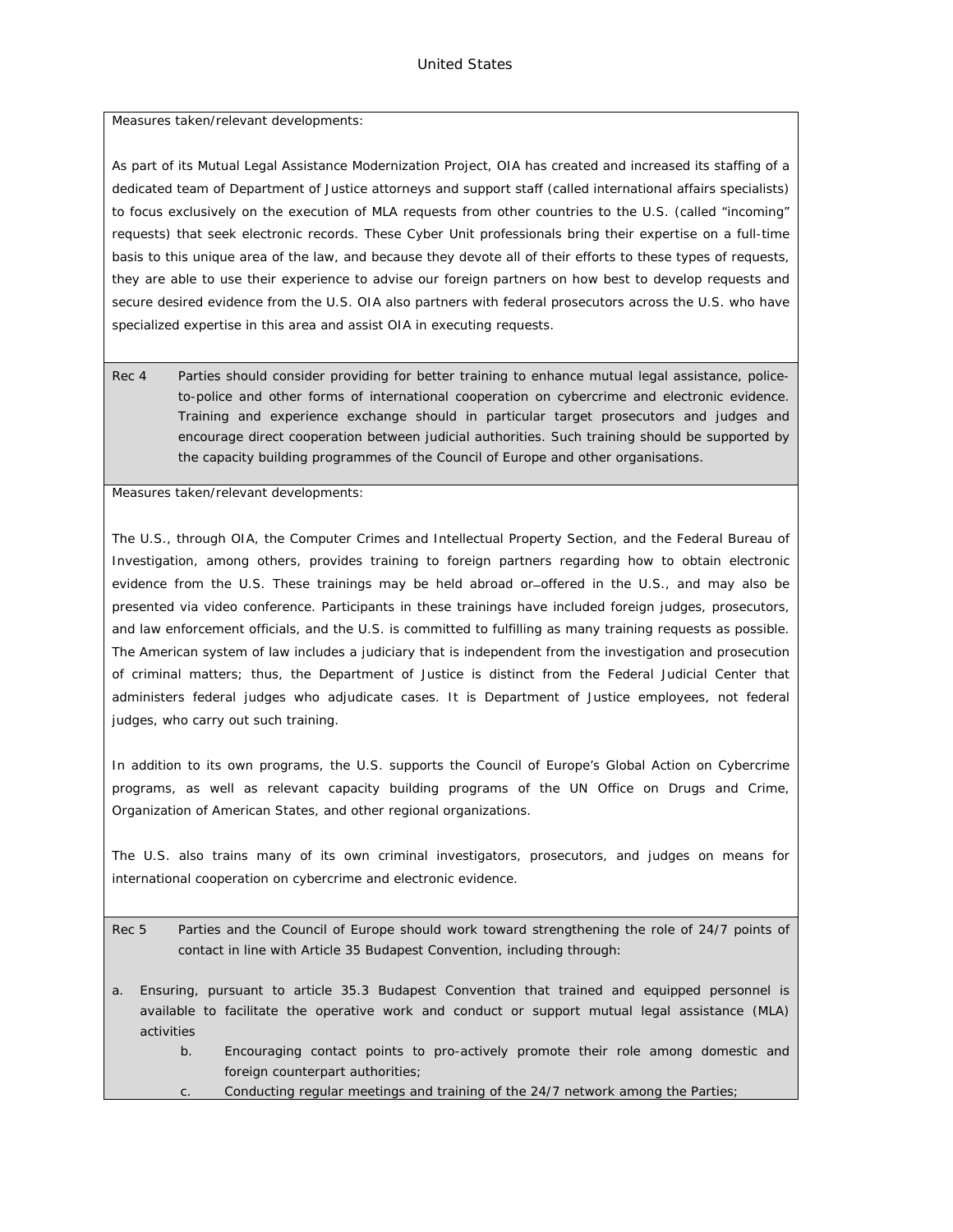- d. Encouraging competent authorities and 24/7 points of contact to consider procedures to follow up to and provide feedback to the requesting State on Article 31 requests;
- e. Considering to establish, where feasible, contact points in prosecution offices to permit a more direct role in mutual legal assistance and a quicker response to requests;
- f. Facilitating 24/7 points of contact to play a supportive role in "Article 31" requests.

#### Measures taken/relevant developments:

The U.S.' 24/7 Point of Contact, CCIPS, is staffed by prosecutors specially trained in cybercrime, intellectual property crime, electronic evidence, and international cooperation, and paralegals with special training in international cooperation relating to 24/7 and MLA requests. The U.S. Central Authority, OIA, is composed of prosecutors and paralegals who are specially trained in and dedicated to responding to preparing and responding to MLA requests as described above.

As noted above, U.S. Department of Justice leads numerous trainings annually for both foreign and domestic authorities on utilizing the 24/7 Network and the MLA process to preserve and collect evidence across borders. During these trainings, the U.S. Department of Justice actively encourages the use of 4/7 networks and, for states not yet Parties, both accession to the Budapest Convention and use of the 24/7 Network.

The U.S. regularly participates in meetings and trainings with other 24/7 Network members and states parties to the Budapest Convention, as described above.

In the context of these trainings and meetings, the U.S. regularly seeks and receives feedback on its MLA request and response processes, and provides feedback to states on how to improve MLA requests to increase likelihood of timely and full responses. The U.S. also seeks and provides feedback informally.

The U.S. 24/7 contact point is a prosecution office, CCIPS, as described above. CCIPS and the U.S. Central Authority, OIA, work closely together on cybercrime and electronic evidence matters. A priority for OIA is to improve response times on MLA matters.

As described elsewhere, CCIPS is the U.S.' 24/7 contact point and works closely with OIA, supporting the MLA process.

Rec 6 Parties should consider streamlining the procedures and reduce the number of steps required for mutual assistance requests at the domestic level. Parties should share good practices in this respect with the T-CY.

Measures taken/relevant developments:

OIA has established a Cyber Unit, which is dedicated to reviewing, developing, and where possible, directly executing, incoming MLA requests seeking electronic records. Direct execution of incoming requests by OIA's Cyber Unit means that OIA staff seek and obtain orders without having to refer the execution of the request to other federal prosecutor's offices.

In addition, OIA Attorneys in the Cyber Unit are assigned to specific countries and regions, providing our foreign partners with a point of contact to address requests for electronic records and related issues.

Rec 7 Parties should make use of all available channels for international cooperation. This may include formal mutual legal assistance, police to police cooperation and others.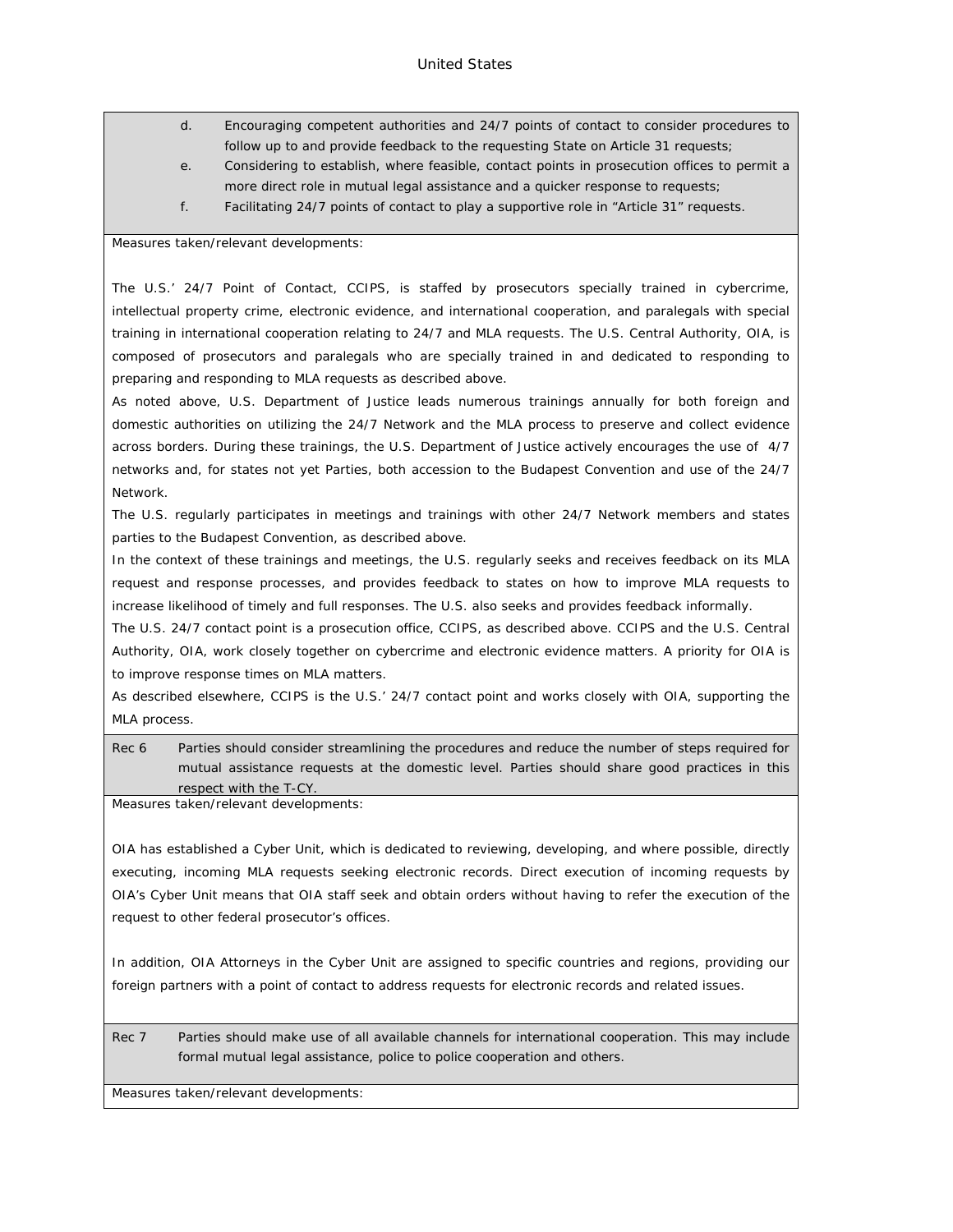#### United States

Generally, for U.S. authorities to compel the provision of records or assistance from U.S. entities, a MLA request seeking such records or assistance from the U.S. must be submitted to OIA. There are, however, other forms of assistance available that need not pass through the MLA channel. Examples of situations in which a MLA request to the U.S. may not be required include voluntary interviews, publicly available records, and obtaining information and evidence already held by U.S. law enforcement entities. Law enforcement sharing and cooperation is a valuable tool and an encouraged practice. inally, we wish to emphasize that under current U.S. federal law, U.S. service providers may voluntarily accept preservation requests from, and produce stored traffic data and subscriber information directly to, foreign law enforcement authorities. As a result foreign partners are encouraged to seek preservation and stored traffic data and subscriber information directly from service providers.

Rec 8 Parties are encouraged to establish emergency procedures for requests related to risks of life and similar exigent circumstances. The T-CY should document practices by Parties and providers.

Measures taken/relevant developments:

#### Voluntary Disclosures by Service Providers

Under U.S. law, a service provider may voluntarily disclose content, and traffic data and subscriber information, relating to its customer's or subscriber's communications to U.S. law enforcement authorities without further legal process, if the provider, in good faith, believes that an emergency involving danger of death or serious physical injury to any person requires disclosure without delay of information relating to the emergency. Upon receipt of a qualifying emergency disclosure request through the 24/7 Network, CCIPS requests voluntary disclosure from the provider on the foreign country's behalf (without an MLA request). CCIPS discloses relevant information received to the foreign law enforcement entity. CCIPS staffs an attorney to a "duty telephone," who is available to respond to emergency requests at all hours.

Under U.S. law, a provider also may voluntarily disclose at any time (emergency or non-emergency) traffic data and subscriber information to foreign law enforcement authorities without an MLA request.

#### Emergency Compelled Disclosures

If a provider refuses to voluntarily disclose information relating to a subscriber's or customer's account in what the U.S. considers a qualifying emergency, U.S. law enforcement authorities can quickly obtain a production order from a judge to compel disclosure of the information. In cases where the request for emergency disclosure comes from a foreign law enforcement authority, OIA and CCIPS will work with the foreign government to process an MLA request and obtain compelled disclosure of the information on an expedited basis.

Rec 9 Parties should confirm receipt of requests systematically and give, upon request, notice of action taken.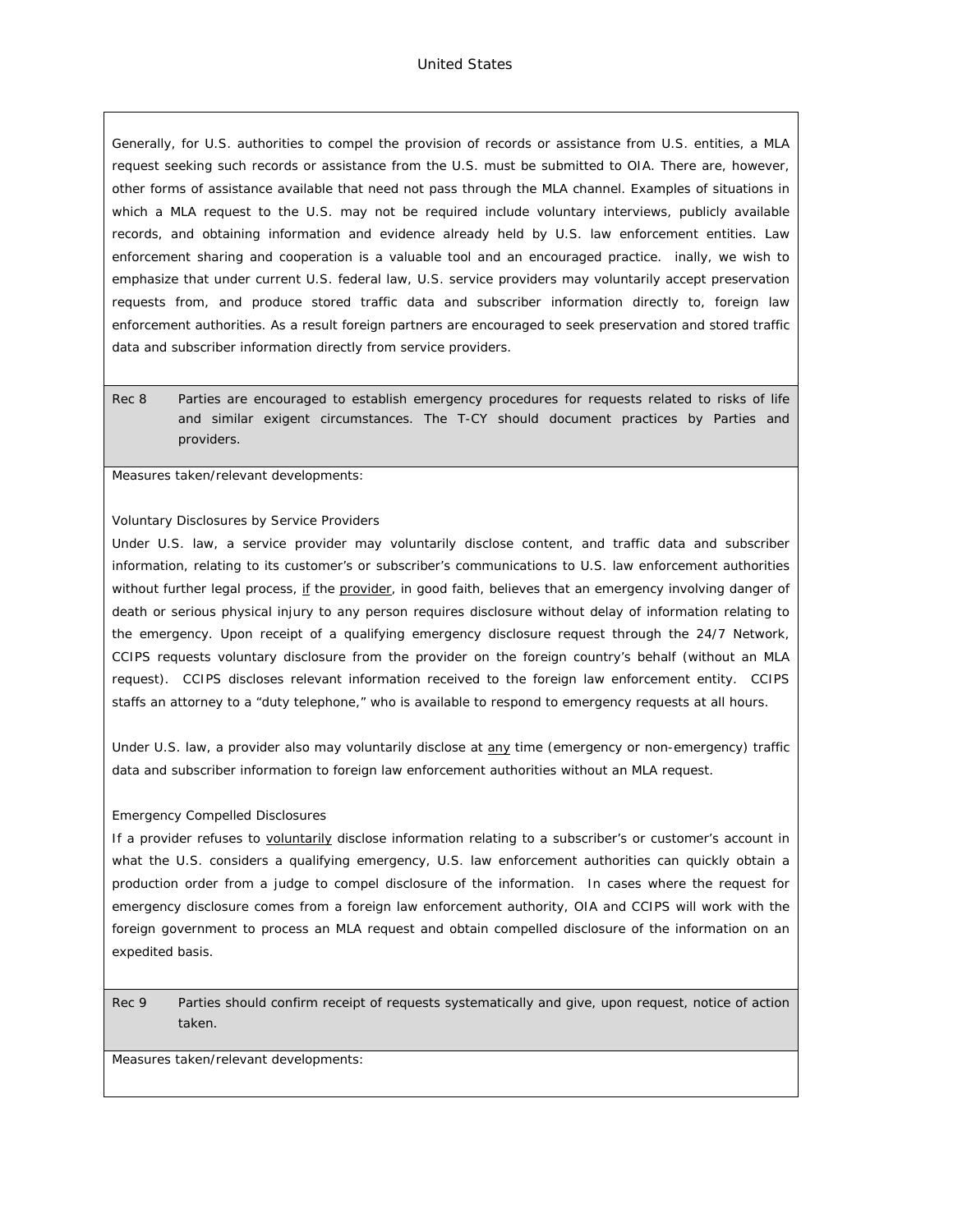OIA's Cyber Unit has in place a policy that requires Unit staff to acknowledge receipt of new MLA requests shortly after receiving those requests. The Unit also provides updates, upon request, about the status of previously submitted requests.

Rec 10 Parties may consider the opening of domestic investigation upon a foreign request or spontaneous information to facilitate the sharing of information or accelerate MLA.

Measures taken/relevant developments:

While cooperation may be faster between two or more countries, each of which has already opened its own domestic investigation, it is not common for a country to open its own investigation solely for the purpose of facilitating information sharing or accelerating MLA. In some situations, the opening of a parallel investigation in another country may instead complicate cooperation. OIA works closely with U.S. law enforcement authorities to ensure their awareness of MLA requests concerning conduct that may also implicate U.S. interests or investigations in order to determine whether opening a U.S. investigation would be appropriate.

Rec 11 Parties should make use of electronic transmission of requests in line with Article 25.3 Budapest Convention on expedited means of communication.

Measures taken/relevant developments:

With respect to incoming requests, OIA accepts MLA requests that are transmitted electronically. In urgent cases, OIA generally accepts advanced copies or other "informal" requests, so long as the requesting State makes assurances that an official request will be submitted through the MLA channel as soon as reasonably possible under the circumstances. With respect to outgoing requests, OIA sends MLA requests in solely electronic format to other countries that will accept requests in such a format.

Rec 12 Parties should ensure that requests are specific and complete with all necessary information.

Measures taken/relevant developments:

OIA endeavours to ensure that all outgoing requests for records are sufficient under the requested State's laws to obtain the requested evidence. With regard to incoming requests for records, OIA works with the requesting State by communicating the need for any additional information that is necessary in each case in order to obtain the applicable court order required to compel the production of evidence. To the extent that foreign partners can endeavour to note and include in the first instance the necessities of the parties of whom they are requesting records, this would facilitate the more expeditious exchange of such records.

Rec 13 Pursuant to Article 25.5 Budapest Convention and Paragraph 259 Explanatory Report, Parties are reminded to apply the dual criminality standard in a flexible manner that will facilitate the granting of assistance.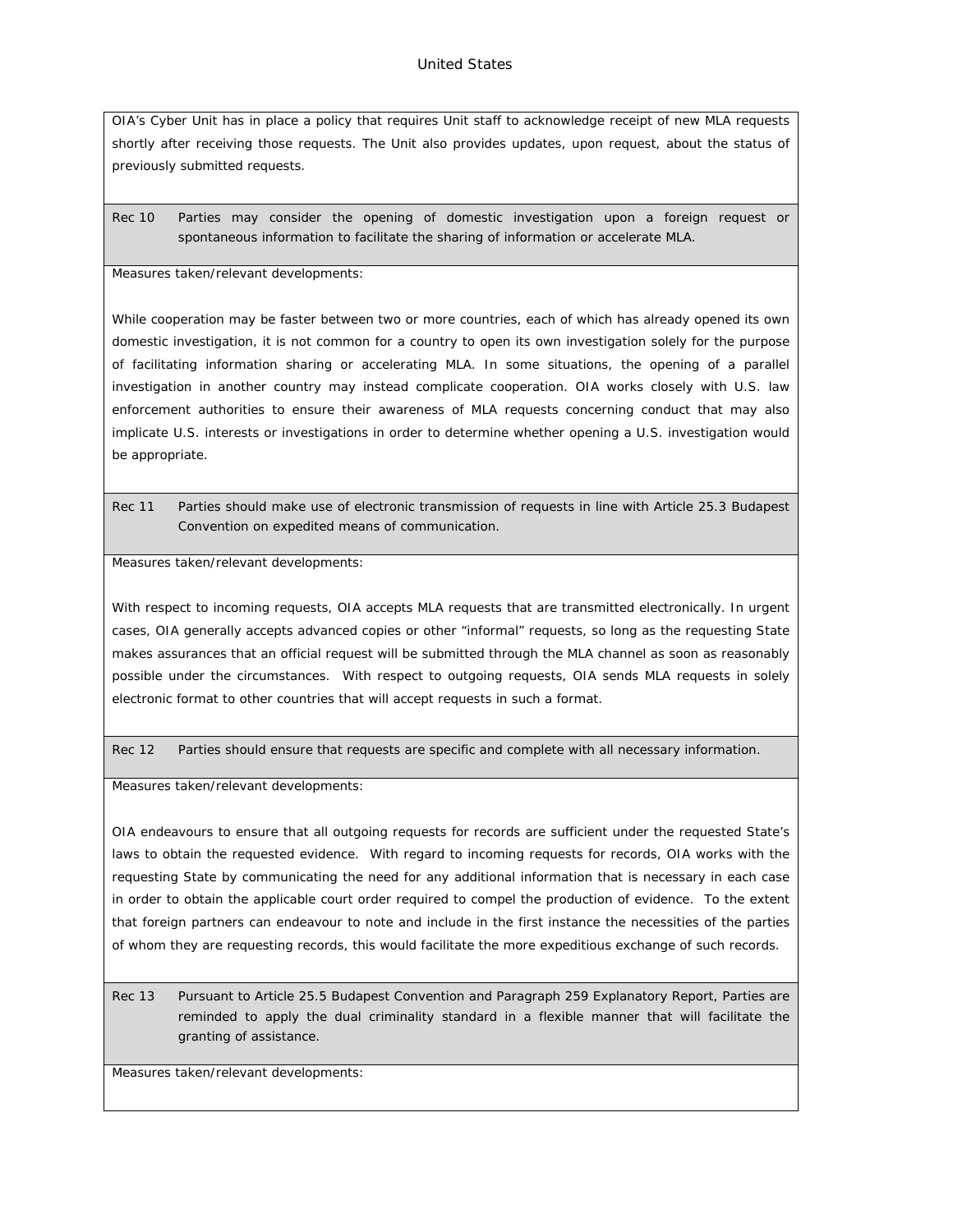#### United States

In those instances where the dual criminality standard applies (in particular, the production of content data), OIA employs a flexible analysis that focuses on the underlying conduct at issue, rather than the precise elements of the crime as defined by foreign law. Stated differently, OIA evaluates whether the conduct would be punishable under U.S. law by a penalty of more than one year, without regard to whether both the requested and requesting States have the same statutory elements and punishment for that conduct. The practical effect of this approach is that requests are less likely to be denied on dual criminality grounds, because most cases involve activities that are criminalized in many countries

Rec 14 Parties are encouraged to consult with authorities of requested Party prior to sending requests, when necessary.

Measures taken/relevant developments:

.

OIA endeavours to ensure that all outgoing requests for records are sufficient under the requested State's laws to obtain the requested evidence. Under usual circumstances, this does not require prior consultation with the requesting State's Central Authority. OIA may be familiar with requirements based on prior interactions and/or through police-to-police. In non-routine situations, it consults with the requested State.

Rec 15 Parties should consider ensuring transparency regarding requirements for mutual assistance requests, and reasons for refusal, including thresholds for minor cases, on the websites of central authorities.

Measures taken/relevant developments:

OIA is in the process of determining whether it is feasible to construct a webpage that can be accessed on the open Internet where it sets out applicable policies and procedures for MLA requests. At present, through both formal trainings and request-specific discussions, OIA seeks to communicate clearly the legal standards that must be satisfied in order to obtain the requested evidence. In those instances where requests cannot be executed, OIA explains the reasons for the non-execution, and where appropriate, invites the requesting State to present any additional information that may warrant reconsideration of the matter.

**Question 2: Please provide information on time periods for preservation requests under Article 29 Budapest Convention in your country.**

Rec 16 The T-CY should facilitate greater transparency regarding the time period for data preservation upon a foreign preservation request in line with Article 29 Budapest Convention. The T-CY should document time periods.

Time periods for preservation of data following a foreign request:

United States law requires service providers to preserve for 90 days from the receipt of notice from a U.S. law enforcement official. As described above, the U.S. will expeditiously direct preservation upon request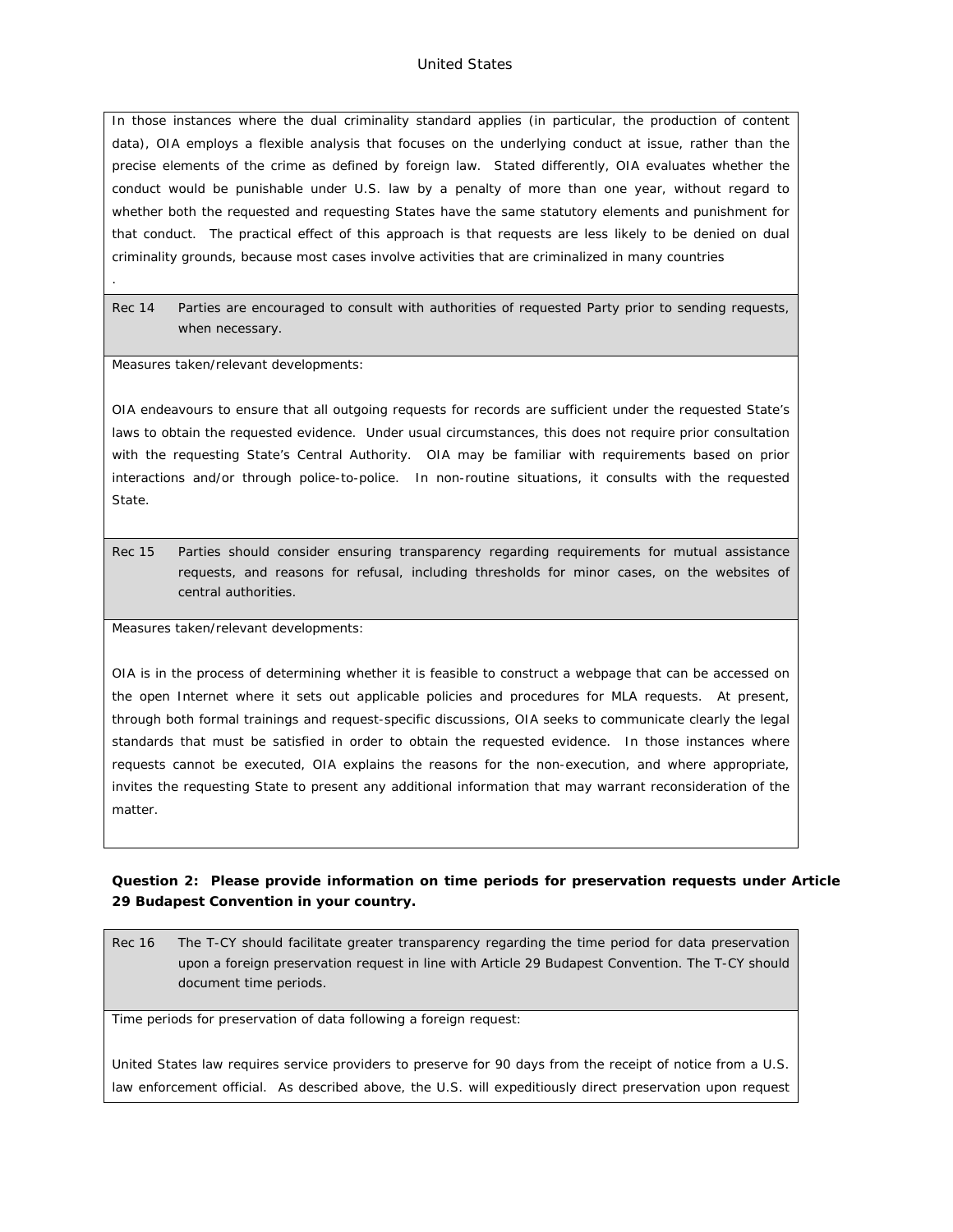from foreign law enforcement authorities. Providers may voluntarily choose to preserve when a foreign law enforcement authority directly requests preservation. Foreign law enforcement authorities should contact U.S. service providers to determine whether the provider will preserve with a direct request from the foreign law enforcement authority.

Conditions and periods to extend or renew the preservation of specified data:

United States law permits U.S. law enforcement officials to direct that a service provider to extend preservation for one 90-day period. As described above, a provider may voluntarily choose to extend preservation upon a request directly from a foreign law enforcement authority.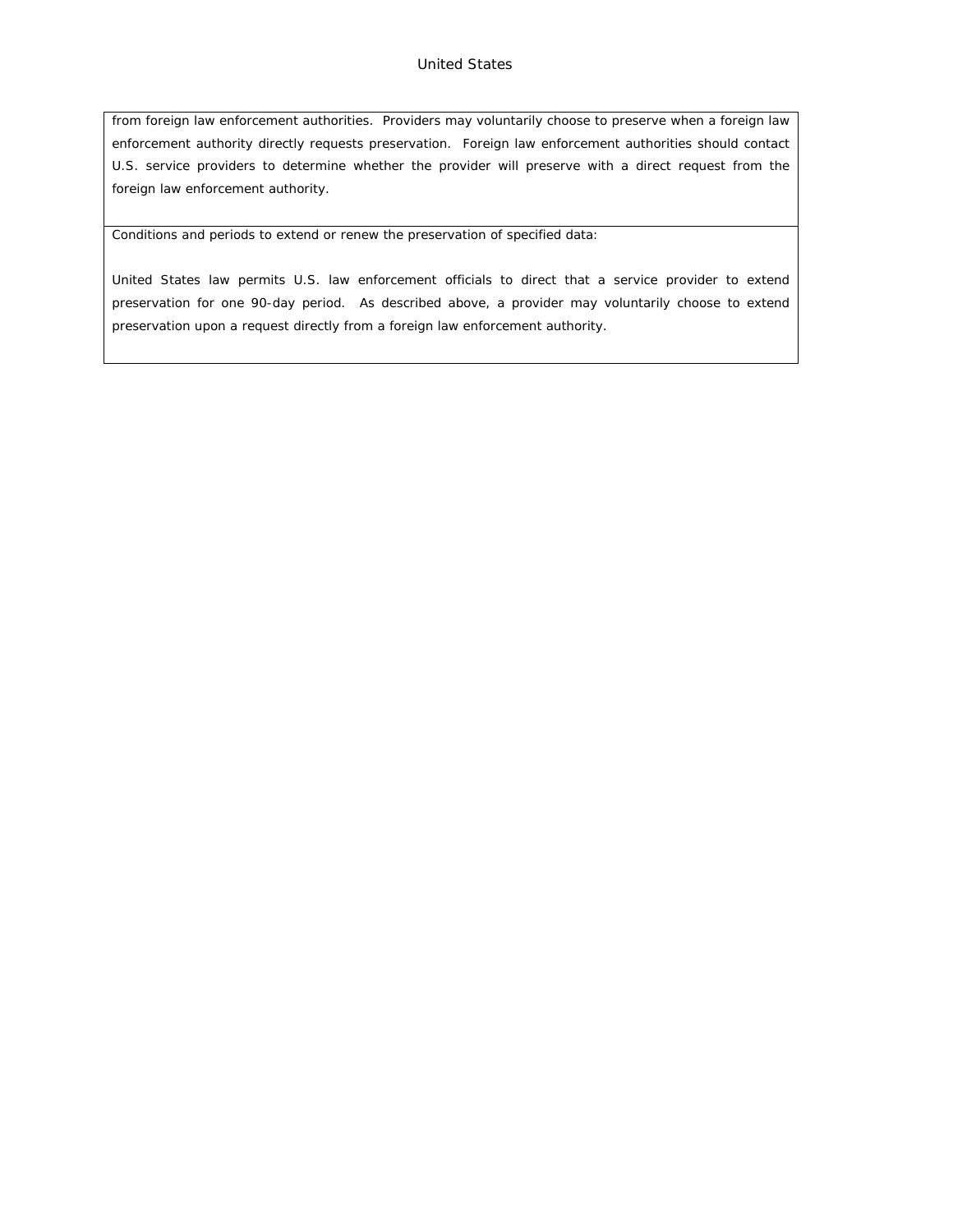# **2 Appendix**

**2.1 The questionnaire**



**www.coe.int/cybercrime**

Strasbourg, 15 September 2016 T-CY (2016)27E

# **Cybercrime Convention Committee (T-CY)**

**Assessment of the mutual legal assistance provisions of the Budapest Convention**

# **Questionnaire on follow up given by Parties to Recommendations on MLA adopted in December 2014**

## **Background**:

The purpose of this questionnaire is to allow the T-CY Plenary to review follow up given by Parties to the Budapest Convention to the [Recommendations on mutual legal assistance](https://rm.coe.int/CoERMPublicCommonSearchServices/DisplayDCTMContent?documentId=09000016802e726c) adopted by the T-CY in December 2014. The T-CY had agreed that:

"Parties are invited to follow up on recommendations falling under the responsibility of domestic authorities to report back to the T-CY no later than 18 months from adoption of this report on measures taken to permit the T-CY, in line with the Rules of Procedure (Article 2.1.g), to review progress made."

Recommendations 1 to 15 were considered "falling primarily under the responsibility of domestic authorities". It is recalled that with regard to Recommendation 8 (emergency procedures), the T-CY documented practices by Parties and providers in May 2016 (document [T-CY\(2016\)13\)](https://rm.coe.int/CoERMPublicCommonSearchServices/DisplayDCTMContent?documentId=0900001680651a6f).

# [T-CY 15 \(May 2016\) decided](https://rm.coe.int/CoERMPublicCommonSearchServices/DisplayDCTMContent?documentId=0900001680654b2b):

"To invite the Bureau to develop and the Secretariat to circulate a request for information on follow up given to Recommendations 1-7 and 9-15 of the MLA Assessment Report, as well as on Recommendation 16 on time periods for data preservation periods."

**Implementation:**

T-CY representatives are invited to prepare/compile consolidated replies to this questionnaire from their respective country.

Replies should be submitted no later than **21 October 2016** in electronic form and in English or French to: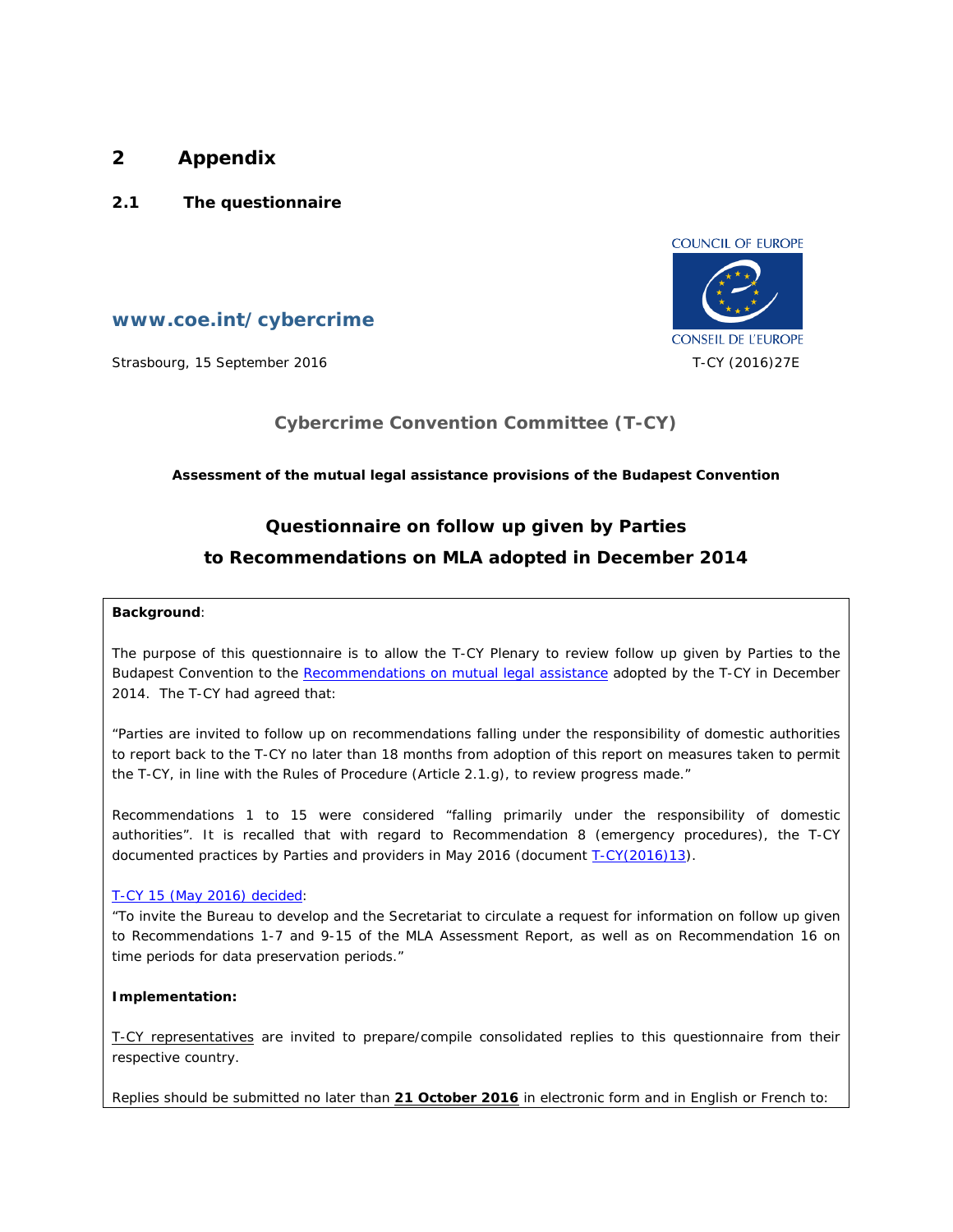Alexander Seger, Executive Secretary of the Cybercrime Convention Committee, Council of Europe Email: **[alexander.seger@coe.int](mailto:alexander.seger@coe.int)**

The Bureau will then provide an initial summary to T-CY 16 (November 2016), and a full draft report by spring 2017 for consideration by T-CY 17 (mid-2017).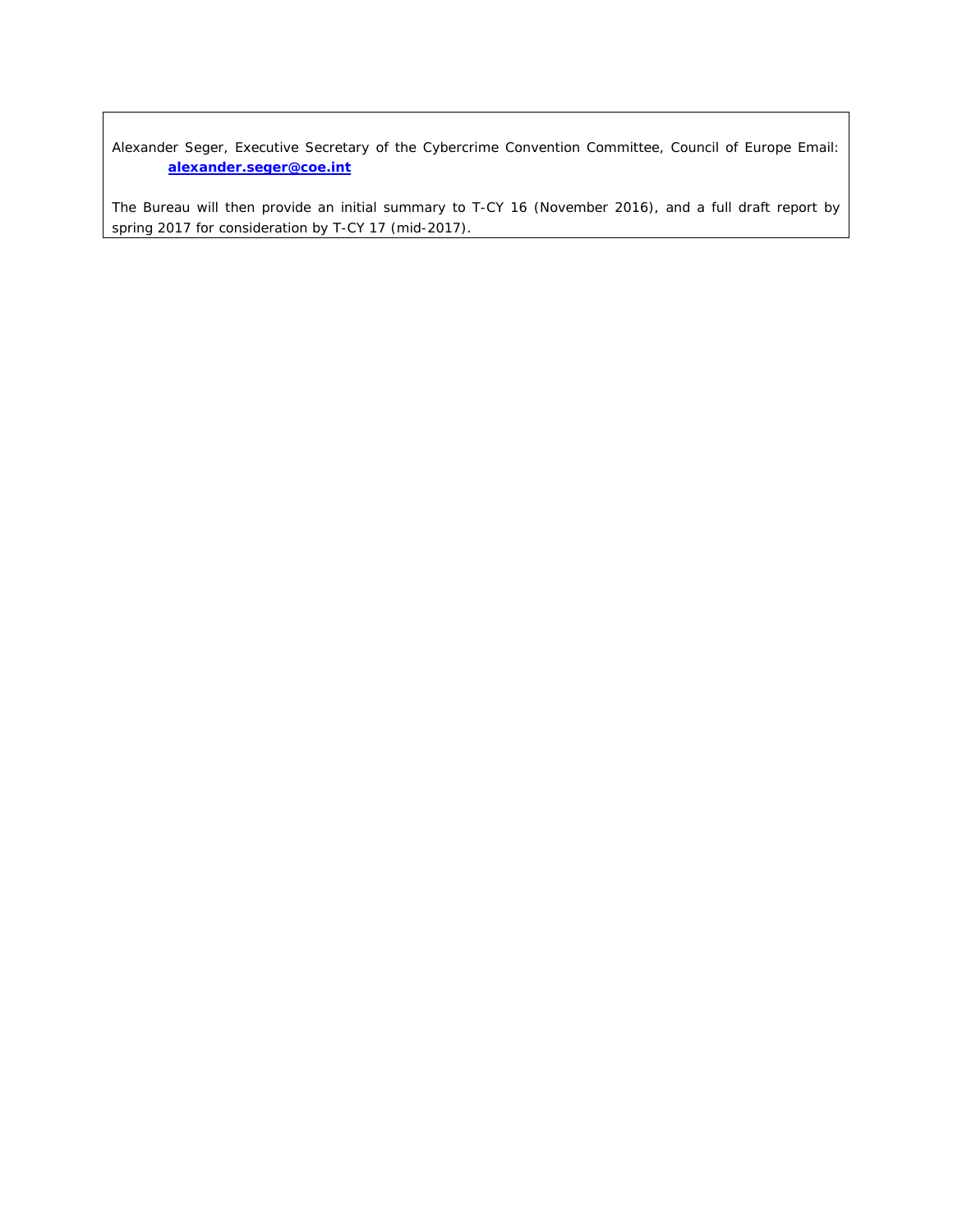**Question 1: Please provide information on measures taken or on relevant developments with respect to each of the following Recommendations. Please attach additional information as appropriate.**

Rec 1 Parties should fully implement and apply the provisions of the Budapest Convention on Cybercrime, including preservation powers (follow up to T-CY Assessment Report 2012).

Measures taken/relevant developments:

Rec 2 Parties should consider maintaining statistics or establish other mechanisms to monitor the efficiency of the mutual legal assistance process related to cybercrime and electronic evidence.

Measures taken/relevant developments:

Rec 3 Parties should consider allocating more and more technology-literate staff for mutual legal assistance not only at central levels but also at the level of institutions responsible for executing requests (such as local prosecution offices).

Measures taken/relevant developments:

Rec 4 Parties should consider providing for better training to enhance mutual legal assistance, police-to-police and other forms of international cooperation on cybercrime and electronic evidence. Training and experience exchange should in particular target prosecutors and judges and encourage direct cooperation between judicial authorities. Such training should be supported by the capacity building programmes of the Council of Europe and other organisations.

Measures taken/relevant developments:

- Rec 5 Parties and the Council of Europe should work toward strengthening the role of 24/7 points of contact in line with Article 35 Budapest Convention, including through:
- a. Ensuring, pursuant to article 35.3 Budapest Convention that trained and equipped personnel is available to facilitate the operative work and conduct or support mutual legal assistance (MLA) activities
	- b. Encouraging contact points to pro-actively promote their role among domestic and foreign counterpart authorities;
	- c. Conducting regular meetings and training of the 24/7 network among the Parties;
	- d. Encouraging competent authorities and 24/7 points of contact to consider procedures to follow up to and provide feedback to the requesting State on Article 31 requests;
	- e. Considering to establish, where feasible, contact points in prosecution offices to permit a more direct role in mutual legal assistance and a quicker response to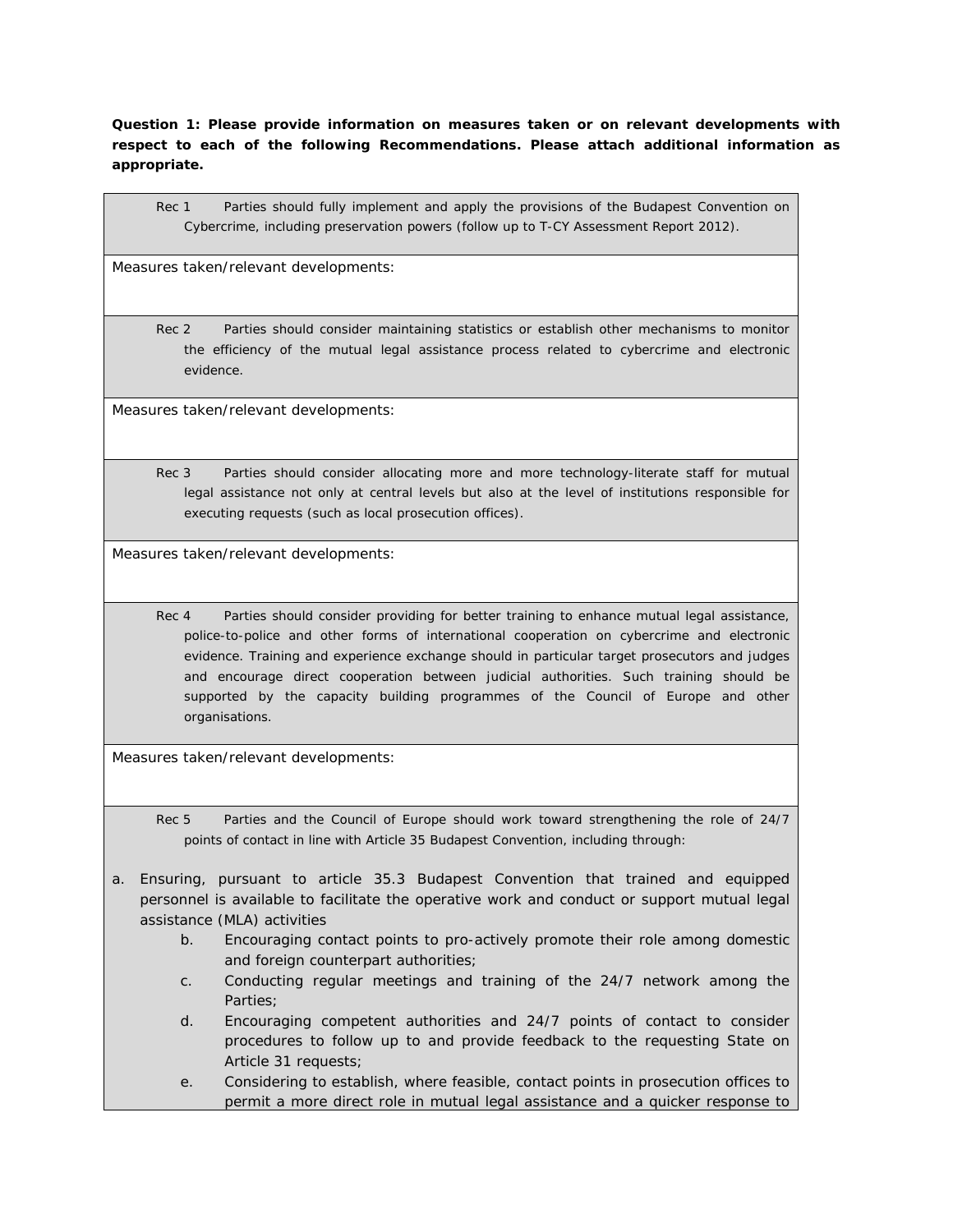requests;

f. Facilitating 24/7 points of contact to play a supportive role in "Article 31" requests.

Measures taken/relevant developments:

Rec 6 Parties should consider streamlining the procedures and reduce the number of steps required for mutual assistance requests at the domestic level. Parties should share good practices in this respect with the T-CY.

Measures taken/relevant developments:

Rec 7 Parties should make use of all available channels for international cooperation. This may include formal mutual legal assistance, police to police cooperation and others.

Measures taken/relevant developments:

Rec 8 Parties are encouraged to establish emergency procedures for requests related to risks of life and similar exigent circumstances. The T-CY should document practices by Parties and providers.

Measures taken/relevant developments:<sup>4</sup>

Rec 9 Parties should confirm receipt of requests systematically and give, upon request, notice of action taken.

Measures taken/relevant developments:

Rec 10 Parties may consider the opening of domestic investigation upon a foreign request or spontaneous information to facilitate the sharing of information or accelerate MLA.

Measures taken/relevant developments:

Rec 11 Parties should make use of electronic transmission of requests in line with Article 25.3 Budapest Convention on expedited means of communication.

Measures taken/relevant developments:

Rec 12 Parties should ensure that requests are specific and complete with all necessary

<sup>4</sup> Completion of this field is only requested if information has not been provided to the T-CY before (See document [T-CY\(2016\)13\)](https://rm.coe.int/CoERMPublicCommonSearchServices/DisplayDCTMContent?documentId=0900001680651a6f).